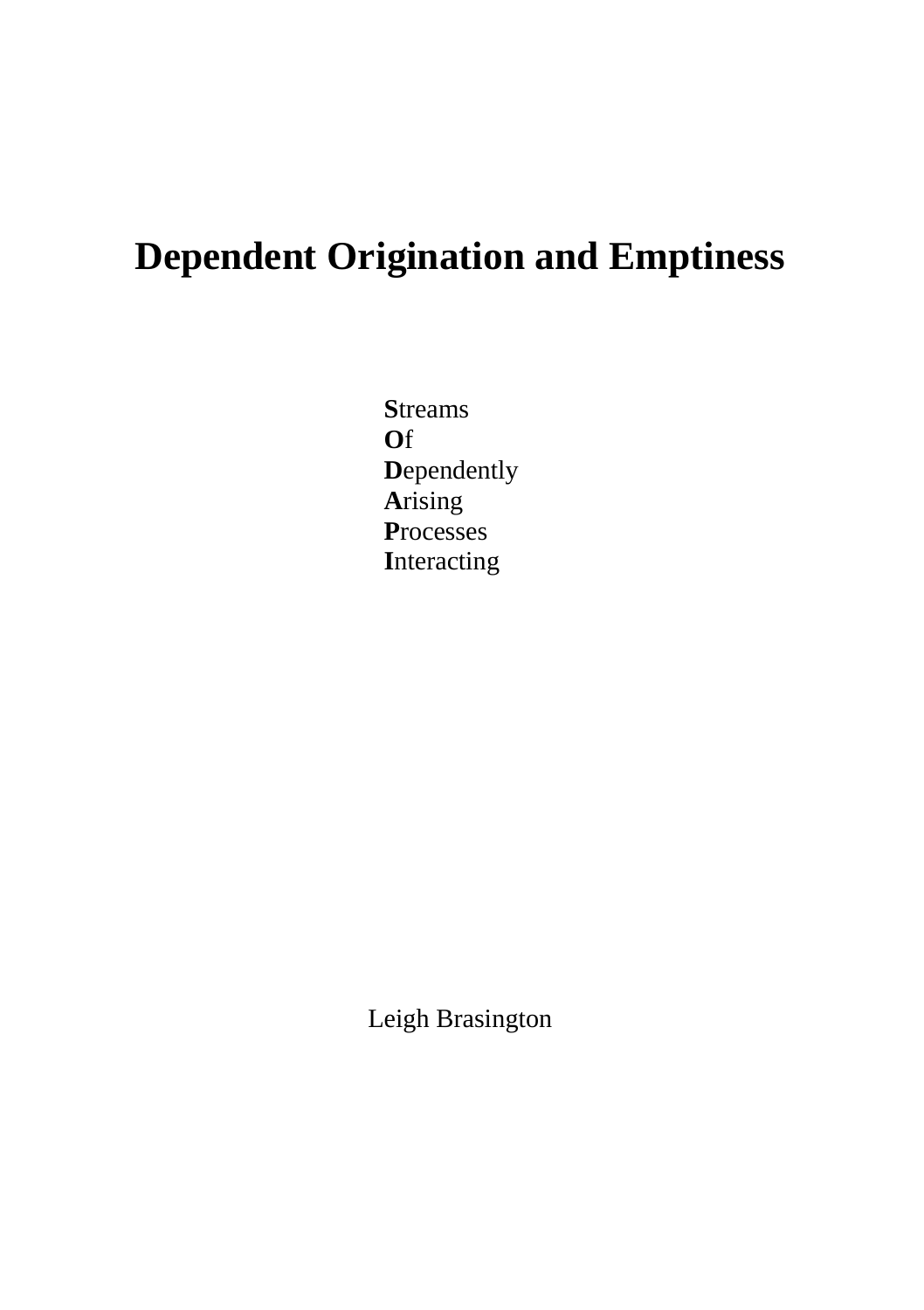# Copyright

Copyright © 2021 Leigh Brasington, All Rights Reserved.

This work is licensed under the Creative Commons Attribution-NonCommercial 4.0 Unported. To see a copy of this license visit http://creativecommons.org/licenses/by-nc/4.0/. "Commercial" shall mean any sale, whether for commercial or non-profit purposes or entities.

You may copy, reformat, reprint, republish, and redistribute this work in any medium whatsoever, provided that you only make such copies, etc. available free of charge.

ISBN: 978-0-578-31430-3

1st Edition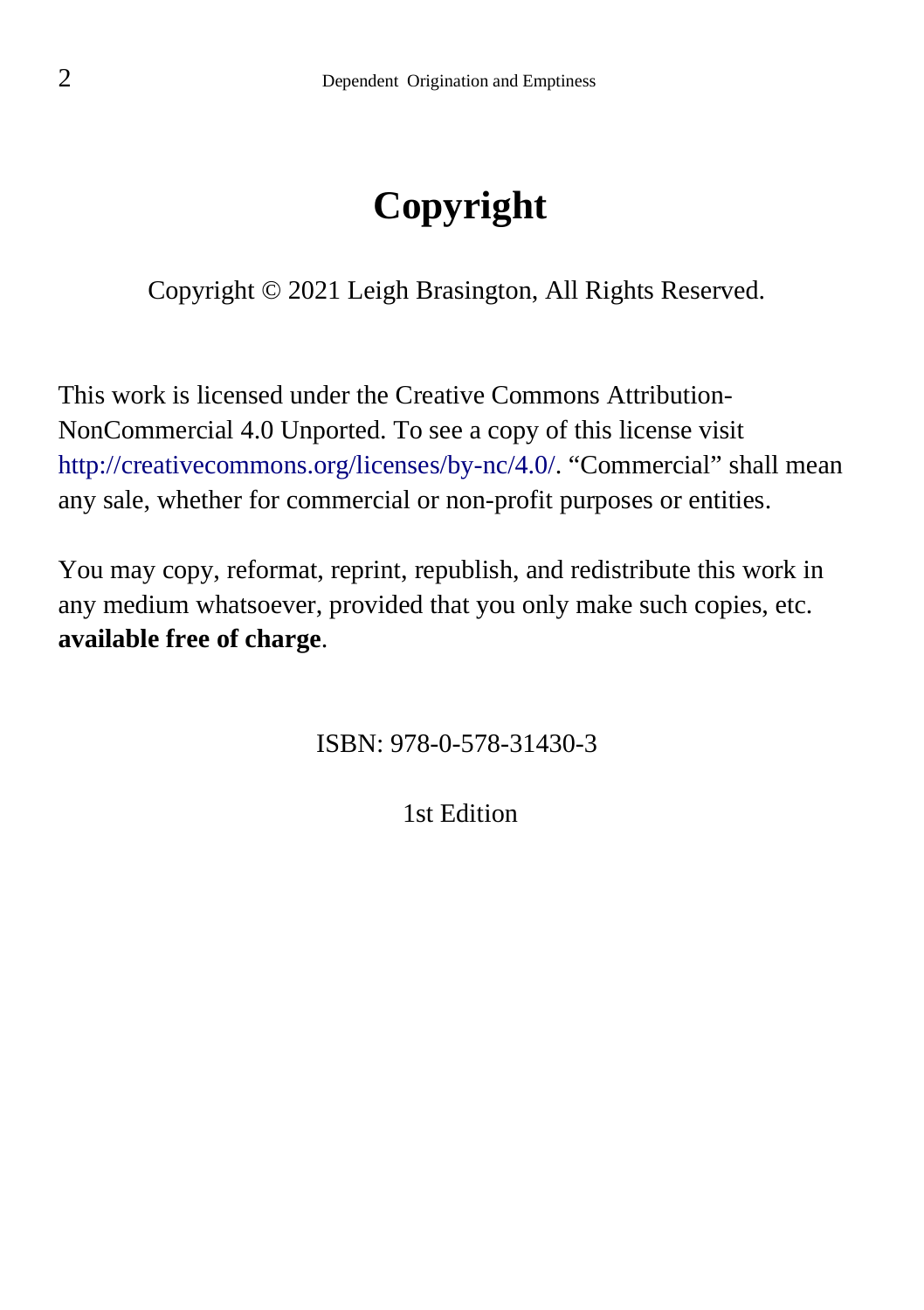## Dedication

For those who seek to evolve, rather than just pursue high quality saṃsāra.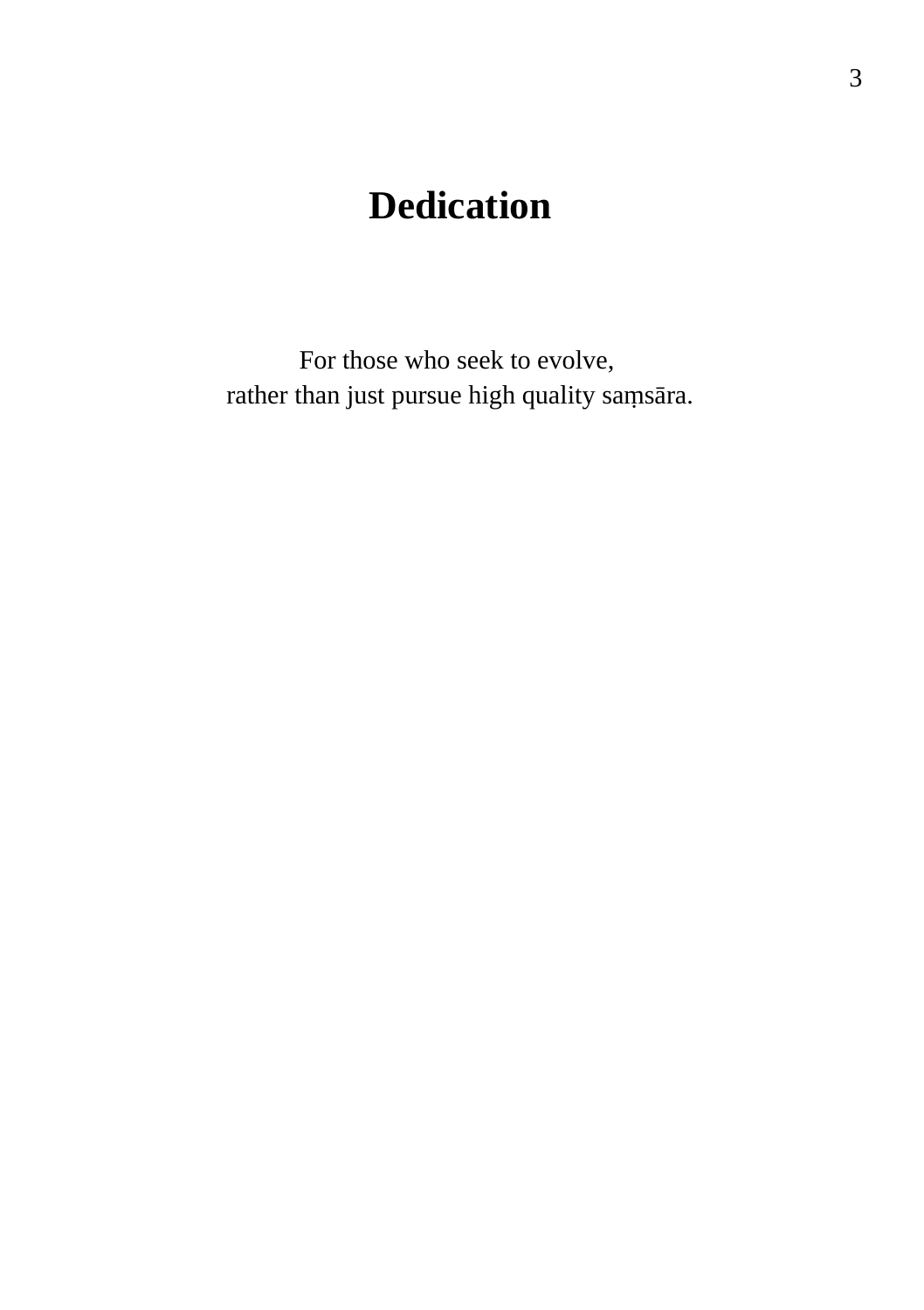# Table of Contents

|     | Copyright                                            |     |  |  |
|-----|------------------------------------------------------|-----|--|--|
|     | <b>Dedication</b>                                    |     |  |  |
|     | <b>Abbreviations and Notes</b>                       |     |  |  |
|     | Preface                                              |     |  |  |
|     | Introduction                                         | 9   |  |  |
|     | <b>PART 1 - Background</b>                           | 12  |  |  |
| 1.  | Dukkha is a Bummer                                   | 13  |  |  |
| 2.  | The Noble Quest                                      | 20  |  |  |
| 3.  | <b>Necessary Conditions</b>                          | 26  |  |  |
| 4.  | The Key                                              | 29  |  |  |
|     | <b>PART 2 - The Links</b>                            | 39  |  |  |
| 5.  | Why Do We Die?                                       | 40  |  |  |
| 6.  | The Wheel                                            | 47  |  |  |
| 7.  | <b>Three Lives?</b>                                  | 65  |  |  |
| 8.  | <b>Moment</b> to Moment                              | 71  |  |  |
| 9.  | <b>Transcendental Dependent Origination</b>          | 78  |  |  |
| 10. | The Honeyball Sutta                                  | 83  |  |  |
|     | <b>PART 3 – Deeper Implications</b>                  | 92  |  |  |
| 11. | The General Case                                     | 93  |  |  |
| 12. | Sāti, the Son of a Fisherman                         | 96  |  |  |
| 13. | Without Concepts of Existence or Non-Existence       | 110 |  |  |
| 14. | The Middle Way - Introduction to Emptiness           | 117 |  |  |
| 15. | The Middle Way – Emptiness of Self                   | 127 |  |  |
| 16. | The Middle Way - Emptiness and Dependent Origination |     |  |  |
|     |                                                      | 135 |  |  |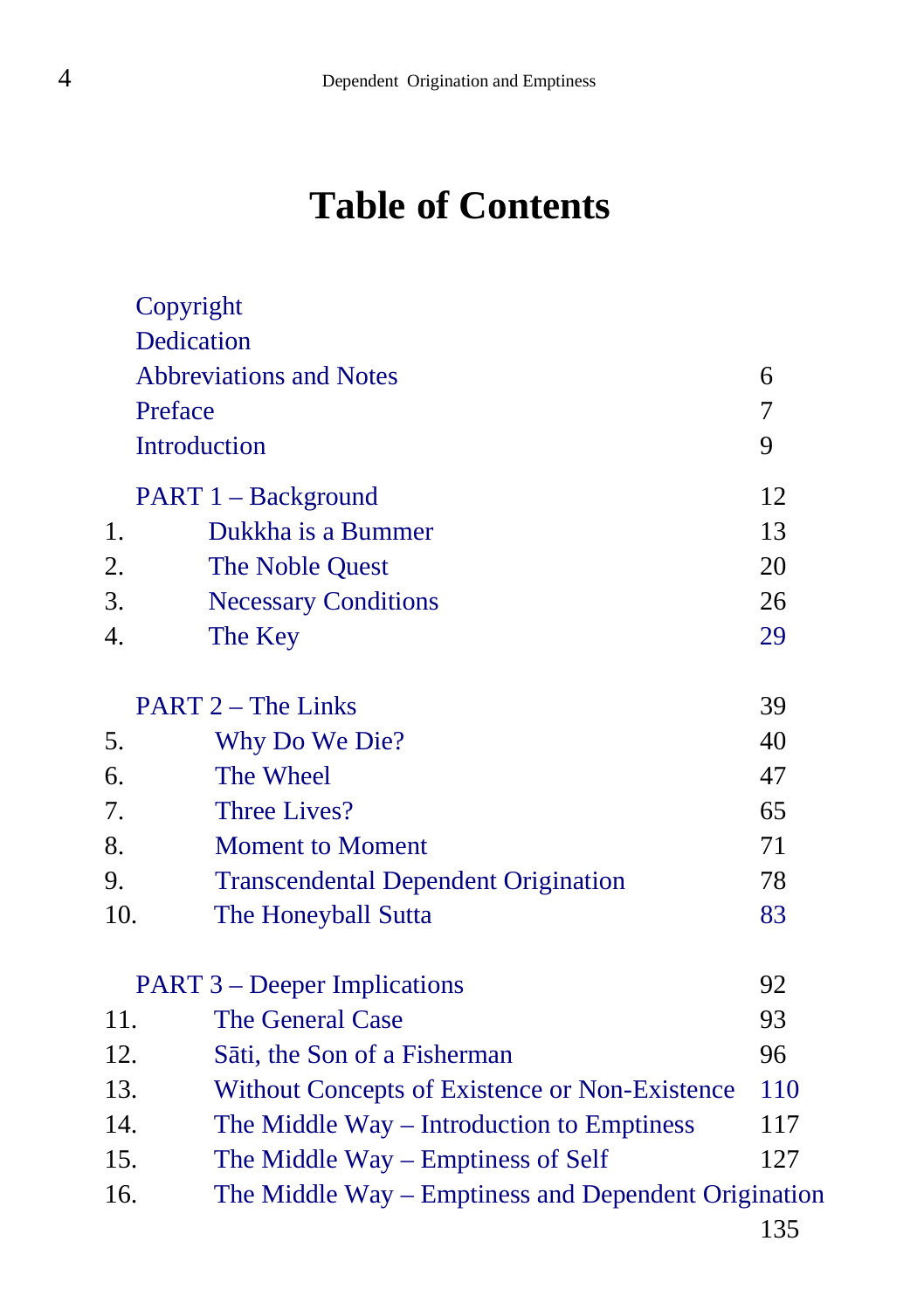| 17.      | Nibbāna – as Described In Udana 8          | 144 |
|----------|--------------------------------------------|-----|
| 18.      | Nibbāna – as Described in the Bāhiya Sutta | 152 |
| 19.      | Nibbāna – as Described in DN 11            | 161 |
| 20.      | Emptiness, Mindfulness, Selflessness       | 169 |
| 21.      | Don't Be Fooled By Your Conceptualizing    | 174 |
|          | Afterword                                  | 180 |
|          | Appendix 1                                 |     |
|          | <b>Appendix 2</b>                          |     |
|          | Appendix 3                                 |     |
|          | Appendix 4                                 |     |
|          | Acknowledgements                           |     |
|          | <b>Bibliography</b>                        |     |
|          | <b>Licenses and Credits</b>                |     |
| Glossary |                                            | 207 |
|          | <b>Index</b>                               |     |
|          | <b>About the Author</b>                    | 227 |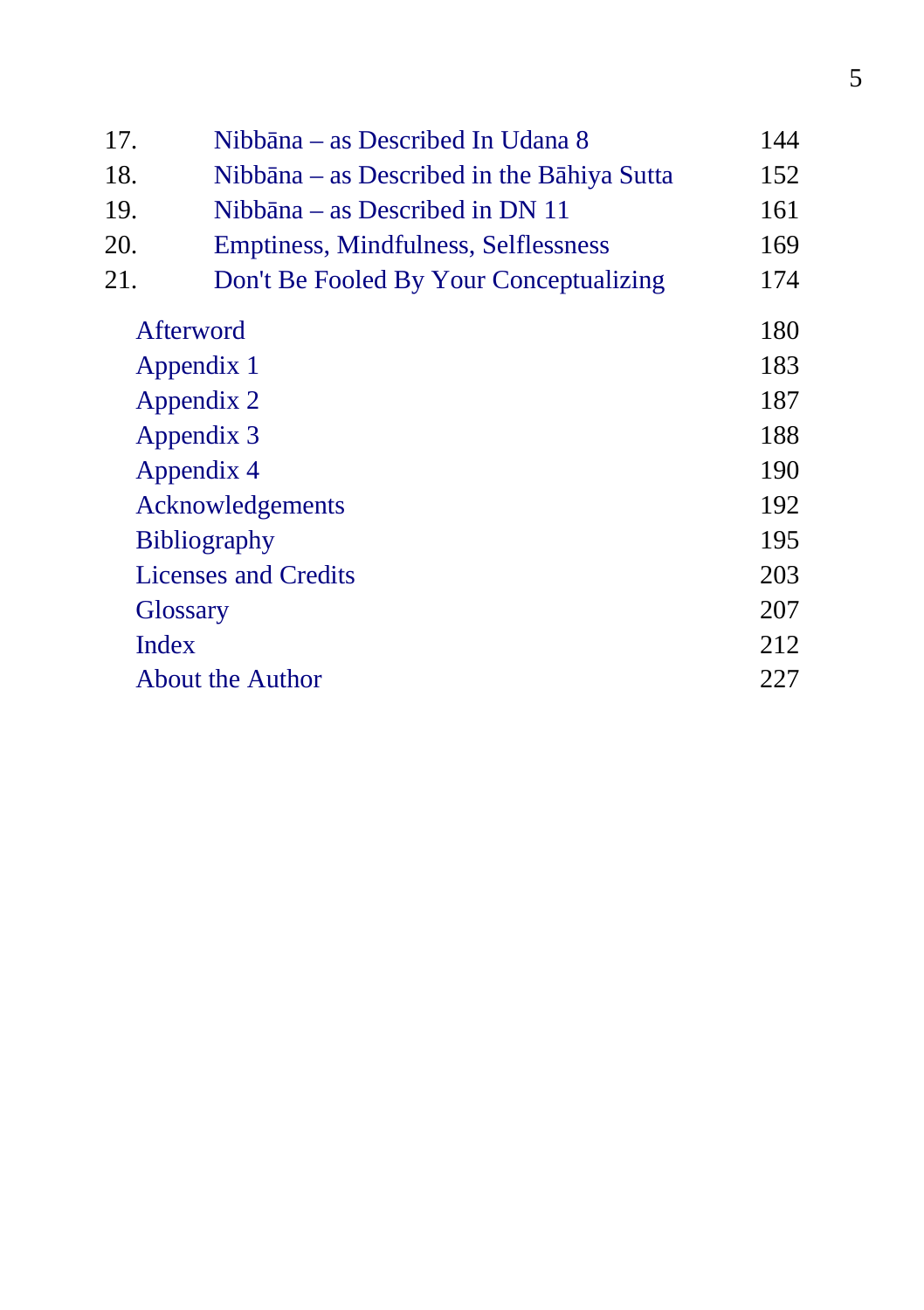### Abbreviations and Notes

AN – Aṅguttara Nikāya (book.sutta) Dhp – Dhammapada (verse) DN – Dīgha Nikāya (sutta.verse) Iti – Itivuttaka (verse) MMK – Mūlamadhyamaka-kārikā (chapter) MN – Majjhima Nikāya (sutta.verse) PED – Pali-English Dictionary from the Pali Text Society SN – Saṁyutta Nikāya (book.sutta) Snp – Sutta Nipāta (book.sutta) Ud – Udāna (book.sutta) Vsm – Visuddhimagga (The Path of Purification by Buddhaghosa, translated by the Ven. Nānamoli, BPS  $1956 +$ )

Footnotes with the symbols  $* + \pm \infty$  and  $\pm$  provide additional information that did not fit easily in the main body. Endnotes with a number are references and can usually be ignored unless you wish to delve into the sources.

–––––––––––o–––––––––––

In order to save typing, all the internet URLs mentioned in this book can be found at http://sodapi.leighb.com/links.htm.

Most of the suttas mentioned can be found at Sutta Central via http://leighb.com/suttacentral.htm.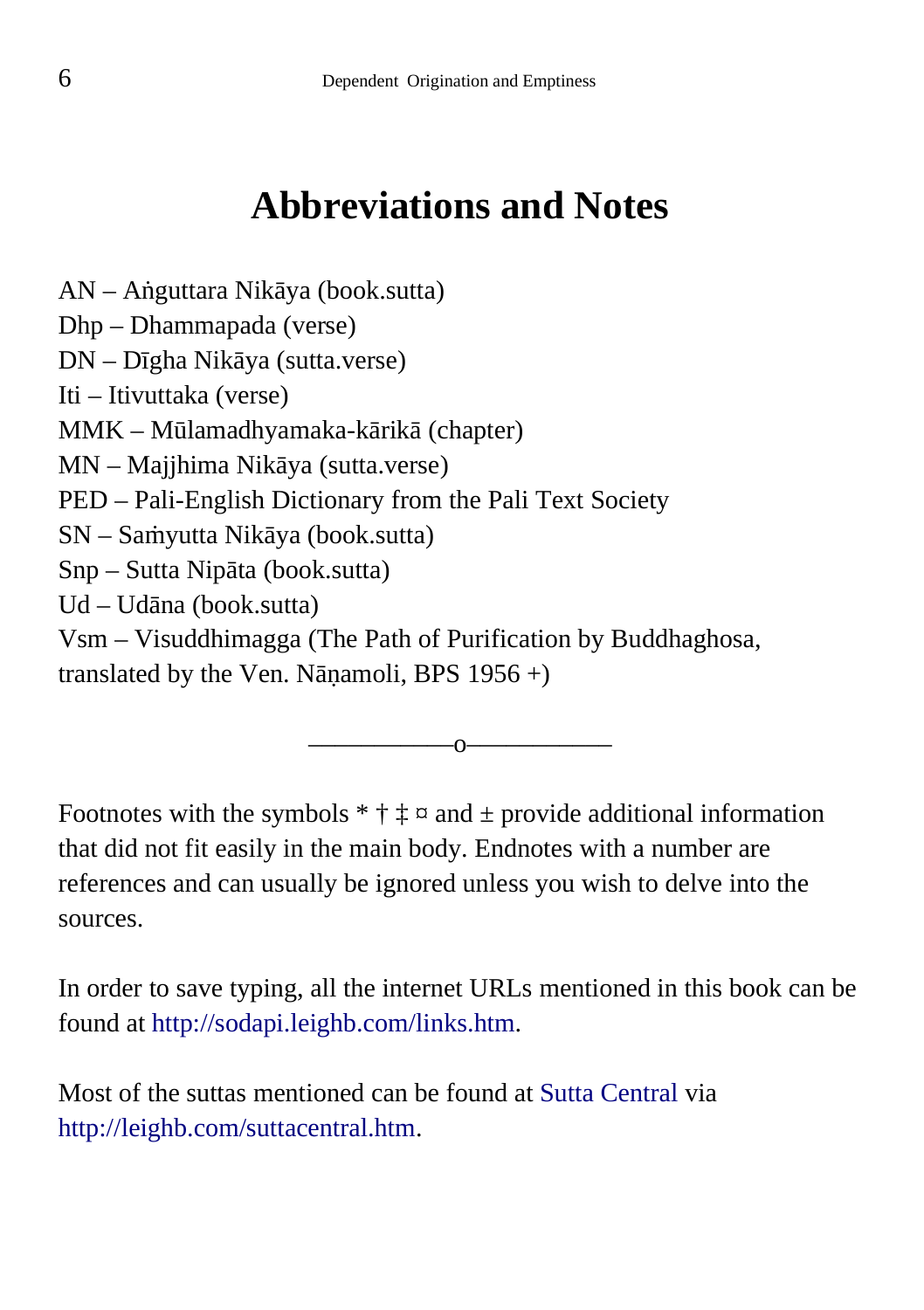#### Preface

On one occasion the Blessed One was dwelling among the Kurus, where there was a town of the Kurus named Kammasadamma. Then the Venerable Ānanda approached the Blessed One, paid homage to him, sat down to one side, and said to him:

"It is wonderful, venerable sir! It is amazing, venerable sir! This dependent origination is so deep and so deep in implications, yet to me it seems as clear as clear can be."

"Not so, Ānanda! Not so, Ānanda! This dependent origination is deep and deep in implications. It is because of not understanding and not penetrating this Dhamma, Ānanda, that this generation has become like a tangled skein, like a knotted ball of thread, like matted reeds and rushes, and does not pass beyond the plane of misery, the bad destinations, the nether world, saṃsāra." DN 15, SN 12.60

"So, Leigh, I hear you are writing a book on dependent origination. Aren't you in the same boat as Ānanda?"

"Actually, I think Ānanda had a better boat."

"So, in that case, why are you writing a book on dependent origination?"

"Well, there seems to be lots of misinformation and lots of missing information about dependent origination. So I thought I'd share what I've learned so far about the topic, along with some of the implications of dependent origination not found explicitly in the suttas."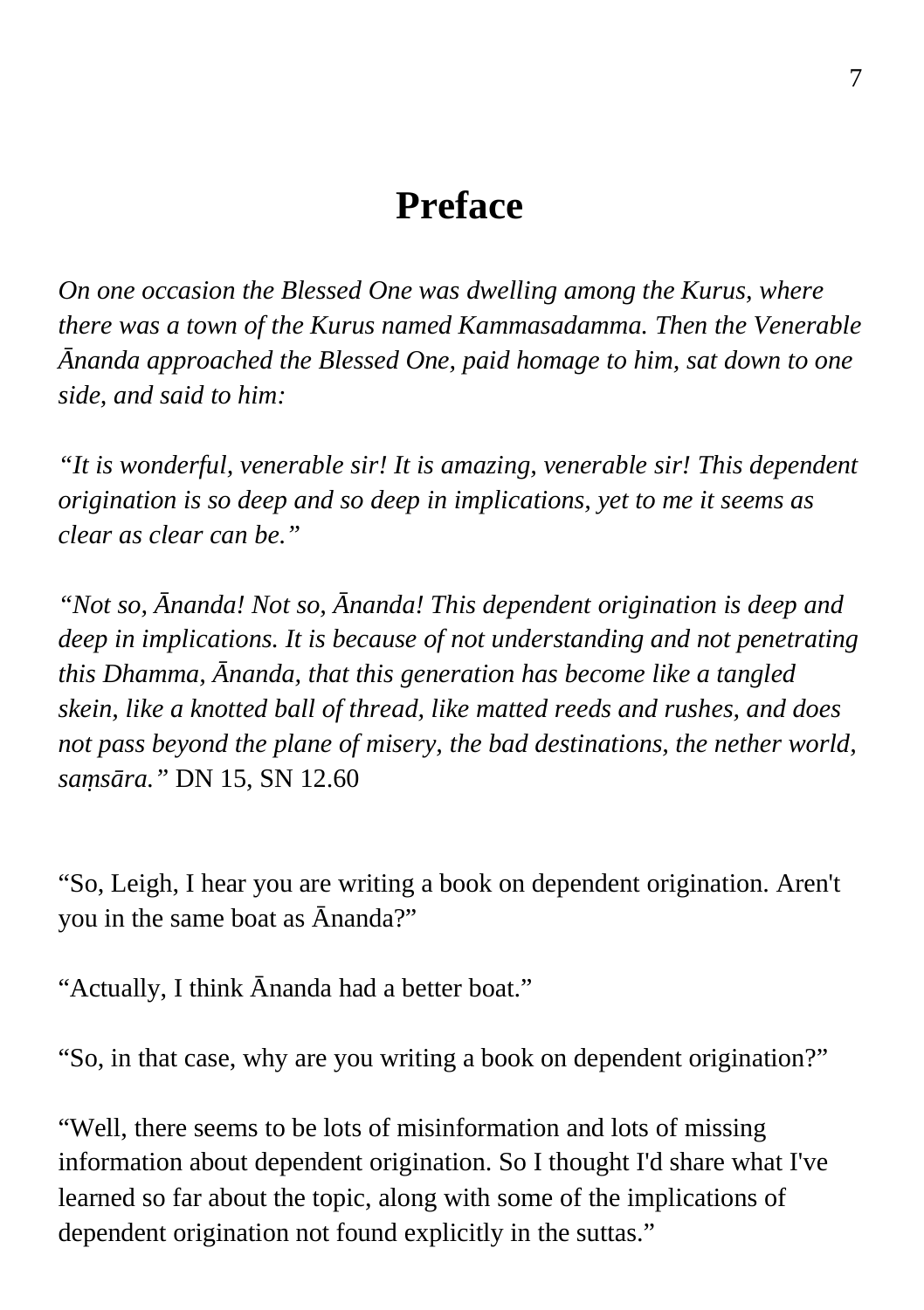Some of what I write here could be accurate. Some of it could completely miss the mark. And what's written here is certainly very incomplete. But it's what I've seen so far by exploring the concepts of dependent origination. All credit to the Buddha for "finding and showing the way," and to all those who have preserved that Dhamma for us today.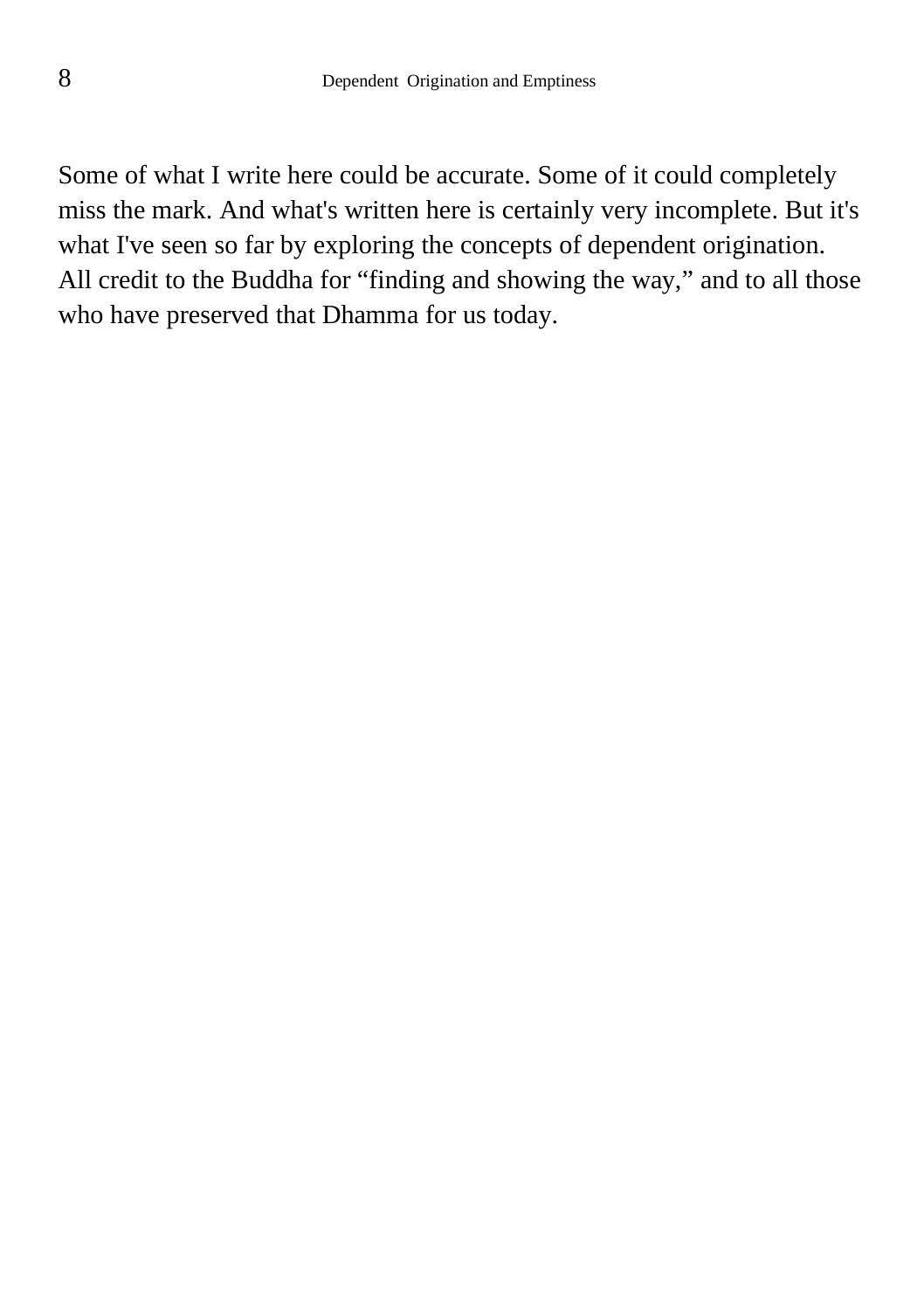#### **Introduction**

This Dhamma that I have attained is profound, hard to see and hard to understand, peaceful and sublime, unattainable by mere reasoning, subtle, to be experienced by the wise. MN 26.19

This book is not a complete treatment of the topic of dependent origination. Such a task is actually impossible, even for a fully awakened<sup>\*</sup> one. Dependent origination is "unattainable by mere reasoning, subtle, to be experienced by the wise." No amount of words can do it justice – it has to be experienced for oneself.

Nonetheless, there are lots of words that can be said which can serve as "fingers pointing at the moon." What I'll attempt to do here is lay out the various traditional understandings of dependent origination, and then the deep, more profound teachings found in the suttas of the Pāli Canon. As well, I'll bring in ideas and insights from later Buddhist literature and also those I've personally encountered while working with dependent origination.

The book is divided into three parts:

Part 1 provides background information that will be needed to understand what follows.

Part 2 discusses the links of dependent origination, examining various interpretations and their implications.

Part 3 dives into the general case of dependently arising phenomena and the deeper implication thereof.

One of the most important things to keep in mind when exploring any of the Buddha's teachings is that he was a phenomenologist, not a metaphysicist. By "phenomenologist" I'm not referring to the philosophy of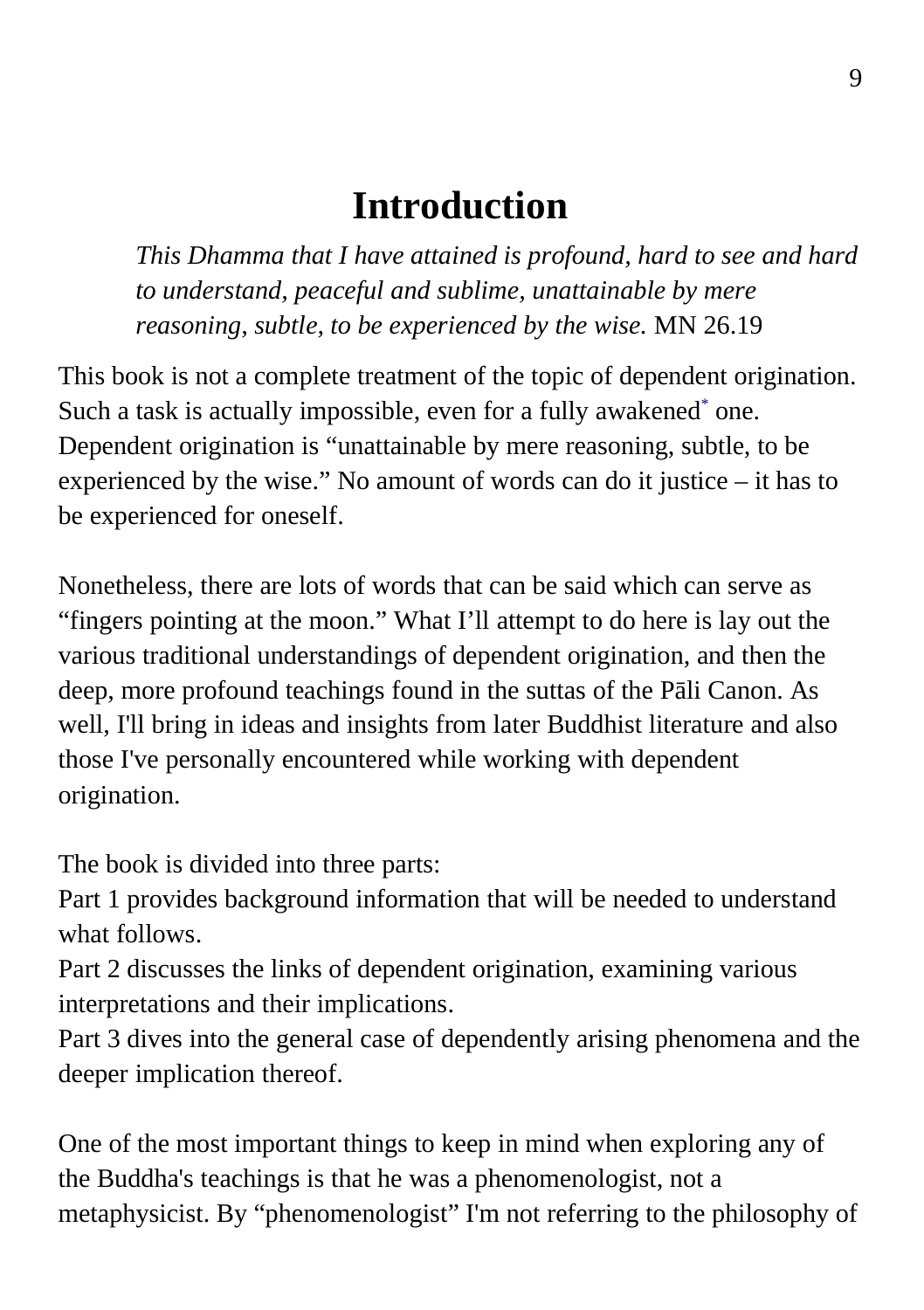Edmund Husserl; rather I am saying that the Buddha was only interested in the phenomena we experience and our responses to those experiences. By saying "not a metaphysicist" I'm pointing out that the Buddha was not interested in explaining the fundamental nature of the world. However, the general principle of dependent origination (which we will get to eventually) does have metaphysical implications, even though they are only a side effect.

Even though the Buddha wasn't teaching metaphysics per se, Buddhist Metaphysics certainly exists. But Buddhist Metaphysics is a later invention and will not be of any help in understanding dependent origination.†

Eschewing metaphysics is actually a difficult thing to do for most people when they are studying spiritual literature. We all want to know, "What's really going on here?!?" Well, the Buddha didn't answer that sort of question. In fact, he point blank refused to answer the primary metaphysical questions of his time:

Is the cosmos infinite or not? Is the cosmos eternal or not? Is the soul the same as the body or not? What happens to an awakened one after death?<sup>1</sup>

He very consistently stuck to teaching "dukkha and the end of dukkha"<sup>2</sup> by having people explore the phenomena they experience and their responses to those experiences.<sup>‡</sup> In this regard, consider the Cūḷamāluṅkya Sutta (MN 63), which presents a simile about a man struck by a poisoned arrow who would not allow the arrow to be removed until he learned everything about the how and why of being struck by that arrow. That man dies before learning all those details because the arrow was not removed. Metaphysical questions are an equally useless distraction from the actual goal of ending dukkha.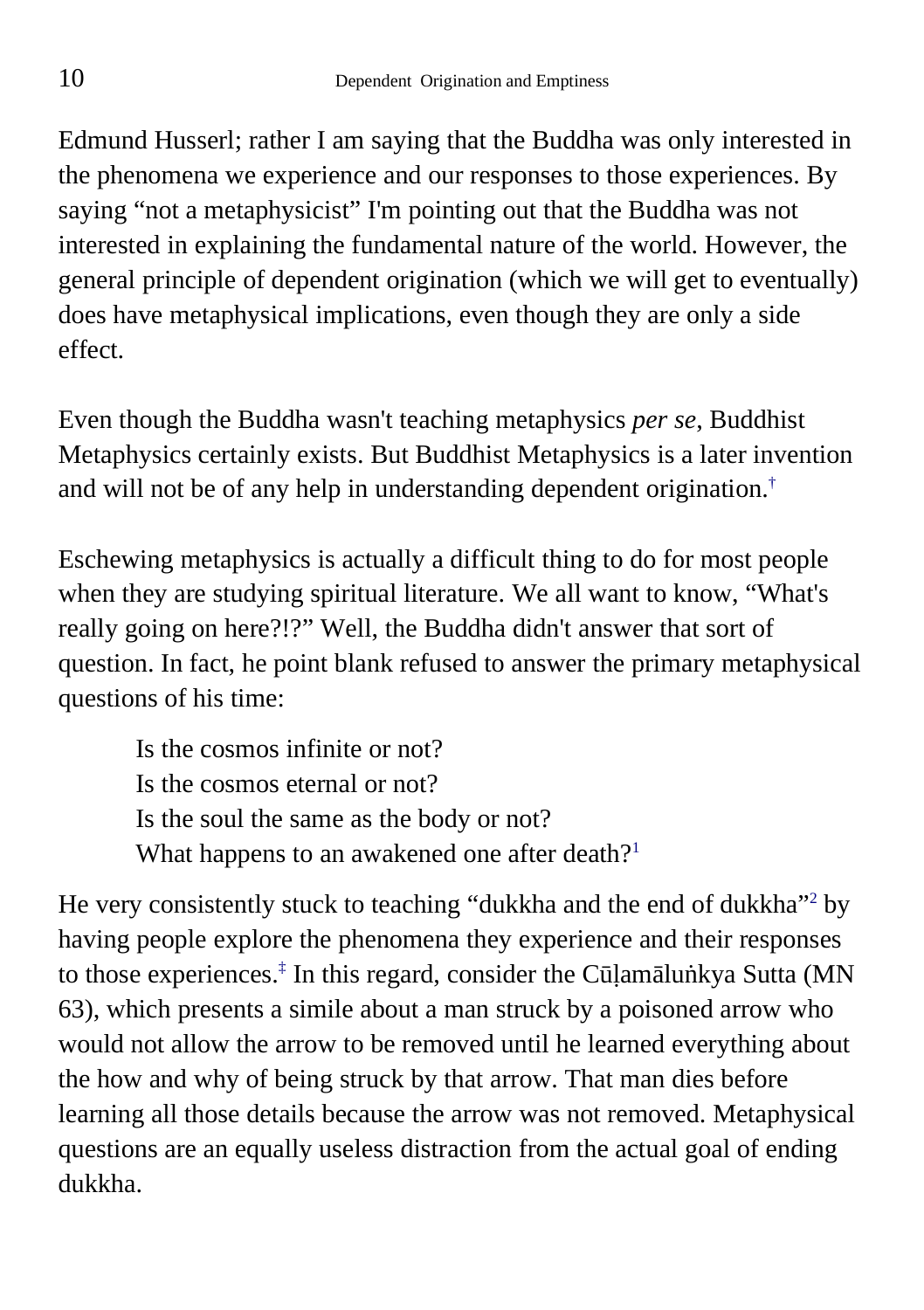11

The scholarship supporting this phenomenological approach will emerge as we explore dependent origination from the perspective of the suttas of the Pāli Canon. As we delve into dependent origination, you should keep this non-metaphysical, phenomenological outlook firmly in mind.

\* Throughout this book, I will use "awakened" rather than the perhaps more familiar "enlightened" since "enlightened" is not an accurate translation, having been chosen by the early translators to suggest a connection with the European Enlightenment.

† "With the Buddha ... any treatment of any entity or aspect of reality was suspect for he did not allow any definitive metaphysicizing, generally referred to as views or points of view concerning reality. Yet, despite strong condemnation of metaphysical views, we note that in subsequent Buddhist literature ... there is a vast array of doctrines dealing with empirical phenomenal matters." Inada, pg 465

‡ "Dukkha" is most often translated as "suffering," but see the chapter Dukkha is a Bummer for a more comprehensive translation.

1. E.g. DN 9.25-27, SN 44.7&8, AN 10.95

2. E.g. MN 22.38 and SN 22.86

 $\overline{\phantom{a}}$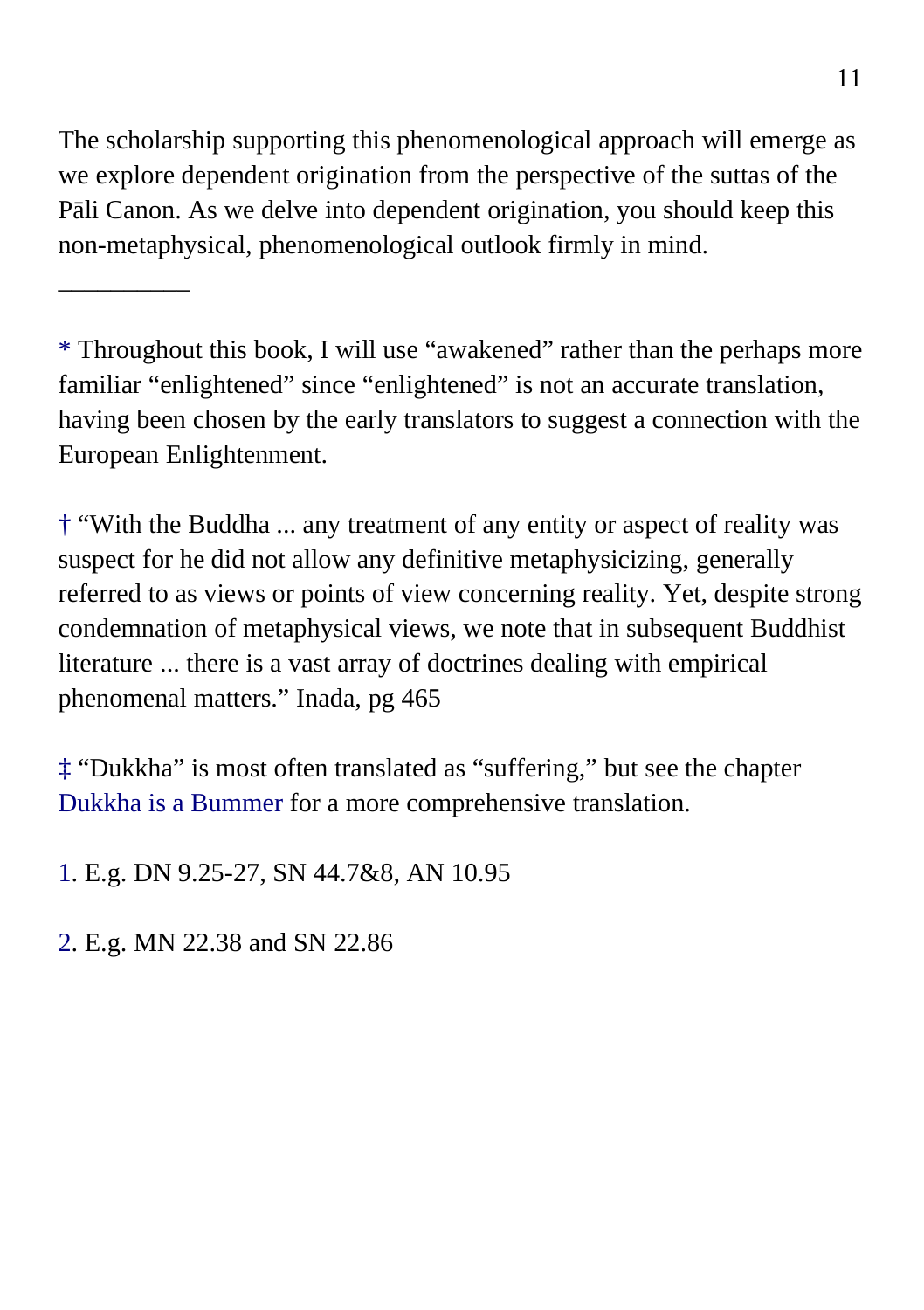# PART 1 – Background

Dependent Origination is the most important teaching that the Buddha uses to explain what dukkha<sup>\*</sup> arises dependent upon and to provide a strategy for ending dukkha. Dependent Origination is often presented as linked list of dependencies, frequently numbering twelve items. But it is far more than just the twelve item linked list; the implications of the general case of "something arising dependent upon something else" are quite profound and lead to some of the deepest of all the Buddha's teachings.

The next four chapters provide background information needed to begin to understand what the Buddha was teaching with Dependent Origination. These chapters go from more general to more specific.

 $\overline{\phantom{a}}$ 

<sup>\*</sup> See the next chapter for a detailed discussion of this most important Pāli word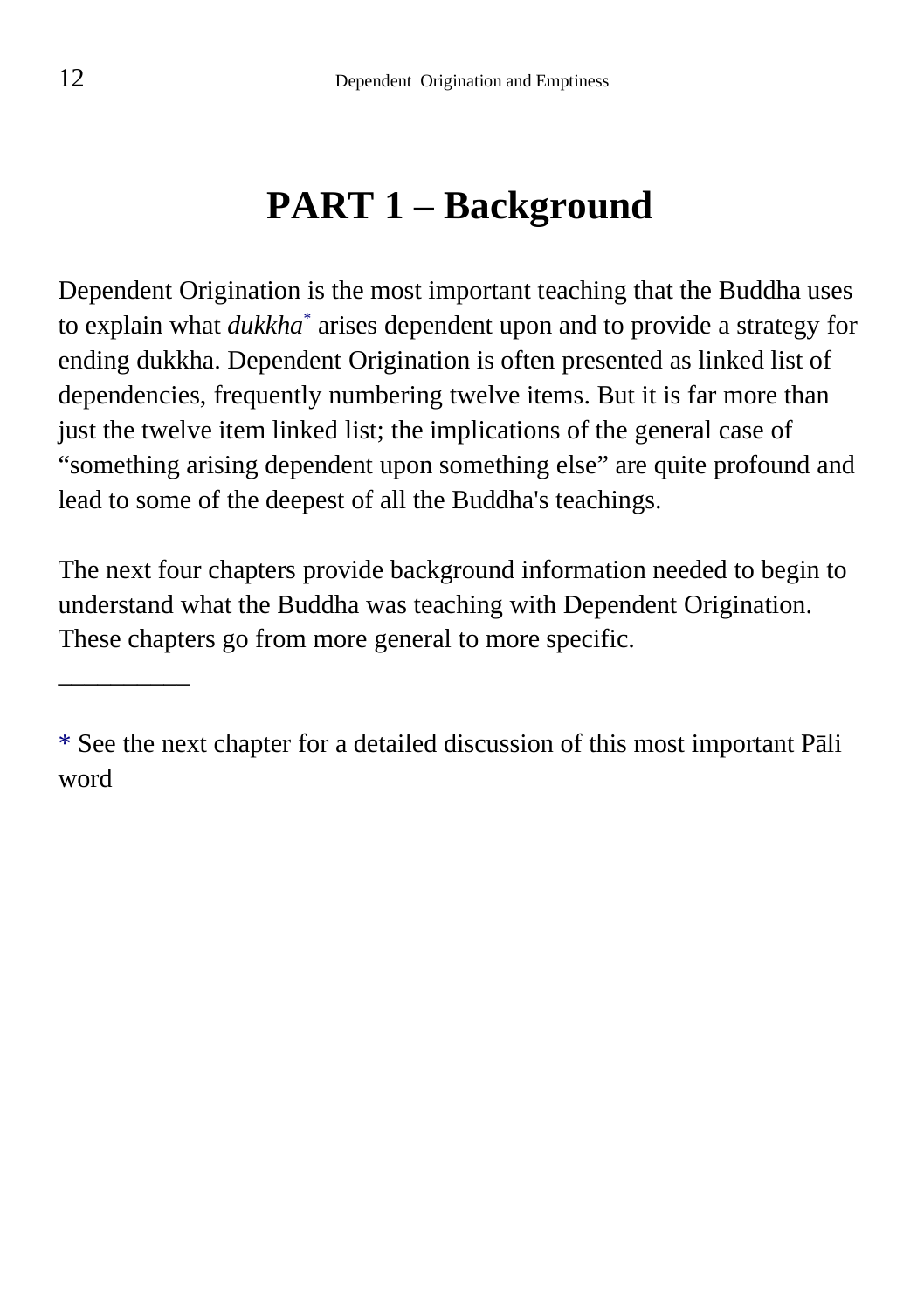#### Dukkha is a Bummer

Both formerly and now what I teach is dukkha and the end of dukkha. MN 22.38, SN 22.86

As a starting point for exploring dependent origination, we need to keep in mind the Buddha's own statement about exactly what he was teaching; he said on several occasions that he taught "dukkha and the end of dukkha."<sup>1</sup> Hopefully, this book will show how an understanding of dependent origination leads to gaining the insights necessary for ending dukkha.

The extremely important Pāli word dukkha gets translated using a number of different English words: suffering,

stress, unsatisfactoriness. But none of these words really captures what the Buddha was saying when he used the word dukkha. It does mean "suffering" and "stress" and "unsatisfactoriness" – but it includes all the minor annoyances of life as well. It's basically "getting what one does not want" and "not getting what one does want." It covers all those little niggling feelings that life is not perfect.

In a number of discourses, the Buddha says:

Now this, bhikkhus, is the noble truth of dukkha: birth is dukkha, aging is dukkha, illness is dukkha, death is dukkha; union with what is displeasing is dukkha; separation from what is pleasing is dukkha; not to get what one wants is dukkha; in brief, the five aggregates subject to clinging are dukkha. DN 22, SN 56:11, etc.

What if we plug in the usual English words and see what we get? But rather than using that whole long sentence above, let's start with:

"Having the flu is dukkha." "Losing your sunglasses is dukkha."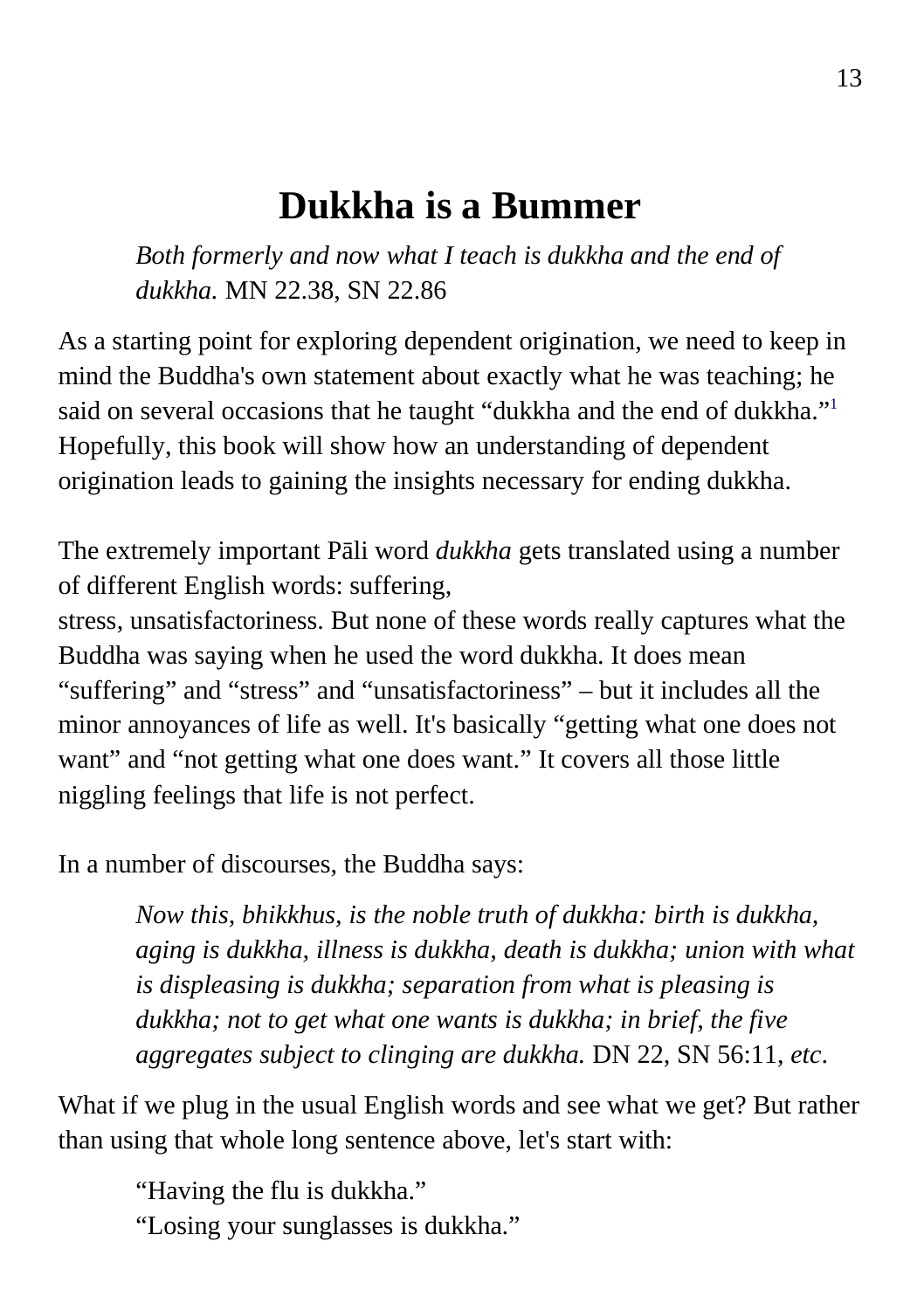So first "suffering":

"Having the flu is suffering."  $-$  yeah, OK.

"Losing your sunglasses is suffering." – not really, you wimp.

"Suffering" seems too strong in some cases. So let's try "stress":

"Having the flu is stress." – yeah, but I want to change "stress" to "stressful."

"Losing your sunglasses is stress." – once more "stressful" would work better.

so

"Having the flu is stressful." – yeah, OK.

"Losing your sunglasses is stressful." – if losing sunglasses is stressful, you need a vacation for sure.

Again, "stress" seems too strong in some cases. And changing "stress" to "stressful" changes a noun to an adjective; we lose something thereby. What about "unsatisfactoriness":

"Having the flu is unsatisfactoriness." – too weak and I want to change "unsatisfactoriness" to "unsatisfactory." "Losing your sunglasses is unsatisfactoriness." – again "unsatisfactory" would work better.

so

"Having the flu is unsatisfactory." – that's a weird way to speak for sure.

"Losing your sunglasses is unsatisfactory." – it works, but it's weird – and again we are going from a noun to an adjective.

Maybe instead of using the usual English words, what if we try working from the literal meaning of dukkha – "dirty hole". The hole originally referred to the axle hole in a cart wheel. In order for the wheel to turn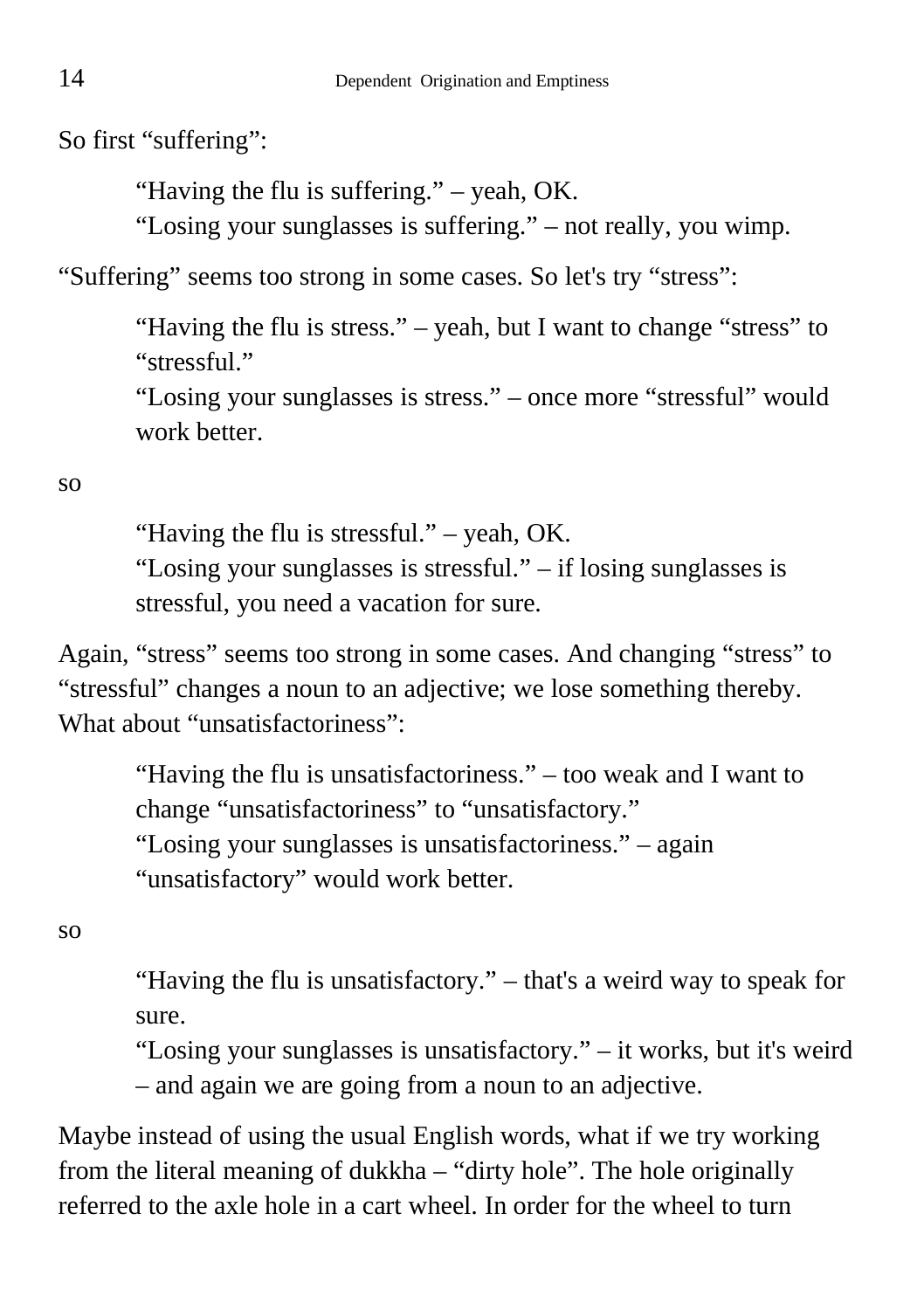smoothly, the hole needs greasing. But the grease can also cause dirt and pebbles to collect in the hole, thus giving an unsatisfactory ride. So a dirty hole produces unpleasantness.

Let's try the literal meaning of dukkha:

"Having the flu is [a] dirty hole." "Losing your sunglasses is [a] dirty hole."

We need to insert the article "a" since Pāli has no articles. But this is actually much less meaningful than anything above. Is there any English phrase that is close to "dirty hole" and means things are not quite right? How about "bad space":

> "Having the flu is a bad space." "Losing your sunglasses is a bad space."

I'd want to fix these up as:

"Having the flu put me in a bad space."

"Losing your sunglasses puts you in a bad space."

This is a little better, but we've strayed rather far from the simple "Having the flu is dukkha."

What other English phrases mean something like "put me in a bad space"? How about "bummed me out". Or even better, the shortened "bummer":

"Having the flu is a bummer."

"Losing your sunglasses is a bummer."

Again, we've needed to introduce the article "a", but this is much more promising. Let's try it in the original quote:

> "Now this, bhikkhus, is the noble truth of dukkha: birth is a bummer; aging is a bummer; illness is a bummer; death is a bummer; grief, lamentation, bodily pain, mental pain and despair are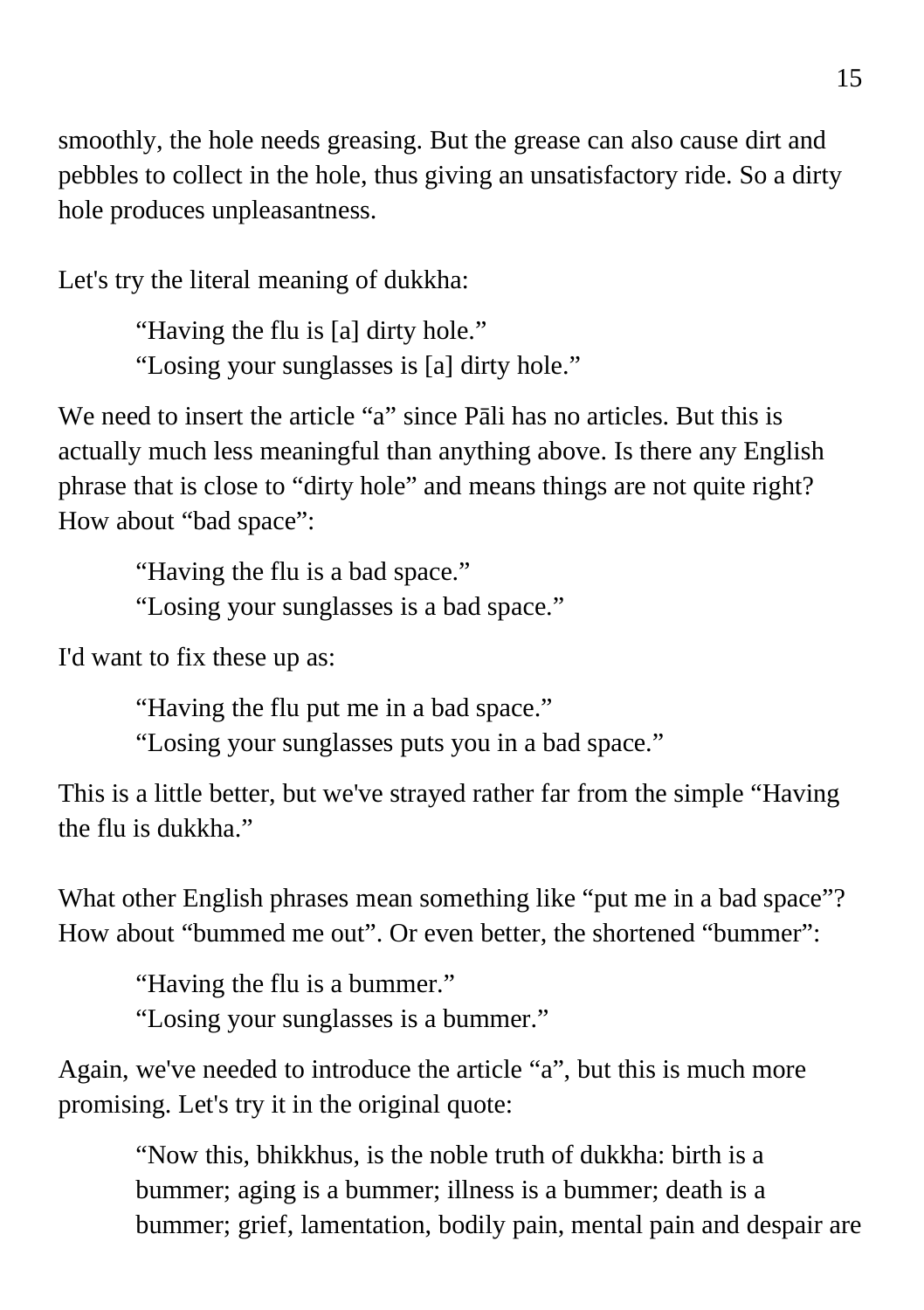bummers; having to associate with what is displeasing is a bummer, separation from what is pleasing is a bummer; not getting what one wants, that too is a bummer: In brief the five aggregates subject to clinging are all bummers."

The downsides seem to be only the need for "a" and the need at times to make "bummer" plural. But this better captures the range of dukkha than "suffering" or "stress" or "unsatisfactoriness" and it doesn't generate weird constructs either. It keeps the word as a noun, and a noun with an embedded verb sense since a "bummer" bums you out. Plus, very importantly, it captures the fact that the Buddha wasn't teaching that dukkha "resides" in the object, but in your mind – see for example the sutta on the Two Arrows at SN 36.6.\* If aging and death are dukkha, the end of dukkha doesn't imply the end of aging or death; the end of dukkha implies not getting all bummed out when these things occur. This gives a much clearer picture that the end of dukkha doesn't come from changing the external world, but by changing one's reactions to the external world:

"Bummer! I lost my sunglasses at the beach."

"Well, it's only sunglasses, don't get all bummed out about it."

Of course, we should check this more carefully by plugging "bummer" into a few more of the Buddha's teachings. How about the Four Noble Truths:

Dukkha Bummers happen. The Origin of Dukkha Bummers arise dependent on craving. The Cessation of Dukkha With the cessation of craving comes the cessation of bummers. The Path of Practice that Leads to the Cessation of Dukkha

The Noble Eightfold Path leads to the cessation of bummers.

That works. Let's try another: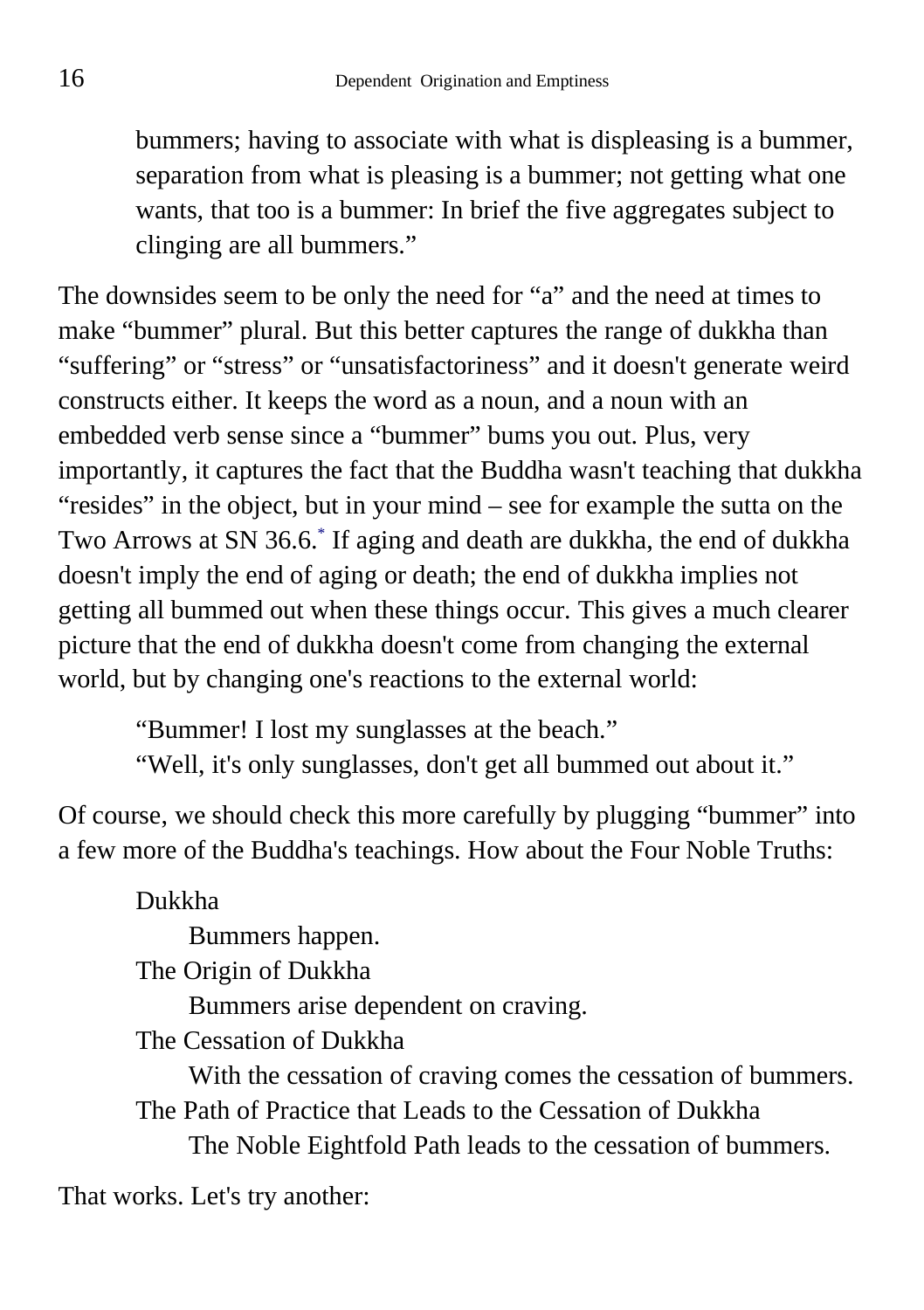"I teach only dukkha and the end of dukkha."

"I teach only bummers and the end of bummers."

And from SN  $12.15$ :

"One has no uncertainty or doubt that, when there is arising, only dukkha is arising; and that when there is passing away, only dukkha is passing away."

"One has no uncertainty or doubt that, when there is arising, only bummers are arising; and that when there is passing away, only bummers are passing away."

Not quite as smooth, but it still works. How about a more modern phrase:

"May you be free from suffering and the causes of suffering."

which actually is

"May you be free from dukkha and the causes of dukkha."

and converts to

"May you be free from bummers and the causes of bummers."

Yep, that's what we are after.

Maybe "bummer" is too flippant for such a serious subject. It's doubtful it will make it into the academic world and we're highly unlikely to find translations using "bummer" rather than "suffering" or "stress". But maybe thinking about dukkha from a hippy slang perspective will help you understand more deeply what exactly the Buddha was teaching.†

I will continue to use "dukkha" rather than "bummer" or any other translation of this very important word. Although "bummer" comes closer to capturing what "dukkha" means than any other English word (in my opinion), even "bummer" does not encompass all the subtleties of the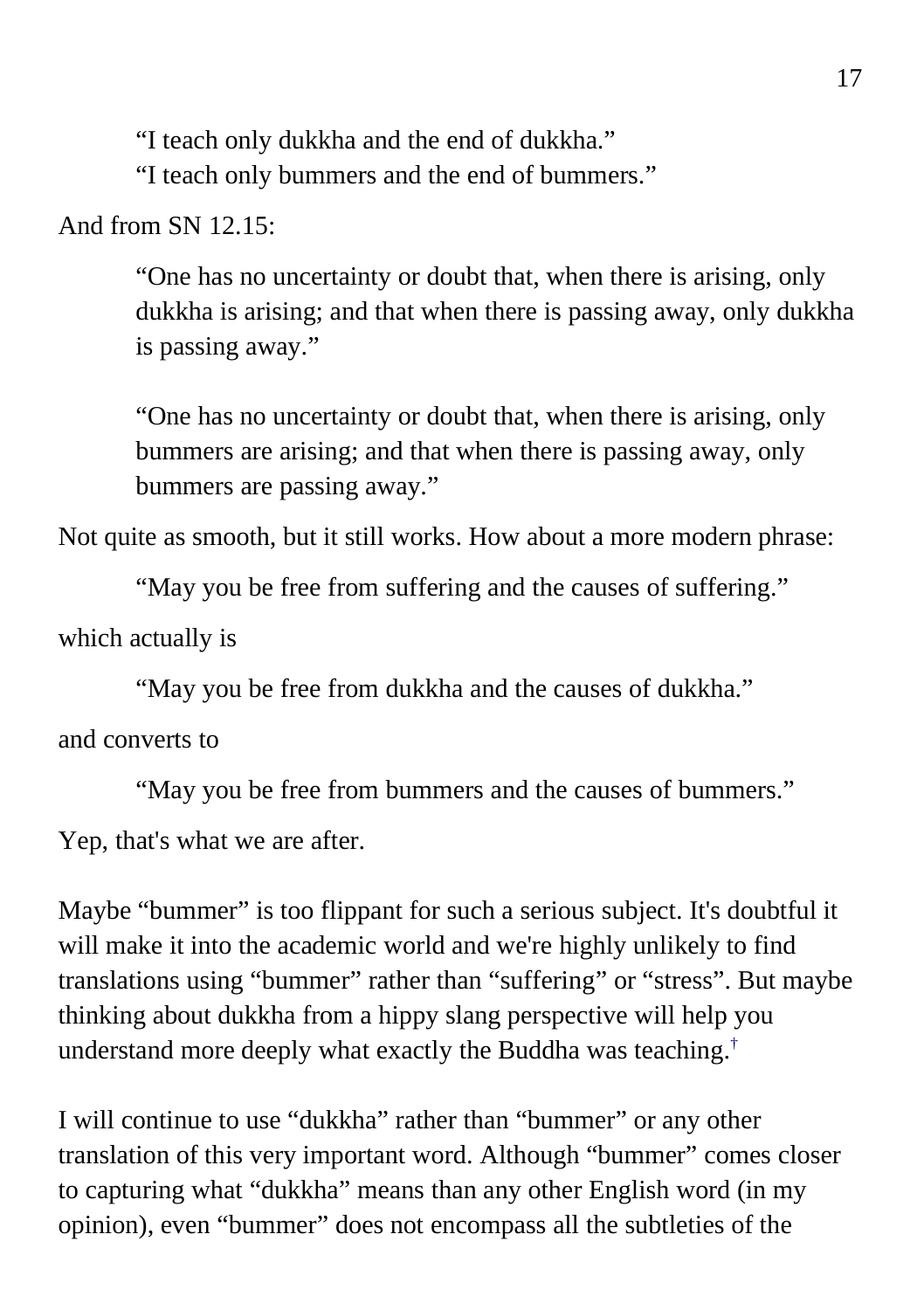meaning of "dukkha."

 $\overline{\phantom{a}}$ 

 $\overline{\phantom{a}}$ 

The key thing is that dukkha does not reside "out there;" it resides in your response to the inevitable suffering, stress, and bummers of life. The Buddha's teaching of dependent origination is pointing to a way of experiencing the world such that your responses to the stresses of life don't generate negative mental states.

\* In SN 36.6 – The Sallatha Sutta (The Dart) – the Buddha says:

It is as if a man were pierced by a dart and, following the first piercing, he is hit by a second dart. So that person will experience feelings caused by two darts. It is similar with an untaught worldling: when touched by a painful feeling, he worries and grieves, he laments, beats his breast, weeps and is distraught. So he experiences two kinds of feeling: a bodily and a mental feeling. ...

It is as if a man were pierced by a dart, but was not hit by a second dart following the first one. So this person experiences feelings caused by a single dart only. It is similar with a well-taught noble disciple: when touched by a painful feeling, he will not worry or grieve and lament, he will not beat his breast and weep, nor will he be distraught. He experiences one single feeling, a bodily one.

Clearly the well-taught noble disciple doesn't get bummed out. Two other suttas that have a similar theme are SN 1.38 and SN 4.13 – both are about physical pain without mental pain (i.e. no bummers).

† See Appendix 3 for a further brief discussion of why "suffering" is a poor choice for translating "dukkha."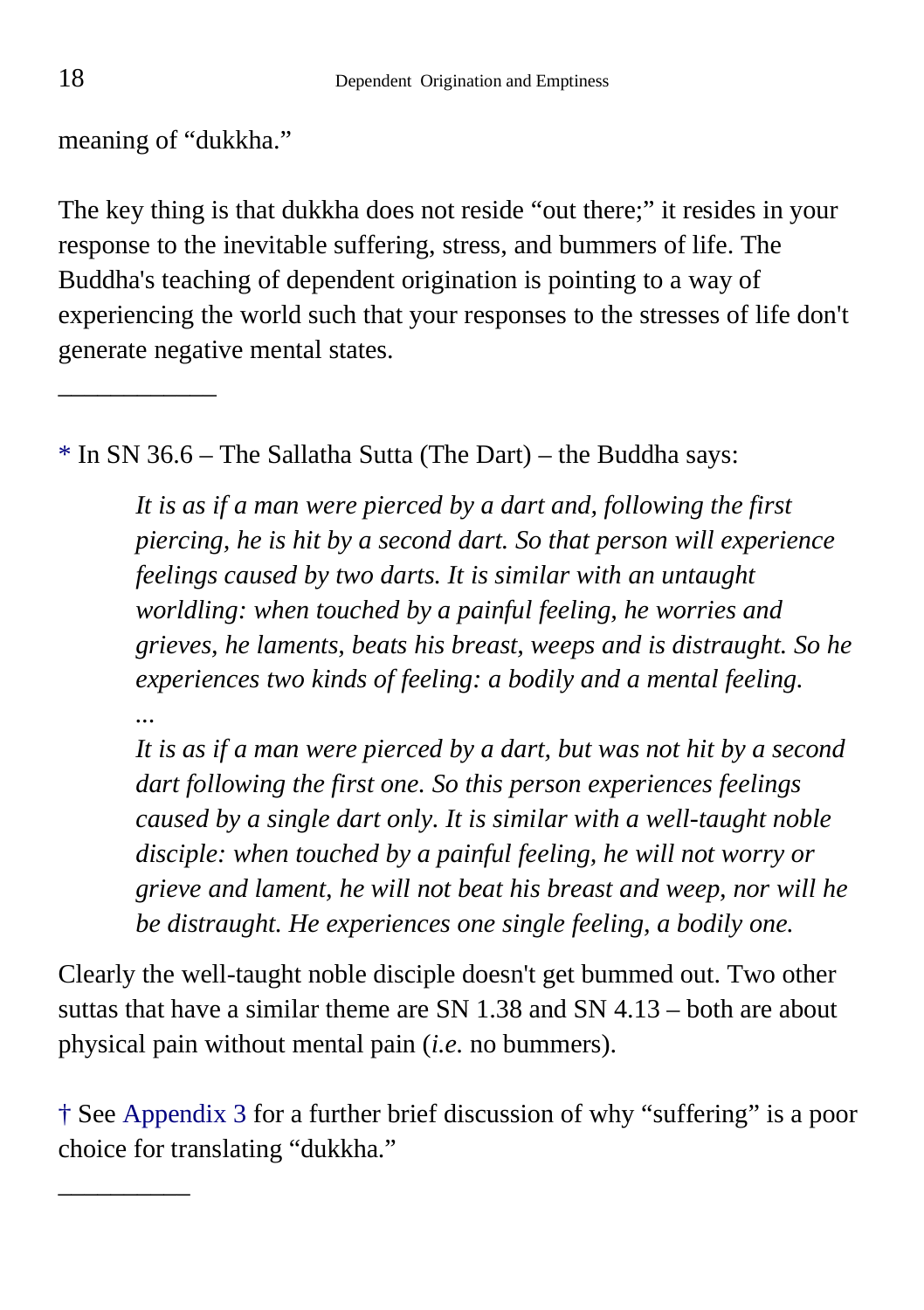1. MN 22.38 and SN 22.86. See Tricycle Magazine, Winter 2013, "I Teach Only Suffering And The End Of Suffering" by Bhikkhu Bodhi for a detailed discussion of this famous phrase.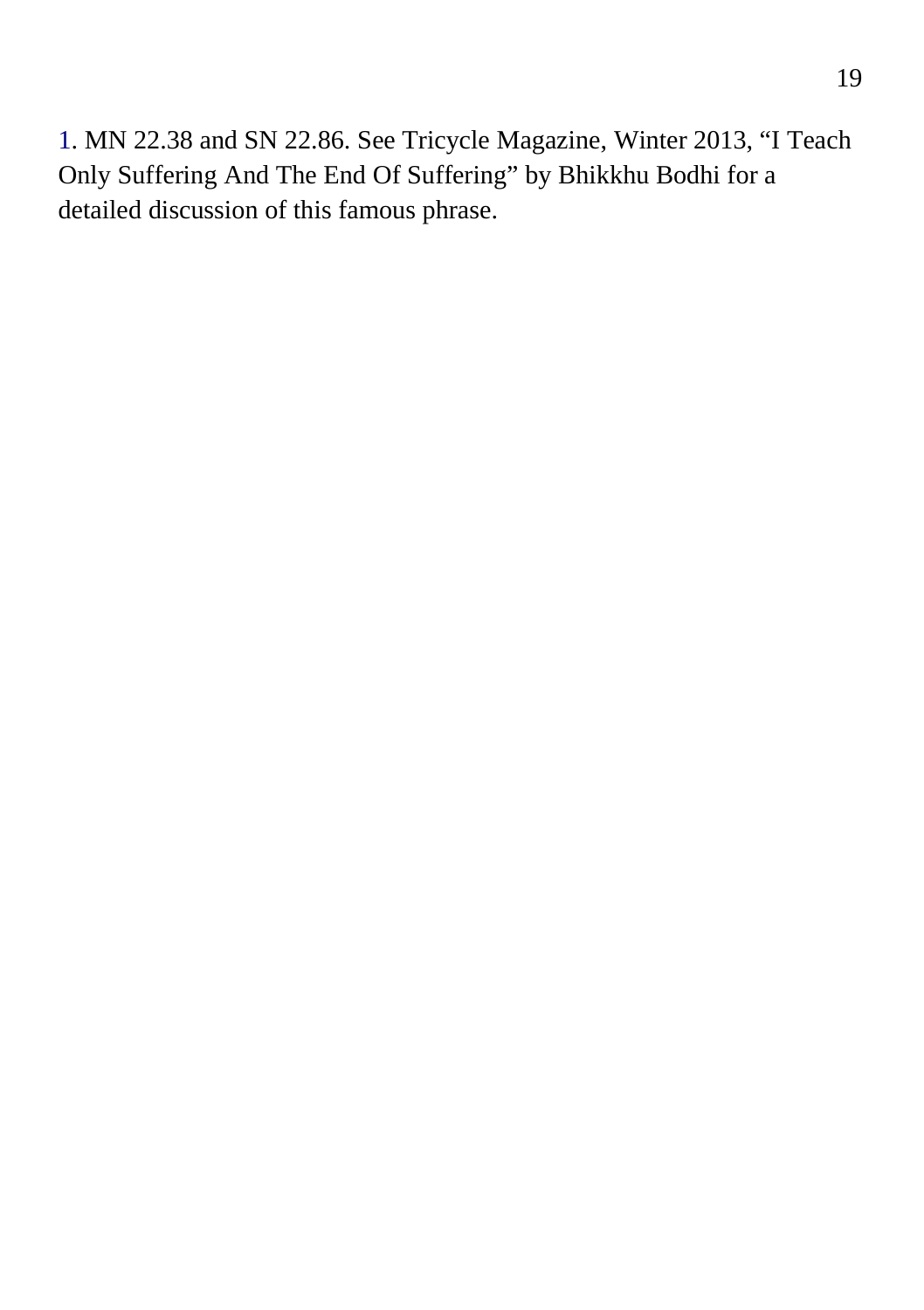## The Noble Quest

"[T]his generation delights in attachment, takes delight in attachment, rejoices in attachment. It is hard for such a generation to see this important thing, namely, this-that conditionality, dependent origination. And it is hard to see these important things, namely, the stilling of all fabrications, the relinquishing of all acquisitions, the destruction of craving, dispassion, cessation, Nibbāna." MN 26.19

Thus have I heard: Two and a half thousand years ago in northern India there lived a young man of the Gotama clan. We don't really know his first name. He's usually referred to as Siddhartha Gotama, but that's clearly a much later tradition.\* He was apparently the son of the elected leader of the Sakyans – in other words he came from a well-to-do family. At the age of twenty-nine, he left his homeland at the foot of the Himalayas and headed south to the Ganges river valley to seek his spiritual fortune.

The Ganges river valley at that time was crawling with spiritual seekers. The economy in India, which was agriculture-based, had reached a level of sophistication such that it could support people who weren't directly engaged in producing food. This had resulted in a large number of full-time spiritual seekers who gained their livelihood by going on alms rounds. This also led to the rise of standing armies. You win some, you lose some.

Master Gotama headed east and south to the land of the Kalamas. There he studied with a teacher named Alara Kalama. He learned Alara's doctrine and his meditation practice which culminated in what we know as the seventh jhāna,<sup>†</sup> the Realm of No-thingness. In fact, Master Gotama was so skilled at the practices and understood the doctrine of Alara Kalama so well that eventually Alara said to him, "Come, we will lead this order together."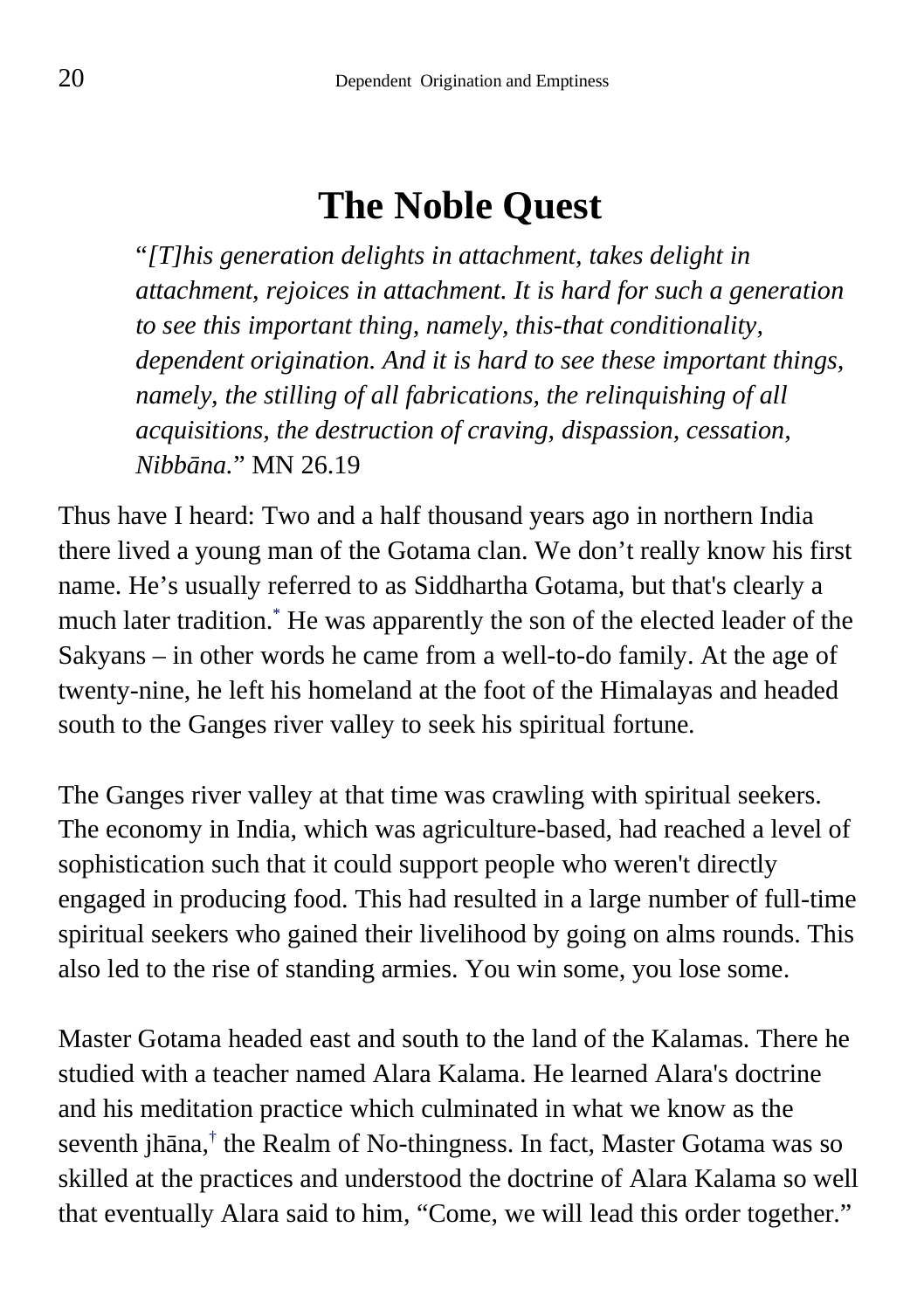But Master Gotama had left home because he was seeking an end to dukkha. However, all he'd learned was the seventh jhāna – dukkha was still there upon returning to normal consciousness from the Realm of Nothingness. So he left.

He continued on south to the kingdom of Magadha where he sought out another teacher, Uddaka Rāmaputta – Uddaka the son of Rāma. He learned Rāma's doctrine and his practice, which culminated in what we know as the eighth jhāna, the Realm of Neither-Perception-Nor-Non-Perception. At that point, Uddaka offered him sole leadership of that group, but once again, Master Gotama had not learned what to do about dukkha, so again he left.

He spent the next several years practicing austerities. He practiced things like holding his breath for as long as he could. What he discovered was that if you hold your breath for a long time over and over again, it generates terrible headaches. He practiced eating one grain of rice a day. From that he discovered that if you eat one grain of rice a day, you get really skinny and weak. In fact, eventually Master Gotama became so weak that he had a tendency to fall over. He realized some six years after he'd left his home that he was in such an emaciated state that he was in no condition to do any sort of spiritual practice. All of his austere striving had not brought him any closer to understanding what to do about dukkha.

He began thinking about what he could do instead of these austerities. He remembered an incident from his childhood when he was sitting under a rose-apple tree and his father was working – plowing, it is usually assumed. While young Master Gotama sat there, he fell into the first jhāna.<sup>±</sup> Reflecting back some quarter century later on that experience of the first jhāna, he thought "why am I afraid of that pleasure? It has nothing to do with sensuality. Could these jhānas be the way to Awakening?" Reflecting even further, he decided these jhānas are the way to Awakening. But being so weak, he realized that in order to resume jhāna practice, he was going to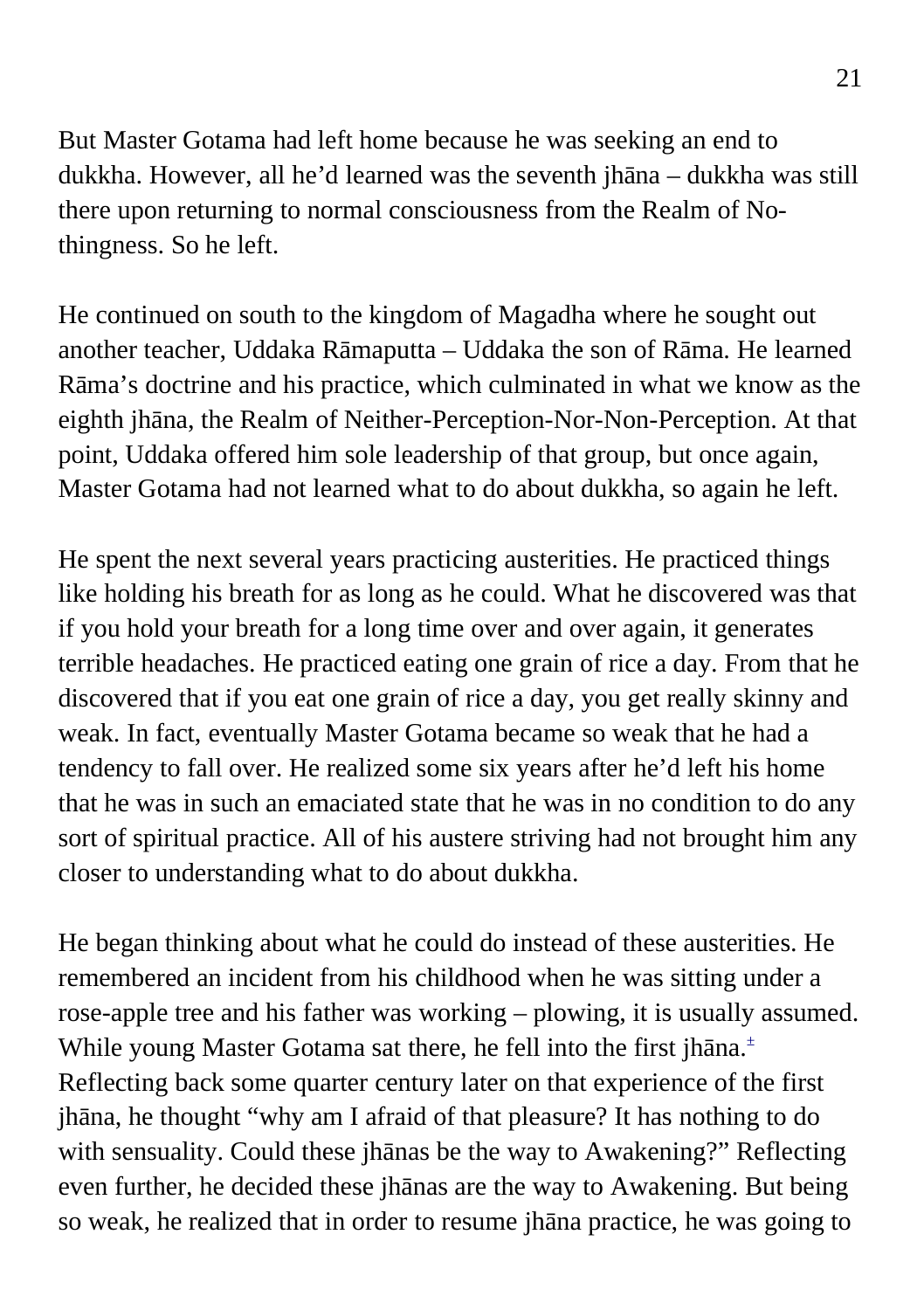have to regain his strength, so he began eating solid food.

Now at that time, there were five other ascetics practicing with Master Gotama, and when they saw he was eating solid food they thought he had resorted to a life of luxury and they left in disgust. But Master Gotama had not resorted to a life of luxury, he hadn't given up the spiritual path. He was just seeking something other than the dead ends he had so far explored. The suttas don't say how long it took him to regain his strength; it probably would have taken some months. During that time, he found a good place under a fig tree near the Nerañjarā River to live and practice.

Some of the suttas tell us that one evening, as the sun was setting, he sat down to meditate and entered the jhānas. one, two, three, four.<sup>1</sup> And then  $$ well, the suttas give various accounts of what happened that night. Maybe all of what the various accounts say, happened; maybe only some of them happened. But for sure, when the sun rose the next morning, Master Gotama was a changed person. He was awake. He was the Buddha. It is said that he spent the next seven weeks hanging out in the vicinity of what we now call the Bodhi Tree. He apparently spent the first week just enjoying the bliss of awakening. But eventually he began contemplating whether he could teach what he had discovered to anyone else. At first his mind was disinclined to teach. What he had learned was quite subtle. It went against the stream. It went against the culture of people who were pursuing pleasure and enjoying their acquisitions.

In MN 26.19, we find the Buddha recounting his musing at that time:

I considered: 'This Dhamma that I have attained is profound, hard to see and hard to understand, peaceful and sublime, unattainable by mere reasoning, subtle, to be experienced by the wise. But this generation delights in attachment, takes delight in attachment, rejoices in attachment. It is hard for such a generation to see this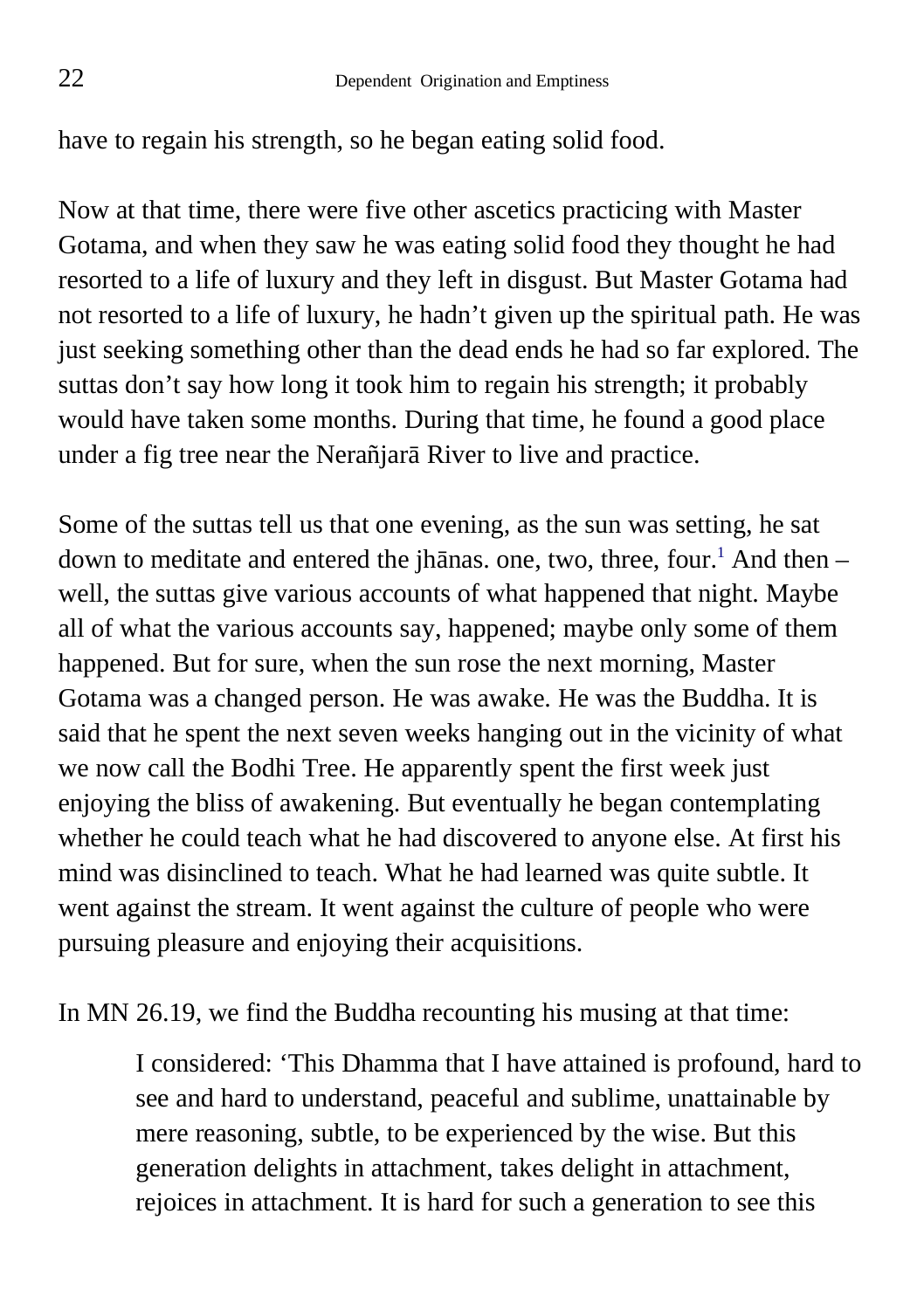important thing, namely, this-that conditionality, dependent origination. And it is hard to see these important things, namely, the stilling of all fabrications, the relinquishing of all acquisitions, the destruction of craving, dispassion, cessation, Nibbāna.'<sup>¤</sup>

The two sentences about "important things" are very significant if we really want to understand what the Buddha was teaching. This sutta, MN 26, is regarded by many scholars as being likely the most authentic story of the Buddha's awakening that can be found in the Pāli Canon.‡ The first "important thing" mentioned in verse 19 is

"idappaccayatāpaṭiccasamuppādo" which is a compound consisting of "*idappaccayatā*" and "*paticcasamuppāda*". The first word is defined in the Pali English Dictionary (PED)<sup>2</sup> as "having its foundation in this, i. e. causally connected, by way of cause." More colloquially we can say "this arises because of that." Or to shorten it further "this-that conditionality."

"Paṭiccasamuppāda" is the word we translate as "dependent origination" or "dependent arising." Sometimes you find it translated as "dependent coorigination" or "dependent co-arising" with the internal "sam" becoming the "co-." But some scholars (like Rhys Davids in the PED) imply that the "sam" simply converts "uppāda" (coming into existence, appearance, birth)<sup>3</sup> into "samuppāda" (origin, arising, genesis, coming to be, production)<sup>4</sup> and so the "co-" is not actually in the Pāli. As we'll see as we get deeper into the exploration of paṭiccasamuppāda, it is really just splitting hairs and not actually of any real importance whether the "co-" is there or not in English. My main reason for not using the "co-" is that I hear people talking about "co-dependent origination" or "co-dependent arising" which is definitely not something the Buddha ever spoke about. I will use "dependent origination" to refer to the doctrine/teaching and "dependent arising" to refer to the phenomenon/experience itself.

This "important thing" (this-that conditionality, dependent origination) is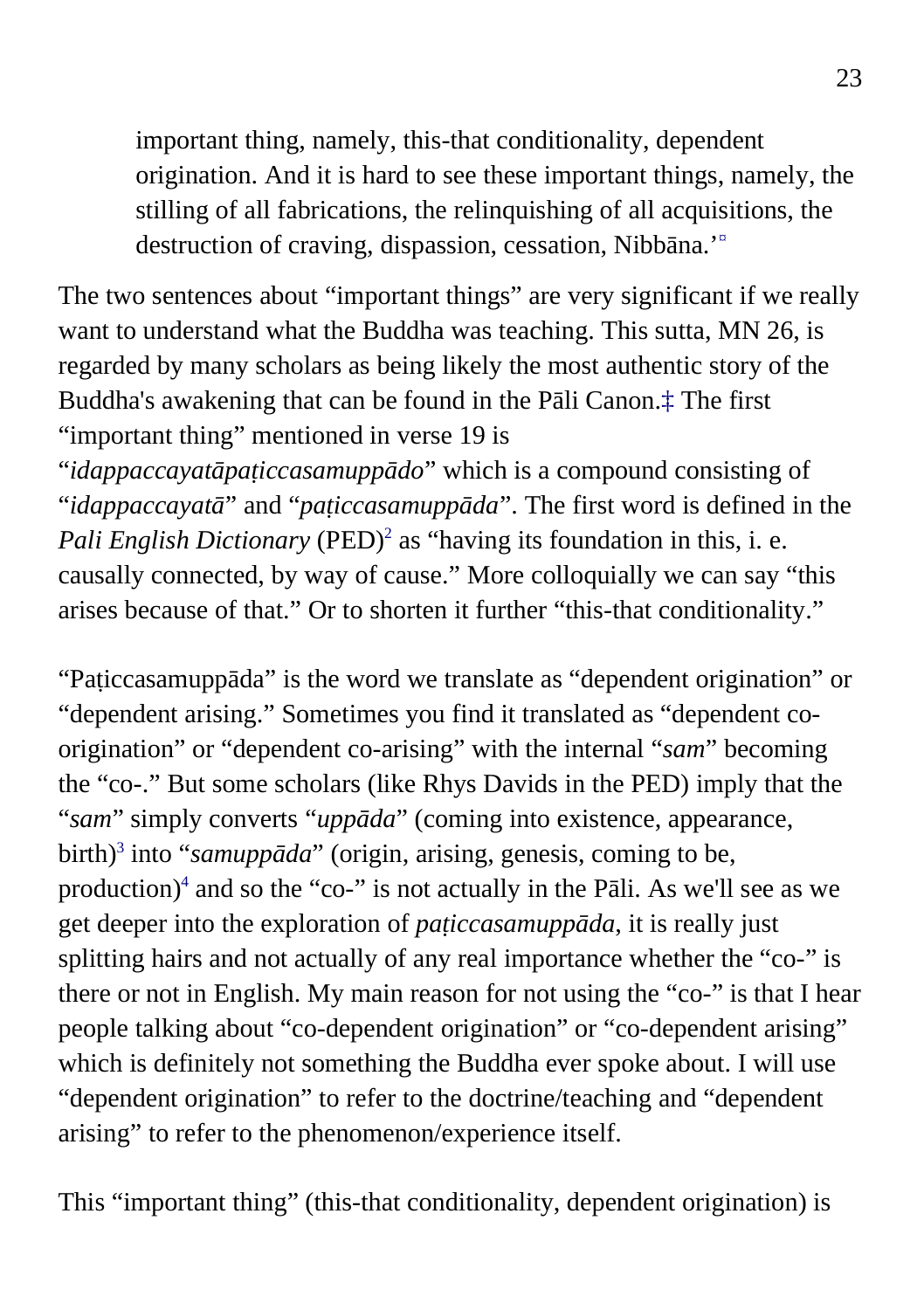the heart of the Buddha's teaching. At MN 28.28, Sāriputta quotes the Buddha as having said, "One who sees dependent origination sees the Dhamma; one who sees the Dhamma sees dependent origination." Dependent origination is the richest vein to mine in the whole of the teachings. As the Buddha said to Ānanda in the opening of DN 15, it's because of not understanding dependent origination that people have gotten themselves into this tangled ball of woe. This book is an exploration of just what the Buddha meant and was trying to teach using this important concept.

This "important thing" (this-that conditionality, dependent origination) also appears to be the Buddha's best attempt to describe what happened the night of awakening. As we will see in a few chapters, what makes the most sense is found in the suttas Samyutta 12.65 and Udāna 1.1-1.3. It indicates that the discovery of this-that conditionality, dependent origination is what the Buddha discovered that night of his awakening.

There is a second sentence at MN 26.19 on "important things" that are difficult to understand: "namely, the stilling of all fabrications, the relinquishing of all acquisitions, the destruction of craving, dispassion, cessation, Nibbāna." Our exploration of dependent origination will also be an exploration of these difficult yet important things.

Obviously the Buddha did decide to teach – he thought maybe those who had little dust in their eyes would understand what he had come to understand. And when those five ascetic friends – his first disciples – understood what he was teaching, he knew there were indeed people with little dust in their eyes.

 $\overline{\phantom{a}}$ 

<sup>\*</sup> Siddhattha (Pāli), Siddhartha (Sanskrit) "he who has gained the goal"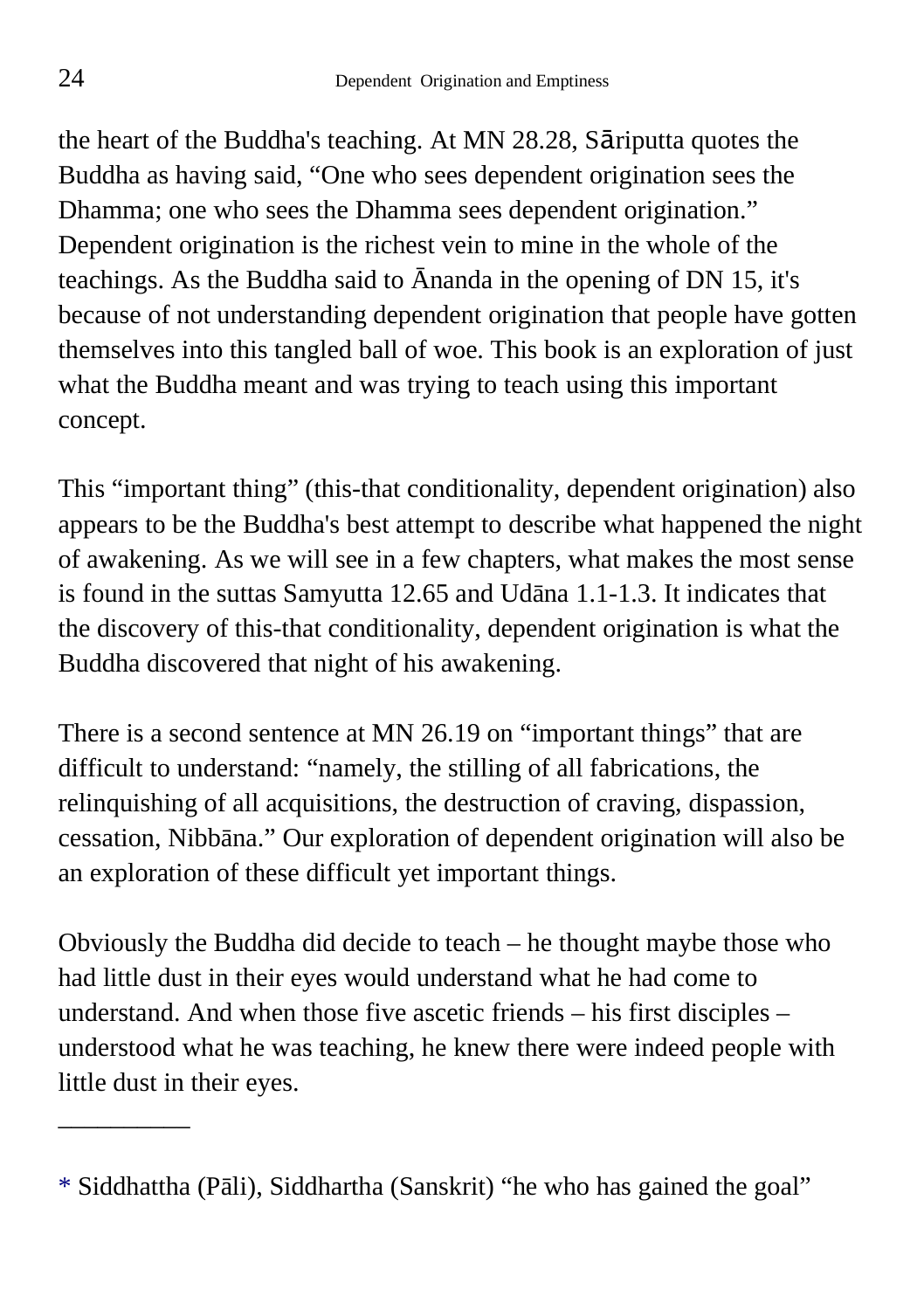† The jhānas are eight altered states of consciousness, brought on via concentration, and each yielding a deeper state of concentration than the previous. For more, see my book Right Concentration: A Practical Guide to the Jhanas.

± The first jhāna is described as "filled with rapture and happiness."

 $\alpha$  For multiple translations of the important part of MN 26, see http://leighb.com/mn26\_19.htm.

‡ E.g. Pande, pg 123ff, regards this sutta as an early composition. Unfortunately MN 26 does not really provide any information as to exactly what the Buddha's practice was that night of awakening.

1. MN 26.14-17 and MN 36.21-37

2. See PED under "Ida & Idaŋ" as well as the entry for "Paccayatā".

3. PED under "Uppāda"

4. PED under "Samuppāda"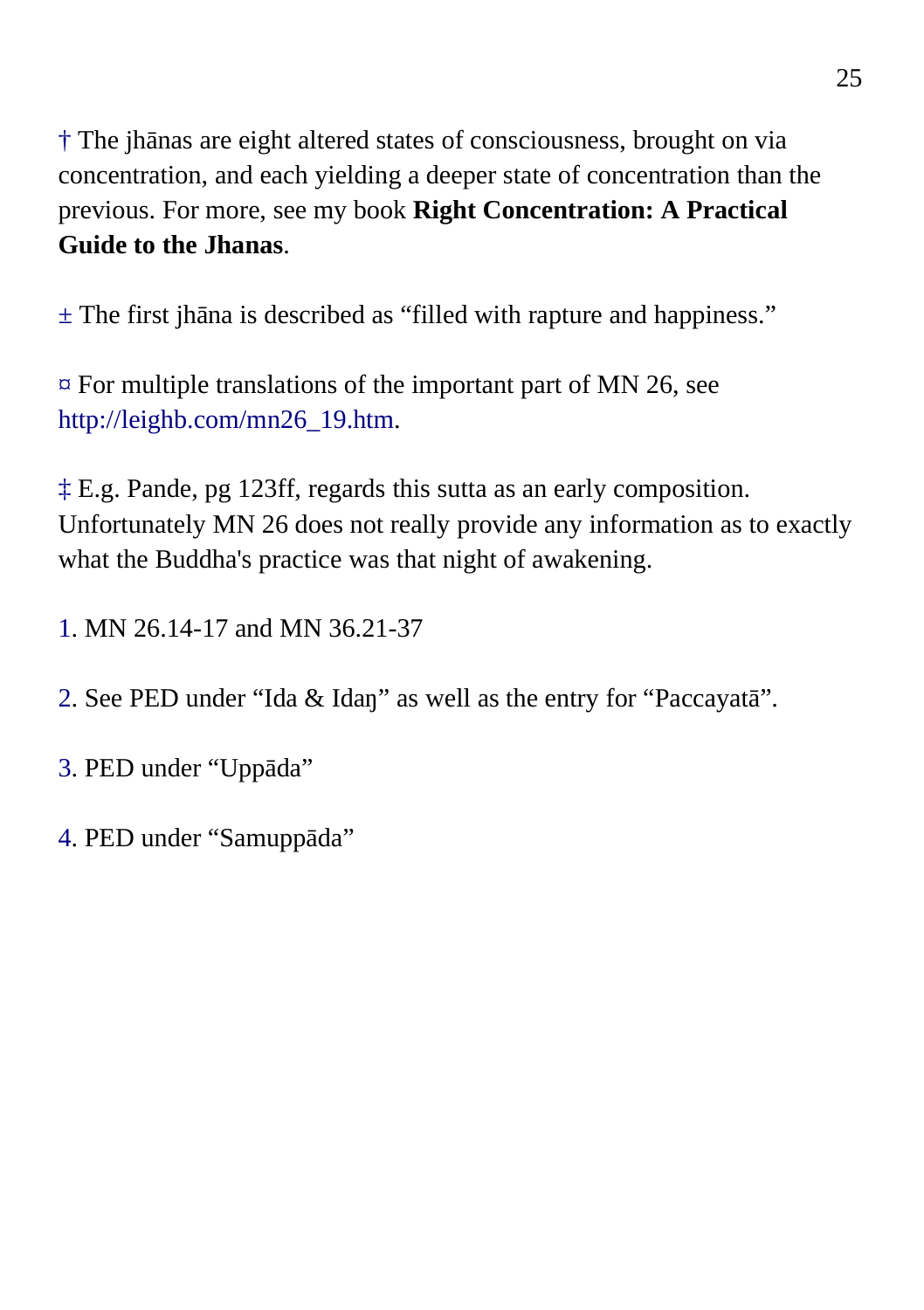#### Necessary Conditions

Dukkha arises dependent on craving. SN 56.11

To start getting a handle on dependent origination, it's necessary to understand that dependent origination is not about causes, but about necessary conditions.\* Understanding the idea of "necessary condition" is extremely important for understanding dependent origination. A necessary condition for the light in your room to be on is that the light switch be on. However, the light switch is not a sufficient condition – you also need the electrical power plant to be producing electricity, and you need all the wires from the power plant to the light in your room to be intact, as well as having a working lightbulb. The light switch being on, the electric plant producing electricity, and the wires being intact are all necessary conditions for the lightbulb to function. Furthermore, none of these are sufficient conditions; nor are any of them the actual cause of the light shining – the light actually shines because of excited electrons inside the lightbulb emitting photons.

The power of discovering necessary conditions comes from the fact that you don't need to understand the cause of something in order to turn it off or to prevent it from arising. All you need is a necessary condition you can manipulate. If something is happening and you want it to stop, find a necessary condition for that something and turn off that necessary condition – the something ceases. If you want to turn off the light in your room, you don't have to blow up the power plant, you don't have to cut the wires to your house, you don't even need to know what causes the light to shine. You can turn off the light just by turning off the light switch – it's an easily manipulable necessary condition for the light. If you want to prevent the light from coming back on, just prevent the light switch from being turned on.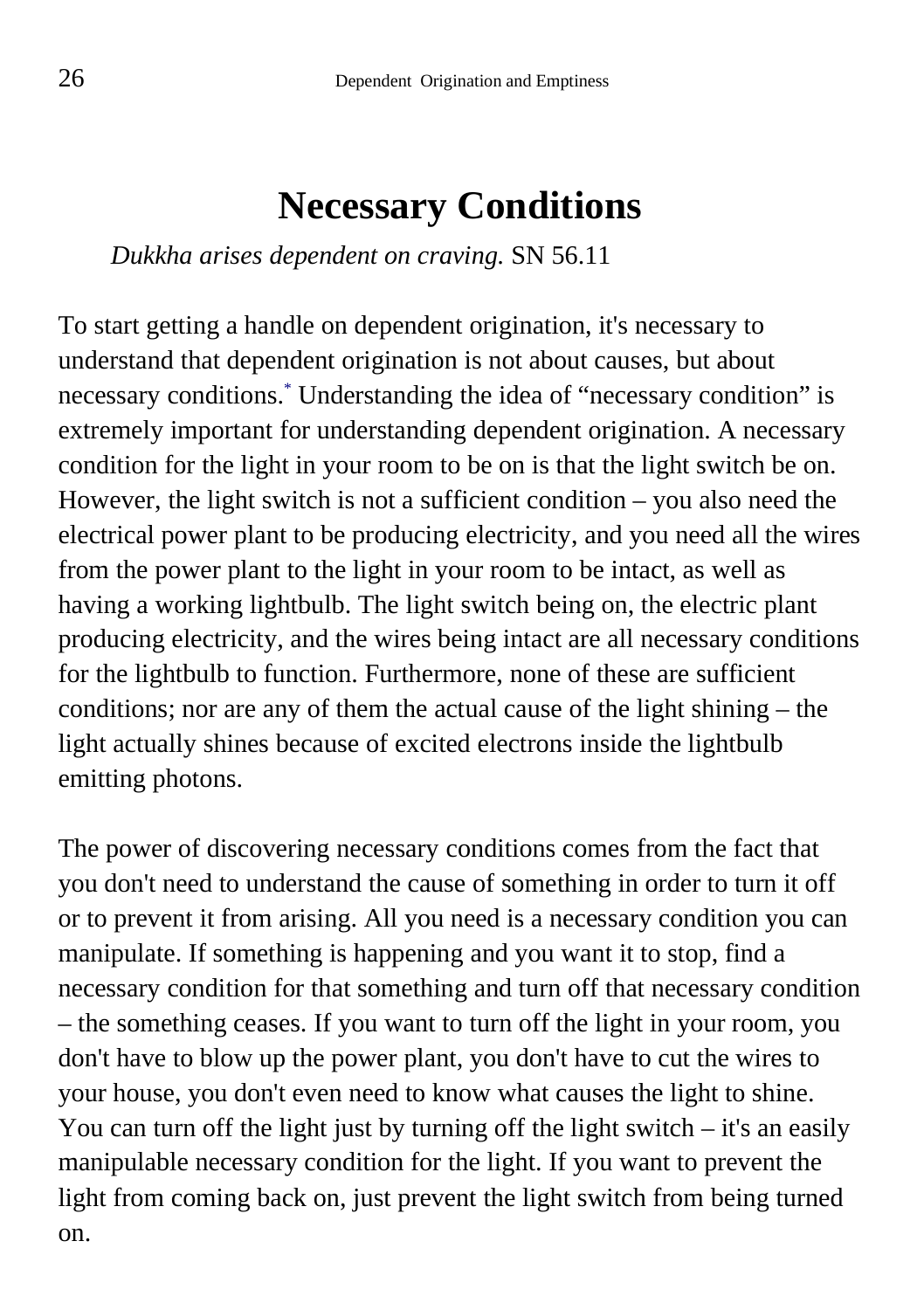Dependent origination is a teaching about necessary conditions. Remember the Buddha is only teaching dukkha and the end of dukkha. The method he uses to bring dukkha to an end is to identify necessary conditions for the arising of dukkha and then find some necessary condition(s) he can manipulate to turn off the dukkha. This is what the teaching of the Four Noble† Truths is all about:

- 1. Dukkha is the problem.
- 2. Dukkha arises dependent on the necessary condition of craving.
- 3. With the ceasing of the necessary condition of craving, dukkha ceases.
- 4. There is a path of practice that can be learned in order to cease craving and thereby cease generating dukkha.

The Four Noble Truths are a summary of dependent origination in that they highlight some of the most important dependencies, particularly the one between Craving and Dukkha. My teacher Ayya Khema referred to the Four Noble Truths as "Dependent origination in telegram style." Today I guess we would say "... in Twitter style."<sup>1</sup>

The major difficulty with this is that turning off craving is a lot harder than turning off a light switch. This is why, although an understanding of the Four Noble Truths is a great help on the path to freedom, it is not sufficient. A deeper teaching is needed to further help one fully accomplish turning off craving, and that teaching is this teaching of dependent origination. But it "is profound, hard to see and hard to understand, peaceful and sublime, unattainable by mere reasoning, subtle, to be experienced by the wise." An intellectual understanding of dependent origination is a good start, but is not sufficient; it must not only be understood, but it also must be experienced.

But in order to experience this dependent origination deeply enough for it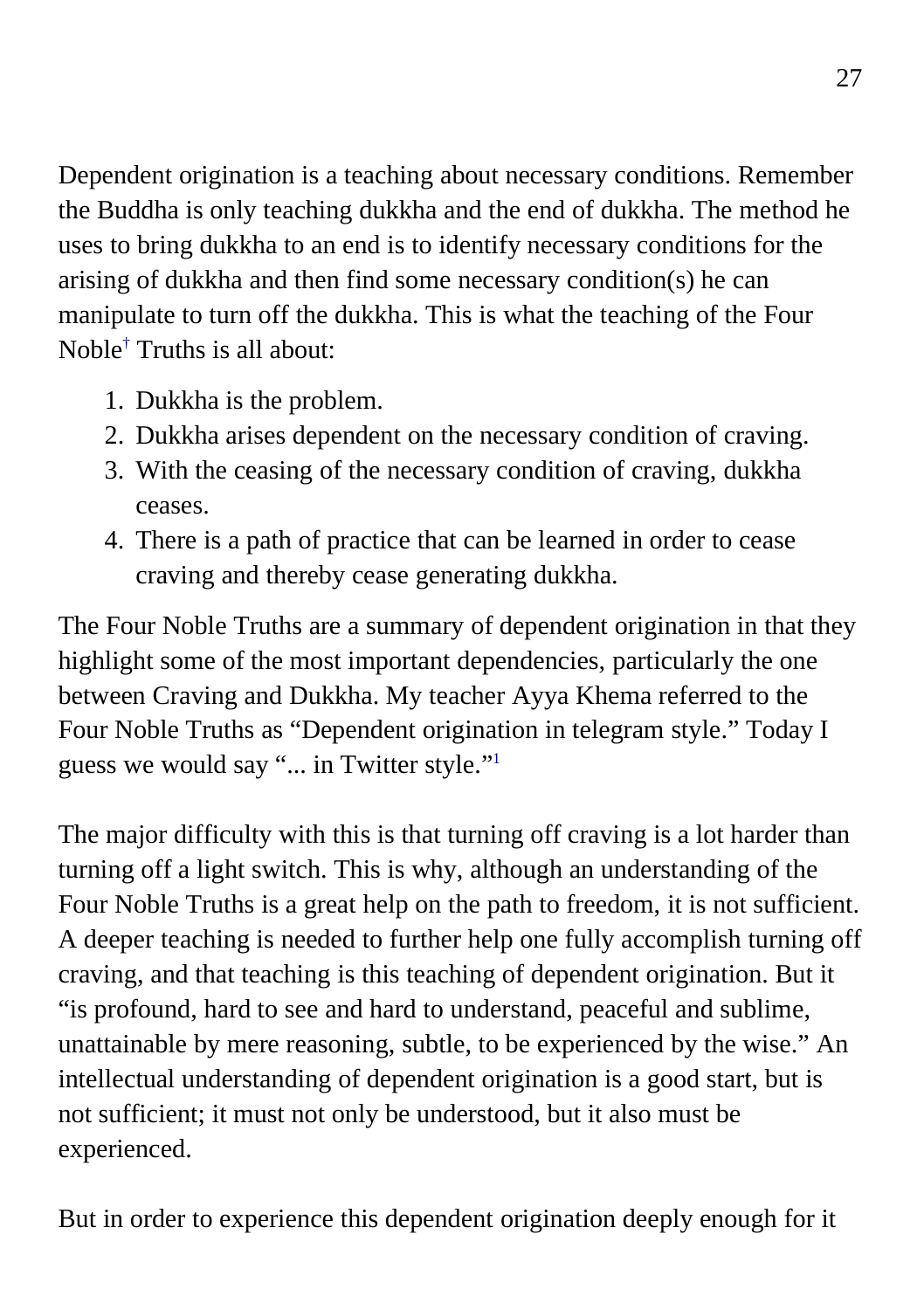to be transformative, it does need to be understood first. So what do the twelve links of dependent origination really mean? What's the bigger picture here? How should we interpret this? This is what we will look at in the next several chapters.

\* At least when dependent origination is taught well, it is said that each link arises dependent on the previous. Unfortunately it is often said that each link is caused by the previous link. However, this is an important distinction – the Buddha was teaching dependencies, not causes.

This is not to say that an exploration of causes is unwarranted. It's just that the Buddha was not teaching causes when he taught dependent origination. There are other arenas where understanding causes is very important – much of modern science is about exploring causes. And of course, the Buddha did teach causes in other circumstances.

† Although the word "Noble" is a correct literal translation, it doesn't really capture all of what is meant. "Ennobling" would be far more elucidating, since practicing in accord with this understanding will ennoble you. But I will continue to use the more familiar "Noble."

1. Also see AN 3.61 which makes the same correlation between the 4 Noble Truths and Dependent Origination.

 $\overline{\phantom{a}}$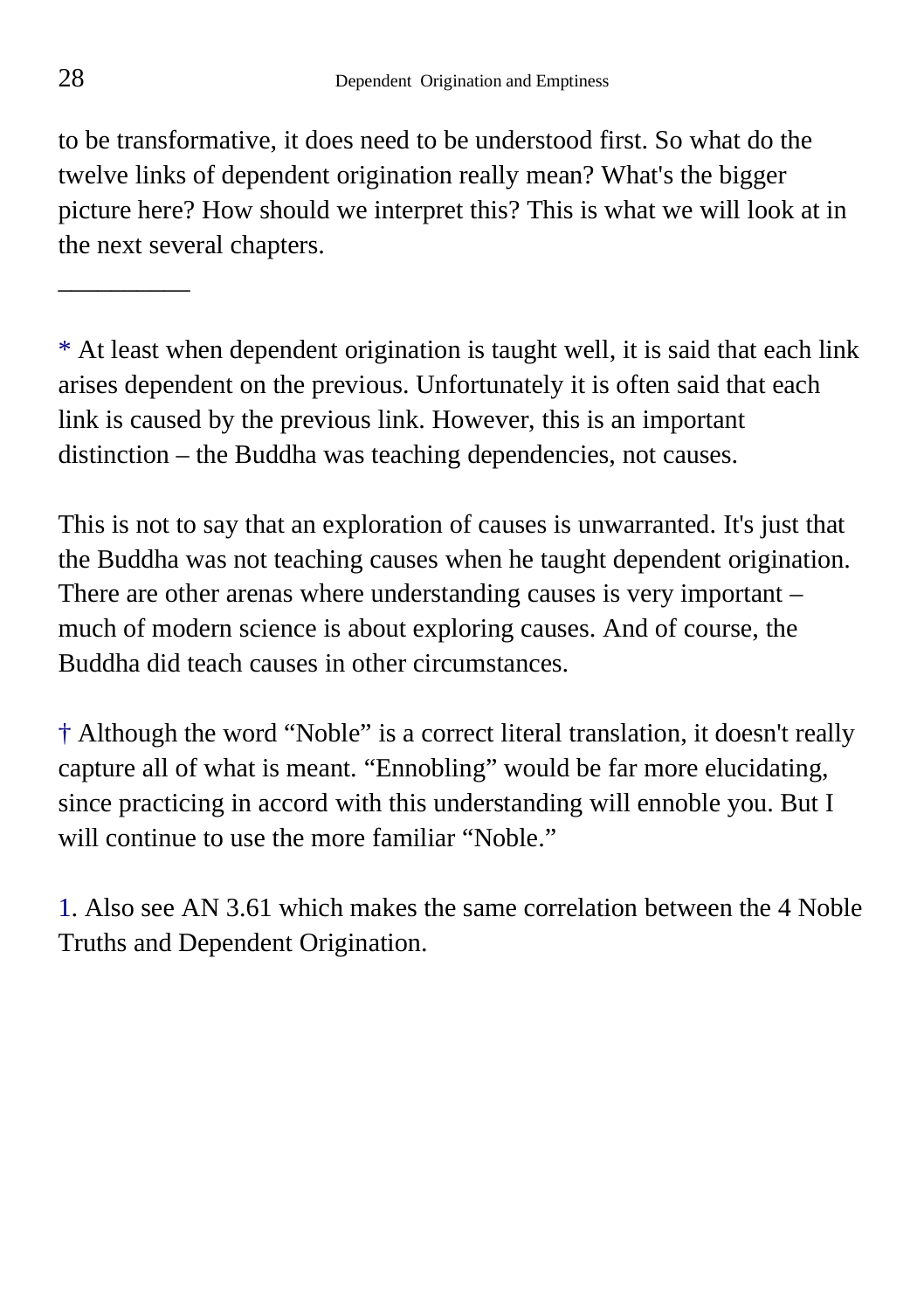## The Key

From what is endearing there have arisen quarrels, disputes.... Snp 4.11

Frequently when dependent origination is taught, it is discussed in terms of The Twelve Links of Dependent Origination. Each link is said to arise dependent upon the previous link:

Dependent upon Ignorance, Saṅkhāra arise, dependent upon Saṅkhāra, Consciousness arises, dependent upon Consciousness, Name-and-Form arise, dependent upon Name-and-Form, 6 Senses arise, dependent upon 6 Senses, Contact arises, dependent upon Contact, Vedanā arises, dependent upon Vedanā, Craving arises, dependent upon Craving, Clinging arises, dependent upon **Clinging**, Becoming arises, dependent upon Becoming, Birth arises, dependent upon Birth, Aging-and-Death arise.

But what this twelve-link model is attempting to teach is certainly not obvious and is difficult to grasp. Caroline Rhys Davids, one of the early Pāli scholars, refers to it as a "mysterious old rune."<sup>1</sup> If you start trying to make sense of the twelve links, it's a difficult proposition. The next to the last thing that happens is you get born? That seems kind of weird. Everyone else points out that you get born first. Here you're getting born just before you die? What's that about? That's not the only strange thing here. Once you begin to get a good understanding of what each link is actually referring to, even more strange things can start cropping up.

Of course, the two Pāli words Saṅkhāra and Vedanā need to be understood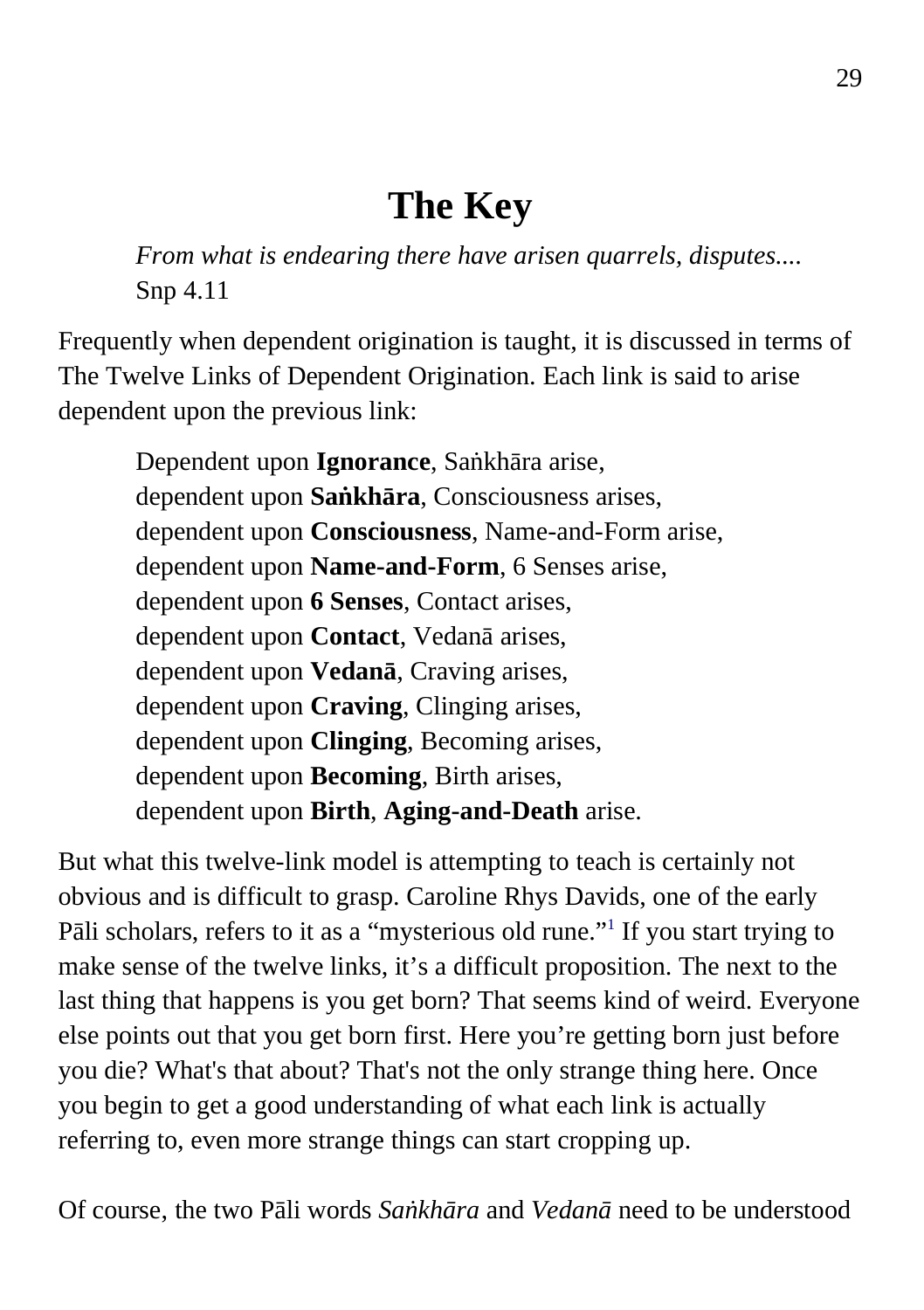before anyone can begin to understand the twelve links. Saṅkhāra is literally "making together" and refers, in its most general sense, to anything that is constructed, fabricated, concocted. So all the things of the material world are saṅkhāras, but so are your thoughts, emotions, ideas, intentions and memories. Saṅkhāra gets translated using a large variety of English words in different contexts. But the Buddha was using only a single word in all those contexts. Hence Thanissaro Bhikkhu's "fabrication" and Santikaro's "concoction" are the most suitable translations.

Vedanā are your initial mental response to sensory inputs – and there are only three possibilities: pleasant, unpleasant, and neither-pleasant-norunpleasant. They are instinctual, automatic responses built into the old brain by evolution for survival purposes. They arise in your consciousness without any conscious intention or direction on your part. There is not really a good English word for translating "vedanā" (although "valence" comes quite close), so I will always leave it untranslated. It definitely never means "emotions" even though it is often translated as "feelings".

Rather than jumping right in with the twelve links, which is the most complex recension and most likely the latest development in the doctrine of dependent origination, I'm going to start at the beginning. But wait, where is the beginning? The Buddha's discourses were preserved as an oral tradition for approximately three and half centuries after his death. Eventually they were written down in Sri Lanka in the first-century BCE. It's possible for current scholars to look at the Pāli that's used and be able to tell what is early Pāli and what is later Pāli. You have no trouble telling the difference between eighteenth-century English and twenty-first-century English, right? This is what the scholars are doing, as well as looking at the complexity of the doctrines presented, and possible timelines for any biographical information. In doing so, they pretty much agree that a collection known as Book 4 of the Sutta Nipāta $2$  contains some of the earliest material. The Sutta Nipāta itself is a collection of 71 suttas in the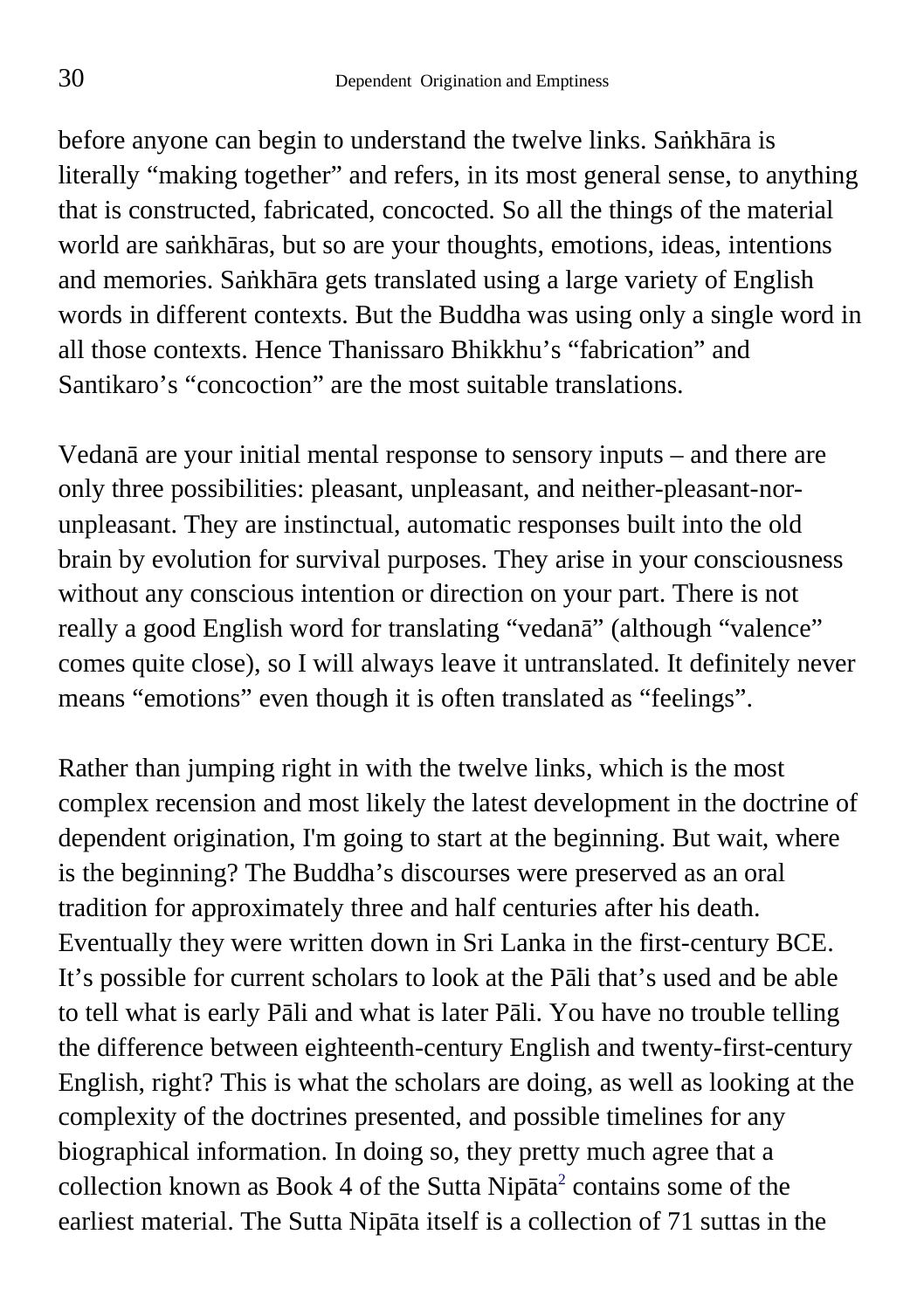Khuddaka Nikāya – the volume of Miscellaneous Discourses.

The 11th discourse in Book 4 of the Sutta Nipāta is entitled Kalaha-vivāda Sutta which we can translate as "The Discourse on Quarrels & Disputes."<sup>3</sup> It appears to be the earliest teaching on dependent origination that we have preserved in the Pāli Canon. The sutta is a series of questions and answers. The initial question is:

From where do quarrels and disputes arise?

The Answer:

From what is **endearing** there have arisen quarrels, disputes....

In other words, quarrels and disputes arise dependent upon what is felt to be endearing. People don't argue seriously about what is trivial and of little concern to them – it's those things that we are firmly engaged with that are at the basis of quarrels and disputes. But this only leads to another question:

Where is the origin of finding things **endearing**?

The Answer:

Things which are endearing in the world have **desire** as their origin....

The things that we find endearing, that we are firmly engaged with, are those things which are desirable. But why do we find some things desirable and other things not so desirable?

What is the source of **desire** in the world?

The Answer:

Desire arises in dependence upon what is called "pleasant" (and) "unpleasant"....

The things that we find desirable are the things that produce pleasant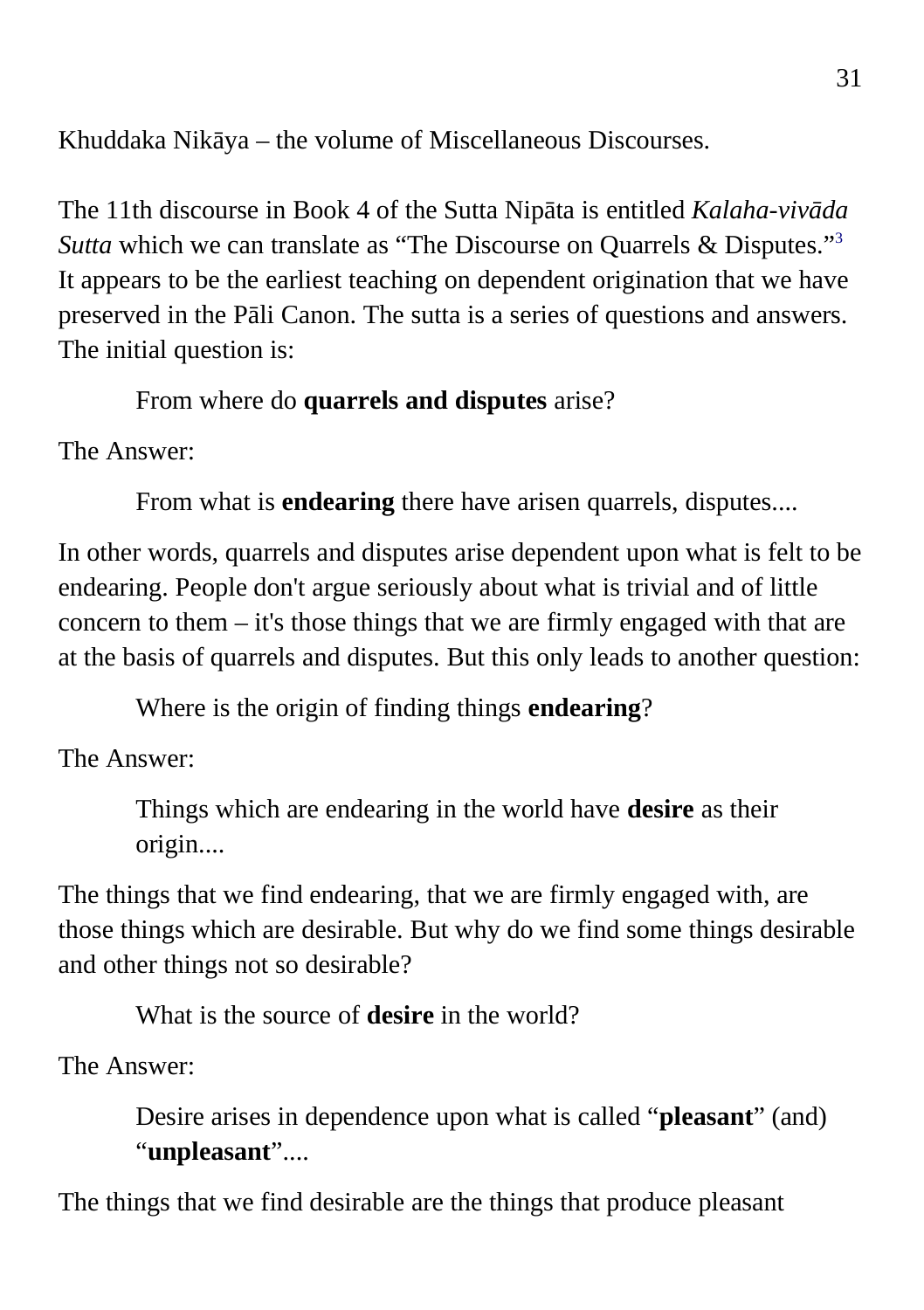feelings; and those things we find undesirable are ones that produce unpleasant feelings. The pleasant and unpleasant can be physical experiences, but most often they are mental experiences. But where do these experiences of pleasant and unpleasant come from?

Where do the **pleasant** and the **unpleasant** have their origin?

The Answer:

The pleasant and the unpleasant have their source in sensecontact....

We only judge something as pleasant or unpleasant if we experience it through our senses. Remember, for the Buddha, the mind is taught as the sixth sense, so thinking, remembering, feeling may all be mental, but they are also counted as sense-contact.

Where does **sense-contact** have its origin in the world?

The Answer:

Sense-contacts are dependent upon name-and-form....

"Name-and-Form" is the literal translation of Nāmarūpa. It's often translated in the context of dependent origination as "Mind-and-Body" or "Mentality-Materiality". But perhaps a better translation which can bring out more of what the Buddha was actually teaching would be "Concept and Manifestation."<sup>4</sup> "Concept" would be your idea of what you are experiencing; "Manifestation" would correspond to your actual sensory input. In other suttas, $5$  the Buddha explains sense-contact as the coming together of three things: a sense object, a sense organ, and sense consciousness. The object and organ would be part of form/materiality (at least for the five external senses) and sense consciousness would be the most basic mental processing of the sensory input, the basic knowing.

There's more to this Quarrels & Disputes sutta, but what we have discussed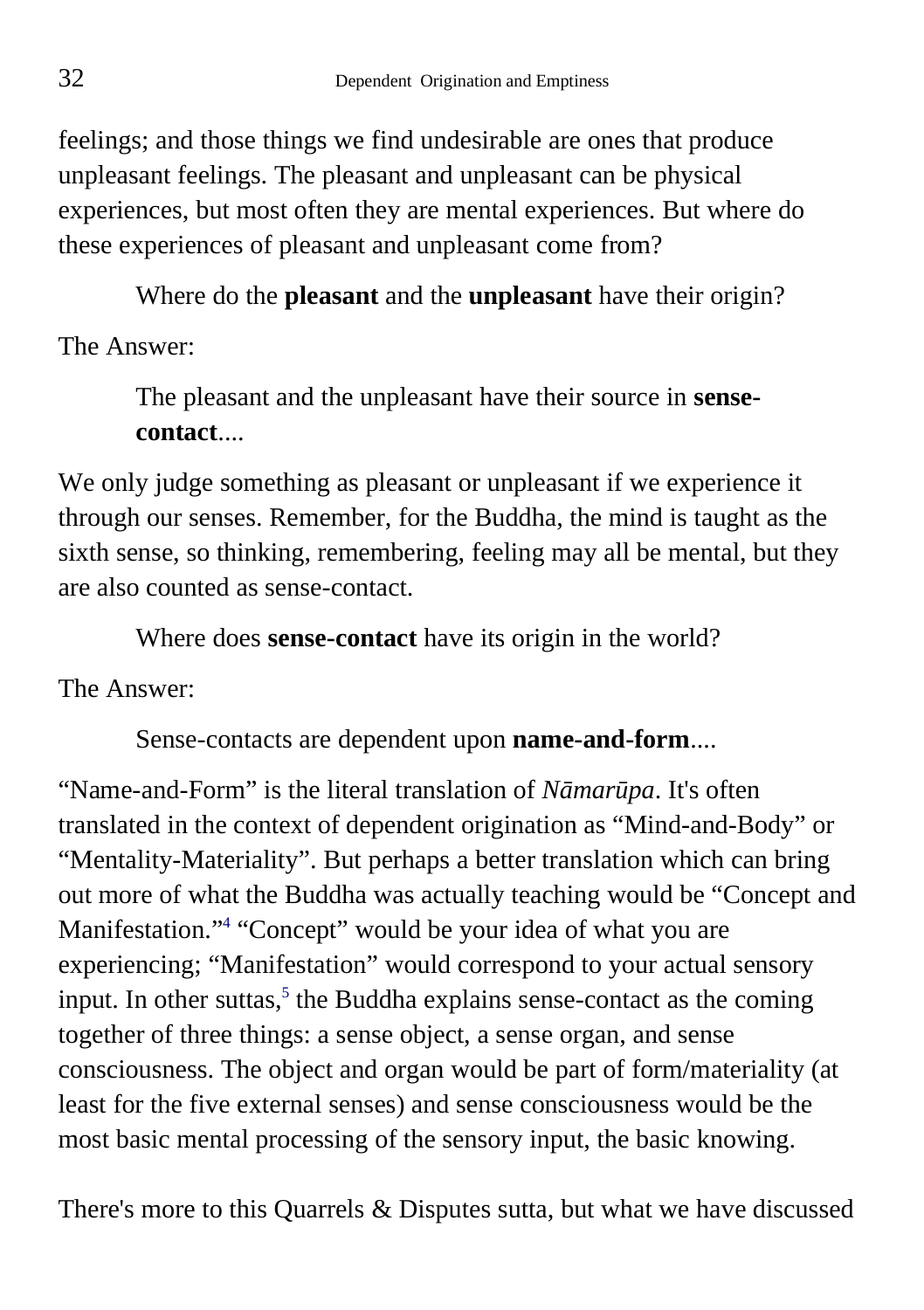so far gives us a new chart of dependent origination that immediately makes a lot more sense, and is easier to understand, than the twelve-link chart at the top of this chapter:

> Quarrels & Disputes arise dependent upon Endearing which arises dependent upon Desirable which arises dependent upon Pleasant & Unpleasant which arise dependent upon Sense-contact which arises dependent upon Name-and-Form.

What we now have is the following: Dependent upon Name-and-Form (especially if we think of them as Mind-and-Body) Sense-contacts occur. These Sense-contacts are sometimes Pleasant and sometimes Unpleasant. We have a strong tendency to Desire the Pleasant and Desire the absence of the Unpleasant. If we obtain our Desire, we find that Endearing. Then we get engaged in Quarrels & Disputes if what we find Endearing is threatened.

This is very reminiscent of the Second Noble Truth – Dukkha arises dependent upon Craving, though here we find a synonym for Craving: Desire. We now have a bigger picture of the larger mechanism of the Craving/Desire  $\rightarrow$  Dukkha linkage. This is certainly much easier to get our heads around than the "mysterious old rune" of the twelve link version of dependent origination.

But you might be thinking "Well, this doesn't really look all that much like the twelve link dependent origination list at the start of this chapter." Indeed – Sense-contact and Name-and-Form are in both lists, but that's all that obviously matches. So let's rewrite the list from the beginning of the chapter, but in the reverse order: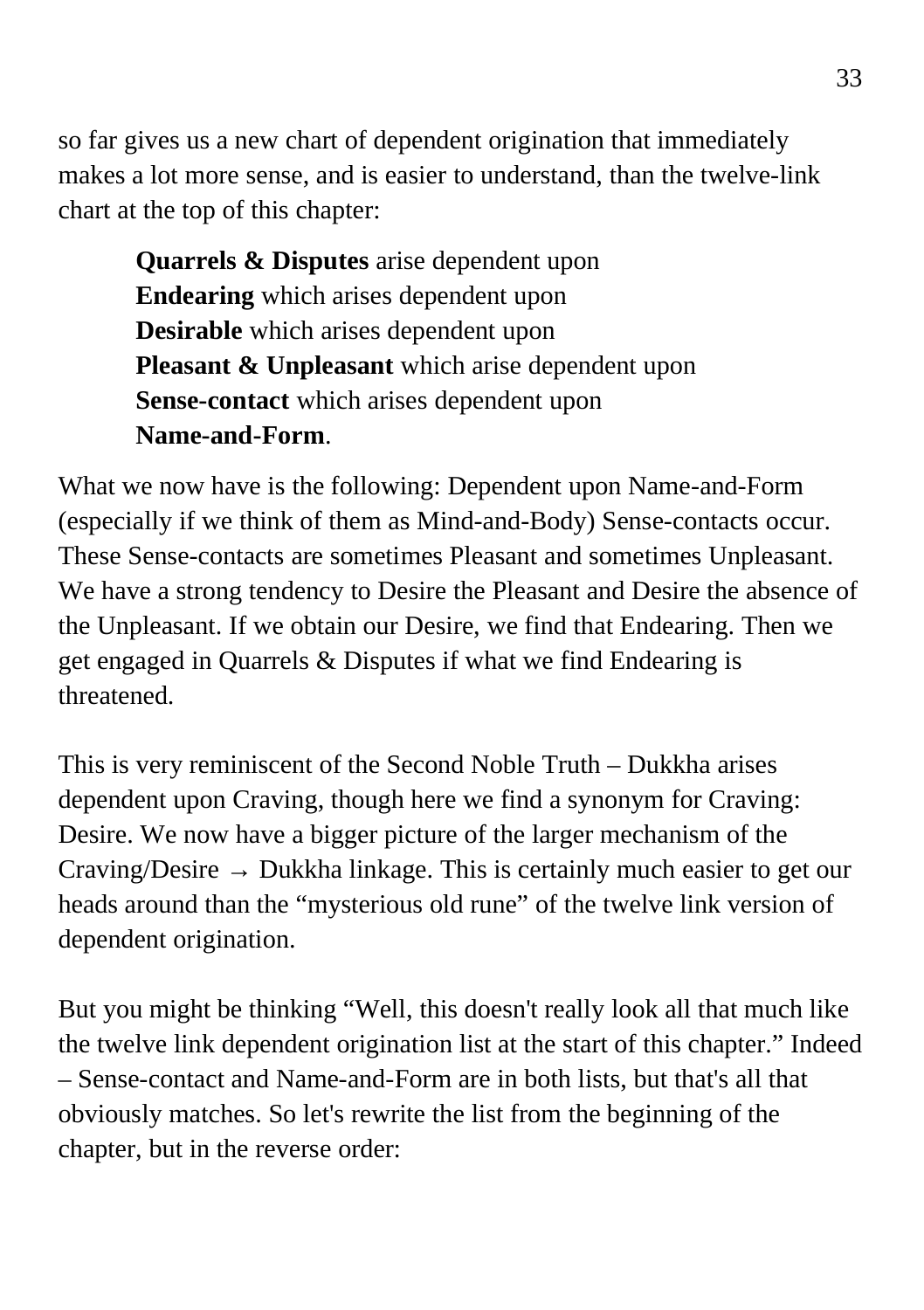Aging-and-Death arise dependent upon Birth arises dependent upon Becoming arises dependent upon Clinging arises dependent upon Craving arises dependent upon Vedanā arises dependent upon Sense-contact arises dependent upon 6 Senses arise dependent upon Name-and-Form arise dependent upon Consciousness arises dependent upon Saṅkhāra arise dependent upon Ignorance.

The first item in the list, Aging-and-Death, is often actually given as "birth, aging-and-death, sorrow, lamentation, pain, displeasure, and despair."<sup>6</sup> This is a list of Dukkha – just like Quarrels & Disputes are Dukkha. Thus we can actually change the first item in both of these lists to be Dukkha in order for both to be more encompassing. At least we can if we can show that the dependencies still apply. For the twelve link list, obviously one needs to be born if one is going to experience dukkha. For the Snp 4.11 list we have the Second Noble Truth: Dukkha arises dependent on craving. But wait, the Snp 4.11 list doesn't contain Craving. But it does contain Desire – and craving and desire are sometimes used interchangeably in the suttas.<sup>7</sup> While we are noticing similarities, we can also notice that we Cling to that which we find Endearing. Plus Vedanā is almost identical to Pleasant & Unpleasant – we desire and crave the pleasant, and we desire and crave for the absence of the unpleasant.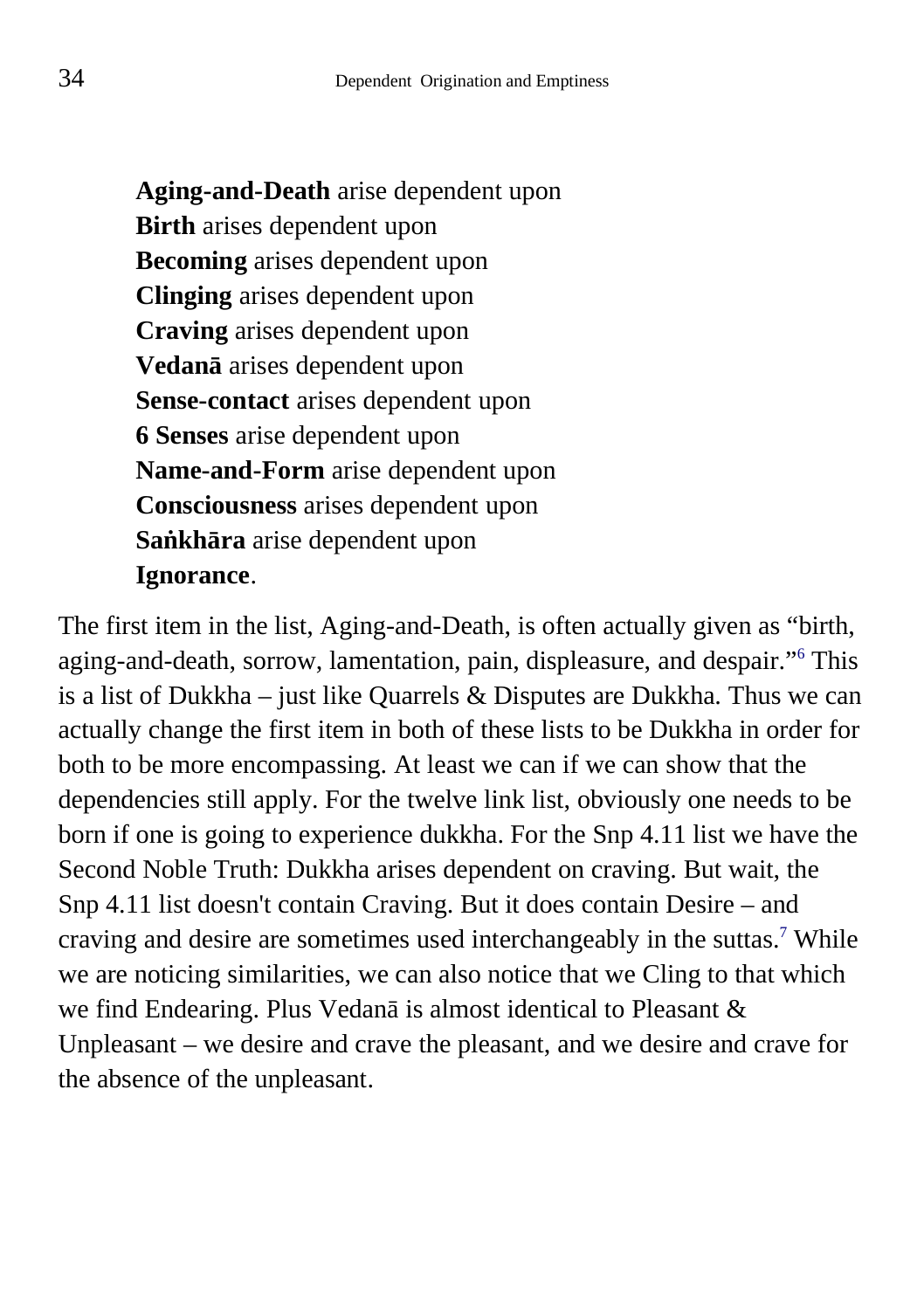We can create the following table if we line up these correspondences (a-d $u =$  arises dependent upon):

```
 Dukkha a-d-u | Dukkha a-d-u
Birth A-d-u Becoming a-d-u |
 Clinging a-d-u | Endearing a-d-u
 Craving a-d-u | Desirable a-d-u
 Vedanā a-d-u | Pleasant & Unpleasant a-d-u
                       Sense-control a-d-u
 6 Senses a-d-u |
 Name-and-Form a-d-u | Name-and-Form
 Consciousness a-d-u |
 Saṅkhāra a-d-u |
Ignorance
```
So there is a subset of the twelve link list that closely matches the Snp 4.11 list. But how come many of the the words are different? And how did all those other six links get there? To answer these two questions, we should look at a paper by Joanna Jurewicz entitled Playing with Fire: The pratītyasamutpāda from the perspective of Vedic thought.<sup>8</sup> Although I disagree with many of her assumptions about what the Buddha meant or was trying to do, the paper gives an excellent overview of the Vedic understanding of creation. This understanding as presented by Jurewicz exactly matches the twelve link model – since her thesis is to make this match happen. But it's quite possible that the Buddha, or later disciples, took the words from Snp 4.11 and made adjustments to those words so they matched the subset of words from the Vedic understanding of creation – only the words, not the Vedic teaching. Then over time the other words from the Vedic understanding of creation crept in. Of course, this is just speculation – all we really know is that dependent origination evolved from the righthand list above into the elaborated lefthand list above. We know for sure that the lists representing dependent origination are many and varied in the suttas. See Appendix 1 for a chart of some of the various recensions of the lists of dependent origination found in the suttas.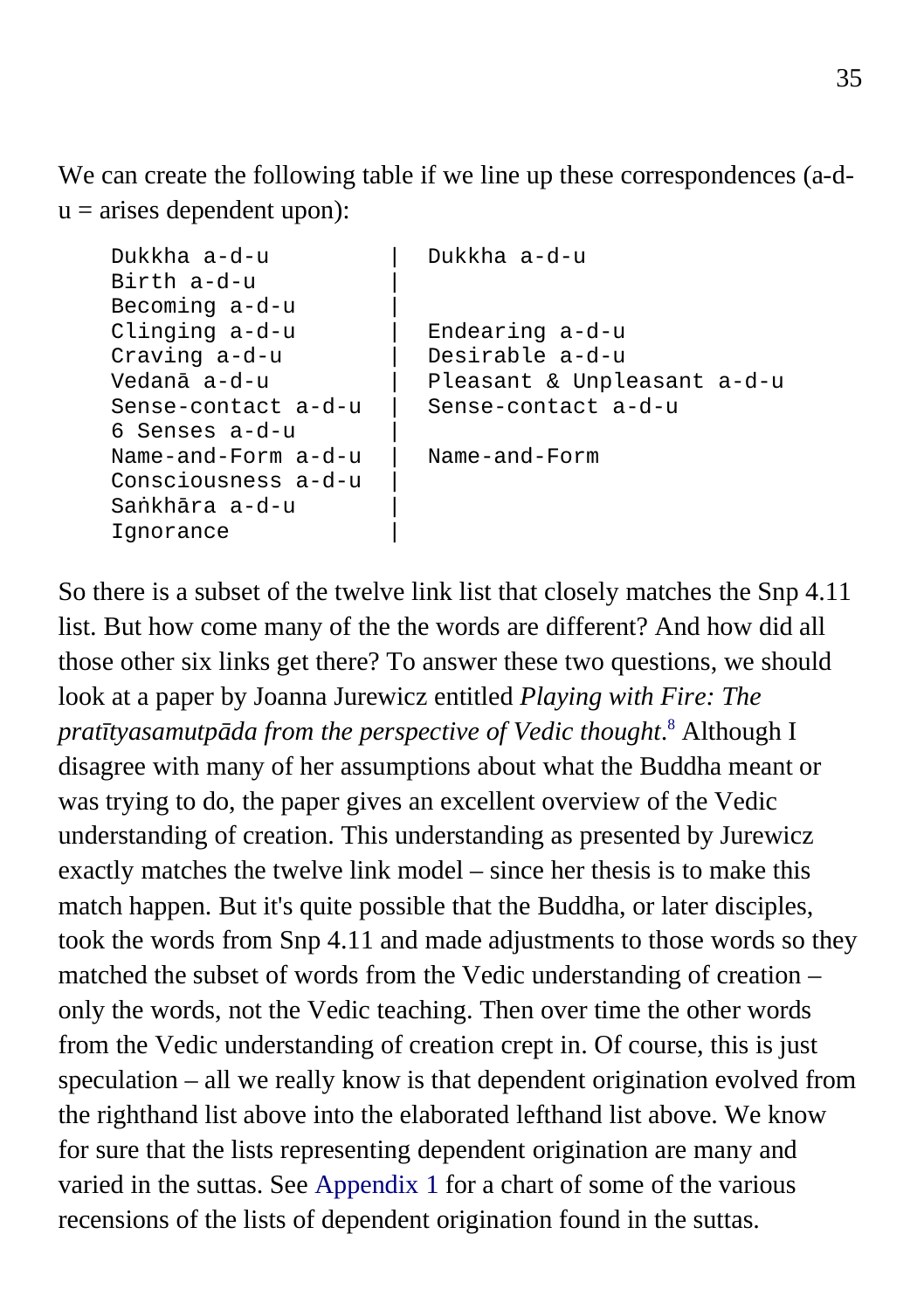There is more to this sutta than the things I have presented here. If you want to explore this sutta further, I've collected multiple translations plus the Pāli and placed them in a table, side by side, so you can dive in more deeply: http://leighb.com/snp4\_11.htm.

If you do study this sutta in more detail, one thing to notice is that the questions are just too good. For example, the full first question is "Where do quarrels and disputes originate and the sorrow, the grief, the selfishness, the pride, arrogance and slander that go with them? Where do these originate, come tell me?" The origins of all of these bits of dukkha have a single, clear, compact answer. This is not likely a record of an actual conversation. When a question is asked, the answer is a concise, contained teaching that answers all the different aspects of the question. Whoever is asking the questions, seems to always ask them in such a way so there is simple, compact answer. I'm guessing the Buddha composed this sutta as a result of the intuitive understanding that he attained the night of his awakening, as an attempt to describe what's going on and where he got it from.

As was said above, there is more to Snp 4.11 after Name-and-Form. We will address this near the end of the book, after we have more background in the depths of what the Buddha was really teaching.

The key take-aways from this chapter are that dependent origination isn't about cause. Dependent origination is about necessary conditions. And this sequence:

Dukkha arises dependent upon Endearing which arises dependent upon Desirable which arises dependent upon Pleasant & Unpleasant which arise dependent upon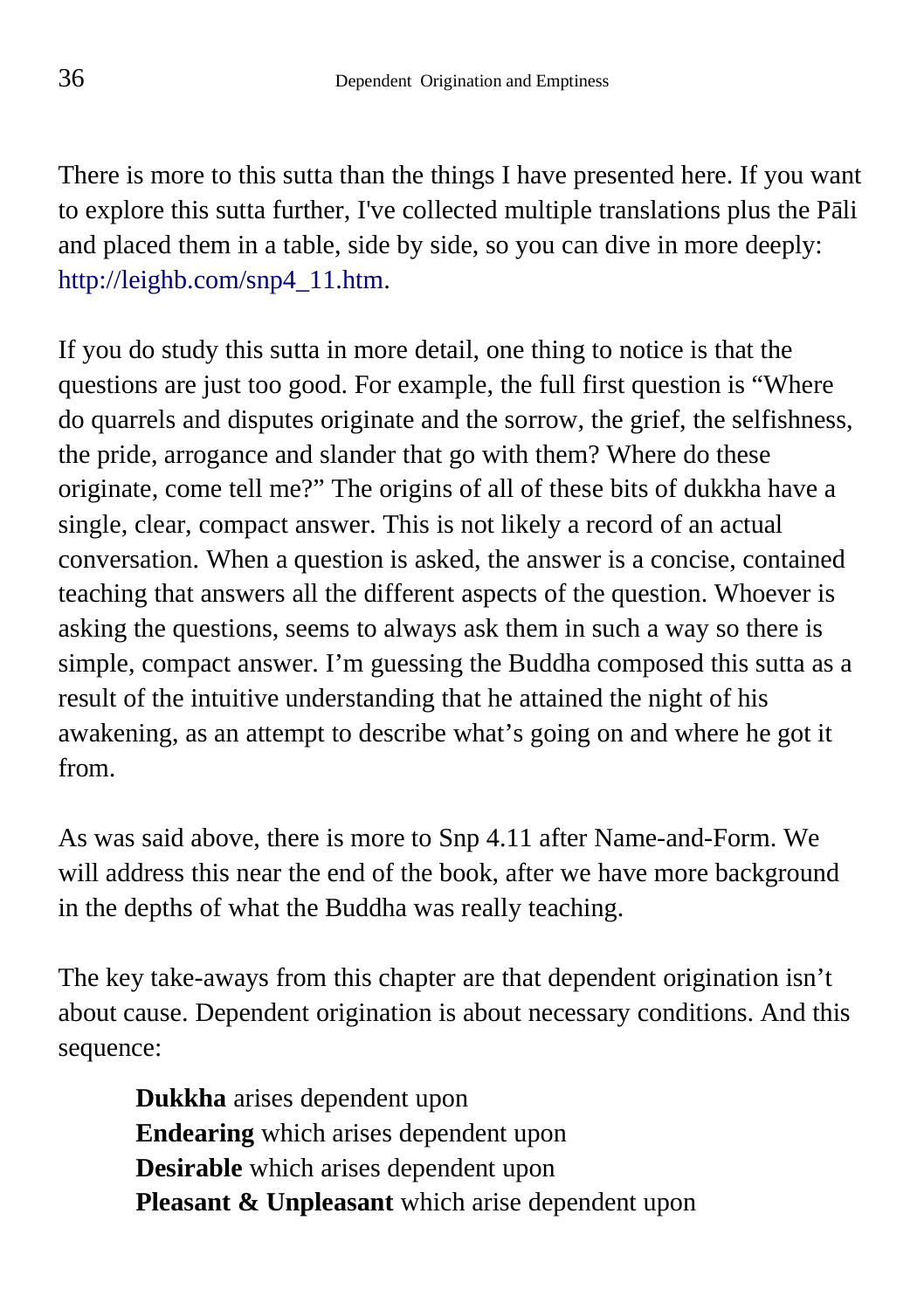#### Sense-contact which arises dependent upon Name-and-Form.

or equivalently:

Dukkha arises dependent upon Clinging arises dependent upon Craving arises dependent upon Vedanā arise dependent upon Sense-contact arises dependent upon Name-and-Form arise dependent upon

provides a roadmap of how to escape Dukkha: Name-and-Form is a given and because of that we are going to have Sense-contacts. These Sensecontacts will inevitably generate Vedanā, since Sense-contacts are a sufficient condition for Vedanā. Then, if we are not careful, we will fall into Craving and Clinging (or equivalently Desire and Endearment), and that's a setup for Dukkha. It's the care needed upon the arising of Vedanā that the Buddha teaches as the second Establishment of Mindfulness in the Satipatthāna Suttas.<sup>9</sup>

This breaking the chain of dependent origination between Vedanā and Craving is also a key point. The links prior to and including Vedanā are not under our control – dependent on Name-and-Form, Sense-contacts arise, and these inevitably generate Vedanā. But if we can get our mindfulness in there with the Vedanā experience, we can stop right there before we get lost in any Craving or Clinging. The strategy for each Sense-contact is to enjoy the pleasant, deal with the unpleasant as necessary, and don't get caught in Craving or Clinging.

This is why the links of dependent origination are so important – they provide the basic roadmap for overcoming Dukkha. But these links, whether there are 2 or 6 or 12 or even more, are part of multiple teachings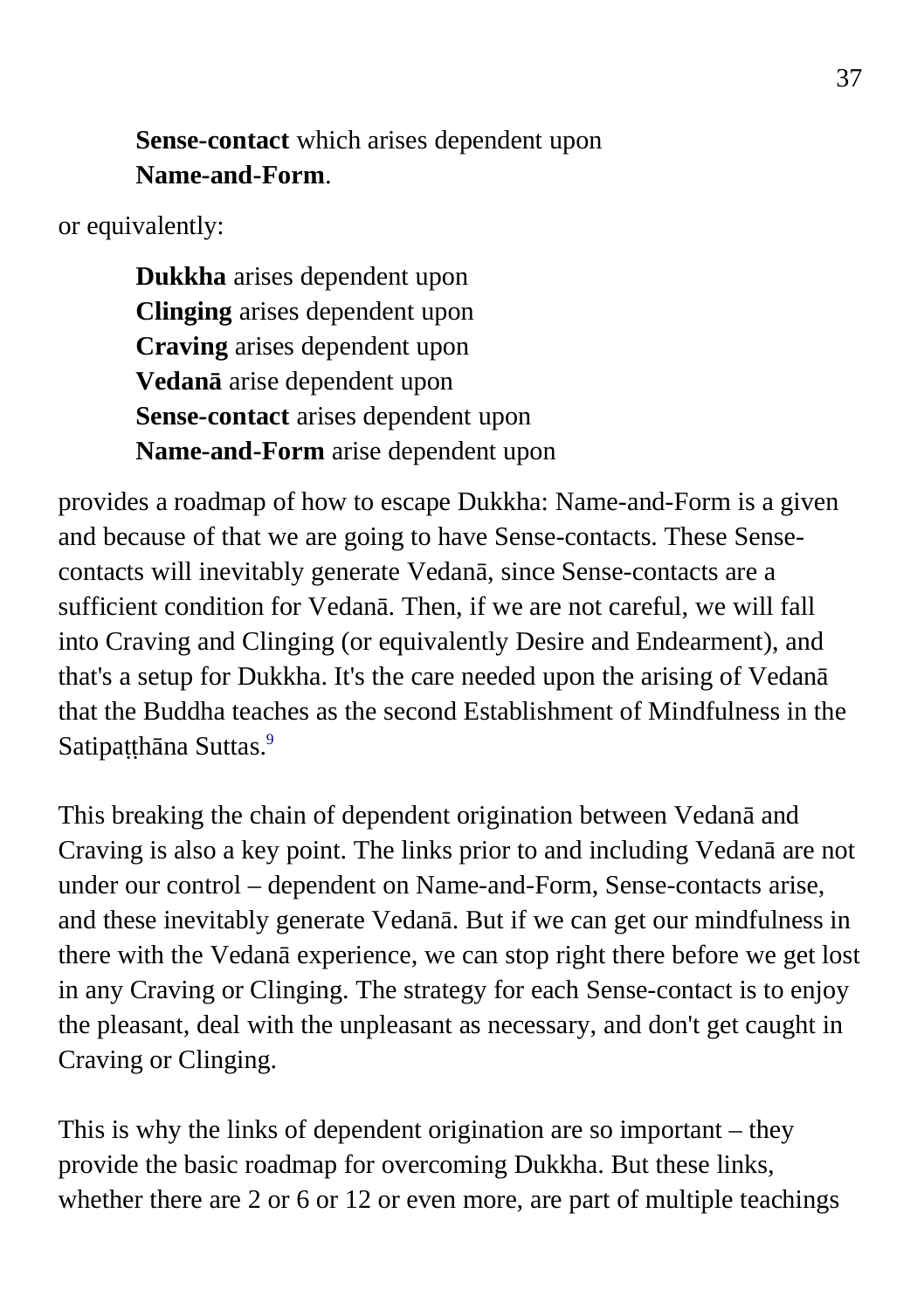of dependent origination found in Buddhism. We will look at some of the more elaborate teachings and interpretations in the next few chapters.

1. Pande, pg 406 quoting from Buddhist Psychological Ethics XXIV, by C.A.F. Rhys Davids

2. The "Atthakavagga" or "Book of Eights". For an excellent translation and commentary, see The Buddha before Buddhism by Gil Fronsdal, Jaico Publishing House, 2017, ISBN 9789386867292.

3. For multiple complete translations, see http://leighb.com/snp4\_11.htm.

4. See Bucknell, 1999, pp 322-326.

5. E.g. MN 18 – The Honeyball Sutta https://suttacentral.net/mn18/en/sujato

6. E.g. SN 12.1 and many other places in Saṃyutta 12

7. E.g. MN 109

8. Playing with Fire: The pratītyasamutpāda from the perspective of Vedic thought, by Joanna Jurewicz, Journal of the Pali Text Society 26 (2000) pp. 77 – 103, Buddhism: Critical Concepts in Religious Studies, Vol. I, P. Williams, 2005. This work can often be found on the internet in PDF form via searching.

9. DN 22.11 and MN 10.32

 $\frac{1}{2}$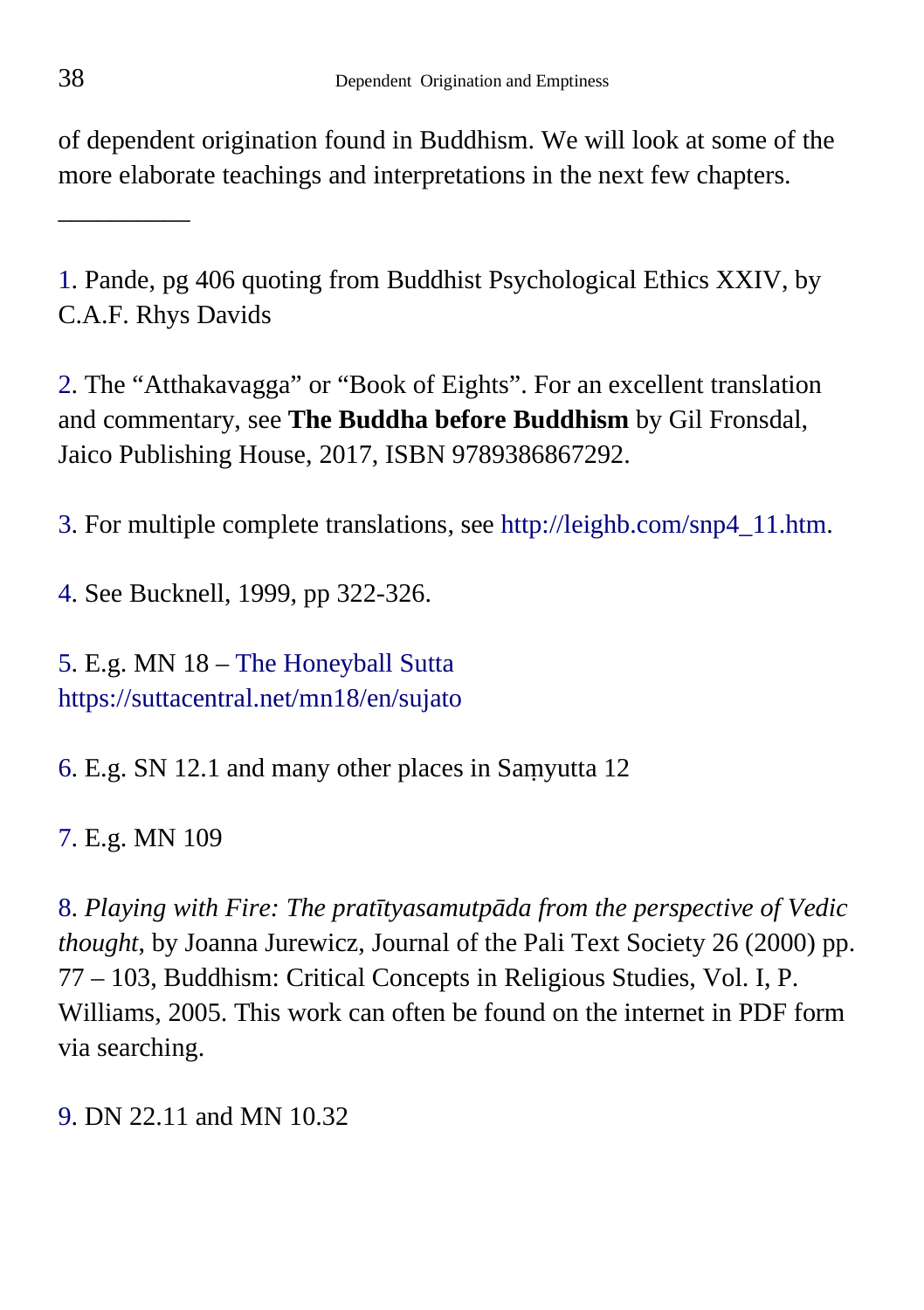### PART 2 – The Links

The next six chapters are on the links of dependent origination. Often people think dependent origination is synonymous with these links. These links are indeed very important, but as we'll see in PART 3, there's more to dependent origination than just the links. Nevertheless, it is important to have an understanding of these links, since this is the format in which dependent origination is most frequently encountered. This section will survey the various interpretations of the links and their implications.

It is essential that you keep in mind that these links are not about causes; rather they are about necessary conditions. If you start trying to figure out how some link causes the next one, you will miss the actual teaching because that is not what is being taught. Dependent origination is about dependencies – it's right there in the name; it is not about causes. Keep the basic meaning of idappaccayatā in mind: this arises dependent on that; if that doesn't happen, this doesn't arise.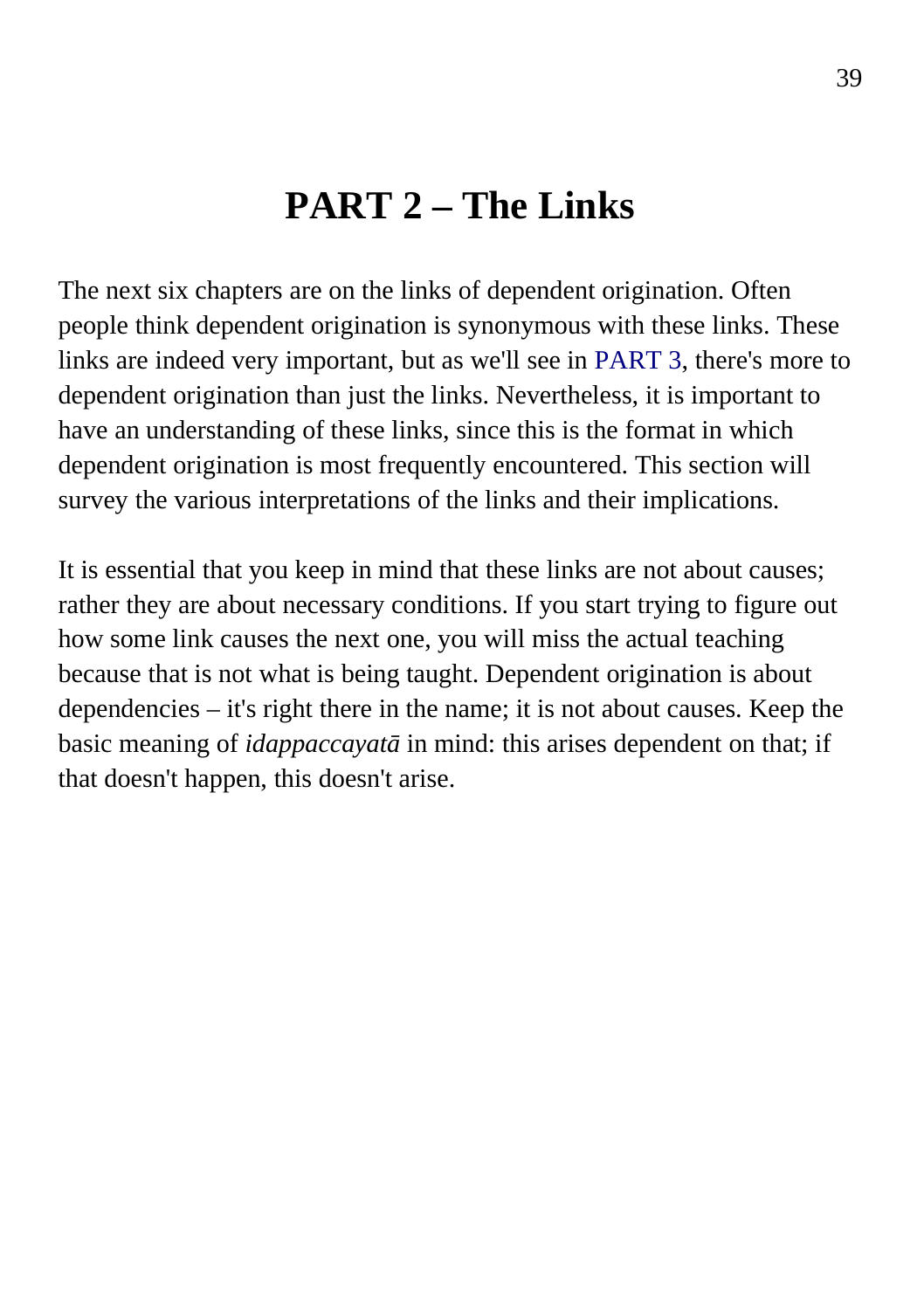# Why Do We Die?

I am of the nature to die; I cannot avoid death. AN 5.57

Why do we die? I don't mean heart disease, or cancer, or stepping in front of a bus. I mean – How come you gotta die? If you were making it up, would you make it up that you'd have to die? I mean think about it. You get born. That's pretty traumatic. Then you gotta do the diaper thing. That's not any fun. Finally, you do start to have fun – and they ship you off to school. You do 12, 16, 24 years. You get outta school and they put you to work. You work for forty years and finally, finally you can have some fun. And you die.

Are we not doing something we should be doing? What if we hung a lot of crystals in the windows? And then.... No, the New Agers already did that and they're still dying. Maybe we're doing something we shouldn't be doing. Do you realize that over 90 percent of the people that ever ate food are now dead? So maybe if we.... No, that's not gonna work either.

One thing's for sure. If you get born, you die. If you don't get born, you don't die. It would appear that birth is a necessary condition for death. Of course that only raises the question: Why do we get born? I don't mean the gleam in your father's eye. I mean why bother being born, if you are just going to wind up dead?

Being born is a popular thing to do. Everybody I know did it. In the spring it's really popular – birds do it, bees do it, birth is happening all over the place. There seems to be this urge in nature to become, to get born. And then eventually everything born winds up dead.

This urge to become, where does it come from? From an evolutionary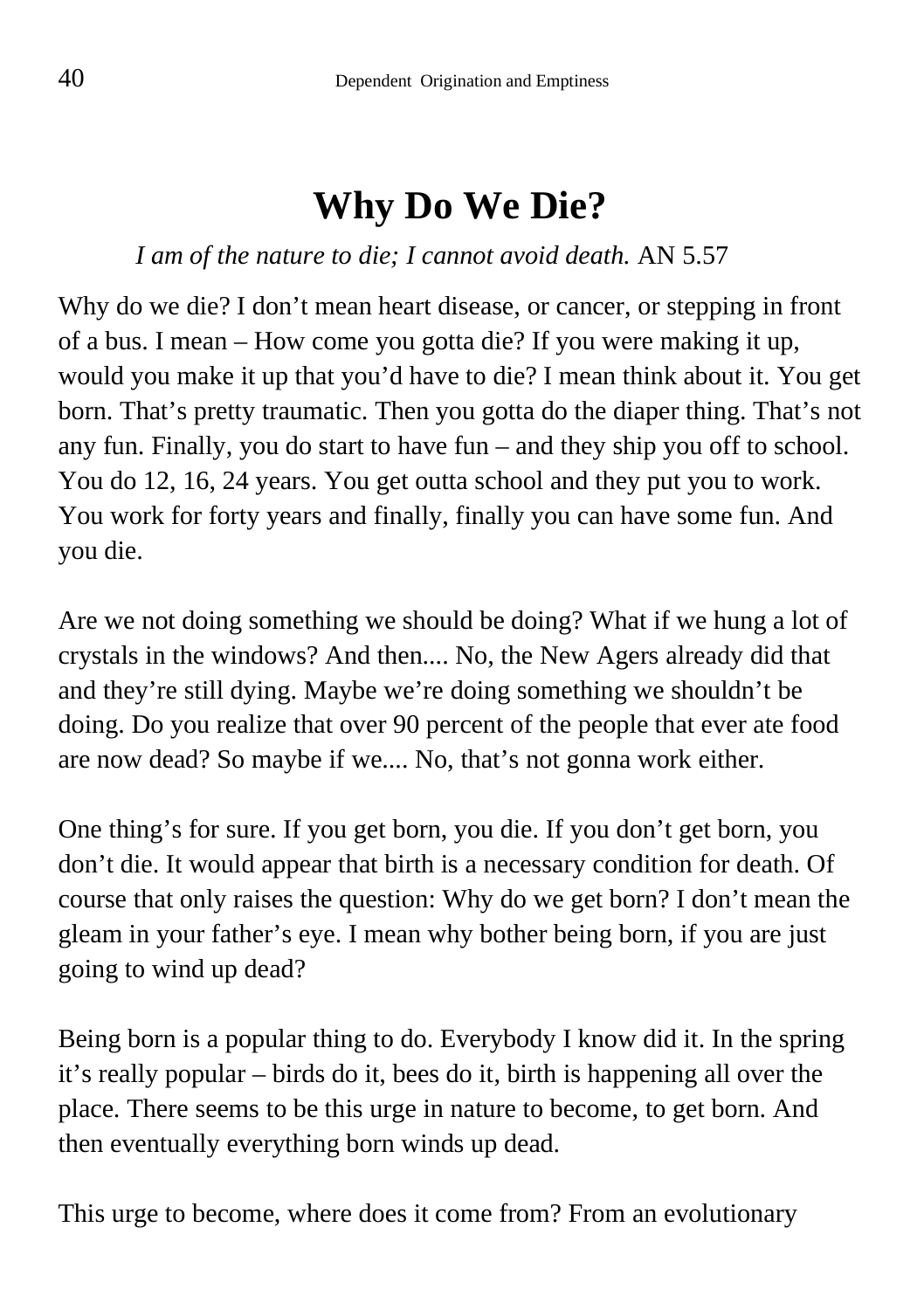perspective, becoming is a successful response of individual organisms in preserving their genes. If that preserving response doesn't happen, that genetic line comes to an end, and a species will die out. So what does "preserving" really mean? It's making something that exists continue to exist. If we take preserving out of the context of a specific species's preserving response, we can generalize it. If we examine "preserving" from a conscious control perspective, we find that preserving means clinging to whatever has been obtained. Thus, becoming is dependent on clinging. And becoming leads to birth, which leads to death – and even other sorts of dukkha before death.

So clinging, what about this clinging? What do you cling to? Think about the things you cling to in your life. You'll notice that the things you cling to are the things you really want. Once you get the things you really want, you want to hang onto them; that's where the clinging comes from. If you don't really want it, you're not going to cling to it. If someone gives you a fruitcake for Christmas and you don't like fruitcake, are you going to cling to it? You don't really want it; you certainly weren't desiring fruitcake. Then along comes someone else and they say, "Oh wow, I love fruitcake!" "You want the fruitcake? Here, have the fruitcake!" You're not clinging, you'll give it away really easily. But if it's something you really want, then you're going to cling to it. This really wanting, this craving leads to clinging, and clinging leads to becoming and birth and death.

Where does craving come from? What do you crave? Ice cream? Why do you crave the ice cream? Do you crave chocolate ice cream because it's got a brown color? No, you're not craving it because of that. Do you crave it because you pay money for it? No, it's the other way around – you're paying money for it because you crave it. You crave it because it produces a pleasant experience, right?

This pleasant experience goes by the name of vedanā in Pāli. As I said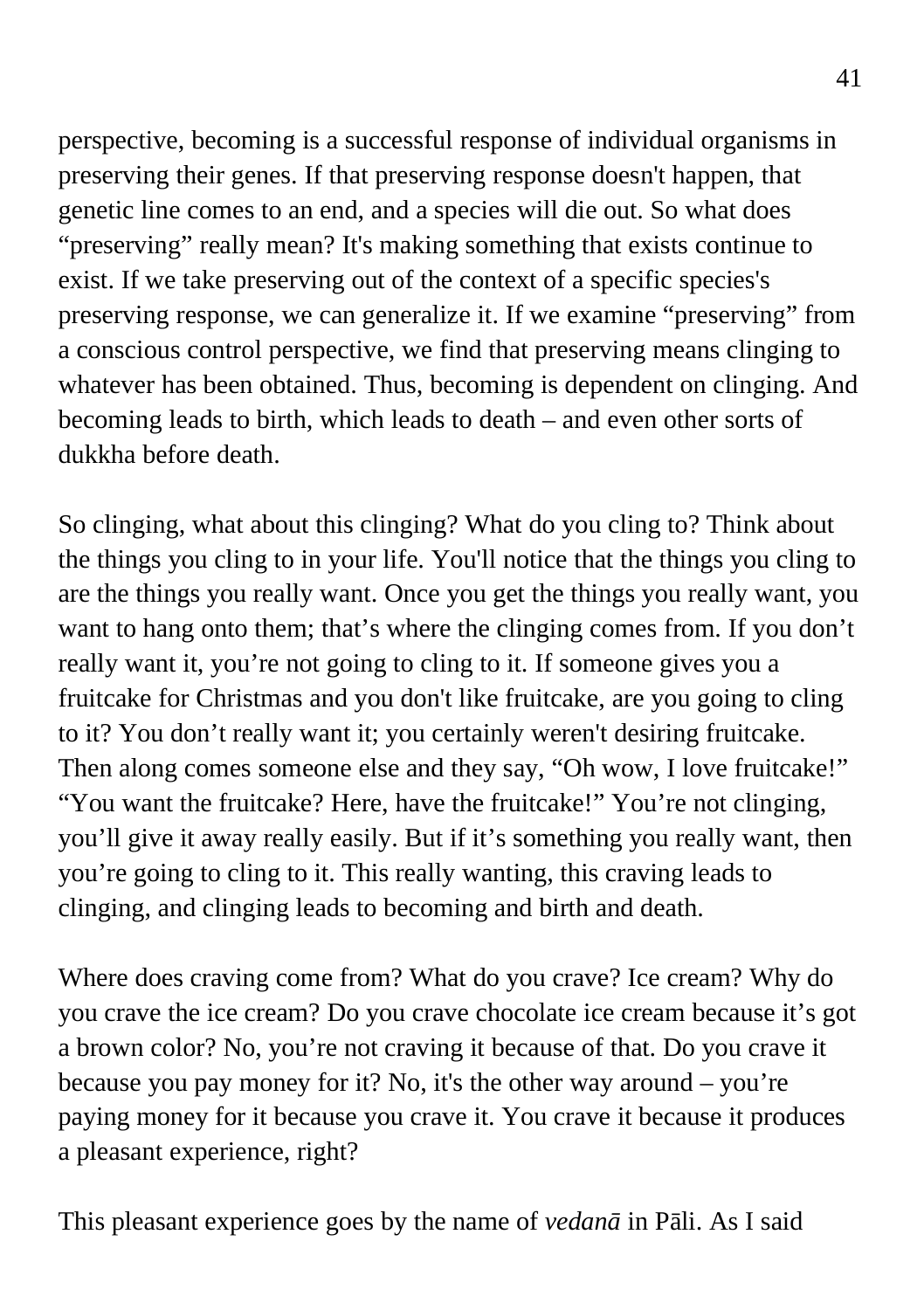earlier, "vedanā" could be translated by "valence" but that's not really a well known English word. Vedanā is your initial, automatic categorization of a sensory input as either "pleasant," "unpleasant," or "neither pleasant nor unpleasant." Since we don't really have a good English word corresponding to "vedanā," I'm going to continue to use the Pāli word and leave it untranslated.

When a pleasant vedanā is produced by the taste of the ice cream, it's like, oh good, I'll have another bite, and another bite, oh, I think I'll have seconds. The craving for ice cream arises due to pleasant vedanā.

Sometimes, however, we crave for the absence of something if the vedanā it's producing is unpleasant. You know that person sitting next to you in the meditation hall, who is breathing all loud and funny. That's producing an unpleasant vedanā – no, not the sound vedanā – it's your mind responding unpleasantly to that sound, and you're craving for him to shut up. When he finally does shut up, you're like "please stay like that." You're clinging to the quiet. The vedanā, if it's pleasant, leads to craving-for and to keeping; if it's not good, it leads to craving to not have and to keep away. That keeping or keeping away is clinging – which leads to becoming, birth and death.

So the vedanā that leads to this craving, where does that vedanā come from? For example, when you are in the grocery store, there's no vedanā being experienced that is causing the craving for the ice cream. Well, maybe there's the memory of the pleasant tasting ice cream, and although that produces a pleasant mental vedanā, that's not the actual vedanā that generates the craving. If the vedanā of the memory was good enough, you wouldn't have to actually buy the ice cream. That craving inducing vedanā is not happening when the ice cream is in your basket; it's not happening when it's sitting on the table; it's not happening when it's in the bowl; it's not even happening when it's on the spoon. The real vedanā happens when the ice cream hits the tongue – contact. Contact is then followed by vedanā. And that vedanā, if you're not careful, will lead to craving, clinging,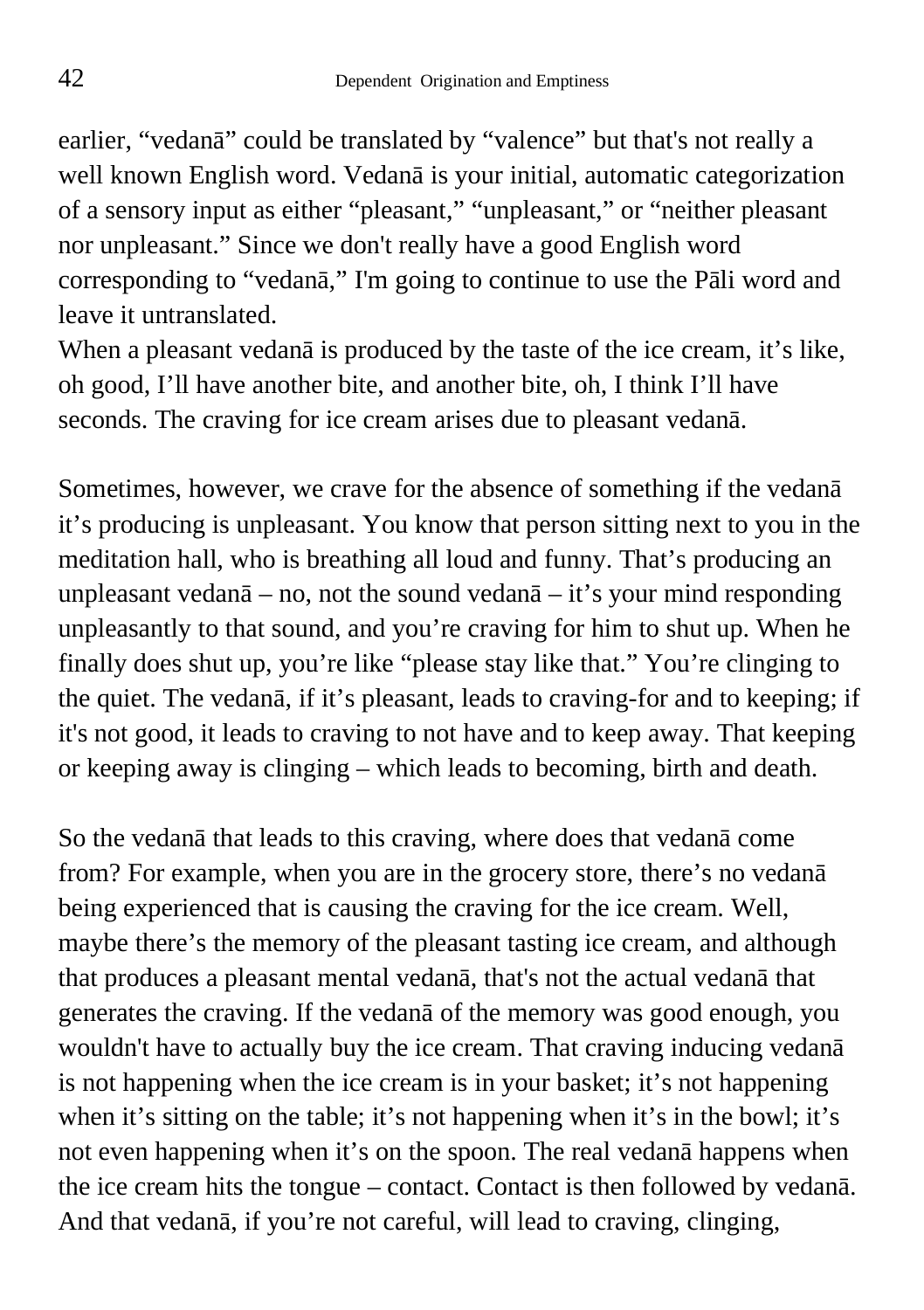becoming, birth, old age, sickness, death, pain, sorrow, grief, lamentation, and all the rest of the dukkha.

These contacts that trigger vedanā, where do contacts come from? Well, you left your senses engaged with the environment. You've got five external senses, and you've got the mind which is the sixth-sense. The five are receiving input from the environment and you're going to experience sense-contacts whether you want them or not. You're sitting in meditation and then somebody outside starts making noise. You didn't want that sensecontact, and you can't turn it off. You can close your eyes, so you can sort of turn off that sense-contact, but you can't really close your ears. Or you're walking along and suddenly there's a horrible smell, you can pinch your nose, but that smell already triggered unpleasant vedanā – that's how you know the smell is unpleasant. You put something in your mouth, you expect it to taste one way, but it tastes another way and you can't go, "Oh, I think I'll have it taste differently." Your senses are engaged and functioning, and they are going to be receiving these sense-contacts. And your mind – well, you've probably noticed it's rather difficult to turn it off, it just seems to want to be thinking all the time. Your mind is going to be experiencing sixth-sense contacts continuously, and these sixth-sense contacts – thoughts, emotions, memories – they too generate vedanā. So these senses are engaged with the environment and they're getting contacts, the contacts are producing vedanā; the vedanā, if you are not careful, lead to craving, clinging, becoming, birth, death.

What about these senses? They're just part of being alive. They're part of having a mind and a body.\* A mind and body without any senses would be senseless because you'd be dead pretty quickly. Being senseless just doesn't work, you need the senses so that you can navigate your environment and obtain the things that are necessary to sustain your mind and body. This is how you determine it's too hot, it's too cold; you're hungry, you're thirsty; don't walk into that tree. And those senses are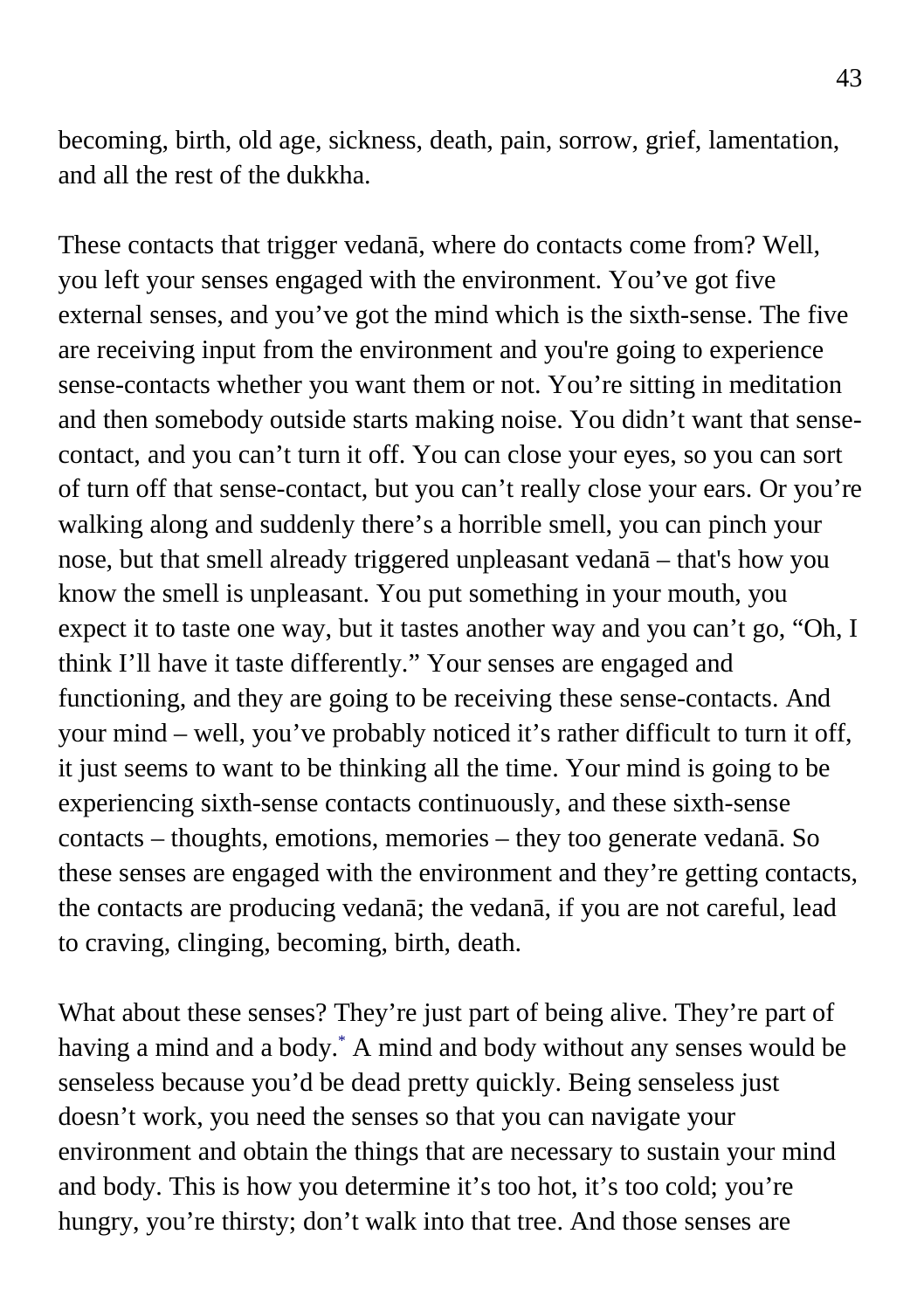getting sense-contacts which produce vedanā, craving, clinging, becoming, birth, death.

What about this mind-and-body? Well, they're dependent on you being conscious. If you have a mind-and-body and you're not conscious and it stays that way, it's a pretty serious condition – you're in a coma and you'll wind up dead. You have to come back to consciousness fairly regularly. It's okay for a few hours every night, in fact it seems to be a requirement, but consciousness has to be happening on a very regular basis. Mind-and-body are dependent on consciousness and the senses are dependent upon there being a mind-and-body for them to be embedded in. And contact, of course, is dependent upon there being senses that have those contacts. Vedanā arise when contacts take place. And if you're not careful, you'll get caught up in craving, clinging, becoming, birth, death.

What about consciousness? Consciousness<sup>†</sup> appears to arise as a result of the interaction of mind and body. If there's a body, but no mind, there's no consciousness. We call that being dead, right? If you have a mind but no body – well, we don't have a lot of experience with that; we really don't encounter disembodied minds very often, if at all. So really, when you get right down to it, mind and body have to interact, which produces consciousness, which is necessary for mind and body to continue to interact successfully. These are interdependent. The mind-and-body and the consciousness are leaning on each other like two sheaves of wheat, you pull away either one of them and the other falls over as well. Having a conscious mind and body means that you've got senses that are receiving contacts and thus producing vedanā, and if you're not careful there's going to be craving, clinging, becoming, birth, old age, sickness, death, pain, sorrow, grief, lamentation, and all the rest of the dukkha.

These are the links of dependent origination, paṭiccasamuppāda. What follows in DN 15 after the Buddha says, "Do not say so, Ānanda – by not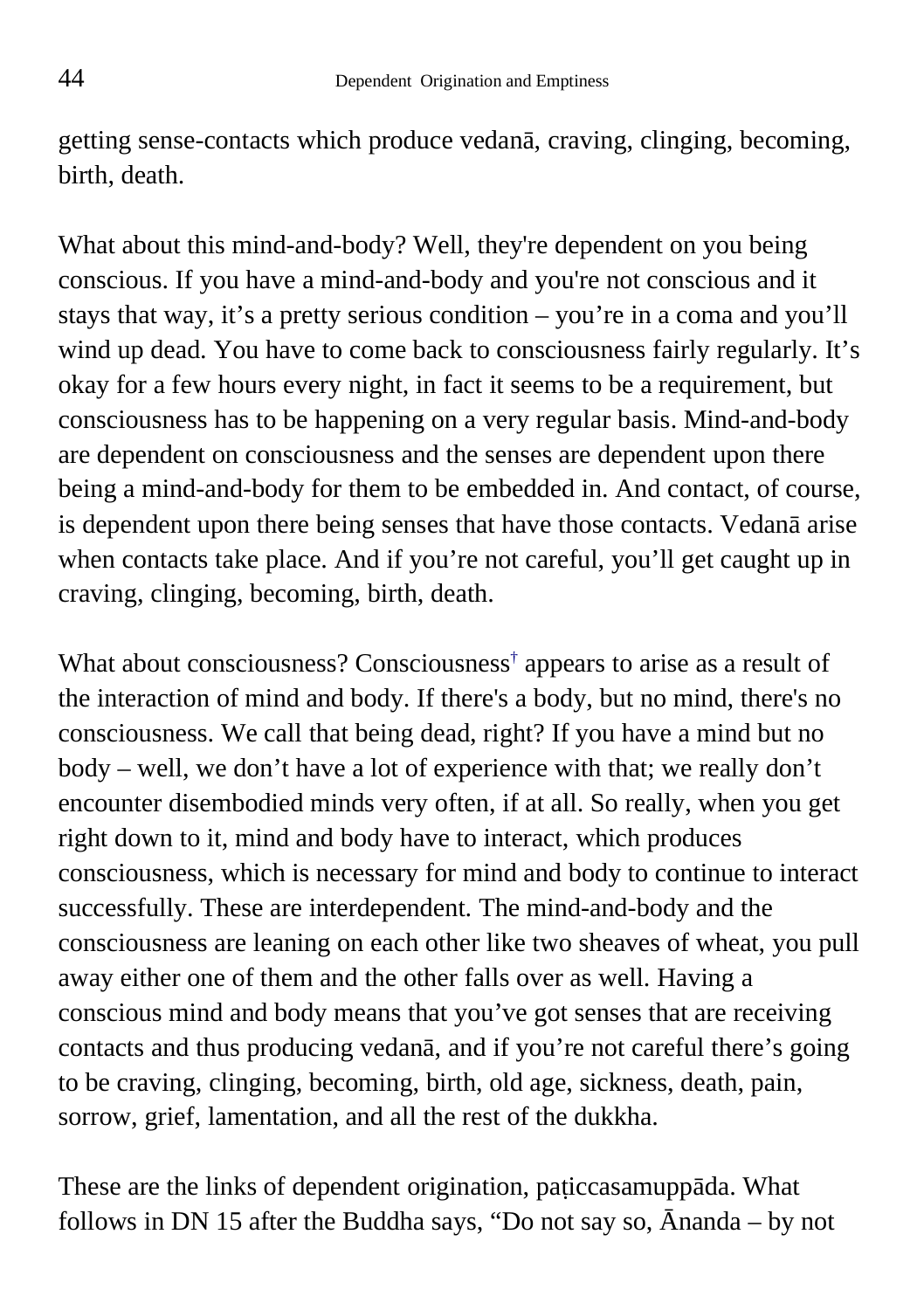penetrating dependent origination is how people fall into all the dukkha they're experiencing" is a teaching on dependent origination much like what is presented above, in the so-called reverse order starting with agingand-death and looking at what aging-and-death is dependent upon. Agingand-death are dependent upon birth. Then what is birth dependent upon? Becoming. And then continuing by working "backwards" through the links.

In the Samyutta Nikāya (the Connected Discourses or Thematic Discourses), there are books on 56 different topics including book 12 entitled "The Connected Discourses on Origin." In that book there are 93 suttas on dependent origination. In sutta 65 of book 12, the Buddha says before his awakening he was pondering:

"Bhikkhus, before my enlightenment, while I was still a bodhisatta, not yet fully enlightened, it occurred to me: 'Alas, this world has fallen into trouble, in that it is born, ages, and dies, it passes away and is reborn, yet it does not understand the escape from this dukkha headed by aging-and-death. When will an escape be discerned from this dukkha headed by aging-and-death?'

"'When what exists does aging-and-death come to be? By what is aging-and-death conditioned?' Then through careful attention, there took place in me a breakthrough by wisdom: 'When there is birth, aging-and-death comes to be; aging-and-death has birth as its condition<sup>'1"</sup>

Remember the Buddha's original question, the reason he left home, was "what can we do about dukkha?" So he wonders, "why do we die?" – or more accurately, "what does death depend on?" Death depends on birth. And he works backwards in time through the ten items discussed above, discovering necessary conditions for each of them. The links of dependent origination are best studied in this "reverse order" where one can much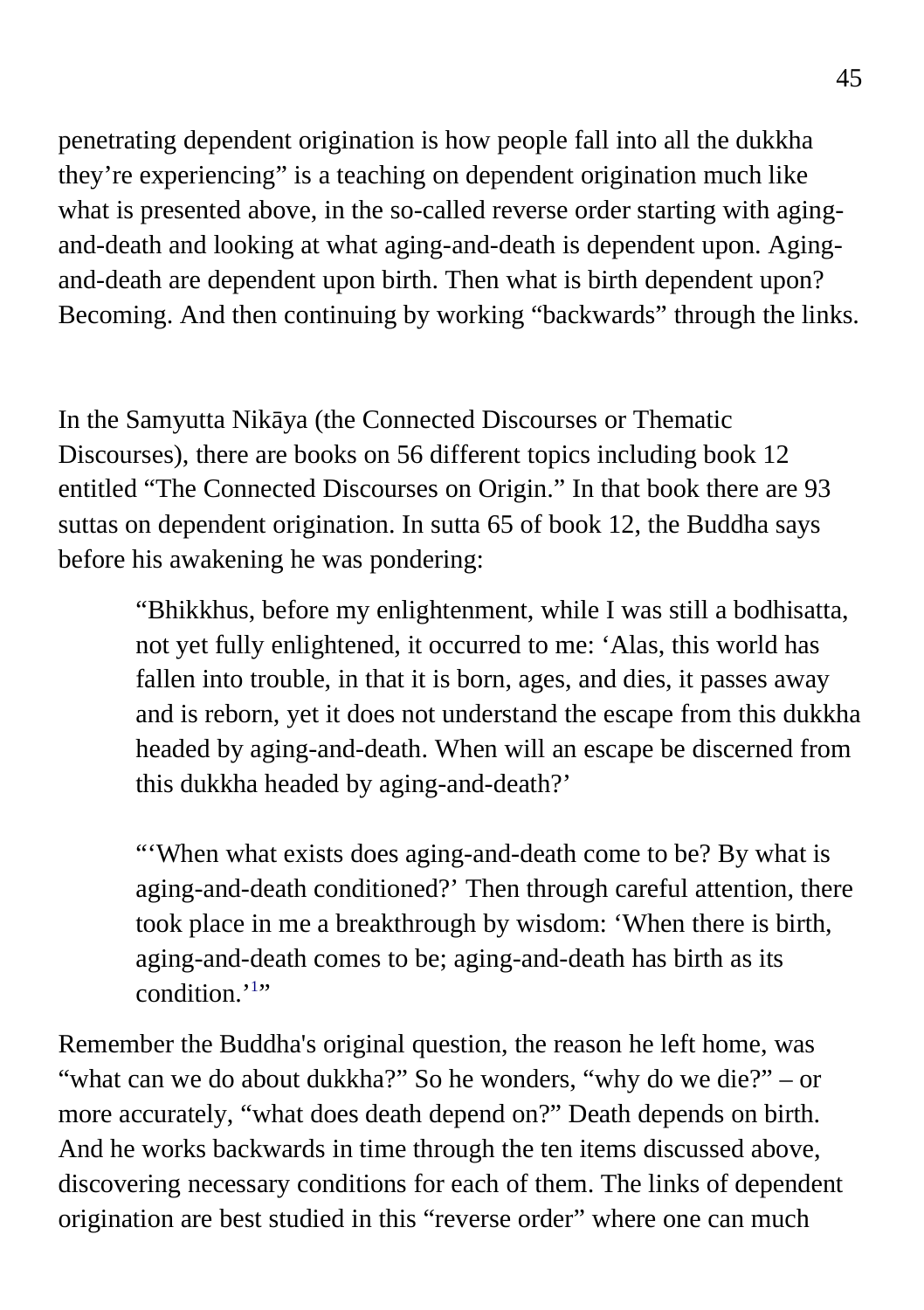more easily see that this teaching is not so much about causation, but rather is about identifying necessary conditions. Each item is linked to a previous necessary condition for its arising.

Furthermore, in Samyutta 12.65, the Buddha says, "I have discovered this path to awakening." As near as we can tell from the various sutta descriptions of the Buddha's awakening, $<sup>2</sup>$  this discovery of dependent</sup> origination was the key to his awakening.

\* "Nāmarūpa" which is literally "name-and-form," but often in the context of the links of dependent origination is translated as "mind-and-body" or "mentality and materiality." This lack of consistency of the basic interpretation of "nāmarūpa" is present in the suttas themselves – see for example DN 15 vs Snp 4.11 (which we discussed in the chapter The Key). Some of the reasons for the label "mysterious old rune" are two and half millennia old.

† "Consciousness" is a translation of the Pāli word viññāṇa, which literally means "divided knowing." It maybe best understood as "that which knows." "Consciousness" in Buddhist philosophy is not the same thing as either what the word would mean to a doctor (i.e. global level of awareness) or to a Western philosopher of mind (where the word means roughly "experiencing," – peripheral vision, for example, is always conscious, even though one doesn't have any kind of metacognitive awareness of it). "Viññāṇa" is not a "well defined" term in the suttas – it's used slightly differently in multiple contexts. In fact, MN 112 uses the word in four different ways in a single sutta.

1. SN 12.65

 $\overline{\phantom{a}}$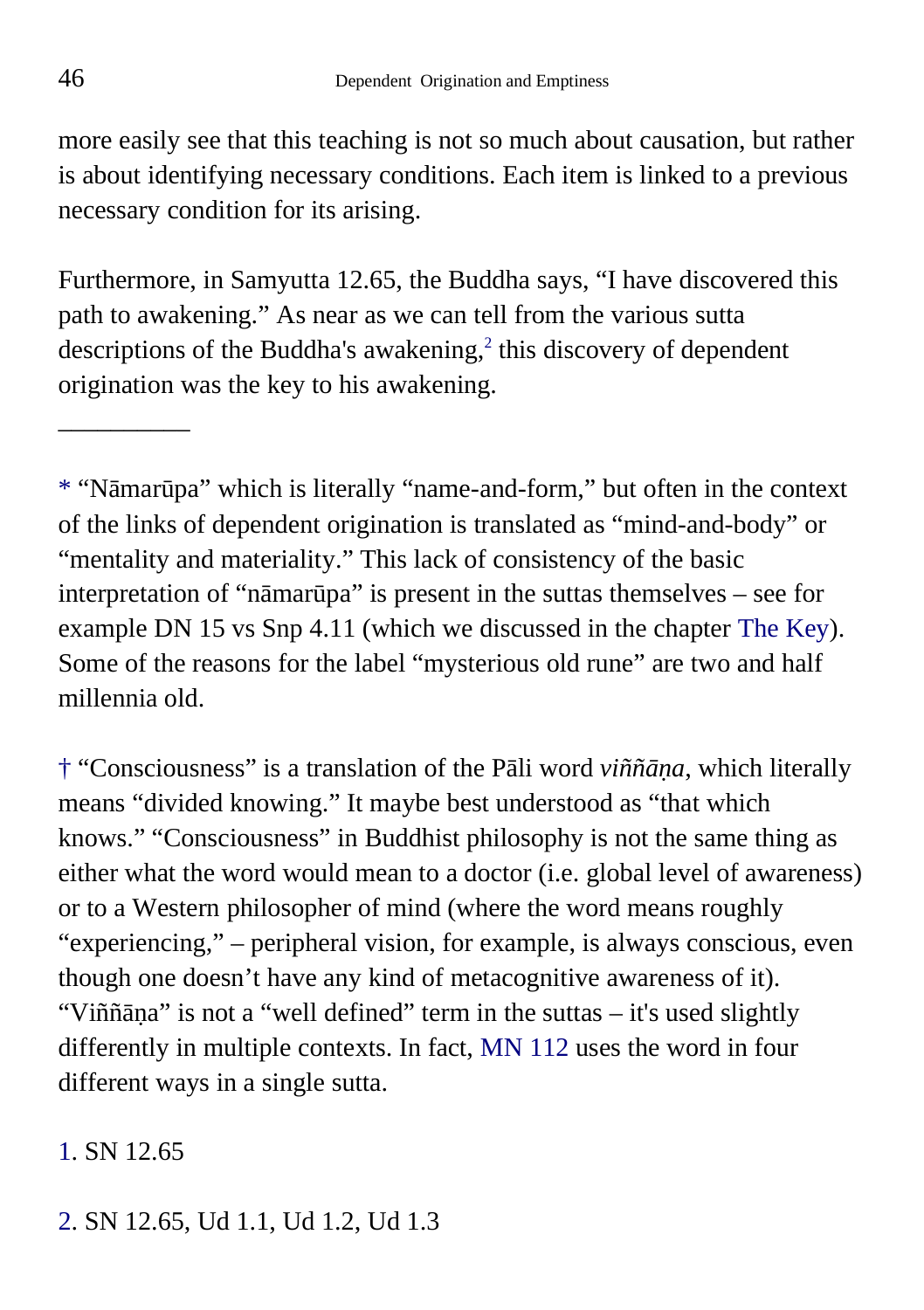### The Wheel

And what is the noble method that a stream enterer\* has clearly seen and thoroughly penetrated with wisdom? Here, the noble disciple attends closely and carefully to dependent origination itself. SN 12.41

In the previous chapter, we discussed dependent origination as having ten links. Often, however, you find dependent origination discussed as having twelve links, with two more added at the beginning of what was discussed in the previous chapter. These additional links are ignorance and saṅkhāras.

Continuing our exploration of dependent origination in the reverse order, we left off in the previous chapter saying that consciousness arises dependent on mind-and-body and that mind-and-body are dependent on consciousness. In the teachings that have twelve links, we find that consciousness arises dependent on saṅkhāras. Is this a contradiction? We previously said consciousness arises dependent on mind-and-body and here we're saying it arises dependent on saṅkhāras. But actually there's no contradiction – this just means that the arising of consciousness has multiple necessary conditions, one of which is mind-and-body and another is that consciousness needs a saṅkhāra to be conscious of. Many things have multiple necessary conditions – the light in your room has the electric plant producing electricity, the wires being intact, the light switch being on, and a functioning lightbulb all as necessary conditions.

As mentioned earlier, the Pāli word saṅkhāra gets translated in a number of ways depending on the context. We find "formations" used in a general sense along with "compounded things." In the teachings on the five aggregates (khandhas) we find it translated as "intentions" or as "mental activity." In the context of dependent origination we sometimes find it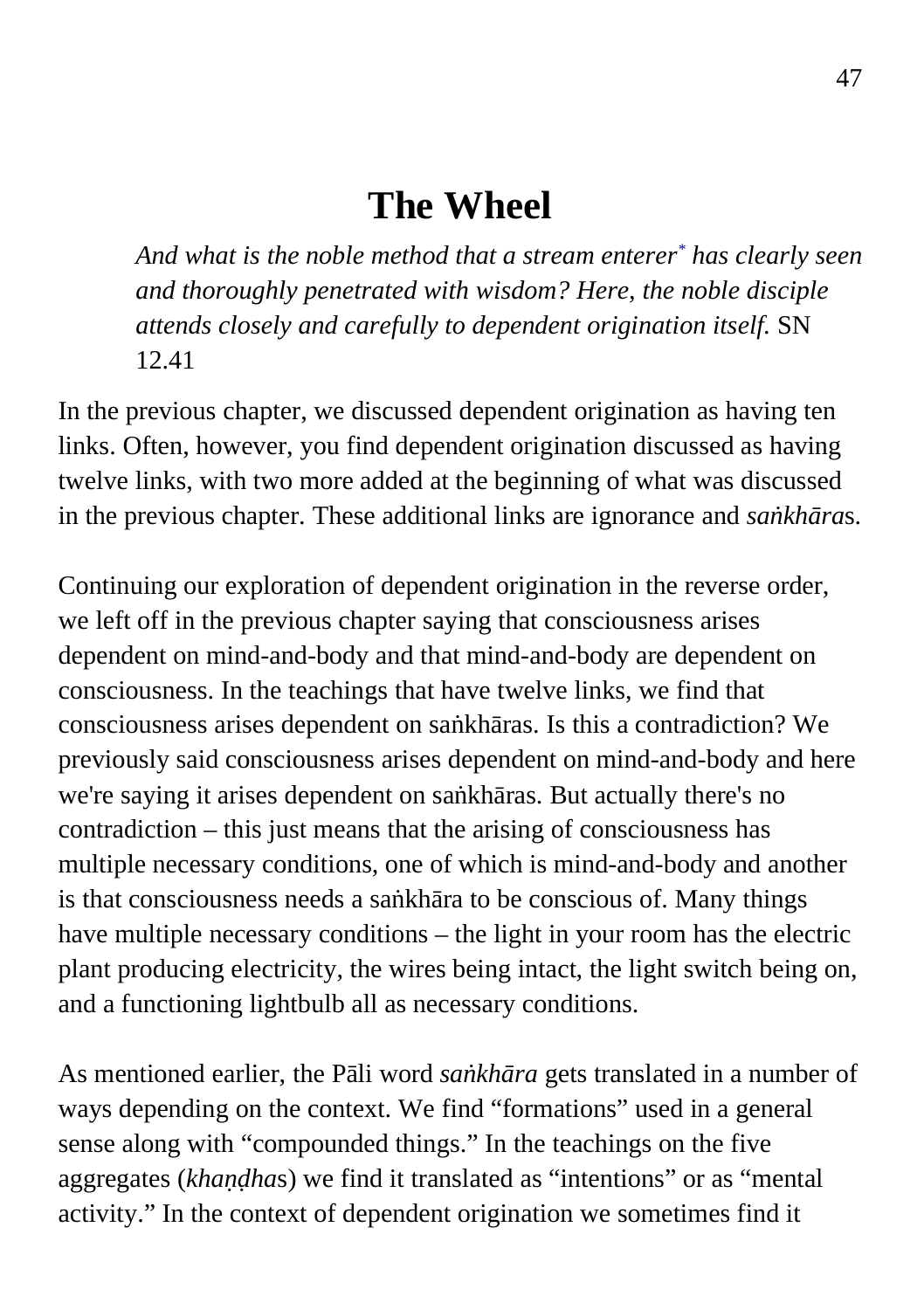translated as "karmic formations." It is "one of the most difficult terms"<sup>1</sup> to translate in all of Buddhism – and also one of the most important to understand.

Despite all these multiple context-driven translations of saṅkhāra, the Buddha used a single word in all of those contexts. Better translations are "concoctions" or "fabrications." Both of these words fit in all of the above contexts and also have the sense of "not quite true" which I think is an important aspect of saṅkhāra. It literally means "making together" so it refers to anything that is constructed.†

Returning to "consciousness arises dependent on saṅkhāras," this means that consciousness arises dependent on an object of consciousness – a saṅkhāra. There is no such thing as "objectless consciousness" in the suttas; consciousness always has an object, it arises dependent on an object, usually a saṅkhāra. (The one exception is consciousness of Nibbāna – because Nibbāna is not a saṅkhāra, it's a dhamma, but still an object of consciousness.)

The last link in the reverse order of dependant origination is that saṅkhāras arise dependent on ignorance. Out of ignorance we concoct the things of the world. We are going to need a much deeper and more nuanced understanding of this "most difficult term" saṅkhāra to see exactly what is meant by this. I'm going to defer discussing this last necessary-condition link until we have quite a bit more background to work with. It will be addressed in the chapter Nibbāna – as Described In Udāna 8.

The most famous teaching of the twelve links of dependent origination is probably the Tibetan wheel of life. This is a big circle that's being held by Yama (Lord of Death).

–––––––––––––o–––––––––––––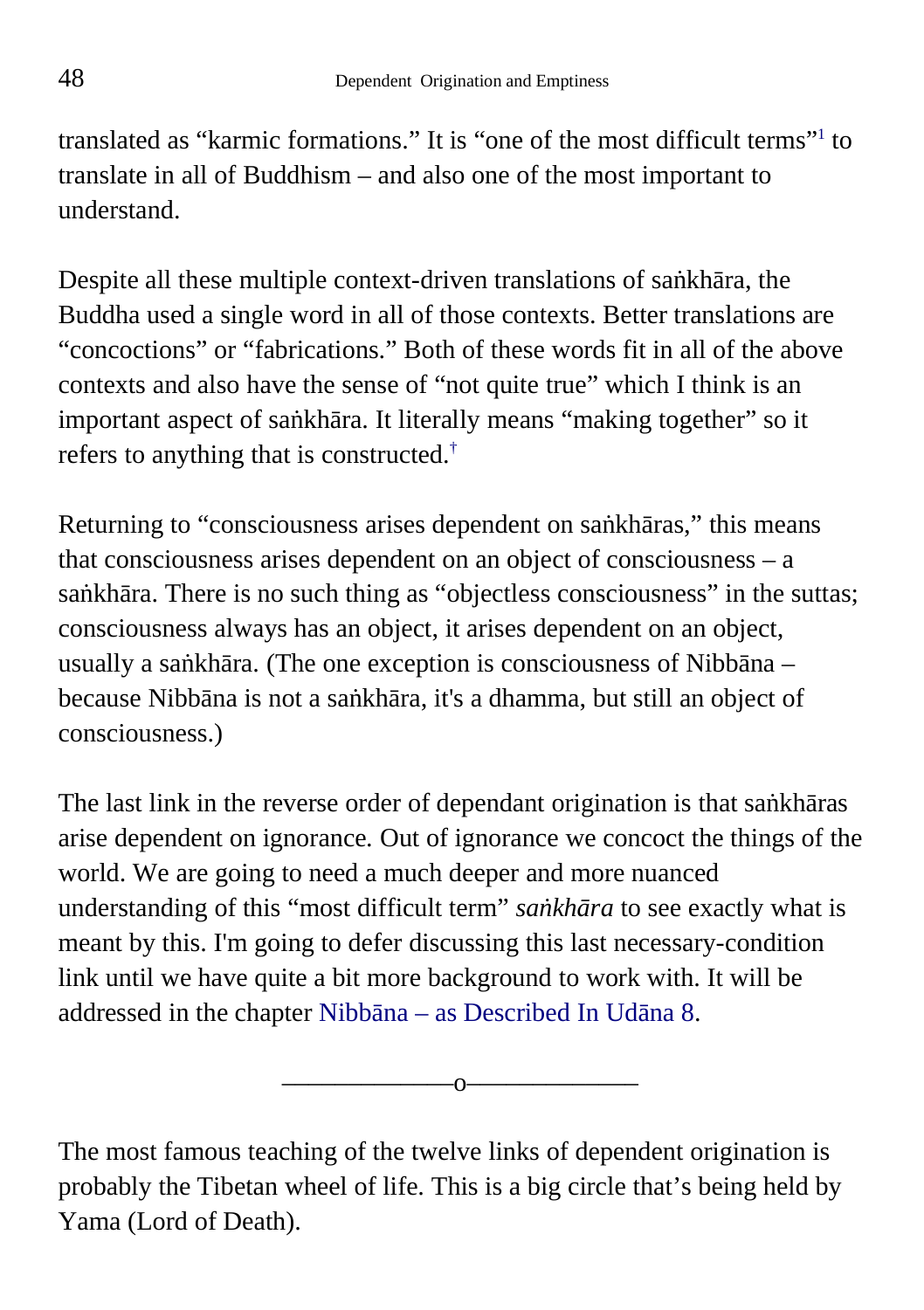

Yama is a rather fearsome creature; you can see his fangs coming over the top of the circle in the twelve o'clock position. Then at ten and two, you see his claws. Down at four and eight he's got his feet grasping the wheel and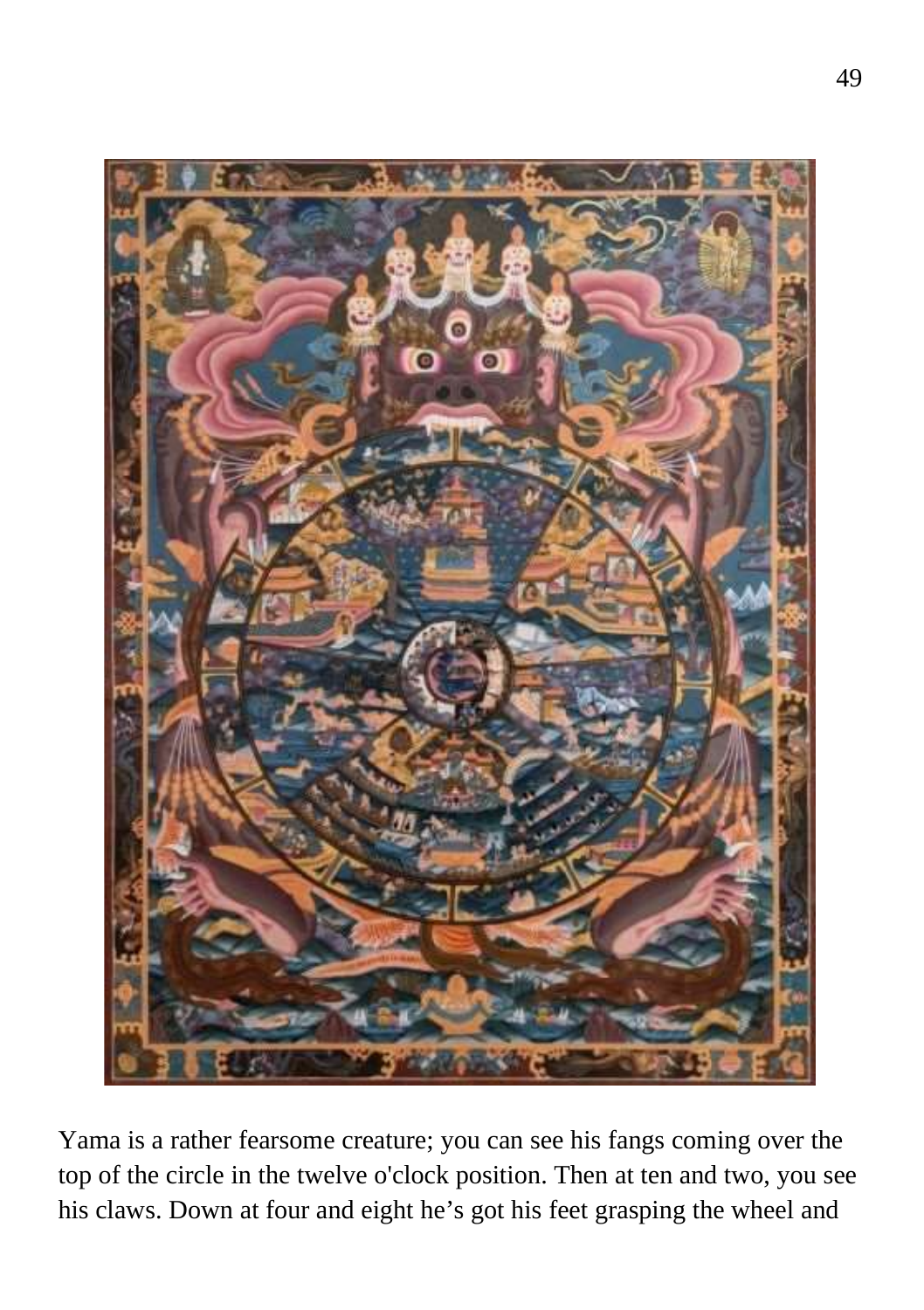his tail is swishing back and forth at six o'clock.

On the circle are a number of concentric rings. In the center, the bullseye position, there are a rooster, a snake and a pig, each biting the tail of the other. The rooster is greed, the snake is hatred, and the pig is delusion. The next concentric ring depicts various beings coming out of states of woe and coming up to nice states and then descending again to states of woe: the wheel of samsāra.

The next ring is usually the biggest one, the one where the artist has the most fun, and it depicts the six realms of existence. The lowest section is the hell realms. They are depicted in ways that Dante would be proud of – all sorts of gruesome stuff: people boiled in oil, chewed by monsters, walking through forests where all the leaves are swords, the whole nine yards. Above hell is the realm of the hungry ghosts. These are beings that in their previous incarnation were very greedy and now they have been reborn in a realm where they have giant bellies and little tiny necks – and they can never get enough.

Among the lower realms is also the realm of the warring gods, the Asuras. These are beings that are fighting all the time. (It appears that they own a five sided building just south of Washington, DC.) Above that there's the animal realm, the only realm that we know directly besides our human one. The artist has fun painting deer and rabbits and birds and all the other animals. Then there's the human realm, our realm, and the artist paints people doing various things: farming, weaving, eating, sleeping – all the various ways we occupy ourselves in this realm. Finally, at the top are the various god realms. These are the 26 heavenly realms, and the devas there are all depicted in the usual ways we expect heavenly beings to be living: eating banquets of ambrosia, sitting on clouds playing lutes (rather than harps), enjoying themselves.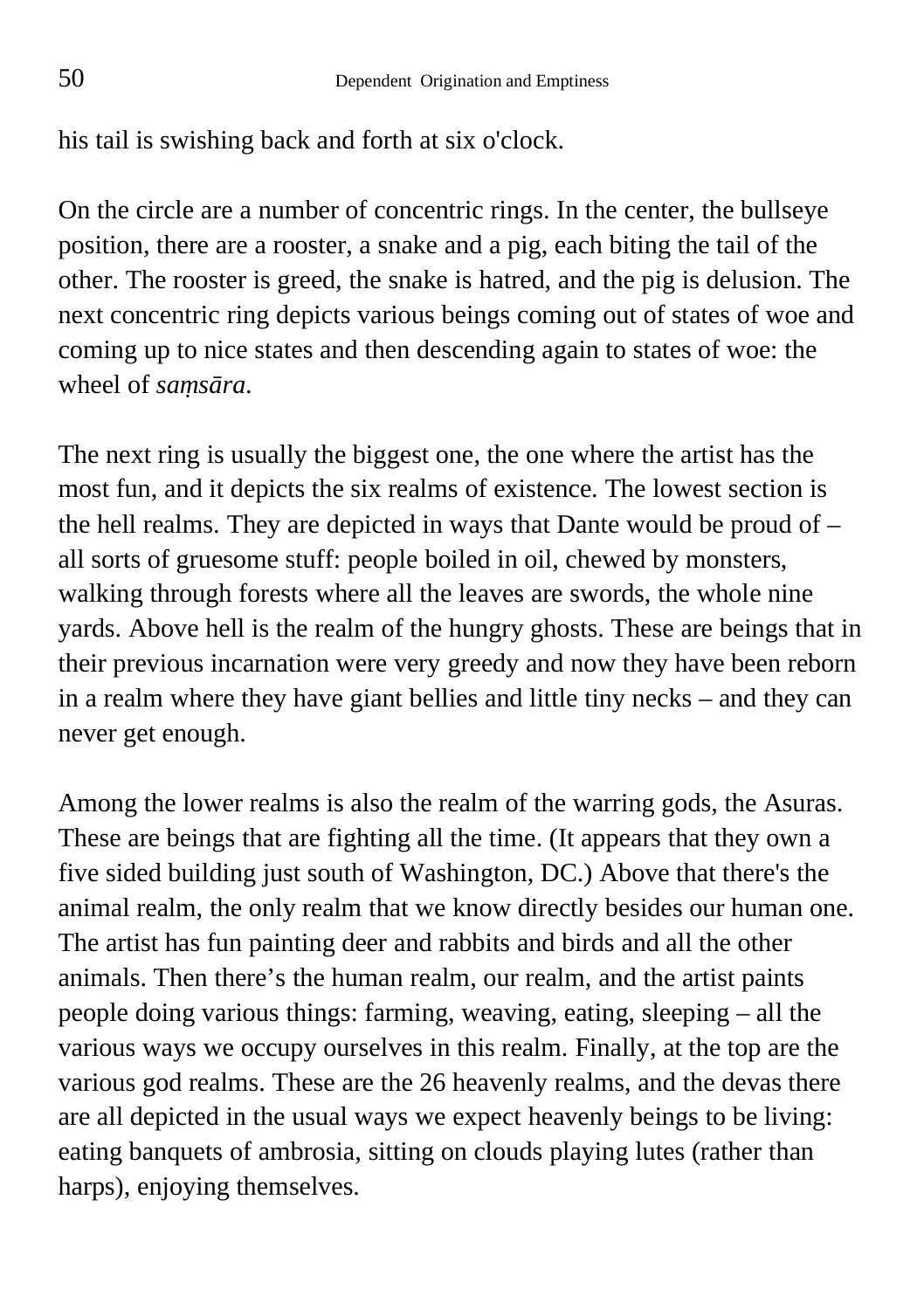But the most important ring is the outermost ring. In that ring the twelve links of dependent origination are depicted. Up at the top, in the one o'clock position, is ignorance, avijjā, depicted as an old blind person trying to make their way through the forest, finding it difficult to know where to go, what to do.

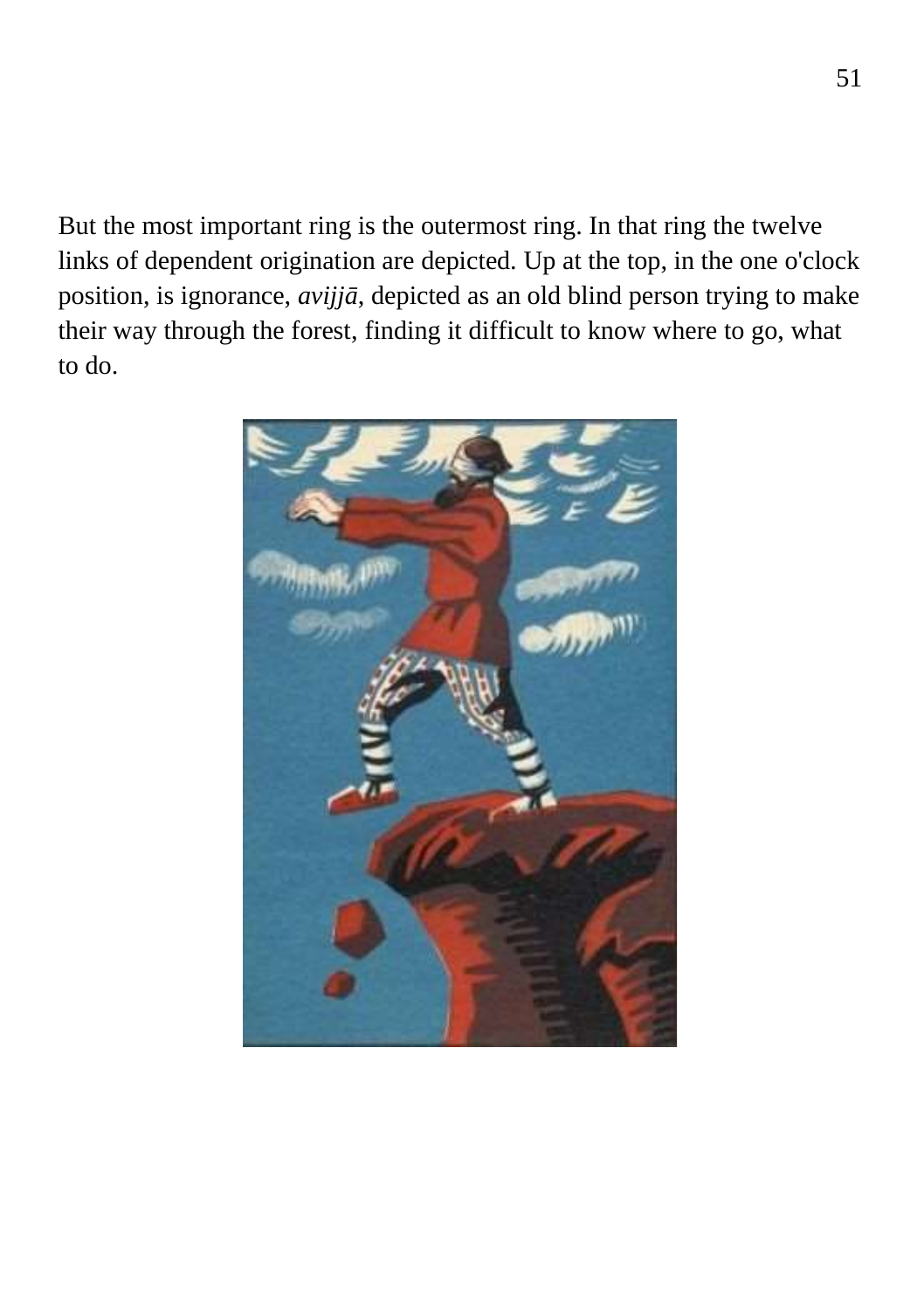Dependent on ignorance are saṅkhāras. These concoctions, or fabrications, are things that are manufactured, created. They are made, but they also have a hint of not quite true – like: "he came home last night really late and he concocted some story about a flat tire." These saṅkhāras are not quite really the deepest truth of what's going on because they're dependent on ignorance. The saṅkhāras are depicted at two o'clock as a potter sitting at a wheel making pots.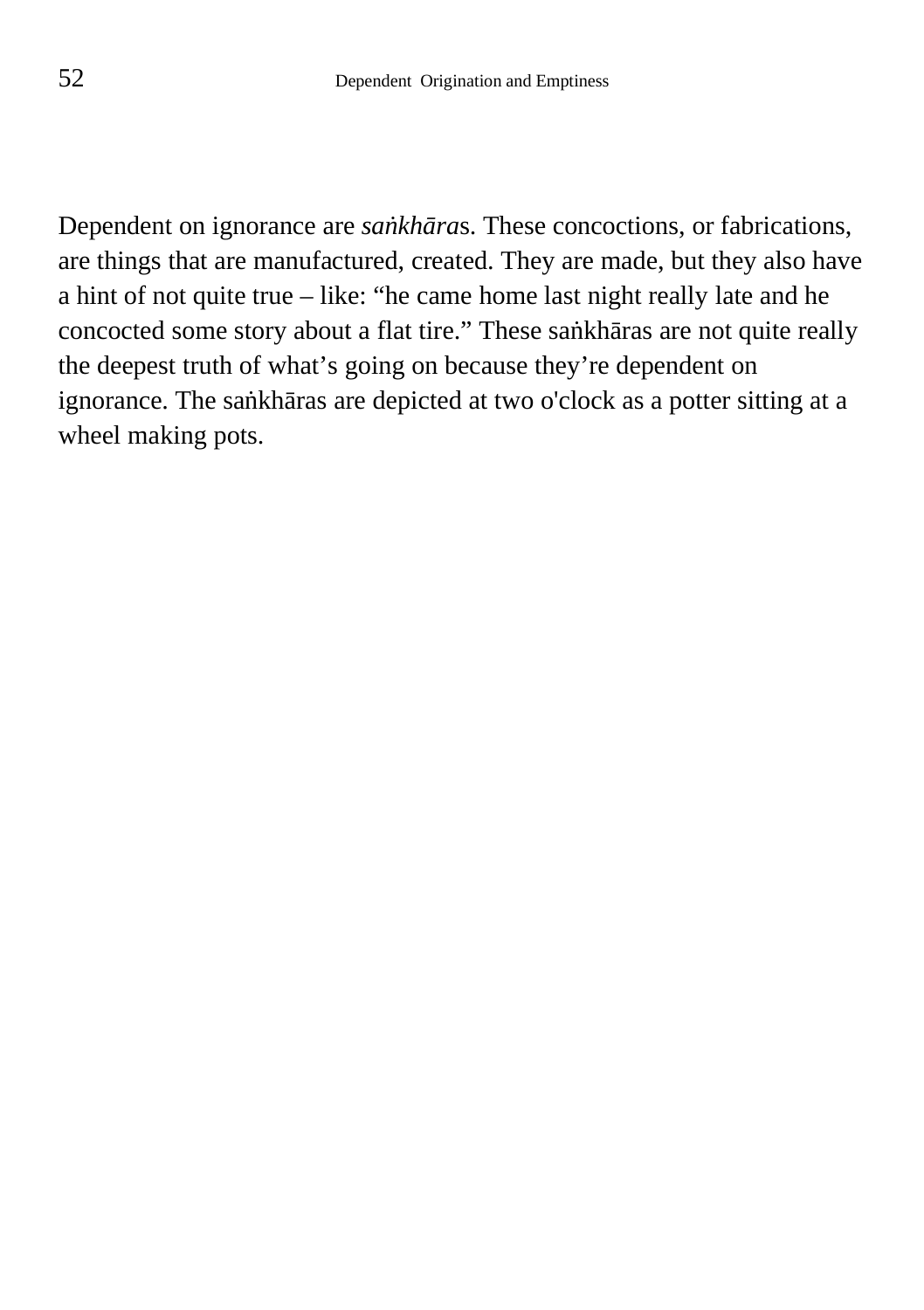

Some of the pots are very beautiful, some are misshapen, some are broken. So too are our creations. "Saṅkhāras" in the context of dependent origination is often translated as "karmic formations," and it does include our karmic intentions, some of which are good and some of which are broken and messed up. But saṅkhāras in dependent origination are really more than just "karmic intentions" – this word is referring to all the things of creation and is specifically implying that all these manufactured things are not quite the whole story since they arise out of ignorance.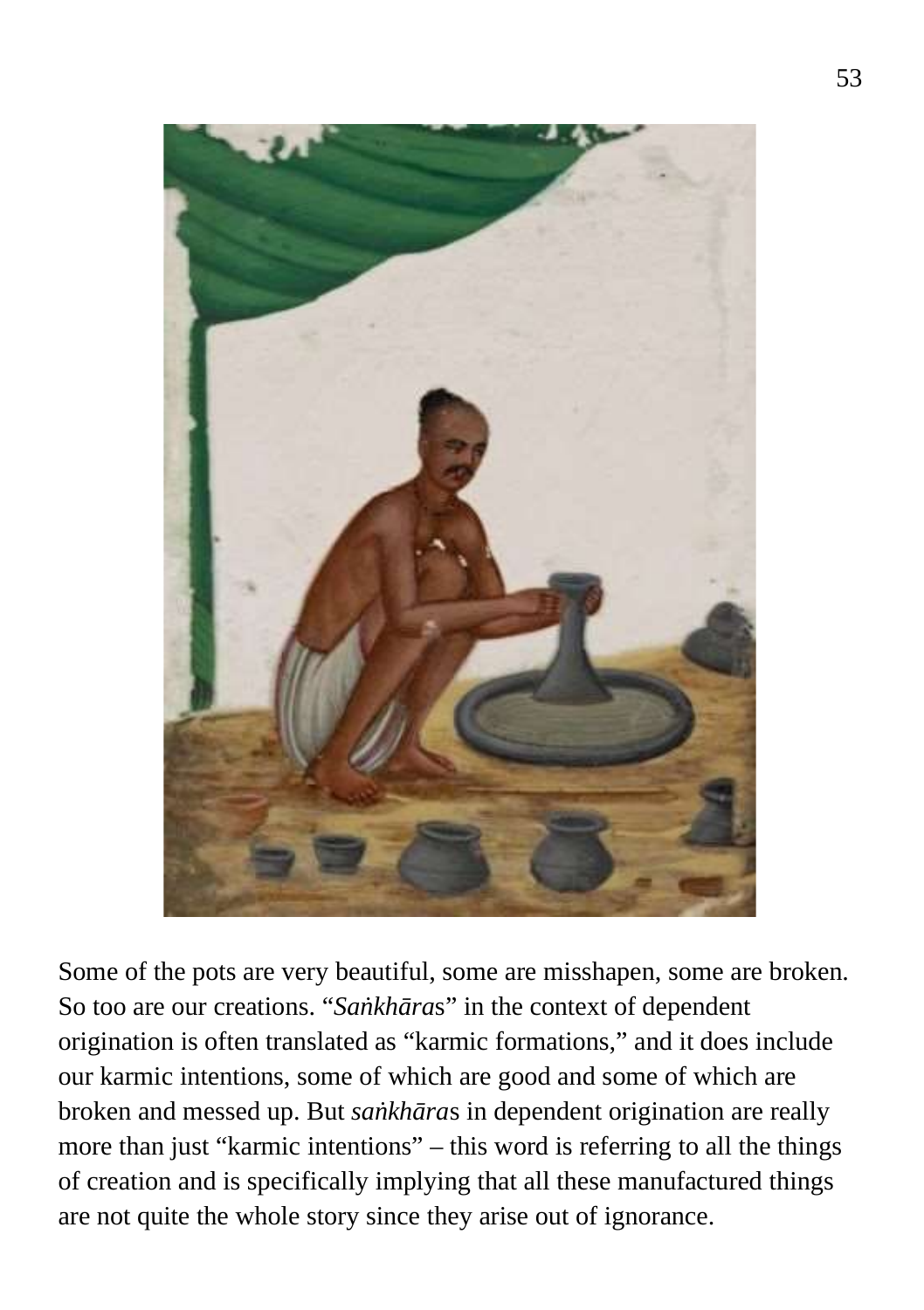Dependent upon saṅkhāras is consciousness – viññāṇa. Our consciousness is dependent upon there being an object of consciousness and these objects are concoctions, fabrications, created things. These objects can be mental states or stories we are telling ourselves, or they can be physical things – sights, sounds, smells, tastes, textures – all of which are part of creation. Consciousness is depicted at three o'clock as a monkey swinging through the trees grabbing first one limb and then the next. You might have encountered this monkey mind at some point in the recent past.

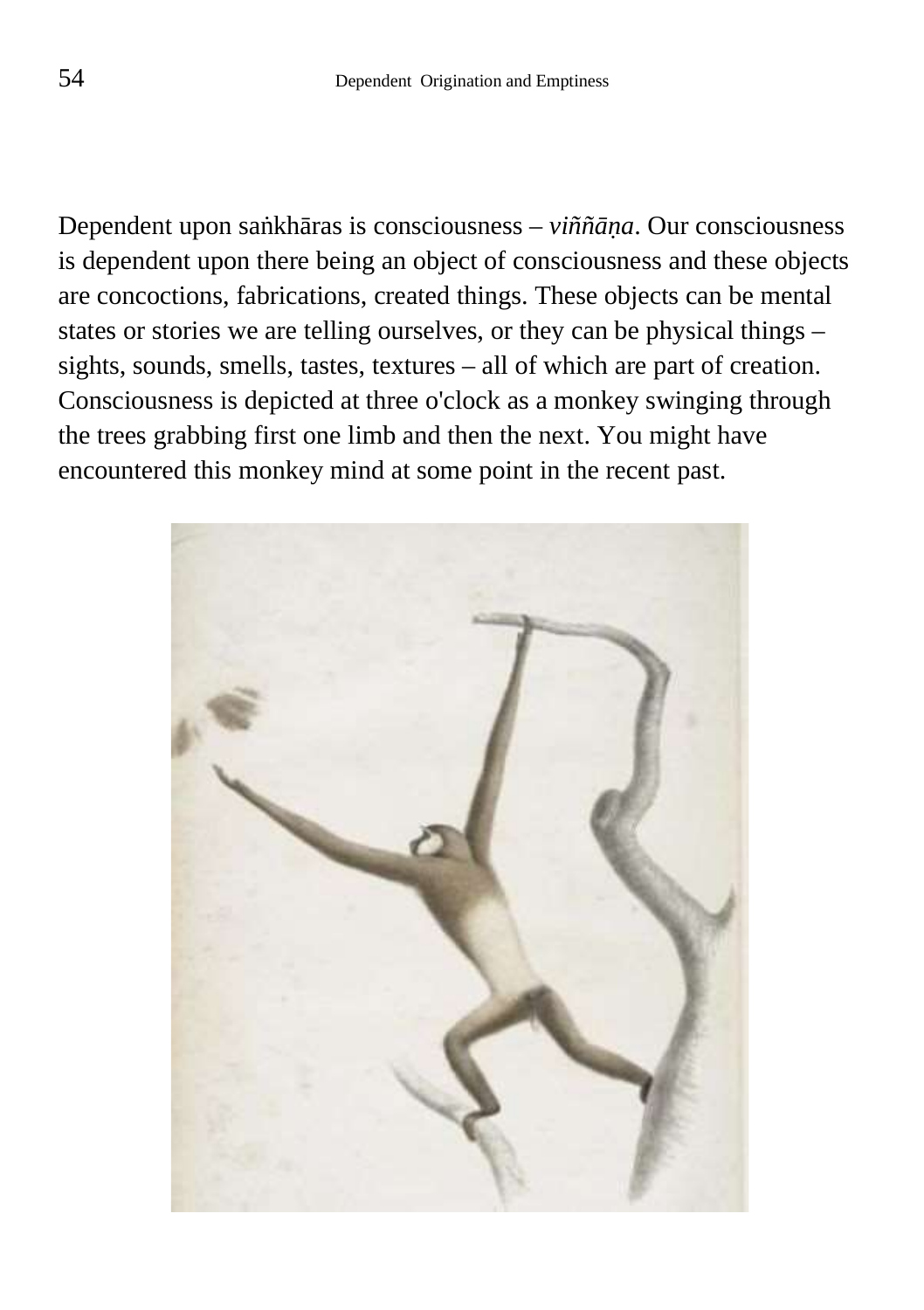At four o'clock there's mind-and-body – nāmarūpa. This is depicted as two people in a boat. One is standing up and poling the boat along, one is lying prone and is just along for the ride.



One of them is mind, one of them is body; which is which? This is actually an important insight to gain, it's the first of the sixteen insight knowledges:<sup>2</sup> the delineation of mind and body. It is essential to understand what is mind and what is body, how they interact, and most importantly which one is in charge. This is a topic to contemplate – get yourself concentrated and then investigate your mind and investigate your body. See how they interact and figure out who's in charge. Who's deciding which way the boat goes? The answer is left as an exercise for the reader.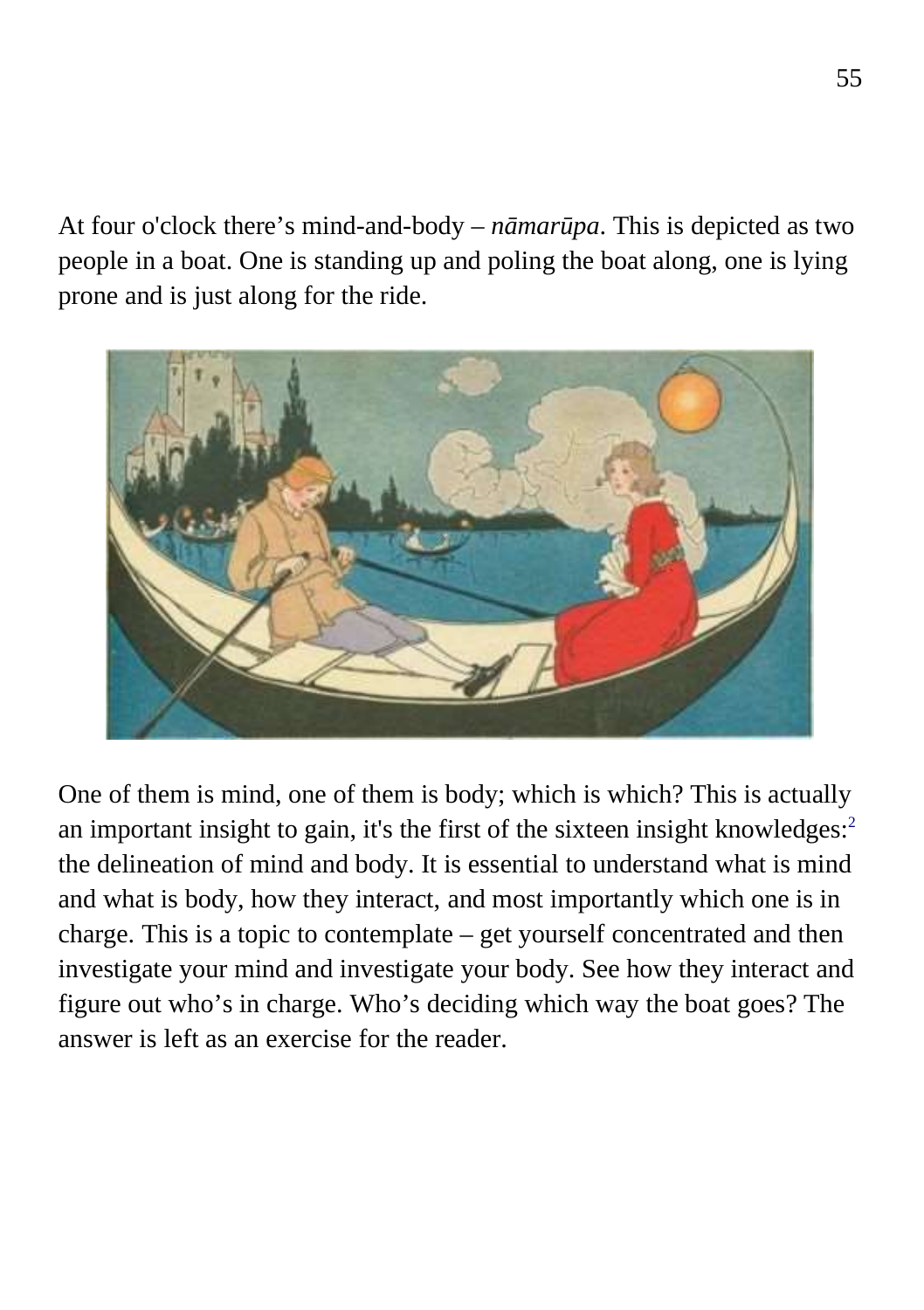Dependent on mind-and-body are the six senses – salāyatanā. This is depicted at five o'clock as a house with five windows and a door: the five external senses and the door representing the mind.

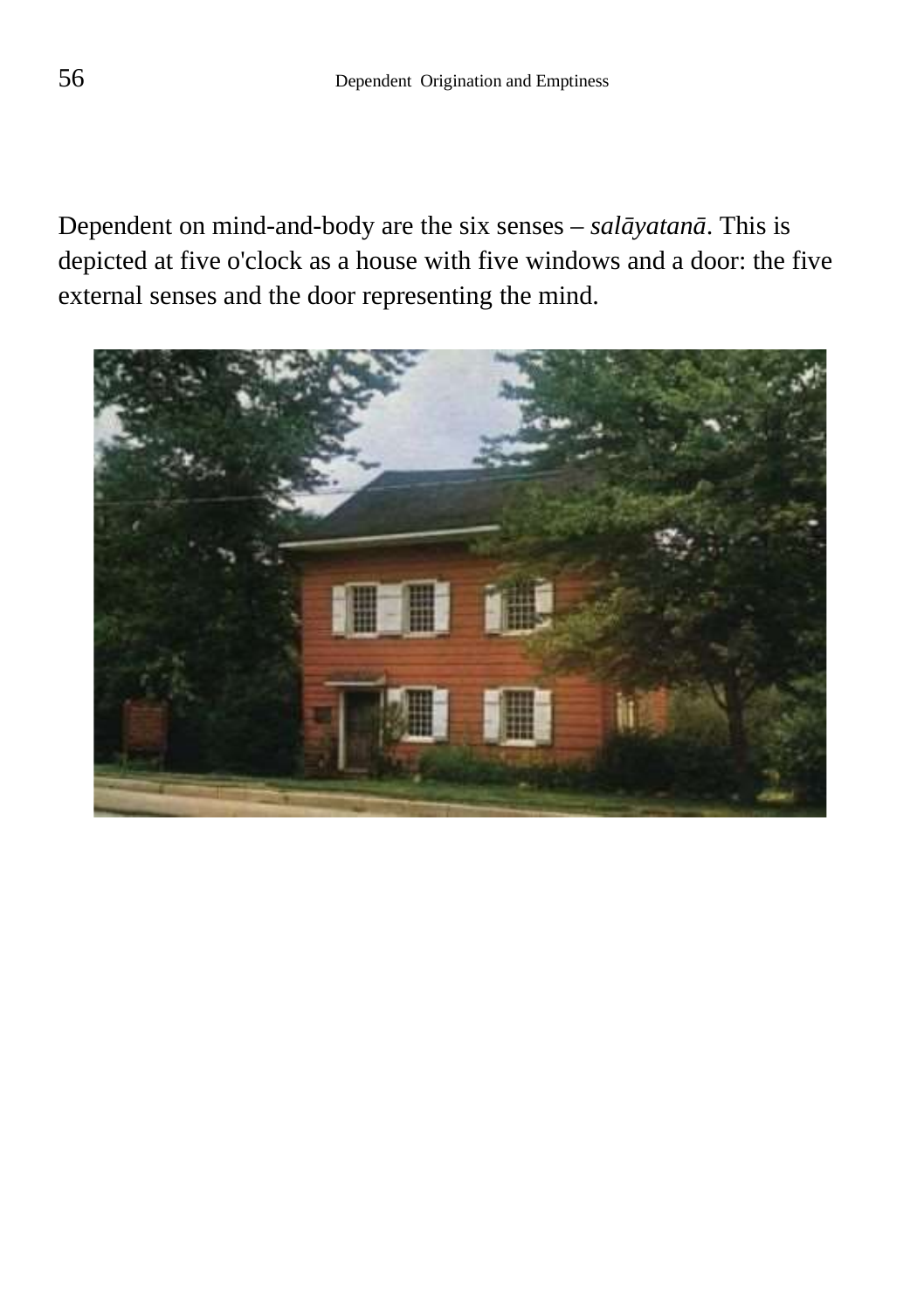Dependent on the senses, contact arises – phassa. Contact is a depicted at six o'clock as a couple embracing.

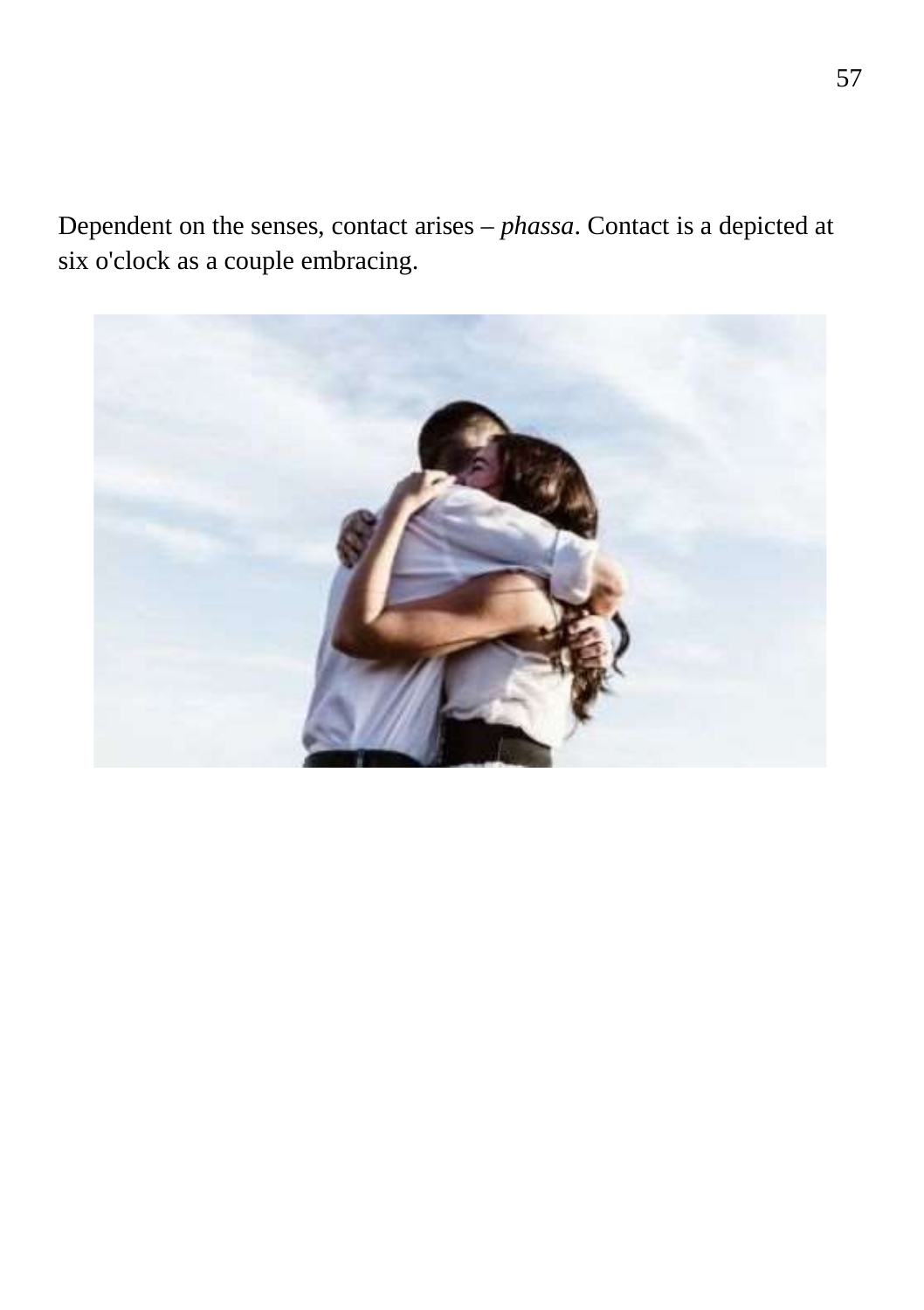Dependent upon contact is vedanā. Vedanā is depicted at seven o'clock as a man having arrows shot into his eyes. Unpleasant vedanā.

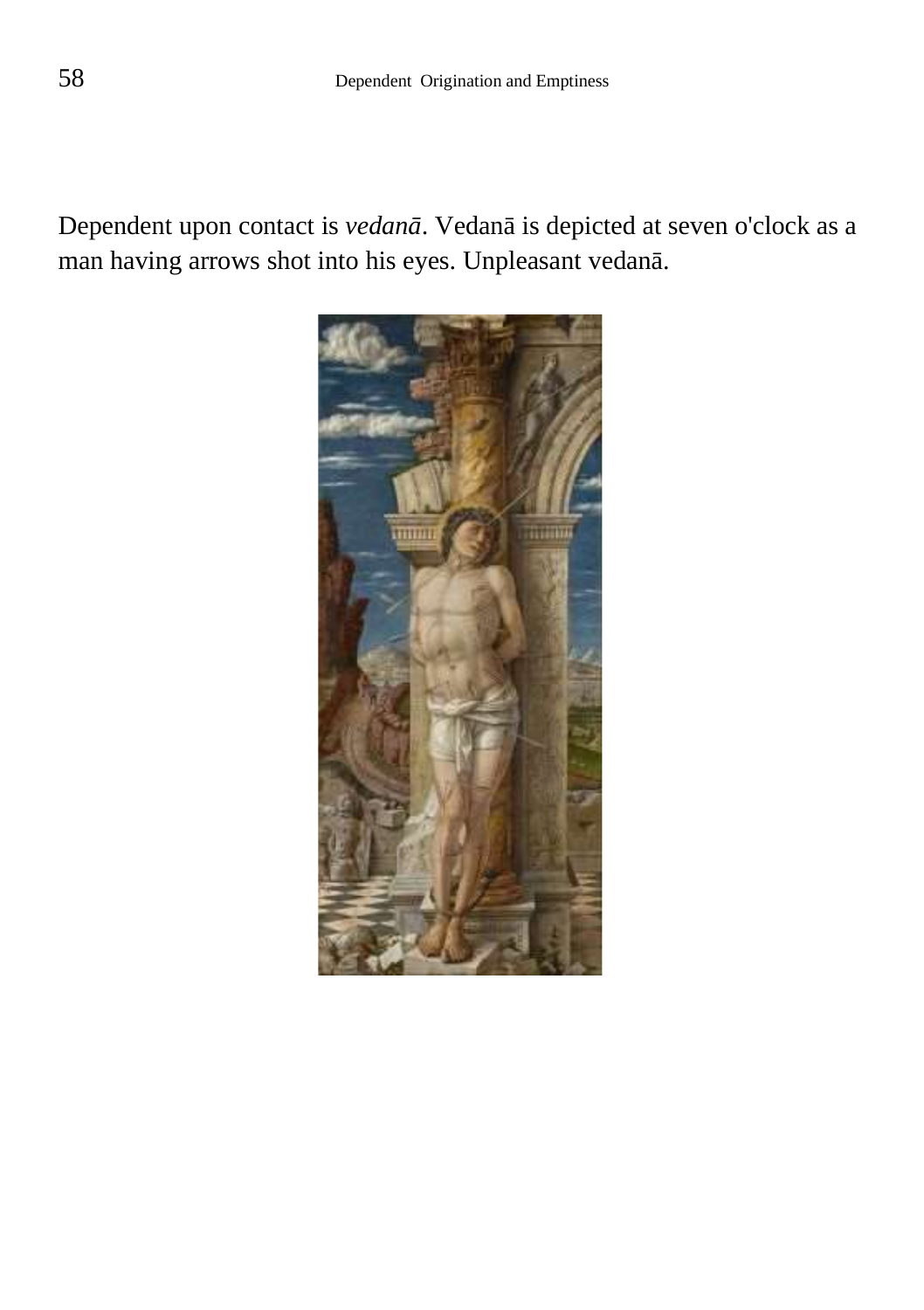Dependent upon vedanā is craving – taṇhā. Craving is shown at eight o'clock as an enormously overweight person sitting at a table that's laden with lots of food.

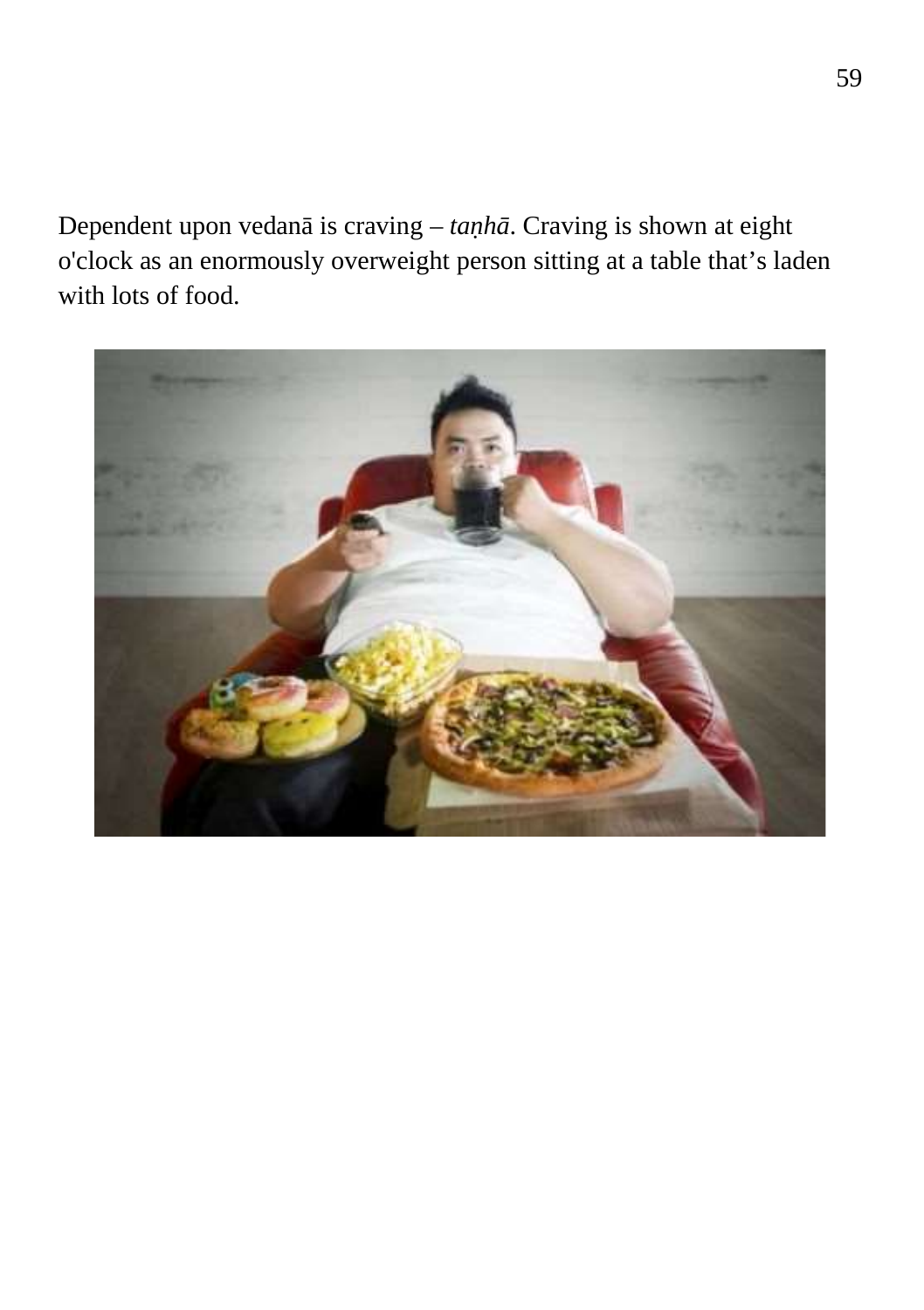Dependent upon craving is clinging – upādāna. Clinging is depicted at nine o'clock as someone picking fruit and putting it into baskets that are so full that the new fruit simply rolls off onto the ground.

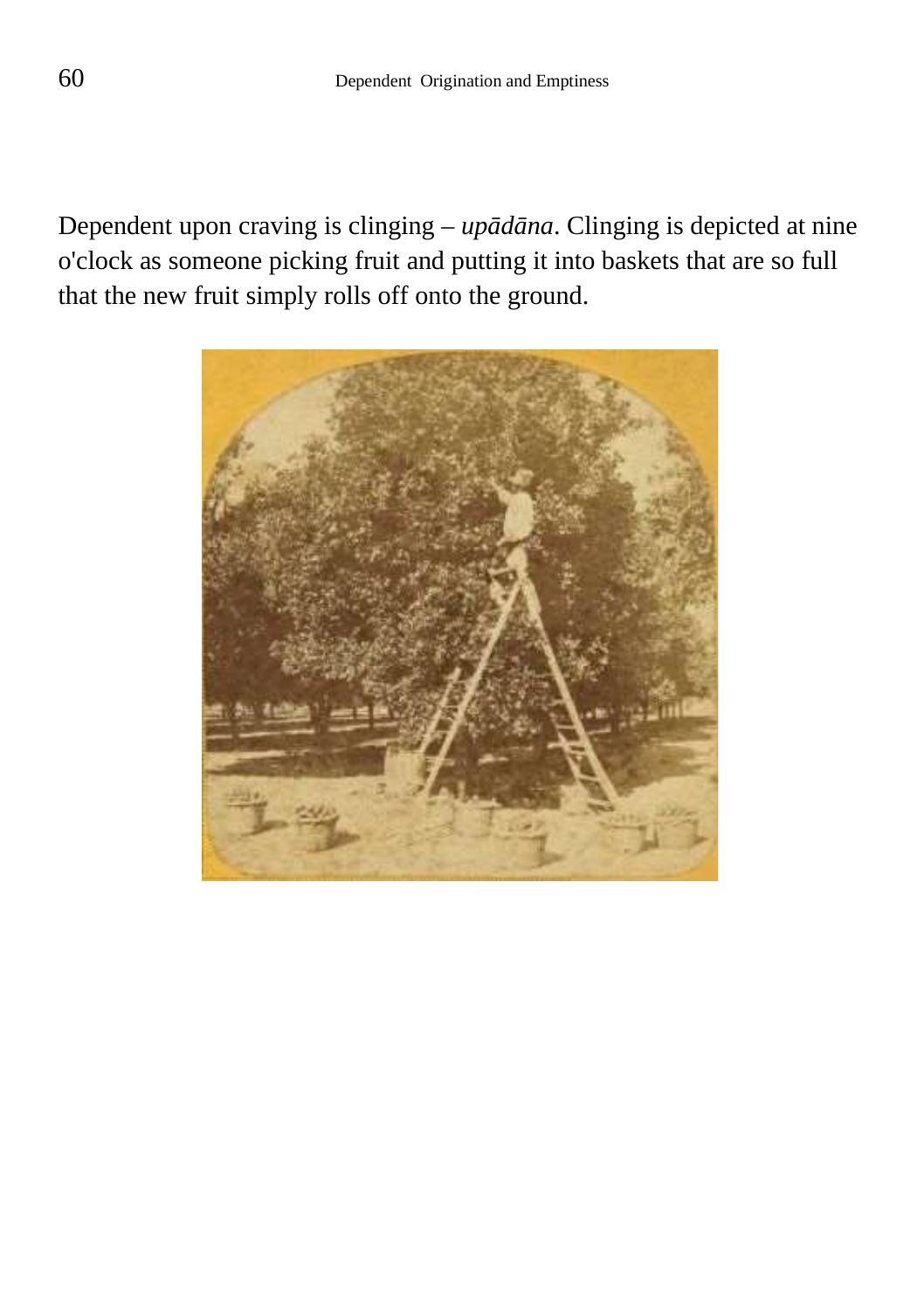Dependent upon clinging is becoming  $-bh\bar{a}va$  – and that's depicted as a pregnant woman at ten o'clock.

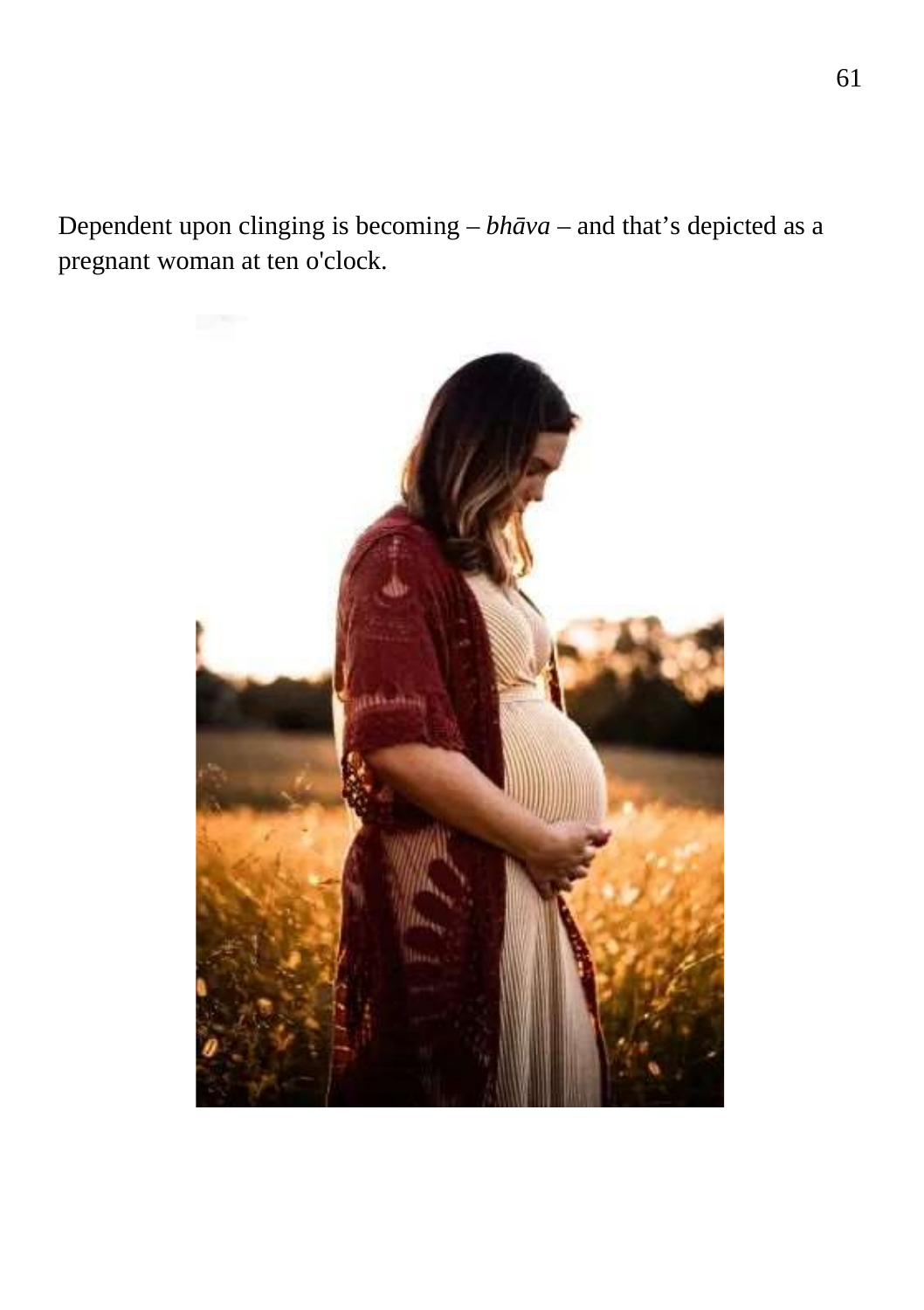Dependent upon becoming is birth  $-j\bar{a}t$  – and that's a mother with an infant at eleven o'clock.

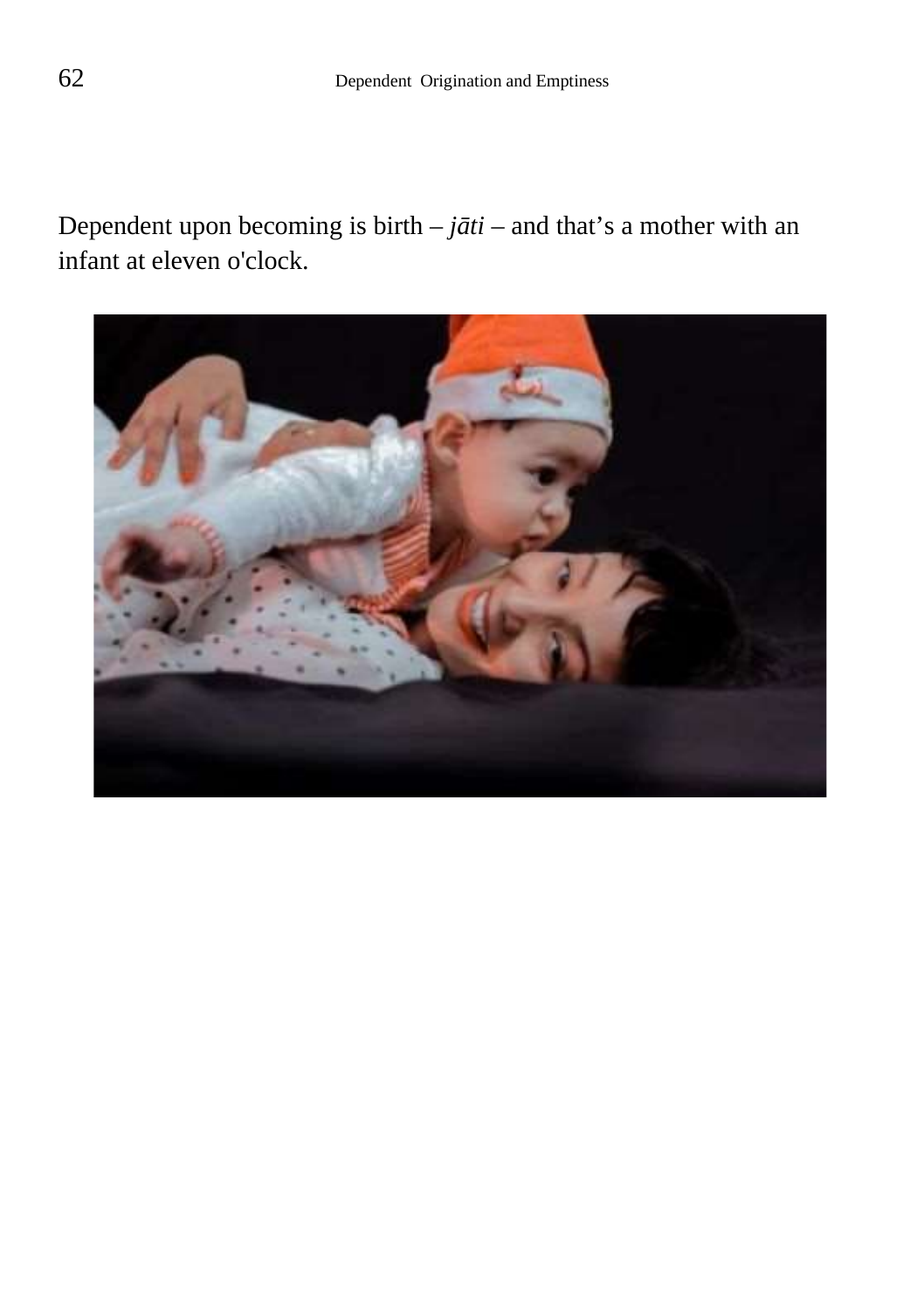And then dependent upon birth is death –  $marana$  – and that's depicted as a corpse at twelve o'clock.



Now we've come full circle. What exactly is going on here? Does ignorance arise dependent upon death as the circle continues? What do all the items and links actually mean? Why does birth come as the 11th item – birth usually comes first? And the connections between craving, clinging, and becoming don't seem at all clear. And what's this deal about the things of creation arising due to ignorance – weren't a lot of the things of creation here before anyone shows up to be ignorant? Is there a big picture?

It's certainly not obvious what's going on. After all, Caroline Rhys Davids did call dependent origination a "mysterious old rune." What we'll do in the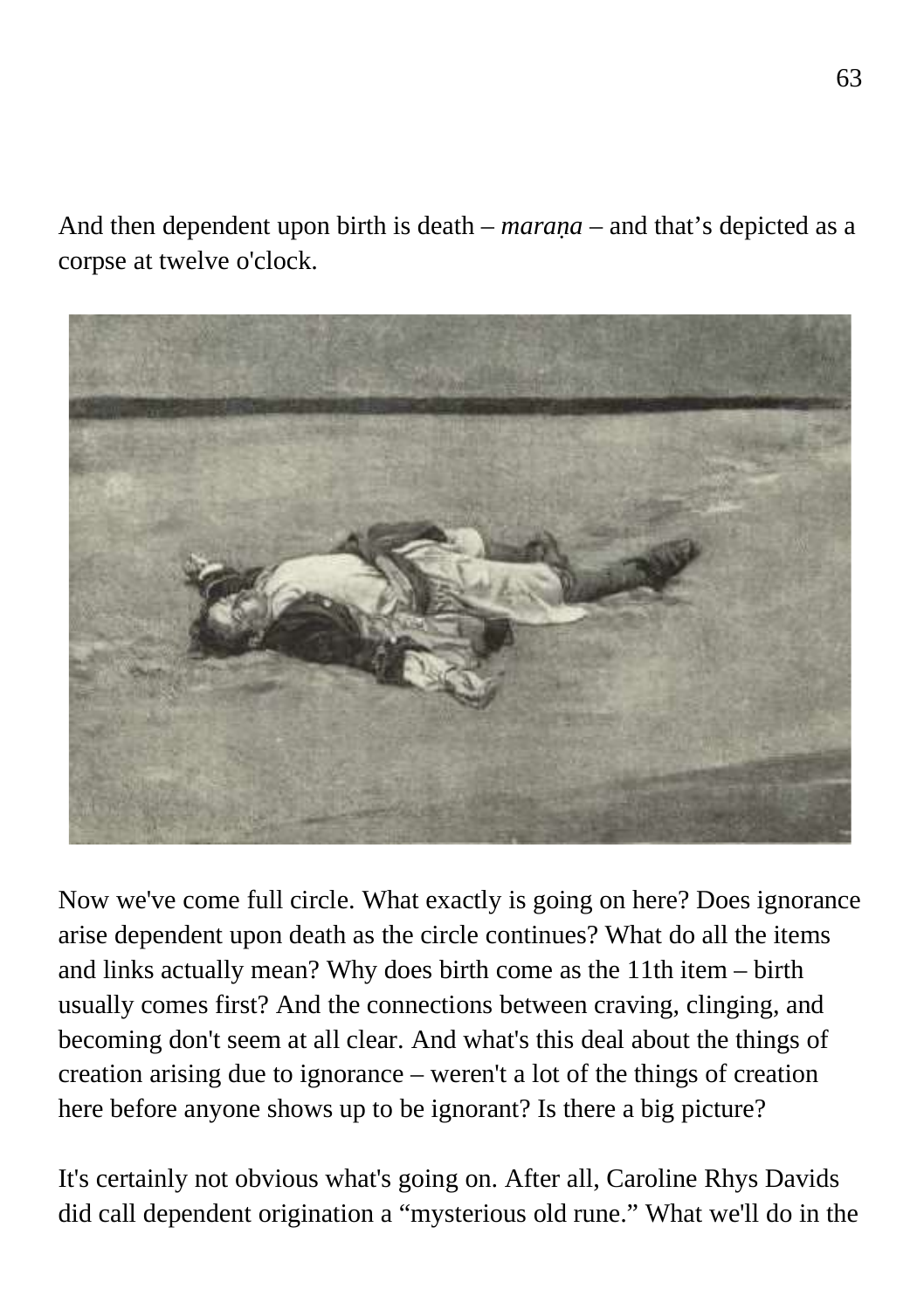next few chapters is take a look at the more common interpretations of the links of dependent origination.

\* A "stream enterer" is one who has attained the first of the 4 stages of awakening.

 $\dagger$  In the teaching of the 5 khandhas sankhāra refers to thoughts, emotions, memories  $\&$  intentions – all the mental activities other than vedanā, saññā and viññāṇa.

1. PED under "Saṅkhārā"

2. For a listing of the sixteen insight knowledges, see http://leighb.com/7sop16ik.htm. For a more detailed look at them see The Seven Stages of Purification and the Insight Knowledges by Matara Sri Ñanarama Mahathera.

 $\frac{1}{2}$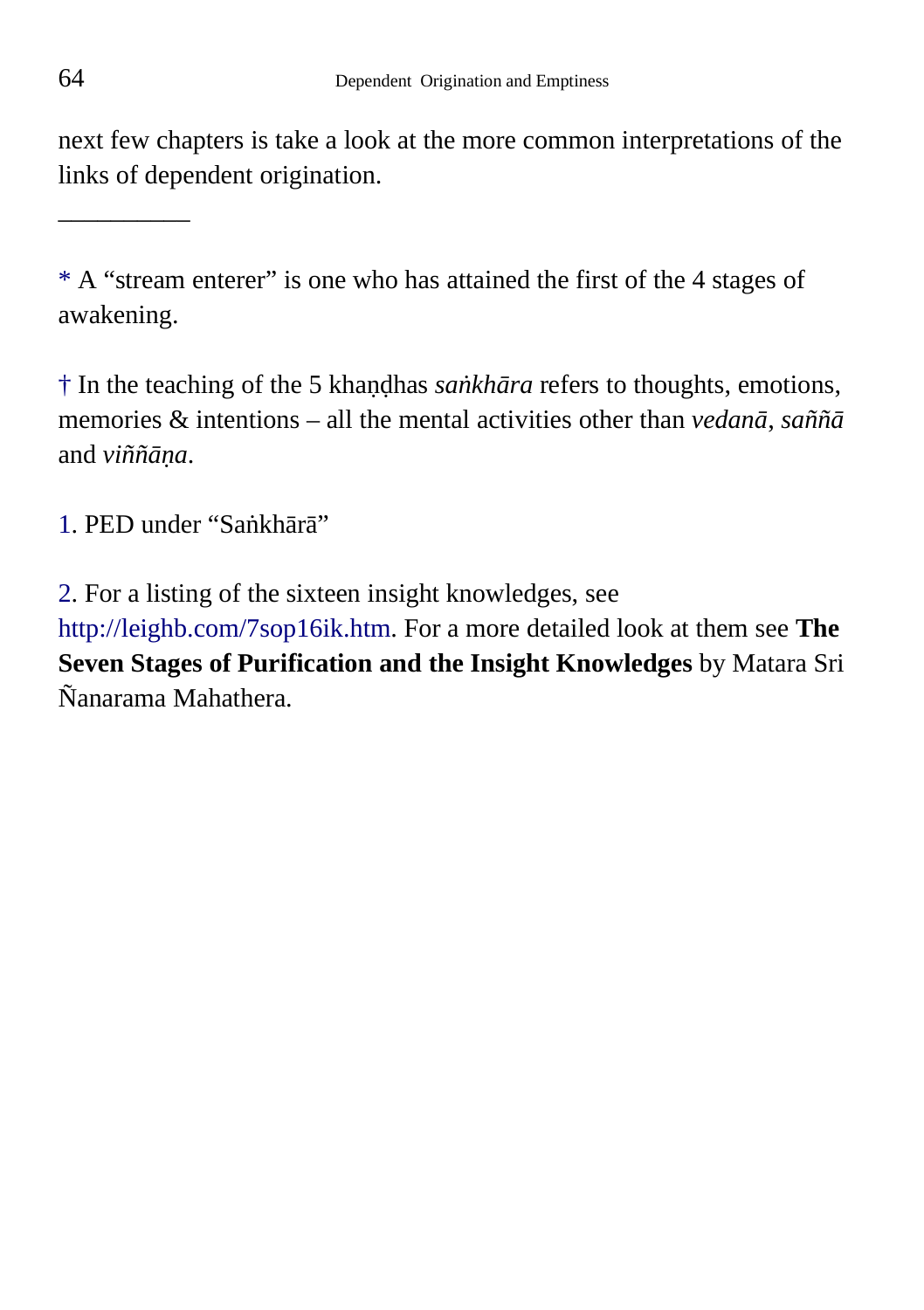## Three Lives?

One who sees dependent origination sees the Dhamma; one who sees the Dhamma sees dependent origination. MN 28.28

There are actually a number of interpretations of dependent origination, and the one presented in the Visuddhimagga in Chapter 17 is probably the most well known. This is the so-called Three-Lives Model of dependent origination. These twelve links are said to cover three lifetimes. The first lifetime is your previous life, and consists of ignorance and saṅkhāras (which are interpreted as "karmic formations"). So in your previous life out of ignorance you acted in certain ways and these actions (karma) have results which give rise to this current life. This life consists of consciousness, mind-and-body, six senses, contacts, vedanā, cravings and clingings. Then your next life consists of becoming, birth and death. This traditional interpretation is standard Theravādan orthodoxy and has its roots in either the Patisambhidāmagga or perhaps even earlier in the Abhidhamma $<sup>1</sup>$ </sup>

Basically the Three-Lives Model says that in your previous life, you were ignorant and thereby generated karmic formations – your ignorant actions. This has led to your rebirth in this life with a karmically generated consciousness and mind-and-body. Your mind-and-body have six senses which experience sense-contacts generating vedanā, and because you are not fully awakened, you wind up craving and clinging. The clinging in particular is clinging to being alive, so when you die this time, that clinging will result in you coming again (becoming) to birth and eventually another death.

This interpretation is quite satisfying for those who have an "immortality project." By "immortality project" I'm referring to the widespread tendency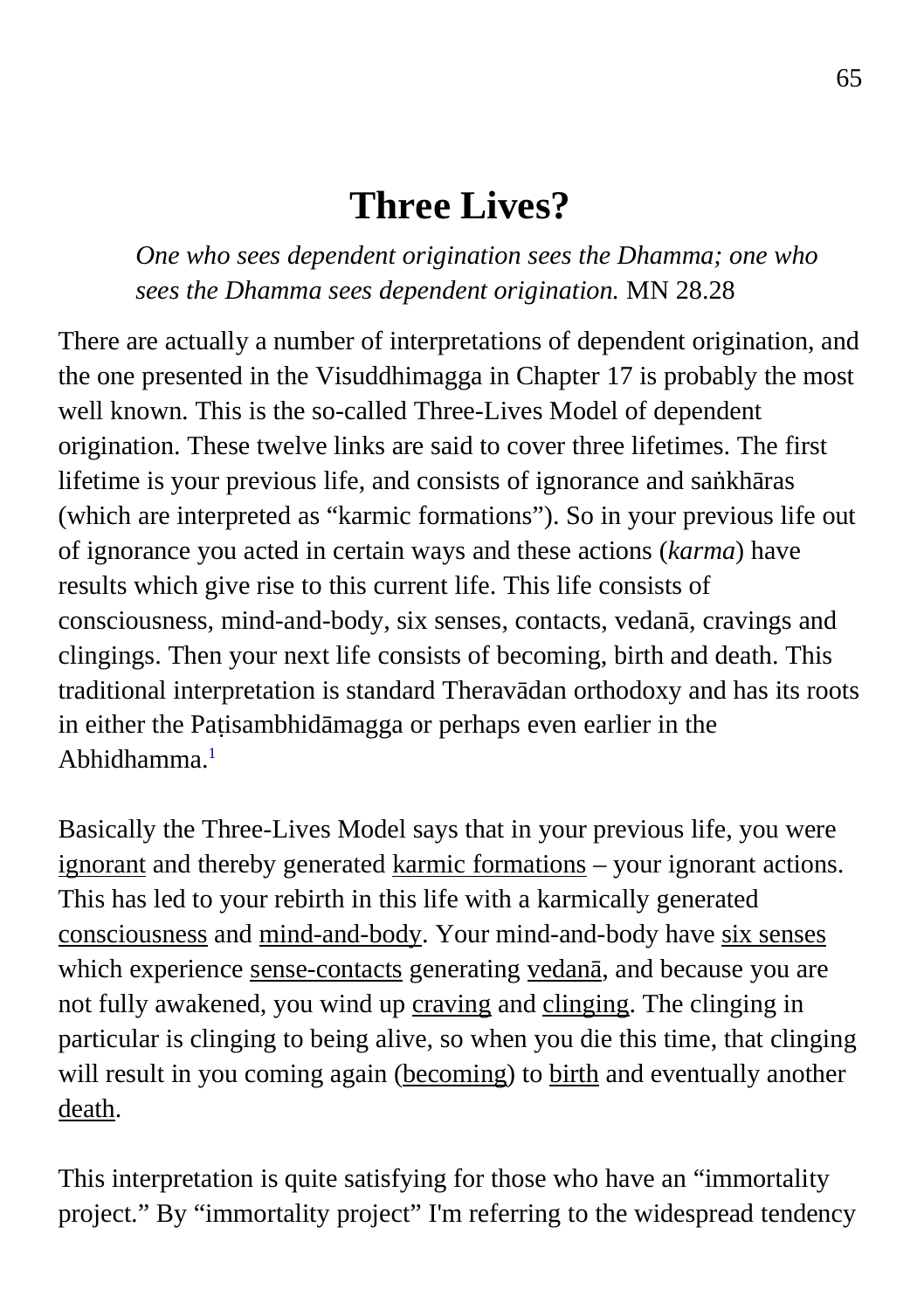of people to seek some way that, when their body dies, they won't really cease to exist. The most common manifestations of immortality projects involve rebirth in either heaven or hell, or reincarnation in either this realm of our current lives or another realm. It implies the Buddha taught that you won't cease to exist, at least, not until you become fully awakened. Its most profound implication is that if you can quit craving, then there won't be any more clinging – including not clinging to life so strongly that the force of becoming results in your future birth and inevitable death. This is a way to escape saṃsāra – the cycle of birth and death – and thereby escape all future dukkha.

But there are some serious problems with the Three-Lives Model.

(1) The Buddha has said at MN 28.28, "One who sees dependent origination sees the Dhamma; one who sees the Dhamma sees dependent origination." The Dhamma is also said to be *sanditthika* (visible here and now) and akālika (without involving time). How on earth could one see three lifetimes here and now? Either the Dhamma is not equivalent to dependent origination, or two of the factors of the Dhamma which are chanted every day in every monastic setting (sandiṭṭhika and akālika) are wrong – or the Three-Lives Model is wrong.

(2) The Three-Lives Model, in its deeper implications, teaches that this life's consciousness, mind-and-body, senses, contacts, and the vedanā experienced in this life are all the result of the karma from your previous life. Such a teaching should be examined in light of SN 36.21:

> "Some vedanā, Sı̄vaka, arise here originating from bile disorders ... originating from phlegm disorders … originating from wind disorders … originating from an imbalance [of the three] … produced by change of climate ... produced by careless behavior … caused by assault … produced as the result of kamma: that some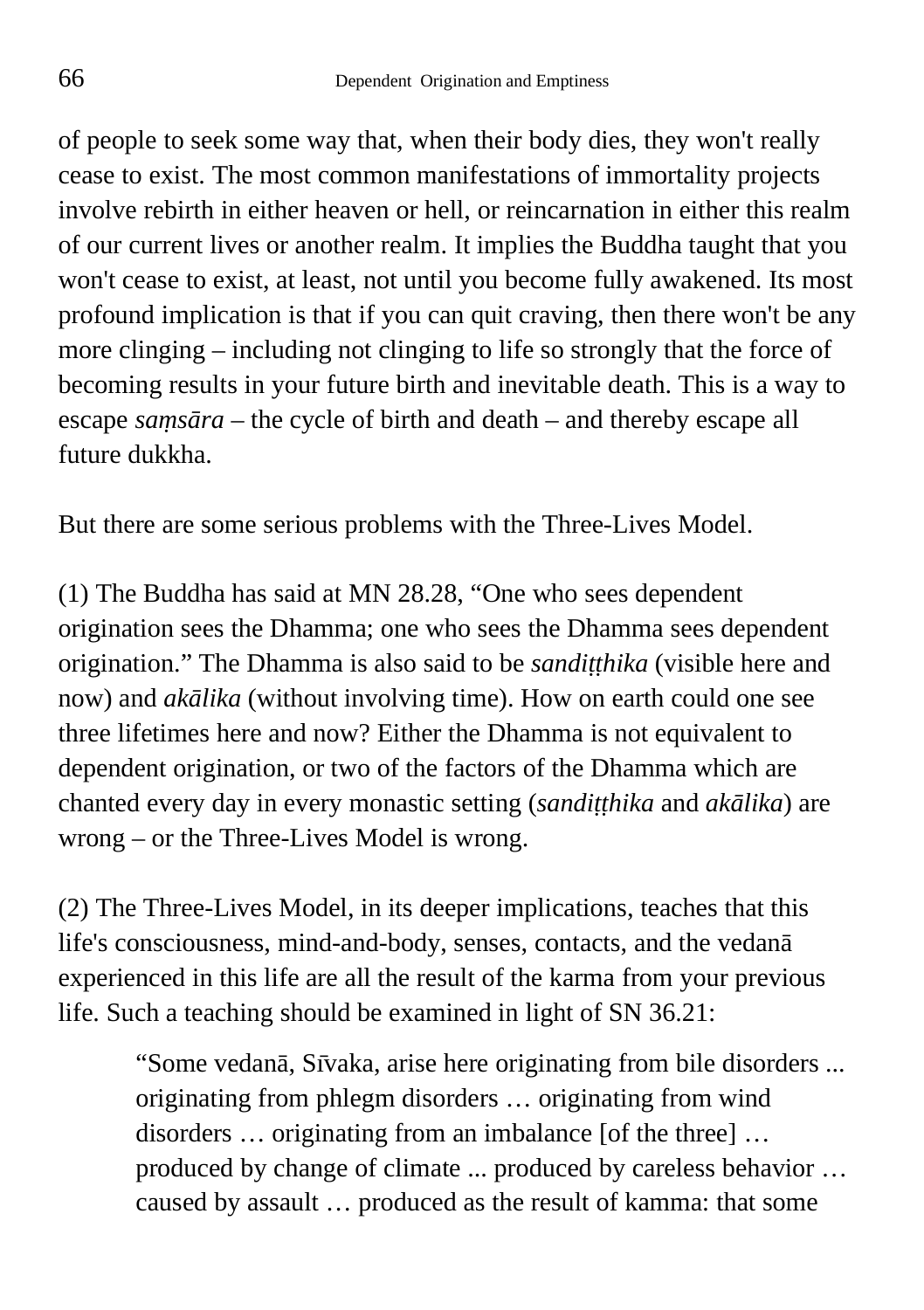vedanā arise here produced as the result of [each of the eight causes] one can know for oneself, and that is considered to be true in the world. Now when those ascetics and brahmins hold such a doctrine and view as this, 'Whatever a person experiences, whether it be pleasant or painful or neither-painful-nor-pleasant, all that is caused by what was done in the past,' they overshoot what one knows by oneself and they overshoot what is considered to be true in the world. Therefore I say that this is wrong on the part of those ascetics and brahmins."

In other words, not all vedanā arise from karma – only a subset of vedanā arise from karma; other vedanā arise from the other seven conditions. Also in SN 12.25, we find someone asking if vedanā are created by oneself, by others, by both oneself and others, or do vedanā arise fortuitously. The answer is that "pleasure and pain are dependently arisen. Dependent on what? Dependent on contact." If the Three-Lives Model is correct, then either all vedanā arise from karma (contradicting SN 36.21) or there are vedanā that are not dependently originated (contradicting SN 12.25).<sup>2</sup>

(3) The Three-Lives Model logically doesn't make any sense. Frequently the Buddha says that with the ceasing of ignorance, there is the ceasing of the saṅkhāras. And with the ceasing of saṅkhāras, there is the ceasing of consciousness, and so on up to, with the ceasing of birth, there is the ceasing of aging-and-death and all the other dukkha. So uprooting ignorance leads to the end of dukkha. But the ignorance that you need to uproot is in your previous life. How are you going to uproot the ignorance of your previous life when you can't even remember your previous life, let alone go back and change anything? There seems to be a serious problem here. I find it highly unlikely the Buddha would make such a stupid logical error.

The usual move to avoid the above problem is to say all three lives are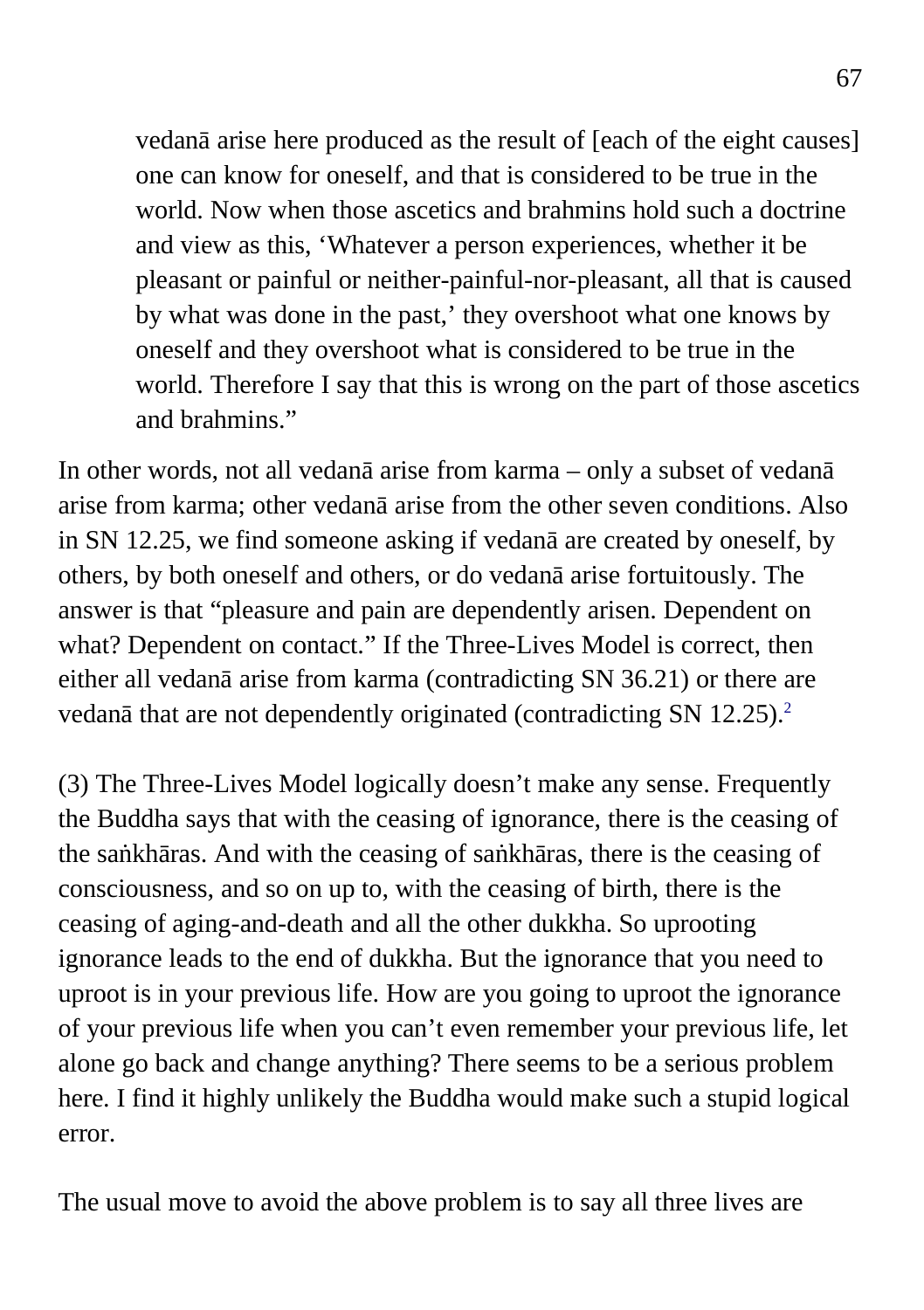taking place simultaneously:

This life is the "previous life" for your "next life," hence ignorance and saṅkhāras are currently present.

This life is the "next life" for your "previous life," hence becoming and birth were present and death will be present.

But this makes an even greater mess. Uprooting ignorance in this life would mean that craving and clinging would not occur in your next life and finally dukkha would not arise in the life after your next life because that life would not actually arise. But the Buddha is clearly teaching a method for ending dukkha in this life! The Third Noble Truth is very clear that "the cessation of dukkha is the remainderless fading away and ceasing, the giving up, relinquishing, letting go, and rejecting of craving."<sup>3</sup> Dukkha ends here and now with the ending of the necessary condition of craving. It does not end only after death and especially not after two more deaths.

(4) The teaching on Transcendental Dependent Origination winds up contradicting many of the Buddha's teachings if multiple lifetimes are involved in interpreting it. We will revisit this particular contraindication for a Three Lives interpretation after a thorough exploration of Transcendental Dependent Origination in a following chapter on Transcendental Dependent Origination.

(5) The Buddha does not ever seem to have intended such a multiple lifetime interpretation. There just are not any suttas that clearly lead to a three lives interpretation.\* However DN 15, which we have quoted from earlier,<sup>†</sup> does possibly imply a two lives interpretation. But DN 15 is a curious sutta. It comes from the land of the Kurus – which modern scholars have identified being the area around what is currently Delhi in India. Yet that is a very long way from all the other places where the Buddha is said to have delivered his discourses. In fact the distance from Sāvatthī, one of the western most places the Buddha gave other discourses, to Delhi is further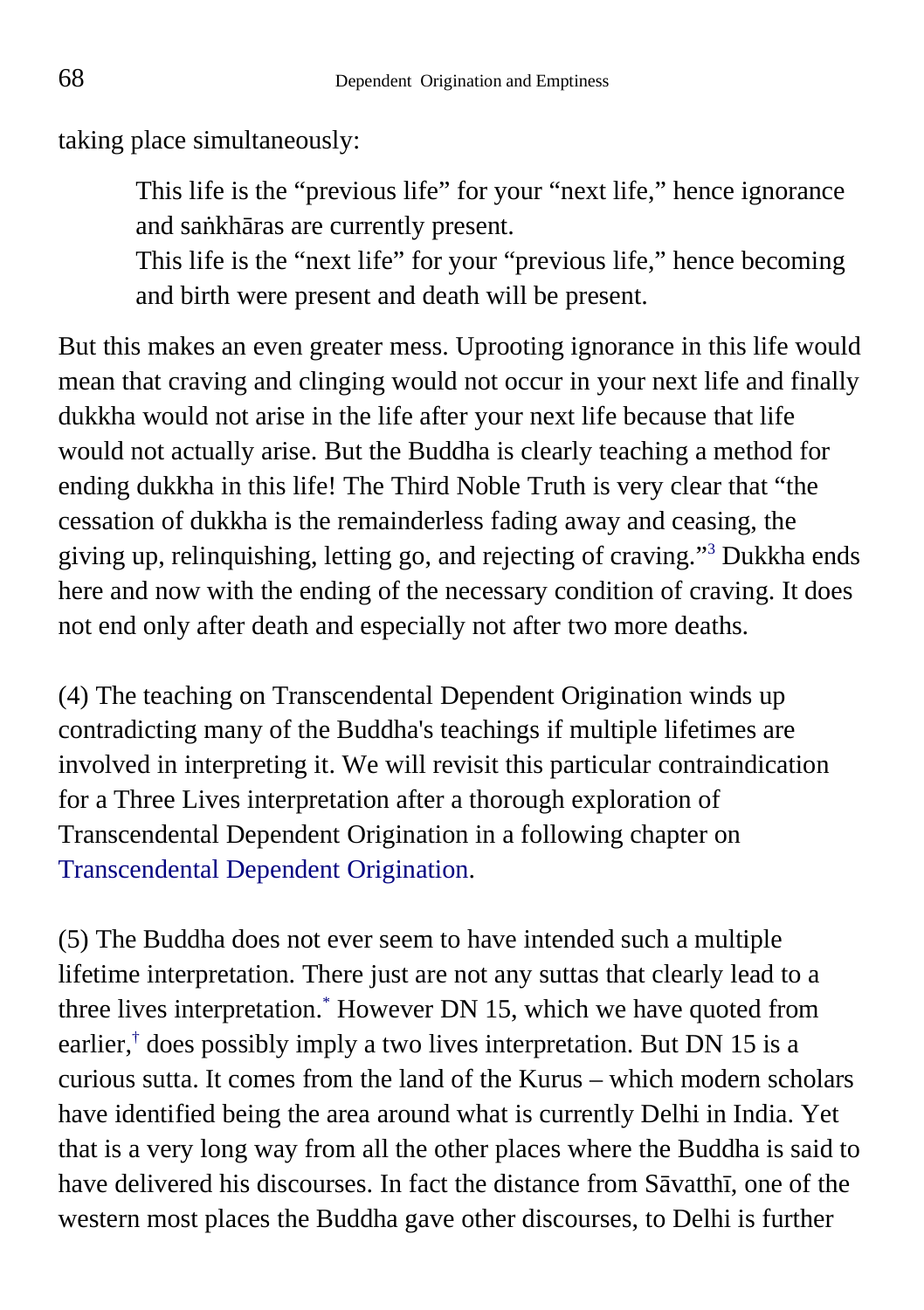than from Sāvatthī to the eastern most places where the Buddha taught. And there are no places between Sāvatthī and Delhi where the Buddha is said to have taught or even passed through. Other features of DN 15 and the other suttas from the Land of the Kurus seem to imply they are later compositions.‡ DN 15 is curious also in that there are only nine items given for dependent origination – starting with Aging-and-Death and working back to Consciousness but leaving out the Six Senses. It would appear to be an early list of items with a later explanation added to them.

Given all of these problems with the Three-Lives Model and the fact that there really doesn't seem to be any support for that interpretation among the thousands of suttas, the Three-Lives Model does not seem to be what dependent origination is all about. Sorry, there is no support for any immortality projects here.

\* This may be the most controversial statement I make in this whole book. I'm sure there will be many who disagree with me about this. Ven. Payutto (2011), in his Appendix 1, indicates that approximately one third of the teachings on dependent origination in the suttas refer to the three lives interpretation. I have a great deal of respect for Ven. Payutto's skill as a scholar, but I stand by my statement.

† See the Preface, The Noble Quest, and Why Do We Die?

 $\pm$  DN 15 and the two Satipatthāna Suttas (DN22 and MN 10) are composites. See also A History Of Mindfulness by Bhikkhu Sujato.

1. Nanavira, 1960, p 15

 $\overline{\phantom{a}}$ 

2. There are more problems with consciousness, mind-and-body, senses, contacts, and vedanā being the result of karma (actions) from a previous life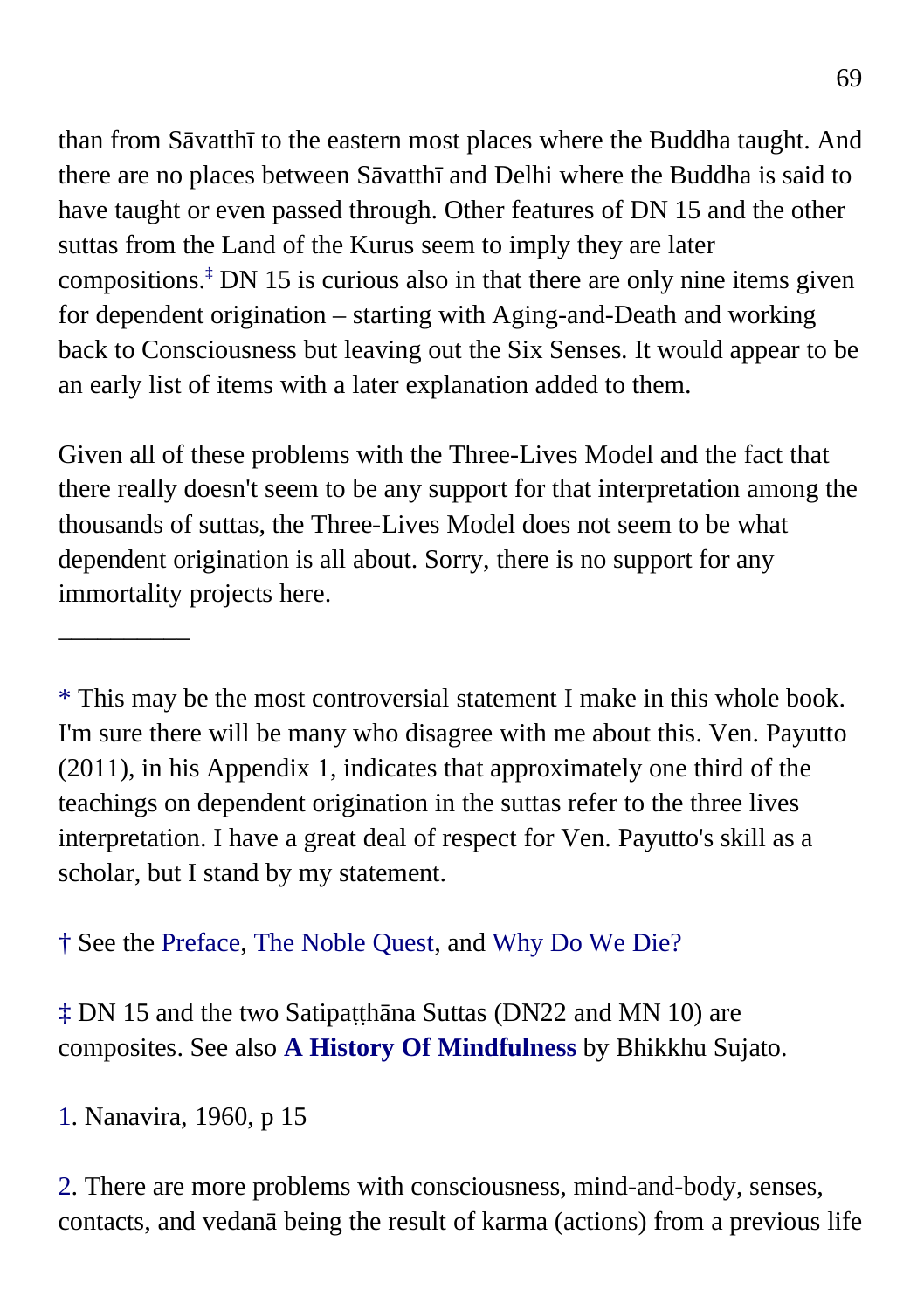– Nanavira, 1960, p 16.

#### 3. DN 22, verse 21; MN 141, verse 31; SN 45.8; AN 5.28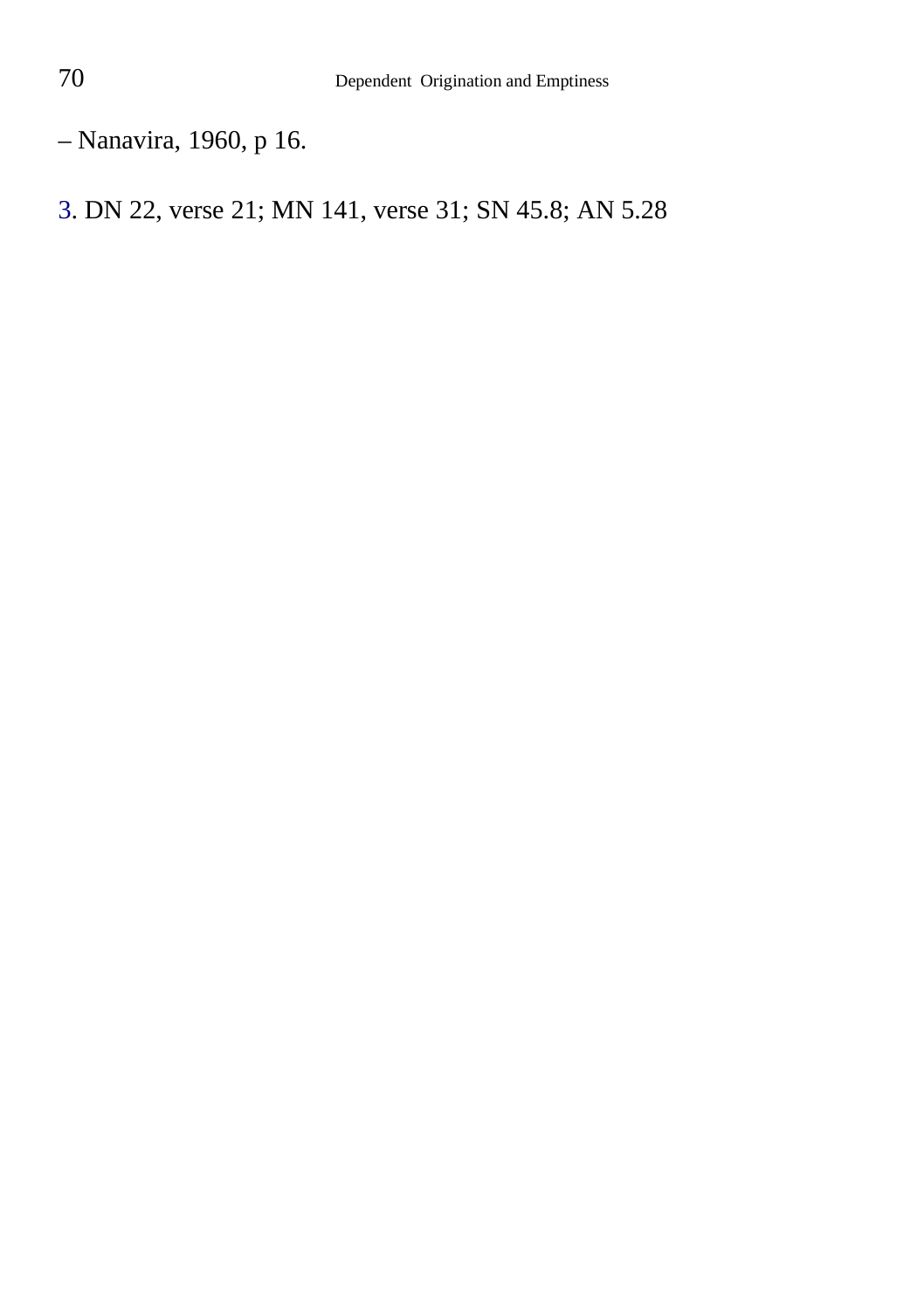#### Moment to Moment

The Dhamma is visible here-&-now. MN 7

If not three lives, then what are the links of dependent origination all about? The other common interpretation of the links is the Moment-to-Moment interpretation. This interpretation says that all of the links, not just the Contact → Vedanā → Craving → Clinging → Dukkha links, but all of them are happening moment to moment; in other words, occurring with every sense-contact.

This approach is best exemplified in the interpretation put forth by Ajahn Buddhadasa, and it may be the most helpful one. Here's an example of what's meant by moment-to-moment dependent origination: let's say you've never had a mango. You've heard about mangos, and one day you go to the grocery store, and in the produce section there's a sign that says "Mangos." You're like "Oh, I've heard about mangos, they're supposed to be good." There's this funny looking fruit and you think, "I'll buy a mango." So you buy a mango and you take it home. You figure out you've got to peel it; and of course, you make a big mess because that's what happens the first time you attack a mango. Then you cut off a piece, and now you've got a piece of mango in your sticky fingers. You are conscious, you've got a mind and body, you've got working senses. The mango hits the tongue – contact, vedanā, pleasant vedanā, craving; "I'll have another bite" and another bite. "This is good; I'm going to get me some more mangos. In fact my friends Bob and Carol and Ted and Alice, they've never had a mango. I'm going to turn them on to mangos." You have just given birth to the mango bringer. You go see your friends and you turn them on to mangos and they're like "Great, this is wonderful, thank you!" And the next time you go see your friends you bring a mango, and they're like "Great, thank you for the mango." And the next time you bring a mango, they're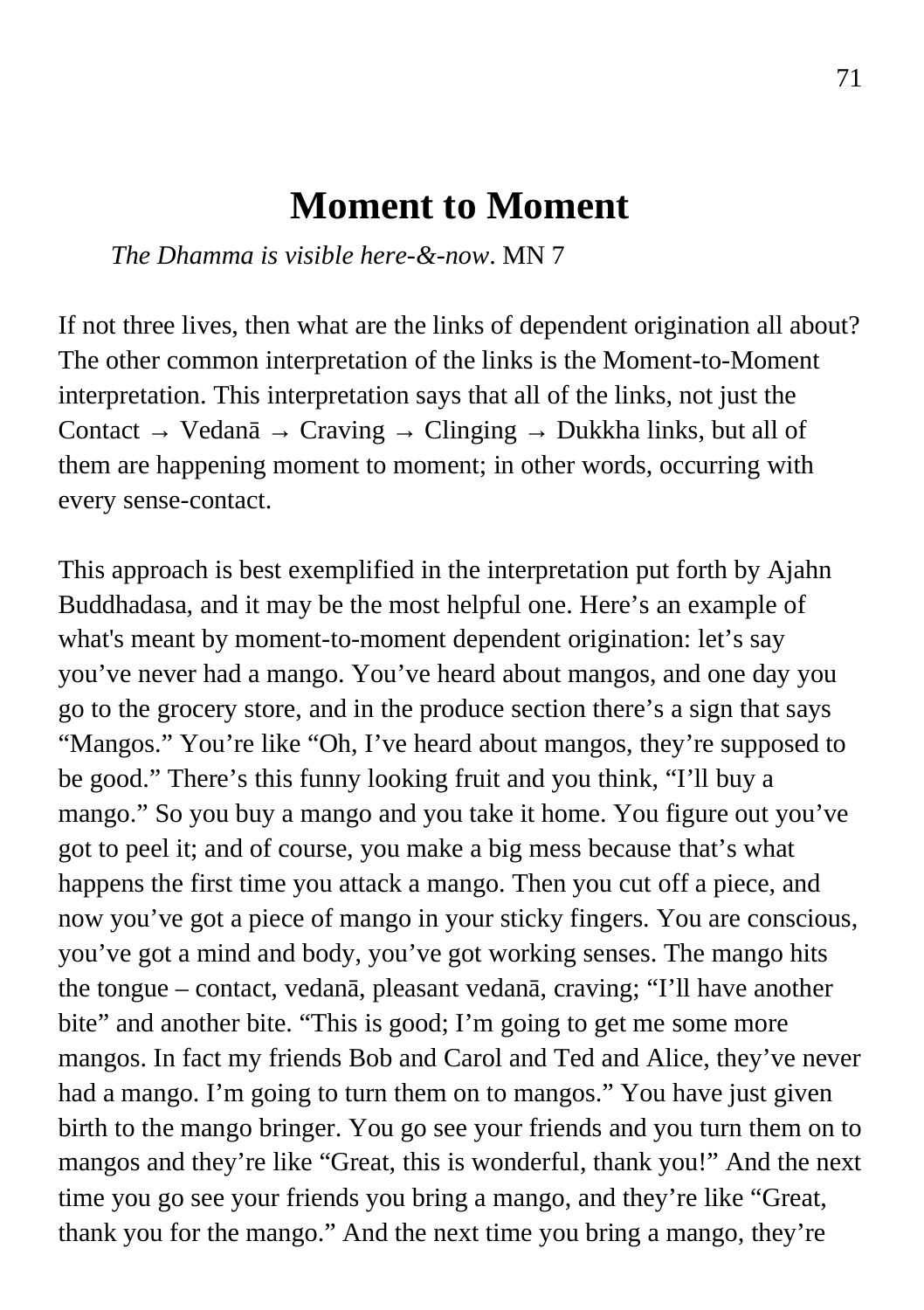like "Oh, another mango." And the next time you bring a mango, they're like "What's with all the mangos?" Oh, dear! death of the mango bringer.

What's happening is that based on your sensory input and your cravings and clingings, you're creating a sense of self. It's not your physical birth that's happening with every sense-contact; it's the birth of the self. When you crave, there's a sense of the craver. When you cling, there's an even stronger sense of the clinger – me, I own it, mine. At first, at the craving stage, it's "I want it". At the clinging stage, it's "I've got it and I'm going to keep it." And this results in "bhava," which I've been translating as "becoming," and which could also mean "being and having." Now you have this thing you're craving. You have become the one who owns it, and you just gave birth to yourself as this owner. But because your sense of self is rather fragile – notice how we're always seeking self validation – it keeps dying on you and you've got to think it or emote it up again.

Examining the twelve links of dependent origination from a moment-tomoment perspective is probably the deepest and most important way to look at them. This spinning of the wheel of dependent origination leads to old age, sickness, death, pain, sorrow, grief, lamentation, and all the rest of the dukkha. The Buddha's teaching is about the end of dukkha, and there are two ways to work on this. One is when there's a sense-contact, and it produces vedanā – Stop! don't go any further. Don't go into the craving. There's not much you can do before that. You're conscious, you have a mind and body, your senses are engaged with the environment. You're inevitably going to get contacts, and the contacts are going to produce the vedanā which are not under your control. The vedanā are happening in the old brain, the so-called reptilian structure, and that's not under your control. It's only after the vedanā that you have some opportunity to control what happens next.

Thankfully, the craving isn't inevitable. Some of these links are inevitable.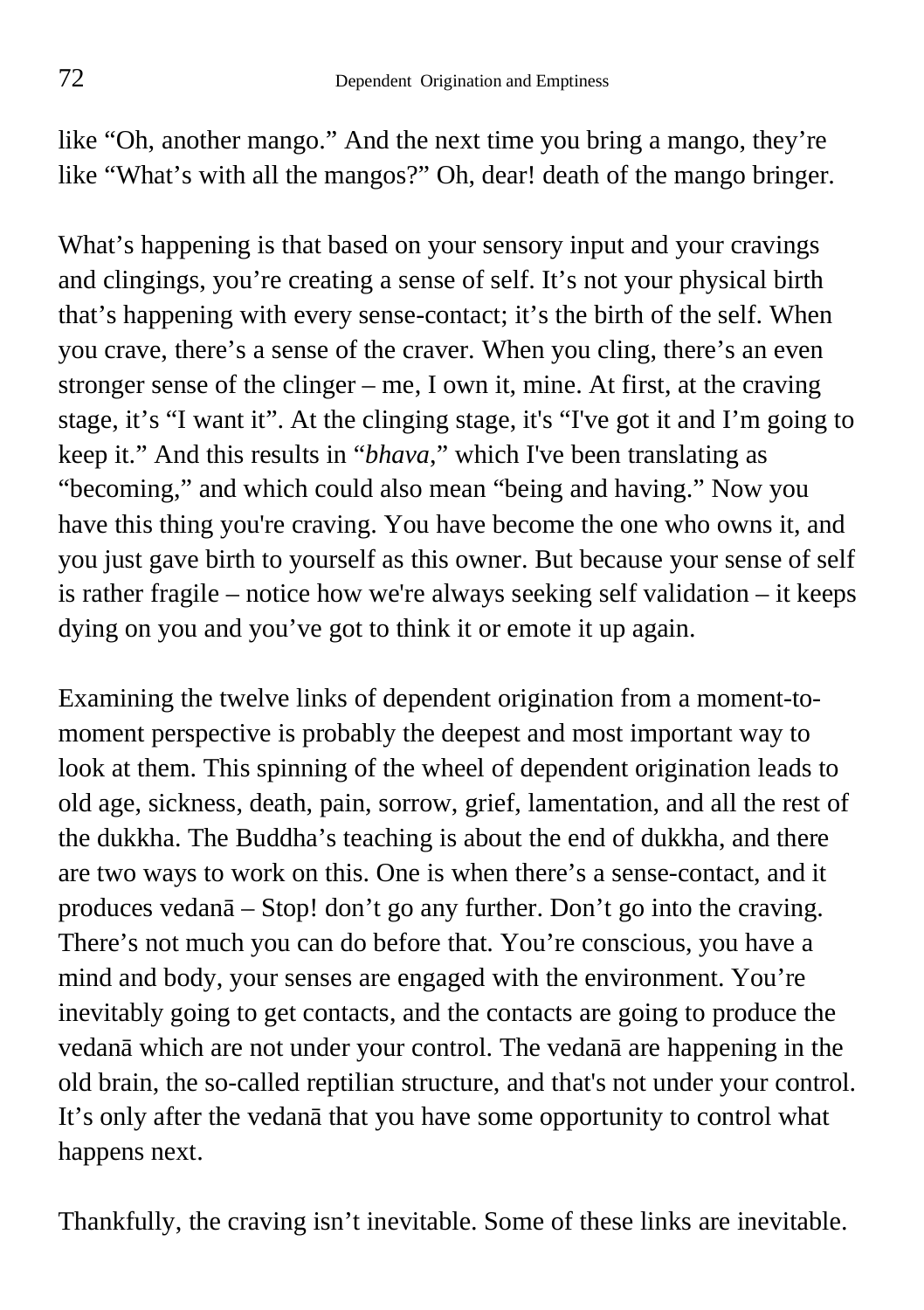In other words, if you get born, it's inevitable you're going to die. But if you get a pleasant vedanā, it's not inevitable that you're going to fall into craving. What comes after vedanā is perception – the naming or conceptualizing of that sense-contact – and that's not even mentioned in the twelve links of dependent origination. After perception, mental activity arises – saṅkhāra again, the thinking and emoting about the sense-contact that produced this vedanā. Some of the thinking and emoting is no problem. It's only when it gets into the "I gotta have it, I gotta keep it" that the craving and clinging set in. Or "I gotta get rid of it, I gotta keep it away." That's where it gets to be a problem.

This is why the second establishment of mindfulness is to pay attention to your vedanā.<sup>1</sup> This is so that when you experience a pleasant vedanā, you know it, and you're right there in that gap after the vedanā and before the onset of craving – and you can actually deal with the experience wisely. You can enjoy the pleasant vedanā, and just leave it at enjoying the pleasant vedanā. You can experience the unpleasant vedanā, and act if necessary based on the unpleasant vedanā without falling into craving and clinging. This is the strategy on a sense-contact by sense-contact basis. It's a lot of work because we get a lot of sense-contacts. However you need to be in there every time checking because the craving is liable to come up; and when it comes up, it's a setup for dukkha. We don't really seem to be able to pull this off all the time. Sometimes, yes, good, diminish your dukkha, you experience the sense-contact with its vedanā, enjoy it, let it go. But sometimes, you get lost and fall into craving and clinging.

But a long term strategy is to go back to the very beginning of the list of the twelve links, and uproot the ignorance. Because without the ignorance, there are not the saṅkhāras, and without the saṅkhāras there's no consciousness, mind-and-body, etc. That sounds a bit like annihilation, but really what it's saying is that without the ignorance this whole tendency to wind up in craving and clinging just isn't there. The key thing is to uproot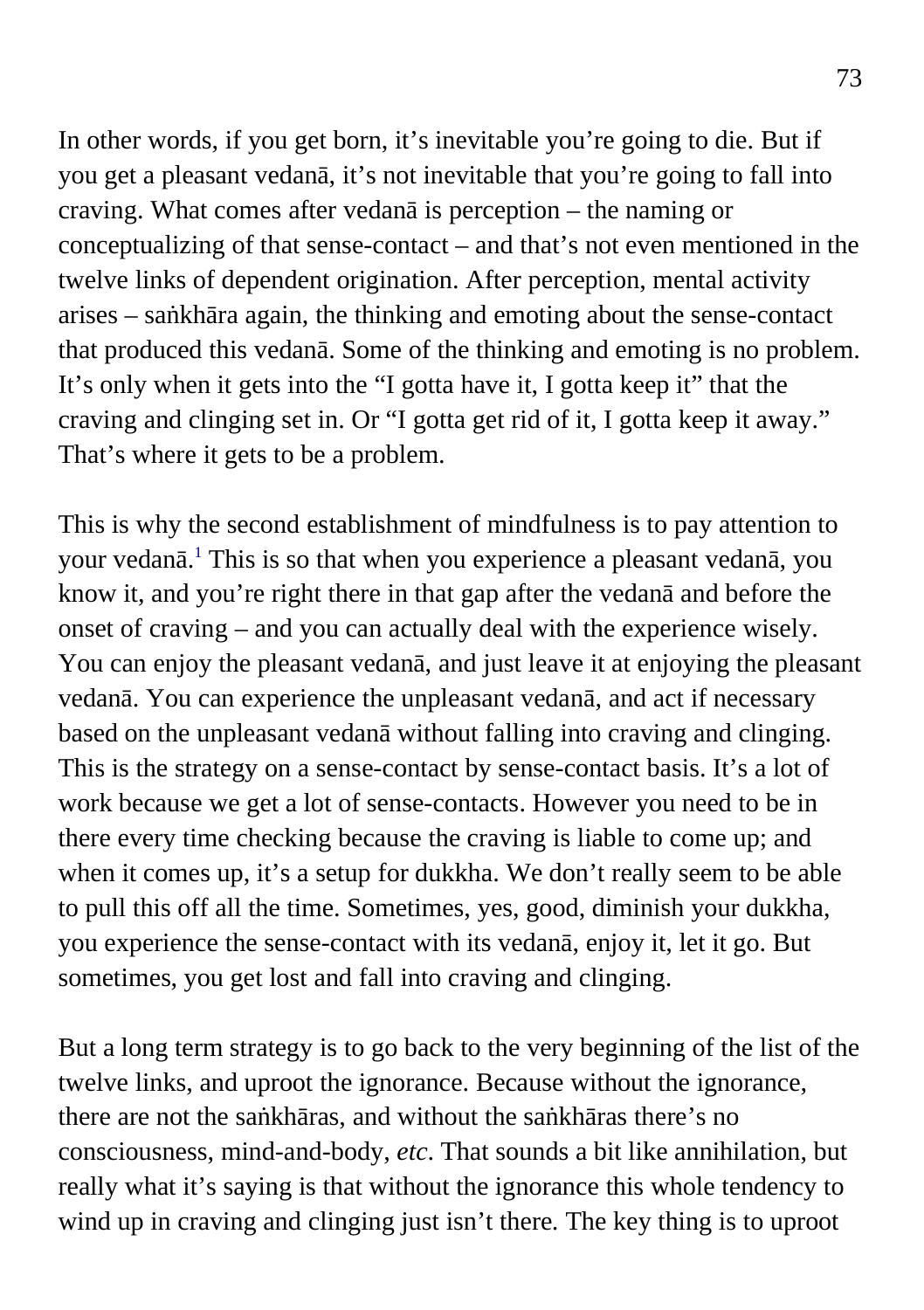that sense of self that is the craver and the clinger, to gain the unshakable deep understanding, based on experience, that this feeling of self is simply an illusion. You want to penetrate that illusion to such an extent that you don't conceive of a self. Similarly, when you go to the beach and look out and see a ship sail over the horizon, you know it didn't fall off the edge of the world. That sensory input does not lead to conceiving any "the edge of the world" as part of the experience. Can you get to the same place about all of the stuff that normally generates the sense of "I", the sense of me, the most important creature in the universe? This is the uprooting of ignorance, and when that's done, then the whole edifice of self/craver/clinger falls apart. Furthermore, it's taken care of forever.

When contemplating that uprooting ignorance yields no saṅkhāras, no consciousness, etc., it is important to remember that the twelve links are not a description of a single thing. They are a collection of necessary conditions – which are important to recall and understand. We in the West want to make the twelve links into a linear explanation of one thing. But remember, dependent origination didn't start out with twelve links – it started with a much simpler six-link version that shows how we get caught up in dukkha. As more links were added, the unitary description of the origination of dukkha became embedded in a non-unitary collection of links that lack the cohesion of the earlier, coherent set of links. But this larger collection does have the advantage of showing that with the ending of ignorance, all the tendencies we had that can lead to dukkha no longer arise because all of them have been cut off at the root.

The insight path, which we are working on, is a path that helps us get in at the stage of the vedanā and experience it without getting caught in the craving; that's the short-term solution. The long-term solution is to get enough insight so that we permanently penetrate the delusion of self and uproot that ignorance.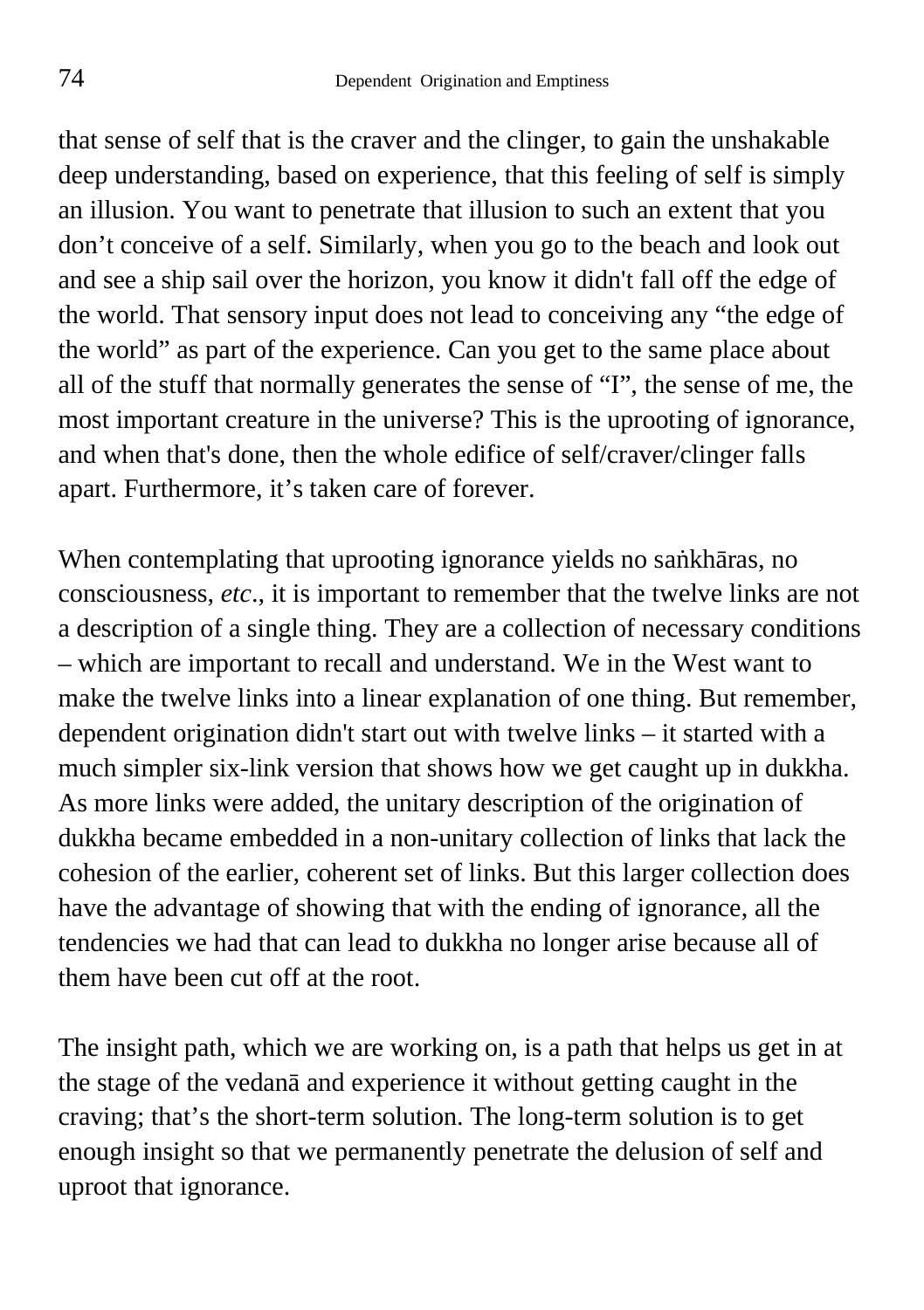The teaching of dependent origination is laid out in a linear fashion. Because it was preserved in an oral tradition, it comes out one word after another, so it appears as though the teaching itself is linear. But I would suggest that the teachings of the Buddha are actually holographic. Looking at them only linearly misses some of the depth, and in particular, the teaching of dependent origination is multi-dimensional. If we look at, for example, consciousness, we find it showing up in multiple places. Consciousness is mentioned as the third of the twelve links: ignorance, saṅkhāra, consciousness. But it actually requires consciousness to have a sense-contact – remember sense-contact is the coming together of the sense organ, the sense object, and consciousness. So consciousness is there in the sense-contact. Consciousness is there in the craving and the clinging. Consciousness is there at birth, whether it's the birth of the sense of self or the birth of the physical being. Thus consciousness is happening in multiple places even though it's only mentioned once.

The same thing happens with saṅkhāra – created things, compounded things, concoctions. It's mentioned in step two, but your mind and body are also concoctions as well, they are created things, they are saṅkhāras. Your senses are saṅkhāras. Your cravings and clingings are mental activities, saṅkhāras. Saṅkhāra is also occurring multiple times in the operation of the links as well.

The links of dependent origination are presented linearly, but it does help to see dependent origination in a more holographic way. One way I like to think of it is similar to a telescope. If you have three parts to the telescope, you can squish it down and it gets small; or you can extend it out. When you've got the twelve links, you've extended out the telescope; but you can also squish it down. On the inside you have those first two links: out of ignorance we concoct the world – for example consider a wooden table – you look at it, and you know it's a table. Actually, you are ignoring the fact that this used to be trees, and somebody cut down the trees, and somebody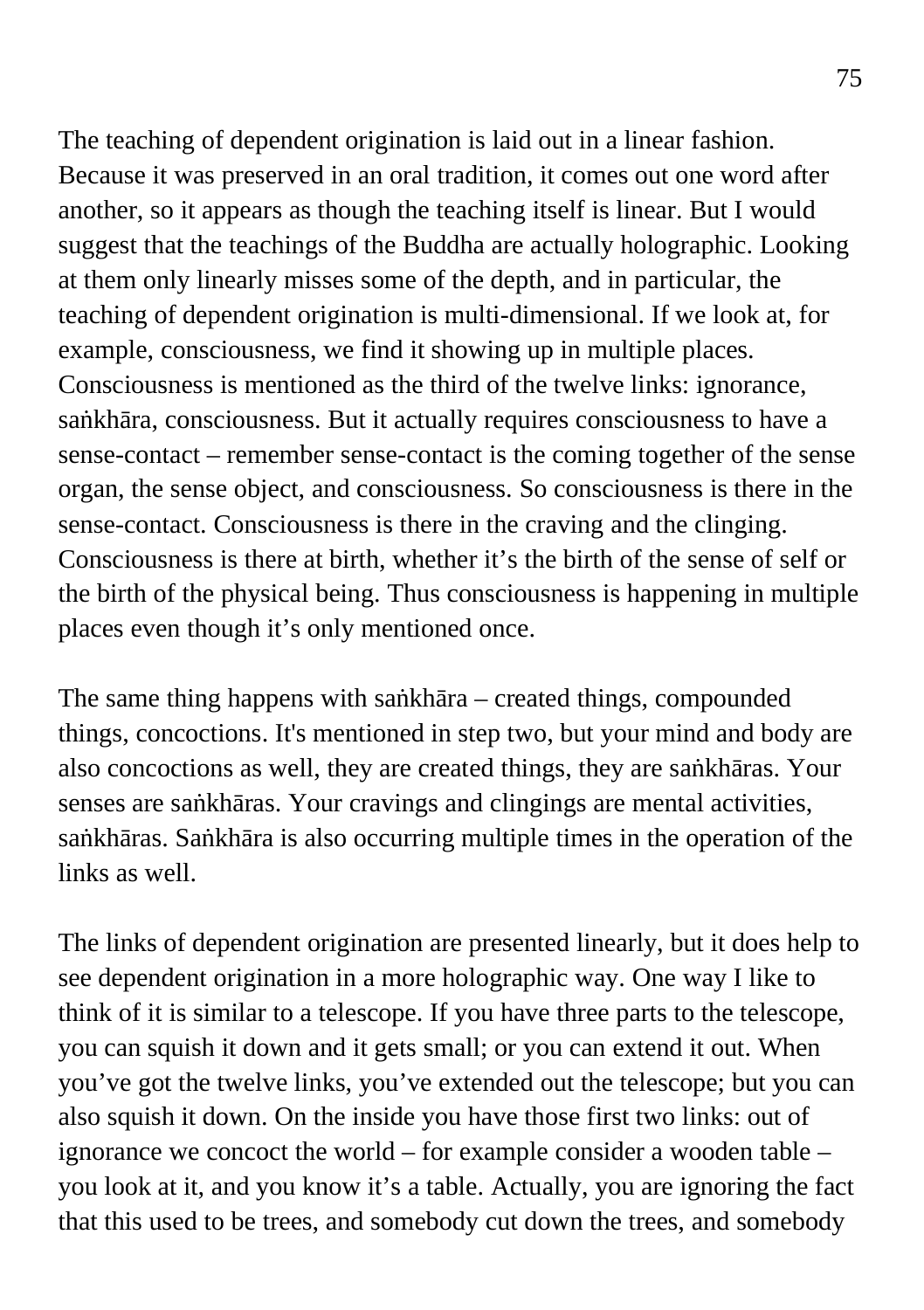made it into nice pieces of wood. Then somebody assembled it into this table. But eventually this table is going to be worn out. It'll be just firewood. Then it will be burned, and it will become carbon dioxide which some trees will breathe in. So when you concoct a table, you are ignoring it's full history – and the fact that it is changing all the time. It's changing slowly, but you are ignoring that too, as well as its full history. Anytime you concoct something, you're missing some of the bigger picture. That's the inside part of the telescope of dependent origination.

The middle part is the consciousness, mind-and-body, the senses, the sensecontacts, the vedanā, the craving, the clinging – that's what goes on when we're concocting the world out of ignorance, the middle part of the telescope. Then the outside part is the becoming, birth, and death. So there was this urge to become, we got born and eventually we're going to die. But inside of this, between the becoming, the birth, and the death, there is this life full of sense-contacts, cravings and clingings. And inside of that there is concocting the world out of ignorance. When you look at dependent origination telescoped in this way, you have three different perspectives on this one life, not three lifetimes.

So far, we've only scratched the surface of dependent origination. There are many teachings on dependent origination and in the next few chapters we'll look at some more of them. Hopefully this chapter has given you a sense of the basics of the twelve links of dependent origination, from the perspective of moment-to-moment experience.

If you want to dig deeper into this moment-to-moment interpretation, I highly recommend Ajahn Buddhadasa's book Under the Bodhi Tree: Buddha's Original Vision of Dependent Co-arising. It is by far the finest book on this topic available today. It's a wonderful and very readable collection of Ajahn Buddhadasa's Dhamma talks on dependent origination. Consider this chapter only as a teaser for Ajahn Buddhadasa's far deeper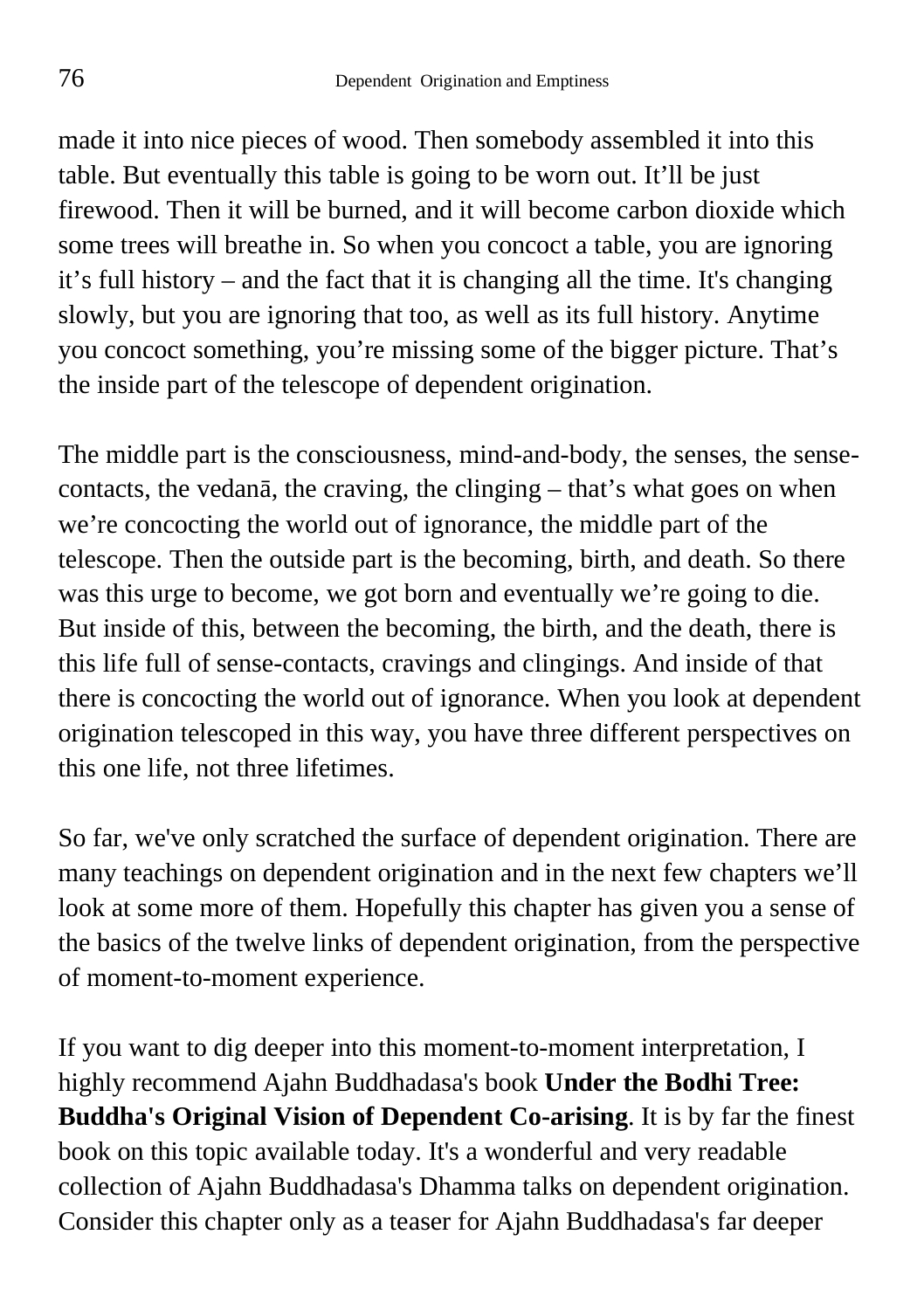and more profound exposition of dependent origination. Read that book and you will have a far better understanding of the moment-to-moment interpretation of dependent origination than this brief overview can possibly give you.

1. E.g. DN 22.11 and MN 10.32

 $\overline{\phantom{a}}$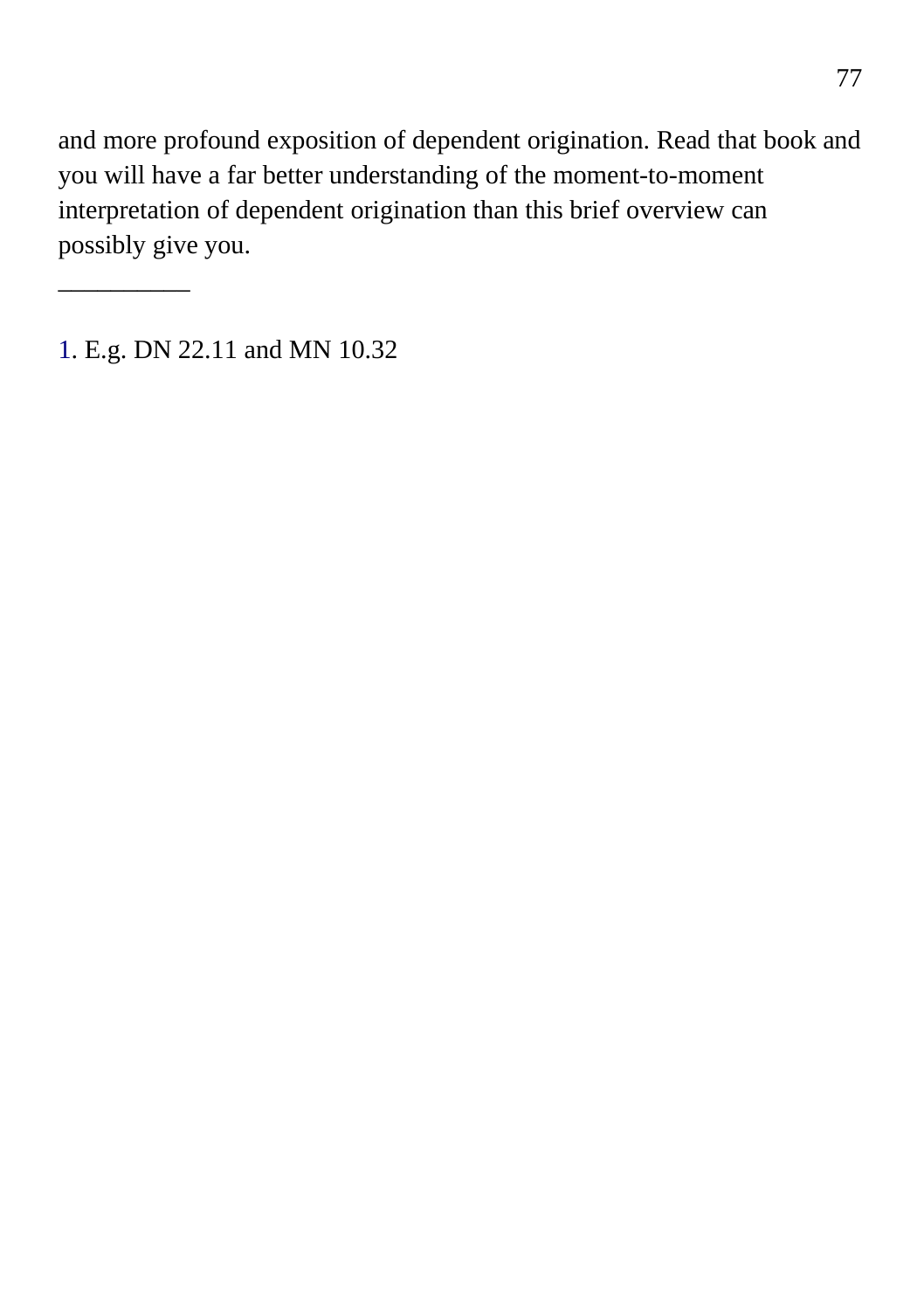# Transcendental Dependent Origination

Dukkha is the supporting condition for confidence. SN 12.23\*

The sutta on Transcendental Dependent Origination is one of the more interesting ways that dependent origination is used to teach more than just the moment to moment activity we experience with our sense-contacts. This is the Upanisa Sutta found at Samyutta  $12.23$ <sup>1</sup>

This sutta presents the links in the so-called reverse order, which is usually the best way to study the links of dependent origination. However for this sutta, initially I'm going to present the links in the so-called forward order. The sutta can be divided into two parts – the mundane part and the transcendental part.

The mundane part is the usual twelve links starting with Ignorance as a necessary condition for Saṅkhārā ... up through Birth as a necessary condition for Dukkha. This mundane part explains how we get ourselves into the messes of Dukkha that we experience – just like we have been discussing in the previous chapters.

Then the sutta says that Dukkha is a necessary condition for the arising of Saddha. Saddha is often translated as "faith" but I think a better translation is "confidence." This confidence is not self confidence, rather it's confidence in a proposed method for overcoming Dukkha. What this link is teaching us is that once we acknowledge the seeming all-pervasiveness of dukkha, we begin searching for a solution to this problem.† There are manifold paths promising relief from dukkha, most of which don't work. However, when we do find a promising path, we try it out and if it seems like it just might work, we gain confidence in that path.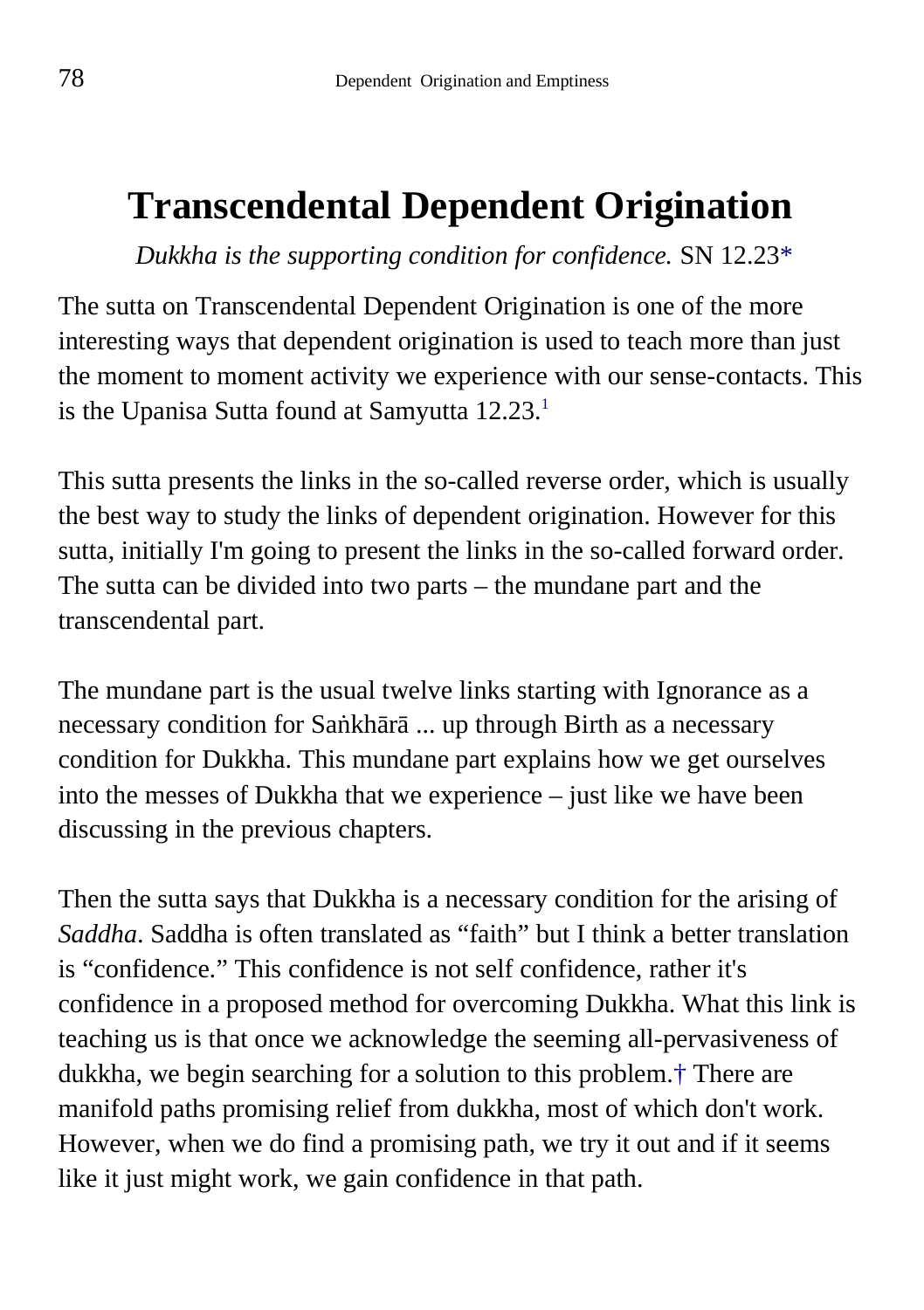From that Confidence as a necessary condition, Pāmojja arises. Pāmojja is usually translated as "worldly joy." This joy arises because the path that one now has confidence in is starting to work. In particular, the Buddha frequently teaches that Pāmojja arises during meditation when one overcomes the five hindrances of sensual desire, ill will & hatred, sloth & torpor, restless & remorse, and doubt.<sup>2</sup>

Having generated this Worldly Joy, one can now generate Pīti. Pīti gets variously translated as "rapture" or "euphoria" or "ecstasy" or "delight." My favorite translation is "glee." Pīti is primarily a physical sensation that sweeps you powerfully into an altered state. But Pīti is not solely physical; as the suttas say, "on account of the presence of Pīti there is mental exhilaration."<sup>3</sup>

When the Pīti calms down, *Passaddhi* – tranquility – arises. Then because of that tranquility, Sukha – joy, happiness – arises. Upon letting go of the pleasure of the Sukha, Samādhi – deep concentration – manifests. These five – Pāmojja, Pīti, Passaddhi, Sukha, and Samādhi – are the mind's movement into and through the four jhānas, the purpose of which is to generate the deep concentration that turbo-charges one's insight practice.<sup>4</sup>

Arising dependent on a mind that is "thus concentrated, pure and bright, unblemished, free from defects, malleable, wieldy, steady and attained to imperturbability"<sup>5</sup> is Yathābhūtañāṇadassana – knowing and seeing things as they are. These are the insights into the nature of reality that begin the process of freeing one from dukkha.

When the insights are deep enough, when one knows and sees what's actually happening, this can lead to Nibbidā. The best translation of nibbidā is "disenchantment." We are currently under the spell that we will find relief from dukkha via the things of this world. But when we can see deeply enough the way things really are, we become dis-enchanted; the spell is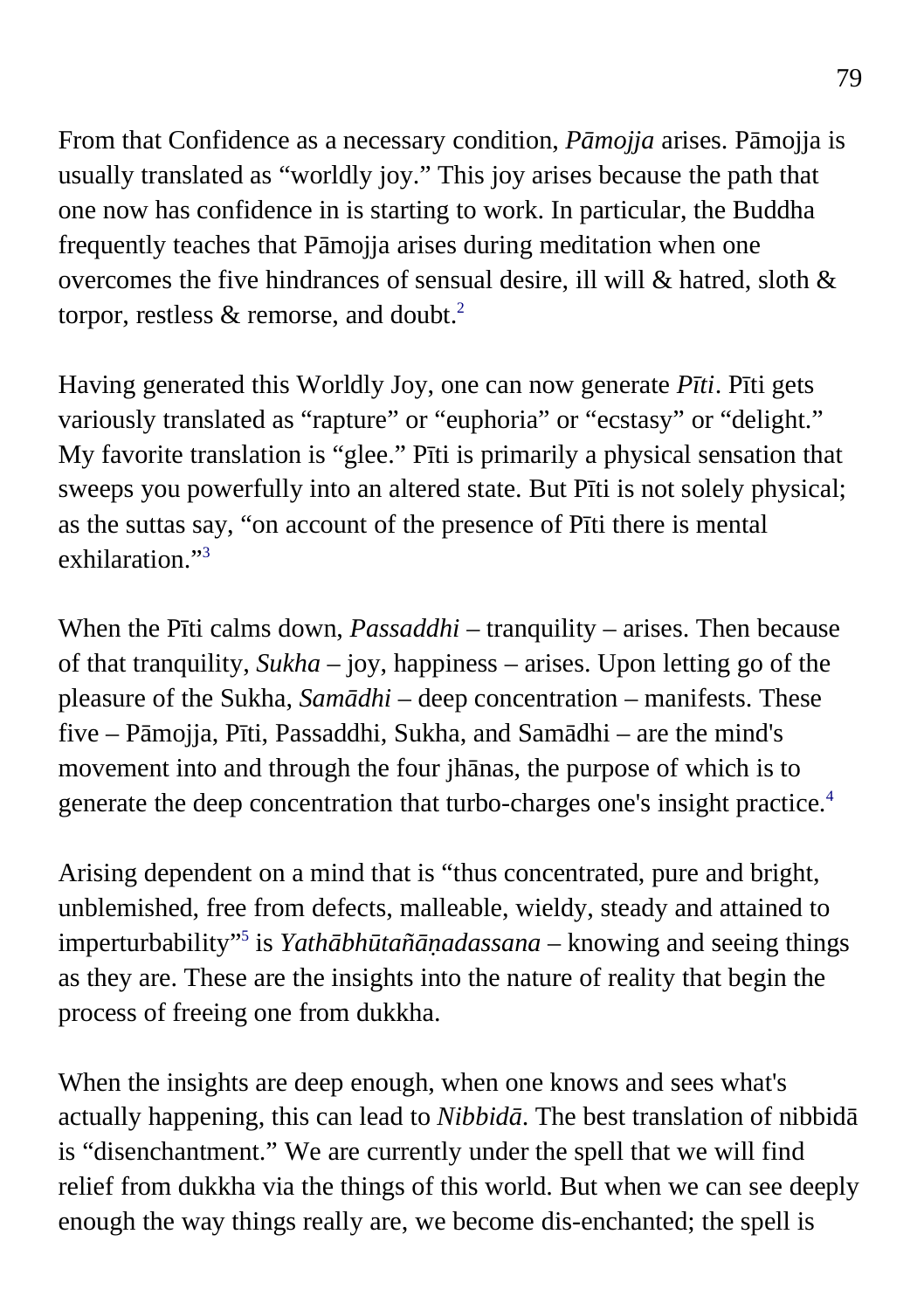#### broken.

Being disenchanted, we can become Virāga. Virāga is an interesting word. It has two parts: vi- and rāga. "Rāga" means "color, hue; coloring." But it has broader meanings than just visual; you might be familiar with the Indian musical form raga. A raga colors one's mind, generates a mood. $6\%$ And "vi-" is a prefix with a multitude of meanings – in this case it would be "not." The usual translation of Virāga is "dispassion;" but this dispassion doesn't mean a flat affect. It means one's mind is not colored by the things of the world that one has become disenchanted with and which have been seen to no longer be an exit from Dukkha.

#### Dependent on dispassion, Vimutti arises –

release/deliverance/emancipation. Finally with emancipation, Āsavakkhaye  $ñāna$  is gained – the knowledge of the destruction of the  $āsavas$ . The  $āsavas$ are the intoxicants – we are intoxicated with sense pleasures, we are intoxicated with becoming, and we are intoxicated by ignorance. The overcoming of these intoxicants is the goal of practice; and with emancipation, one knows one has done what needed to be done, one has become an arahant.

Now we can build the following chart of Transcendental Dependent Origination – in the reverse order:

> Knowledge of destruction of the āsavas (āsavakkhaye ñāṇa) arises dependent upon Emancipation (vimutti) arises dependent upon Dispassion (virāga) arises dependent upon Disenchantment (nibbida) arises dependent upon Knowledge and vision of things as they are (yathābhūtañāṇadassana) arises dependent upon Concentration (samādhi) arises dependent upon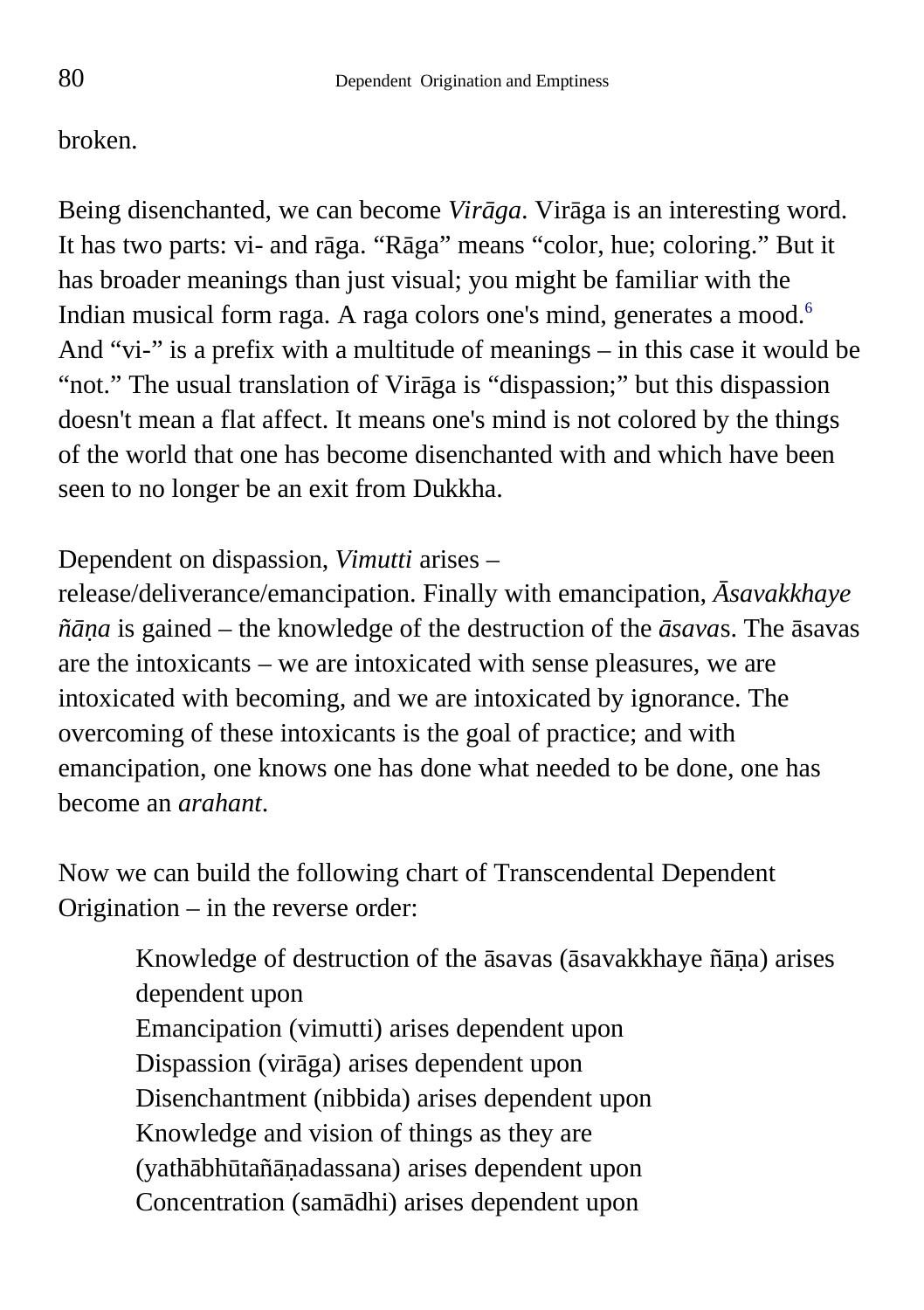Happiness (sukha) arises dependent upon Tranquility (passaddhi) arises dependent upon Rapture (pīti) arises dependent upon Worldly Joy (pāmojja) arises dependent upon Confidence (saddha) arises dependent upon Dukkha arises dependent upon the other eleven mundane links, which follow in the usual order ...

Ignorance

 $\overline{\phantom{a}}$ 

This is the outline of the path of practice that the Buddha frequently spoke  $of$ , $\sigma$  and this path of practice clearly has nothing to do with multiple lifetimes. We are, in this very life, to undertake this path of practice which leads to emancipation and the knowledge that you are emancipated. In the three-lifetimes model, the Dukkha step, i.e. the Aging-and-Death step, is supposed to be in your next lifetime, yet the Buddha clearly teaches we are to practice in this way in this lifetime.

The transcendental part of this sutta has nothing to do with the onset of dukkha – in fact it's the exact opposite. The usual twelve links are the example par excellence of dependent origination, but they are only the common, elaborate example. The general principle of dependent origination, of which this is an example, is actually more important than the usual mundane twelve links. More on this general principle as we get deeper.

† The Buddha discusses this searching in another sutta: AN 6.63: "And what is the result of dukkha? Here, someone overcome by dukkha, with a

<sup>\*</sup> Don't worry – I will explain exactly what this statement means in just a few paragraphs.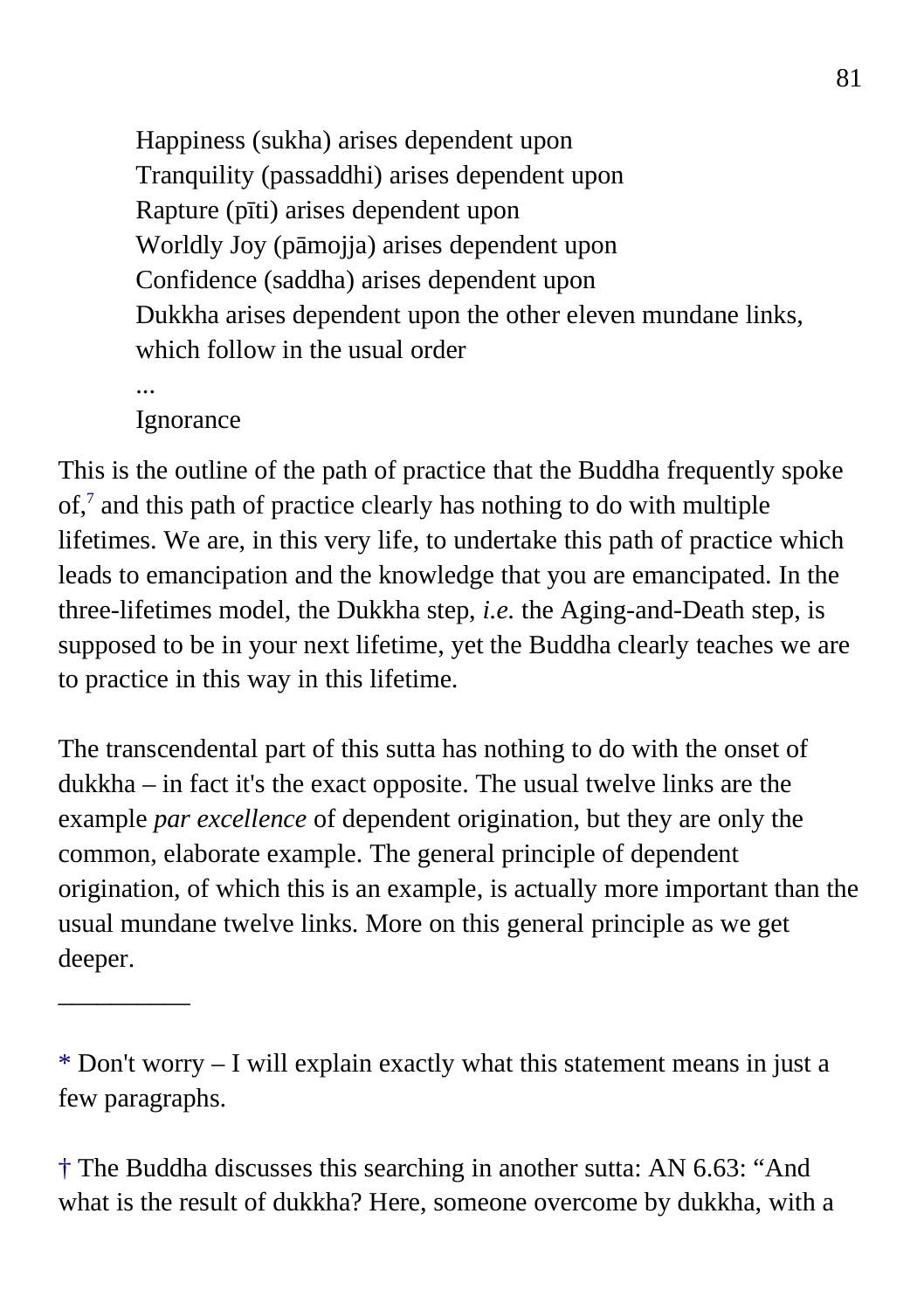mind obsessed by it, sorrows, languishes, and laments; they weep beating their breast and become confused. Or else, overcome by dukkha, with a mind obsessed by it, they embark upon a search outside, saying: 'Who knows one or two words for putting an end to this dukkha?' Dukkha, I say, results either in confusion or in a search. This is called the result of dukkha."

1. Bhikkhu Bodhi has a far more detailed examination of this sutta which can be found at "Transcendental Dependent Arising: A Translation and Exposition of the Upanisa Sutta", by Bhikkhu Bodhi. Access to Insight (BCBS Edition), 1 December 2013,

https://www.accesstoinsight.org/lib/authors/bodhi/wheel277.html.

2. For a detailed look at these hindrances, see Abandoning the Five Hindrances at http://rc.leighb.com/more/Abandoning the Five Hindrances.htm.

### 3. DN 1.3.23

4. For a detailed examination of these five mind states and how they are synonymous with the four jhānas, see the chapter "The Jhāna Summary" in my book Right Concentration, pages 127-131.

### 5. DN 2.83

6. Anālayo, 2009, pg 29ff

7. E.g. DN 9.30, MN 22.20, MN 26.15-16,19, MN 63.8-10, MN 64.9&15, MN 72.14, MN 83.21, MN 118.42, and many other places as well.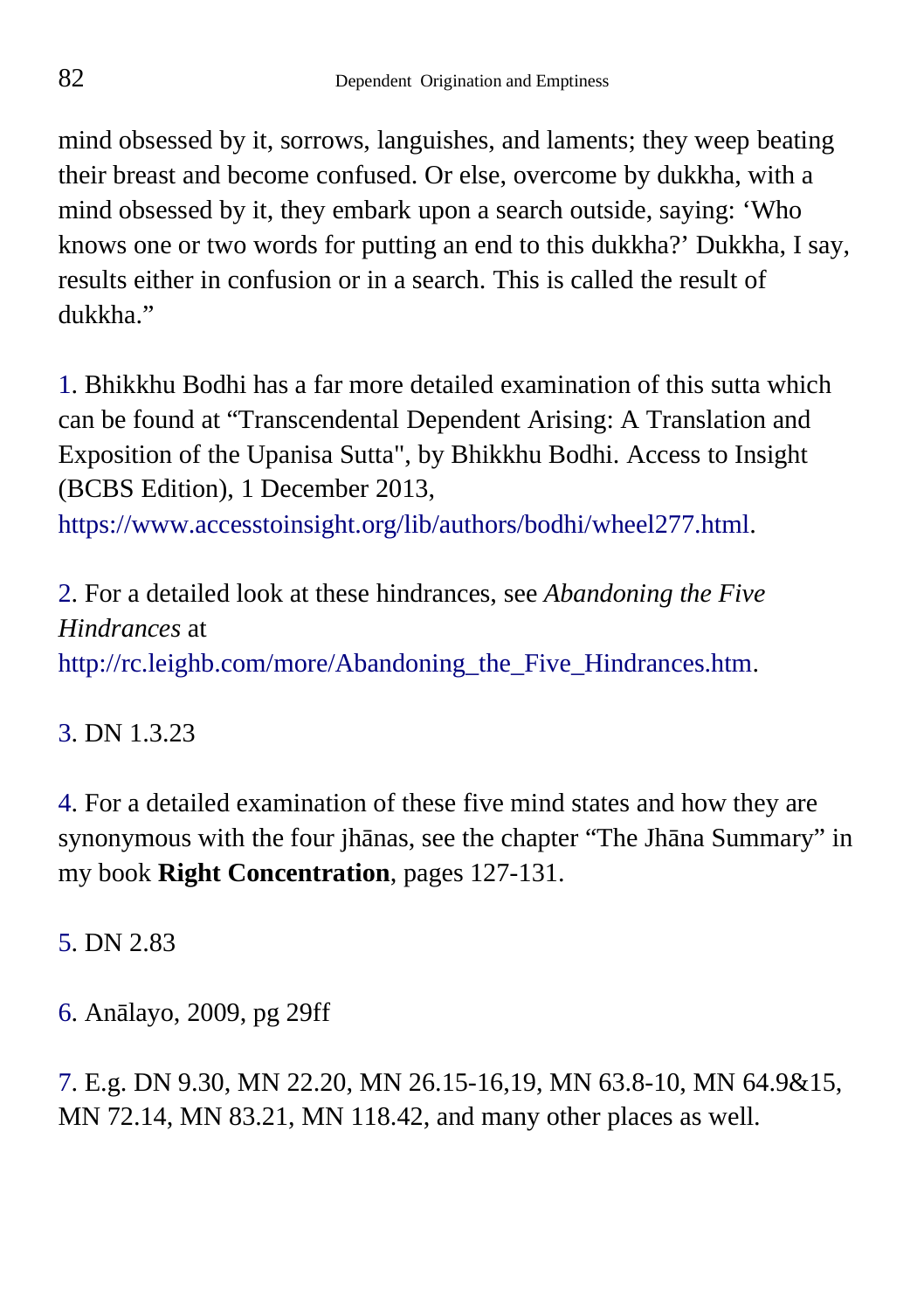## The Honeyball Sutta

Dependent on the eye and forms, eye-consciousness arises. The meeting of these three is contact. With contact as condition there is vedanā. What one feels, that one conceptualizes. What one conceptualizes, one thinks about. What one thinks about, one mentally proliferates. MN 18.16

There is an important set of dependently arising links that overlaps with some of the usual twelve links, but provides additional insights that are different from those of the twelve links. This set is found in the Middle Length Discourses at sutta MN 18, "The Honeyball Sutta."

The sutta opens with a lay person (rudely) interrupting the Buddha's solitary meditation to ask what he teaches, what his doctrine is. The answer is a bit cryptic: "I teach in a way such that one does not quarrel with anyone; in a way that concepts no more underlie one who lives detached from sensual pleasures, without bewilderment, free from worry and craving." The questioner is not pleased and leaves.

Later that evening, the Buddha tells his monks what had transpired. A monk asks how does the Buddha teach in that way, and how is it that concepts no longer underlie the Buddha. And again, the Buddha's reply is cryptic: "As for the source through which concepts and mental proliferation beset one: if nothing is found to desire or cling to, this is the end of the underlying tendencies to unwholesome states, the end of quarrels and disputes, here these evil states cease without remainder."\*

Rather than unpacking this statement at this time, let's look at the dependent arisings: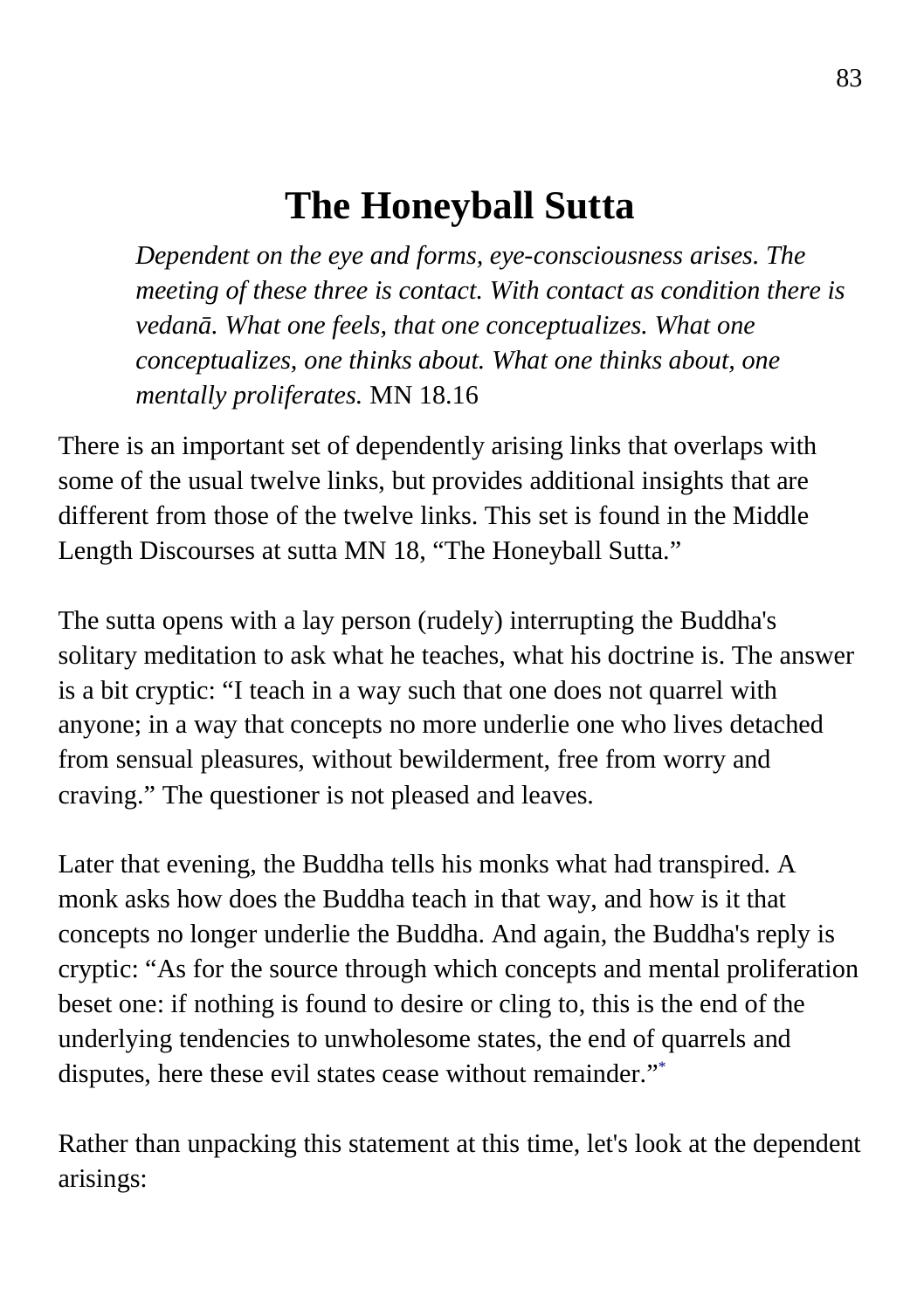evil, unwholesome states such as quarrels and disputes arise dependent upon desire and clinging arise dependent upon concepts and mental proliferation

This is somewhat similar to what we found in the "The Discourse on Quarrels & Disputes" discussed in the chapter The Key. Quarrels and disputes arise dependent on desire and clinging which is similar to what we found earlier. But desire and clinging in "The Honeyball Sutta" are not said to be dependent on pleasant/unpleasant and then contact and name-andform. Here desire and clinging arise dependent upon concepts and mental proliferation.

But what exactly does this mean? Well, after saying this, the Buddha retired to his dwelling. The monks were puzzled; "Who can we ask to explain the details of this?" They decided to go to the venerable Mahā Kaccāna and ask him to explain it. He says they should have asked the Buddha himself to explain it, but he will do what he can.

Mahā Kaccāna says he understands the detailed meaning as follows: for each of the six senses, he says, "Dependent on the [sense organ] and [sense objects], [sense]-consciousness arises. The meeting of these three is contact (phasso). With contact as condition there is vedanā. What one feels (vedeti – verb form of vedanā), one conceptualizes (sañjānāti – verb form of saññā). What one conceptualizes, one thinks (vitakketi – verb from of vitakka) about. What one thinks about, one mentally proliferates (papañcasaññāsaṅkhā)."

Maybe still a bit cryptic. But let's build the dependent arisings table:

dependent upon sense organ & sense object, sense-consciousness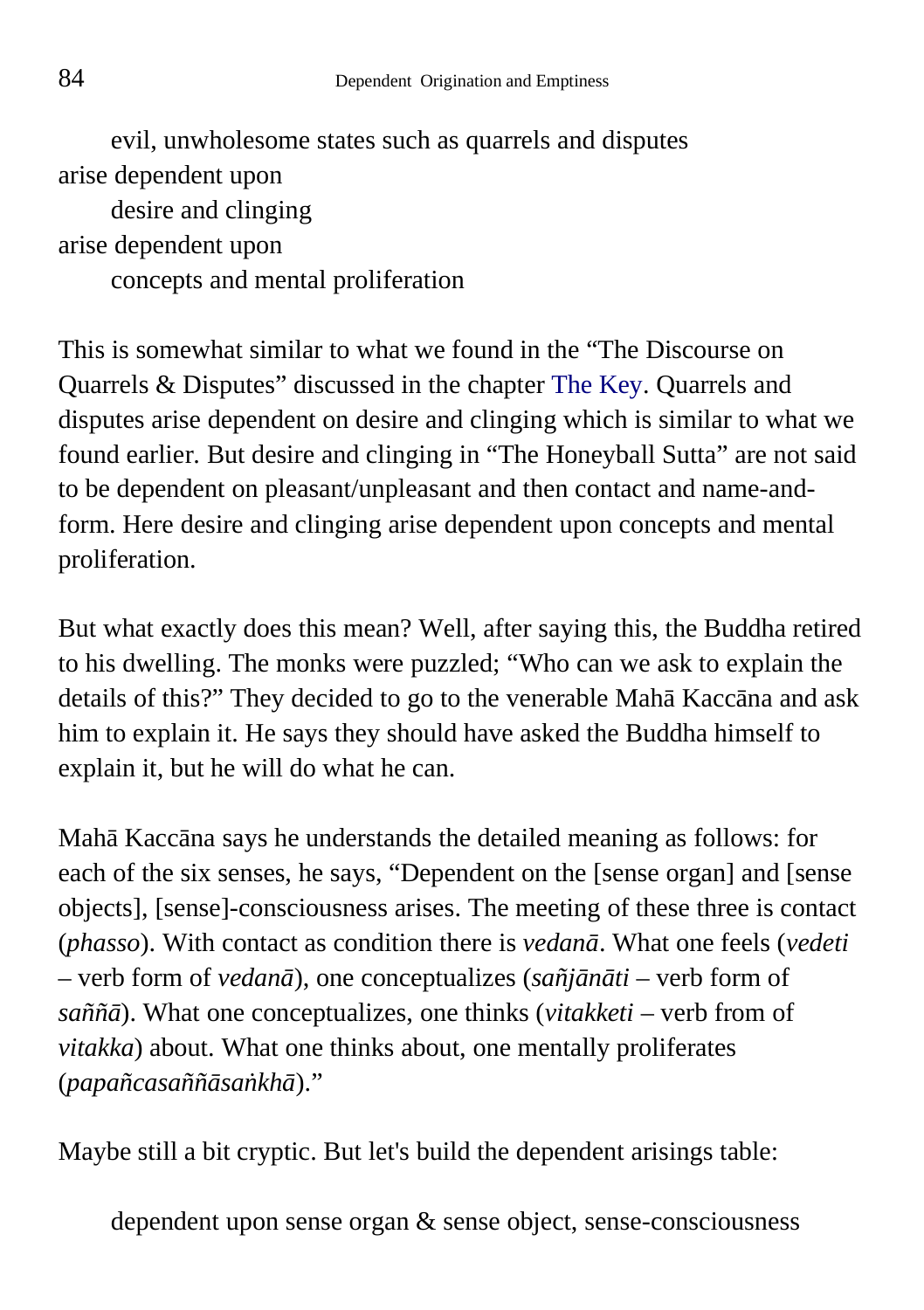#### arises

 dependent upon sense organ, sense object & sense-consciousness, contact arises

 dependent upon contact, vedanā arises dependent upon vedanā, conceptualization arises dependent upon conceptualization, thinking arises dependent upon thinking, mental proliferation arises

The six sense organs are eye, ear, nose, tongue, body, and mind. The six sense objects are sights, sounds, smells, tastes, tangibles, and mind-objects (dhammas). Sense-consciousness is the basic interface between the physical (sense object & sense organ) and the mental (knowing the sensory input). Consciousness could be defined as "that which knows." For example, as you read this sentence you are not aware of the touch sensations in your left foot – until I mention them. Then you become aware of them – conscious of them; that's touch consciousness. It's the same with what is in your peripheral vision – you only became aware of those sights when I mention them. All along there was touch on your left foot and the objects in your peripheral vision were present – but you were not conscious of them until the corresponding sense consciousness kicked in.

Contact is the coming together of sense organ, sense object, and senseconsciousness – it takes all three. This is not mentioned in the usual twelve links of dependent origination, but thankfully it is taught in this sutta. We have discussed vedanā in detail in the chapter The Key. Saññā arises dependent on vedanā and is an extremely important word. Saññā is usually translated as "perception;" however, perhaps a more accurate translation would be "conceptualization." When there is a sensory input, we conceptualize that input which then provides us with the name/identification of that input. As we get deeper into this book, saññā will crop up again.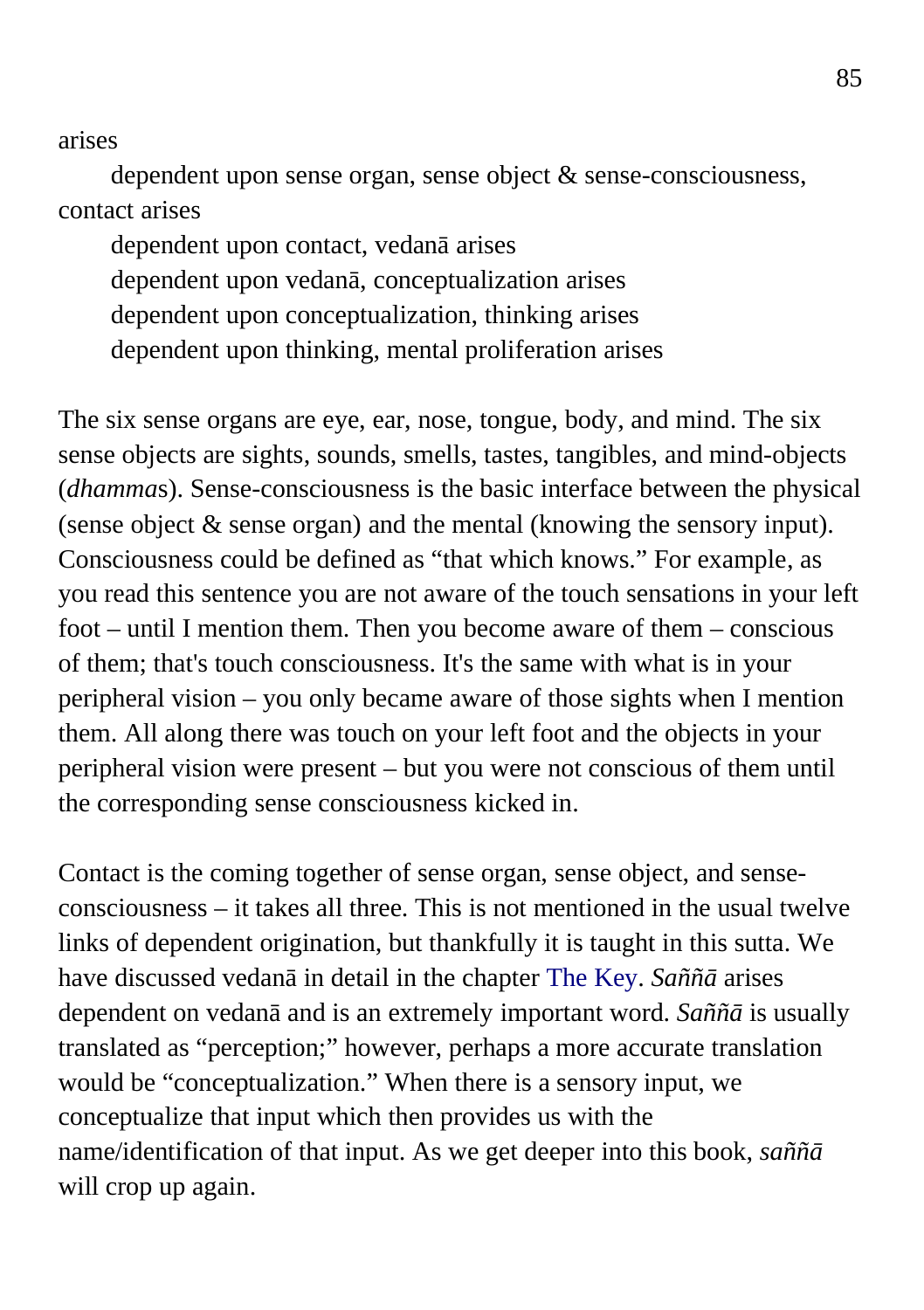So now we have the basics of sensory input. There is an object and an organ; these come together with sense-consciousness to generate contact. Contact is invariably followed by vedanā. Then we conceptualize that input. The conceptualizing step does not always occur. If you are well concentrated (in meditation or on a task) there might be a sound, but you don't bother to conceptualize what it is. But for most sensory input, we do conceptualize what that input is. Then we think about it; thinking involves stringing together concepts.

One of the more important teachings in early Buddhism is the teaching on the five aggregates (khandhas). They are rūpa (materiality), vedanā (valence), saññā (conceptualization), saṅkhāra (fabrication), and viññāṇa (consciousness). Here in Mahā Kaccāna's explanation, we find these five aggregates: sense-objects and sense-organs are materiality; these come together with consciousness to generate contact which is invariably followed by vedanā; the sensory input is conceptualized, and the concepts are fabricated to make thoughts. Remember from the chapter The Key, saṅkhāra is literally "making together" – what we are making together is our concepts. We call this "thinking." It is important to remember that in Pāli there is no distinction made between thoughts and emotions – both are included in "thinking."

This understanding of the mechanism of sensory processing is very useful information. We can make a chart of it as follows:

```
object+organ+consciousness=contact → vedanā → saññā
(conceptualization) \rightarrow <i>sa\n̄n</i>khāra (as thinking/emoting)
```
This insight into understanding how we interface with the world of our sensory input is very helpful in exploring many aspects of the Buddha's teachings, as well as our own direct experience.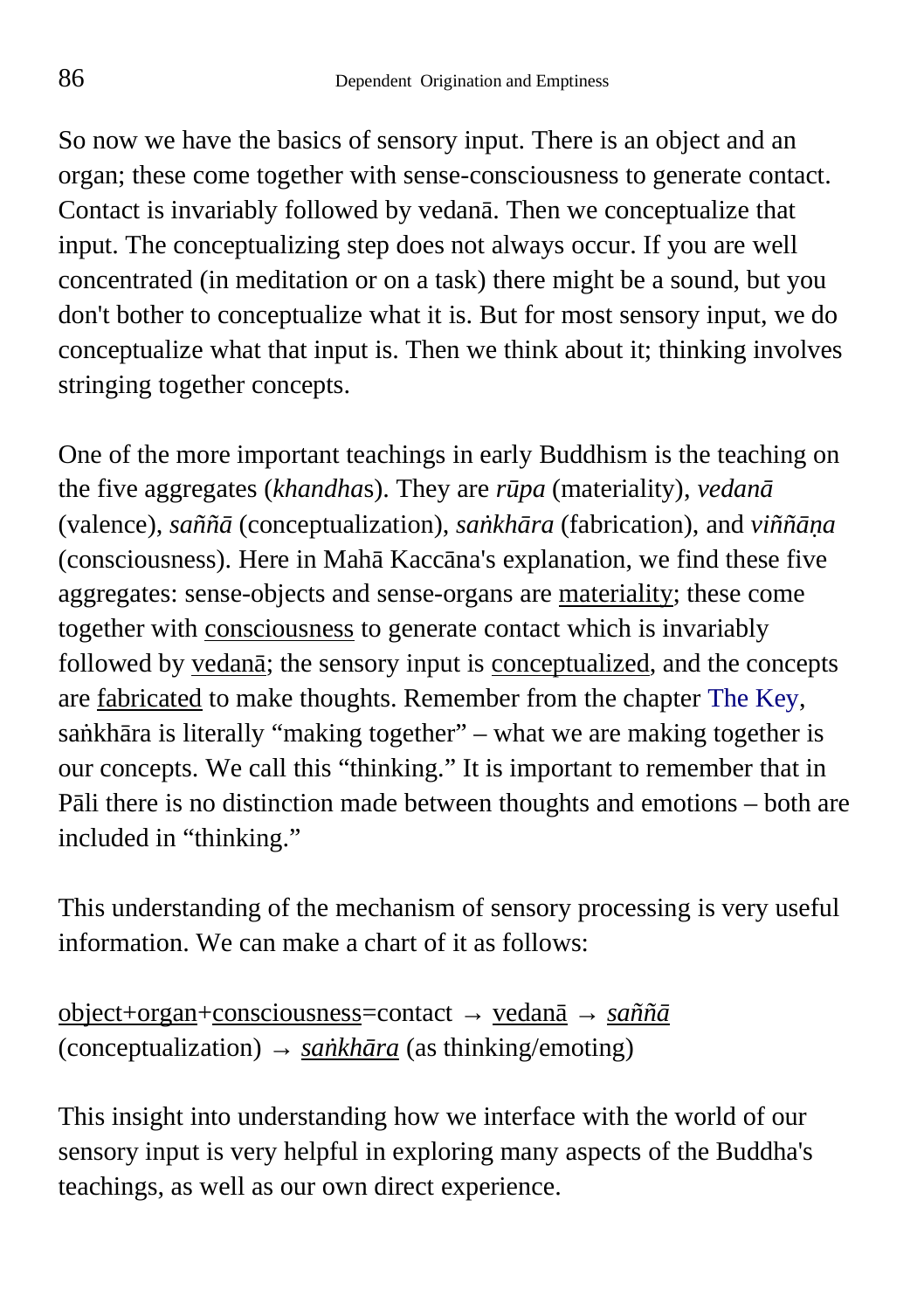It is important to realize that this is not a one shot deal. The thinking is input to the sixth sense – the mind. And just like any other input, a thought has a vedanā. A thought may also beget a concept (saññā). And that concept may be "made together" with other concepts to generate more thinking – which again is input to the sixth sense....

There are two important take-aways from understanding this. First is that the initial external five-sense vedanā may be missed/overwhelmed by the vedanā generated by the subsequent mental reaction. Very often the pleasant or unpleasant aspect of an experience is due to our mental reaction to the experience rather than to the vedanā of the initial external sensory input. The implications of this are huge.

Remember back in the Introduction, we saw that the Buddha only taught "dukkha and the end of dukkha."<sup>1</sup> We also know the Buddha had a bad back in his later years.<sup>2</sup> So clearly his awakening didn't bring the end of physical dukkha. What he's offering with the end of dukkha is the end of dukkha reactions. This is spelled out very clearly in SN 36.6 – "The Sallatha Sutta (The Dart)," which was mentioned in a footnote to the chapter Dukkha is a Bummer. To summarize that sutta: an unawakened person experiences a physical pain and adds more dukkha to the experience by getting upset about it. An awakened person experiences a physical pain and does not add to the physical dukkha by having any mental dukkha reaction. What the Buddha is teaching as "the end of dukkha" is not a world of rainbows and unicorns, but the end of dukkha reactions to all our experiences in this world right here, right now; the end of generating downstream mental dukkha vedanā reactions.

The second important take-away from understanding that the sensory input chain continues on in the mental realm is the delineation of the mechanism for the origination of papañca – mental proliferation. Any sensory input generates vedanā and probably conceptualization and thinking. The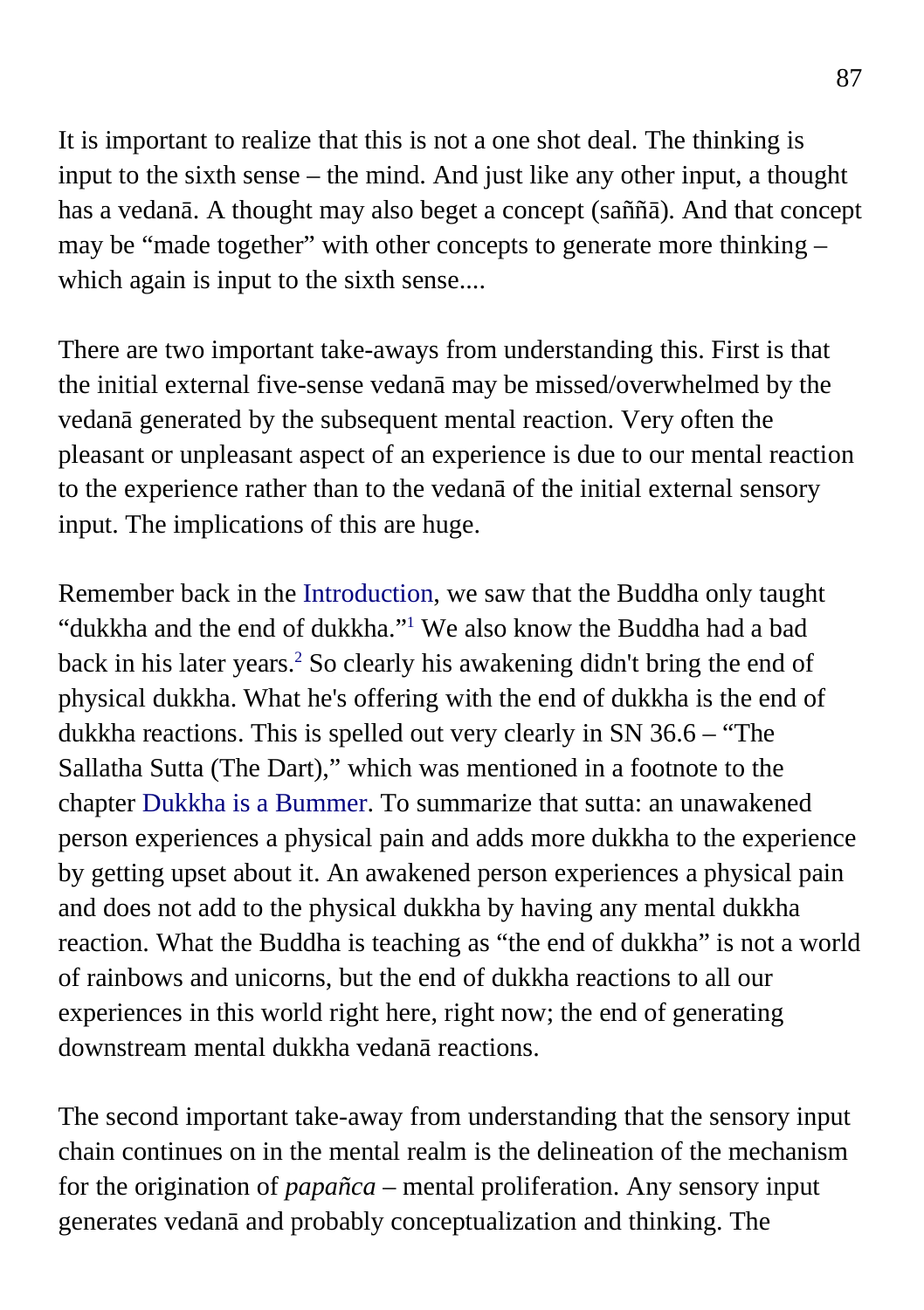thinking also generates vedanā and probably more conceptualization and more thinking. That subsequent thinking is colored by those vedanā and concepts, and if there is no mindfulness there, this can easily spiral out of control. The key teaching from Mahā Kaccāna's explanation in the Honeyball Sutta is that, unless we are careful, the thinking gets out of hand and spirals into papañca. Papañca is one of the best words in Pāli. Papañca refers to the tendency of the mind to think a thought, and then the next thought, and the next thought, and the next thought. It can be truly amazing what comes up. Maybe you noticed this the last time you meditated. This tendency is to just go on and on and on, and the whole universe shows up in your mind. And it's all just stuff we're thinking up.

Now we can understand what the Buddha originally said to the monks: don't let your sensory input trigger papañca – papañca can lead to delight, welcoming, and holding. If you don't get entangled in this way, then the underlying tendencies to unwholesome states are not there; this is the end of quarrels and disputes and other unwholesome actions.

We can combine the Buddha's teaching and Mahā Kaccāna's explanation to build a master table of dependent arising for this sutta:

dependent upon sense organ & sense object, sense-consciousness arises dependent upon sense organ, sense object & sense-consciousness, contact arises dependent upon contact, vedanā arises dependent upon vedanā, saññā arises dependent upon saññā, thinking arises dependent upon thinking, mental proliferation arises dependent upon mental proliferation, delight, welcoming, and holding arise dependent upon delight, welcoming, and holding, underlying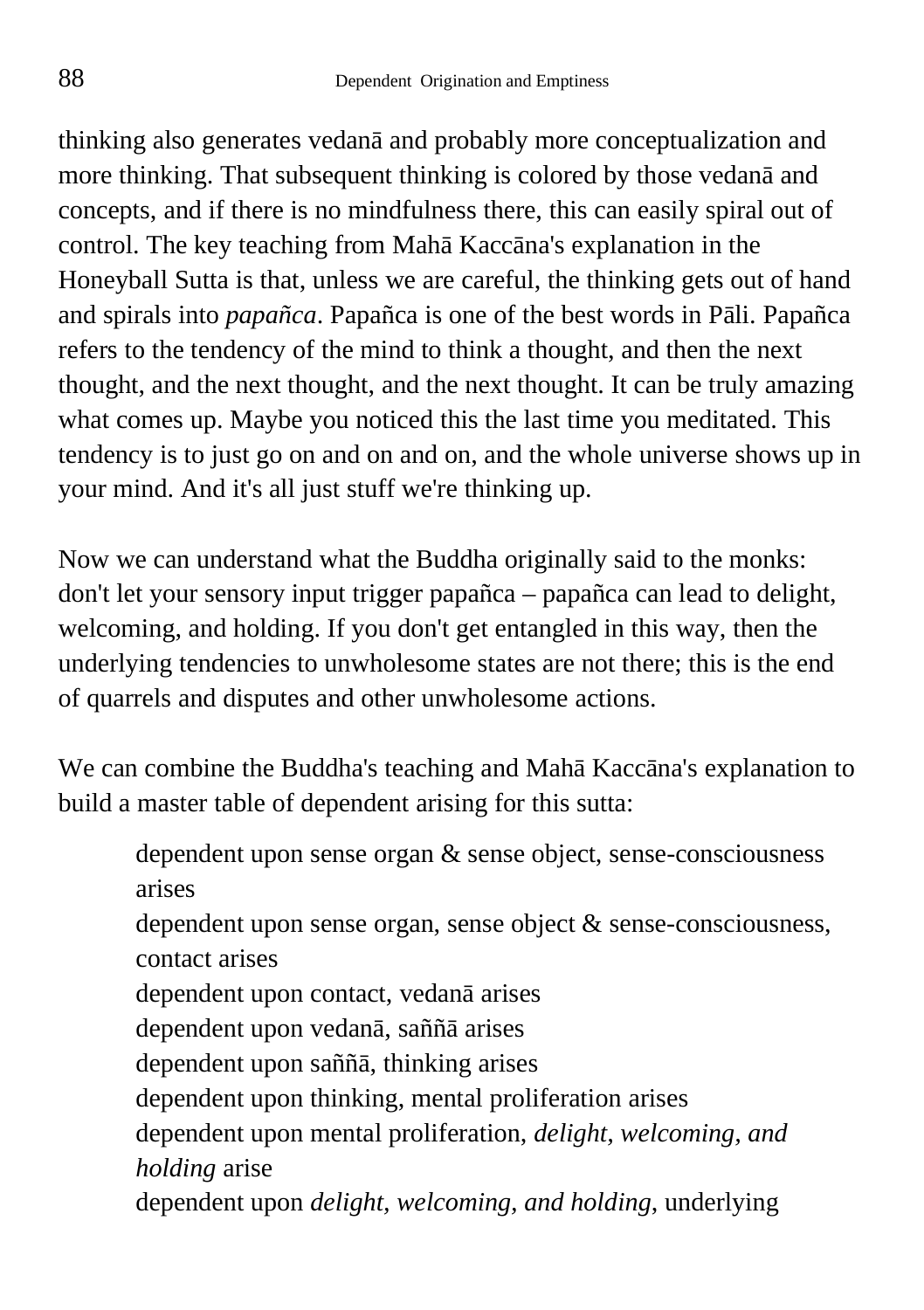unwholesome tendencies are strengthened dependent upon underlying unwholesome tendencies, quarrels, disputes, and other evil unwholesome states arise

Mahā Kaccāna says that it is possible to stop the evil unwholesome states from arising at any point in this chain. Well, yes, sometimes it is necessary to not look, etc. Hopefully you are discriminating as to what you look at, listen to in the media. But we cannot shut off our senses completely – we need them to navigate our environment. So there are going to be some contacts, which will invariably generate vedanā. Unless we are well concentrated (and we cannot be that concentrated most of the time), these sensory inputs are going to generate concepts. This is the point where we need to be most mindful of intervening – we need to not be fooled by our conceptualizing and thinking. We need to not run off into papañca. Once again, we can see the importance of the Second Establishment of Mindfulness in the Satipaṭṭhāna Suttas – mindfulness of vedanā.<sup>3</sup> With mindfulness established at the onset of vedanā, we have a chance to not get lost in thinking that spirals out of control. Subsequent to the vedanā, a concept usually arises; but because we are right there with our mindfulness, we don't spiral out of control into papañca and "delight, welcoming, and holding," *i.e.* craving and clinging.

We will revisit this multiple times in this book. The key is to not be fooled by your conceptualizing; and remember that just because you think it, does not make it so.

The Honeyball Sutta uses the general principle of dependent origination to create another list of links. These new links also show how we can fall into evil unwholesome states  $-i.e.$  dukkha. The sutta also shows that if we can break this chain at any point, we won't fall into the dukkha states. These links are generated using the general principle of dependent origination rather than the twelve links. This general principle is what we will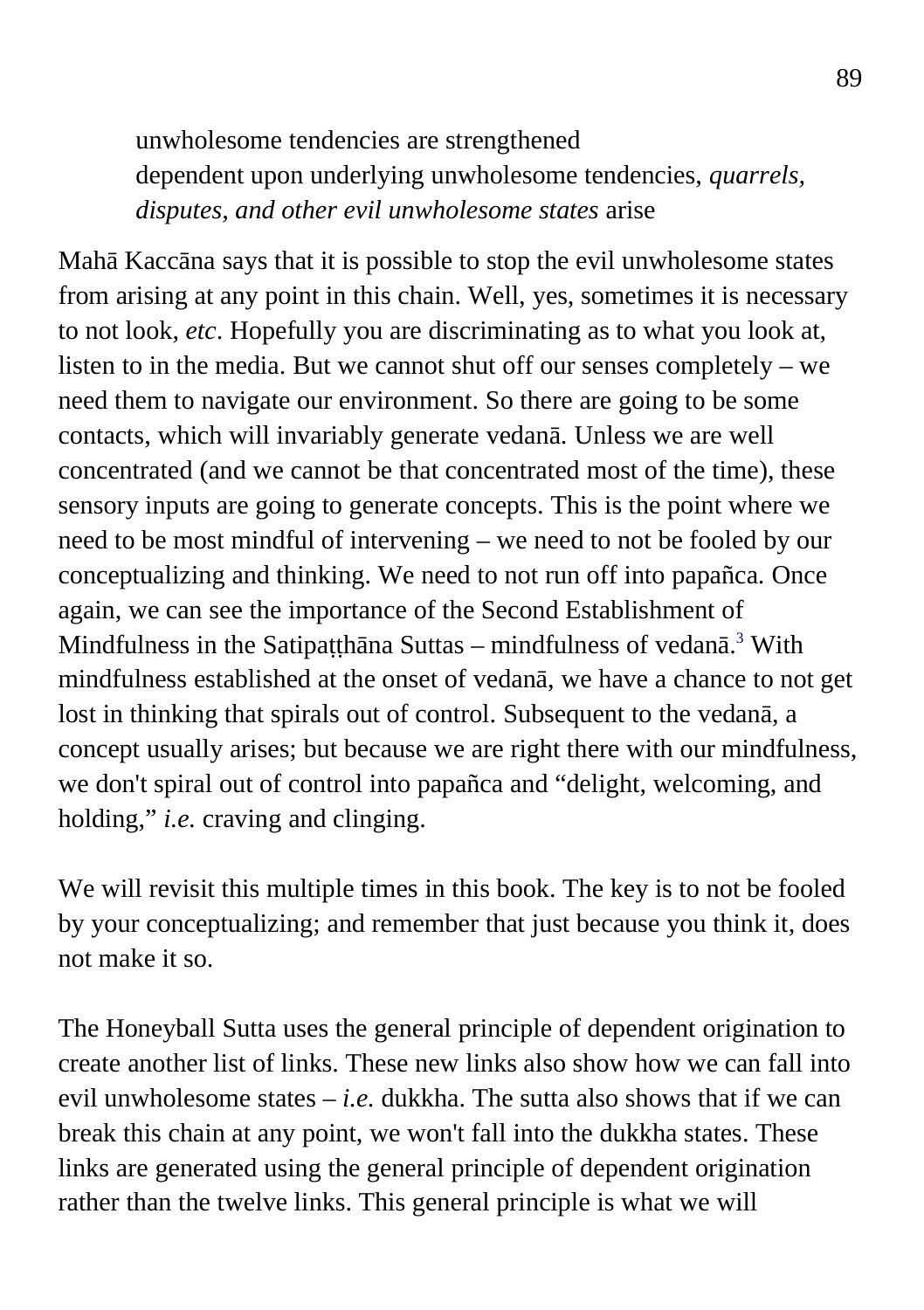investigate further in the next chapters.†

\* The full quote is "Bhikkhu, as to the source through which perceptions and notions [born of] mental proliferation beset a man: if nothing is found there to delight in, welcome and hold to, this is the end of the underlying tendency to lust, of the underlying tendency to aversion, of the underlying tendency to views, of the underlying tendency to doubt, of the underlying tendency to conceit, of the underlying tendency to desire for being, of the underlying tendency to ignorance; this is the end of resorting to rods and weapons, of quarrels, brawls, disputes, recrimination, malicious words, and false speech; here these evil unwholesome states cease without remainder."

Ñaṇamoli, Bhikkhu. The Middle Length Discourses of the Buddha: New Translation (Teachings of the Buddha) (Kindle Locations 3477-3482). Wisdom Publications. Kindle Edition.

† This sutta gets its name from Ānanda saying to the Buddha at the end of it: "Venerable sir, just as if a man exhausted by hunger and weakness came upon a honeyball, wherever he would taste it he would find a sweet delectable flavour; so too, venerable sir, any able-minded bhikkhu, wherever he might scrutinize with wisdom the meaning of this discourse on the Dhamma, would find satisfaction and confidence of mind."

Ñanamoli, Bhikkhu. The Middle Length Discourses of the Buddha: New Translation (Teachings of the Buddha) (Kindle Locations 3547-3550). Wisdom Publications. Kindle Edition.

1. E.g. MN 22.38 and SN 22.86

2. See e.g. MN 53.5, SN 48.41, SN 35.243, AN 9.4, AN 10.67, AN 10.68, and DN 16.2.25

 $\overline{\phantom{a}}$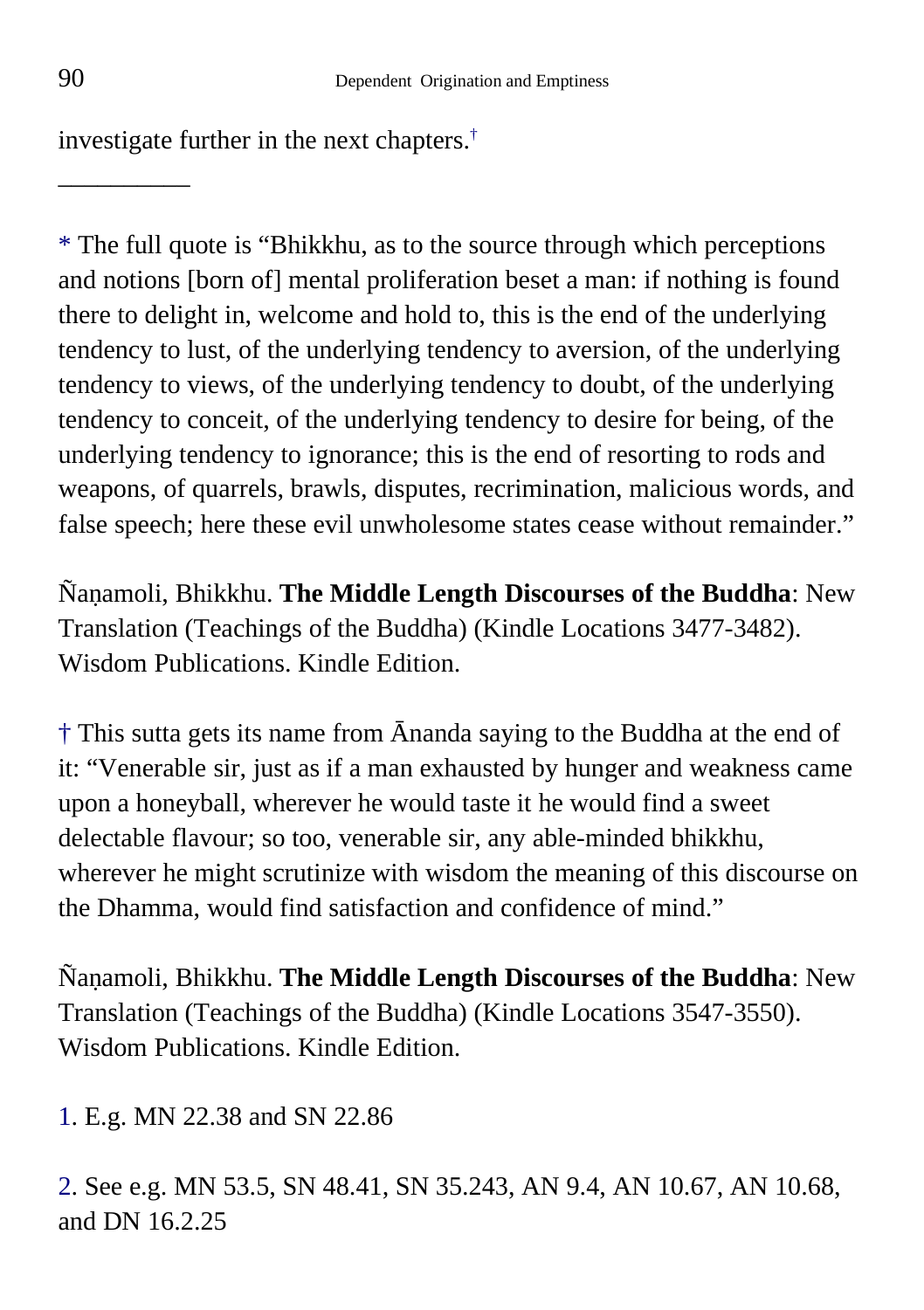3. DN 22.11 and MN 10.32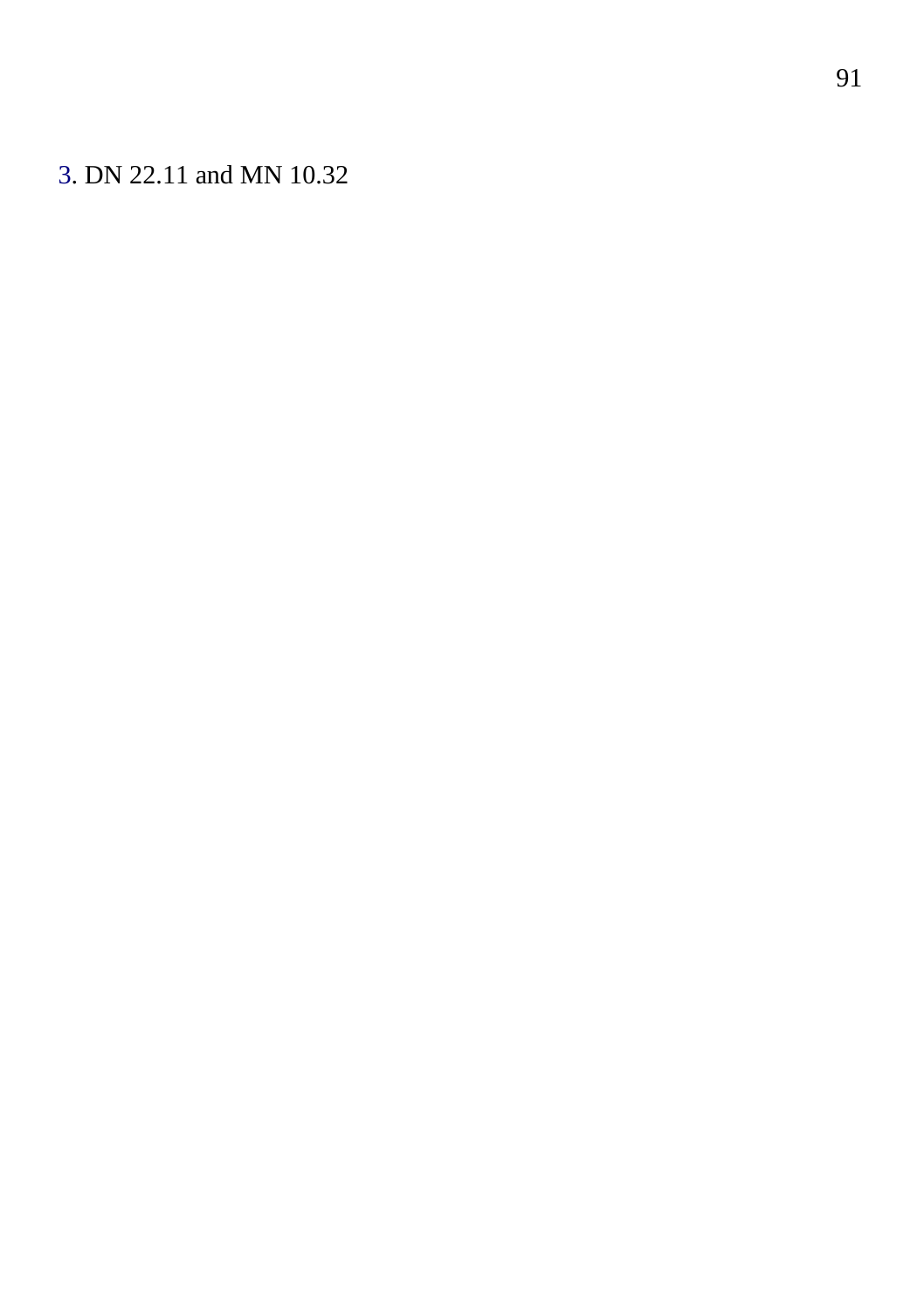## PART 3 – Deeper Implications

In the previous two chapters we have examined two linked lists of dependent arisings that use the general principle of dependent origination – that things arise dependent on other things – to create lists that somewhat overlap with, yet are different from, the standard twelve links. There are many more suttas where this general principle is used to create different lists – examples include The Sutta on Mindfulness of Breathing at MN 118 and Pairs at AN 10.61. But exploring these many other dependent arising lists is a study for some other time. The remaining chapters of this book delve into the deeper aspects of the teachings of dependent origination. These teachings are far more profound than just the links discussed in PART 2. The implications of a more general look at dependently arising phenomena lead to some of the most important aspects of the Buddha's Dhamma.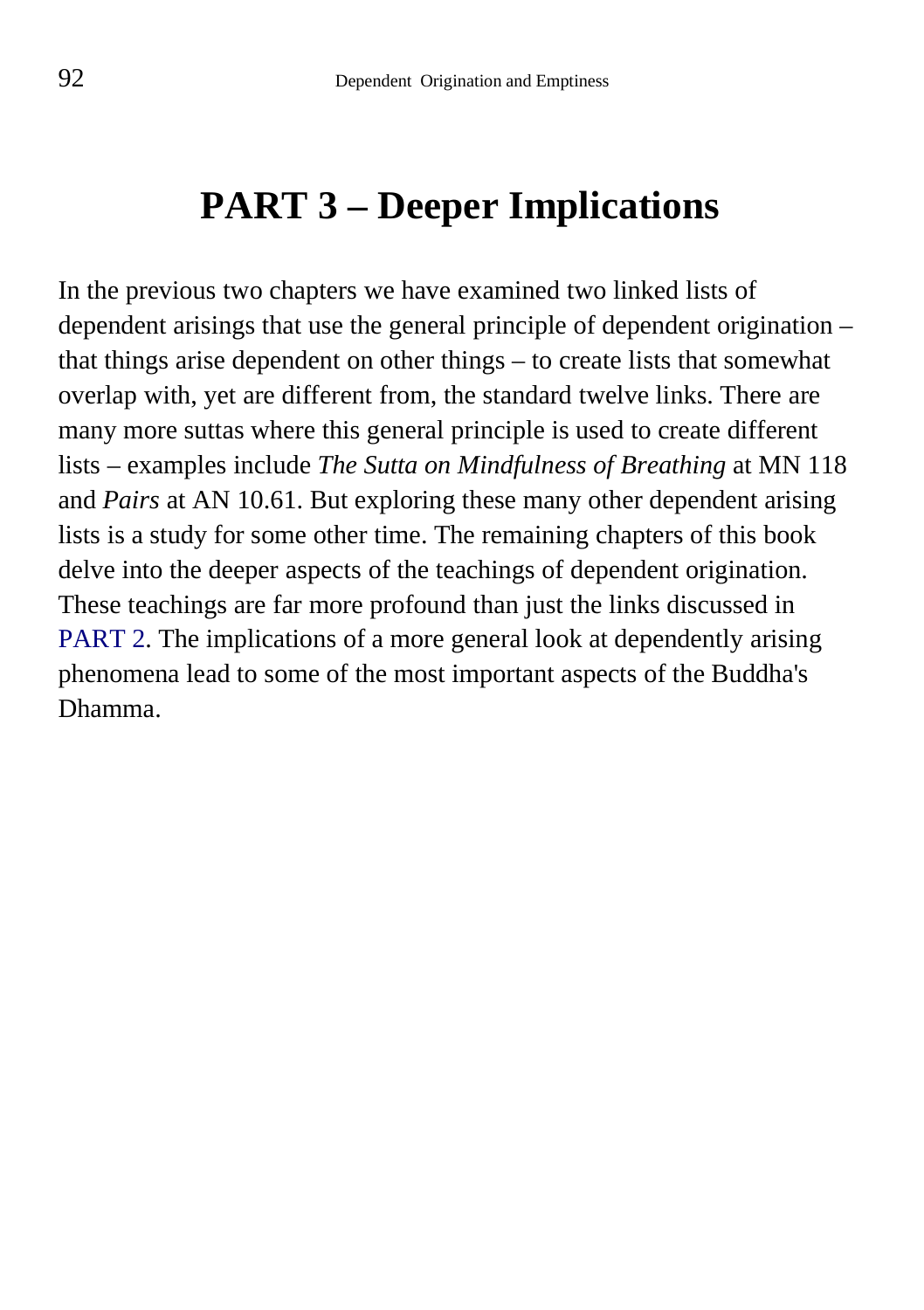## The General Case

[T]his Dhamma is visible here and now, immediately effective, inviting inspection, onward leading, to be experienced by the wise for themselves. MN 38.25

Far too often, when dependent origination is taught, the twelve links are taken as being the full teaching. But as Ñāṇavīra Thera says,

> Paticcasamuppāda is, in fact, a structural principle, ... and not one or another specific chain of saṅkhārā [concoctions]. It is thus an over-simplification to regard any one given formulation in any particular terms as paticcasamuppāda. Every such formulation exemplifies the principle; none states it. $<sup>1</sup>$ </sup>

If the twelve links are just an example, rather than the "structural principle," what is this structural principle, and how can it be stated? Thankfully, it does occur in multiple places throughout the suttas. For example, in Majjhima Nikāya 79.7, the Buddha says. "I will teach you Dhamma: If this is, that comes to be; from the arising of this, that arises; if this is not, that does not come to be; from the stopping of this, that is stopped." This is what idappaccayatā is pointing to: this-that conditionality.\* Or as we have been discussing it: necessary conditionality.

If the range of the twelve links is about the arising of dukkha, then what is the range of this-that conditionality? Since it is the general principle, it should have a greater range, yes? We know that vedanā are dependently originated – they arise dependent on contact. From both Majjhima Nikāya 18 and Majjhima Nikāya 109.9, we can see that both conceptualizations (saññā), and mental activities (saṅkhārā) also arise dependent on contact. We also know that consciousness ( $viññāņa$ ) is dependently originated – it arises dependent both on name-and-form (nāmarūpa) as taught in the ten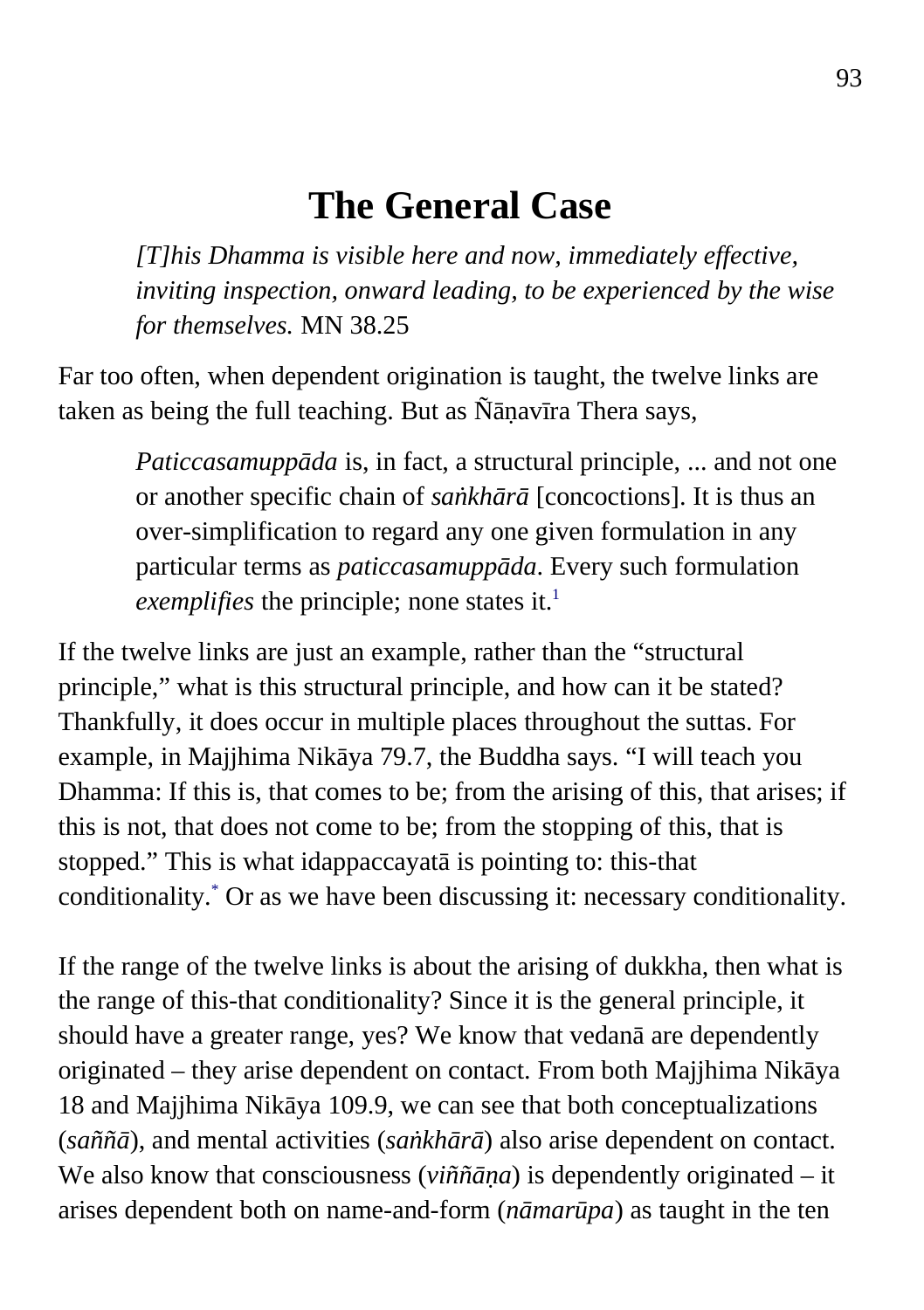links, and on saṅkhārā, as taught in the twelve links. In Majjhima Nikāya 38.8 we also learn that consciousness arises dependent on sensory contact. These four (vedanā, saññā, saṅkhārā, viññāṇa) dependently originated aggregates (khandha) are all that we experience mentally. So our entire mental world is dependently originated.

What about the material world – form  $(r\bar{u}pa)$ ? Are all the things of the material world dependently originated? Modern science certainly thinks so – it traces the entire physical world back to the Big Bang. It seems that everything arises dependent on other things; nothing stands alone. The range of this-that conditionality is universal. Also see MN 28.28 which explicitly states that all five aggregates are dependently arisen. When the aggregates are taught as an establishment of mindfulness in the Satipaṭṭhāna Suttas, $2$  recognizing the arising and passing of each of the aggregates is part of the initial practice: we are to see each of the aggregates and their arising and their passing. True, the word "dependent" is not part of those instructions, but anyone doing that practice will quickly discover each of the aggregates arises dependently, certainly not spontaneously.

This observation that everything arises dependent on other things is about as close to metaphysics as we find in early Buddhism. But the purpose of this exploration is not to understand the fundamental nature of reality, rather to understand that craving and clinging are futile undertakings. This futility is due to the fact that because everything depends on other things, nothing is a stable, reliable source of satisfaction. Understanding this breaks the spell, your mind is no longer colored by seeking the unattainable, and freedom dawns.

The universality of idappaccayatāpaṭiccasamuppādo – of this-that conditionality, dependent origination – has massive implications. This is what we will be examining in the next several chapters.

 $\overline{\phantom{a}}$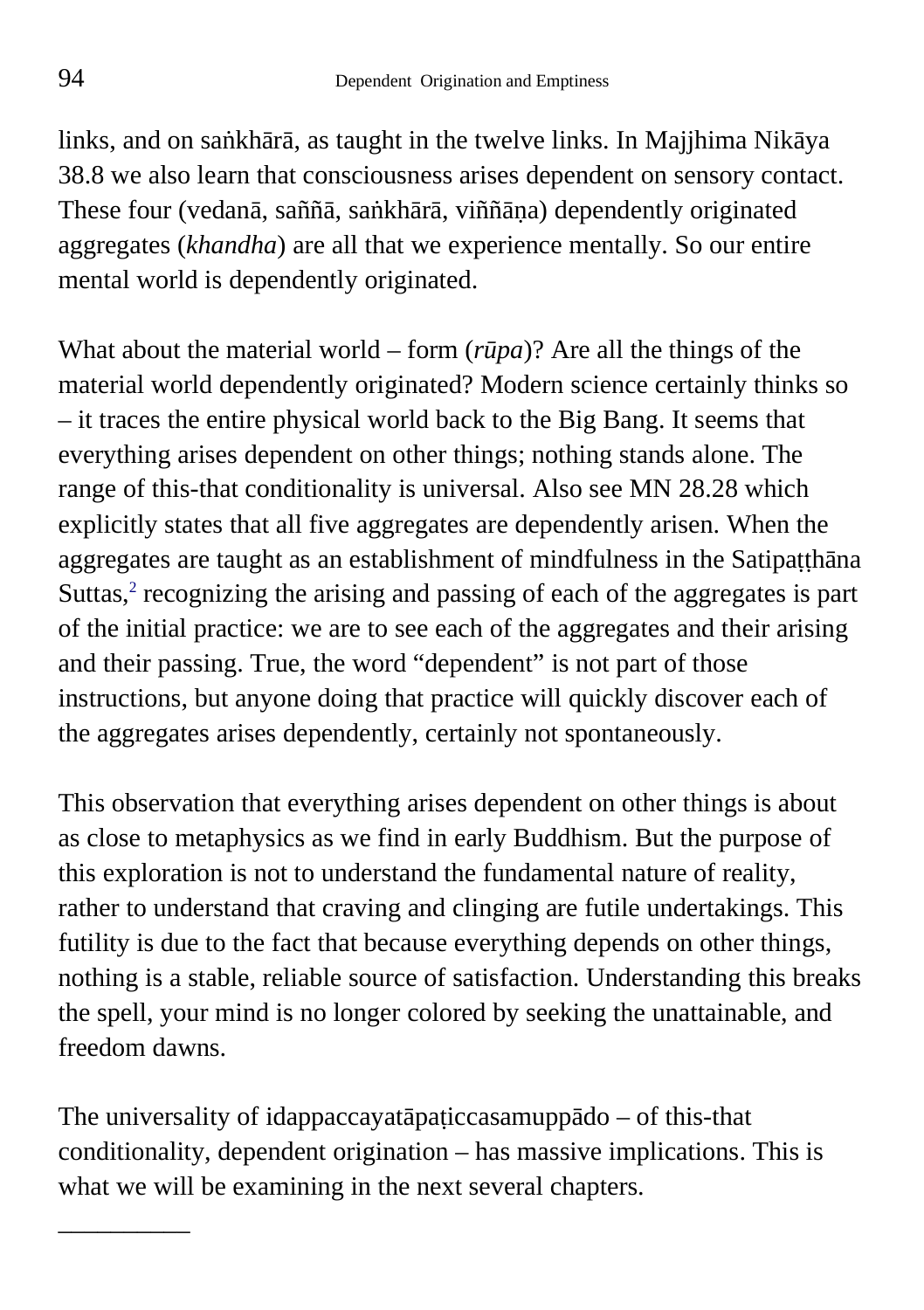\* Bhikkhu Bodhi translates "idappaccayatā" as "specific conditionality." I prefer "this-that conditionality" because it is a bit more definitive. Using "this-that conditionality" also avoids saying that specific conditionality is the general principle of dependent origination, which might be confusing since specific and general have opposite meanings.

1. Nanavira Thera, Clearing the Path, p 29, §18

2. DN 22.14 and MN 10.38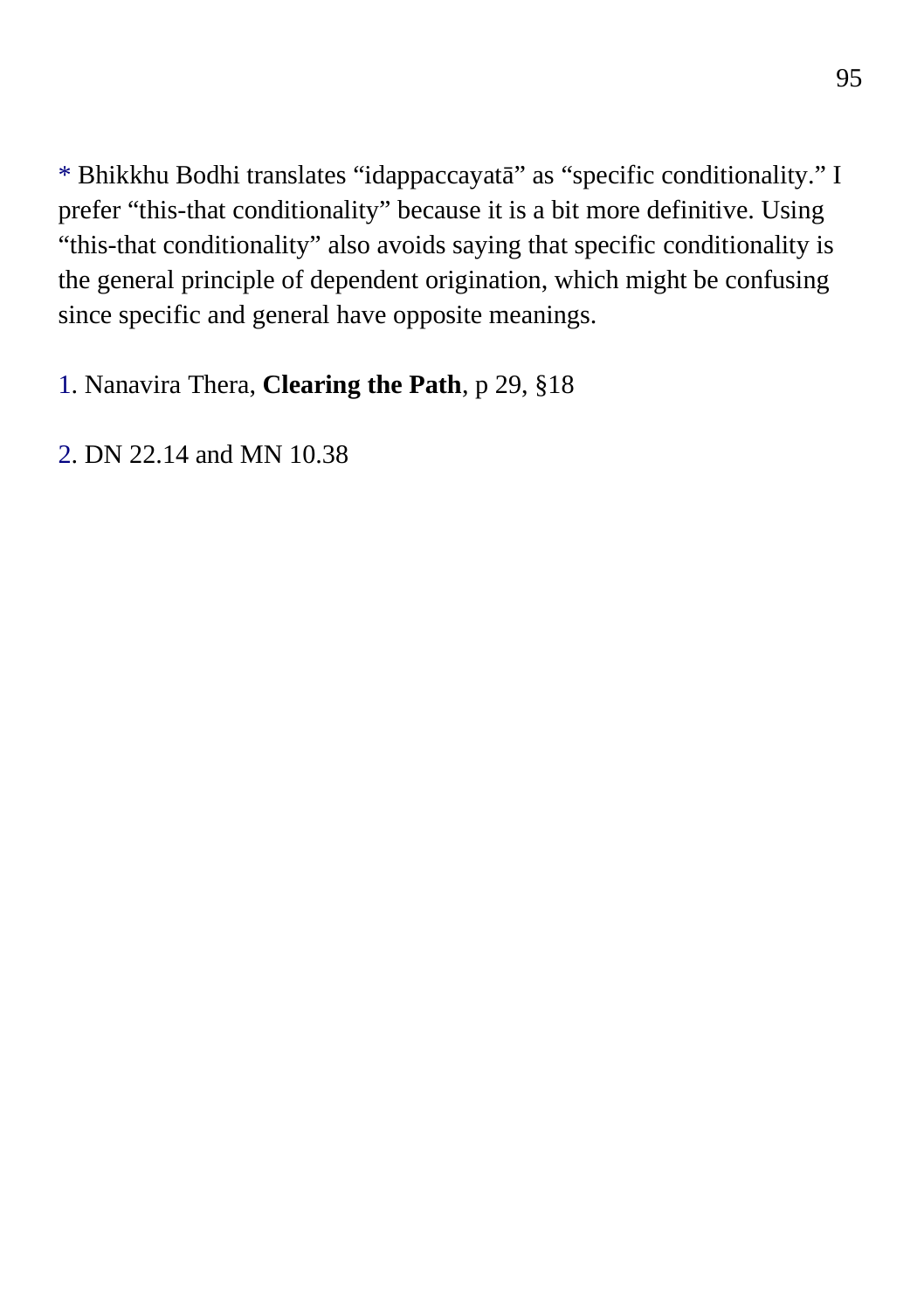# Sāti, the Son of a Fisherman

For in many ways the Blessed One has stated consciousness to be dependently arisen. MN 38.3

We'll now take a look at Majjhima Nikāya 38, which will not only present the general principle of dependent origination, but also hopefully will answer some unaddressed questions about consciousness and rebirth. This sutta is entitled "The Greater Discourse on the Destruction of Craving."

"Thus have I heard. On one occasion the Blessed One was living at Savatthi in Jeta's Grove, Anāthapindika's Park. Now on that occasion a pernicious view had arisen in a bhikkhu named Sāti, the son of a fisherman: 'As I understand the Dhamma taught by the Blessed One, it is this same consciousness that roams and wanders through the rounds of rebirths, not another.'" Sāti is thinking his consciousness is his self, and when he dies his consciousness moves on to another incarnation. This is plain old reincarnation as you find in many traditions. You die, the real essence of you, your consciousness in this case, goes on and finds a new incarnation.

"Several bhikkhus, having heard about this, went to the bhikkhu Sāti and asked him, 'Friend, is it true that such a view has arisen in you?'"

"'Exactly so, friends. As I understand the Dhamma taught by the Blessed One, it is this same consciousness that roams and wanders through the rounds of rebirths, not another.'"

"Those bhikkhus, desiring to detach him from that pernicious view, questioned and cross-questioned him: 'Friend Sāti, do not say so. Do not misrepresent the Blessed One; it is not good to misrepresent the Blessed One. The Blessed One would not speak thus. For in many discourses the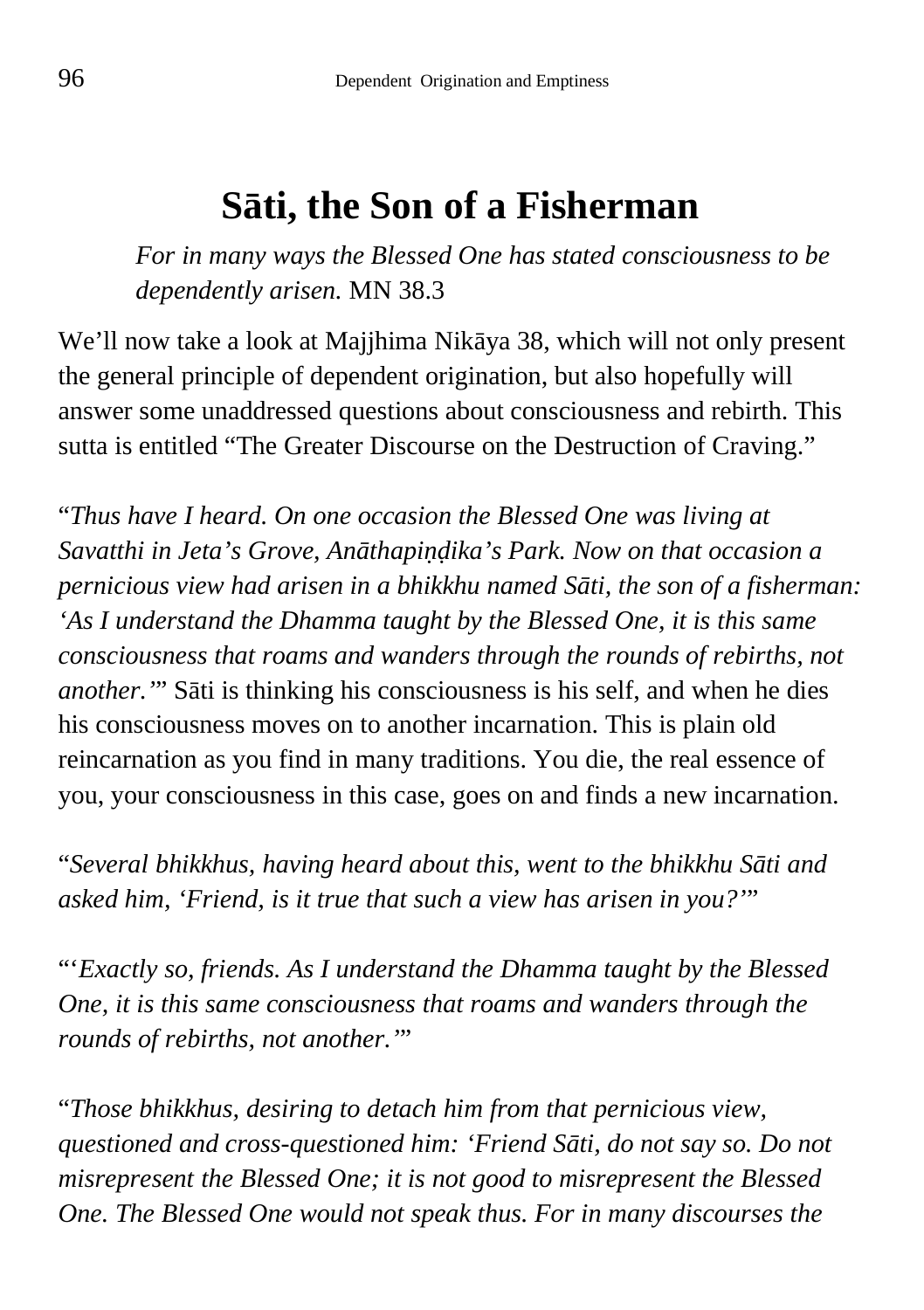Blessed One has stated consciousness to be dependently arisen, since without a condition there is no origination of consciousness." As we've seen already, in dependent origination consciousness is dependent on nameand-form if we are looking at the ten links i.e., name-and-form are dependent on consciousness and consciousness is dependent on name-andform. Or if we are looking at the twelve links, consciousness is dependent upon saṅkhāras i.e., concoctions, fabrications, created things. In other words, consciousness has multiple necessary conditions for its manifestation.

"Yet although questioned and cross-questioned by those bhikkhus in this way, Sāti stubbornly adhered to that pernicious view and continued to insist upon it."

"Since these bhikkhus were unable to detach him from that pernicious view, they went to the Blessed One, and after paying homage to him, they sat down at one side and told him all that had occurred, adding: 'Venerable sir, since we could not detach the bhikkhu Sāti from that pernicious view, we have reported the matter to you.'"

"Then the Blessed One addressed a certain bhikkhu: 'Come, bhikkhu, tell Sāti in my name that the Teacher calls.' – 'Yes, venerable sir,' he replied. He went to the bhikkhu Sāti and told him: 'The Teacher calls you, friend Sāti.' – 'Yes friend', he replied, and he went to the Blessed One and after paying homage to him, he sat down at one side. The Blessed One then asked him. 'Sāti, is it true that you hold the following view: As I understand the Dhamma taught by the Blessed One, it is the same consciousness that roams and wanders through the rounds of rebirth, not another.' 'Exactly so, venerable sir, this is how I understand the Dhamma taught by the Blessed One.' 'What is consciousness, Sāti?' 'Venerable sir, it is that which speaks and feels and experiences here and there the results of good and bad actions.'"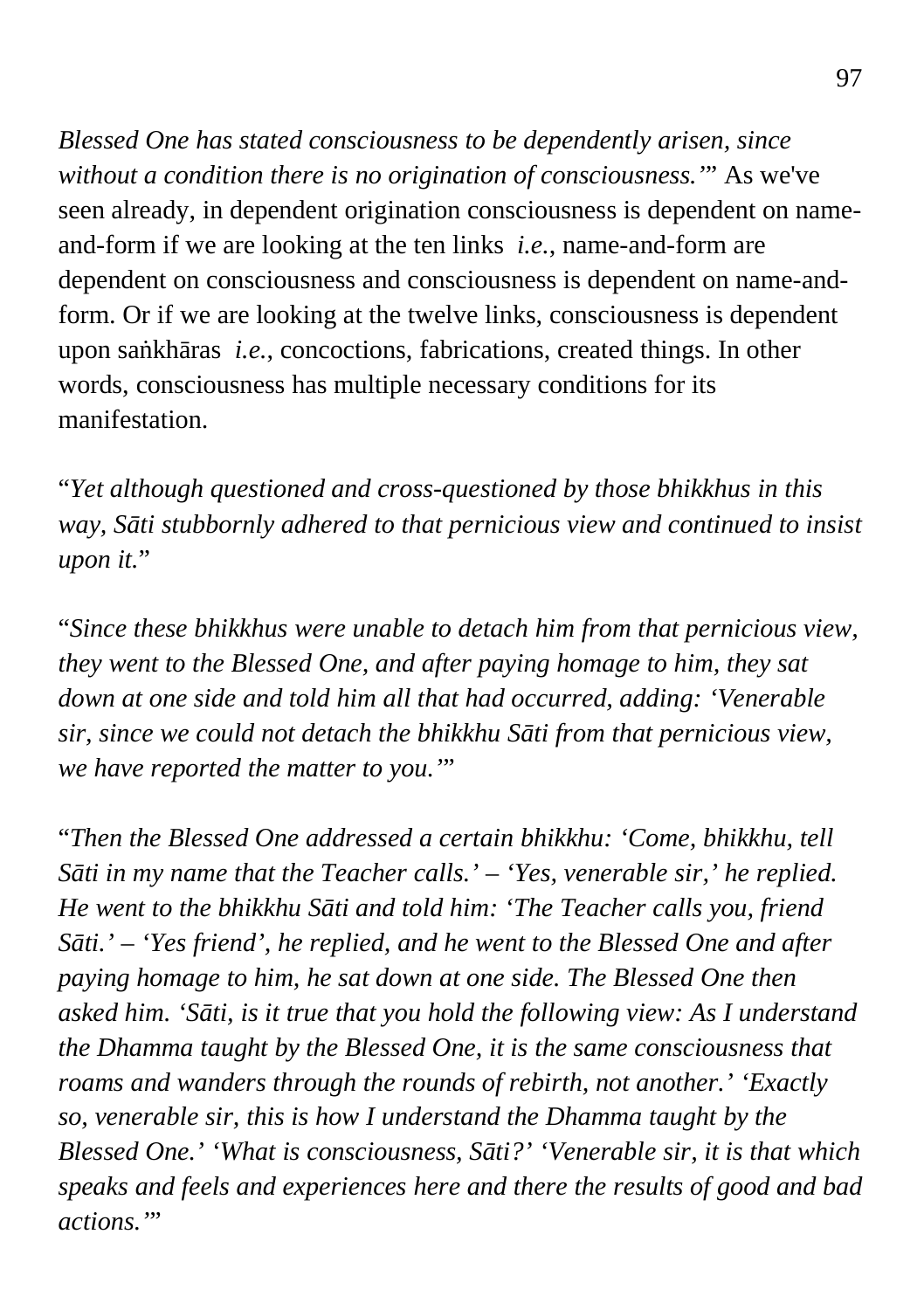So for Sāti, consciousness is that little being sitting behind your eyeballs, looking out, and it's got levers that make your mouth open and close so you can speak. That little being is also the one who has the experience when you see a sunset or touch a hot stove; and it's the one that goes on to the next incarnation because it gets the results of karma. This is not an uncommon view.<sup>"</sup> Here Sāti thinks consciousness 'experiences here and there the results of good and bad actions'  $-i.e.$  consciousness wanders through the rounds of rebirth receiving the results of karma.

"'Misguided man, to whom have you ever known me to teach the Dhamma in that way? Misguided man, in many discourses have I not stated consciousness to be dependently arisen, since without a condition there is no origination of consciousness? But you, misguided man, have misrepresented us by your wrong grasp and injured yourself and stored up much demerit, for this will lead to your harm and suffering for a long time.'"

If you are a disciple of the Buddha, you had better keep an open mind. Holding fixed views and opinions is just going to get you in trouble.<sup>\*</sup>

"Then the Blessed One addressed the bhikkhus thus, 'Bhikkhus, what do you think? Has this bhikkhu Sāti kindled even a spark of wisdom in this Dhamma and Discipline?'"

"'How could he, venerable sir, no venerable sir.'"

"When this was said the bhikkhu Sāti sat silent, dismayed, with shoulders drooping and head down, glum and without response. Then knowing this the Blessed One told him: 'Misguided man, you will be recognized by your own pernicious view. I shall question the bhikkhus on this matter.'"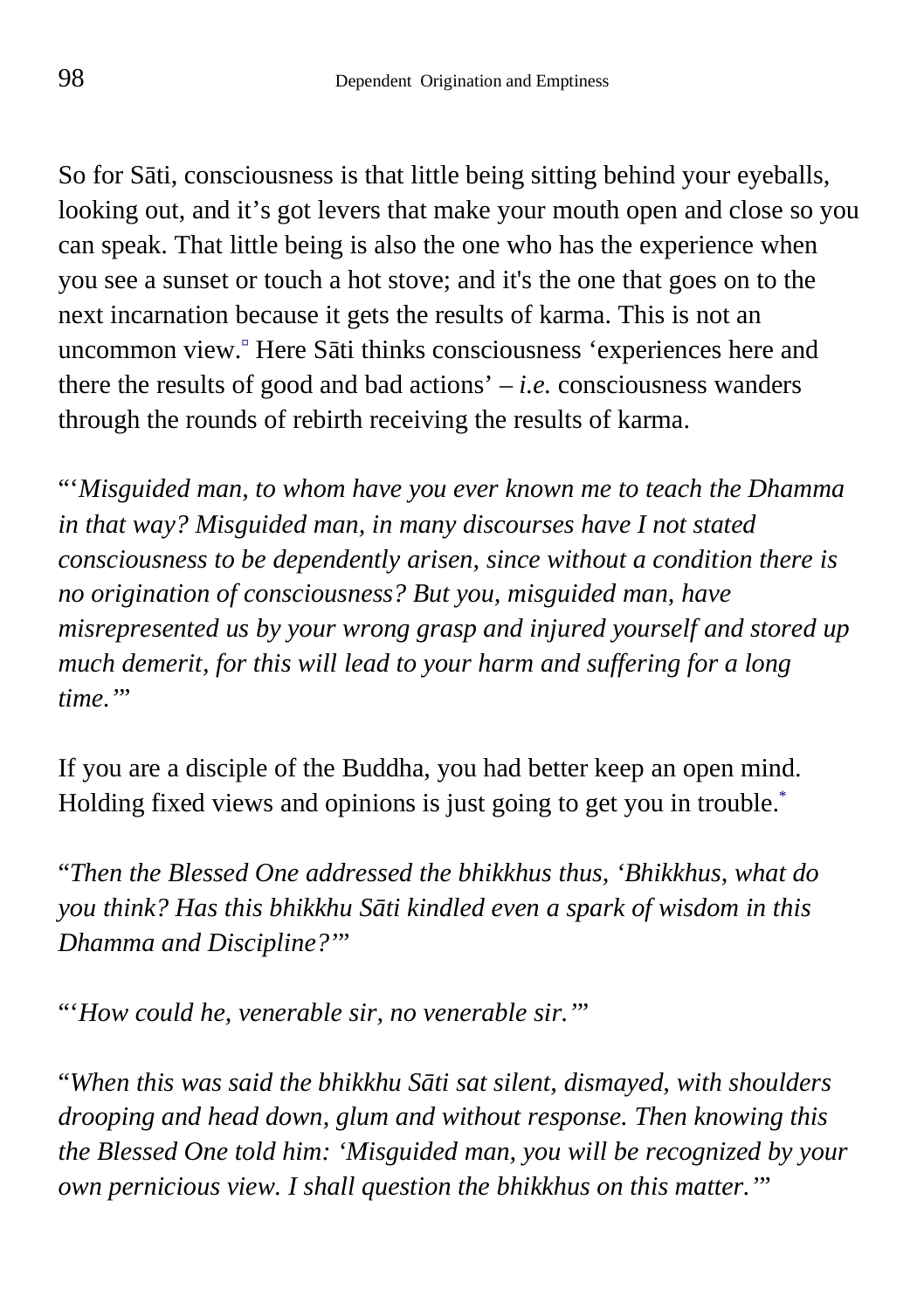The Buddha was certainly correct – we now know poor ole Sāti twenty-five hundred years later because of his pernicious view.

"Then the Blessed One addressed the bhikkhus thus: 'Bhikkhus, do you understand the Dhamma taught by me as this bhikkhu Sāti does?'"

"'No, venerable sir, for in many discourses the Blessed One has stated consciousness to be dependently arisen, since without a condition there is no origination of consciousness.'"

"'Good, bhikkhus, good. It is good that you understand the Dhamma taught by me in this way, because that's what I have taught. But this bhikkhu Sāti misrepresents us by his wrong grasp, and injures himself and stores up much demerit; for this will lead to his harm and suffering for a long time.'"

"'Bhikkhus, consciousness is reckoned by the particular condition dependent upon which it arises. When consciousness arises dependent on the eye and forms, it is reckoned to be eye-consciousness; when it arises dependent on the ear and sounds, it is reckoned as ear-consciousness; when dependent on nose and odors, nose-consciousness; dependent upon tongue and taste, tongue-consciousness; dependent upon body and tangibles, body-consciousness; dependent upon mind and mind-objects, mind consciousness.""

Consciousness, whether you name it (or reckon it) as "eye consciousness" or "mind consciousness," is named based on its dependency on whichever of the six senses generates it. For example, your dreams are mind consciousness even though you are seeing them and even though there is activity in your visual cortex. The mind is what generates the dreams, not the eye, because the eye is not involved. But when you are looking at the material world, the eye is involved; then it's eye consciousness. Notice that how we reckon, or name, or categorize consciousness is just how we speak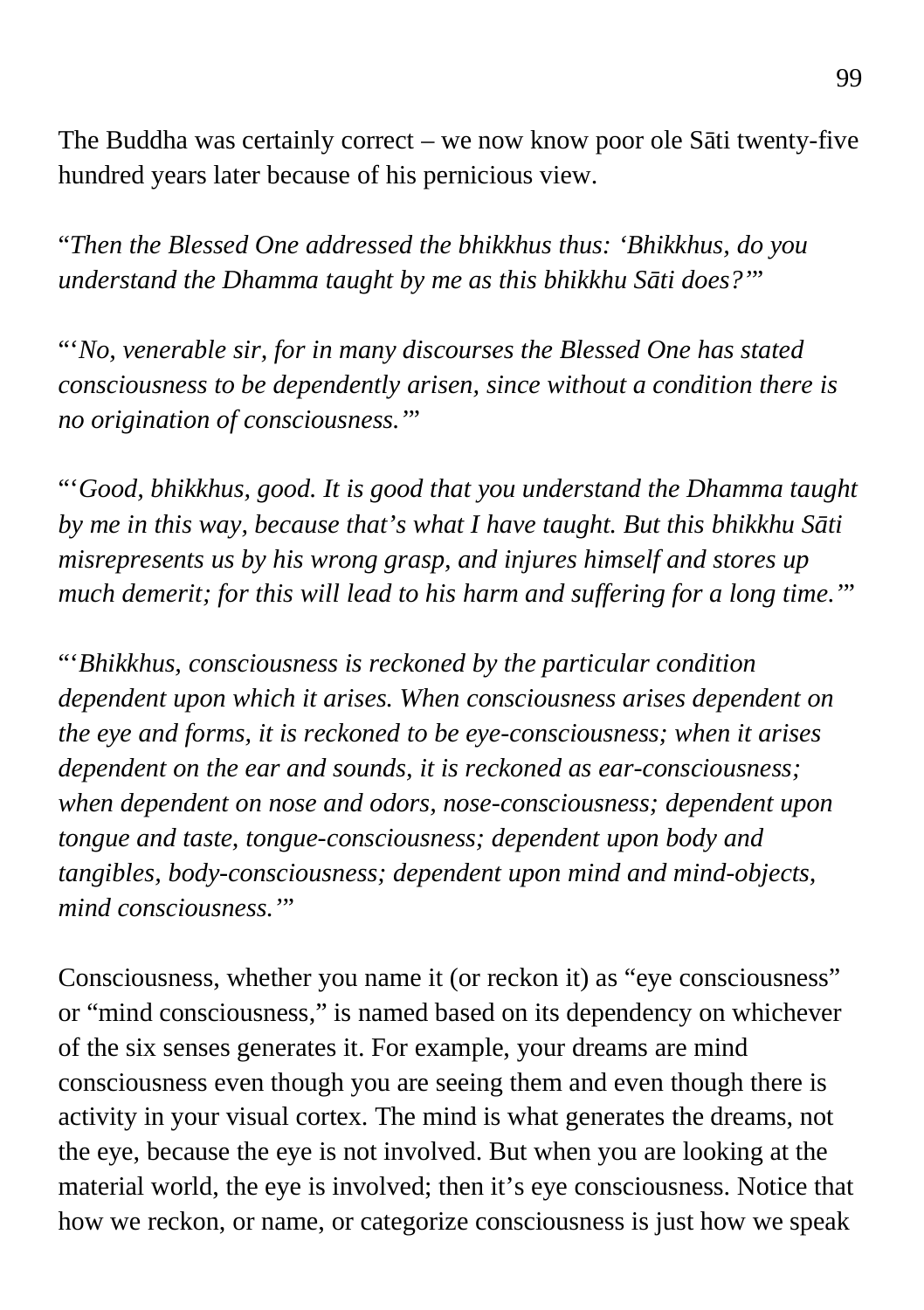of our experience; it's not a hard, fast scientific/metaphysical explanation – it's just how we speak of our experience. But it does point directly at another necessary condition for the arising of consciousness – sensory input.

"'Just as the fire is reckoned by the particular condition dependent on which it burns – when fire burns dependent on logs, it's a log fire; when it burns dependent on sticks, it's a stick fire; when it burns dependent on grass, it's a grass fire; when it burns dependent on cowdung, it's a cowdung fire; when it burns dependent on chaff, it's a chaff fire; when it burns dependent on trash, it's a trash fire – so too, consciousness is reckoned by the particular condition dependent upon which it arises.'"

Fire itself is not different; whether it's burning on logs or trash, it's still fire – oxygen uniting with fuel in the presence of heat. But we reckon it differently based on the condition upon which it depends. We may respond to fire differently in various cases. If it's a log fire and you need those logs, you'll put the fire out. But you may just let a trash fire burn. Consciousness is like fire; in all the cases there's a commonality. But we reckon consciousness, or give it a name, based on the sense that's involved. Just as a fire doesn't arise without fuel, so too consciousness doesn't arise without sensory input.

Now we have a third necessary condition for the arising of consciousness – it requires sensory input, as well as an object – saṅkhāra – and a mind-andbody that supports it and is bound up with it.<sup>1</sup> (See Appendix 4 for a further discussion on these three necessary conditions for consciousness.) Remember, of course, that the mind is considered the sixth sense, so being conscious of your thoughts requires your mind to think them.

Then the Buddha asks some questions about the general principle of dependent origination. He begins by basically asking, "'Do you understand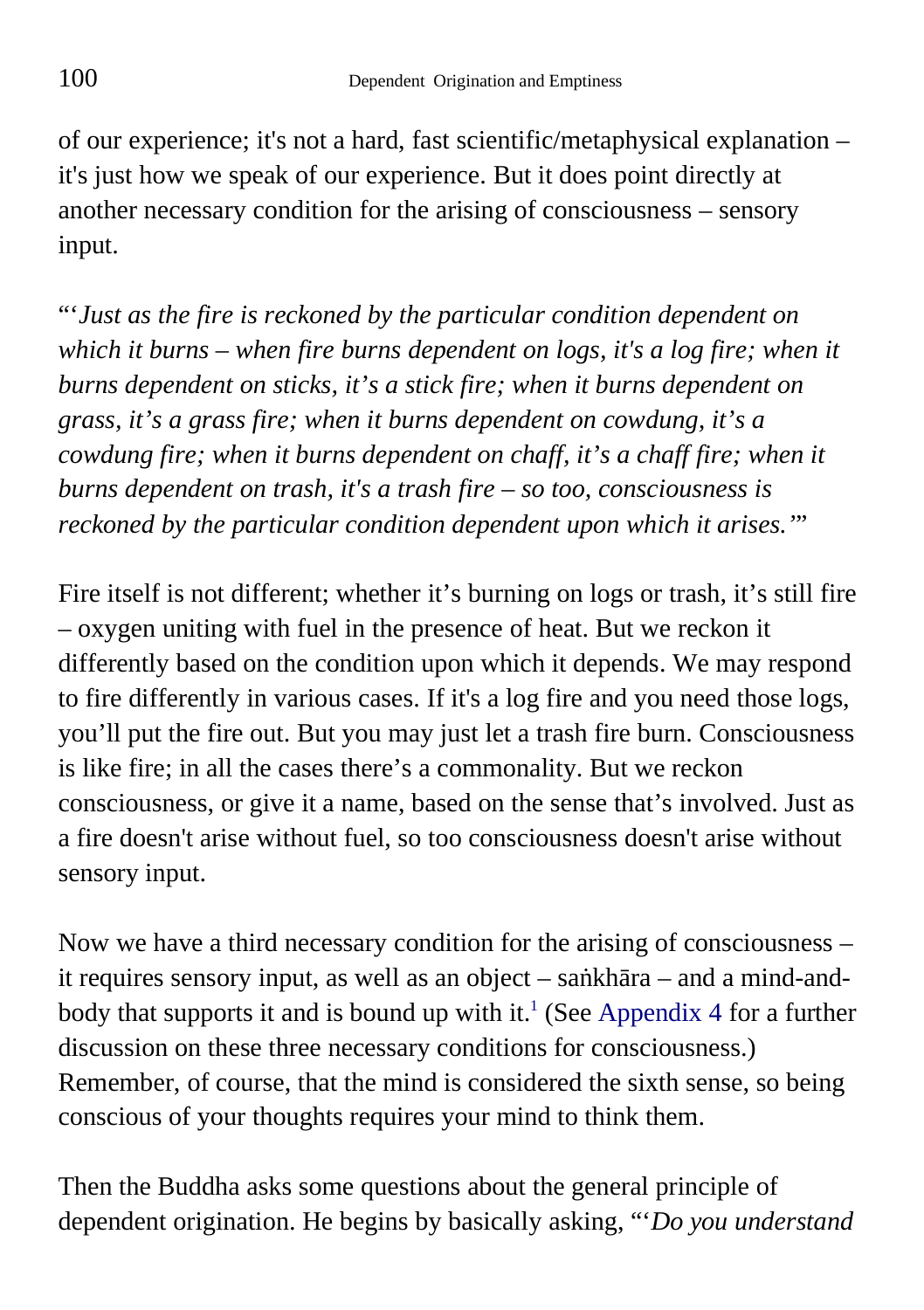when something has arisen?' 'Yes, venerable sir.' 'Can you see its origination occurs with something else as nutriment' – as the cause or condition? 'Yes, venerable sir.' 'Do you see with the cessation of that nutriment what has come to be is subject to cessation?' 'Yes, venerable sir.'"

So things arise because of causes and supporting conditions, they stick around because of supporting conditions, and when the supporting conditions are gone, they cease. The Buddha continues asking quite a bit more about the general principle – checking up if the monks really understand, and they do.

"'Bhikkhus, purified and bright as this view is, if you adhere to it, cherish it, treasure it, and treat it as a possession, would you then understand the Dhamma that has been taught as similar to a raft being for the purpose of crossing over, not for the purpose of grasping.' 'No, venerable sir.'"

The famous simile of the raft occurs at Majjhima Nikāya 22.13-14: you're on the dangerous, near shore of a river. If you can get to the other side, you'll be safe – but it's too big of a river to swim, there's no bridge, and there's no ferryman. So you gather materials, bind them together into a raft, and then using your arms and legs make your way across to the far shore, the safe shore. When you get to the far shore, do you pick up the raft and walk around with it on your head? No, you let it go. The raft is for getting to the far side, but in order to safely get onto the far shore at the end, you have to let go of the raft. So if you are getting attached to any teaching, you're making it into a fixed view. Then it's not a skillful means for getting you to the far shore – in fact, there's the danger of converting the teaching into metaphysics and missing the point entirely. In the present case, the Buddha is teaching about what we call this-that conditionality – idappaccayatā. This arose because that occurred; if that doesn't occur, this doesn't arise. The Buddha says this is important and you have to understand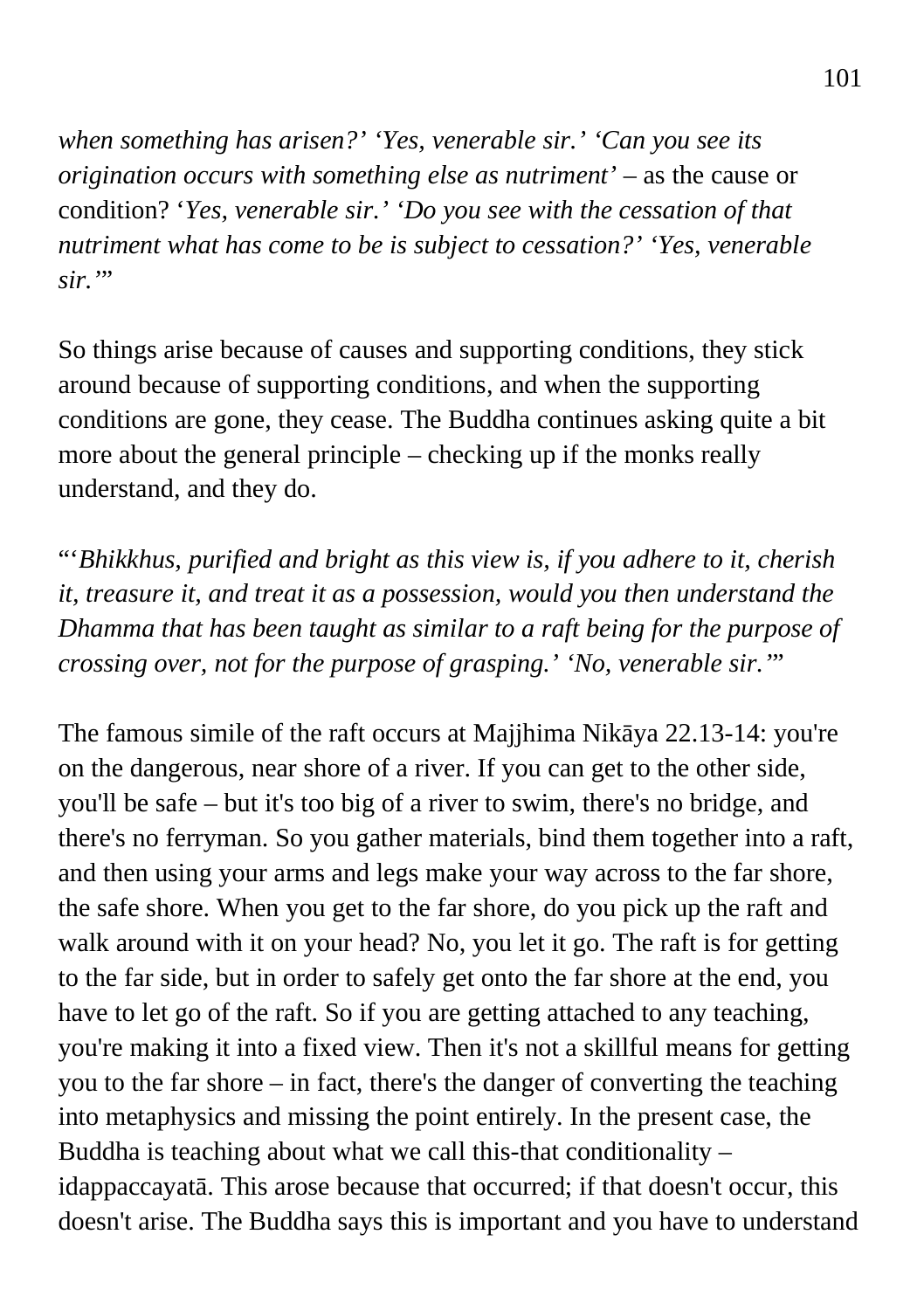it; but don't cling to it. That would be carrying the raft around on your head.

"'Bhikkhus, purified and bright as this view is, if you do not adhere to it, cherish it, treasure it, treat it as a possession, would you then understand the Dhamma that has been taught as similar to a raft, being for the purpose of crossing over, not for the purpose of grasping?' 'Yes, venerable sir.'" The Buddha is not doing metaphysics, he's just providing ways of investigating the world that can be helpful for coming to the end of dukkha.

What follows in this sutta, starting at MN 38.17 is a "catechism," a series of questions and answers, on the twelve links of dependent origination. The scholar Govind C. Pande thinks this is a later insertion,<sup>2</sup> and I'm inclined to agree with him – it's such a drastic change of tone from what has preceded it. It's one of the most tedious sections in the whole of the Pāli Suttas. The twelve links are given in forward arising order, and then questions are asked about these links in the reverse arising order, and then there is a recapitulation of the arising order. Then the twelve links are given in forward ceasing order, and then questions are asked about these links in the reverse ceasing order, and then there is a recapitulation of the ceasing order. And none of this covers any new territory that we have not already discussed about dependent origination.

Finally at MN 38.23, we get to the heart of the matter. "'Bhikkhus, knowing and seeing in this way [that is, in terms of dependent origination] would you run back to the past thus: Were we in the past? Were we not in the past? What were we in the past? How were we in the past? Having been what, what did we become in the past?' 'No, venerable sir.' 'Knowing and seeing in this way would you run forward to the future thus: Shall we be in the future? Shall we not be in the future? What shall we be in the future? How shall we be in the future? Having been what, what shall we become in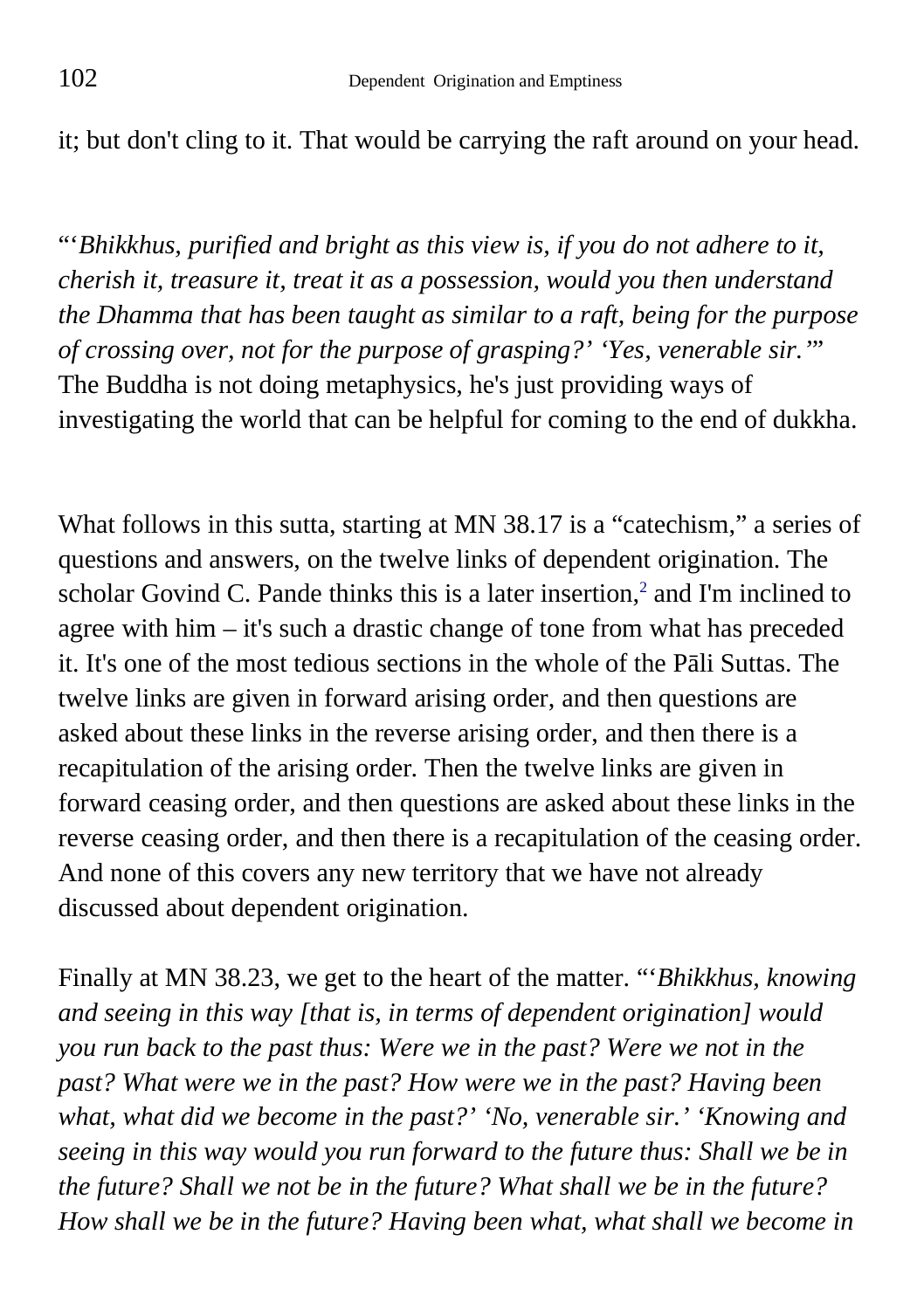the future?' ' No, venerable sir.' 'Knowing and seeing in this way, would you now be inwardly perplexed about the present thus: Am I? Am I not? What am I? How am I? Where has this being come from? Where will it go?' 'No, venerable sir.'"

If you can truly see the world and yourself in terms of the general principle of dependent origination, these sorts of questions do not arise.<sup>3</sup> For example, we say that a fire goes out. But unless you understand the nature of fire, you might be tempted to ask, "When a fire goes out, which way does it go? North? South? East? West? Up? Down?"<sup>4</sup> Of course, the question makes no sense – when we say that a fire goes out, we are not presenting a scientific fact  $-$  it's just a figure of speech. It's just the same with all those questions above about how was I in past, will be in the future, am right now. This seemingly solid self that we think we have is just a convenient way of speaking – it represents neither a scientific fact nor a useful way of viewing reality if you wish to escape dukkha.

The Buddha is saying you should look at everything in terms of dependently originated phenomena. Don't get stuck conceiving of some solid entity called me, my soul, my essence, my self. You can't find it. If you look for it in any of the aggregates, you're not going to find it in any of them.<sup>5</sup> If you look for it in a combination of the aggregates, you can't find it there either.<sup>6</sup> The Buddha didn't say there was no self. What he said is that everywhere you look, that's not self. In fact, once the wanderer Vacchagotta came to the Buddha and asked, "Venerable sir, tell me once and for all, is there a self?" The Buddha didn't say anything. "Venerable sir, once and for all, is there no self?" The Buddha didn't say anything. Vacchagotta leaves. After he was gone, Ānanda asked the Buddha why he didn't answer Vacchagotta. He replied, "If I had said there was a self, Vacchagotta would have fallen into the mistake of eternalism, thinking he had a soul that was going to exist forever. If I had said there was no self, he would have fallen into the mistake of annihilationism<sup>†</sup> – that he would be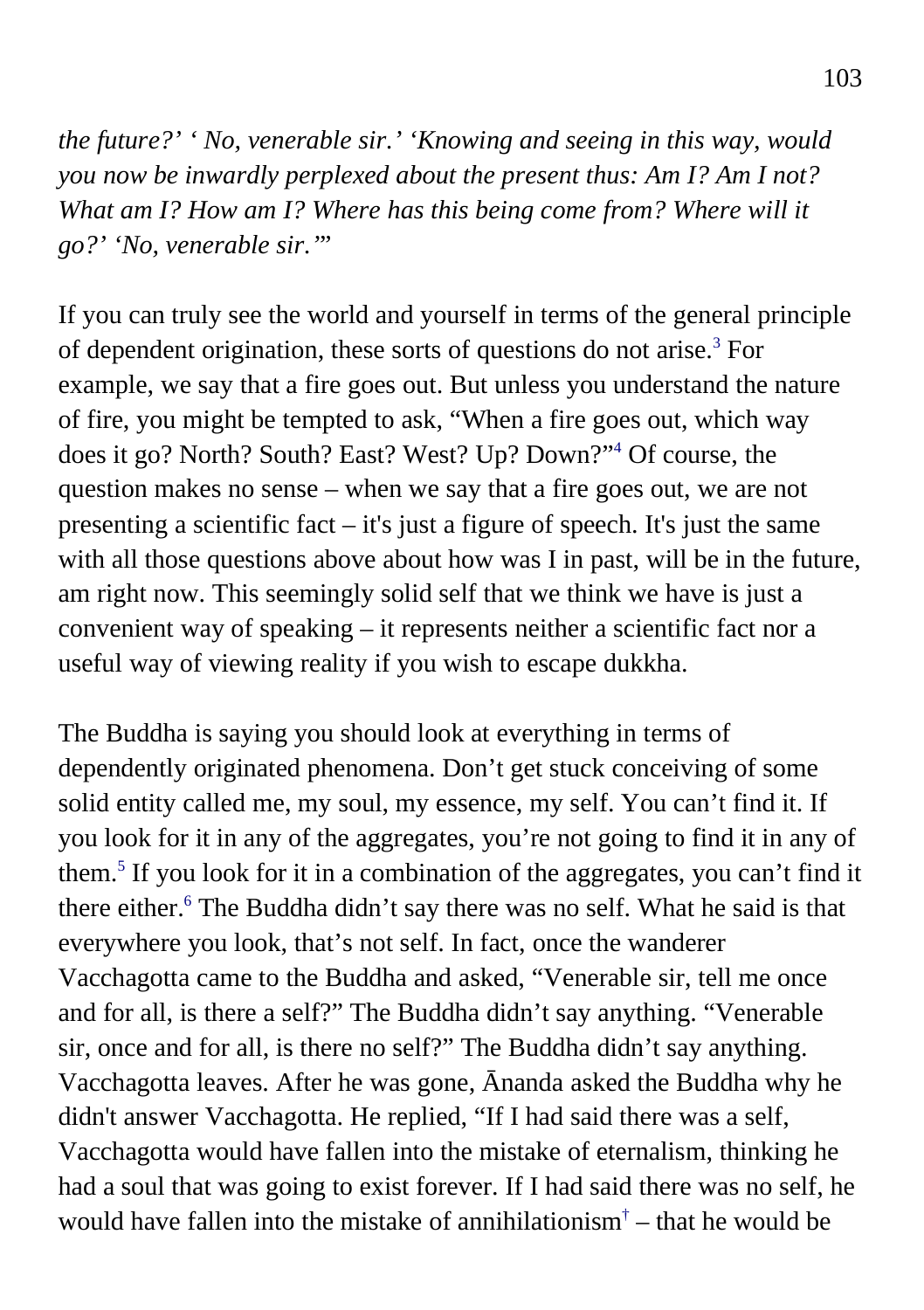utterly destroyed at death. Better not to say anything so he doesn't get more confused than he is already."<sup>7</sup> Which was good, because Vacchagotta kept coming back and asking more questions, and eventually he asked to become a monk, and eventually after asking still more questions, he became fully awakened. $8$ 

Remember in the previous chapter we found that everything is dependently originated? This would obviously include you. The Buddha is not saying that there's no self. What he's saying is that everywhere you look you can't find a self. If you look closely, all that you do find are dependently originated phenomena. Everything is dependent upon other things. There's no essence to anything.

I once heard a talk by Joseph Goldstein who pointed out that actually it's much more accurate to think of yourself, not as a noun, but as a verb. I thought Joseph's point was quite interesting, really right on. Furthermore, you're not just a single process, you're a collection of processes. You're a circulatory process, a digestive process, a respiratory process, and more. It's all in motion, it's all moving, it's all changing all the time.

I started contemplating this, and I realized there actually aren't any nouns at all; it's just some verbs move kind of slow. Interestingly, the Navajo language, spoken by the indigenous Navajo people of the American southwest, is a "verb-heavy" language – it has a great preponderance of verbs but relatively few nouns<sup>9</sup> – which seems a more accurate way of conceptualizing the world we encounter. That wooden table we mentioned earlier is not a noun. It's trees doing their thing – well, some carpenter's thing as well, but it's in motion. It's not changing fast, but it, like everything else, is changing. You can't find a single thing in all of creation that's not changing. Everything arises because of causes and conditions, and they stick around while there are supporting conditions. When the supporting conditions cease, they cease. This is what the Buddha is saying. Look at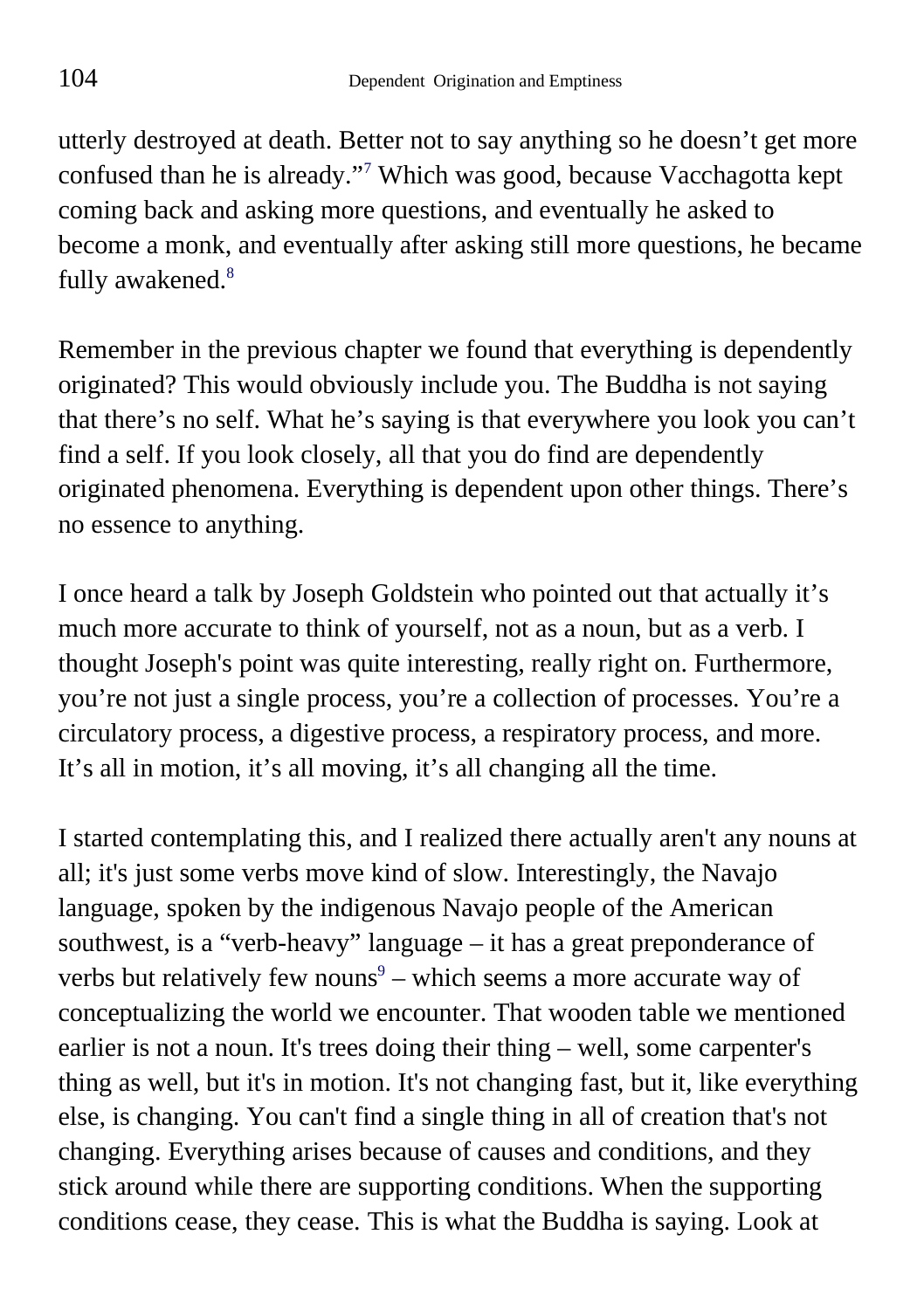yourself that way also: you are a dependently originated collection of processes. When you truly get this, those questions about how was I in past, will be in the future, am right now, just do not occur.

For everything in creation, there are multiple streams of processes that interact to give rise to that bit of creation. And of course, all those streams are also the results of still other processes interacting. When we look carefully, all we find are Streams Of Dependently Arising Processes Interacting – SODAPI. At the intersection of these interacting streams, whether you call that intersection "tree" or "cow" or "me," that intersection is also a process that generates more dependently arising processes. When that intersection is a person, we call any newly generated processes "karma." It's as though we are a valve – the input is all the SODAPI making us who we are, and the output is our thoughts, speech and actions – more  $SODAPI<sup>10</sup>$ 

We share some of these streams. For example, this book is written in English. Some of the processes generating this book in English are the activities of the British who came to North America, ran off the Dutch, ran off the French, ran off the Spanish, and suppressed the Natives. So English is spoken in northern North America where I live. These processes are all part of those of us reading this book. Even if your native language is not English, because the British went on to create a world spanning empire, English has become the international language.

However, some of these streams are very individual – streams like your genetic makeup and your birth order in your family of origin. Some streams you share with many others, some were shared long ago, others recently – your education, your friends, what books you've read, where you've traveled, etc. The number of SODAPI at the intersection you call "me" are incalculable. But if you can get a feel for this as it applies to yourself, as well as to everything else in creation, then maybe those questions about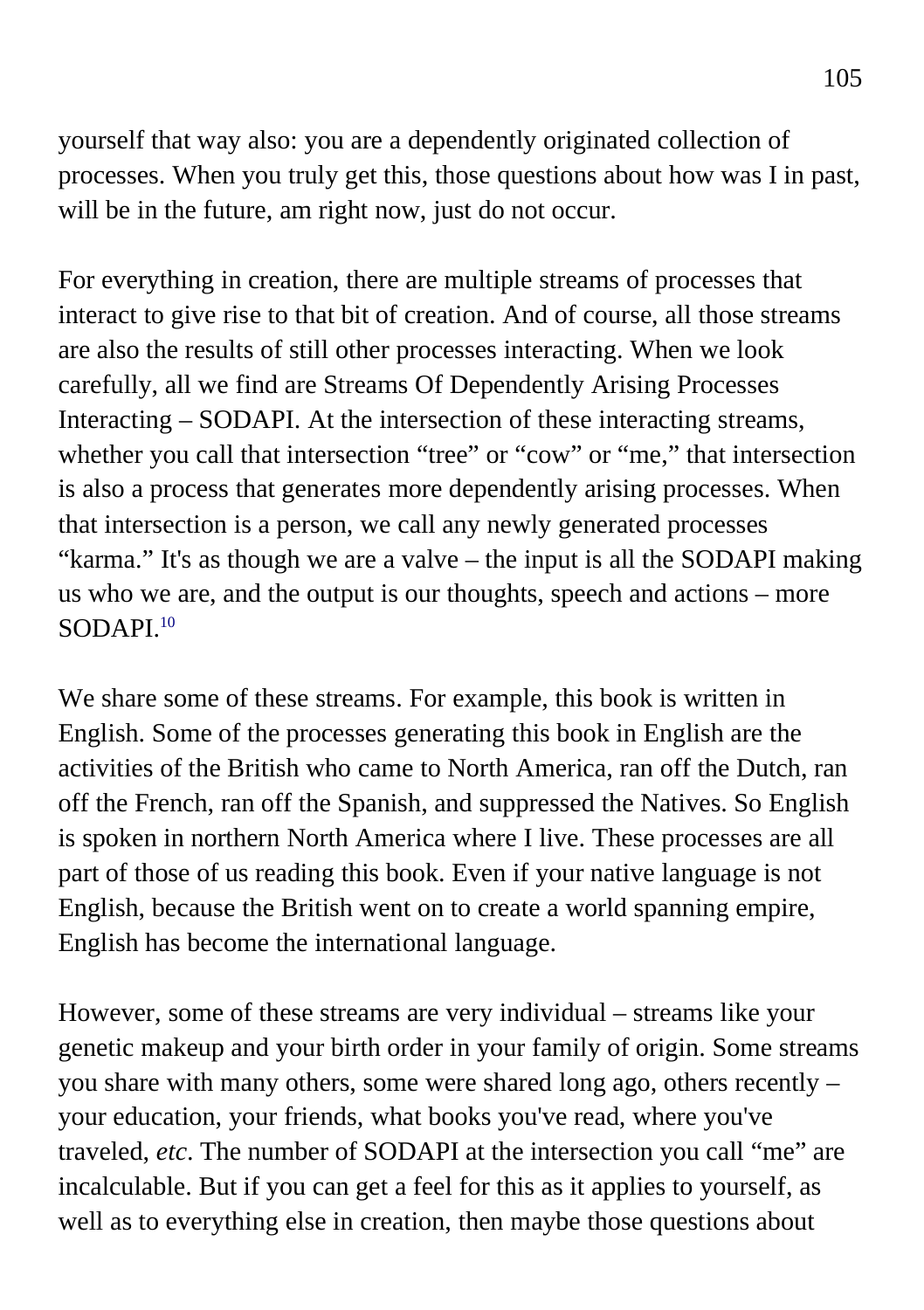how was I in the past, will be in the future, am right now, won't occur.

From Hegoland by Carlo Rovelli:

The best description of reality that we have found is in terms of events that weave a web of interactions. "Entities" are nothing other than ephemeral nodes in this web. Their properties are not determined until the moment of these interactions; they exist only in relation to something else. Everything is what it is only with respect to something else.

Every vision is partial. There is no way of seeing reality that is not dependent on a perspective--no point of view that is absolute or universal.

And yet, points of view communicate. Knowledge is in dialogue with itself and with reality. In the dialogue, those points of view modify, enrich, converge – and our understanding of reality deepens.

The actor of this process is not a subject distinct from phenomenal reality, outside it, nor any transcendent point of view; it is a portion of that reality itself.<sup>11</sup>

Returning to the sutta about Sāti. the Buddha asks "'Bhikkhus, are you saying this just because I'm your teacher?' 'No, venerable sir.' 'Do you speak this way of what you have known and seen and understood for yourselves?' 'Yes, venerable sir.' 'Good, bhikkhus, it is good that you have known and seen and understood this for yourselves.'"

This is a very important point. You make progress on the spiritual path based on what you have known and seen and understood for yourself, that is, based on what you have experienced and understood for yourself.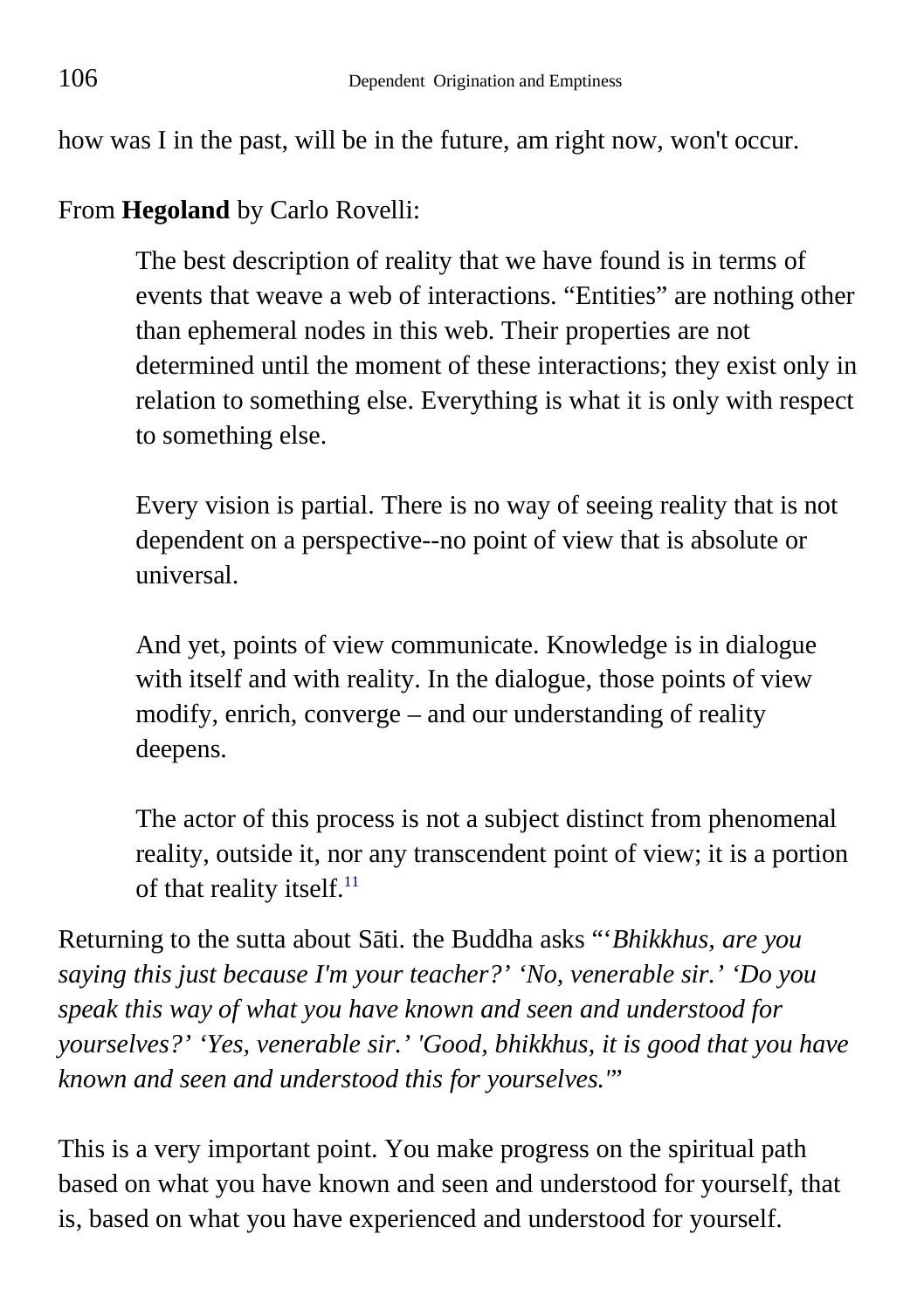Remember, after his awakening, the Buddha was reluctant to teach: "This Dhamma that I have attained is profound, hard to see and hard to understand, peaceful and sublime, unattainable by mere reasoning, subtle, to be experienced by the wise." Ayya Khema said an insight was an understood experience. SODAPI is a concept that hopefully can be useful as you deeply examine reality so that you can understand what you are experiencing. But it's not metaphysics either.

"'Good, bhikkhus. You have been guided by me with this Dhamma, which is visible here and now, immediately effective, inviting inspection, leading onward, to be experienced by the wise for themselves.'" This Dhamma teaches about the dependently originated nature of the universe, a universe without solid entities, the universe of just verbs, of just actions and interactions and their results. This is the Dhamma.

–––––––––––o–––––––––––

This sutta appears to be a composite of two different discourses. The first one, which is discussed above, is about the destruction of craving for becoming (bhavataṇhā). A test to see if you have any bhavataṇhā would be to imagine that you are suddenly presented with irrefutable evidence that there is no life after death. If you have any sort of negative reaction, you still have work to do – you still have bhavataṇhā. If you have a positive reaction to such sudden news, then you have the opposite – vibhavatanha, the craving to not become, and you still have work to do. The destruction of both of these types of craving arises from "knowing and seeing in this way [that is, in terms of dependent origination]" and your reaction to such news would be equanimous.

Following what we have already discussed in this sutta, there is a short passage that serves as a bridge to the second discourse of this sutta. The bridge itself seems to be a later addition, since it contradicts what has come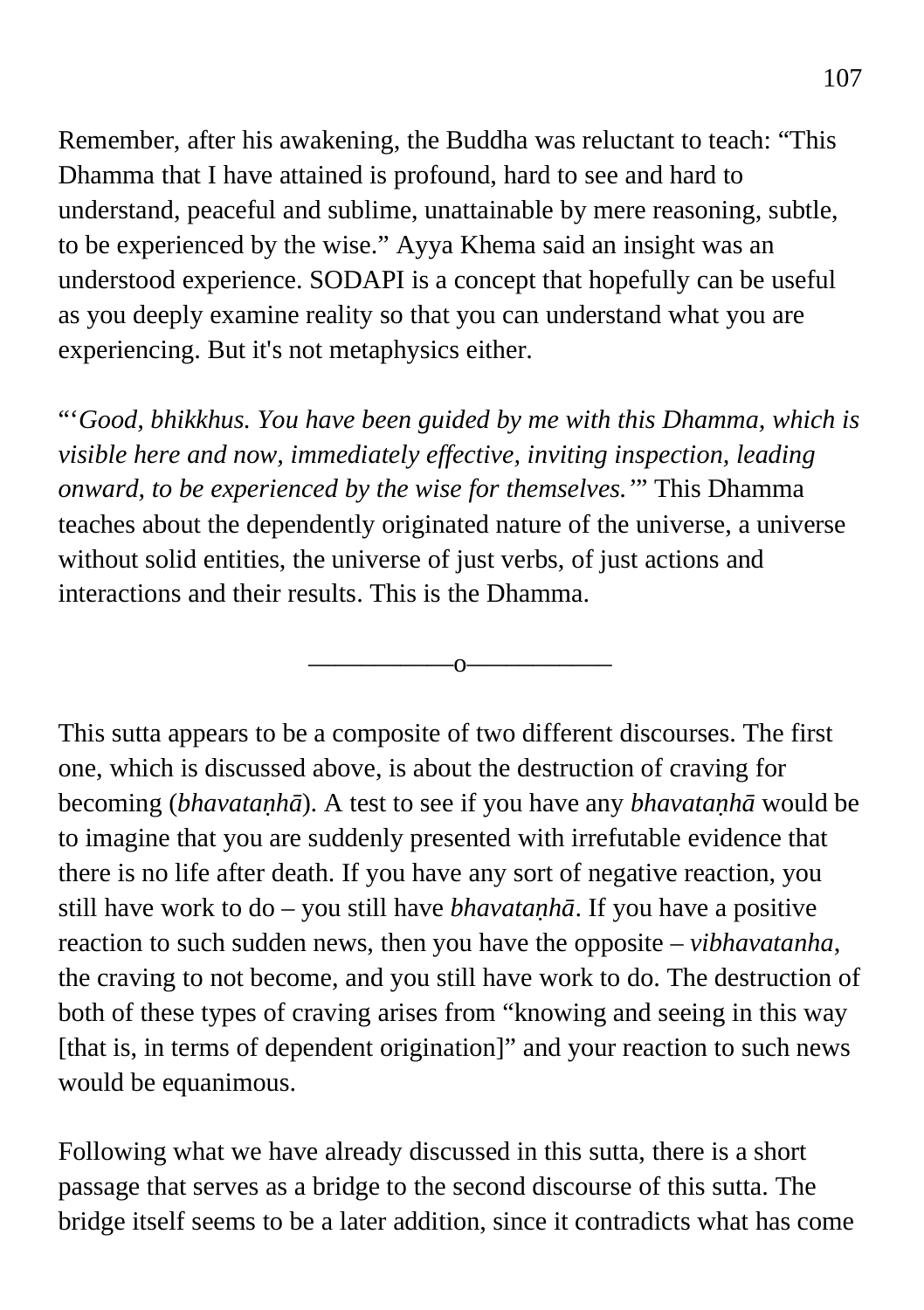before. The second discourse does contain bits of dependent origination, but nothing significantly new from what we have already covered. It discusses the destruction of craving for sense pleasures ( $k\bar{a}$ *matanha*) and recommends to practice the Gradual Training, $^{\ddagger}$  which it details, especially to practice the jhānas. Then you have a far more wholesome and far less problematic source of pleasure.

The above two paragraphs are a short summary of the three types of craving that the Buddha discusses in multiple discourses. $12$ 

 $\alpha$  E.g. at MN 109.14 there is a bhikkhu, stubborn and obtuse, who wanted to know what self gets the results of the actions done by the not self.

\* K.R. Norman (1994), p. 92 writes: Sāti ... so misunderstood the Buddha's teaching that he thought it was "consciousness" (viññāṇa) which continued in saṃsāra. This would appear to be a recollection by Sāti of a teaching similar to that found in the Brhad-Aranyaka Upanishad that vijñana continues: "This great being, endless, unlimited, consisting of nothing but intelligence". This view was refuted by the Buddha, who pointed out that he had frequently taught that "Without a cause there is no origination of consciousness."

† Annihilationism assumes there is an actual "self" that is destroyed at death.

‡ The Gradual Training is used as the foundation for my book Right Concentration; more details can be found there.

 $\overline{\phantom{a}}$ 

 $\overline{\phantom{a}}$ 

<sup>1.</sup> DN 2.83 (DN 2.86 in Bhikkhu Bodhi's translation)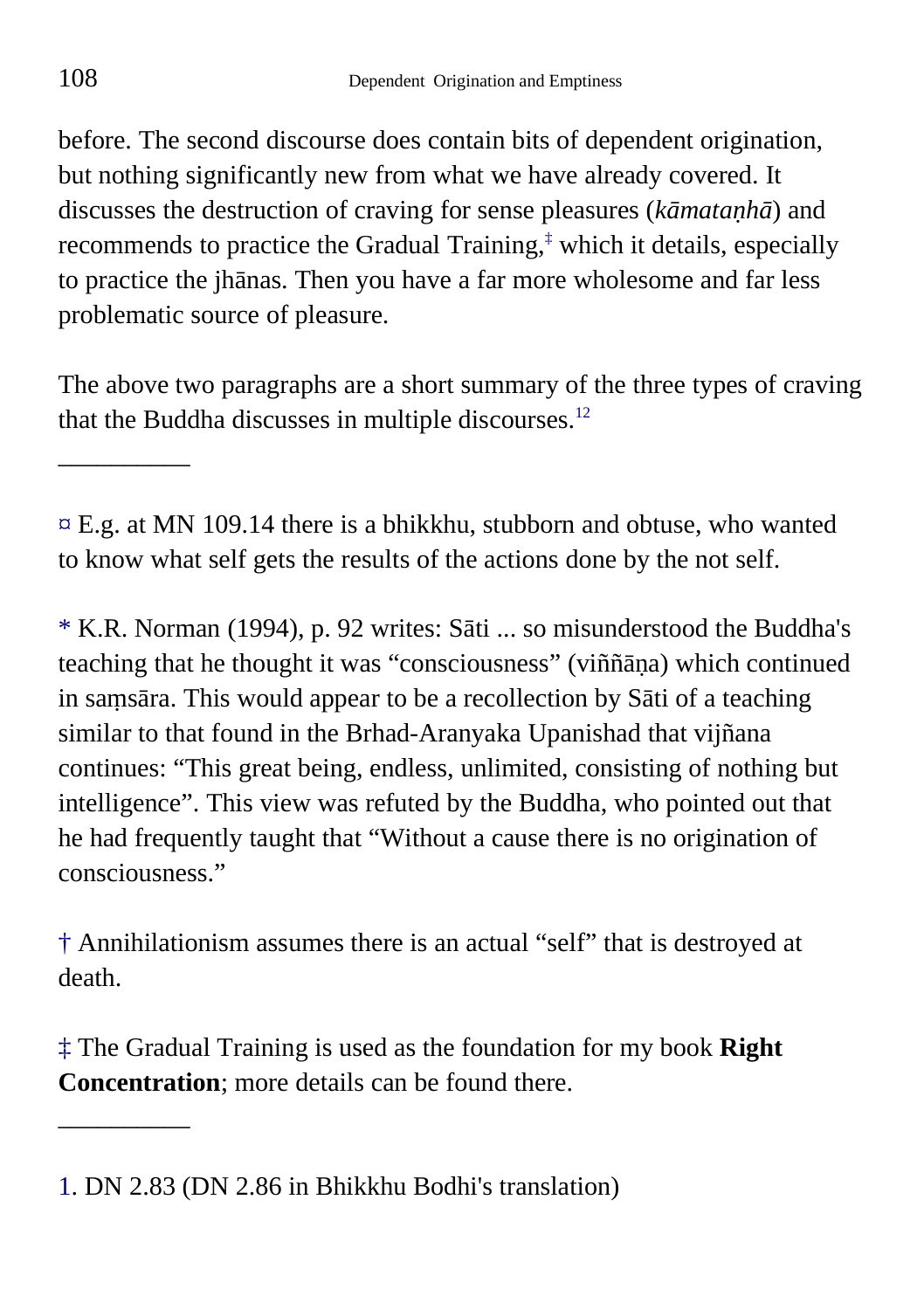2. Pande, 1974, pp 150-151.

3. This exact same teaching also appears in the last two paragraphs of SN 12.20. See also MN 2.7ff where this teaching also appears, along with more discussion about why it is important and useful.

4. This simile is suggested by MN 72 where the Buddha is having a conversation with the wanderer Vacchagotta.

5. SN 22.59

6. SN 22.85

7. SN 44.10

8. Vacchagotta becomes a monk in MN 72 and becomes an arahant in MN 73.

9. https://en.wikipedia.org/wiki/Navajo\_grammar

10. Thanks to Deric Morris for this idea of looking at us as valves (personal conversation).

11. Rovelli, 2021, pp 199-2021

12. E.g. DN 22.19, MN 141.21, SN 22.22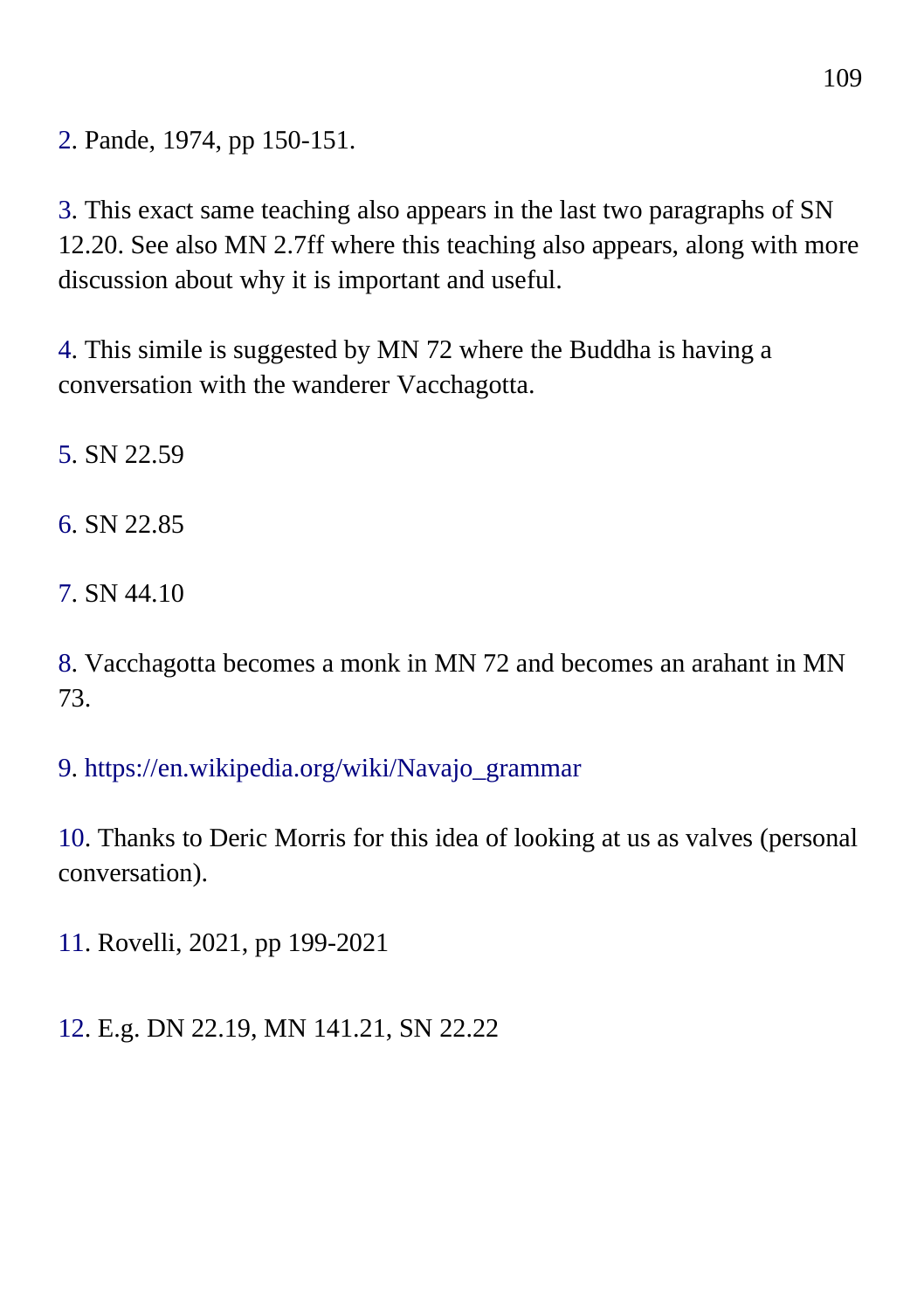### Without Concepts of Existence or Non-Existence

This world, Kaccāna, for the most part depends on a duality  $-$  upon the notion of existence and the notion of non-existence.  $-$  SN 12.15

In the previous chapter, we looked at dependent origination as the Buddha's counterpoint to what Sāti, the son of the fisherman thought, which was that consciousness migrates from incarnation to incarnation. The counterpoint is that we are to see the world as dependently arising processes, as opposed to the world including some sort of "me" that just keeps on going. In this chapter, we will explore a short sutta that elaborates on this. The discourse is the Kaccānagotta Sutta<sup>\*</sup> and is found in the Samyutta Nikāya's twelfth book, which is on dependent origination, and this is the fifteenth sutta.

"Thus have I heard. Once the Buddha was living at Savatthi. There the Venerable Kaccānagotta approached the Blessed One, paid homage to him, sat down to one side and said to him, "Venerable Sir, it is said, 'Right View, Right View.' In what way, Venerable Sir, is there Right View?"

The first thing to notice is that this is "the Venerable Kaccānagotta." This is not "a certain Bhikkhu;" rather it is somebody who probably is fairly experienced on the path. So what we're going to get is not a beginner's teaching – this is an advanced teaching, so buckle up. It's not easy to understand what the Buddha is pointing to here, but it's so essential that we need to take a look at it .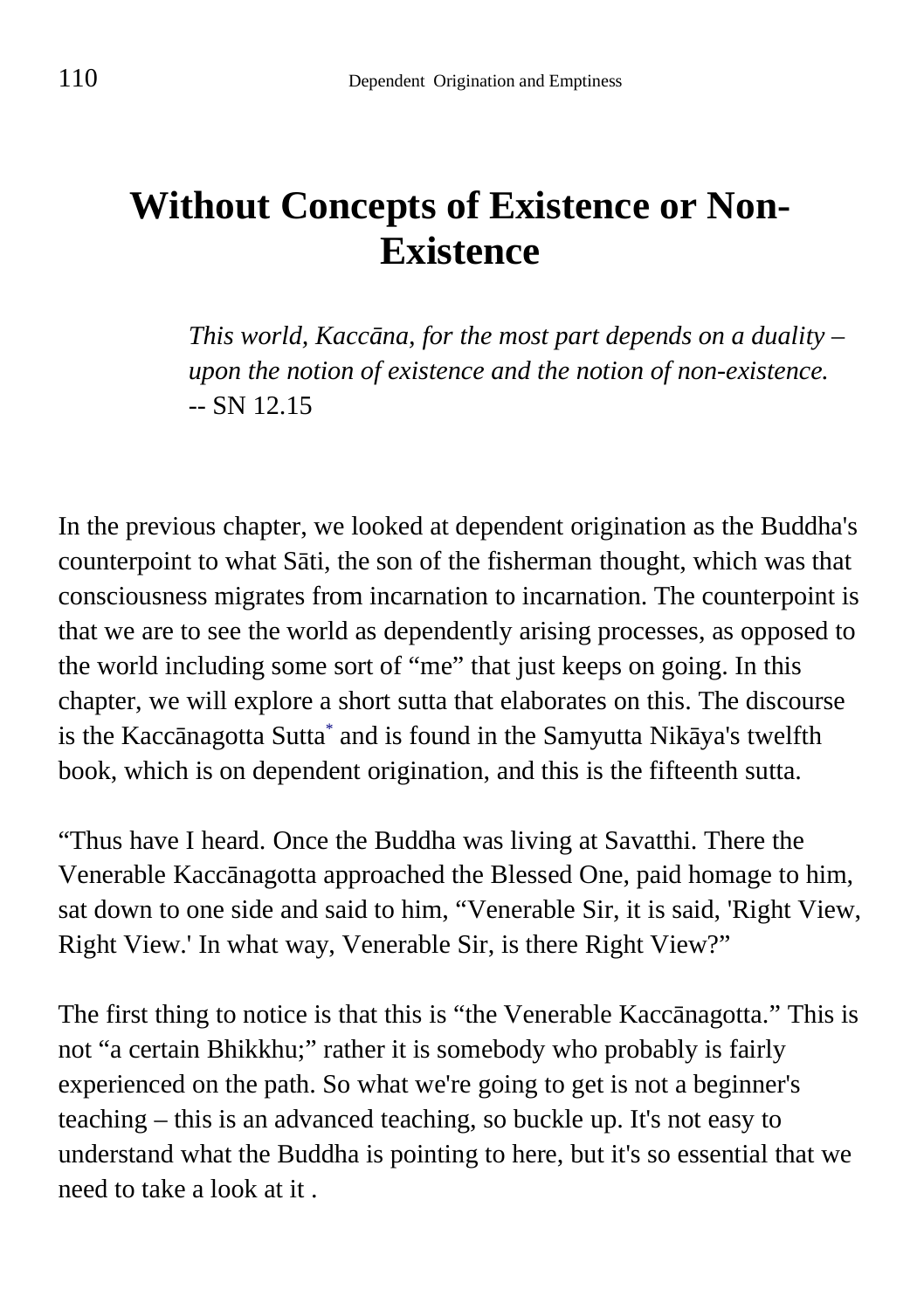The Venerable Kaccānagotta wants to know, what is Right View? "This world, Kaccāna, for the most part depends on a duality – upon the notion of existence and the notion of non-existence." Literally it says "upon the notion of it is and the notion of it is not." We do this all the time. Do leprechauns exist? Or do they not exist? Does Planet 9 exist or not exist? Do cookies currently exist in the cookie jar or not exist there? We want to put everything in one or the other of these two buckets.

"But for one who sees the origin of the world as it really is, with correct wisdom, there is no notion of non-existence in regard to the world. And for one who sees the cessation of the world as it really is, with correct wisdom, there's no notion of existence in regard to the world."

As things come into being, we're not thinking they're not existing, that they're annihilated; and when things cease, we're not thinking they last forever, they're eternal. If you really see what's going on, if you really pay attention to arising and passing, you begin to realize that the two buckets of existence and non-existence may not be the most useful way of categorizing the things of the world.

For each of the practices given in the Satipaṭṭhāna Suttas,<sup>1</sup> after the basic practice is taught, you are then also to do that practice internally, externally, and both, and then in its arising form and in its passing form, and both arising and passing form. As mentioned in the chapter The General Case, with the five aggregates as a mindfulness practice, we find the arising and passing practice given when the practice is initially presented: to see each of the aggregates and their arising and their passing. It's important to pay attention to the arising and passing of the world – this world that is totally in flux. This deep recognition of anicca (inconstancy, impermanence) is what helps us not to fall into either of these extremes of existence or nonexistence.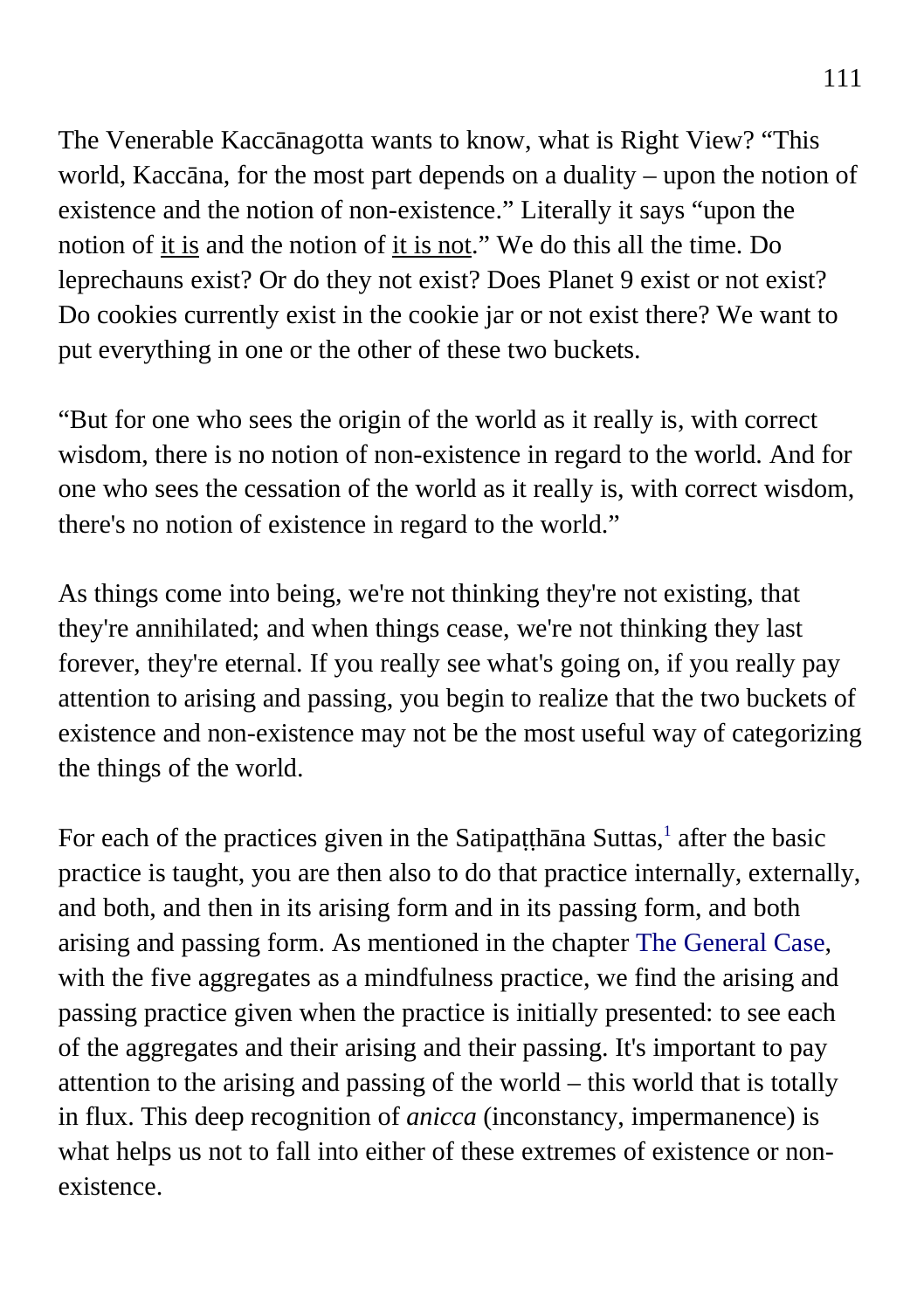"The world in general, Kaccāyana, grasps after systems and is imprisoned by dogmas. But one with Right View does not go along with that systemgrasping, that mental obstinacy and dogmatic bias, does not grasp at it. One with Right View does not take a stand about 'my self'" – my soul, my att $\bar{a}$ .<sup>†</sup>

The idea is that Right View is not locking in to any sort of viewpoint and defending it. In particular, the Buddha says, don't take a stand about "my self." Remember, the "self" is essentially the soul, the essence of me that's going to be eternally happy – some day. The Buddha says, don't take a stand about that. He's not saying there is a self; he's not saying there isn't a self. We had the story of Vacchagotta in the previous chapter asking, "Does the Self exist?" or "Does the Self not exist?" The Buddha would not give him a categorical answer, in fact he did not give an answer at all.

We don't want to be shackled by engagement, clinging, and adherence. "One with Right View does not become engaged, clinging, adhere, and does not take a stand about 'my self,' One has no perplexity or doubt that what arises is only dukkha arising, what ceases is only dukkha ceasing. One's knowledge about this is independent of others; it is in this way, Kaccayana, that there is Right View."

"One has no perplexity that what is arising is only dukkha arising; what is ceasing is only dukkha ceasing." At first this may seem quite strange. That chocolate cake that arose certainly wasn't dukkha – it was delicious. But its ceasing is dukkha if you want more and there isn't any. That headache that arose was certainly dukkha. But it's ceasing is the opposite of dukkha. So how are we supposed to understand this?

There are two ways to work with it. First, you can realize that anytime you think of a thing arising, you are putting that thing into the "exists" bucket. Anytime you experience a thing ceasing, you are putting it into the "notexists" bucket. But these buckets are not so useful for experiencing the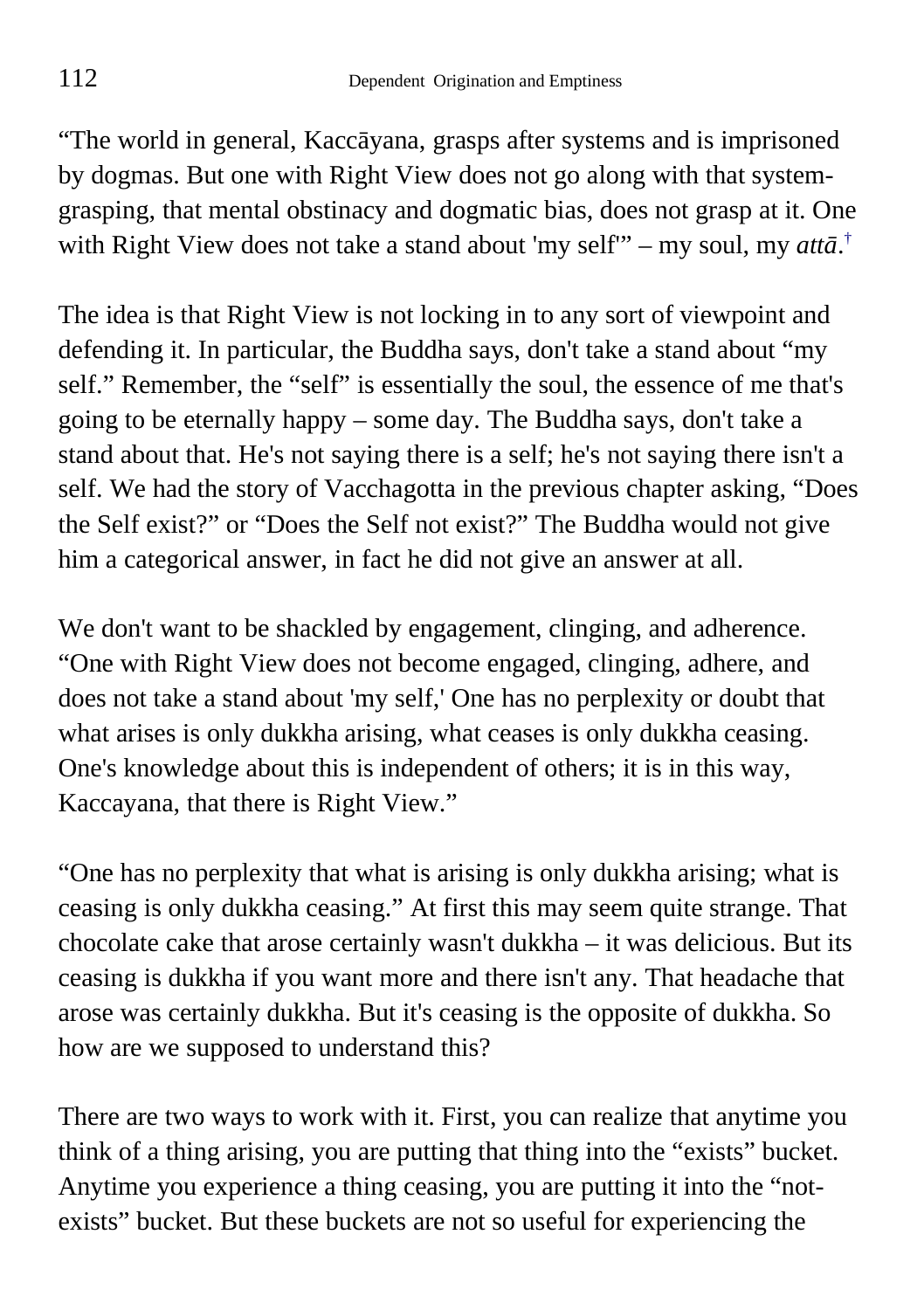deeper truths that can lead to the end of dukkha. Rather than the duality of existence and non-existence of things, which is dukkha laden, we should be examining our experience from a non-dual perspective, from an ever flowing processes perspective rather than one of existing or non-existing entities. This is the orthodox Mahāyāna understanding of this passage. This is the view from the anattā (not-self, emptiness) perspective.

A second way to try to understand this is to broaden the definition of dukkha even further than "bummer" – all the way to "not a source of lasting satisfaction." Then we have the following: "one has no perplexity or doubt that what arises is not a source of lasting satisfaction, what ceases is not a source of lasting satisfaction." This fits well with the chocolate cake and headache examples above: when the cake arose, it was not a source of lasting satisfaction; when it ceased, that cake was definitely experienced as not a source of lasting satisfaction. When the headache arose, it certainly was not a source of lasting satisfaction; when it ceased, the headache still wasn't a source of lasting satisfaction – it might come back. When the absence of the headache arose, that was not a source of lasting satisfaction – all things change and a new headache could arise, which would bring the ceasing of the absence of a headache – definitely not a source of lasting satisfaction. This is the view from the anicca-dukkha (impermanencebummer) perspective.

"'All exists,' Kaccayana; this is one extreme. 'All does not exist.' This is the second extreme." The Buddha is known for finding the middle way between two extremes. He spoke about the middle way between a pair of extremes in the traditional "First Sermon"<sup>2</sup> – the middle way between asceticism and sensual indulgence. Now, here is another pair of extremes: all exists, or all does not exist.

"Without veering toward either of these extremes, a Tathāgata teaches the Dhamma via the middle:" Dependent Origination. Now the sutta doesn't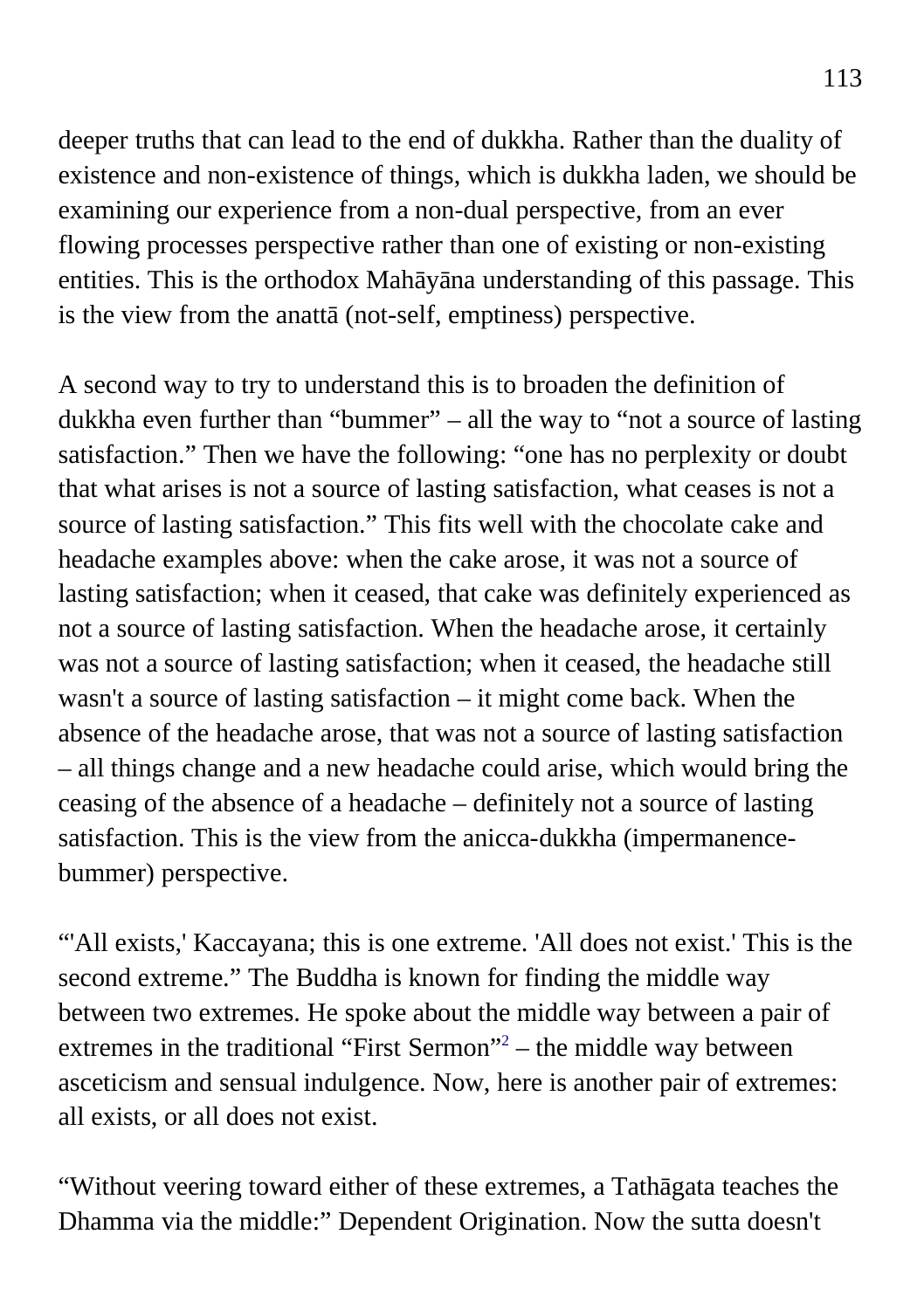actually say "Dependent Origination." What follows in the sutta is just the twelve links of dependent origination given in their forward arising order, that is, with ignorance as condition, saṅkhāras arise, with saṅkhāras as condition, consciousness arises, etc., all the way up to, with birth as condition aging-and-death arise. That's followed by the twelve links in their forward ceasing order; when ignorance ceases, saṅkhāras cease, when saṅkhāras cease, consciousness ceases, etc., all the way up to aging-anddeath and all the other dukkha ceasing. I suspect this is a corruption in the sutta.<sup>‡</sup> The links don't make sense here; the links exemplify a specific case which is simply not addressed in this sutta. This sutta addresses a far more general case. I postulate that what the Buddha actually said was "All exists, Kaccayana, this is one extreme. All does not exist; this is the second extreme. Without veering towards either of these extremes, a Tathāgata teaches the Dhamma via the middle: this-that conditionality, dependent origination"  $-i.e.$  idappaccavatāpaticcasamuppādo. Then, in later generations, when they were preserving this and all the other suttas by chanting them, they decided, "Oh, dependent origination; we'd better stick the details in here; it will make the chant sound a lot better" – sort of a chorus. And they slapped the twelve links in, so this is what we get today. It just makes a lot more sense to say the middle way is to look at experience in terms of this-that conditionality, dependent origination; whereas the twelve links here don't really make any sense.

When the Buddha is saying, "one does not take a stand about 'my self,'" there is no entity anywhere to be found. It's sort of like, you go to the beach, and you look out and you can see the edge of the world, six miles out. If a ship gets too close to the edge of the world, it falls off the edge of the world. Right? That's terrible; all those people die. It happens far too often. If you go to the beach, you've probably seen it happen at least once or twice. You are trapped in an illusion! Let's say they come along, they take you to Florida, they stick you in a SpaceX capsule, they blast you into orbit, you look down, you see it's a sphere, they explain gravity to you. You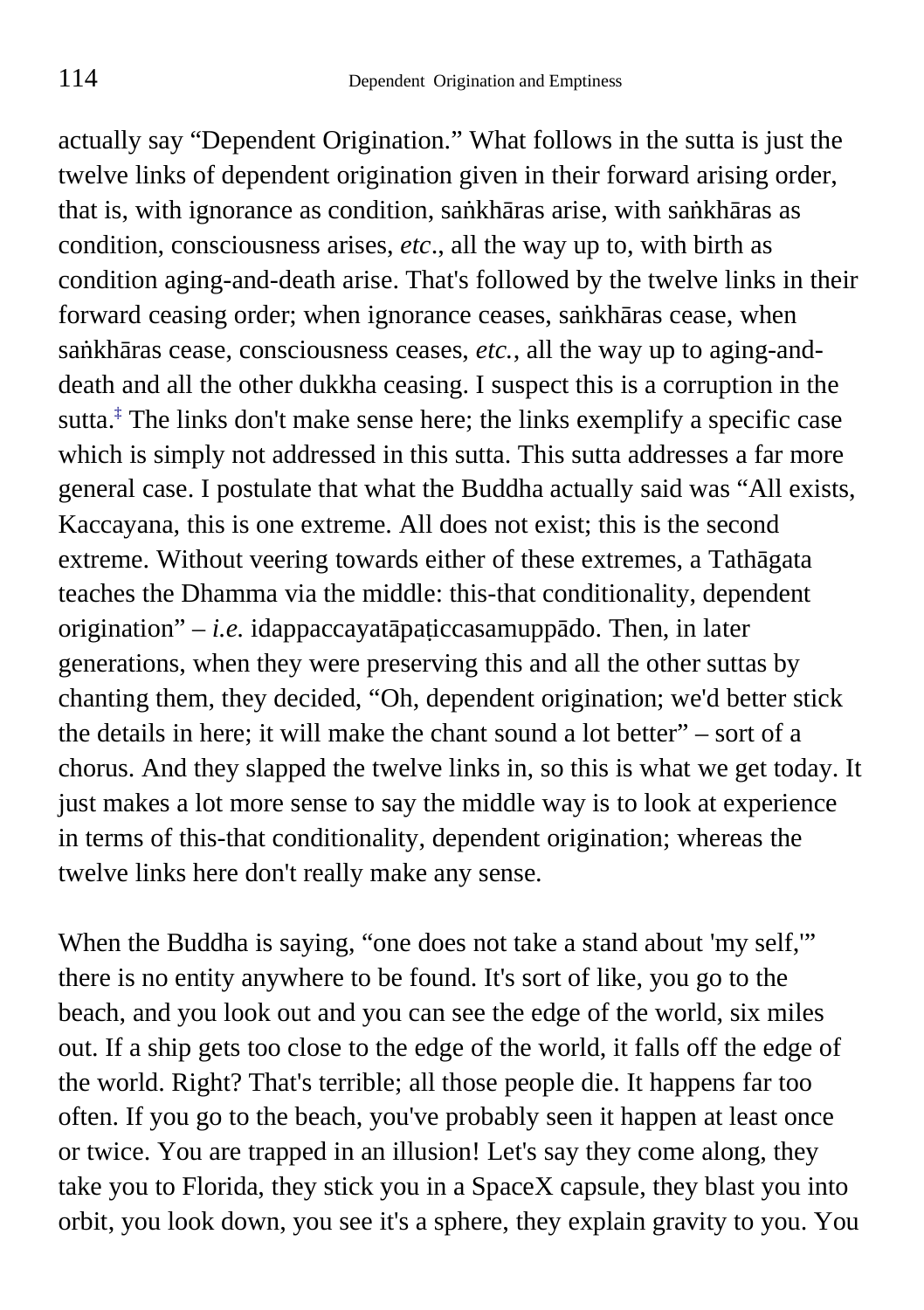go back to the beach; you look out; it looks just like it did before, but you no longer conceive of the edge of the world. You no longer get engaged in discussions about "when you fall off the edge of the world, does it hurt immediately? Or does it hurt only when you hit the bottom? Or do just keep falling and eventually starve to death?" Those questions no longer make any sense; you understand the illusion. This is what the Buddha is saying about the self. Don't get caught in discussions about the self – does the self exist, does the self not exist. That's as silly as trying to decide if it hurts or not when you fall off the edge of the world. Rather than being trapped in the illusion of self, look at the world in terms of dependently arising processes. That's all that's happening.

This is very much like the previous chapter, but perhaps from a little different perspective. Basically, the teaching here is the importance of looking at the world not as entities, not as things, but as processes, as verbs. These processes are interacting, and are causes and effects which become causes for more effects that keep rolling on – this whole mass of dependently arising phenomena. But don't throw any of the processes into an exist or not-exist bucket either.

† self, ego, personality, soul

 $\overline{\phantom{a}}$ 

‡ Pande agrees that this is likely a corruption, pg 201: "The formula as such, therefore, must be regarded in the case of these suttas [SN 12.15, 17- 18, 24-26, 46-48] as a later substitution for part of the more fluid original continuation. Mrs. Rhys Davids advocates this conclusion in the case of SN 12.18 and the arguments are generalizable to the other suttas [including our SN 12.15] of the class which are greatly similar in problem and answer."

<sup>\*</sup> For multiple translations on a single page, see http://leighb.com/sn12\_15.htm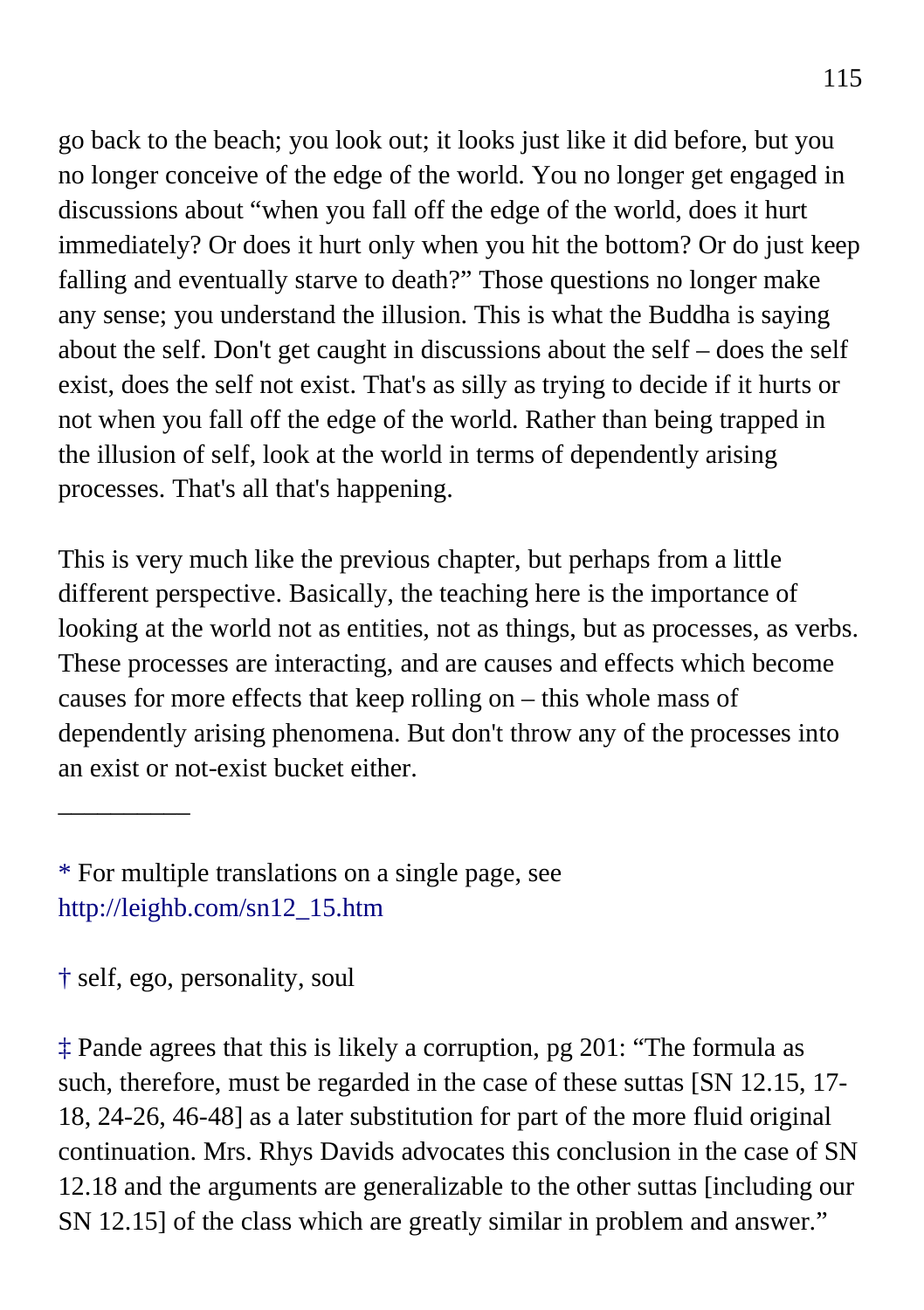Furthermore, the Chinese version of this sutta, Samyutta Āgama 301, says, "That is called avoiding the two extremes, and teaching the middle way, namely: Because this exists, that exists; because this arises, that arises" and then the āgama goes on to give the twelve links in both arising and ceasing orders as is found in the Pāli version.

1. DN 22 and MN 10

2. SN 56.11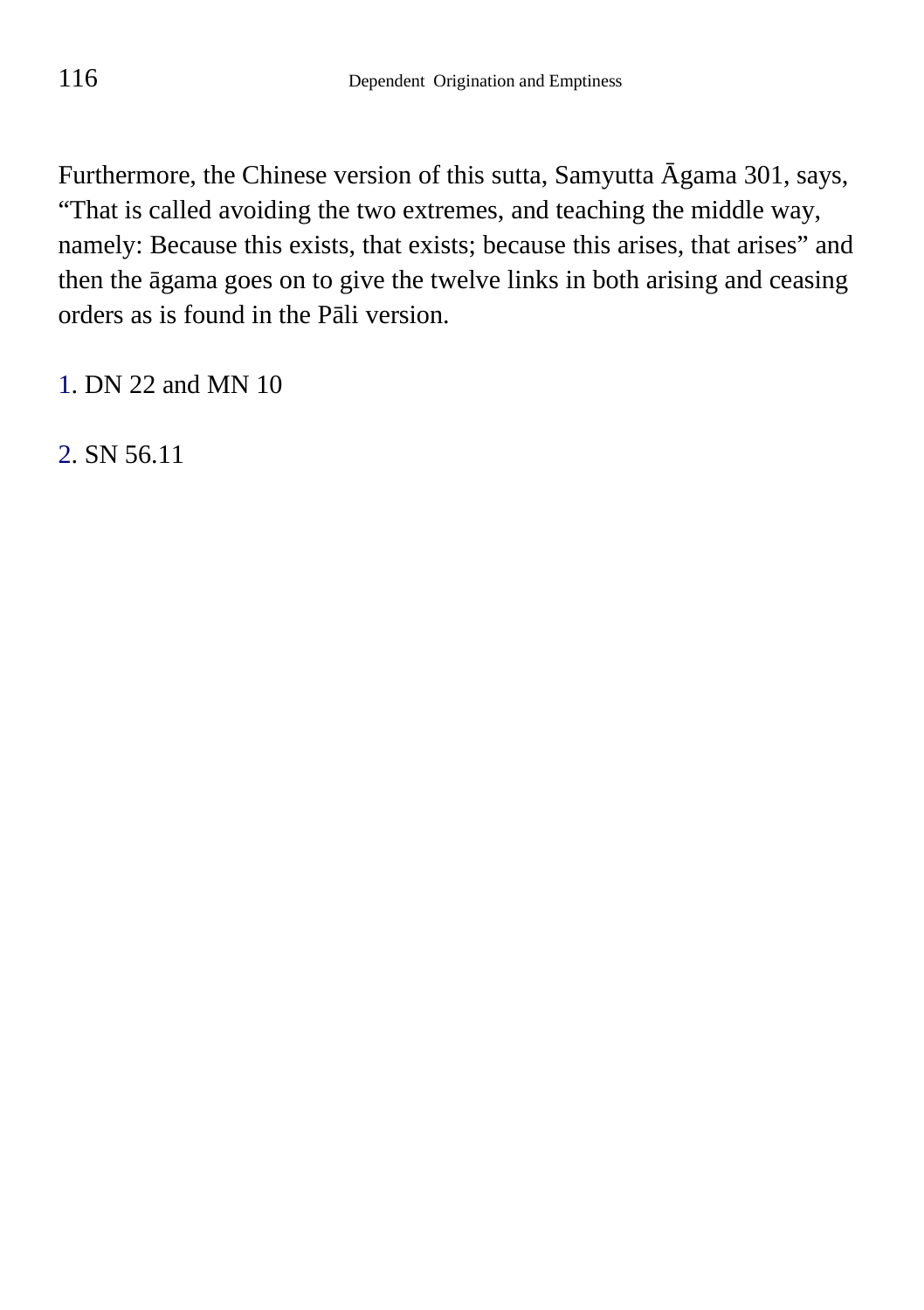## The Middle Way – Introduction to Emptiness

 It is inappropriate to say: "movement and what-is-moving are the same."

 It is inappropriate to say: "movement and what-is-moving are different."

-- MMK, Chapter 2

The Kaccānagotta Sutta (SN 12.15), which we discussed in the previous chapter, is an extremely important sutta – not only because of the depth of the teaching given there, but also because of what develops from it. The teaching there is so profound that we could say it influenced a fair amount of the Mahāyāna notion of emptiness, thanks to the teachings of a man named Nāgārjuna.

Nāgārjuna was born into a Brahmin family around 100 CE, in southern India. By the time he was 20, he was well-known for his scholarly Brahminical learning. However, he began studying the works of the Buddha, the early suttas. Supposedly, in three months, he had mastered them, but they still left unanswered questions. At that point he encountered an old monk who followed the newly emerging Mahāyāna tradition.

Nāgārjuna was so impressed by the Mahāyāna vision that he traveled throughout India, seeking other Mahāyāna texts. He was very skilled in debate, and eventually defeated all comers, whether Buddhist or non-Buddhist. He declared at one point, "I have no master." He founded an order and rules for his monks to live by.

The biography above is gleaned from the less fantastical parts of the multiple legends about Nāgārjuna; however, there isn't a lot we reliably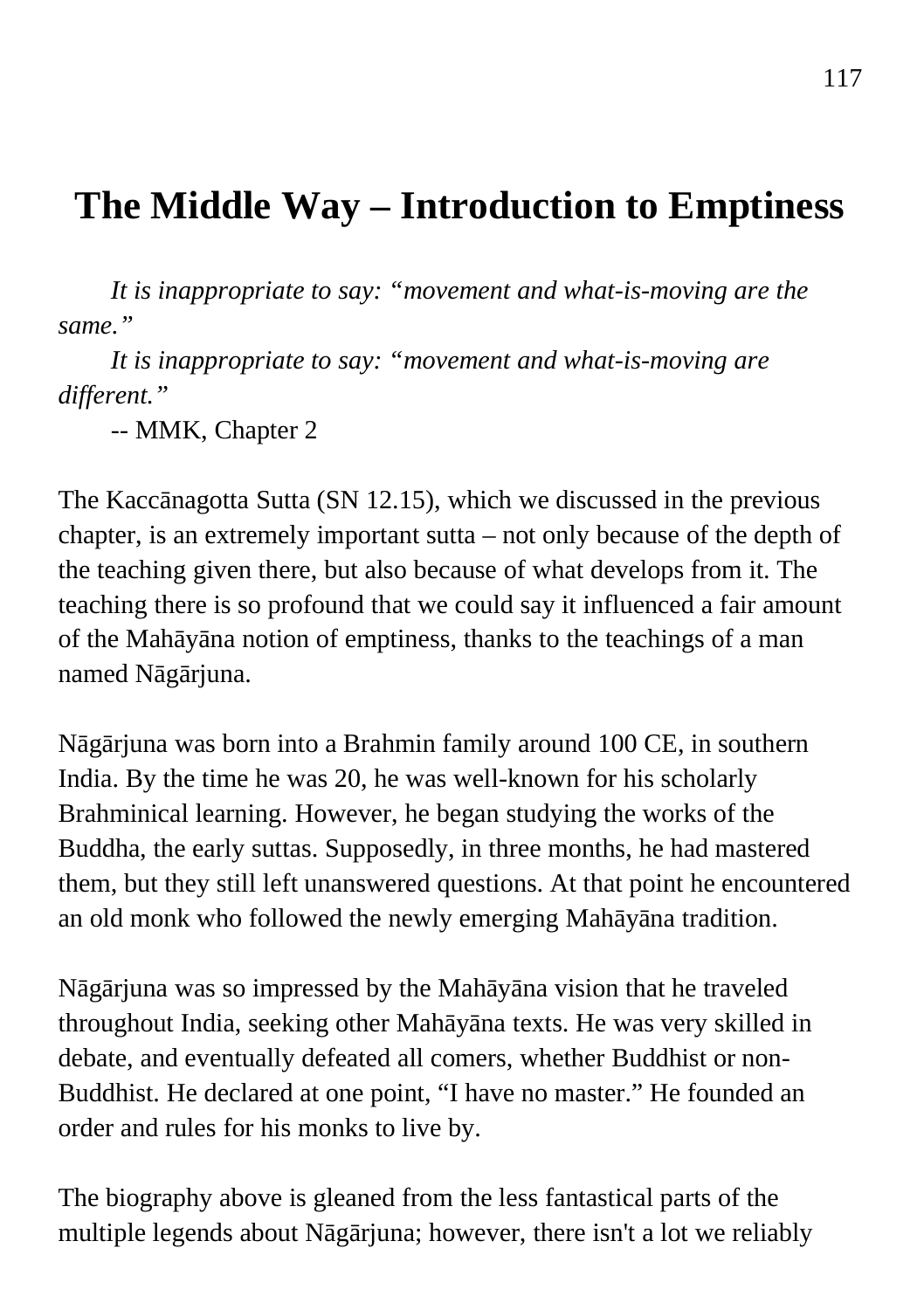know about him. But he is the author of a text of profound significance: the Mūlamadhyamaka-kārikā (MMK), or The Fundamental Verses on the Middle Way. This is a rather remarkable set of teachings. There are twentyseven short chapters, made of verses, and they attempt to elucidate emptiness. The only one of the early suttas Nāgārjuna references in this master work is the Kaccānagotta Sutta, discussed in the previous chapter. Nāgārjuna clearly was influenced by that sutta and expands the teaching there into what I would call the most important Buddhist text composed after the Buddha's death.

If you read The Fundamental Verses on the Middle Way, you get a sense that Nāgārjuna had great respect for the Buddha and his teachings. He's basically trying to take Buddhist understanding back toward the teachings that are found in the suttas, via an emphasis on emptiness. It is very important to understand that "emptiness" does not mean "non-existence." It means that things are empty of inherent existence, that is they don't have an essence – they don't exist "from their own side."

Towards the end of The Fundamental Verses on the Middle Way, Nāgārjuna equates emptiness and dependent origination. Things are empty because they are dependently originated. "Things" here refers to every thing – both material and mental – all phenomena. There are no stand alone entities or concepts – all arise dependent on other things – just as we saw in the chapter The General Case.

One way Nāgārjuna does this is by looking closely at some of the words and concepts we commonly use, trying to better understand just what we mean by them. In doing so, he points out that each concept we deal with is dependent on other concepts – hence each of the concepts is empty. The following are excerpts from three of Nāgārjuna's chapters.

We will start by looking at "Movement" (MMK 2). The key relationship to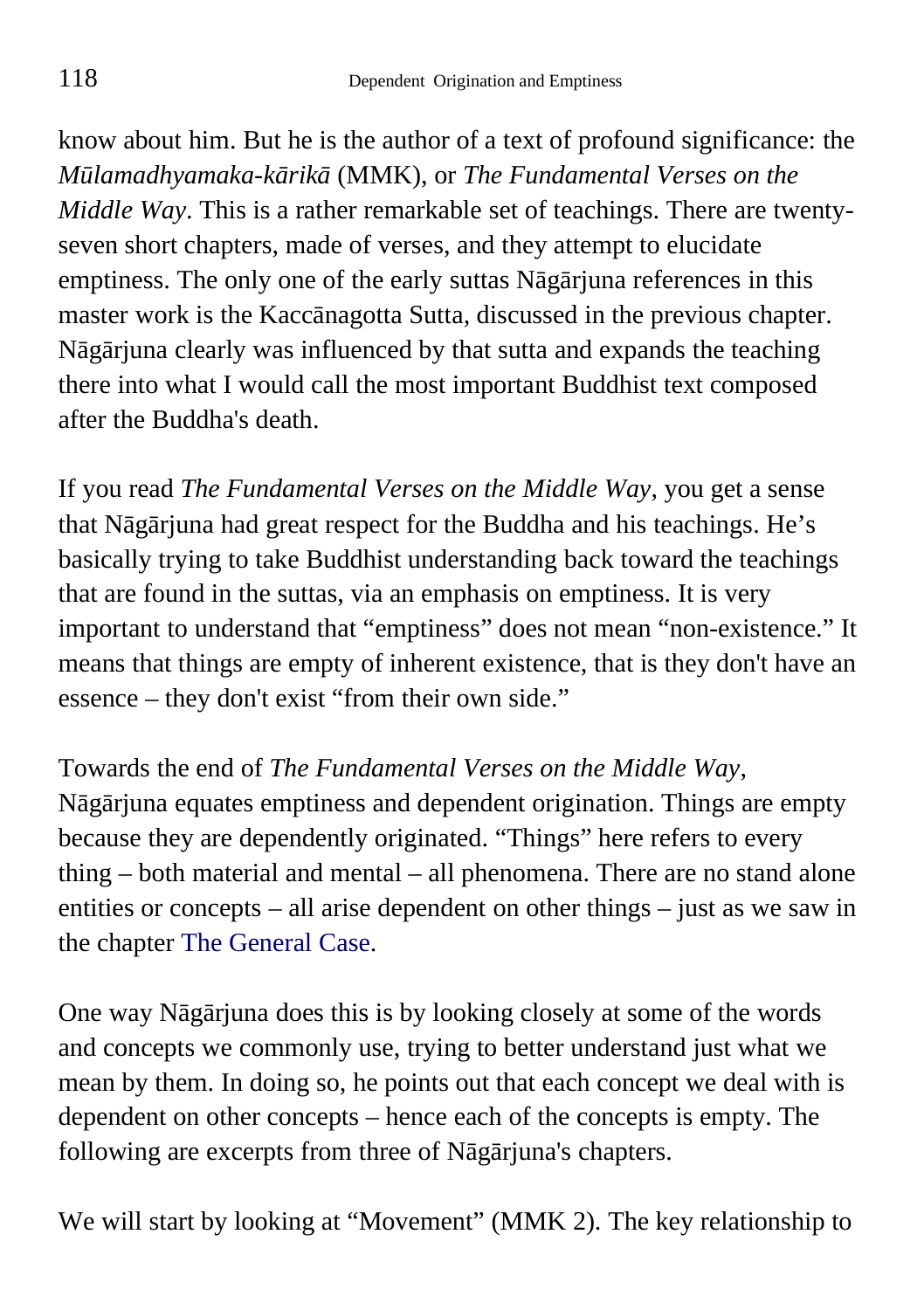notice here is the one between "movement" and "that which is moved" – each of which is a concept that is dependent on the other one; they both are empty. What Nāgārjuna is doing here is refuting the concept of there being some essence, called "movement," in moving things.

 There is no movement in what has ceased moving; There is also no movement in what has not moved. Movement is unknowable apart From what-is-moving and what is not moving.

All that is moving and all that is not moving constitutes all possible things that have moved or could move. We will not find any essence called "movement" anywhere apart from these two possible cases.

 How can movement exist [as an essence] Within whatever is moving? When whatever is moving stops, It is impossible for it to have any movement.

It is very important to keep in mind that if something has an essence, then that essence is unchanging. This is a very key point for understanding Nāgārjuna's teachings.

 To claim that there is movement within [something in] motion Implies that there could be no movement Within [something in] motion, Because it is asserted there is movement within motion.

Yes, this is tricky! What Nāgārjuna is saying here is that if there is an essence called "movement" within whatever is moving, then movement and whatever is moving are two different things. If indeed they are different, then it should be possible to have one without the other. He now goes on to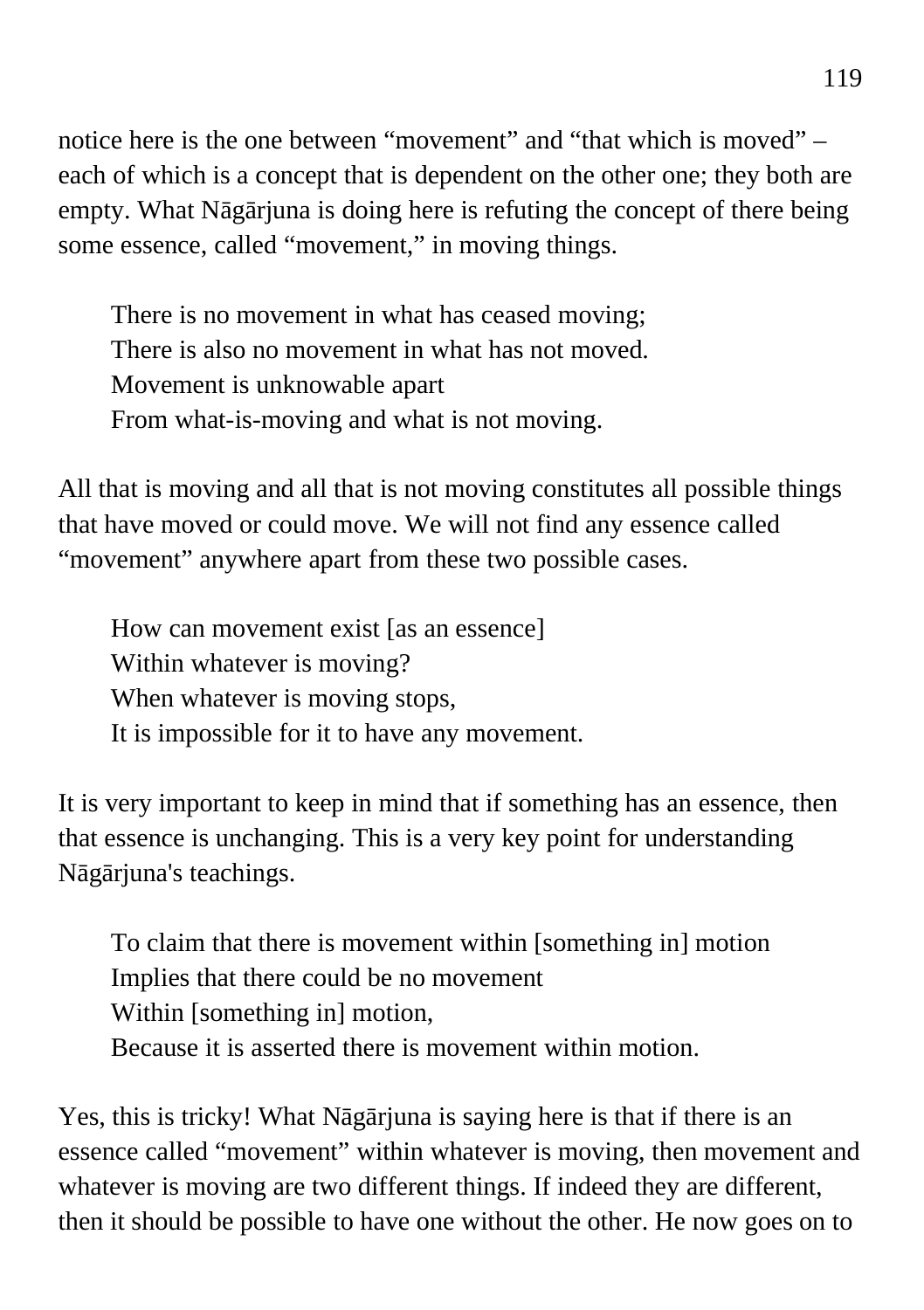point out the weirdness that results from postulating a movement essence:

 If there were [an essence called] movement within motion, It would follow that movement would be twofold: That by which one becomes someone in motion And [that by which one] is actually moving.

 If movement were twofold, Then the thing that is moving also would be twofold, Because movement is impossible Without something moving.

 If there were nothing moving, Movement would be impossible. If there were no movement, How could something moving be existent?

If movement is an essence in things that move, then that essence cannot be in the things that are not moving. But we know that some non-moving things do start to move. So how can they, if they don't have that movement essence already – assuming there is such a thing as "movement essence?"

 When a mover does not move, A non-mover cannot move; What third thing other than a mover And a non-mover could possibly move?

 When a mover is impossible without movement, Then how is it possible to say: "a mover moves"?

It is unnecessarily redundant to say "a mover moves." Saying this leads to the following: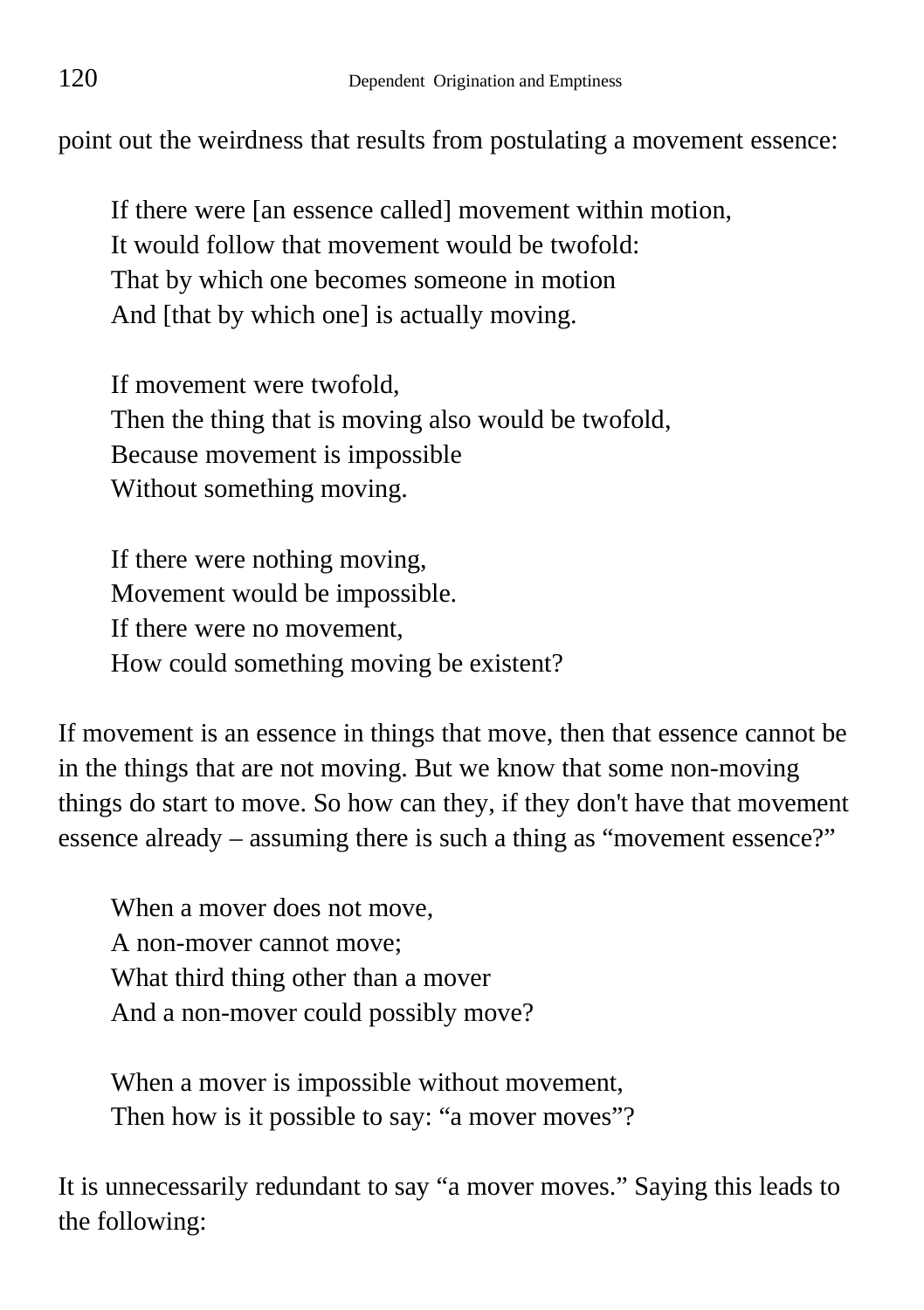To claim that a mover moves Implies that there could be a mover Who does not move, Because it is asserted that a mover moves.

 If a mover moves, It would follow that movement would be twofold: That which reveals the mover And that which moves, once one becomes a mover.

If a beginning of movement does not exist in what-is-moving,

 [if] a beginning of movement also does not exist in what has not [yet] moved,

[and if] there does not exist a beginning [of movement] within motion,

where does a beginning of movement happen?

Before a beginning of movement,

There is not any motion or anything which has moved

Wherein movement could begin.

How can movement exist in what has not begun to move?

 It is inappropriate to say: "movement and what-is-moving are the same"

 It is inappropriate to say: "movement and what-is-moving are different."

 If whatever is moving is a mover, It would follow that The act and the actor would be the same too.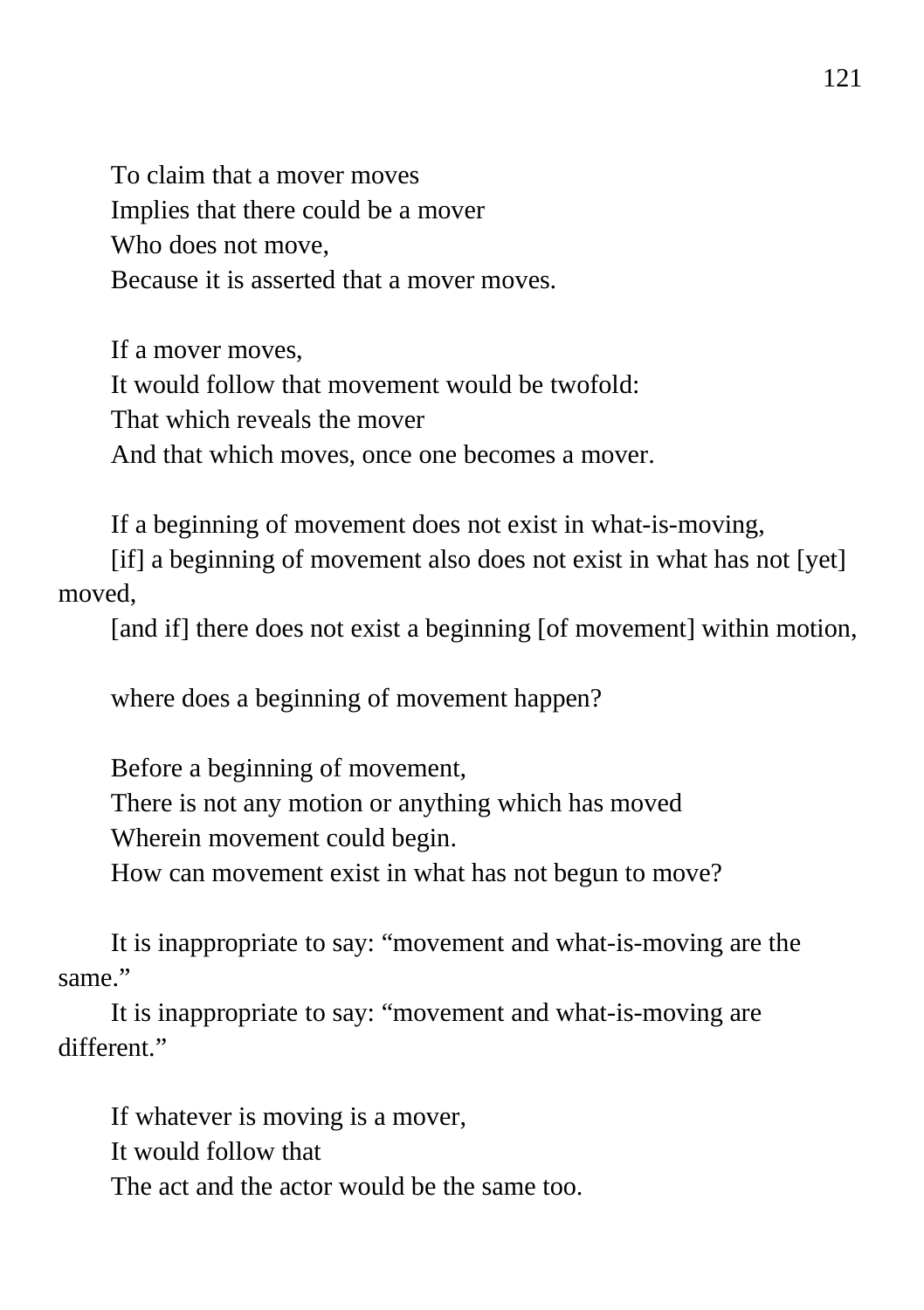If moving and a mover were conceived as different, There could be moving without a mover And a mover without moving.

 If things are not established as the same And not established as different, How can they be established at all?

 That very movement by which a mover is made evident Does not [enable a mover to] move. Because there is no [mover] before any movement, Who would be going where?

"It is inappropriate to say: 'movement and what-is-moving are the same.' It is inappropriate to say: 'movement and what-is-moving are different.'" Movement and what-is-moving are not the same thing. And yet, you can't have one without the other; they're dependently related. We need to pay attention to our notions and concepts and see how one thing is dependent on another. You can't have a movement unless there's something moving, but you can't have something moving unless there's movement. So which came first? How did it get started? There is not any fixed entity there, is there? This begins to point us in the right direction.

Let's look at another analysis of a common experience: "Seeing" (MMK 3). The key relationship to notice here is the one between "seeing" and "seer" – each of which is a concept that is dependent on the other one; they both are empty.

 Seeing does not see itself. How can what does not see itself See anything else?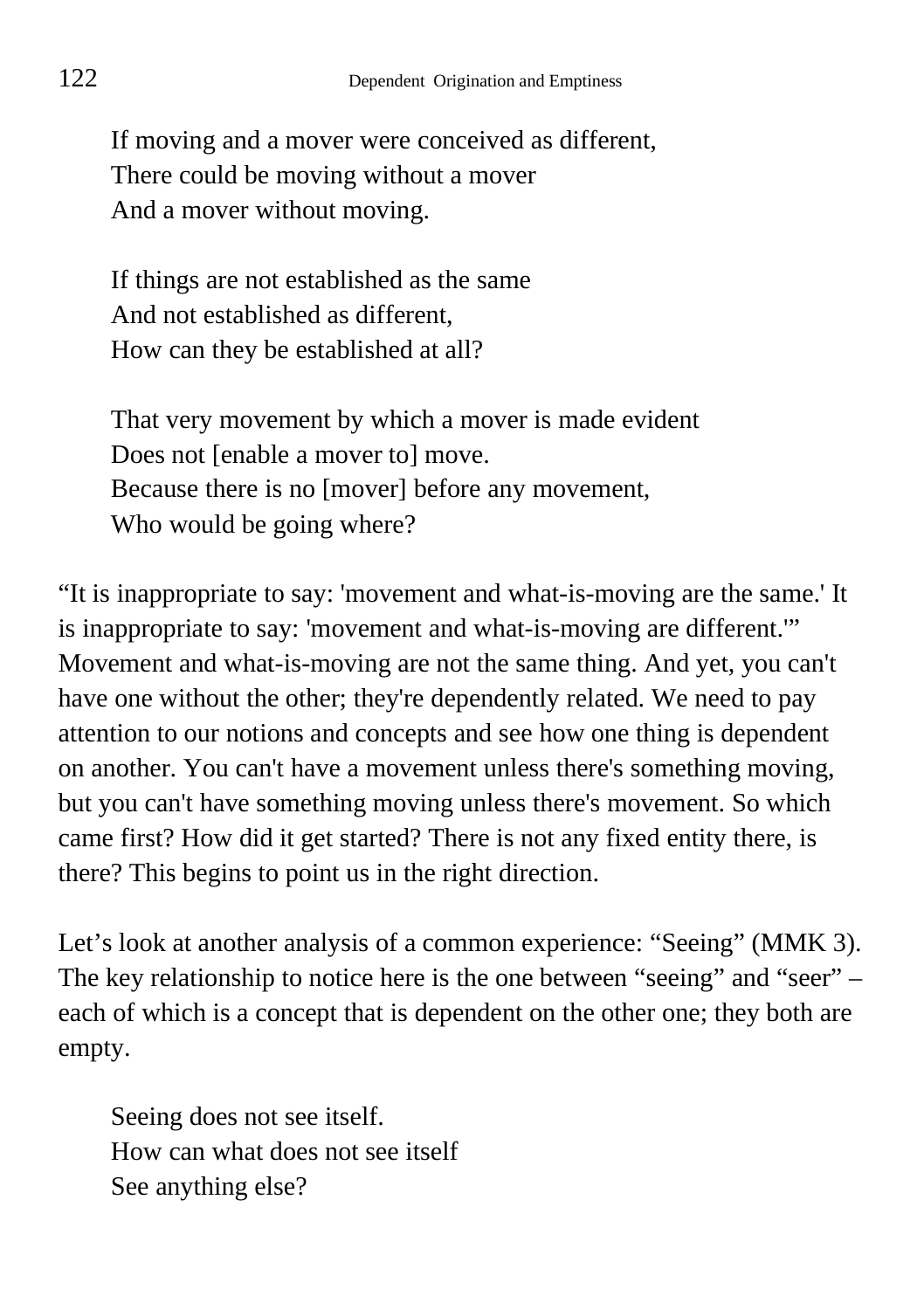Nāgārjuna points out that your eyes can't see themselves. It's also worth noting that your ears can't hear your ears. You can't smell your nose. Your tongue can't taste itself. You might think, "Ah, but I can touch my body!" But you actually have to touch one part of your body with another part of your body in order to experience it. And although you can think about your thoughts, the thinking about is different from the thought being thought about.

 When not seeing the slightest thing, There is no act of seeing. How can it [then] be reasonable to say: "seeing sees"?

This is the same redundancy as saying "a mover moves" – neither of these can be an essence and these are not two different things.

 Seeing does not see; Non-seeing does not see. It should be understood that seeing explains the seer too.

"Seeing explains the seer." These are just concepts; they appear to be separate, but on closer inspection there's this interdependent relationship. Neither "seeing" nor "seer" are self existing – the two are not actually separate after all. You can't have seers who aren't seeing; you can't have seeing being done by a non-seer. Nāgārjuna goes on to generalize this visual argument to all six senses.

Next we have Nāgārjuna verses on "Aggregates" (MMK 4). This is different from the two above – they were about an activity and the one doing/experiencing the activity. This is about an entity and its reason(s) for being – which could be thought of as its constituent parts. However, once again there is a very similar dependency, leading again to both the entity and its parts being empty.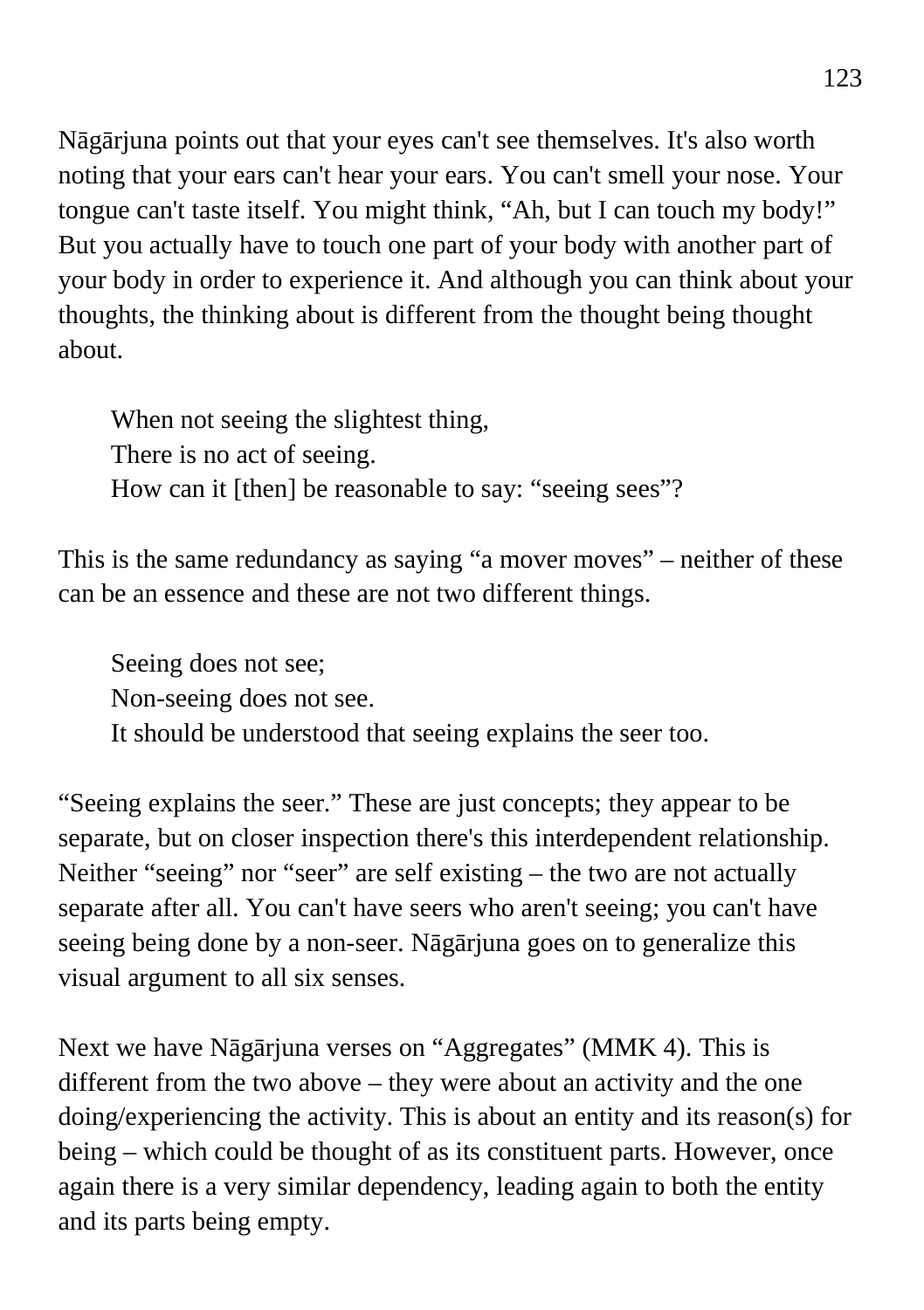Apart from the constituents of form, Form is not perceived. Apart from "form", The constituents of form also do not appear.

"Form" is a translation of "rūpa" which we have already discussed. Form is only manifest as an object (or as multiple objects). "Constituent" is translation of "kārana" which means "constituent, reason, cause." There could be multiple ways to discuss the kārana of an object, but a useful one to think about is that an object is assembled from it constituent parts – for example, your body is made of various parts, your car is assembled from its parts. So an object is not found that doesn't consist of its parts; parts of an object are not part of an object that doesn't exist.

 If there were form apart from the constituents of form, It would follow that form is without constituents; There is no object at all that is without constituents.

There is no material object that is does not consist of constituent parts.

 If a constituent of form existed apart from form, It would exist as a cause without fruit; Causes without fruit do not exist.

A part of your car separate from your car is not actually a part of your car.

 If form [inherently] existed, A cause of form would be untenable; If form did not exist, A cause of form would be untenable.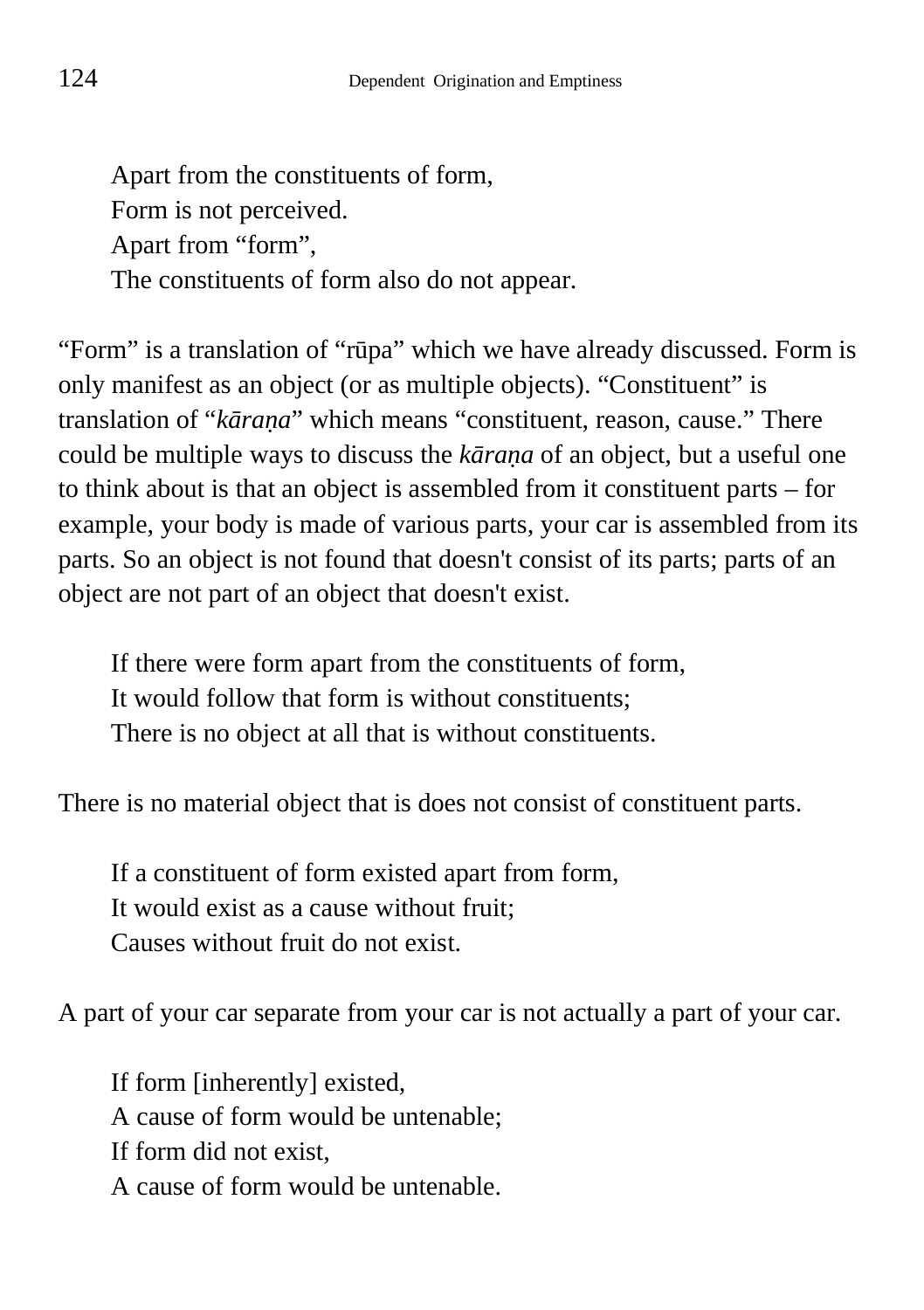If some object had inherent existence – an essence – then it would not be composed of parts; if it had parts, it could be disassembled and no longer have any existence, and hence never had an essence. And then, of course, there are no constituents of something that never existed.

 It is untenable to say, "the fruit is like the cause." It is also untenable to say, "the fruit is unlike the cause."

Your car is not the same as its parts; yet your car is not independent of its parts. The same applies to your body.

 Feeling and conceptualization, Mental activities and consciousness, And all things are comparable In every aspect, at every stage with form.

The same discussion above can be applied to each of the five aggregates.

Think about your body. It has a bunch of parts, but it seems to be a bit more than just a bunch of pieces. If you remove a piece from your body, then it's not part of you (or your body) any more. You go get a haircut, and afterward you look down on the floor. "Oh no, part of me is on the floor!" Do you ever have that reaction? No? You walk in, it was part of you. You walk out, it's not part of you. How did it become not part of you?

Think about your red Corvette (I assume you have a red Corvette). If you remove one of the wheels, is it still a red Corvette? What if you remove all 4 wheels? Remove the steering wheel? The seats? Is it still a red Corvette? What if you pull the engine? Drop the transmission? Remove the driveshaft and differential? What if you disconnected everything that can be disconnected? Is that pile of parts still a red Corvette? If not, where did it go? At exactly what point did all those parts stop being a red Corvette and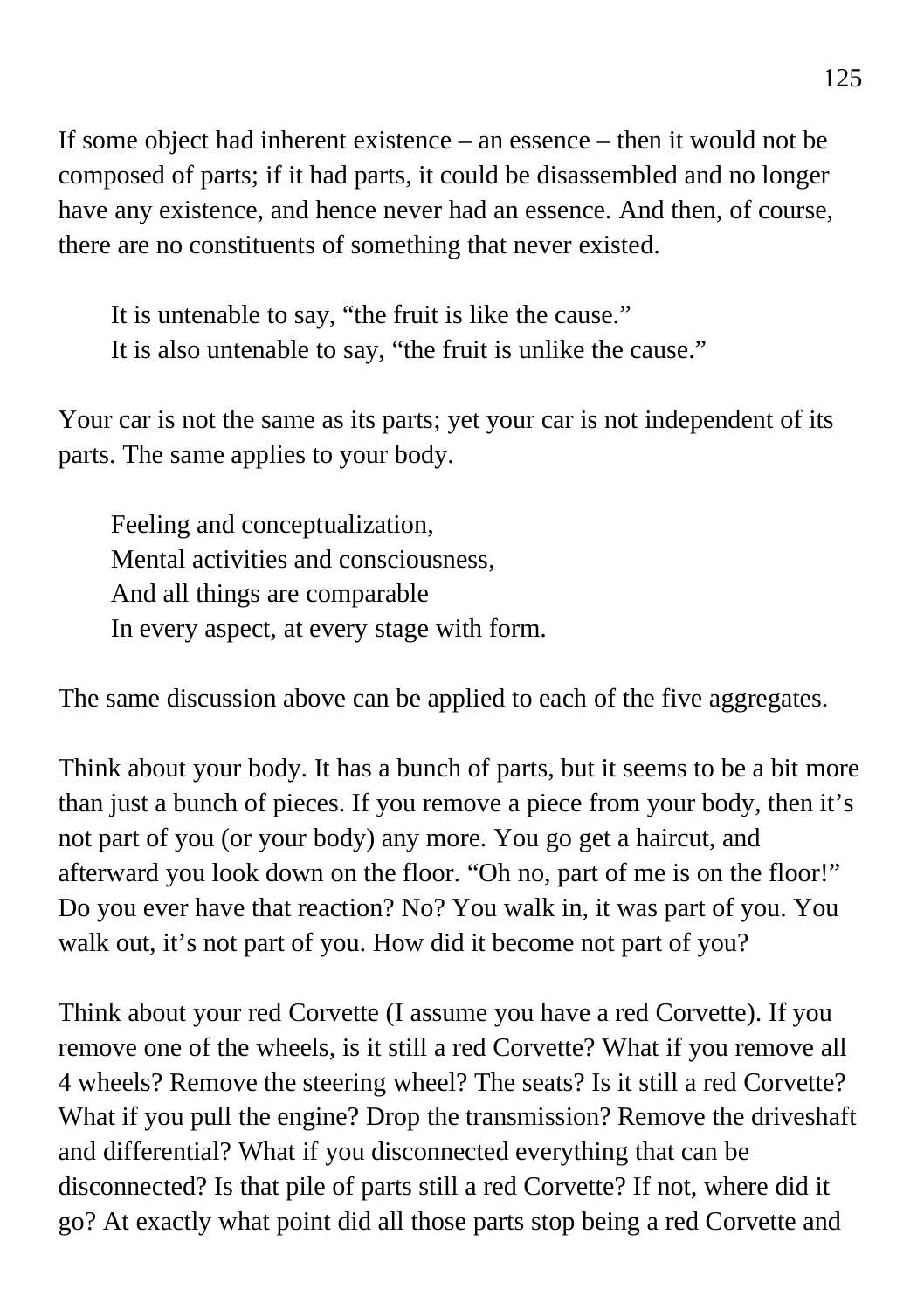become just a bunch of parts? "Red Corvette" is just a handy designation for that pile of parts assembled in a specific way, but there is no intrinsic red Corvette. Your body is just like that! The only way your body differs from the red Corvette is that your body's parts are far less easily replaced.\*

You can sense a cool breeze when one blows on you; but no, that's not you. What's going on here? Where are we drawing the lines? How are we creating these individual things out of this whole, ever-flowing process? How do we get caught in the mistake of "thingifying" the world, when it's just a bunch of interacting, interdependent processes?

In the next chapter we will apply a similar analysis to the concept of Self. After all, this is the concept that gets us into the most trouble, what with its craving and clinging.

–––––––––––––o–––––––––––––

The translations in this chapter are based on a literal English translation of Nāgārjuna by Stephen Batchelor that I adapted with his permission into what is hopefully a more readable form than the very terse, enigmatic literal Nāgārjuna.

 $\overline{\phantom{a}}$ 

<sup>\*</sup> The idea of disassembling a vehicle to illustrate emptiness was originally taught by the nun Vajirā in SN 5.10 with reference to a chariot.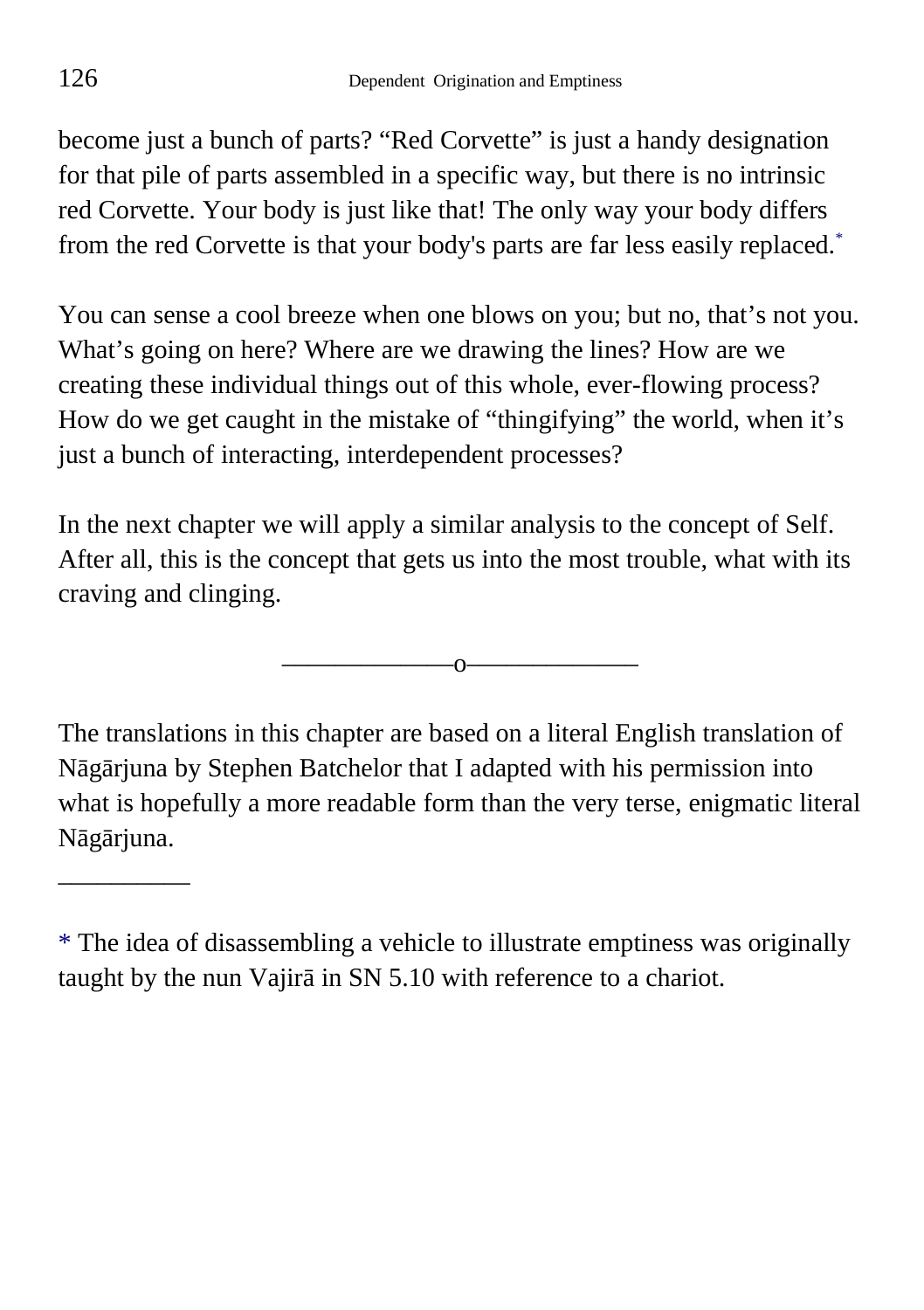### The Middle Way – Emptiness of Self

 You are not the same as or different from Conditions on which you depend; You are neither severed from Nor forever fused with them. -- MMK, Chapter 18

Where emptiness gets really interesting is when Nāgārjuna analyzes the concept of the "Self" (MMK 18).

 If the aggregates were me, Then I would arise and pass away like them. If I was something else, Why would the aggregates say anything about me?

Suppose you start looking for your self. Are you your body? Well, you change out most of your cells within seven years. Does that mean you're somebody different every seven years? You certainly don't look like you looked when you were ten years old, but there does seem to be some sort of continuity. Perhaps you're your mind. Maybe you're the consciousness; you're the part that knows it's me. But that keeps changing as well, and it disappears every night when you're in deep dreamless sleep. Yet, if you are something other than these, then your body and the mind wouldn't say anything about you.

 There is no "mine" When there is no me. To pacify me and mine, grasping at me and at mine must cease.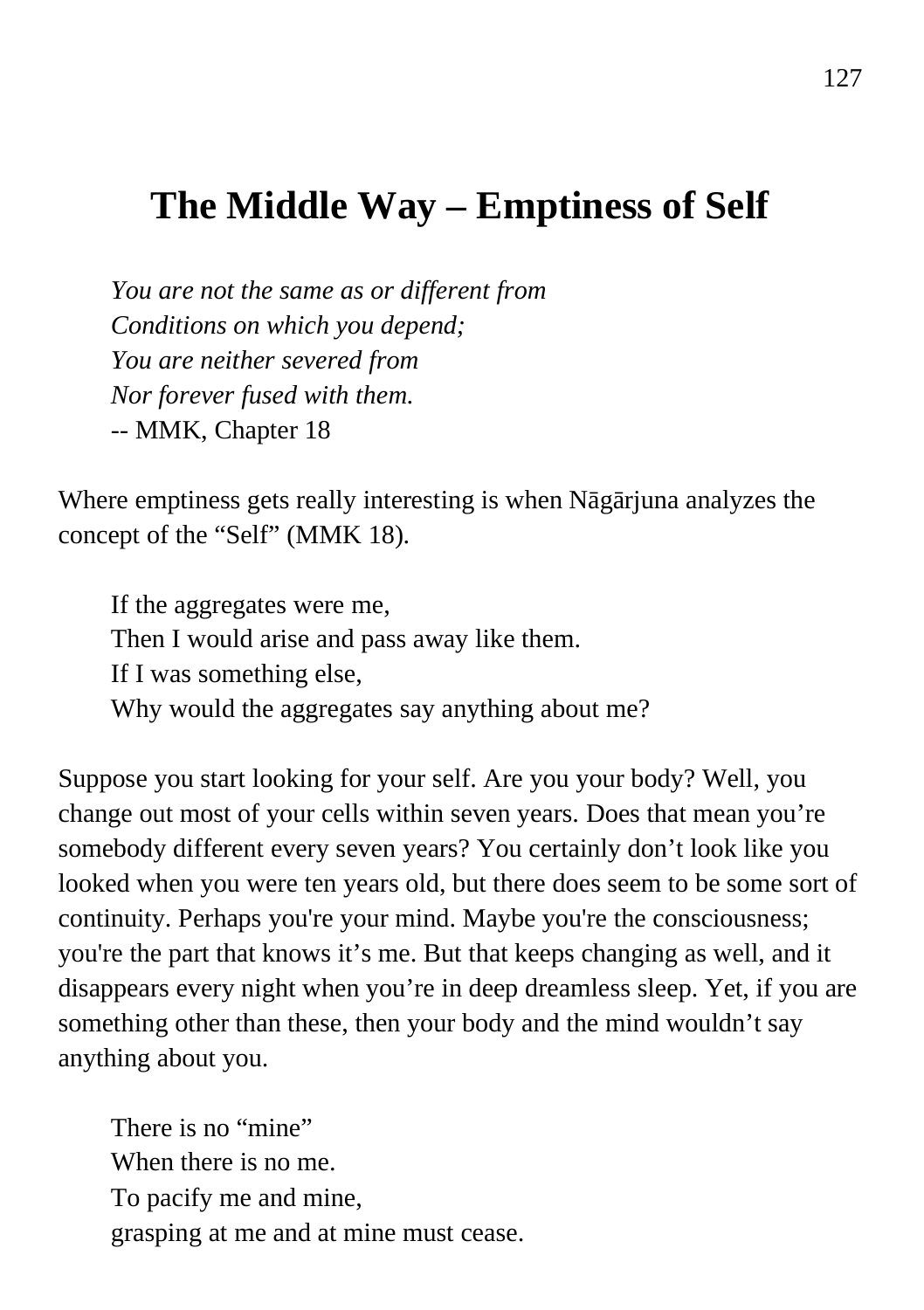If you're conceiving of a self, then you're also conceiving of a self in terms of what it possesses. If you're conceiving of possessions, you're making a self that possesses these possessions, the clinger, the craver, the owner.

 If I don't conceive of a self, I would not think of me and mine – Me and mine arise only With reference to a self."

This is the Buddha's strategy, to make a "breakthrough in consciousness" so that you're no longer conceiving of a self. Then there's nobody there to think of me and mine.

 When I cease thinking "What is inside is me, What is outside is mine  $-$  " Clinging ceases, liberation dawns.

How many times do we do that? Inside it's me, outside it's mine. Without self-reference, the tendency to crave and cling, to do unwholesome acts, selfish acts – is automatically dropped. There is no more basis for these things. Actions with self at the center often leads to doing the same things over and over again – yet those repeated actions don't bring lasting happiness. But we continue to do them with the hope that if we do it just one more time, it will bring that happiness. Stupidity is doing the same thing over and over again, expecting a different result. But that's how we too often live our lives, it seems – grasping after me and mine.

 Papañca generates thoughts That lead to compulsive acts – Papañca is stopped by emptiness.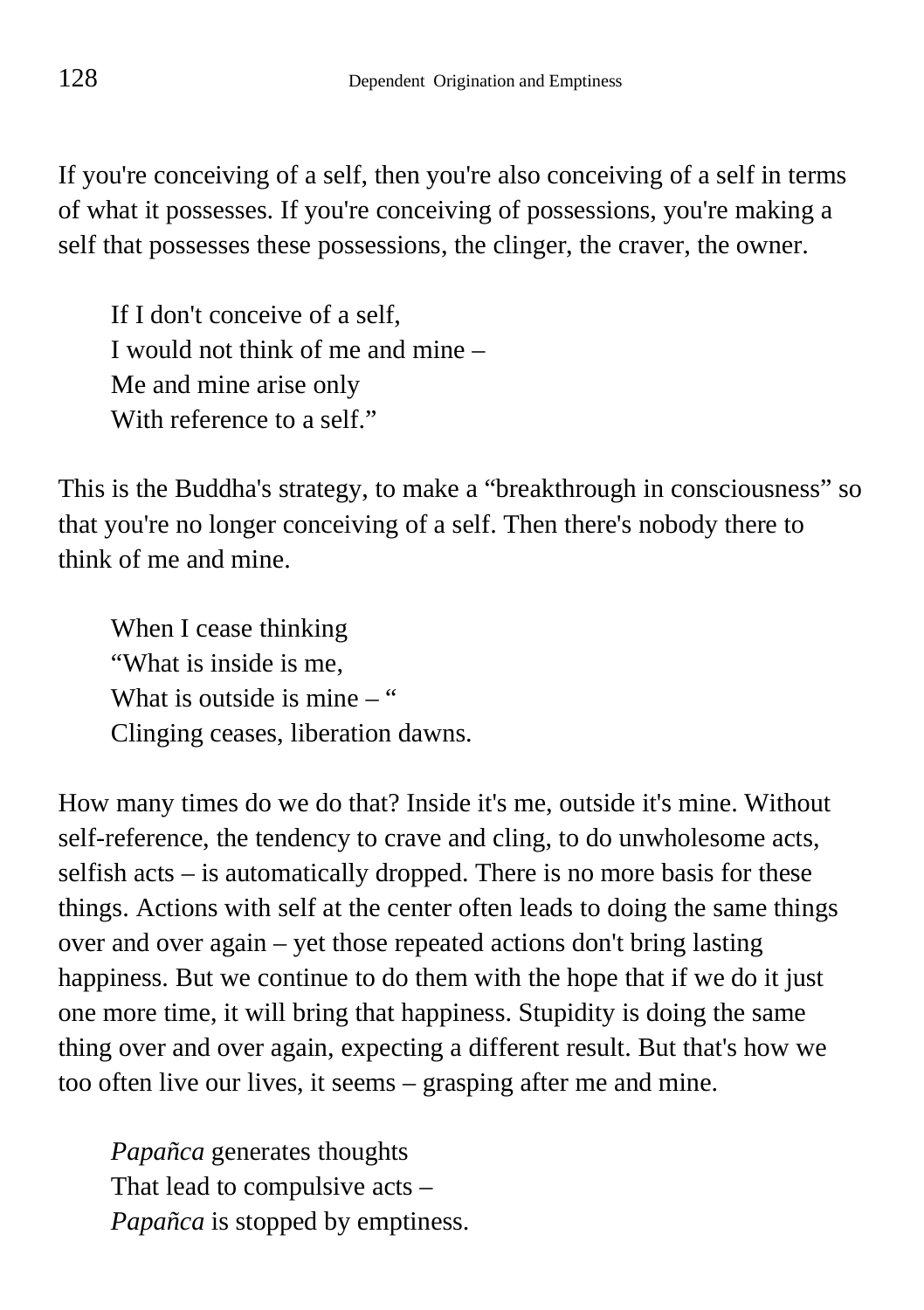Remember from The Honeyball Sutta chapter, papañca refers to mental proliferation, that tendency of the mind to think a thought, and then the next thought, and the next thought, and the next thought. This tendency is to just go on and on and on, and a whole universe shows up in your mind. And it's all just stuff we're thinking up.

Papañca spawns thoughts that lead to compulsive acts. Once upon a time, a woman asked her husband to go to the market and get some potatoes. "Yes, dear." As he gets up to leave for the market, she says, "And be sure and get a good price." "Yes dear." He's walking to the market and he's thinking, "Well, I've got to get a good price for the potatoes, but I've also got to get good potatoes. She won't like it if I come home with no-good potatoes. You can get bad potatoes for a good price; and you can get good potatoes for a bad price; but getting good potatoes for a good price, that's difficult. It means you've got to be really careful, because those potato sellers, they'll put some bad potatoes at the bottom; you think you're getting good potatoes and you get home and there's a bunch of bad potatoes and you paid too much for them. Sometimes there's a rotten potato in there. I hate those rotten potatoes; they stink." At that point, he arrives at the market and screams at the potato seller, "You can keep your rotten potatoes!" and walks off. This is papañca: a whole universe is created that's nothing but thought. We do this all the time. Emptiness stops papañca. This is how the realization of emptiness can bring us freedom.

 Buddhas teach about 'self' And also teach about 'not self' And also teach 'neither self nor not-self.'

On the conventional level, there's a self. When the Buddha is teaching Brahmā Vihāra practices,\* for example in DN 13, MN 52, AN 3.65, he's talking in terms of selves. Sometimes though, the Buddha needs to point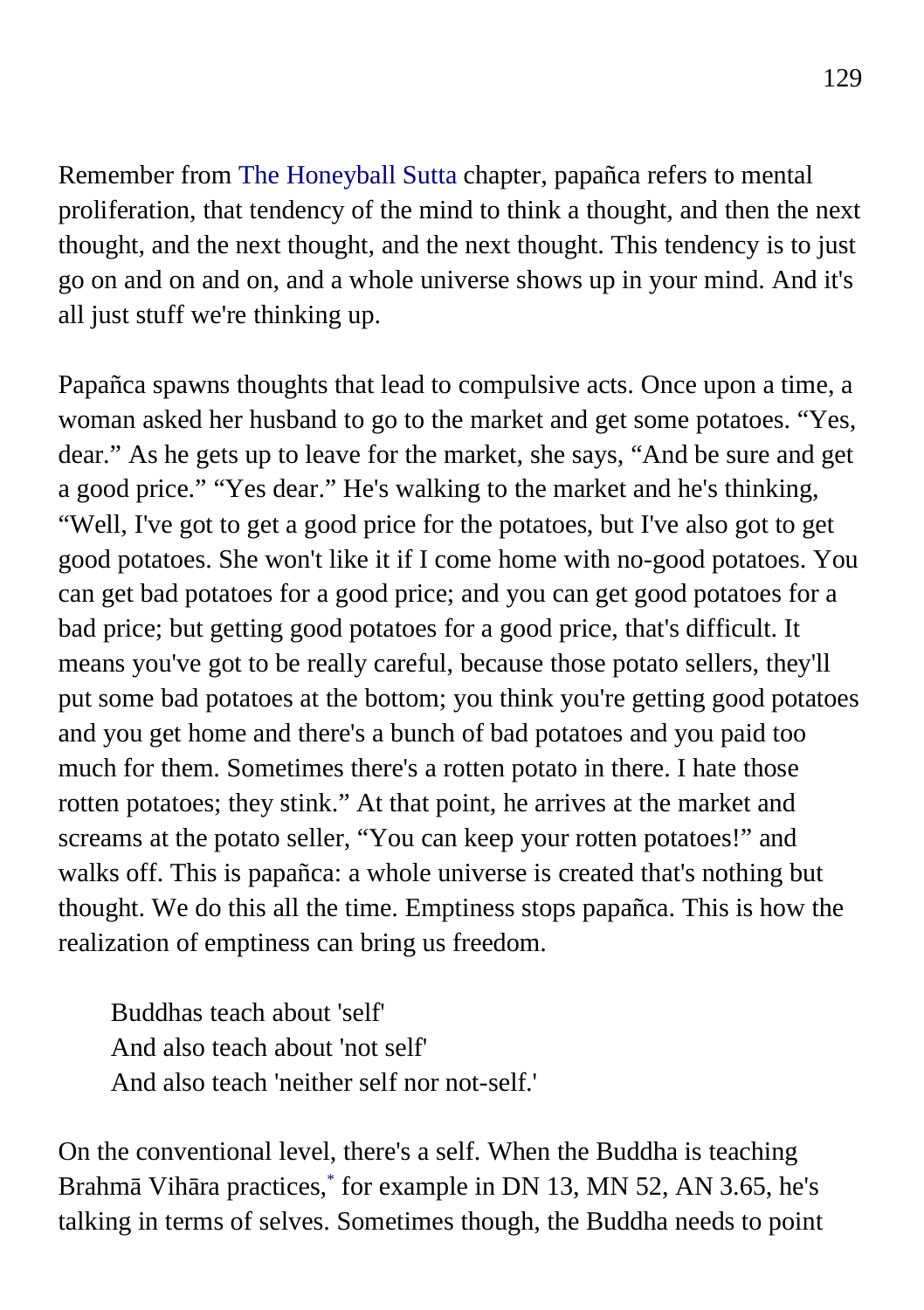out there's not really a self to be found – like in the "Discourse on Not-Self" at SN 22.59. Other times he says there's nothing which is either a self or not, which is what we were seeing in the Kaccānagotta Sutta in the chapter Without Concepts of Existence or Non-Existence.<sup>1</sup>

 "When things dissolve, There's nothing left to say. The unborn and unceasing Are already free."

This is pointing at Nibbāna, which is "Nirvana" in Sanskrit.

 "When things dissolve, There's nothing left to say."

When things, saṅkhāras – concoctions, fabrications – dissolve, when you stop concocting, there's nothing left to say. When you stop making fabrications out of this effervescent flow of dependently arising processes and phenomena, there's nothing left to say. We have arrived at an understanding beyond words.

 "The unborn and unceasing Are already free."

If you're not thingifying the world, there are no things being born and there are no things that are going to cease. It's already free, all of it. You've just got to quit concocting all these individual entities, conceiving of them existing – or not existing, especially this entity of me.

 "Buddha said: 'it is real,' And 'it is unreal,' And 'it is both real and unreal,'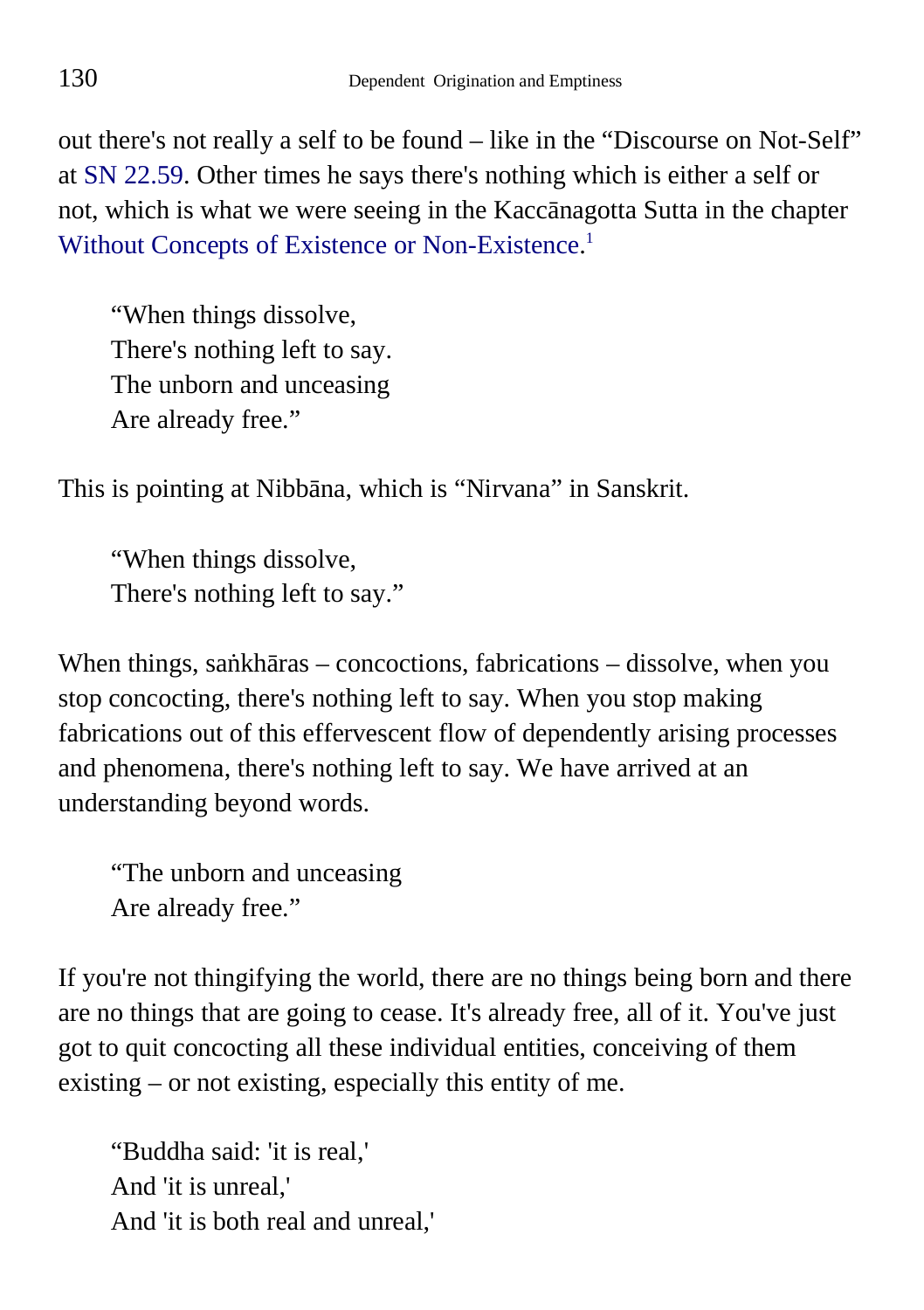And 'it is neither one nor the other."

Depending on the situation and to whom the Buddha was speaking, he adjusted what he had to say. Remember he wasn't doing metaphysics, he was just trying to get people to practice.

 It is all at peace, Not conceptualizable by mental conceptualizing, Incommunicable, Inconceivable, Indivisible.

It's all at peace. The universe is unfolding in a lawful manner – which we call the law of cause and effect. You're attempting to papañca-ize it, think about it, decide how it all works, find the beginning of the universe, be able to explain everything, decide whether the soul is the same as the body or something else, or… on and on and on. But it just can't be done. It's already all at peace. None of your thinking is going to get you to the place where it's all at peace. What is actually happening is "Incommunicable," in the sense that you can't really describe in conventional terms what's going on at the ultimate level. We can use the conventional terms to point at what's going on at the ultimate level, but don't mistake the finger pointing at the moon for the moon. Don't get caught up in your concepts and think that your concepts are reality. They're just useful to help you see what's going on at a deeper level.

"Inconceivable." If you want to fully know exactly what's going on, you have to be able to conceive of the whole universe, but your brain ain't big enough. It can only take in bits and pieces, which is why we chop the universe up into pieces – called concepts – so we can manipulate it. To have a brain big enough to take in everything going on in the universe, well, you are going to need a brain the size of the whole universe. That's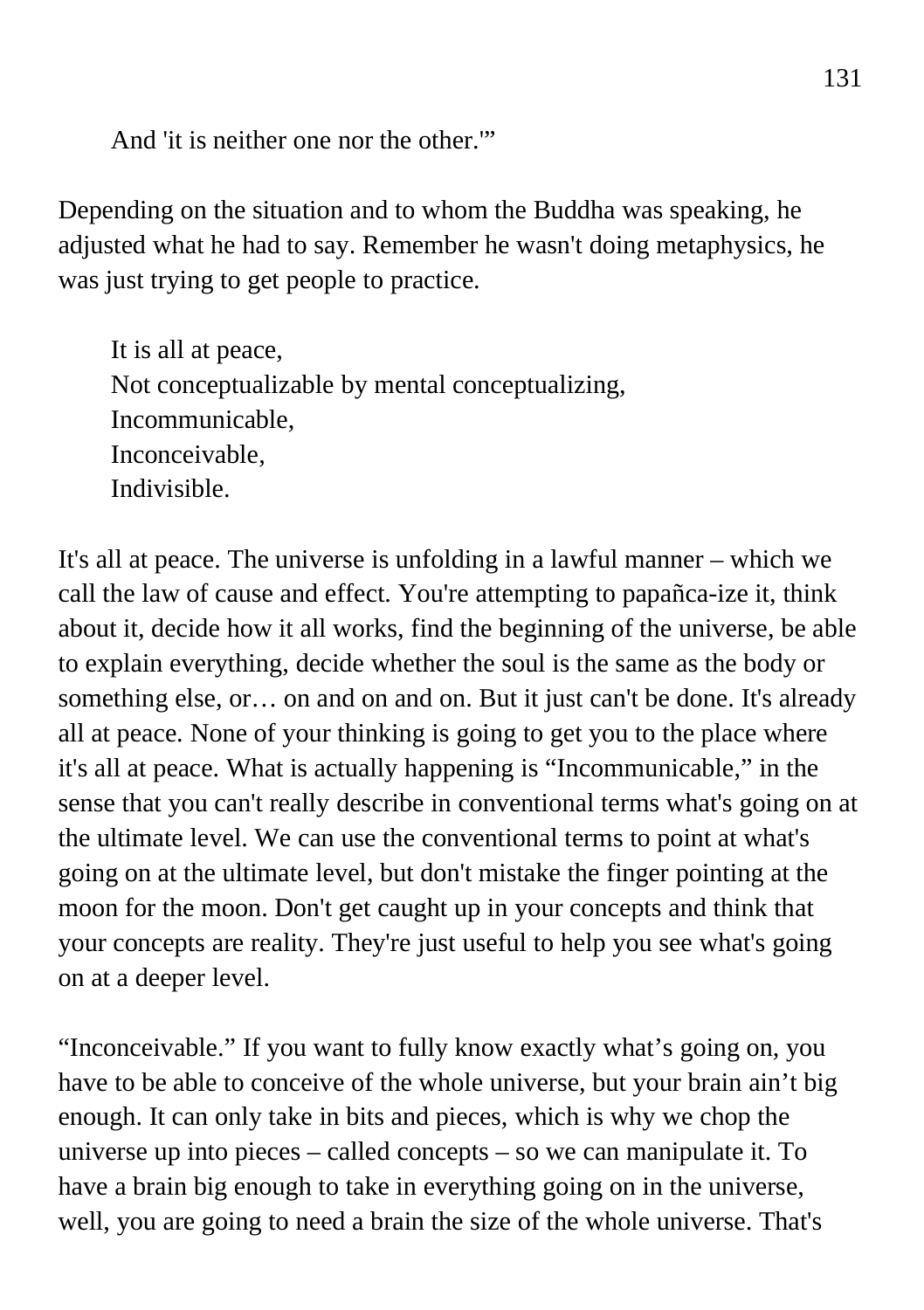going to be rather difficult. You cannot conceptualize the ultimate – because all concepts are conventional.

"Indivisible." Any piece of the universe that you pick up is not a separate thing. John Muir stated this brilliantly: "When we try to pick out anything by itself, we find it hitched to everything else in the Universe."<sup>2</sup> It's all very much interconnected/interrelated.† There are no separate entities anywhere in the entire universe. We concoct separate entities; we thingify our experience, because that's the only way we can manage to deal with it. But it's all just SODAPI, and all those streams are entangled enough so it's impossible to divide up the universe into separate entities and have an accurate picture of what's actually happening. I said earlier that it's all verbs, but truth be told, there is only one verb: "Unfolding." We could say "the universe is unfolding" but actually "the universe is" is superfluous; there's just Unfolding.

 "You are not the same as or different from Conditions on which you depend; You are neither severed from Nor forever fused with them – This is the deathless teaching Of buddhas who care for the world."

This is really the heart of the matter. You are not the same as, or different from, all the dependently arising streams of processes that interact in making you, you. You're not the same as them, and yet, you're not different from them. You're not severed from them either; all the things that have gone on in your life that make you who you are – you can't just dump them; they're part of who you are. But you're not them. Nor are you forever fused with them – you're not stuck at that, and you're more than that.

Think of the lettuce of that last salad you ate. You are not severed from it,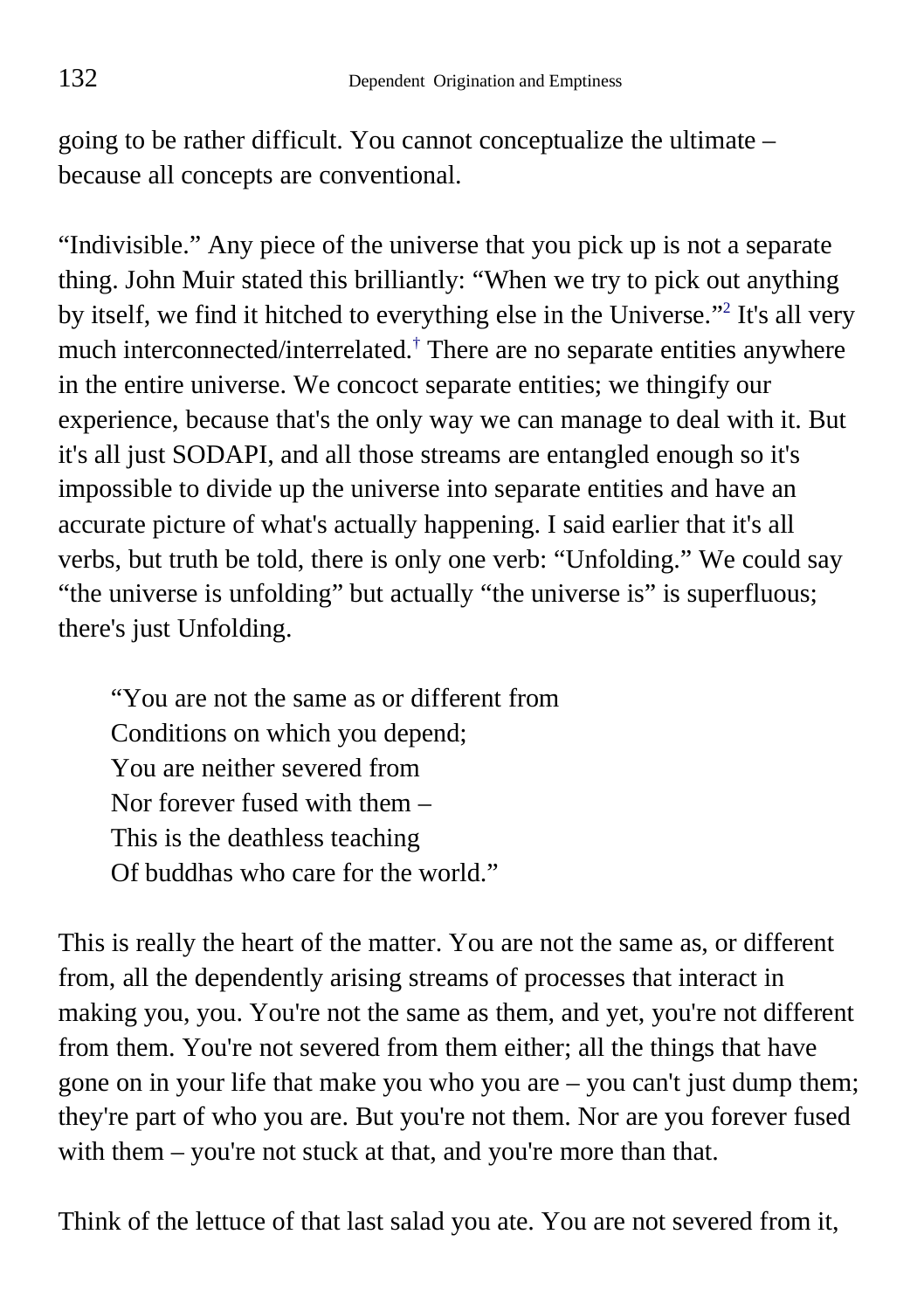in that the nourishment it provided is a part of you. Also you are not severed from the farm worker who picked that lettuce, nor from the truck drivers and grocery workers who made it available for you. Nor are you forever fused with that lettuce; it's gone and digested, it's made you who you are right now – at least to some small extent. But you will continue to change and grow; there is no static thing anywhere in the universe.

All these dependently arising processes are coming together to make the you that you experience, but you're not those dependently arising phenomena, yet you're not separate from them either. You are the point where they all coalesce at this moment in time. When you can step outside the confines of existence and non-existence, all this is much easier to experience and understand.

The above verse, more than anything else I encountered, was the basis for SODAPI. The more I reflected on this verse, the more I could see all those streams interacting and intersecting at the point I call "me." This is the way to the deathless – there is nobody here to die. Stop identifying with this intersection point of all these streams that we are neither severed from nor forever fused with.

 "When buddhas don't appear And their followers are gone, The wisdom of awakening Bursts forth by itself."

This is pointing to the fact that the truth is out there. If the Buddha is not around to give you the instructions, and even if his followers aren't around to give you instructions, it is possible to figure it out yourself; you've just got to pay careful enough attention. I have to admit though – I'd have never figured this out without the Buddha's help! I'm glad he left some instructions around.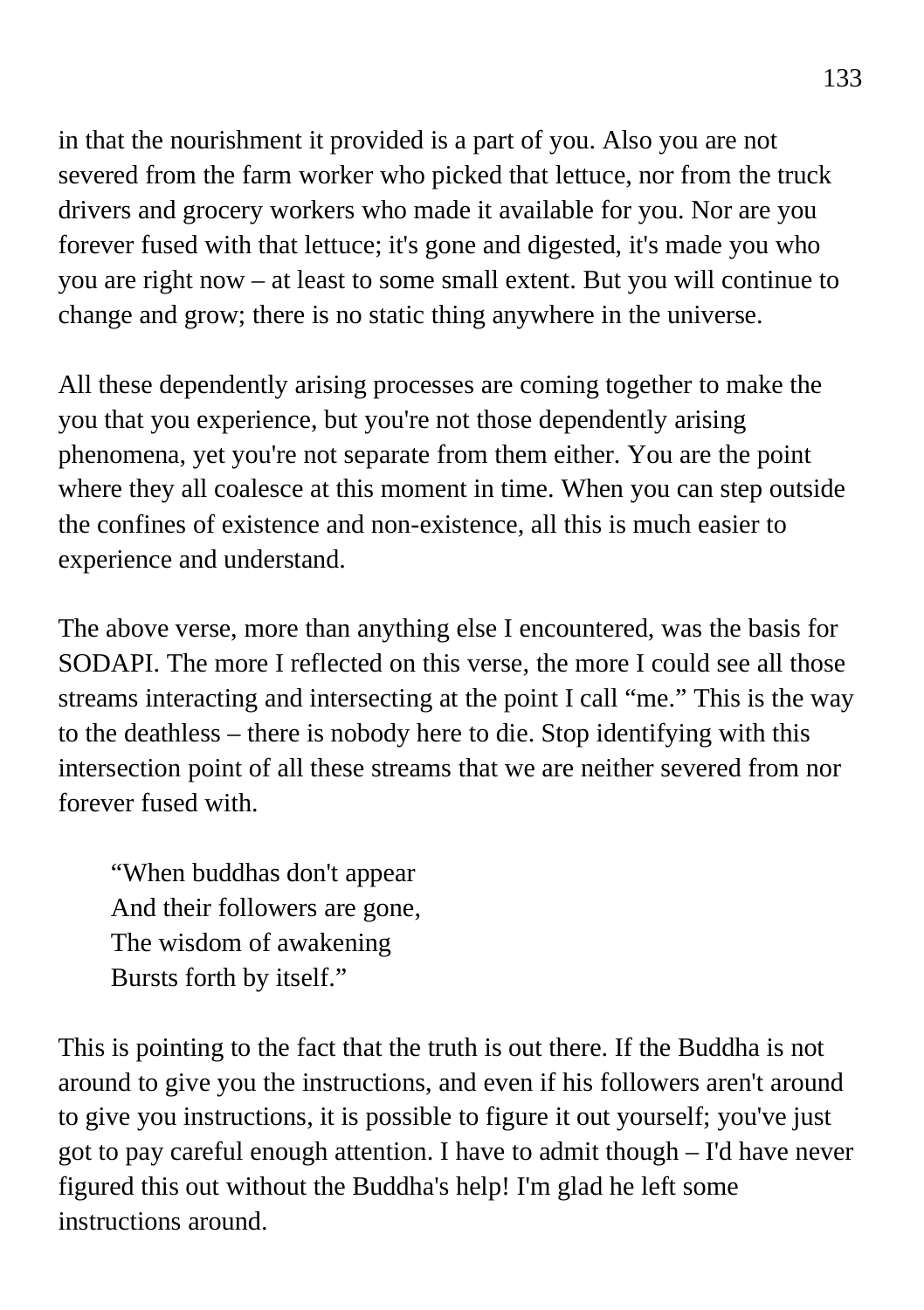–––––––––––––o–––––––––––––

The verses in this chapter that are enclosed in quotes are from Verses from the Center, by Stephen Batchelor. It's a poetic translation of the Mūlamadhyamaka-kārikā. It's not literally accurate, but it does capture the essence of what Nāgārjuna is trying to say. If you really want to study Nāgārjuna, as a start, I would suggest you get a copy of Batchelor's book and read it a dozen times. Batchelor really does a brilliant job of making Nāgārjuna's teaching accessible. The verses not in quotes are again my adaptations from Stephen Batchelor's literal English translation of the MMK, done with his permission.

\* Loving-kindness (Mettā), Compassion (Karuṇā), Appreciative Joy (Muditā) and Equanimity (Upekkhā)

† "Interconnected" would imply that everything is connected to everything else. "Interrelated" means that everything is connected to enough other things so that all the connections yield chains of connections from any one thing to all other things. Given these definitions, "interrelated" more closely matches the way the world is constructed.

1. Tsongkhapa in his Ocean of Reasoning, which is a commentary on the MMK, makes the same point at section 325.

#### 2. John Muir, My First Summer in the Sierra,

https://vault.sierraclub.org/john\_muir\_exhibit/writings/my\_first\_summer\_i n\_the\_sierra/

 $\overline{\phantom{a}}$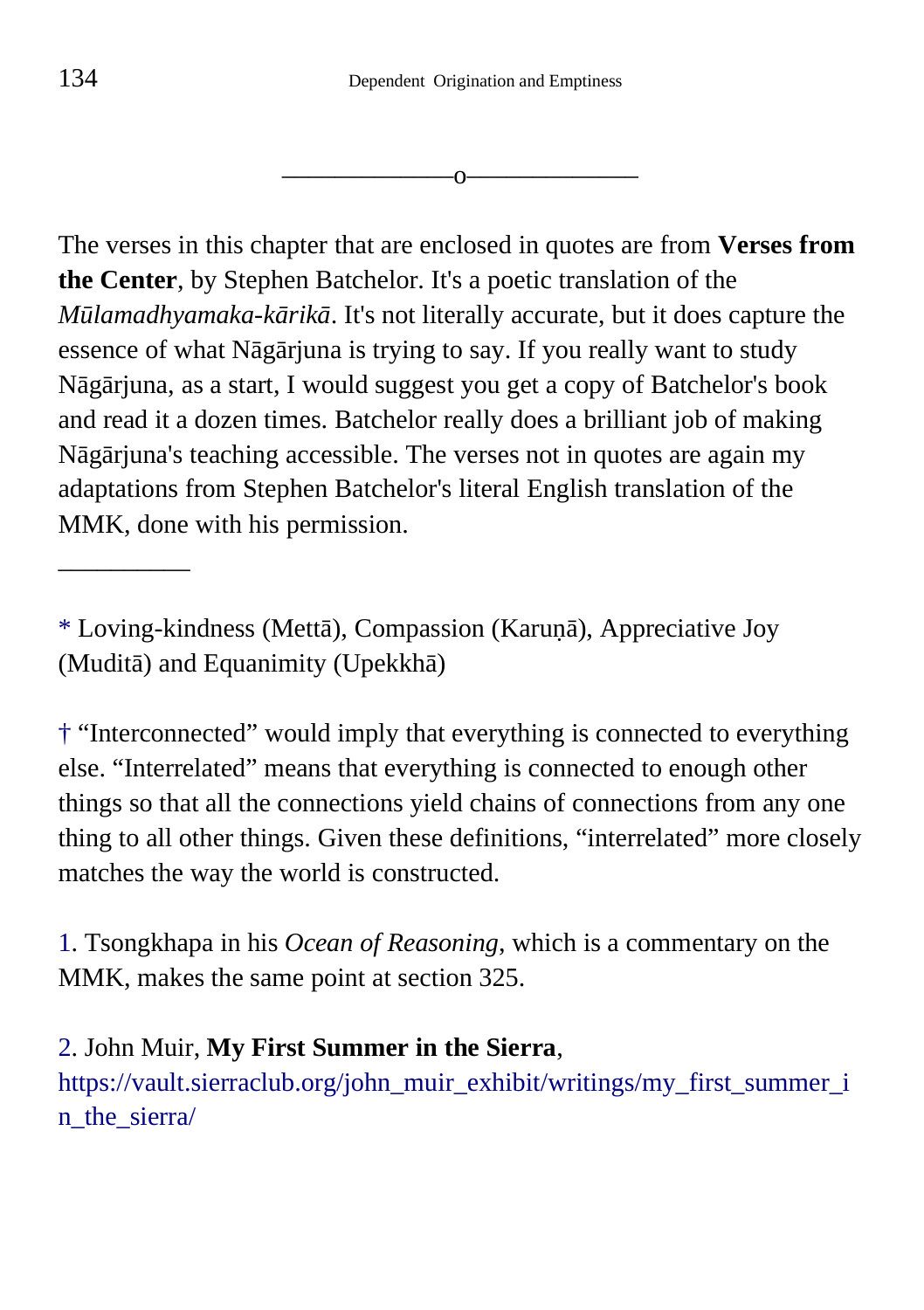### The Middle Way – Emptiness and Dependent **Origination**

 Dependent origination is emptiness Which, dependently configured, Is the middle way. Everything is dependently originated; Everything is empty. -- MMK, Chapter 24

The next chapter we will examine is MMK 24. In some translations it is entitled "The Four Noble Truths" and in others "Awakening." It starts with an imaginary opponent, a complainer, lashing into Nāgārjuna for corrupting the Dharma. "By saying that everything is empty, you're saying there are no Noble Truths, that nobody can ever become awakened." The opponent is thinking that emptiness means that nothing exists. He misunderstands emptiness; he's thinking of it as nihilism. This sometimes happens when people are trying to understand what the Buddha is talking about. For example, some people think that when a fully awakened one dies, they don't come back; they get annihilated. Right? No. This is not what the Buddha said, but that's what some seem to believe.<sup>1</sup> This opponent is saying, "You're corrupting the Dharma, your emptiness is nihilism." Nāgārjuna's response:

 "We say that this understanding of yours Of emptiness and the purpose of emptiness And of the significance of emptiness is incorrect. As a consequence you are harmed by it.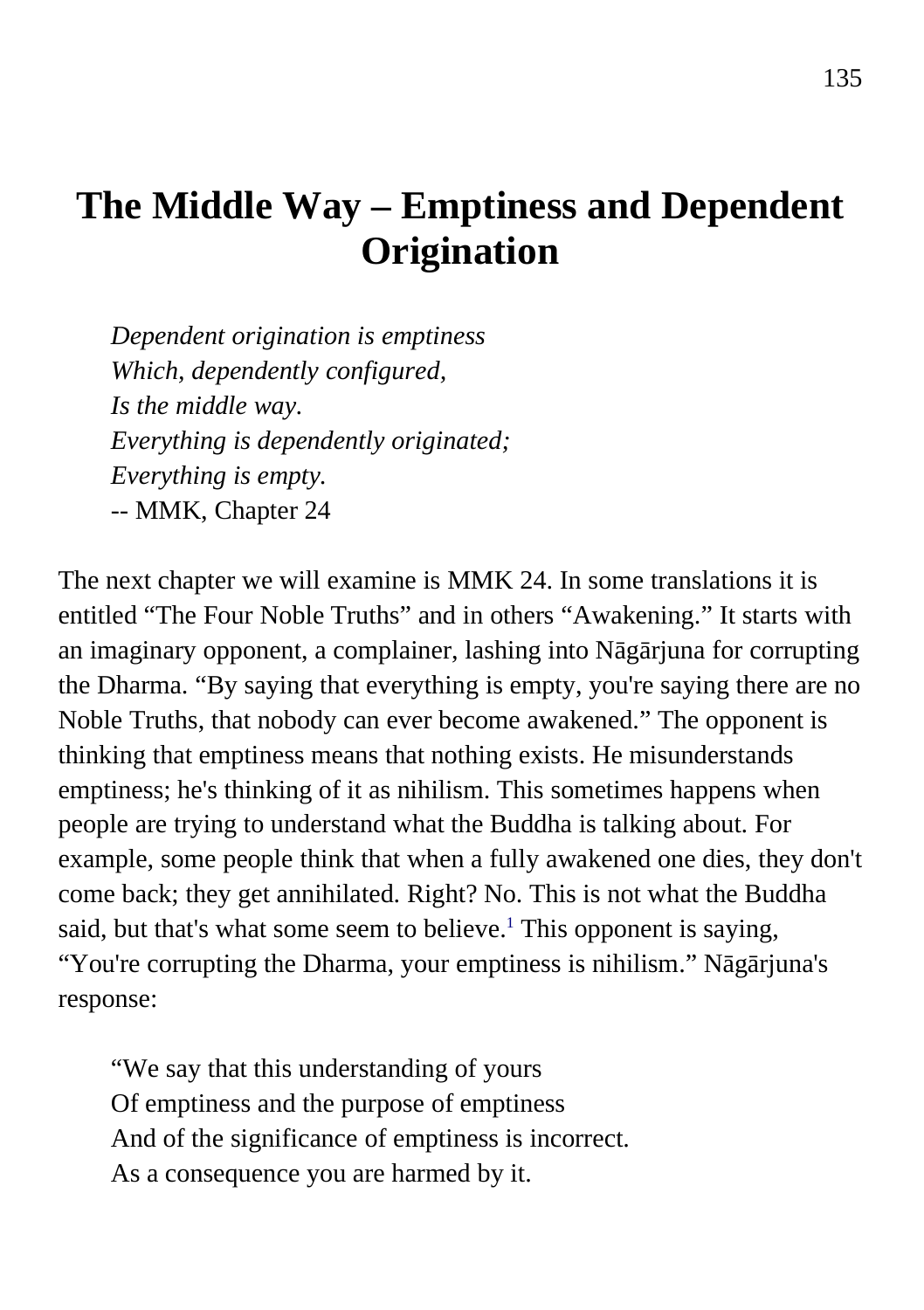The Buddha's teaching of the Dharma Is based on two truths: A truth of worldly convention And an ultimate truth."

This is one of the early elucidations of the doctrine of the two truths. You find hints of the two truths in the suttas, $2$  but it's not spelled out like it's spelled out in "The Fundamental Verses on the Middle Way." Nāgārjuna says there are two truths – conventional truths of the world, which in the original Sanskrit actually means something like "truths that don't fully reveal," or "truths that leave something hidden." Then there are the truths which are ultimate. We usually say "relative" and "absolute" or "conventional" and "ultimate." But, remember, the first of these are truths that don't give you the full explanation; that's what the conventional world is. It's true, these are my eyeglasses; they're not yours, right? But that doesn't really explain what's going on at the deepest level.

 "Those who do not understand The distinction drawn between these two truths Do not understand The Buddha's profound truth."

It's actually necessary to understand that there are these two perspectives, and to understand how the perspectives differ.

 "Without a foundation in the conventional truth, The significance of the ultimate cannot be taught."

We need fingers to point at the moon – okay maybe not the moon, but the Andromeda Galaxy. Almost none of us are sharp enough to look up into the night sky and pick out the Andromeda Galaxy without a little help or some earlier teaching. So we need teachings that have to be presented in the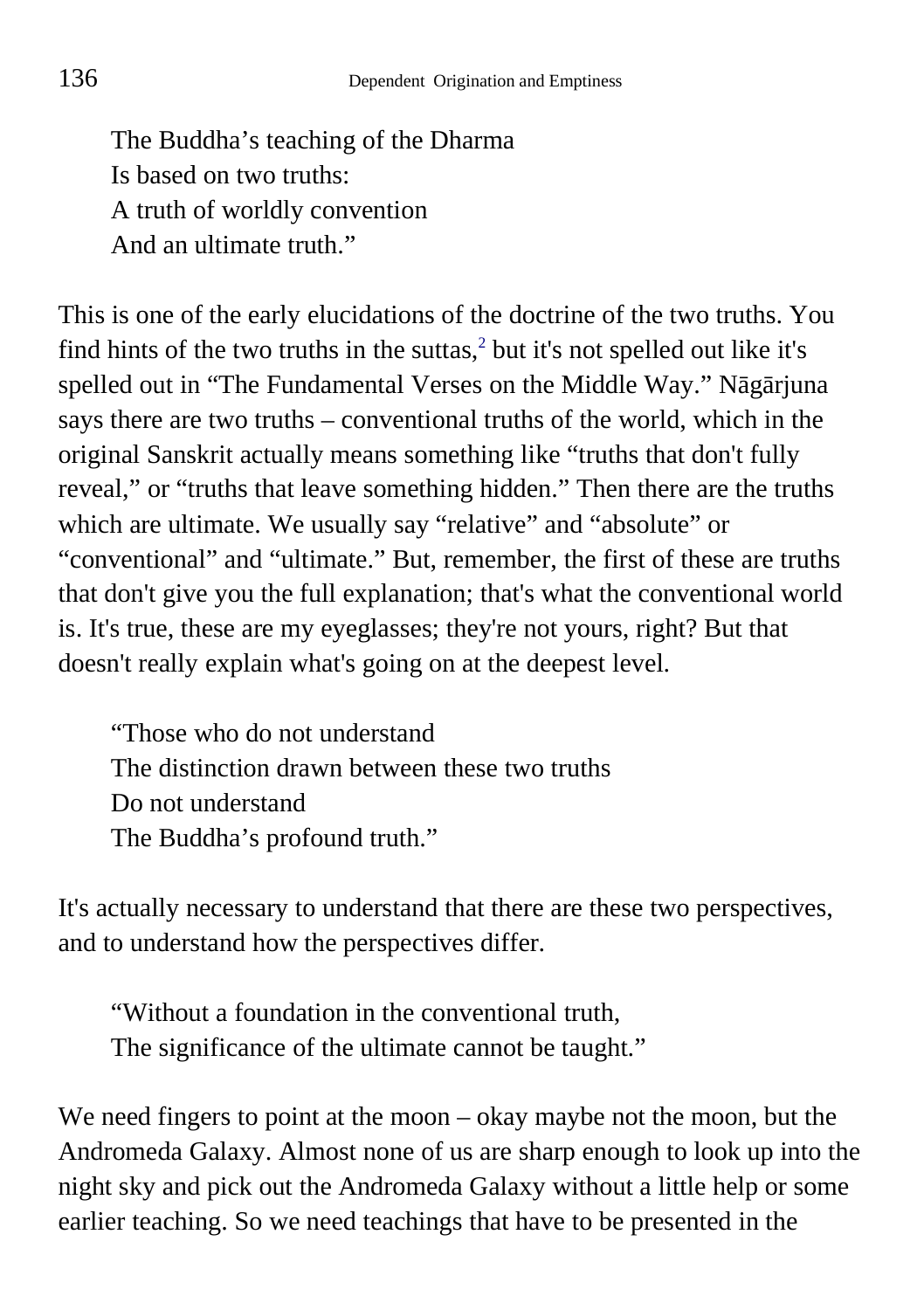relative world, using relative words and ideas and concepts. But hopefully these become just fingers that point to the sublime truth.

 "Without understanding the significance of the ultimate, Liberation is not achieved."

The freedom from dukkha, the breakthrough to awakening, occurs when you're looking at the world from the perspective of the ultimate. The perspective of the relative just has too much hidden to enable you to make that breakthrough.

Sometimes people want to make the ultimate truths supplant the conventional truths. But this is not possible; remember these are truths seen from different perspectives, which doesn't necessarily mean one set of truths is true and the other set is false. Consider a bowl, an ordinary soup bowl. Is it concave or convex? Come on, which is it? These are opposites, how could it be both? Well, it depends on your perspective. If you want to put soup in that bowl, you better take the concave perspective. If you want to use that bowl to elevate a candle, you need the convex perspective. Both concave and convex apply to the bowl, even though they are opposites.

It's the same with the conventional and the ultimate truths. Sometimes, you need the conventional perspective, such as when crossing the street. You can't look down that street, see a bus coming, and say "It's empty," step in front of it, and not get run over. Conventional truths do have their uses – I put on my shoes when I leave the meditation hall, not yours – it just makes things go better. But because the truths seen from the conventional perspective don't fully reveal what's going on, we at times must look from the ultimate perspective. The truths seen from that perspective are the ones that lead us to liberation.

"By a misperception of emptiness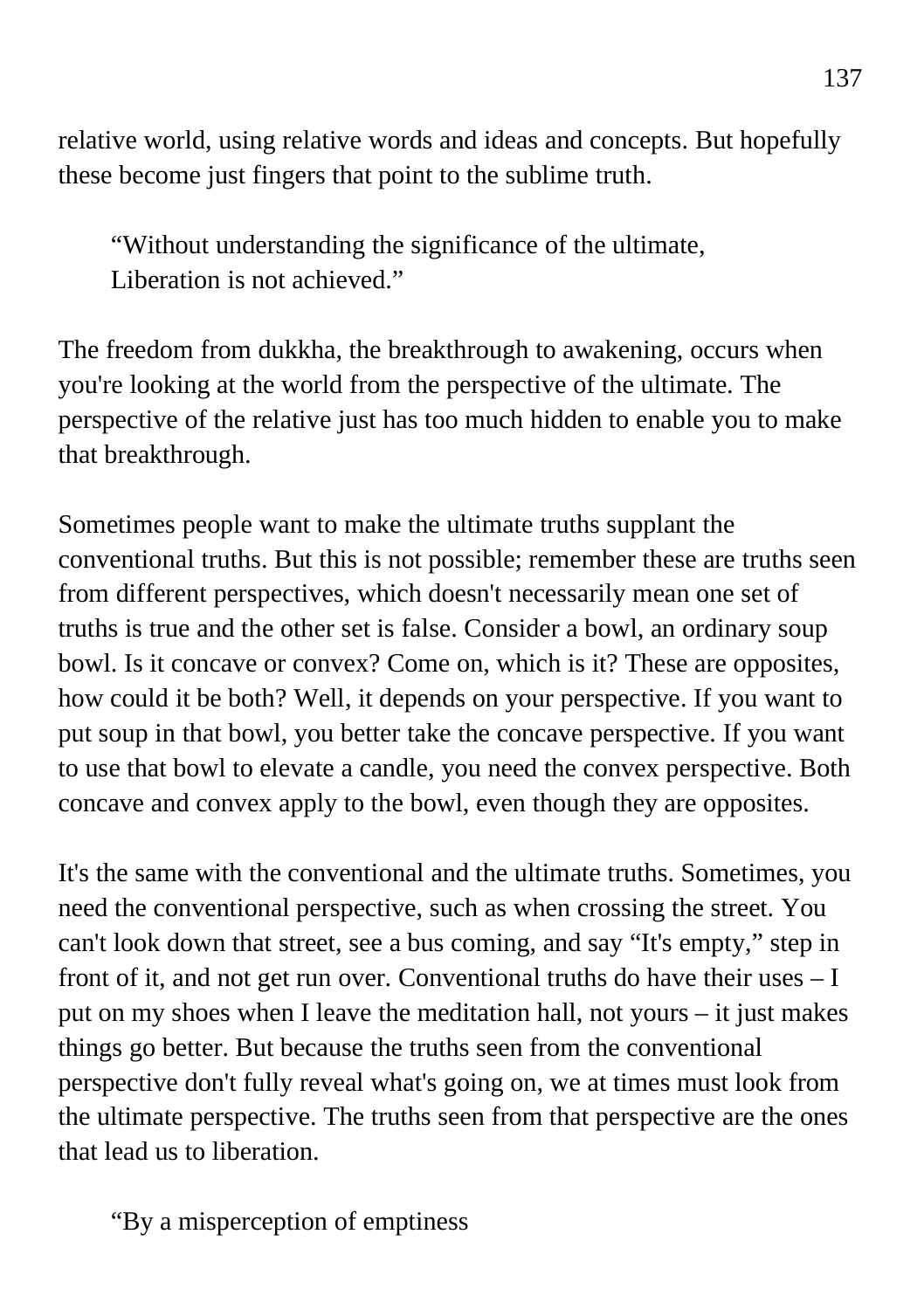A person of little intelligence is destroyed."

Like the guy at the beginning of this chapter who was complaining about nihilism.

 "Like a snake incorrectly seized Or like a spell incorrectly cast.

 For that reason—that the Dharma is Deep and difficult to understand and to learn— The Buddha's mind despaired of Being able to teach it."

Only a few have little dust in their eyes. You, Mr. Complainer, you've got lots of dust in your eyes.

 "You have presented fallacious refutations That are not relevant to emptiness. Your confusion about emptiness Does not belong to me.

 Those for whom emptiness is possible, For them everything is possible. Those for whom emptiness is not possible, For them everything is not possible."

What Nāgārjuna is saying here is that emptiness – the fact that everything is dependently originated – makes things possible. Things have their causes and conditions; they can actually change. If there were no emptiness, if everything had an essence – click, it's frozen into that essence and it's always that way. Nothing would ever change. You better hope you were in a good mood when that happened!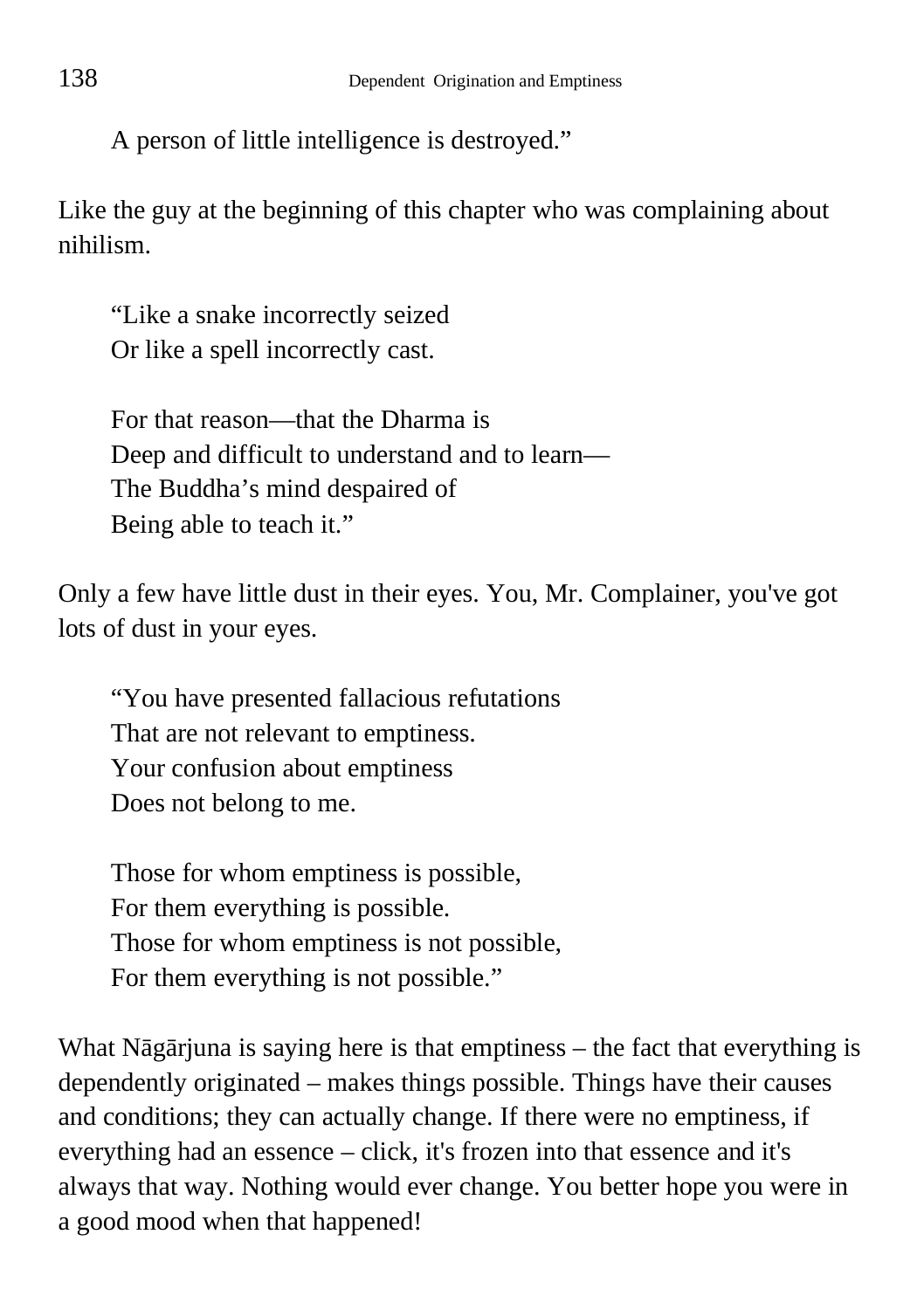"When you foist on us All of your errors You are like a man who has mounted his horse And has forgotten that very horse."

This is a reference to a man who had two dozen horses. He goes out one morning and mounts one of his horses, and he goes around counting his horses, "One, two, three, four…twenty-two, twenty-three – Twenty-three! Oh, no, someone's stolen one of my horses!" He forgets to count the horse he's riding.

 "If you perceive the existence of all things In terms of their essence, Then this perception of all things Will be without the perception of causes and conditions.

 Effects and causes And agent and action And conditions and arising and ceasing And effects will be rendered impossible."

Things have to be like that – to have an essence means to have some aspect that has always been there. But if something arises from causes and conditions, that means it can't have an essence – because if it had an essence, then it would be there before it arose, which makes no sense at all. And because it doesn't have an essence, it will cease.

Then comes what most scholars consider to be the heart of the whole Mūlamadhyamaka-kārikā:

"Whatever is dependently co-arisen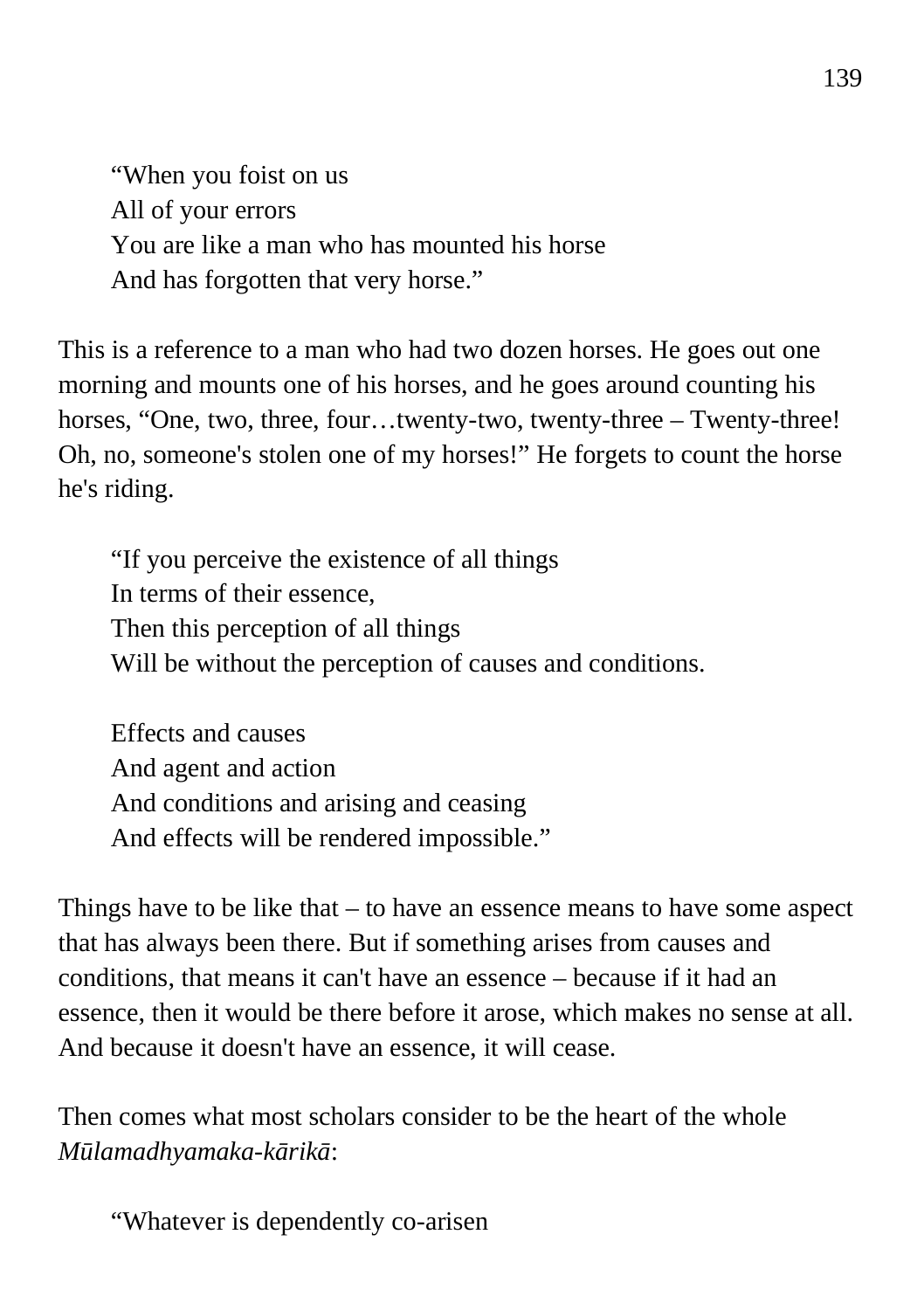That is explained to be emptiness. That, being a dependent designation, Is itself the middle way."

Nāgārjuna is not only equating dependent origination with emptiness, but furthermore pointing out that emptiness is also empty. It's just a concept we're using to try to understand what's going on. Don't make an ultimate out of emptiness. In Jay Garfield's commentary to the Mūlamadhyamakakārikā, he says that Nāgārjuna is basically climbing up higher and higher; and as he gets to each level, he kicks away the ladder. He climbs up to the next level, and he kicks away the ladder. And he gets up to the highest level, and he kicks away that ladder as well. $^3$  It's all empty.

Stephen Batchelor translates the verse above slightly differently:

 "Dependent origination is emptiness Which, dependently configured, Is the middle way. Everything is dependently originated; Everything is empty."

When you hear teachings on emptiness, what you are hearing is teachings on dependent origination. The universe is just these streams of causes and conditions coming to fruition, and we are part of the continuation of these streams of causes and conditions as our actions come to fruition as well. The whole of the universe is nothing but SODAPI – Streams Of Dependently Arising Processes Interacting.

We have now arrived at the key point – the intersection, the simultaneity, the identity, of dependent origination and emptiness.

"Something that is not dependently arisen,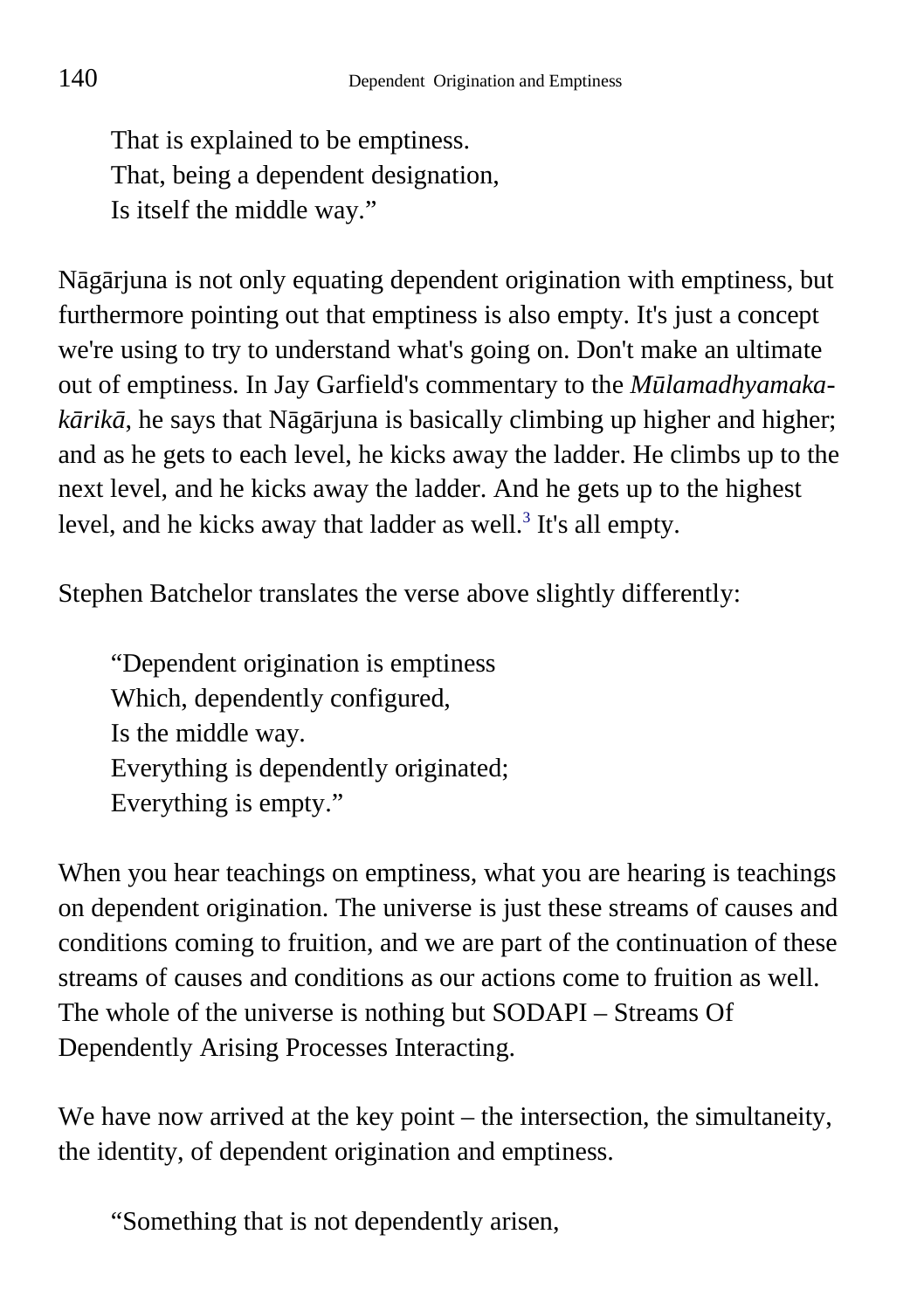Such a thing does not exist. Therefore a nonempty thing Does not exist."

Or restating this more simply:

 "Everything is dependently originated; Everything is empty."

There's a good bit more to this chapter addressing all of the Complainer's objections in detail, but we'll skip most of the rest of this chapter. The chapter concludes with the following:

 To see dependent origination is to see dukkha, its origins, cessation, and the path.

As I mentioned in the chapter on Necessary Conditions, the Four Noble Truths are a summary of some of the key points of dependent origination. If you're seeing dependent origination, you're able to see the Four Noble Truths.

There's one last point in Nāgārjuna's Mūlamadhyamaka-kārikā that we really want to address. The chapter after "The Four Noble Truths/Awakening" is entitled "Nirvana" (MMK 25). "Nirvana" is Sanskrit and is the same as "Nibbāna" in Pāli. The bulk of this chapter is demonstrating that Nirvana/Nibbāna is also empty – it too is dependently originated. This is actually quite important – Nibbāna is said in the suttas to be unchanging.\* Also Nirvana cannot have ontological existence either – if it did and was unchanging, you would never get to partake of it because it wouldn't change to let you in. So Nirvana/Nibbāna is a realization – and what is realized is unchanging. So what is it that is realized?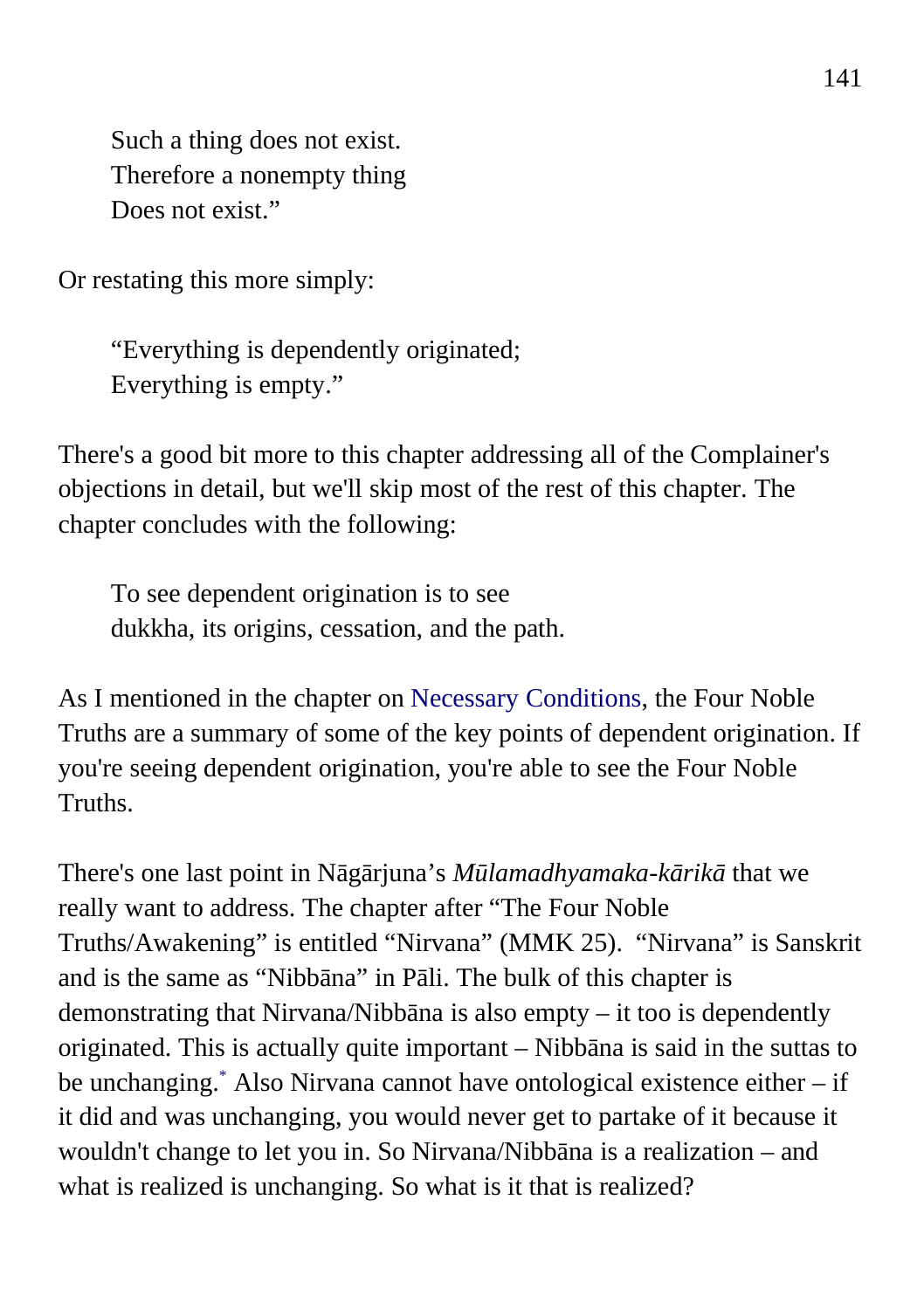Towards the end of this chapter on Nirvana, Nāgārjuna says:

 Saṃsāra is no different from nirvana, Nirvana no different from saṃsāra. Saṃsāra's limits are nirvana's: There is not even the slightest difference between them.

Basically he is saying, "This – this world right here – is Nibbana," if you can see it with the eyes of a Buddha. "This same world is saṃsāra" if you see it with eyes of craving and clinging. So how do we see the world from the nirvana perspective? What exactly are we looking for? We will address this in the next 3 chapters as we look at what several suttas say about Nibbāna.

Most of the translations in this chapter are from The Fundamental Wisdom of the Middle Way, by Jay Garfield. After you have worked with Batchelor's Verses From the Center and read it multiple times, then if you want to look in depth at exactly what Nāgārjuna was saying, you should work with Garfield's book which has a very helpful commentary as well as an excellent, more literal translation. The last two of the verses above (the ones without quotes) are my own translations.

–––––––––––––o–––––––––––––

Of course, all this is just my own understanding. You're going to need to explore this material and make it your own. This is hopefully only whetting your appetite to look at the world in terms of these Streams Of Dependently Arising Processes Interacting. Can you see that's what's going on? When you get caught in an unpleasant mind state for example, can you look back and see, "Oh, this is what the sensory input was that triggered it, and that sensory input was triggered by ..., and that was triggered by ...," and can you start seeing the SODAPI coming at you. This can take you in the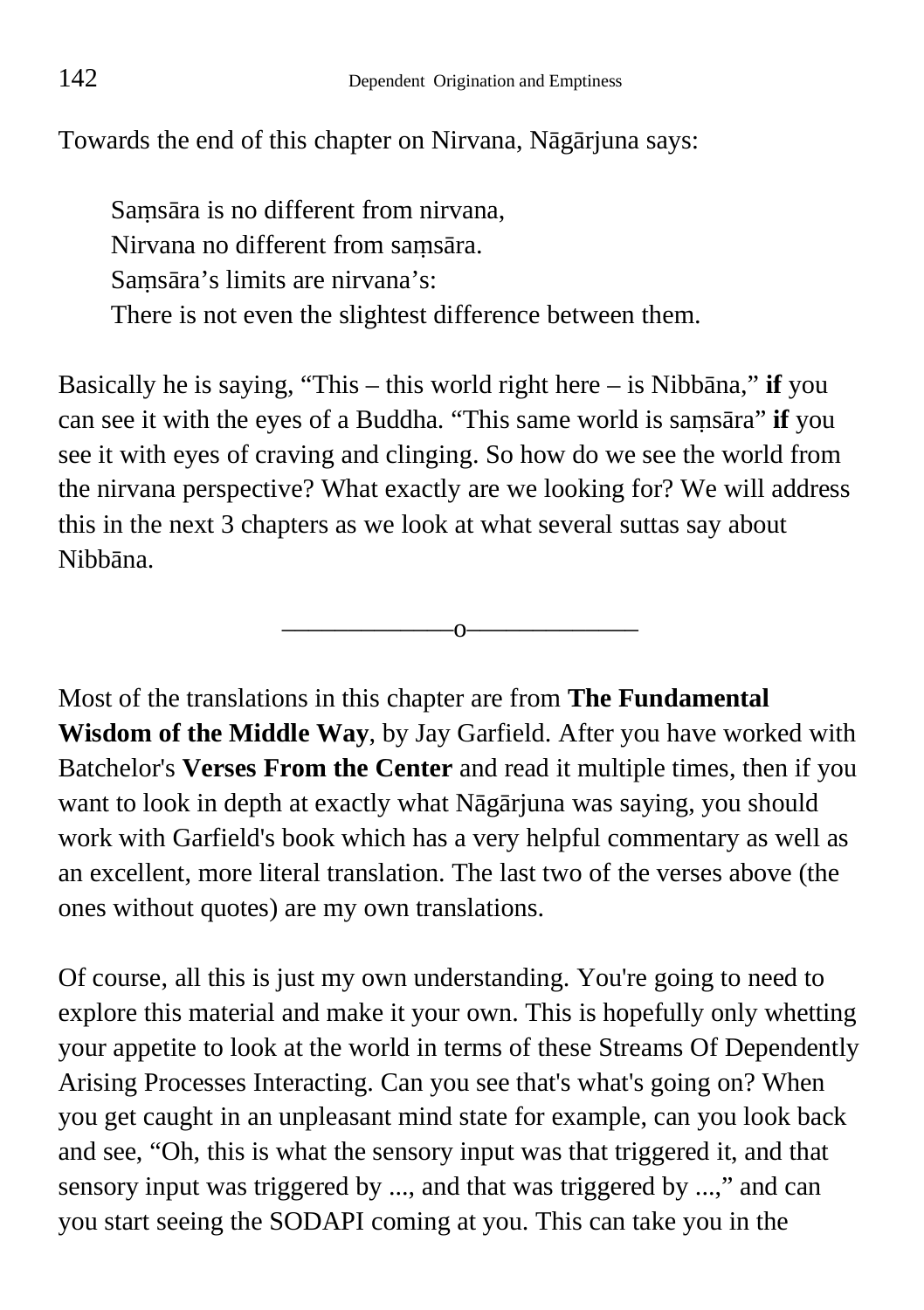direction of freedom. Hopefully, this can help you realize that dependent origination is a very rich vein to mine, a very good place to investigate.

\* "All saṅkhāra are anicca, all saṅkhāra are dukkha, all dhammā are anattā," – from Dhammapada Verses 277, 278 and 279. So what's the difference between "all saṅkhārā" (all created things) and "all dhammā (all phenomena)?" – Nibbāna, according to Ven. Walpola Rahula Thera. See his book What the Buddha Taught, page 57. Nibbāna is not anicca and not dukkha, i.e. Nibbāna is unchanging and never a bummer. But also it is without a 'self' or essence.

1. E.g. SN 22.85

 $\frac{1}{2}$ 

2. E.g. DN 9.53, SN 1.25

3. The Fundamental Wisdom of the Middle Way, translated by Jay L. Garfield, pp 304-307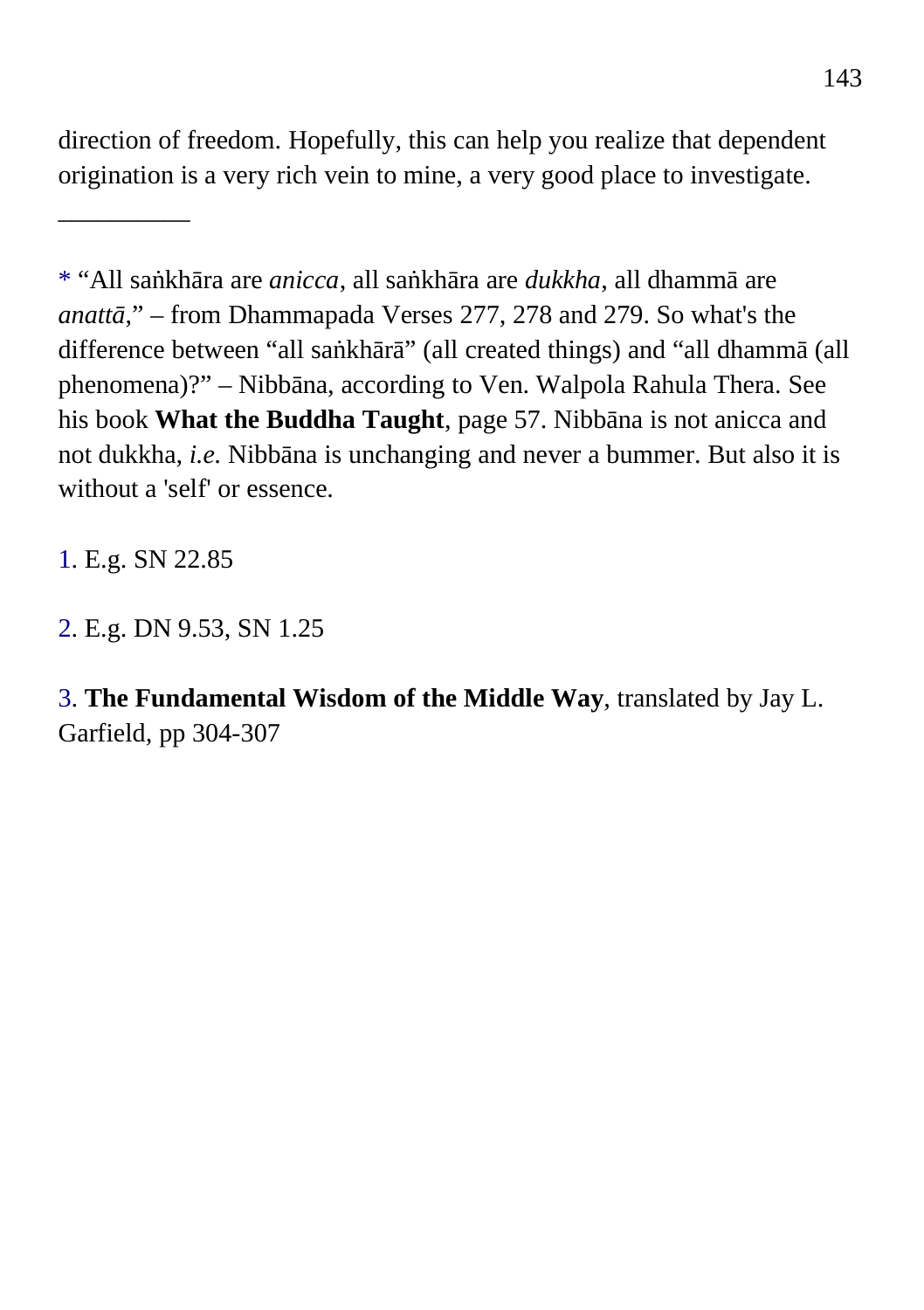# Nibbāna – as Described In Udāna 8

There is without birth, without beings, without made things, without fabricated things. Ud 8.3

What is this Nibbāna/Nirvana that we spoke of in the previous chapter, what does it look like? In this and the next two chapters, we will look at several suttas that give hints as to what this is – and how to approach it.

The first several suttas come from the Udāna. The Udāna is a collection in the Khuddaka Nikāya, the same volume in which you find the Sutta Nipāta. "Udāna" means "exclamation" or "inspired utterance," and all these suttas have a prose part. Then at the end of each prose part the Buddha utters an exclamation which is always in verse form. At times, scholars indicate that some of the verses were probably composed earlier than the prose parts. For some of the suttas, the prose is a very nice lead-in to the verses; for some of the suttas, there seems to be very little relationship between the prose and the verses. Sometimes the verses are very, very good even though the leadin had nothing to do with them. For the suttas from the Udāna we'll discuss in this and the next chapter, the lead-in prose and the verses do fit quite well together.

First is Udāna 8.1. "Thus I have heard. Once the Blessed One was staying near Savatthi in Jeta's Grove, Anāthapiṇḍika's Park. On that occasion the Blessed One was instructing, rousing, inspiring and gladdening the bhikkhus with a Dhamma talk connected with Nibbāna. Those bhikkhus being receptive and attentive and concentrating the whole mind were intent on listening to Dhamma."

"Then on realizing its significance, the Blessed One uttered on that occasion this inspired utterance: 'There is, bhikkhus, that base\* where there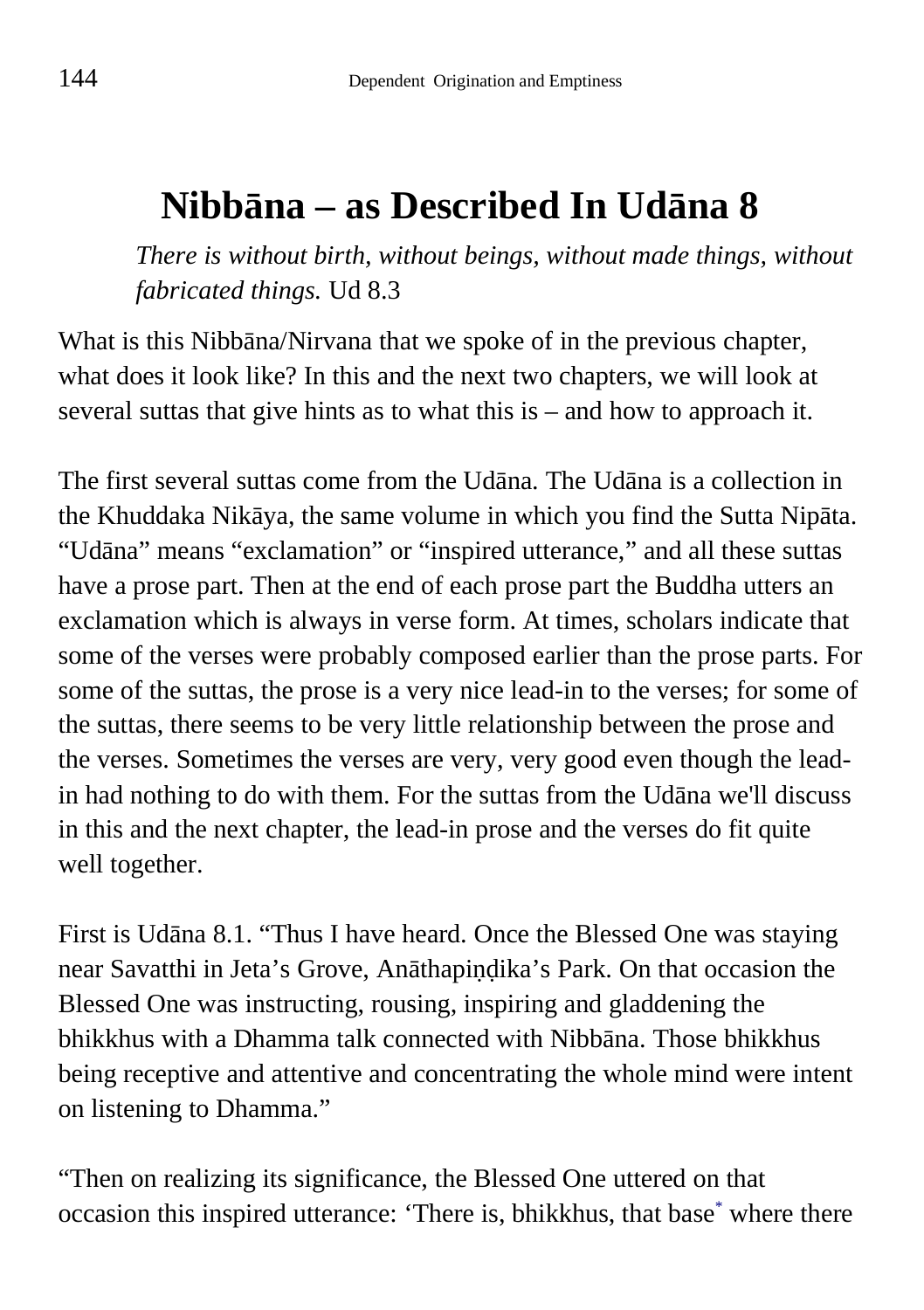is no earth, no water, no fire, no air; no base of infinite space, no base of infinite consciousness; no base of no-thingness, no base of perception nor non-perception; neither this world nor another world, nor both; neither sun nor moon. Here, bhikkhus, I say there is no coming, no going, no staying, no decreasing, no increasing; not fixed, not moveable, it has no support. Just this is the end of dukkha.'"

The first thing here is: no earth, water, fire, air – no four elements. Then, no four higher jhānas: infinite space, infinite consciousness, no-thingness, neither perception or non-perception. So no rūpa and no arūpa, i.e. no materiality, no immateriality. Neither this world nor another world, nor both. It's not this world, it's not someplace else, and it's not both this world and someplace else. Neither sun nor moon. "'Here, bhikkhus, I say there is no coming, no going, no staying, no decreasing, no increasing; not fixed, not moveable, it has no support. Just this is the end of dukkha.'" It seems to be without opposites. It's an experience of  $-$  to use the word we use in modern times – non-duality. Thus the Buddha is describing Nibbāna as non-dual. What does that mean? Well, that's the whole sutta, so keep this non-duality in mind and we'll continue to explore.

In the same collection, at Ud 8.2, again the Buddha is at Savatthi giving a Dhamma talk on Nibbāna. The prose is exactly the same as the previous sutta, and then the Buddha gives this inspired utterance:

 "The uninclined is hard to see The truth is not easy to see Craving is penetrated by one who knows For one who sees there is no thing, nothing."<sup>1</sup>

That's John D. Ireland's translation. Thanissaro Bhikkhu has:

"It's hard to see the unaffected,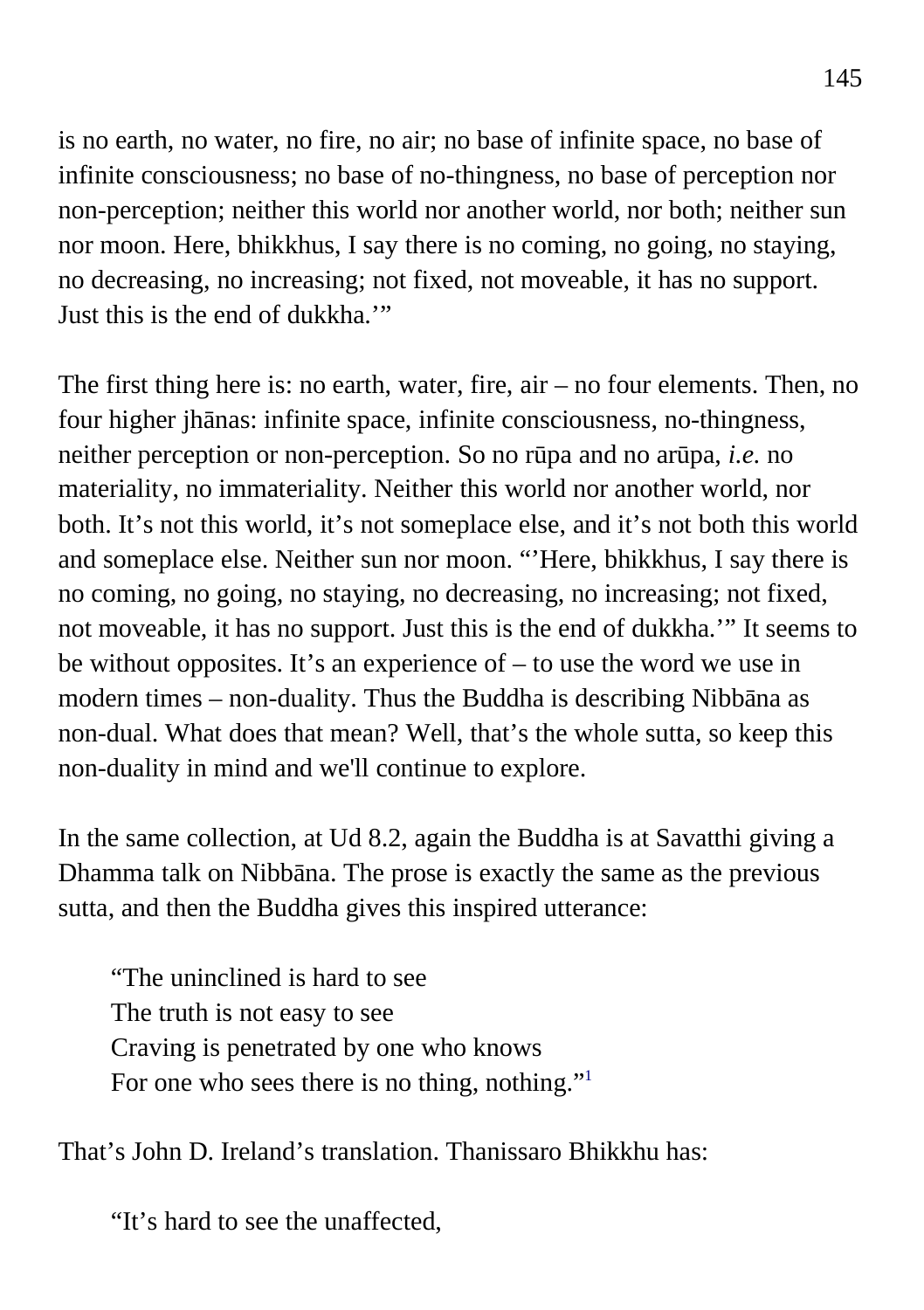```
        For the truth is not easily seen, 
        Craving is pierced 
                        In one who knows; 
                        For one who sees, 
There is nothing."<sup>2</sup>
```
The key point is that there is no thing. But remember this is not the base of no-thingness, i.e., this is not the same as the seventh jhāna. This is something quite different, and it's very hard to see: it's hard to see the unaffected or the uninclined. It's hard to rest your mind in this non-dual state.

So far this hasn't really led to a lot of understanding of what Nibbāna is. The problem we encounter in the sutta descriptions of Nibbāna is that they are all rather cryptic. This is due to trying to describe the indescribable; mostly all the Buddha can do is hint at what Nibbāna is not.

Udāna 8.3 is probably the most famous description of Nibbāna found in the suttas. Again, the Buddha is at Savatthi, giving a Dhamma talk on Nibbāna, the monks are listening, all the same as before, and then the Buddha gives this inspired utterance:

"There is, bhikkhus, a not-born, a not-brought-to-being, a not-made, a not-conditioned. If, bhikkhus, there were no not-born, notbrought-to-being, not-made, not-conditioned, no escape would be discerned from what is born, brought-to-being, made, conditioned. But since there is a not-born, a not-brought-to-being, a not-made, a not-conditioned, therefore an escape is discerned from what is born, brought-to-being, made, conditioned."<sup>3</sup>

You might have heard of Nibbāna referred to as "the unconditioned." Both words are wrong in such a translation: both "the" and "unconditioned". Pāli doesn't have any articles, there's no "a", "an", or "the". Another translation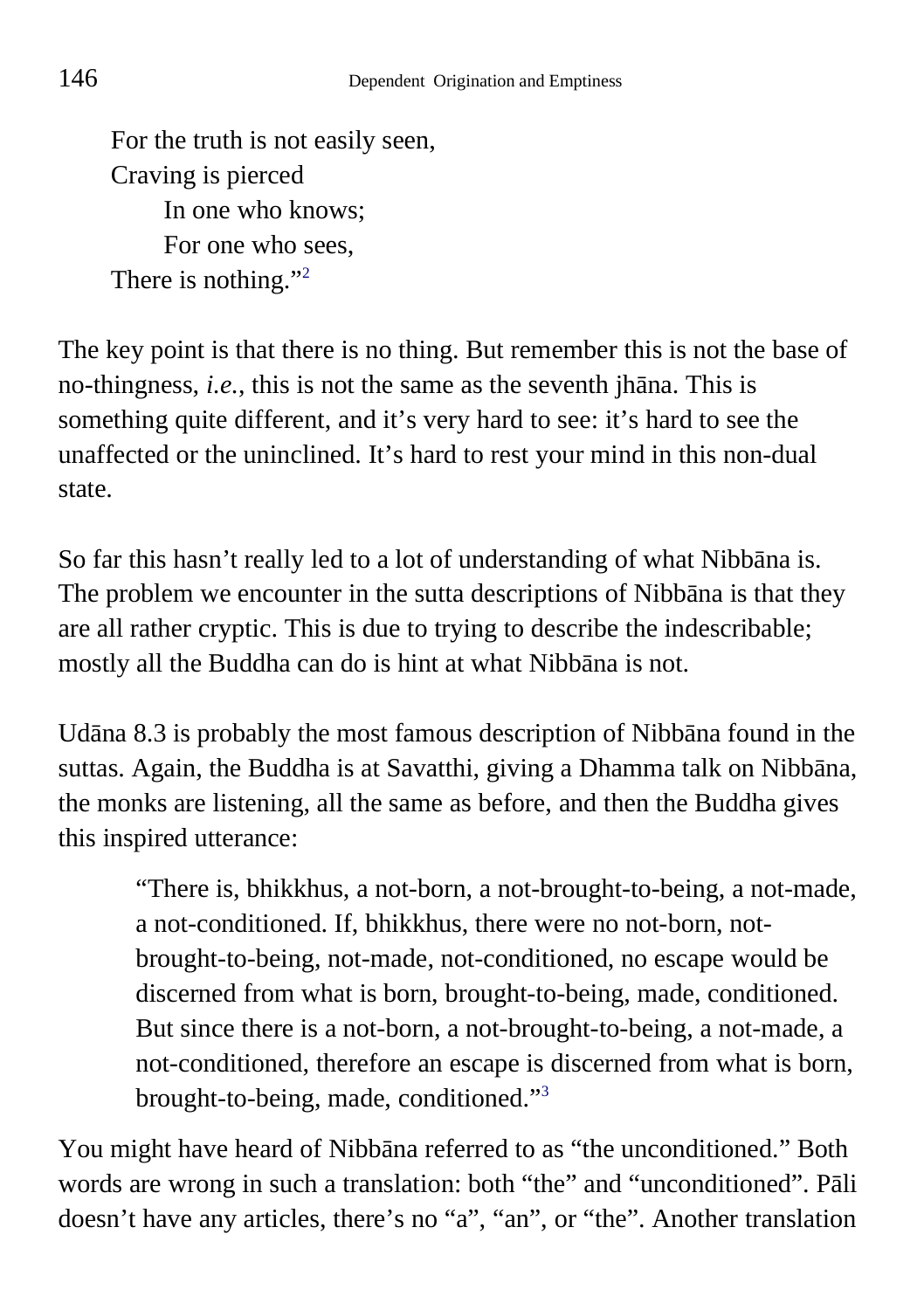only says there is "an unborn, unmade, unbecome, unfabricated," there's still that "an" at the front of it.<sup>4</sup> This "a," "an" or "the" creates a tendency for us to think of it as a thing. This leads to people thinking of "the unconditioned" or "an unconditioned," as having ontological existence – that is, it's a real thing.

The tooth fairy doesn't have ontological existence – it's just a concept. Your body does have ontological existence – it's not just a concept. Some people would like to make Nibbāna an ontological thing, something that truly exists. We even find some contemporary people basically talking about Nibbāna as another heaven. It's not one of the thirty-one realms of existence described in some of the later suttas,<sup>5</sup> but it's said to be out there; and furthermore when one become fully awakened, one can enter into it. The thought often expressed seems to be that when one dies as an arahant, one gets to go live there forever. Thus, Nibbāna has been converted into something very much like the Christian idea of heaven. This is not what the suttas are saying at all. But this mistake seems to arise due to inaccurate translations; the mistake results from "the unconditioned."

As was pointed out in the previous chapter, there's a very serious problem with giving Nibbāna ontological existence. Nibbāna doesn't change. If Nibbāna is a thing or a place, and it doesn't change, and it doesn't include you right now, you're on the outside forever, 'cause it ain't going to change to let you in. You better hope Nibbāna doesn't have ontological existence, because unless you're fully awakened right now, unless you're fully within Nibbāna right now, you're stuck on the outside. Making it seem to have ontological existence by adding the "the" is a source of much confusion and immortality project creating.

"Unconditioned" is the common translation of the word "asaṅkhata." But "unconditioned" makes it seem like Nibbāna is not dependently originated. However, as pointed out in the previous chapter, Nāgārjuna makes an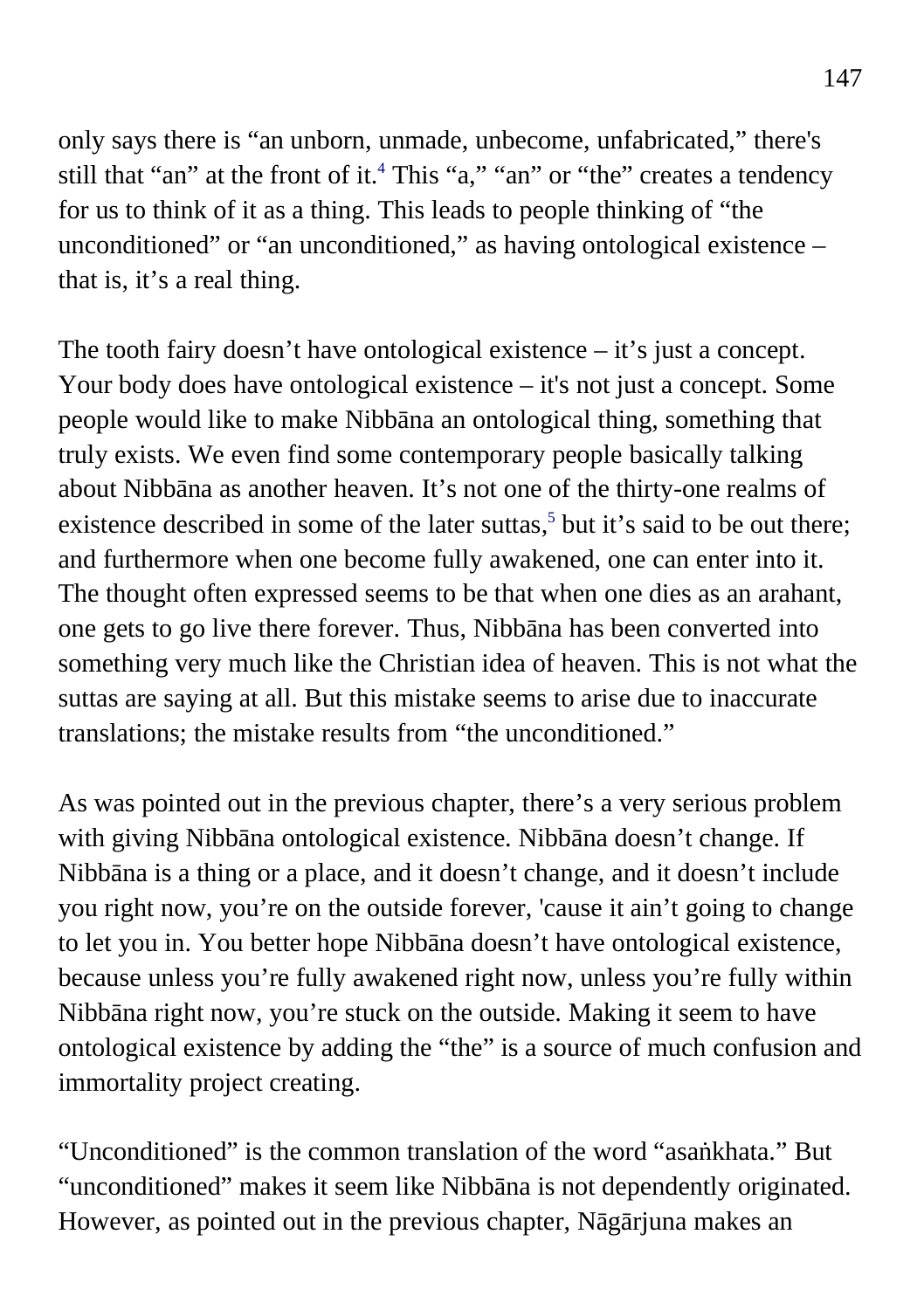excellent case that Nibbāna is also empty. This matches Dhammapada Verse 279 which says "all dhammā (which includes Nibbāna) are "anattā," literally "not self." Since "dhammā" includes all phenomena, whether alive or not, "anattā" more generally would mean "coreless" or "without an essence" or "empty" – thus "dependently originated." So "unconditioned" is exactly the opposite of what "asaṅkhata" means with respect to Nibbāna. More on this point follows.

The initial "a" in "asaṅkhata" means "not" or "without," and "saṅkhata" is the past participle of the verb form associated with "saṅkhāra." Remember that a saṅkhāra is something that's created or made or fabricated or concocted. Better translations of asaṅkhata, rather than "unconditioned," would be Thanissaro Bhikkhu's "unfabricated" and Santikaro's "unconcocted." These are really good, because who's the concocter/fabricator? We are; we're busy concocting the things of the world. We're concocting some chunks of wood, all stuck together, as a table; and when we concoct a table, we miss seeing the trees and the sunlight and the rain and the minerals in the earth, and the birds that lived in the trees, and the insects that were eaten by the birds, and the woodsmen that cut down the trees, and somebody who milled it into the form of the table. But it may come to pass that you need to concoct it as something other than a table – what if you desperately need some fire wood? You could concoct it as a source of firewood rather than a table. If there's a flood it might become a raft. We definitely have this tendency to conceive of things in a certain way, and we fixate on them as though they are and were always like that.

Asaṅkhata – unconcocted, unfabricated – would be not doing that, not fixating on concepts. Literally this Pāli description of Nibbāna would translate as "without birth" (ajāta), "without beings" (abhūta), "without made things" (akata), and "without formed things" (asaṅkhata) $6 -$  as opposed to our usual way of experiencing the world, with birth, beings,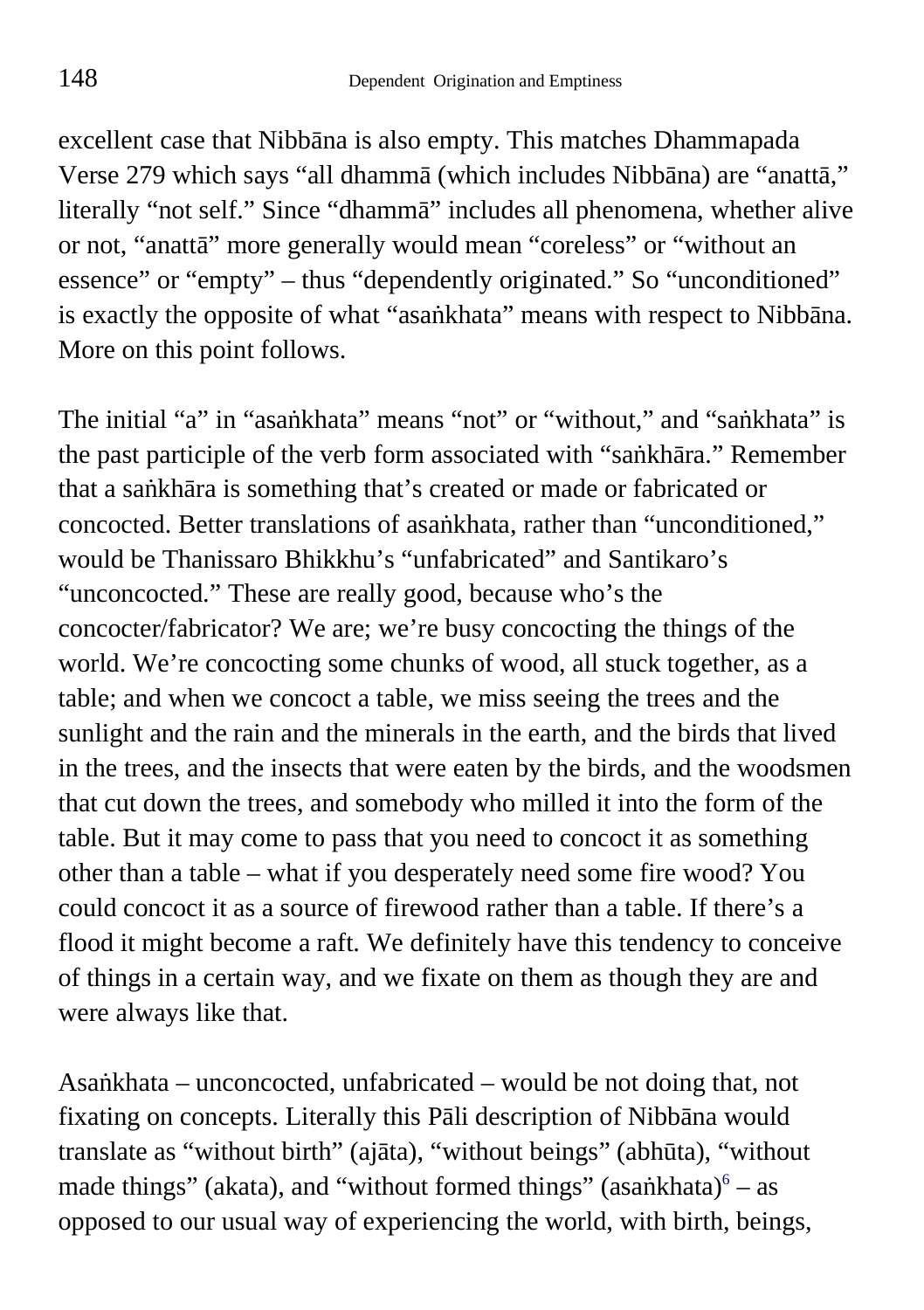made things, and formed things. Does this remind you of the non-duality we found in the verses of Ud 8.1 just above?

When you look at the universe you find everything is dependent on other things – nothing exists independently. Earlier we saw that there really aren't any nouns – it's all verbs. It's just that some verbs are moving kind of slow. Even further, it's not actually a bunch of different verbs; there is really only "unfolding." Can you step out of concocting things and experience the bigger picture? If so, you begin to get a sense of what the Buddha is talking about when he is talking about Nibbāna. It's getting beyond fixating on things. Furthermore, stepping beyond saṅkhāra we have overcome the ignorance of ignoring the much bigger picture of the vastly interrelated world. It's out of ignorance (avijjā) that we concoct all the seemingly separate bits and pieces of reality. This more clearly explains the first pair of links of the twelve link model – saṅkhāras arise dependent on ignorance.

If you remember back to the chapter The Noble Quest, there were two "important things" that needed to be understood. The first one is this-that conditionality, dependent origination. The second important thing at MN 26.19, which is also difficult to understand, is "namely, the stilling of all fabrications, the relinquishing of all acquisitions, the destruction of craving, dispassion, cessation, Nibbāna."

Now we can understand "stilling of all fabrications" as asaṅkhata – unconcocted, unfabricated – not fixating on concepts. The "relinquishing of all acquisitions" is not clinging. "The destruction of craving" is the end of craving. These lead to dispassion – not having our minds colored by being lost in our concepts. They lead to cessation – of dukkha; to nibbāna – liberation. Notice that, although the first "important thing" – this-that conditionality, dependent origination – does have metaphysical implications as a side effect, this second "important thing" is all about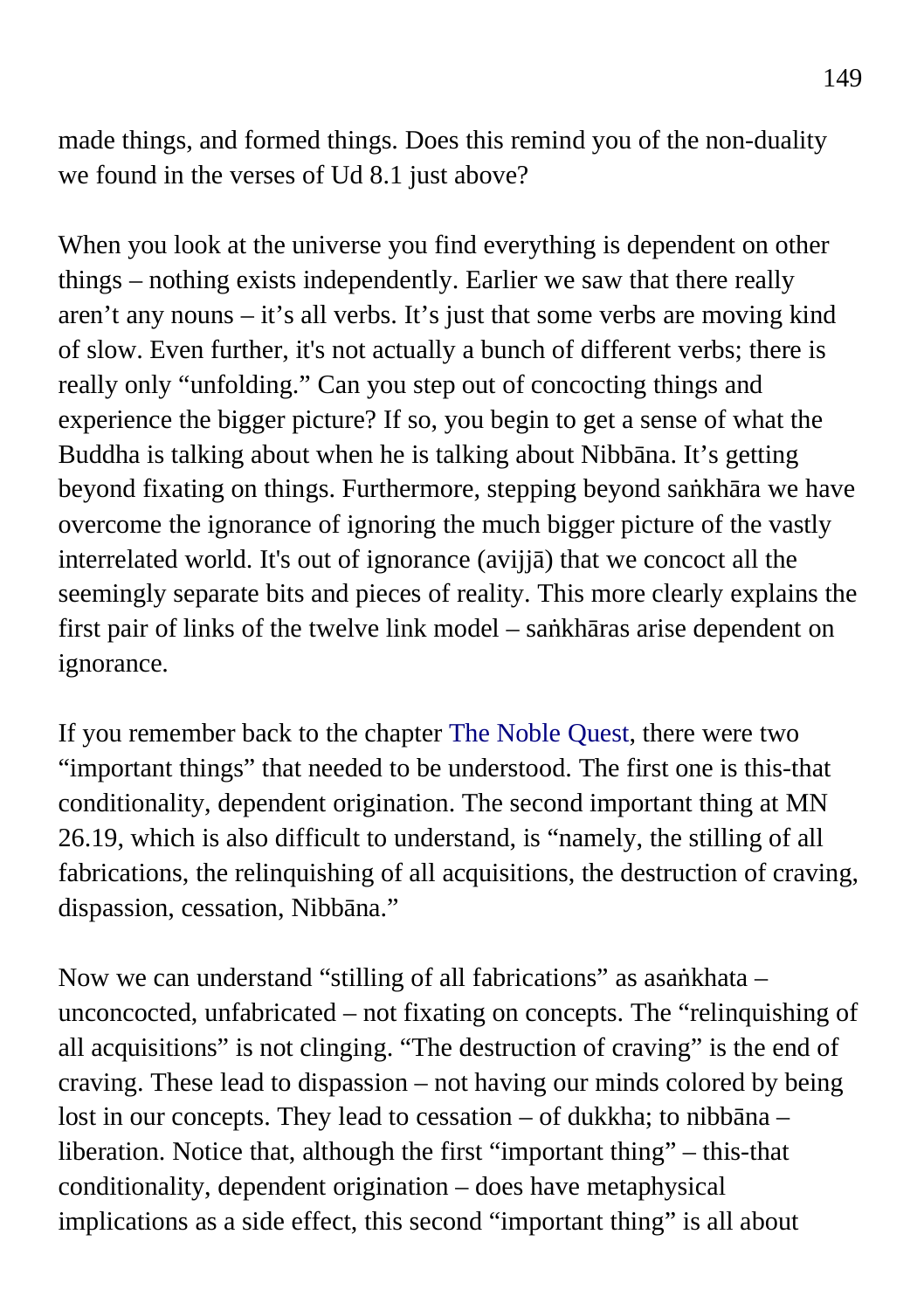upgrading your behavior due to the insights gained from a deep understanding of the first "important thing."

So how do we get there? There's another sutta in the Udāna that gives us an actual practice to do. We will examine the fairly famous Bāhiya Sutta in the next chapter.

 $*$  The word "base" is a translation of  $\bar{a}$ yatana, which we encountered earlier as salāyatanā referring to the Six Senses in the twelve link model of dependent origination. Āyatana refers to both sense organs and sense objects – but there is no single English word that covers both of these meanings. Sometimes āyatanāni is translated as "sense bases" to try to capture both meanings. Here "base/ $\bar{a}$ yatana" would be like a sound or a smell, which are sense objects – but here, the sense objects are one of the four elements or one of the four immaterial states.

1. Nibbāna Sutta: Parinibbana (2), translated from the Pāli by John D. Ireland, https://www.accesstoinsight.org/tipitaka/kn/ud/ud.8.02.irel.html

2. Nibbāna Sutta: Unbinding (2), translated from the Pāli by Thanissaro Bhikkhu, https://www.accesstoinsight.org/tipitaka/kn/ud/ud.8.02.than.html

3. Nibbāna Sutta: PariNibbāna (3), translated from the Pāli by John D. Ireland, https://www.accesstoinsight.org/tipitaka/kn/ud/ud.8.03.irel.html

4. Nibbāna Sutta: Unbinding (3), translated from the Pāli by Thanissaro Bhikkhu, https://www.accesstoinsight.org/tipitaka/kn/ud/ud.8.03.than.html

5. For more information see the Introduction to Walshe's translation of the Dīgha Nikāya, pp 37-46.

 $\overline{\phantom{a}}$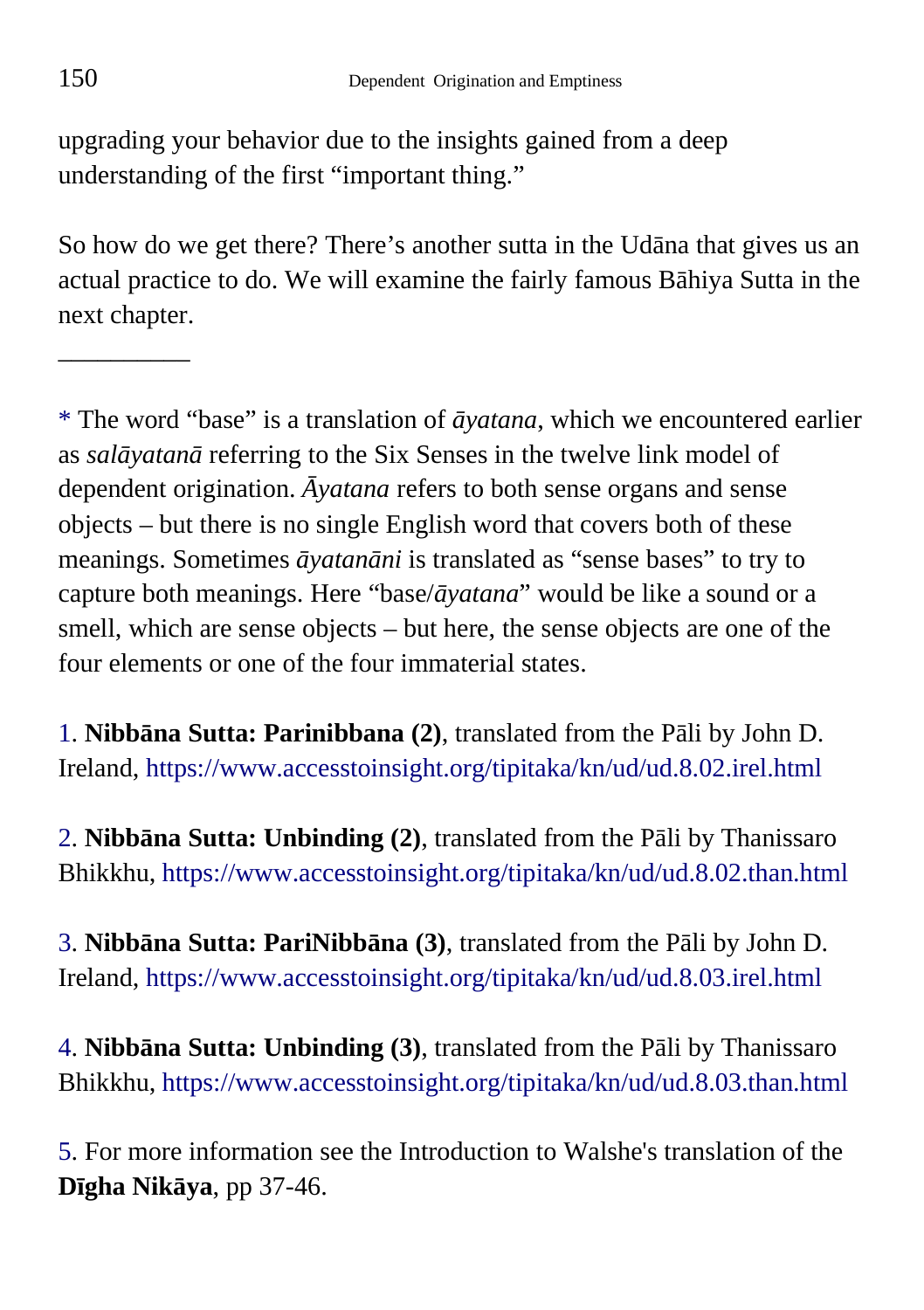6. Norman, 1994, pg 38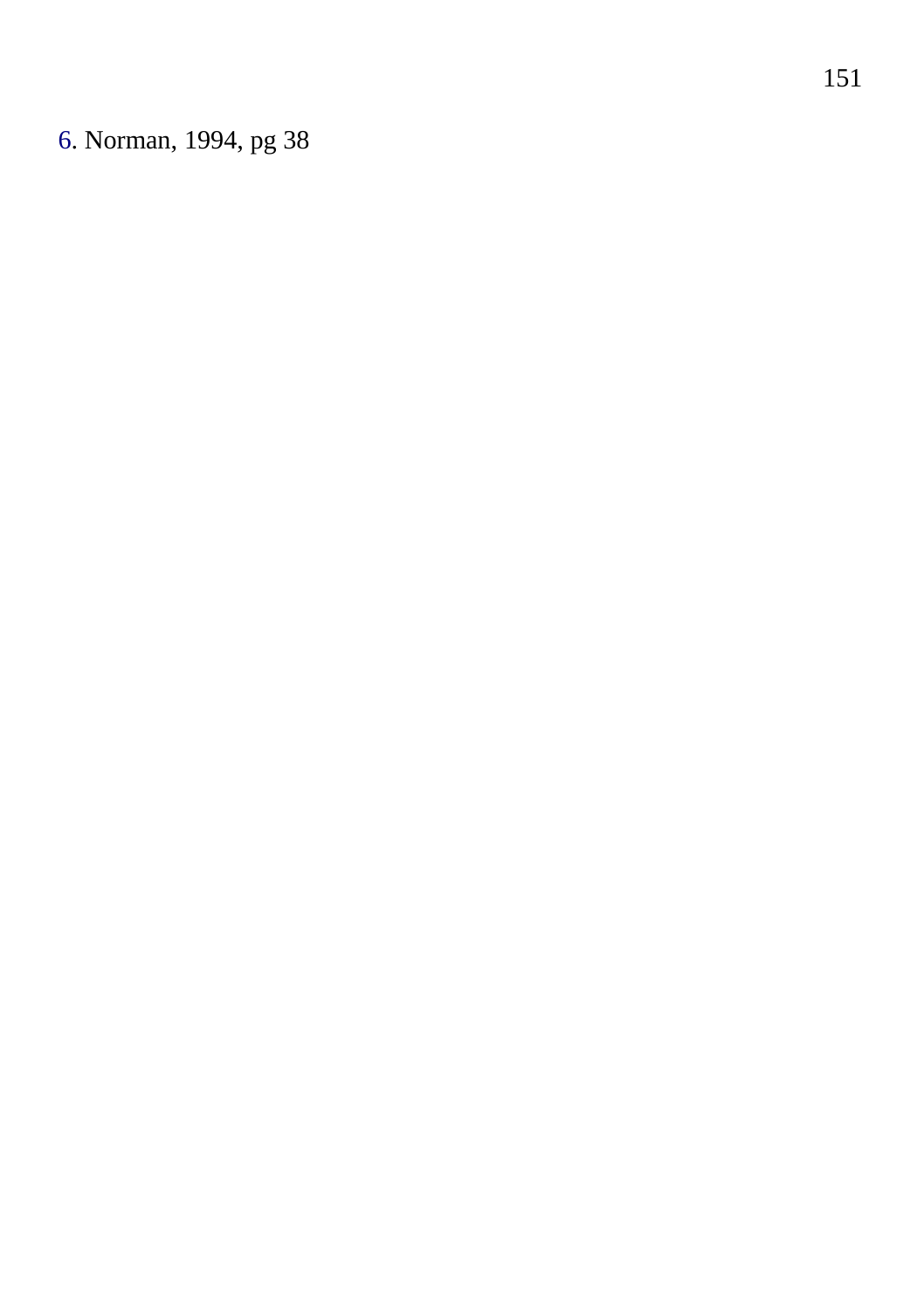### Nibbāna – as Described in the Bāhiya Sutta

You should train yourself thus: in seeing, there will merely be seeing; in hearing there will merely be hearing; in sensing there will merely be sensing; in cognizing there will merely be cognizing. Ud 1.10

The Bāhiya Sutta occurs in the first book of the Udāna and it's the 10th sutta in that book, Udāna 1.10.

"Thus have I heard. Once the Buddha was living in Savatthi at Jeta's Grove, Anāthapiṇḍika's Park. Now at that time Bāhiya of the Bark-cloth was living at Supparaka by the seashore. He was honored as a holy man and had no trouble obtaining alms food, robes, lodgings, and medicine when he was ill."

The question arises: why was this holy man wearing bark cloth? The commentaries tell that he was a ship-wrecked sailor who washed up naked at Supparaka, which would be near today's Mumbai. They say he found some bark to cover his nakedness, and when people saw this, they thought he was a holy man and started giving him food, lodgings, etc.<sup>1</sup> But the commentaries were written many centuries after this story takes place and in a different culture – and the authors actually had no idea what happened. Most likely, Bāhiya of the Bark-cloth was a devotee of the Brhad-Aranyaka Upanishad, one of the earliest of the Upanishads. The Upanishads are Vedic teachings that originated a century, or maybe more, before the Buddha. The Vedas themselves are quite ancient, but the later literature in that tradition were these Upanishads. And the Brhad-Aranyaka Upanishad, one of the earliest ones, makes a big deal about trees.<sup>2</sup> So Bāhiya is dressed like a tree because of his devotion to the Brhad-Aranyaka Upanishad.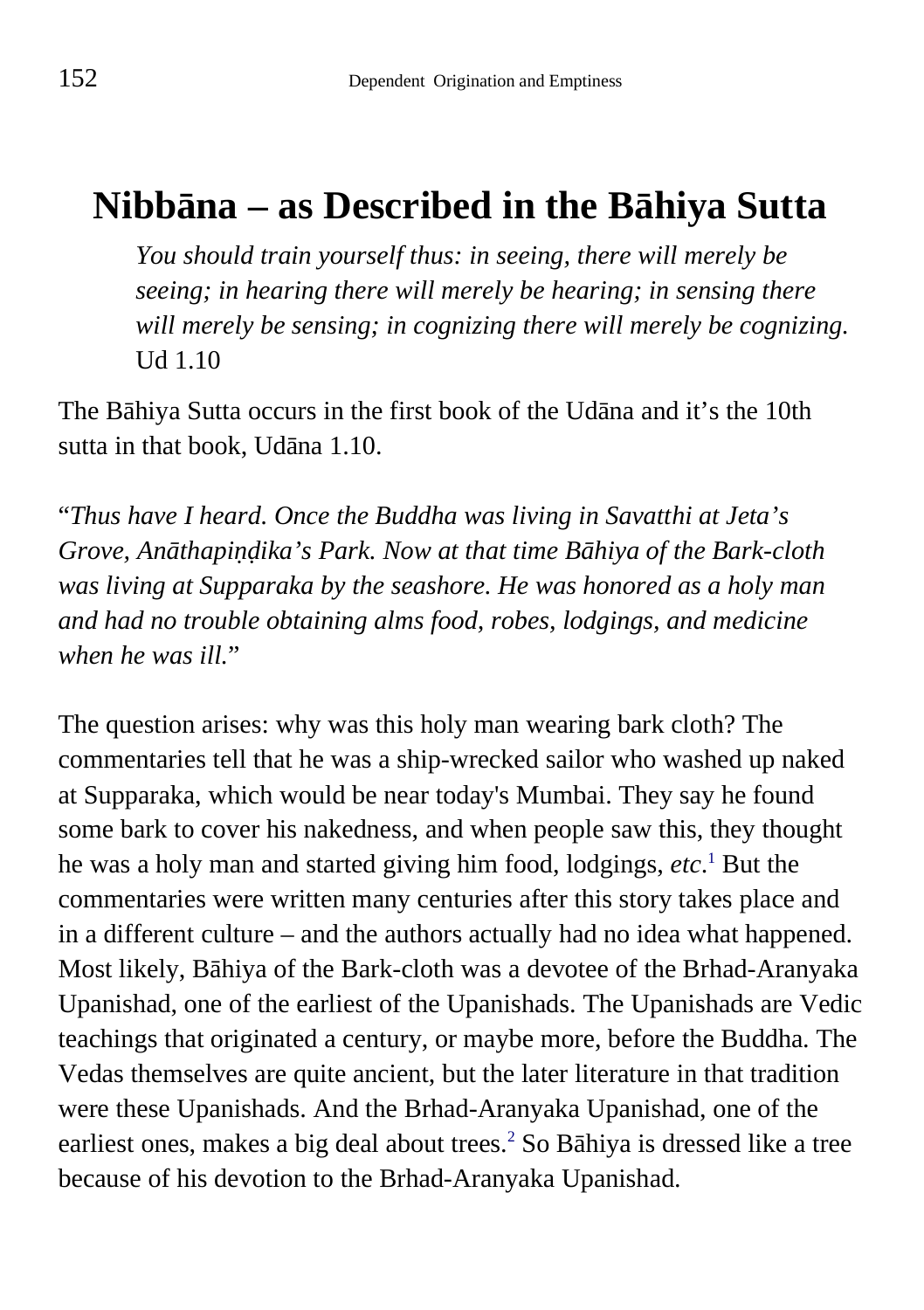"Then one day, the thought arose in Bāhiya of the Bark-cloth, 'Am I an arahant, or am I at least on the way to arahantship?' Then a deva, who was a relative of Bāhiya's in a former life, overheard this thought of Bāhiya of the Bark-cloth. This deva came to Bāhiya and said: 'Bāhiya, you are not an arahant, and furthermore you do not practice a path that could lead to arahantship.'"

"Then Bāhiya said to that deva: 'Well, who in this world is an arahant or knows a path to arahantship?' And that deva replied: 'In a far country, in the kingdom of Kosala, near the town of Savatthi, there is the Buddha, the perfectly awakened one. He is an arahant and he teaches a path to arahantship.'"

"Then Bāhiya of the Bark-cloth set his lodging in order, and immediately departed for Savatthi. He stopped for only one night at each place along the way." In other words he went directly there; he'd go as far as he could in the day, he would sleep for the night, get up the next day and keep going  $-$  he didn't take any rest days.<sup>3</sup> He had samvega  $-$  spiritual urgency. Eventually, he arrived at Savatthi, and went to Jeta's Grove, Anāthapiṇḍika's Park.

"When he arrived there, he saw a number of monks doing walking meditation. He went up to those monks and inquired: 'Venerable sirs, where is the Buddha, where is the Blessed One, the fully awakened one, the arahant?' Those monks said to Bāhiya: 'The Blessed One has gone into town on alms round.' Straight away Bāhiya left Jeta's Grove, Anāthapindika's Park and headed into Savatthi to find the Buddha."

It wasn't long before he encountered the Buddha. He recognized him by his clear, bright countenance and perhaps by the large number of monks following along behind as he went on alms round. Bāhiya immediately rushed forward and threw himself at the Buddha's feet and said: "Teach me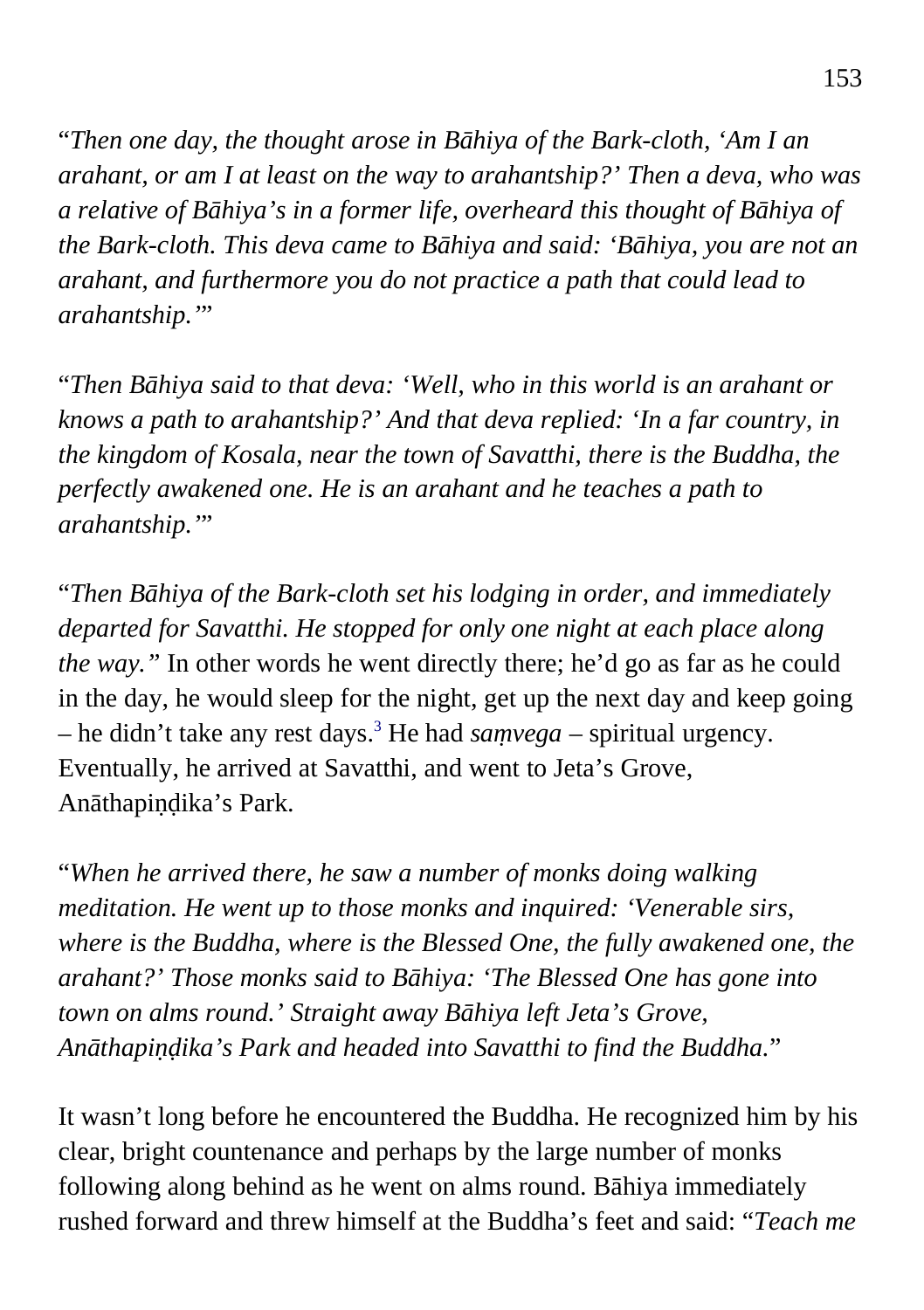Dhamma, O Blessed One! Teach me Dhamma that it might be for my benefit for a long time."

"The Buddha replied: 'It is an unsuitable time, Bāhiya, we have entered among the houses for almsfood.'" At that time, if someone got their food by going on alms round there was a limited time window in which they were able to obtain alms food. People didn't have alms food available all day. They would do their cooking in the morning, with some extra cooked for any recluse or beggar that came by. Then when all that was gone and they had eaten their own meal, that was the end of the alms food. If you approached someone who got their food by going on alms round and requested a teaching, then if they stopped and gave you a teaching, they might not eat that day. So Bāhiya is told it's not an appropriate time.

"Bāhiya replied: 'Teach me Dhamma, O Blessed One, teach me Dhamma! It is uncertain how long I will live. It is uncertain how long the Blessed One will live. Teach me Dhamma so it will be for my benefit for a long time.""

"And again the Buddha replied: 'It is an unsuitable time, Bāhiya, we have entered among the houses for almsfood.'"

"And a third time Bāhiya said: 'Teach me Dhamma, O Blessed One, teach me Dhamma! It is uncertain how long I will live; it is uncertain how long the Blessed One will live. Teach me Dhamma, O Blessed One so that it will be for my benefit for a long time.'" Sometimes if you ask a Buddha three times really nicely, he might grant your wish.

"'Herein, Bāhiya, you should train yourself thus: in seeing, there will merely be seeing; in hearing, there will merely be hearing; in sensing, there will merely be sensing; in cognizing, there will merely be cognizing.\* In this way you should train yourself, Bāhiya. When, Bāhiya, for you in seeing there is merely seeing, in hearing there is merely hearing, in sensing there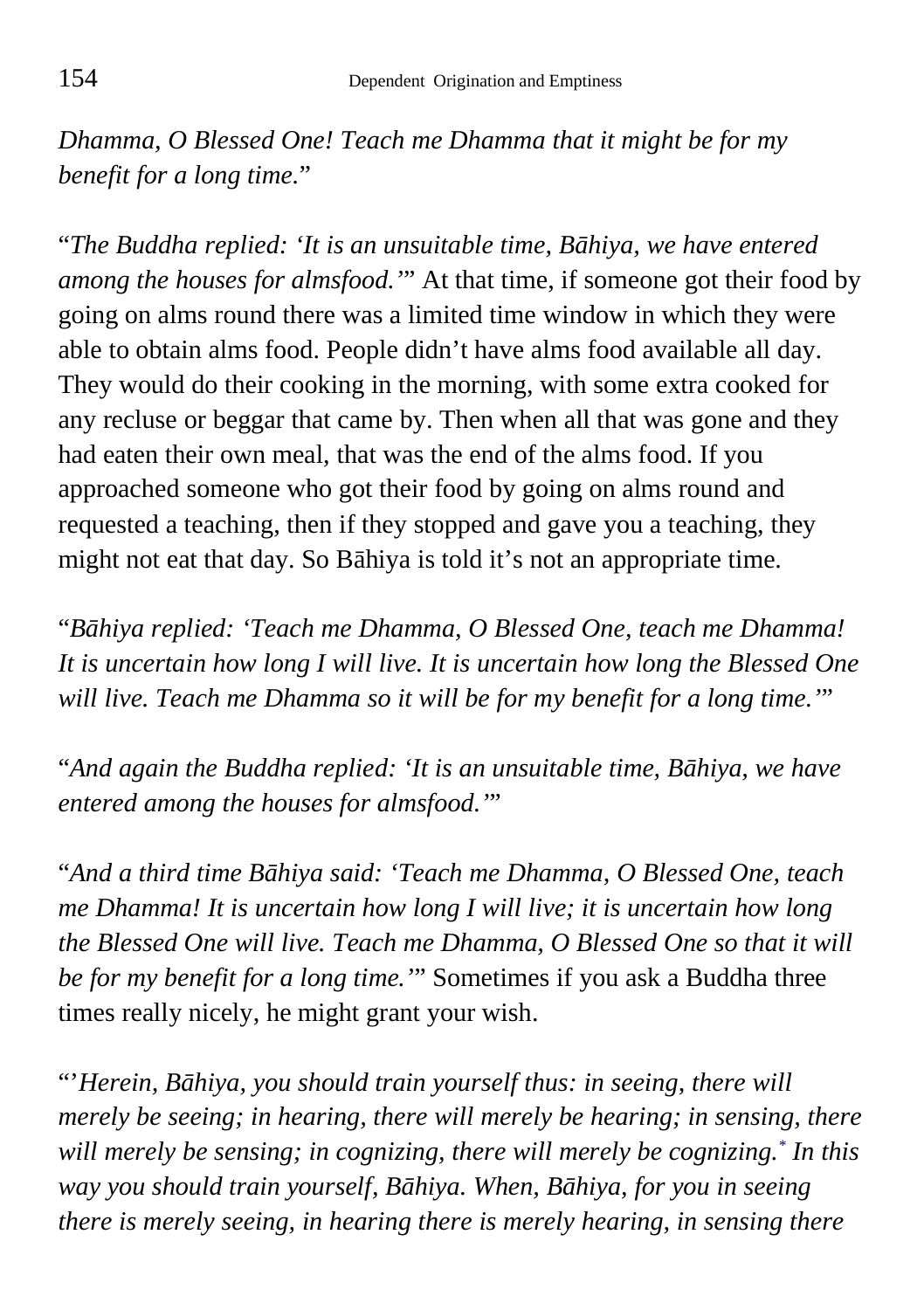is merely sensing, and in cognizing there is merely cognizing, then Bāhiya, you will not be with that. When, Bāhiya, you are not with that, then Bāhiya, you will not be in that. When, Bāhiya, you are not in that, then Bāhiya, you will be neither here, nor beyond, nor between the two. Just this is the end of dukkha.'"

"Through this brief Dhamma teaching by the Blessed One the mind of Bāhiya of the Bark-cloth was immediately freed from the āsavas (the intoxicants).† Then the Blessed One, having instructed Bāhiya with this brief instruction, went away."

Why did the Buddha give this particular teaching to Bāhiya of the Barkcloth? And why did it have such a profound effect? The Bark-cloth clothing marked Bāhiya as a serious follower of the Brhad-Aranyaka Upanishad. So the Buddha could tell that Bāhiya would be familiar with this Brhad-Aranyaka Upanishad teaching:

"The unseen seer, the unheard hearer, the unthought thinker, the uncognized cognizer... There is no other seer but he, no other hearer, no other thinker, no other cognizer. This is thy self, the inner controller, the immortal...."<sup>4</sup>

And that he would also be familiar with:

"... that imperishable is the unseen seer, the unheard hearer, the unthought thinker, the ununderstood understander. Other than it there is naught that sees. Other than it there is naught that hears. Other than it there is naught that thinks. Other than it there is naught that understands...."<sup>5</sup>

The Buddha, as he often does, takes something his questioner is familiar with and gives it a subtle but profound twist: there's no  $\bar{A}$ tman, there's just seeing, just hearing, etc. The Buddha knows Bāhiya's practice, and he knows Bāhiya has been looking at his seeing trying to find the unseen seer;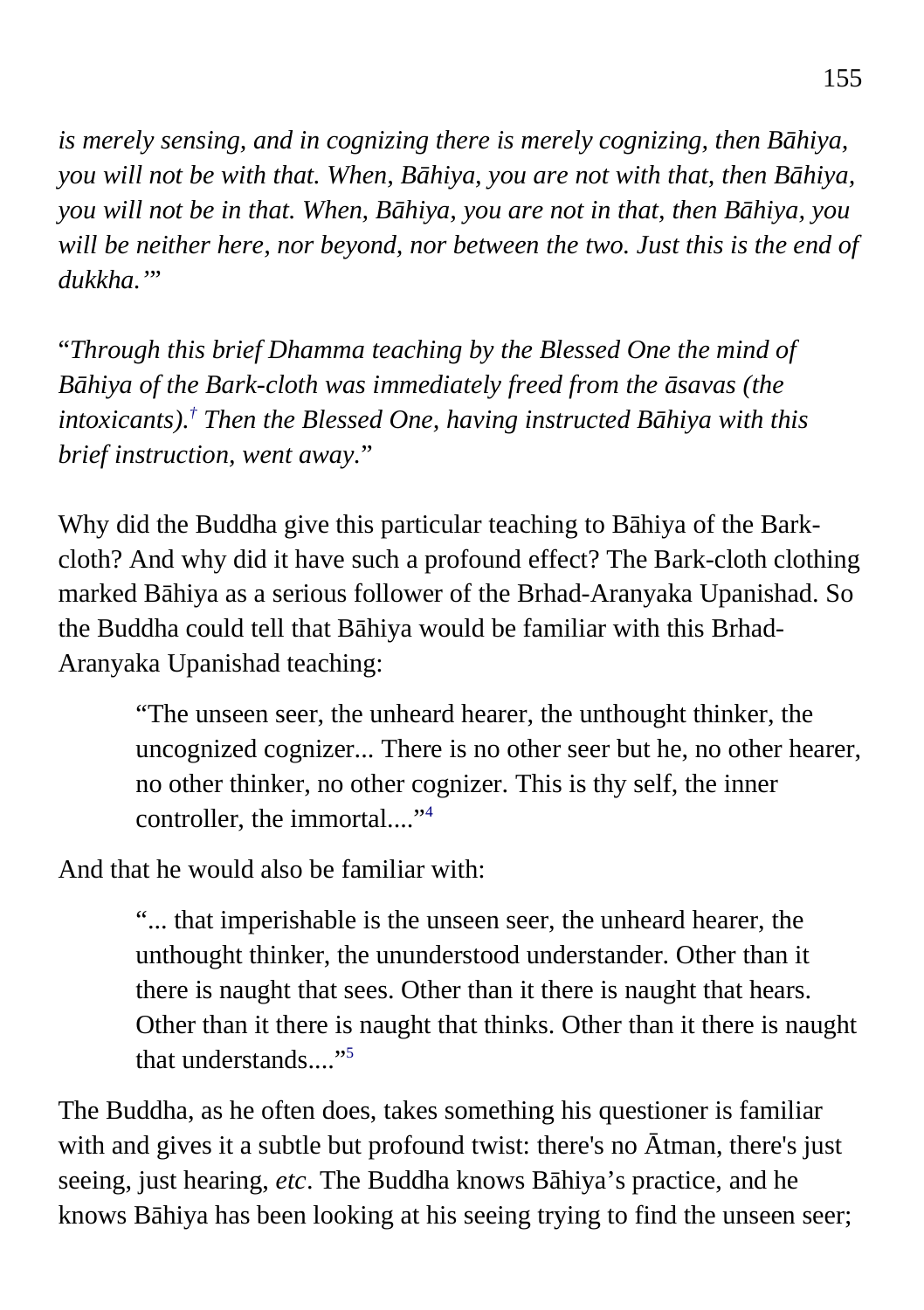listening to his hearing for the unheard hearer, etc. So he says to him: "No, in seeing let there just be seeing; in hearing just hearing; in sensing just sensing; in cognizing just cognizing." When you can do that, when there's just seeing, not seeing an object, just seeing, then there's no you in that, there's no you in this, there's no you in between – meaning there's no subject-object duality. Just this is the end of dukkha.

"Not long after the Blessed One's departure, a cow with a young calf attacked Bāhiya of the Bark-cloth and killed him." This seems to have been a common hazard at that time. Today it would be as if someone went to their weekly meditation group, and on the way home a drunk driver ran a red light and killed them. Only they didn't have drunk drivers back then; they had cows with calves – and there were no fences, just like today in India. You can imagine Bāhiya is walking along and in seeing, he's just seeing – there's a cow over on the left, there's a calf on the left, there's another cow over on the right, the assumption of course is that calf on the left goes with that cow on the left. Bāhiya walks between that calf on the left and that cow on the right – which is the real mama and oops, he's done in.

I say this is a common hazard because Bāhiya of the Bark-cloth was not the only person mentioned as being killed by a cow with a calf. There was the former king of Taxila, who renounced his kingship and traveled to Rājagaha to become a Buddhist monk. He actually encountered the Buddha one night in a potter's shed, and the Buddha gave him a discourse during which he attained the third level of awakening. But before he could reach final arahantship, he was killed by a cow with calf. $6$  There's also the story of Suppabuddha the leper, who saw a large gathering of people. Thinking it may be a free distribution of food, he went to the gathering; but no, it was just someone giving a talk, but Suppabuddha sat down to listen anyhow. It was the Buddha, and he gave a Dhamma talk – and Suppabuddha the leper attained the first level of awakening. But he too was killed by a cow with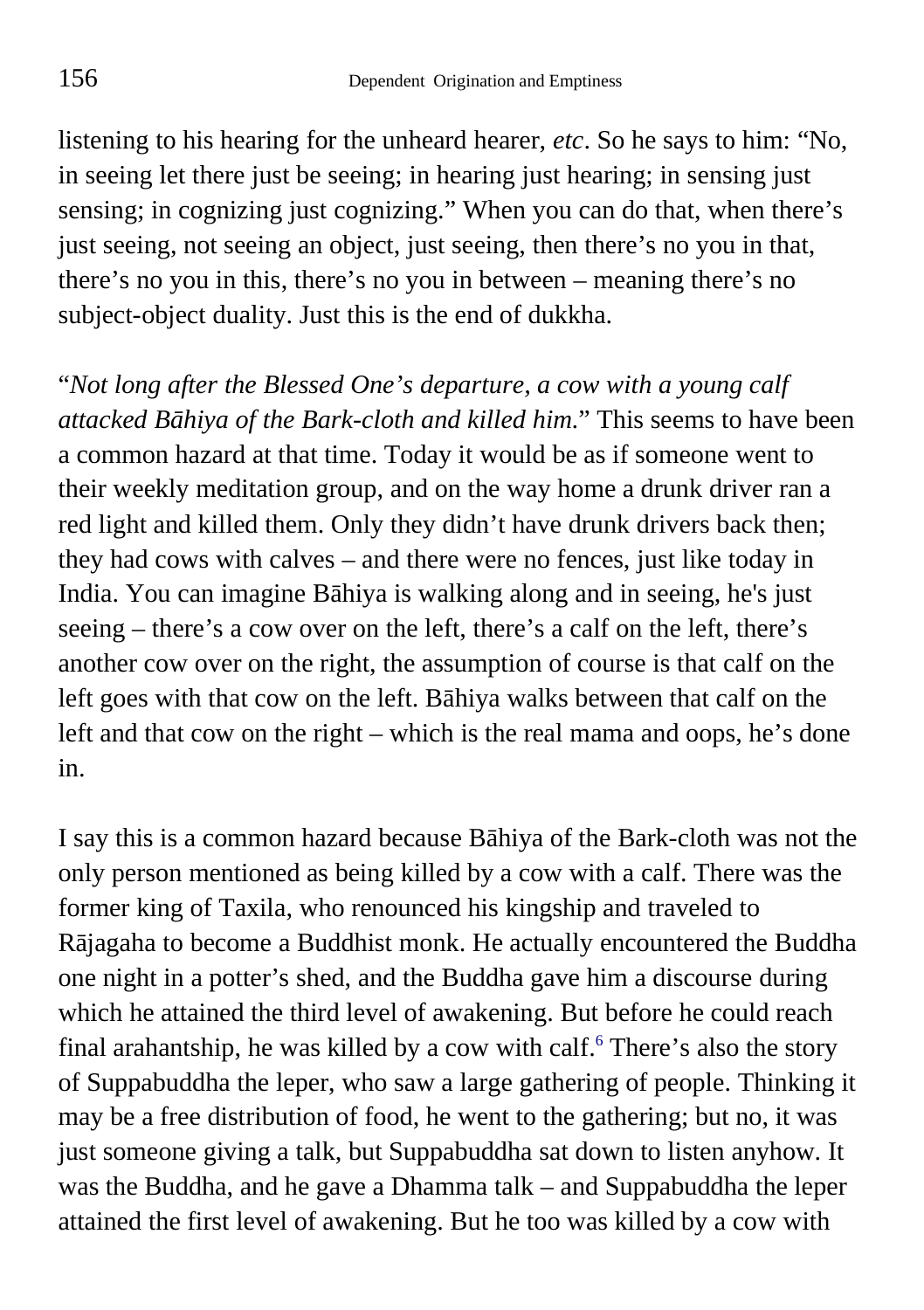$\text{calf}$ .<sup>7</sup> One of the Vinaya stories talks about the public executioner in King Pasenadi's kingdom of Kosala with its capital at Savatthi. This executioner was also killed by a cow with calf.

The commentaries, bless their little hearts, say it was all the same cow – despite the fact that these took place in widely separated areas. Supposedly, in a previous life these four guys had hired a courtesan, had their way with her, and then killed her. Now she had come back as a cow and killed them.<sup>8</sup> Be careful when studying the Commentaries. A cow with calf just was a hazard at that time, and poor Bāhiya got caught in the hazard.

"When the Blessed One, having walked for alms food in Savatthi was returning from alms round with a number of bhikkhus, on departing from the town, he saw that Bāhiya of the Bark-cloth had died. Seeing this he said to the bhikkhus, 'Bhikkhus, take Bāhiya's body, put it on a litter, carry it away, burn it and make a stupa for it. Your companion in the holy life has died.' 'Very well, Venerable Sir,' those bhikkhus replied to the Blessed One, and they did so. When they were done, they went to the Blessed One, prostrated themselves, sat down to one side and told him what they'd done, adding 'What is his destiny? What is his future birth?'"

"'Bhikkhus, Bāhiya of the Bark-cloth was a wise man. He practiced according to the Dhamma and did not trouble me by disputing about Dhamma. Bhikkhus, Bāhiya of the Bark-cloth has attained final Nibbāna.' Then on realizing its significance, the Blessed One uttered on that occasion this inspired utterance:

 'Where neither water, nor earth, nor fire, nor air gain a foothold There gleam no stars, no sun sheds light There shines no moon, yet there no darkness reigns.

When a sage, a brahman, has come to know this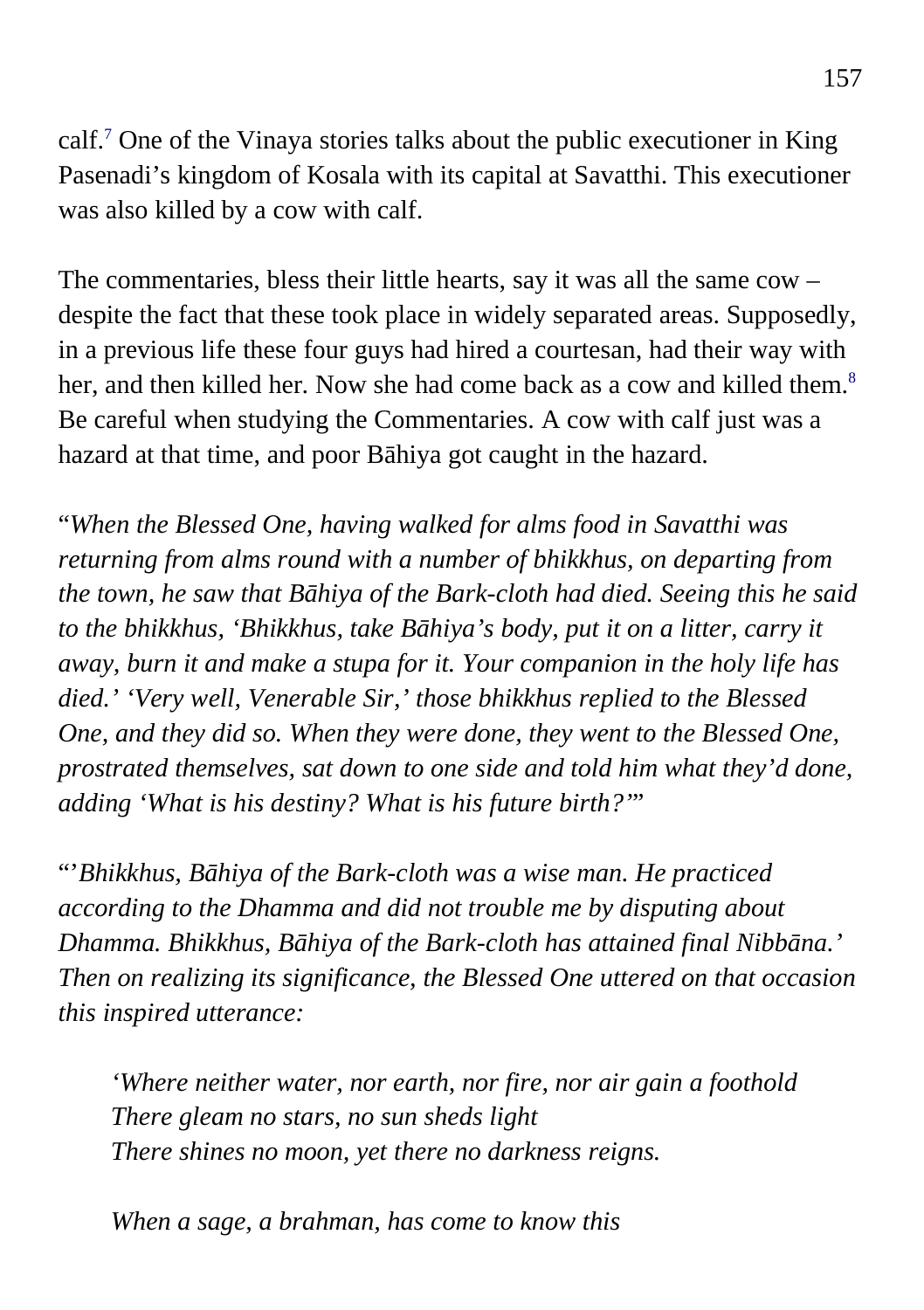For themself through their own wisdom, Then they are freed from form and formless, Freed from pleasure, freed from pain.'"

As in Ud 8.1, we are going beyond the four elements – where water, earth, fire, and air gain no foothold. We are going beyond rūpa, going beyond projecting concepts of solid, liquid, gas, and energy onto the material world, going beyond light and dark, going beyond form and formless, one is freed from form, freed from formless. And also freed from pleasure, freed from pain. Just this is the end of dukkha.

Once again the Buddha is talking about what we now call non-duality. This non-duality initially is in respect to materiality – not concocting or fabricating in our minds tables and chairs and trees and cows and calves and everything else that is material. Then also not concocting light and dark, not even concocting pleasure and pain. Just this is the end of dukkha.

We are now beginning to get a sense that Nibbāna is a way of experiencing the world differently from the way we usually experience it. In this sutta, the Buddha gives a method that can enable us to begin to have these experiences. In seeing let there just be seeing, in hearing just hearing, in sensing just sensing, in cognizing just cognizing. If you can do that, if you can actually step into the non-dual state, if you can get beyond subject and object, then there is no you in that, no you in this, no you in between. There's nothing to grab hold of, there's no craving because there's no craver and nothing to be craved. Just this is the end of dukkha.

This Bāhiya practice is actually quite an important practice and is particularly good to do when going for a walk. Can you just walk along and just see seeing, and just hear hearing? In the sensing of the road or trail, there's just sensing. When it's going really well, it doesn't feel like you're walking along the road; when it's going really well, your sense of vision is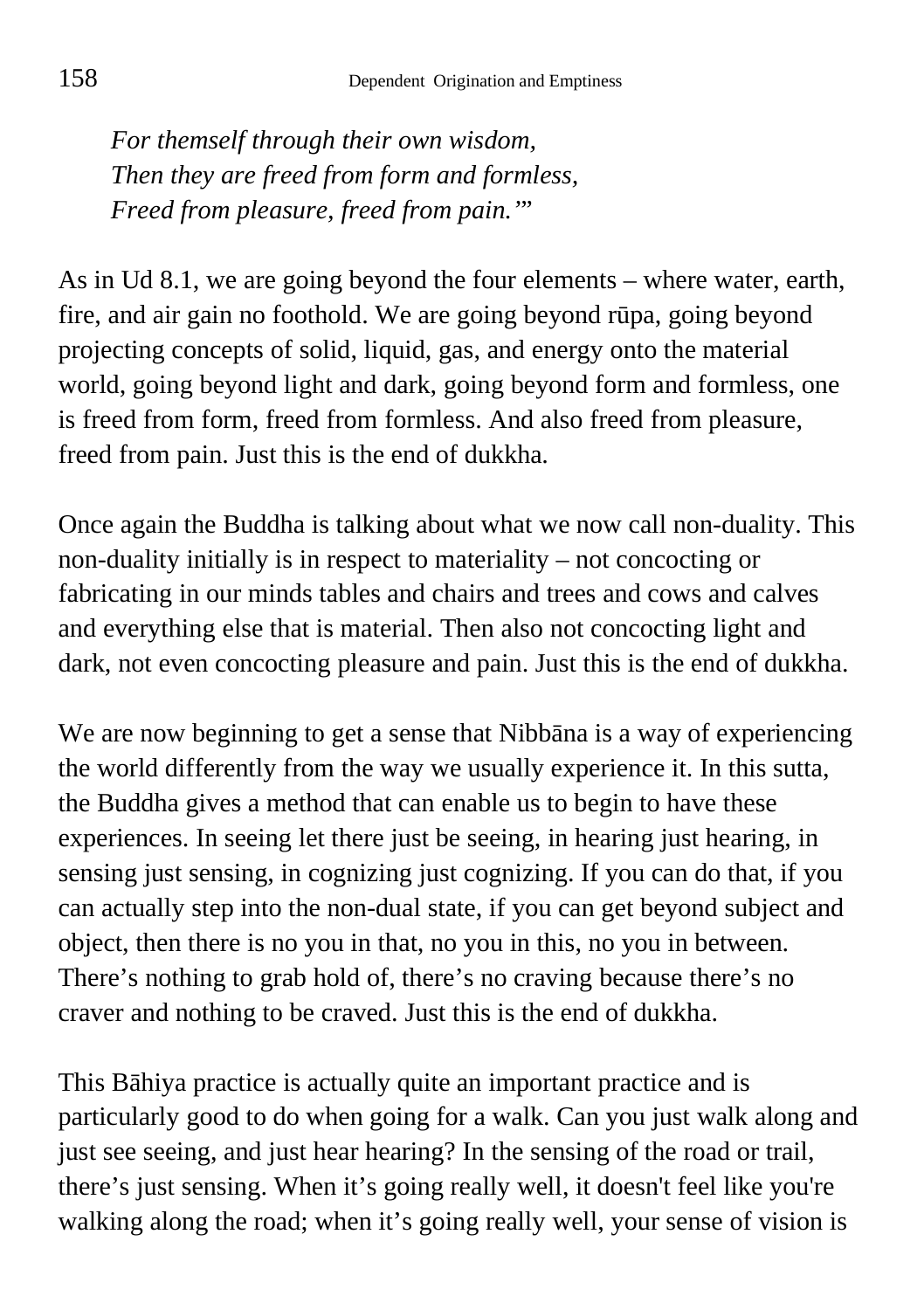sort of bouncing a bit with each step, and the road is passing away underneath your vision, and that's all that is happening. There are sounds, but you don't identify them as a bird or anything else. You're not seeing that as a tree; there are just colored shapes in your visual field. There are just sounds, and there are physical sensations; and the whole thing is changing as you walk along. Now, step back a bit further to where there are not even colored shapes, not even sounds – just seeing and just hearing. It is possible to step out of the concocting, the fabricating that we are usually doing – our normal busting up the world into a whole bunch of bits and pieces. It's also possible to stop finding the best piece and saying it's me, and the second best piece is mine. When you can stop doing that, you stop doing the craving and clinging, and there's no more dukkha.

For more on this non-ordinary way of sensing the world, there's another sutta on this same point which we will examine in the next chapter.

 $\overline{\phantom{a}}$ 

\* The Pāli literally says "in seen, there will merely be seen; in heard, there will merely be heard; in sensed, there will merely be sensed; in cognized, there will merely be cognized." I have replaced the past participles with gerunds to make the instructions clearer in English. Unfortunately, you frequently find this translated "in the seen," etc. but as mentioned above, there are no articles in Pāli, so "the" is again, not only inaccurate, but also hides the actual meaning.

† As mentioned earlier, the āsavas are the intoxicants – we are intoxicated with sense pleasures, we are intoxicated with becoming, and we are intoxicated by ignorance.

1. Dictionary of Pali Names under "Bāhiya Dārucīriya" http://www.palikanon.com/english/pali\_names/b/baahiya.htm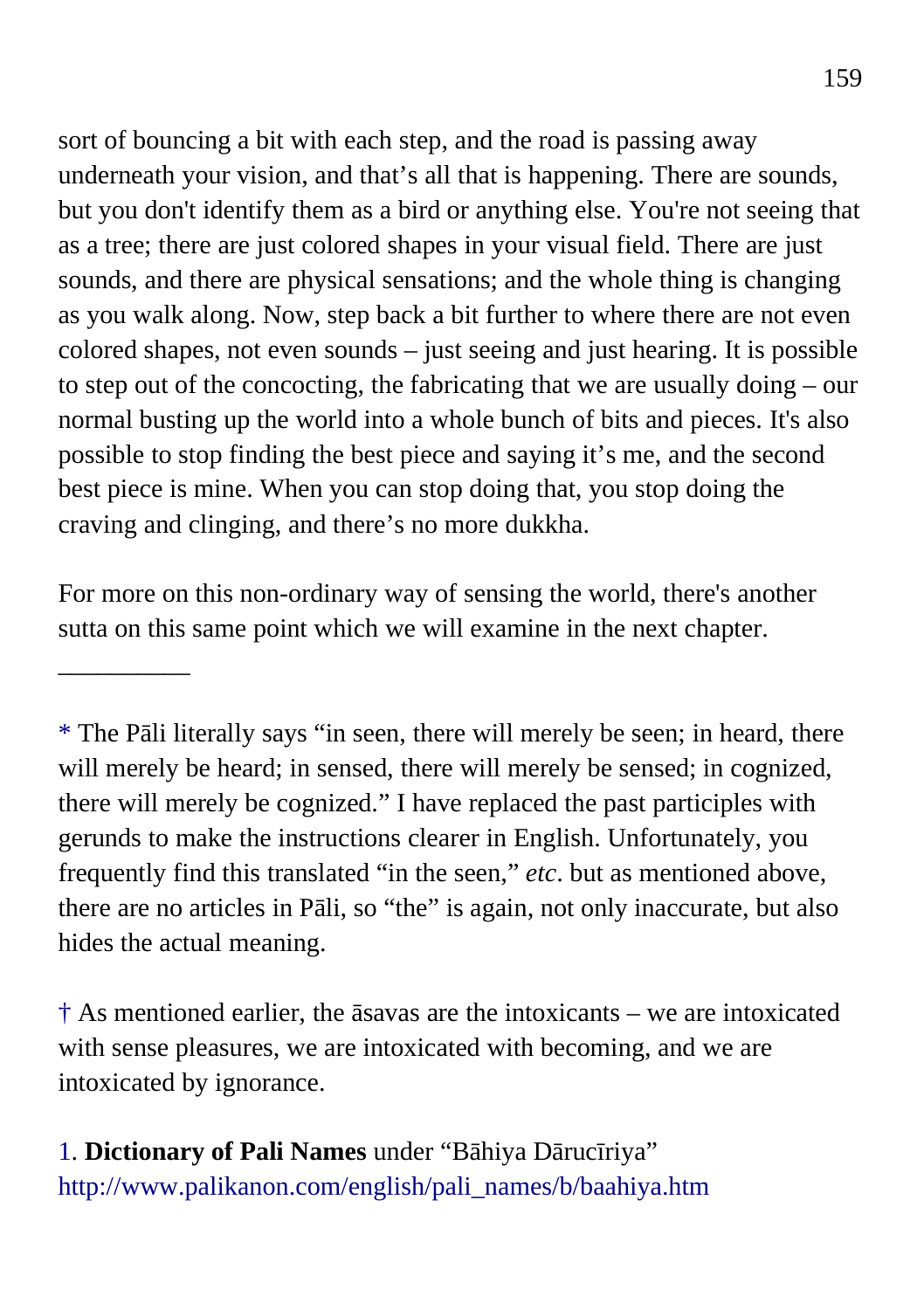2. Personal communication from John Peacock.

3. Sometimes this is mistranslated that he went all the way from Supparaka to Savatthi in the space of one day and night. No supernormal powers are needed – he just stopped for one night at each place along the way.

- 4. Brhad-Aranyaka Upanishad 3.7.23
- 5. Brhad-Aranyaka Upanishad 3.8.11
- 6. MN 140
- 7. Ud 5.3

8. Dictionary of Pali Names under "Suppabuddha" http://www.palikanon.com/english/pali\_names/s/suppabuddha.htm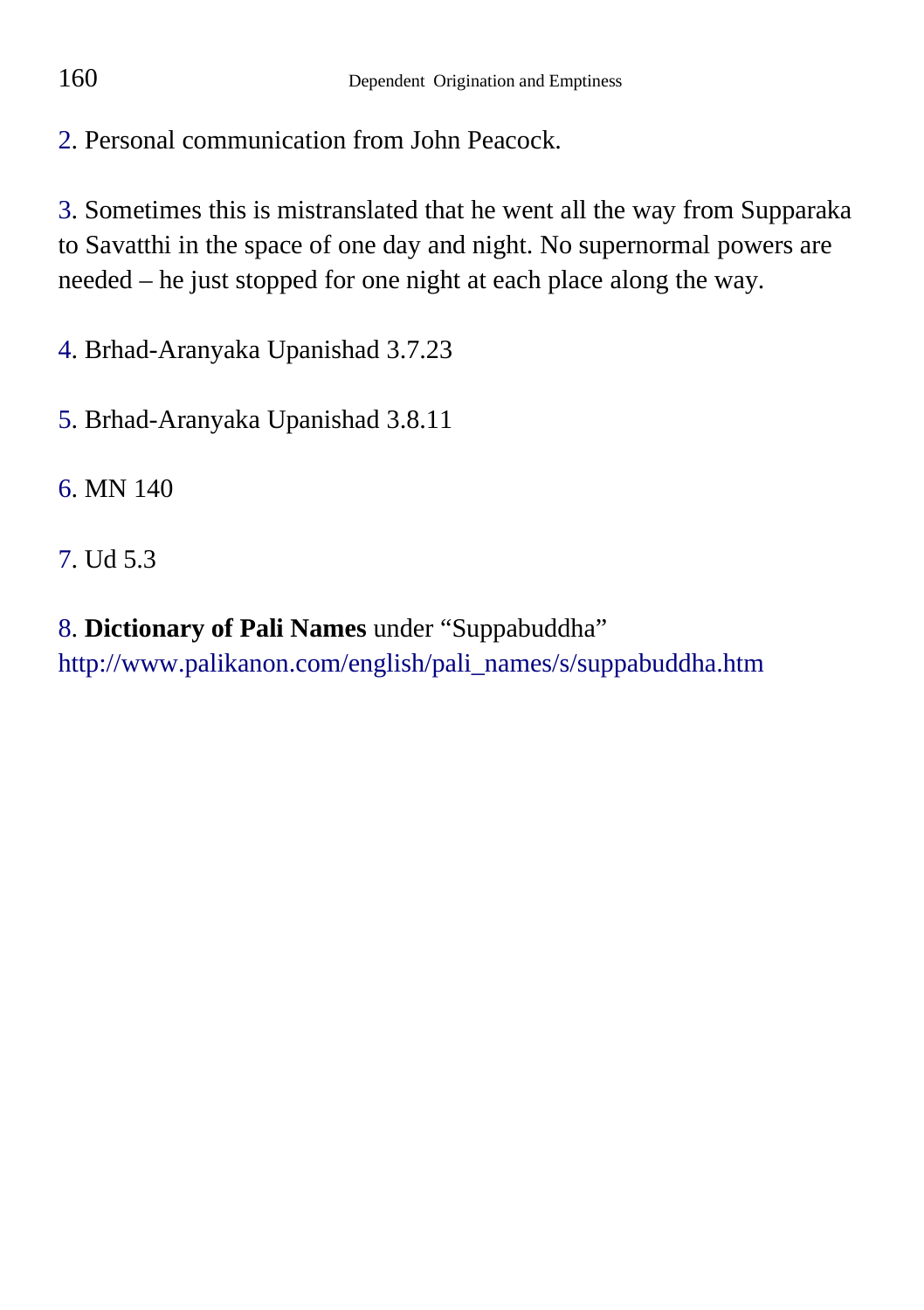## Nibbāna – as Described in DN 11

Where consciousness is signless, limitless, and all-illuminating. DN 11.85

The Kevaddha Sutta in the Long Discourses, the Dīgha Nikāya, is another sutta, like MN 38, that appears to have been created by joining two different discourses together. Both of the discourses that make up DN 11 were given to the layman Kevaddha, who lived in the city of Nalanda. Nalanda is just north of Rājagaha, the capital of the kingdom of Magadha. The Buddha's chief disciple, Sāriputta, was a native of Nalanda. Nalanda was later the site of a famous Buddhist university which was destroyed in the Muslim invasion of the late twelfth-century CE.

"At this time Kevaddha came to the Buddha, saluted him, sat down at one side and said: 'Venerable Sir, this Nalanda is a prosperous place. It is full of rich people, much grain, lots of wealth. You should send some of your monks into town to perform miracles. If you do that, the people of Nalanda will be very impressed and they'll give you food, clothing, lodgings, and medicine if needed.'"

"The Buddha replied, 'Kevaddha, this is not how we teach the Dhamma. There are really only three miracles. There is the miracle of the supernormal powers.'" This refers to being one and becoming many, being many and becoming one, appearing and disappearing, walking on water, diving through the earth, passing through walls and ramparts unimpeded, flying cross-legged through the air – all the usual stuff. "'There are these supernormal powers, but as everyone knows there is the Gandhāra charm that allows anyone to do this. If the monks were to go into Nalanda and perform these sort of miracles, the people of Nalanda would say: 'Oh, they've got a Gandhāra charm.' No one would be particularly impressed.'"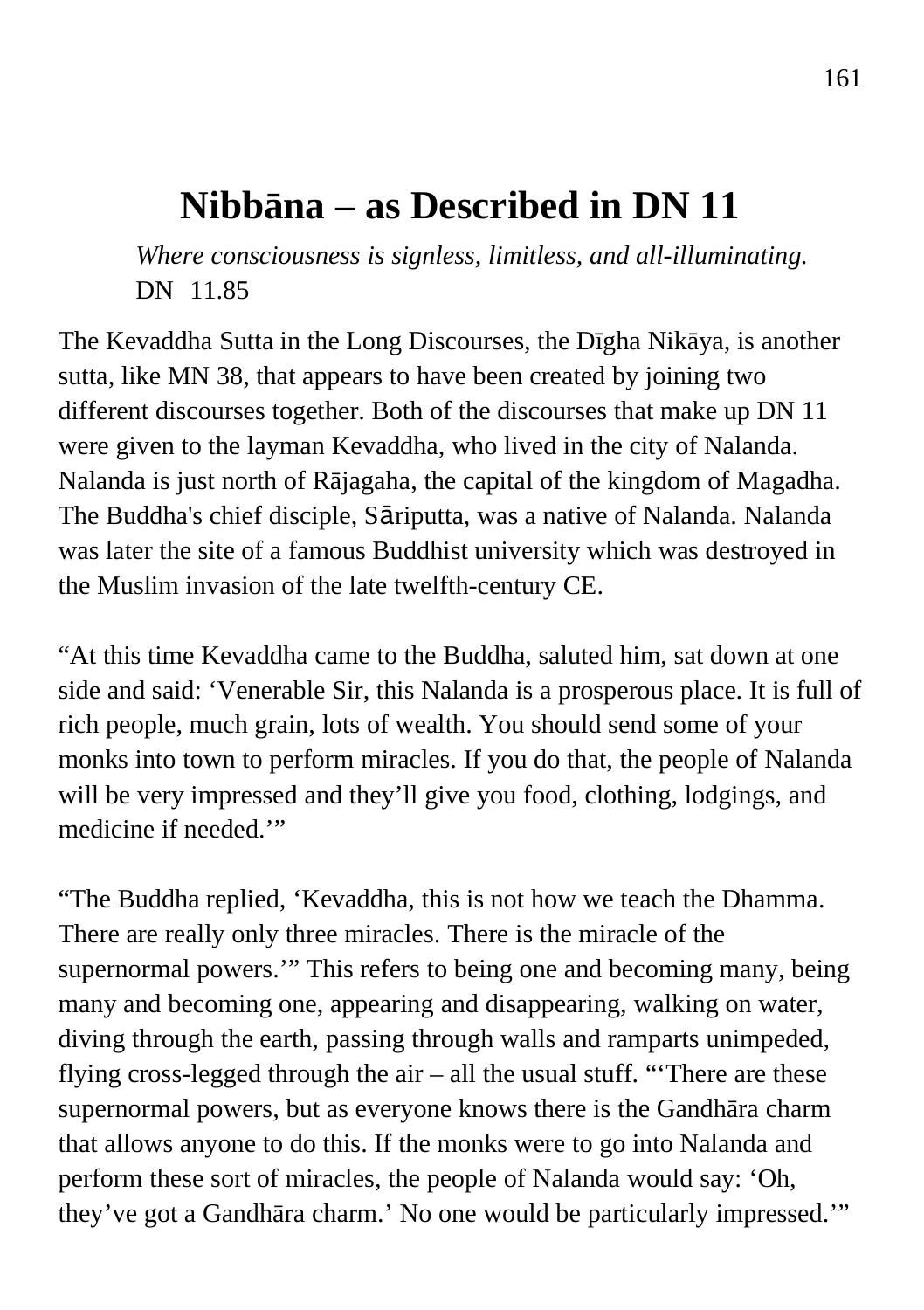"'There's also a second miracle, and that's knowing the minds of others. But if the monks were to go into town and perform mind reading, everyone knows that there's the Manika charm. If you possess the Manika charm, then you can know the minds of others and people will just say: 'Ah, they've got a Manika charm' and no one would be particularly impressed.'"

"'There is only one miracle that is actually impressive: the miracle of instruction. And what is the miracle of instruction? A Tathāgata arises in this world, a fully awakened Buddha who teaches the Dhamma which is good in the beginning, good in the middle, good in the end. Someone hears the Dhamma, gains confidence, goes forth, practices the precepts, guards the senses, is mindful of their activities, is content with little, abandons the hindrances, practices the jhānas, gains insight into the nature of reality, overcomes the āsavas, and becomes completely awakened. This is the miracle of instruction.'"

The series above (actually given in far more detail in the sutta) is the Gradual Training, which occurs in various forms in thirty different suttas.<sup>1</sup> It appears to be the curriculum of practice for the monks and nuns in the Buddha's monastic sangha. The Gradual Training is another example of the general principle of dependent origination,\* with each item arising and becoming perfected dependent on the previous items.

This is the end of the first discourse in this sutta, which then continues with a quite different story. "'Once in this order, Kevaddha, there was a monk who wanted to know where the four elements – earth, water, fire, and air – cease without remainder. So he attained to such a great level of concentration that he was able to go to the lowest of the heavens, the Devas of the Four Great Kings. He went up to the devas there and said: 'Excuse me good sirs, can you please tell me where the four elements cease without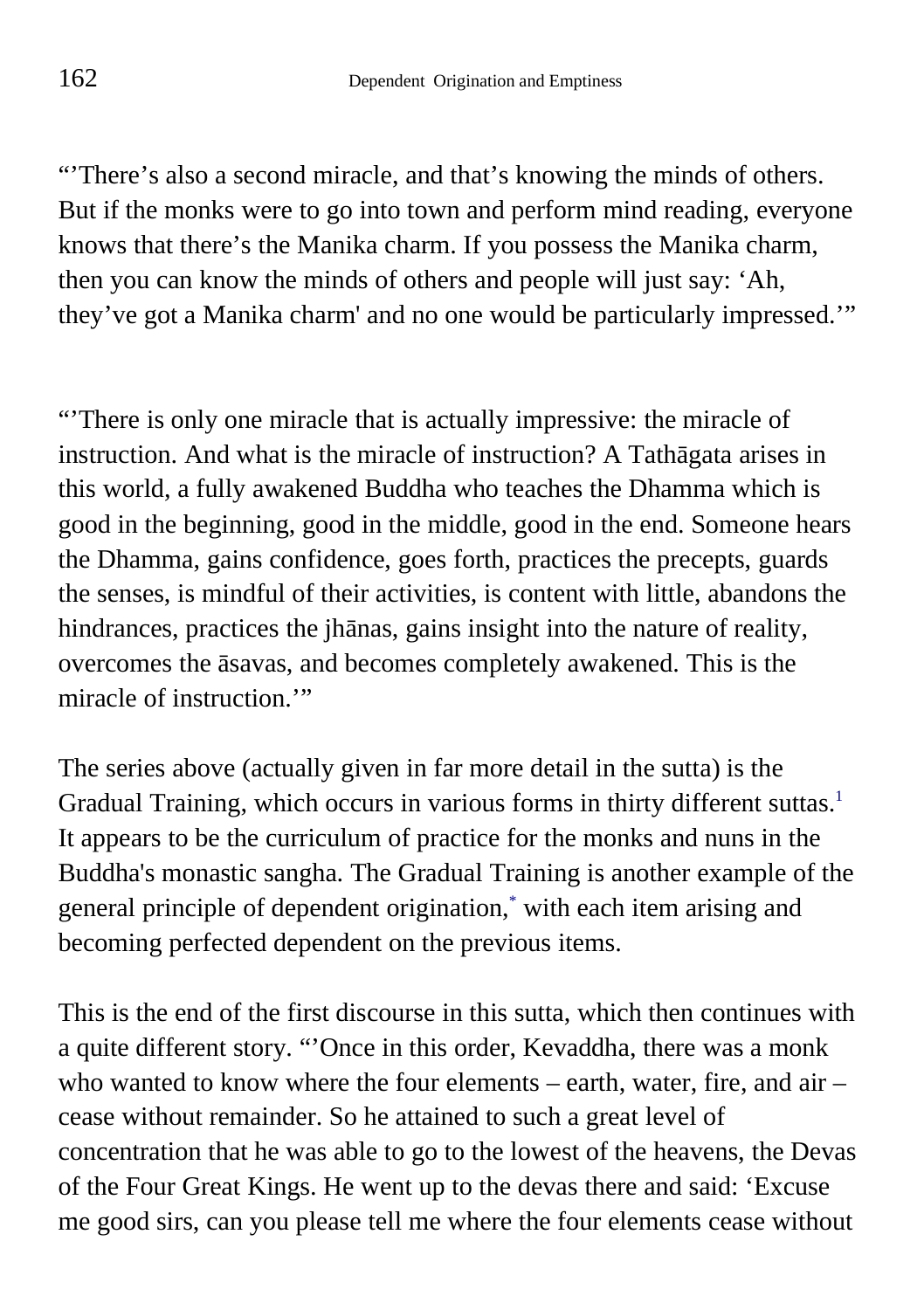remainder?' Those devas said to that monk: 'We don't know, but you should ask the Four Great Kings, they'll probably know.' So that monk increased his concentration and was able to reappear in the presence of the Four Great Kings. He went up to those Four Great Kings and said, 'Excuse me good sirs, can you tell me where the four elements cease without remainder?' And they said to him, 'We don't know. But if you ask the devas in the realm above this one, maybe they will know.'"

"So that monk increased his concentration and went up to the next realm. There he approached those devas…." You might guess how this story unfolds. Up and up he went through the heavens, at each level asking, "Where do the four elements cease without remainder?" And at each level, the devas replied, "We don't know, ask the guys upstairs." Up he went through the heavens, one after another until finally he reached the Retinue of Brahmā.

"He approaches those devas and asks, 'Excuse me good sirs, can you please tell me where the four elements cease without remainder?' And those devas said to him, 'We don't know. But you should ask Brahmā. He knows everything.' The monk asks, 'Where can I find this Brahmā?' 'Oh, no one knows where to find Brahmā.' 'Well, how can I ask him?' 'Sometimes, he shows up and then you can ask him.' 'Well, how will I know when he shows up?' 'Oh you'll know. There will be a bright light, and a sound like thunder, and lots of sweet smelling incense, and Brahmā will appear and announce himself.'"

"So that monk went over to a corner and sat down to meditate. It wasn't too long until there was a bright light, and a sound like thunder, and lots of sweet smelling incense, and Brahmā appeared and announced in a loud voice: 'I am Brahmā, Creator of the Universe, Lord of All. I know everything, I see everything.' That monk went up to him and said, 'Excuse me, sir. Can you tell me where the four elements cease without remainder?'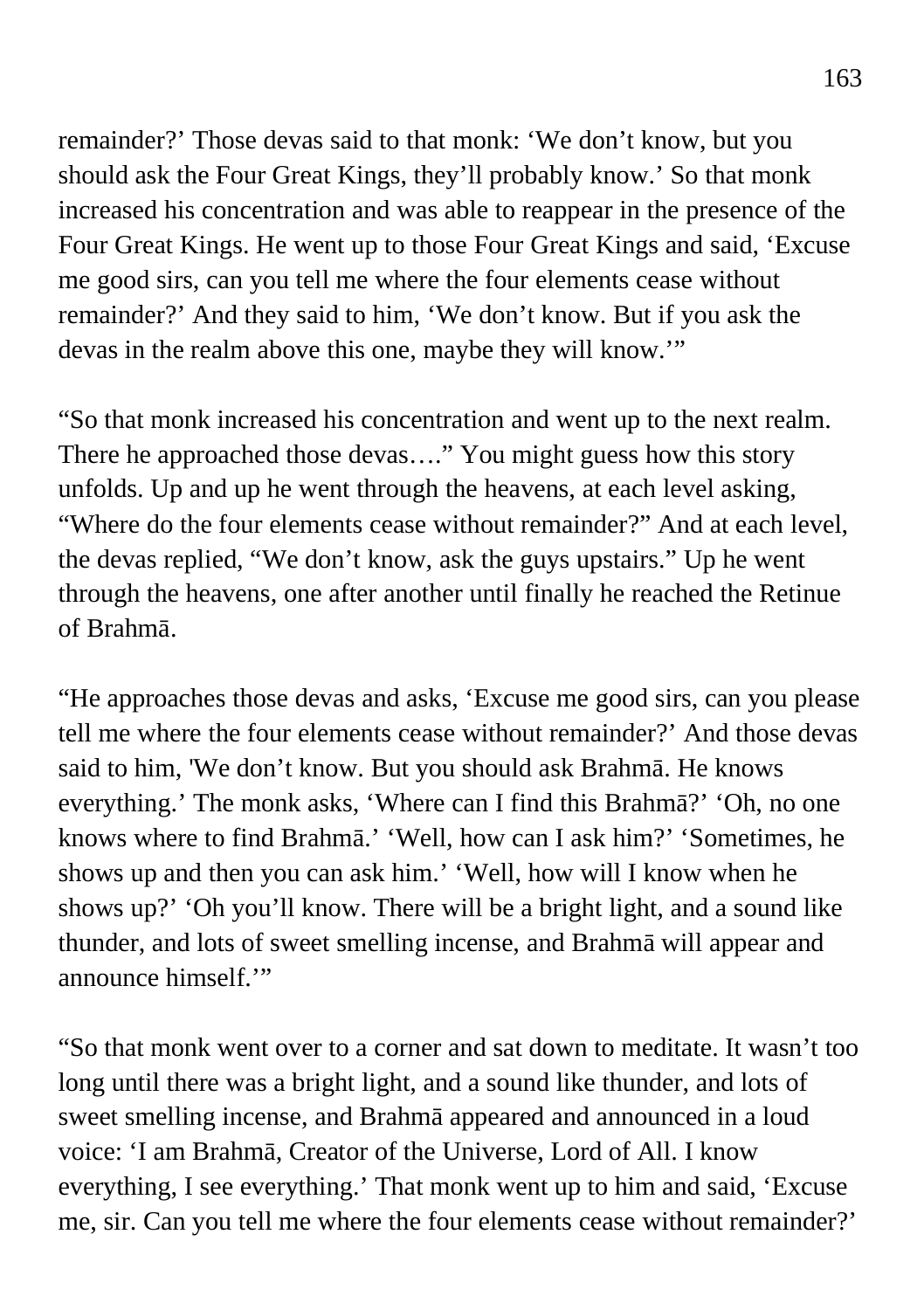Brahmā replied, 'I am Brahmā, Creator of the Universe, Lord of All. I know everything, I see everything.'"

"'I didn't ask you who you were, you already told me that. Can you tell me where the four elements cease without remainder?' 'I am Brahmā, Creator of the Universe, Lord of All. I know everything, I see everything.' 'Look, you already told me that. Stop repeating yourself and just tell me where the four elements cease without remainder!""

"Then Brahmā took that monk by the arm and led him aside and said, 'These guys think I know everything. I don't know where the four elements cease without remainder. But by the looks of you, you are a Buddhist monk. Why don't you go ask the Buddha?'"

"So as quickly as a strong man could extend his arm or draw it back, that monk disappeared from the Brahmā realm and reappeared on earth. He went to the Blessed One, saluted him, sat down at one side, and said: 'Venerable sir, where do the four elements cease without remainder?' The Buddha replied, 'You've been wandering around as far as the Brahmā realm asking this question. And now not finding it, you come back to me. But, monk, you should not ask your question in that way – where do the four elements cease without remainder? Instead, this is how the question should be put:

 Where do earth, water, fire and air no footing find? Where do long and short, small and great, beautiful and ugly - Where do name-and-form completely come to an end?

And the answer is:

Where consciousness is signless, limitless, and all-illuminating.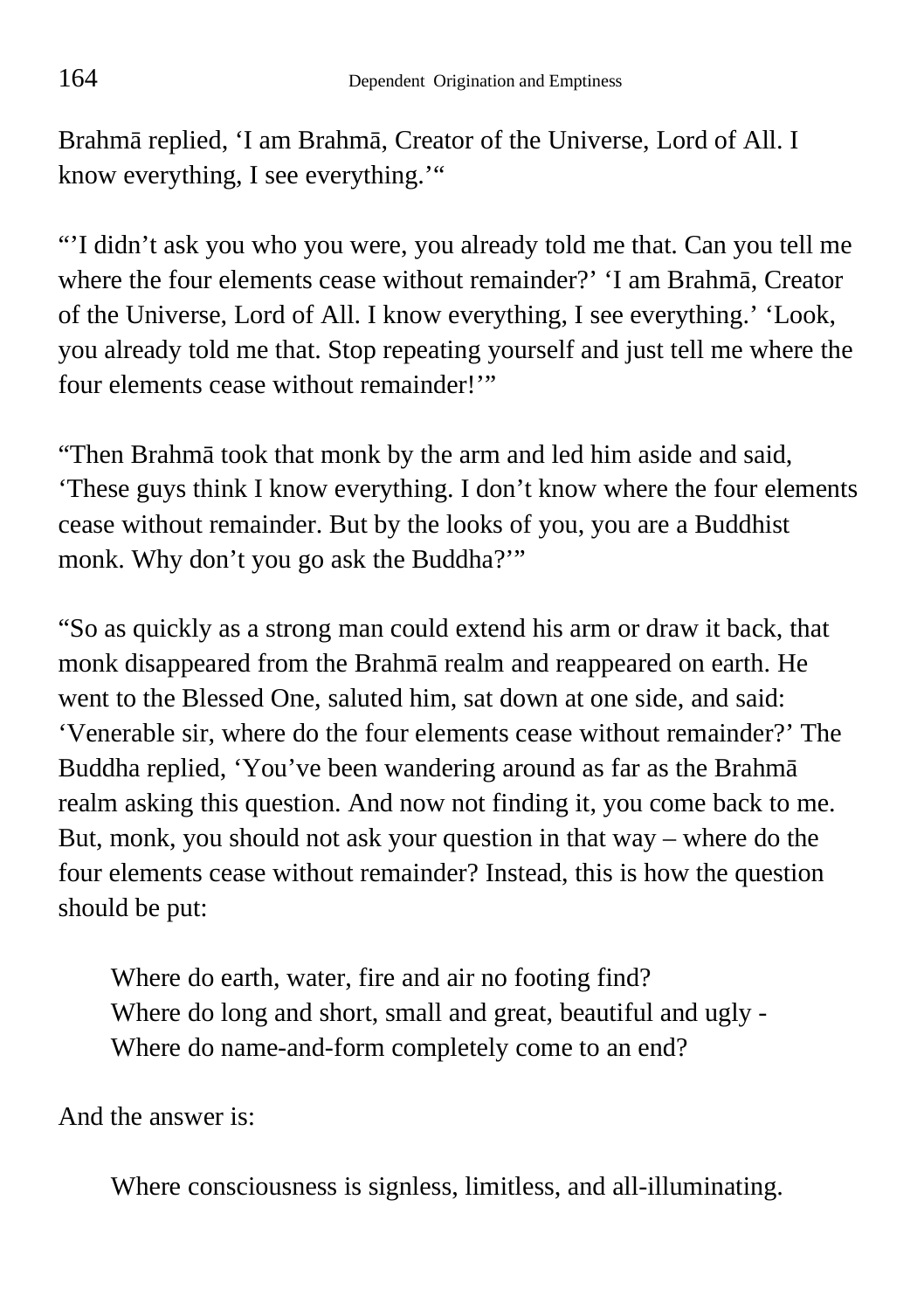That's where earth, water, fire and air no footing find. There both long and short, small and great, beautiful and ugly, there name-and-form all come to an end.

With the cessation of consciousness, all this comes to an end."<sup>†</sup>

This is a bit cryptic. The wrong question is "Where do the four elements cease without remainder?" The right question is "Where do the four elements no footing find?" This harkens back to the verses after the Bāhiya sutta, where the Buddha says where the four elements no footing find, there dark and light don't occur. Here, he expands the teaching to say it's where consciousness is signless, limitless, and all-illuminating.

When you see a table, you're seeing the signs of a table. It's got a flat top and legs holding it up off the ground. That's how you know it's a table. You pick up the cues, the signs. So what does it mean that consciousness is signless? How about a consciousness that is, well, in seeing is just seeing, in hearing is just hearing, in sensing is just sensing, in cognizing is just cognizing? How about a consciousness that is not fabricating, not concocting a table, not giving birth to a table, not making this a table? It's a way of experiencing the world without fixating in any way on the objects or characteristics of any object being sensed – or on the one doing the sensing. It's looking at the world from a non-dual perspective.

Nibbāna is not a thing. It doesn't have ontological existence. It's a realization. It's a realization that there is nothing but streams of dependently originated processes interacting, without even making a thing out of the streams. If you concoct "stream," you still have not quite gotten all the way to the point. Every thing is not a thing, it's just dependent on other things which aren't things. It's a little hard to talk about. You can see why the Buddha says it's not this and it's not that.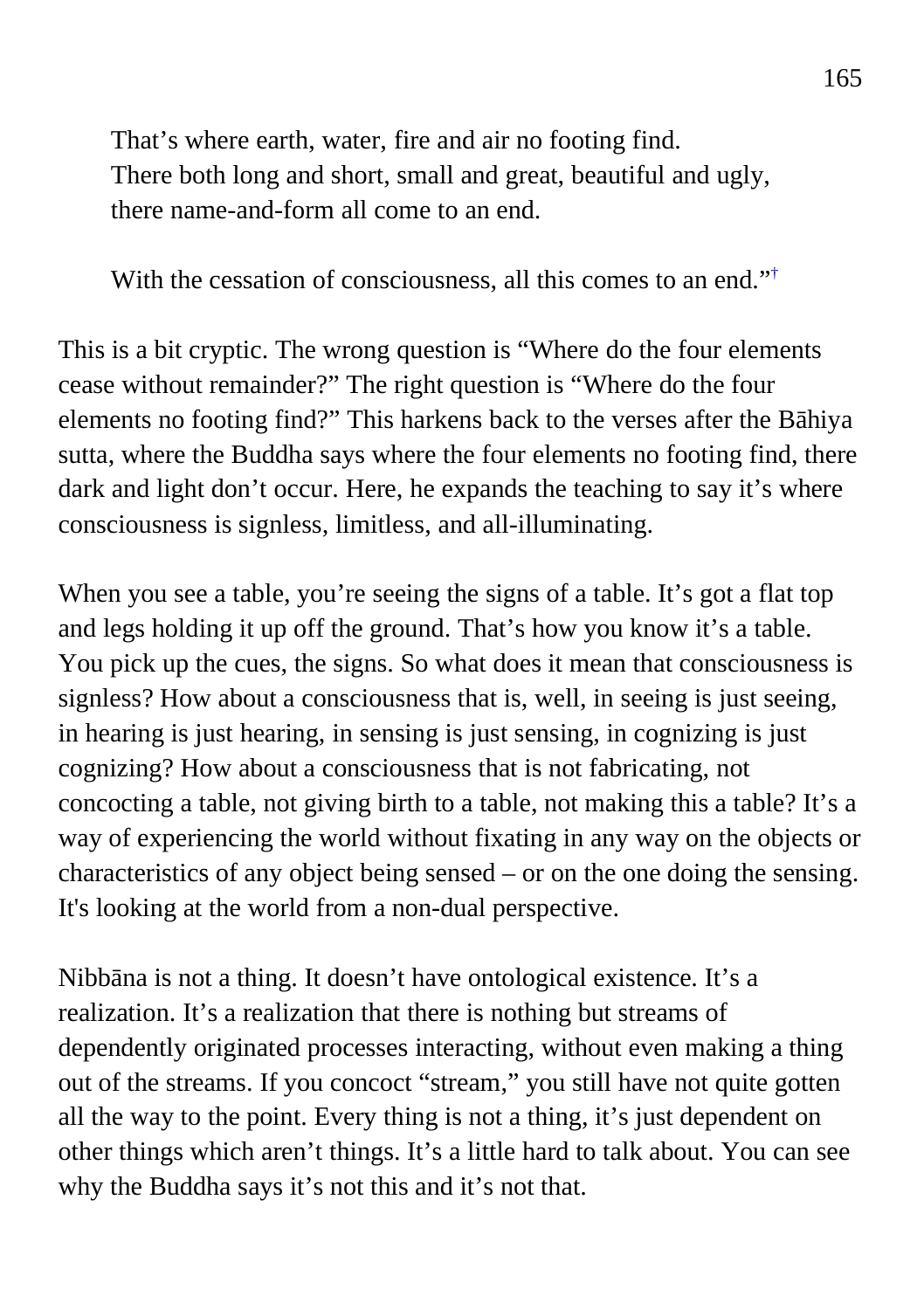It's consciousness that is signless. But it's not just your ordinary open awareness – which is also a form of consciousness that is signless. Indeed open awareness/Bāhiya practice is certainly helpful in gaining this realization. But the realization of Nibbāna does seem to require a breakthrough to a much deeper understanding – an understanding that is so profound that it permanently changes the way you experience the world. The best totally inadequate simile I can offer is to ask you to remember what it was like when you found out there was no Santa Claus (apologies to those of you who never believed in Santa Claus – it is an inadequate simile). I remember I saw the world differently. There was fear – fear I wouldn't be getting any more of those really premium Christmas presents. But there was also a different way of seeing the world and of relating to the big guy in the red suit. The world wasn't any different, but I was. The breakthrough experience of Nibbāna is a realization so profound it permanently changes you and your relationship to the world. And a very important component of what is experienced is signless consciousness."<sup>\*\*</sup>

When consciousness is signless, it's also limitless. There can't be any limits because a limit would be a sign. You're not concocting the end of this consciousness, it really is all-encompassing, and it's all-illuminating. When viewing from this viewpoint, when realizing in this way, nothing is hidden. Everything is experienced to be dependent on other things. Nothing stands alone. And nothing is a thing, it's all verbs, it's all processes, but they aren't individual processes. One gets this huge, giant picture of, I guess you could say, unfolding.

Not "the unfolding," because that makes it a noun, a thing – there's just unfolding. Can you experience the world like that? Can you experience the inconstant, unsatisfactory, empty nature of phenomena, without resorting to dualities or even signs? Then your consciousness is signless, limitless, and all-illuminating. That's where earth, water, fire and air no footing find. There long and short, small and great, beautiful and ugly; there name-and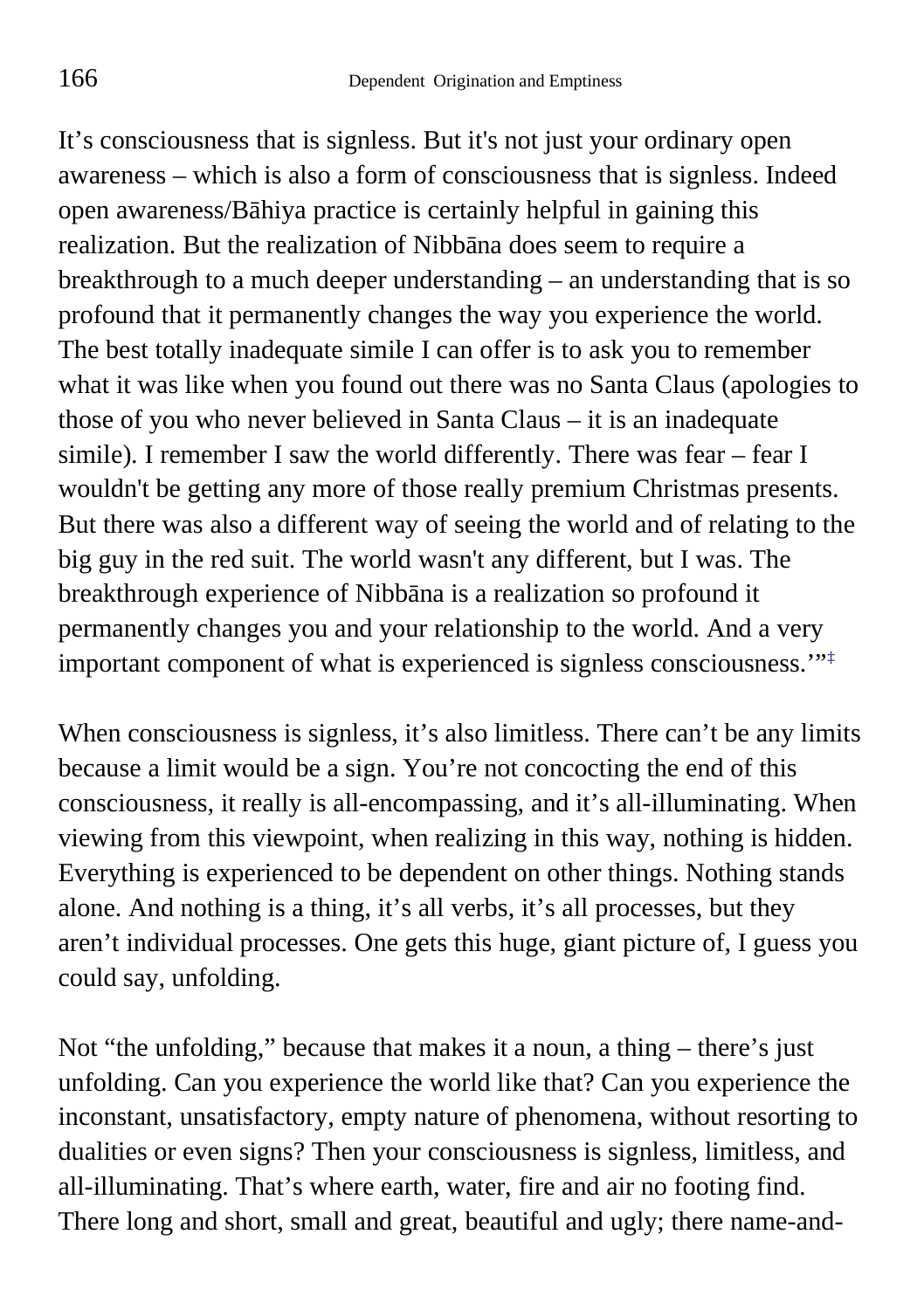form all come to an end.

 $\overline{\phantom{a}}$ 

The last line is really puzzling. "With the cessation of consciousness, all this comes to an end." Does that mean you have to become unconscious? The usual explanation is that, at a path moment – a momentary experience of Nibbāna – there's a cessation experience where everything stops, then it starts up again, only it's really different on the other side. That turns out not to be what's being talked about here, because the idea of "path moments" is from the later commentaries and this is a sutta.

The word viññāṇa which we translate as "consciousness" literally means "divided knowing." When divided knowing comes to an end, all these dualities come to an end. When we stop chopping up the holistic unfolding into bits and pieces, then all this comes to an end. As Ud 8.1 says, "Just this is the end of dukkha."

This required holistic experience is expressed so very eloquently by Kitaro Nishida in his work The Nothingness Beyond God:

Pure experience is the beginning of Zen. It is awareness stripped of all thought, all conceptualization, all categorization, and all distinctions between subject-as-having-an-experience and experience-as-having-been-had-by-a-subject. It is prior to all judgment. Pure experience is without all distinction; it is pure nothingness, pure no-this-or-that. It is empty of any and all distinctions. It is absolutely no-thing at all. Yet its emptiness and nothingness is a chock-a-block fullness, for it is all experience-tocome. It is rose, child, river, anger, death, pain, rocks, and cicada sounds. We carve these discrete events and entities out of a richeryet-non-distinct manifold of pure experience.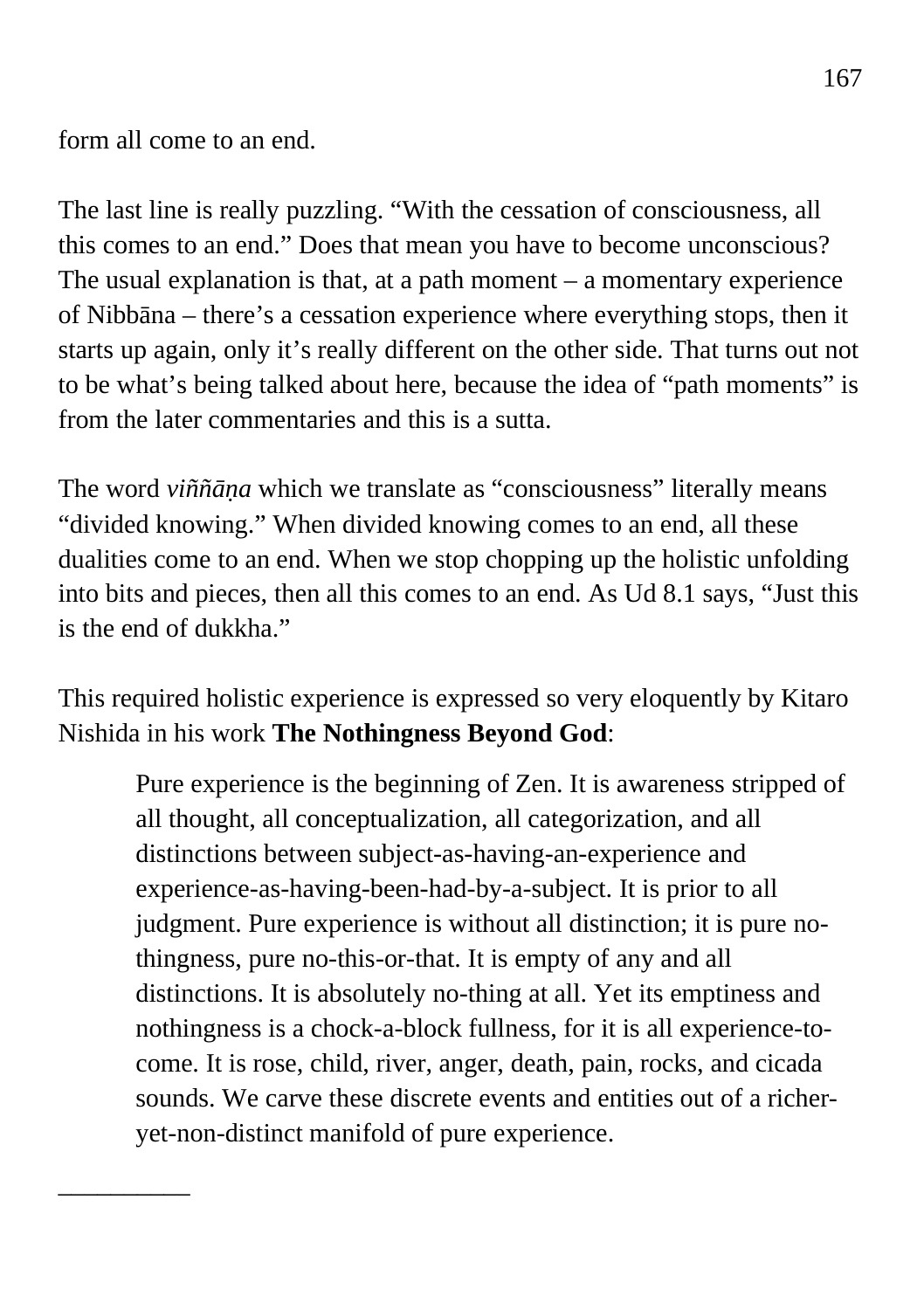\* The Gradual Training is not strictly about necessary conditions since some of the later items can arise without having the exact previous item. The Gradual Training items could be said to be "extremely helpful supporting conditions" in the cases where they are not exactly necessary conditions.

† For multiple translations of this important passage, see http://leighb.com/dn11\_85.htm.

‡ Please remember this paragraph was written by someone who still has much work to do on the spiritual path! This is simply the best I can do from my unenlightened perspective.

1. For more details on the items in the Gradual Training series and which items occur in which suttas, see http://leighb.com/gtchart.htm.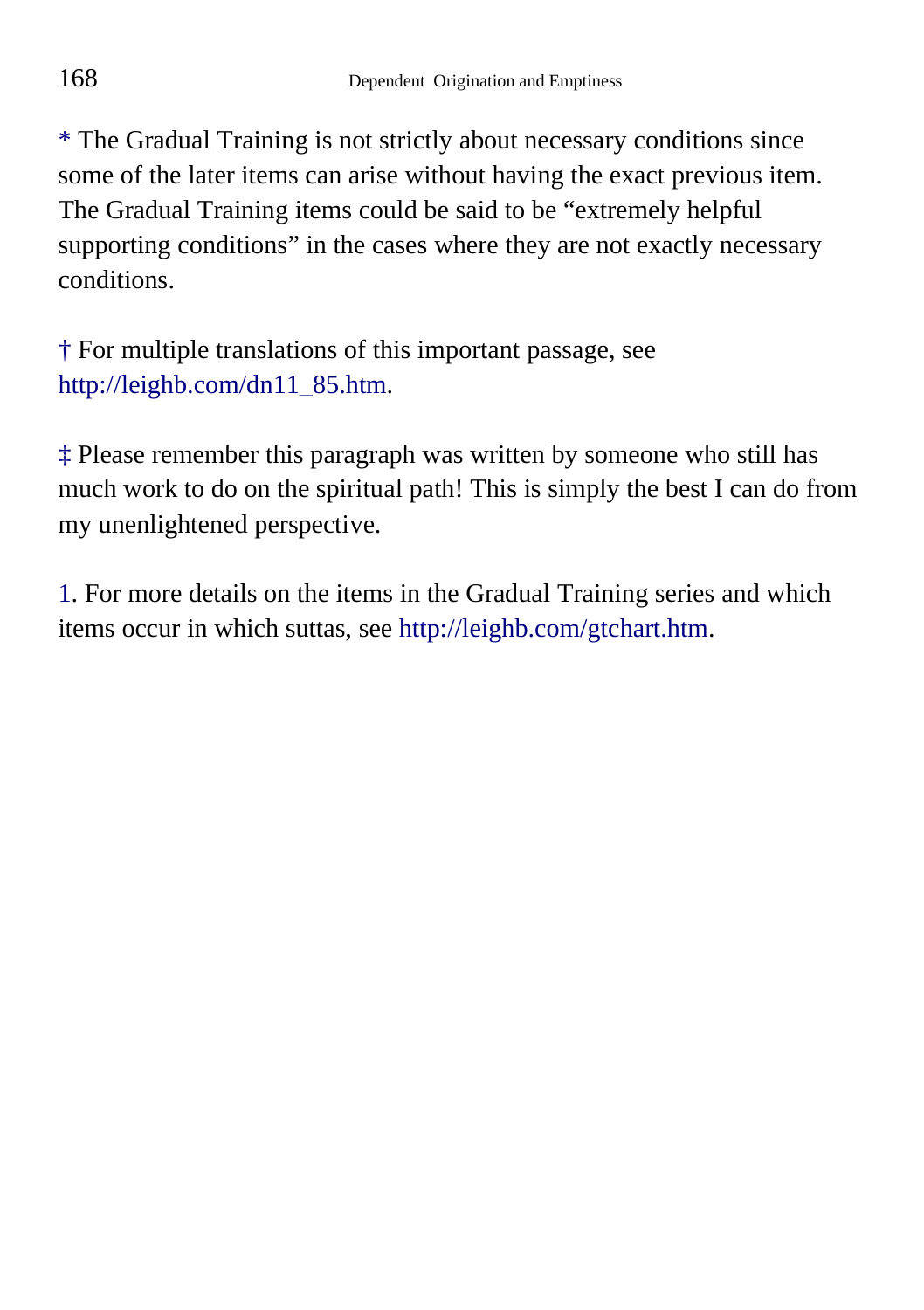## Emptiness, Mindfulness, Selflessness

View the world as empty, ever mindful, uproot the view of self, thus you may be one who overcomes death. Snp 5.15

Of course, the Buddha taught much more than just dependent origination. The most widely known of his teachings, at least in the twenty-first-century West, is Mindfulness. What he taught on mindfulness is far deeper than is generally discussed in today's secular mindfulness movement. Thankfully, there are a number of excellent modern books on what the Buddha taught as mindfulness practice.<sup>1</sup> There is also a short, little known sutta that seems to capture the relationship/partnership of dependent origination and mindfulness. It's again from the Sutta Nipāta, this time from book 5 – another collection of early suttas. This is Snp  $5.15^2$  – Mogharāja-māṇavapucchā, that is, "Mogharāja's Question." The word "empty" in this sutta does not have exactly the same meaning for the Buddha as it has for Nāgārjuna. It would be closer to "empty of a self and what belongs to a self" or "empty of (concocted) things."

We can glean the first of these understandings from SN 35.85 – "The World is Empty." There, Ānanda says to the Buddha, "It is said, Venerable Sir, that the world is empty. In what way is it said that the world is empty?"

"The world is empty of a self and of what belongs to a self; thus it is said, 'the world is empty.' And what is empty of self and of what belongs to self? The eye is empty of self and of what belongs to self. Forms are empty of self and of what belongs to self. Eye-consciousness is empty of self and of what belongs to self. Eye-contact is empty of self and of what belongs to self. Whatever vedanā arises with eye-contact as condition—whether pleasant or painful or neither-painful-nor-pleasant—that too is empty of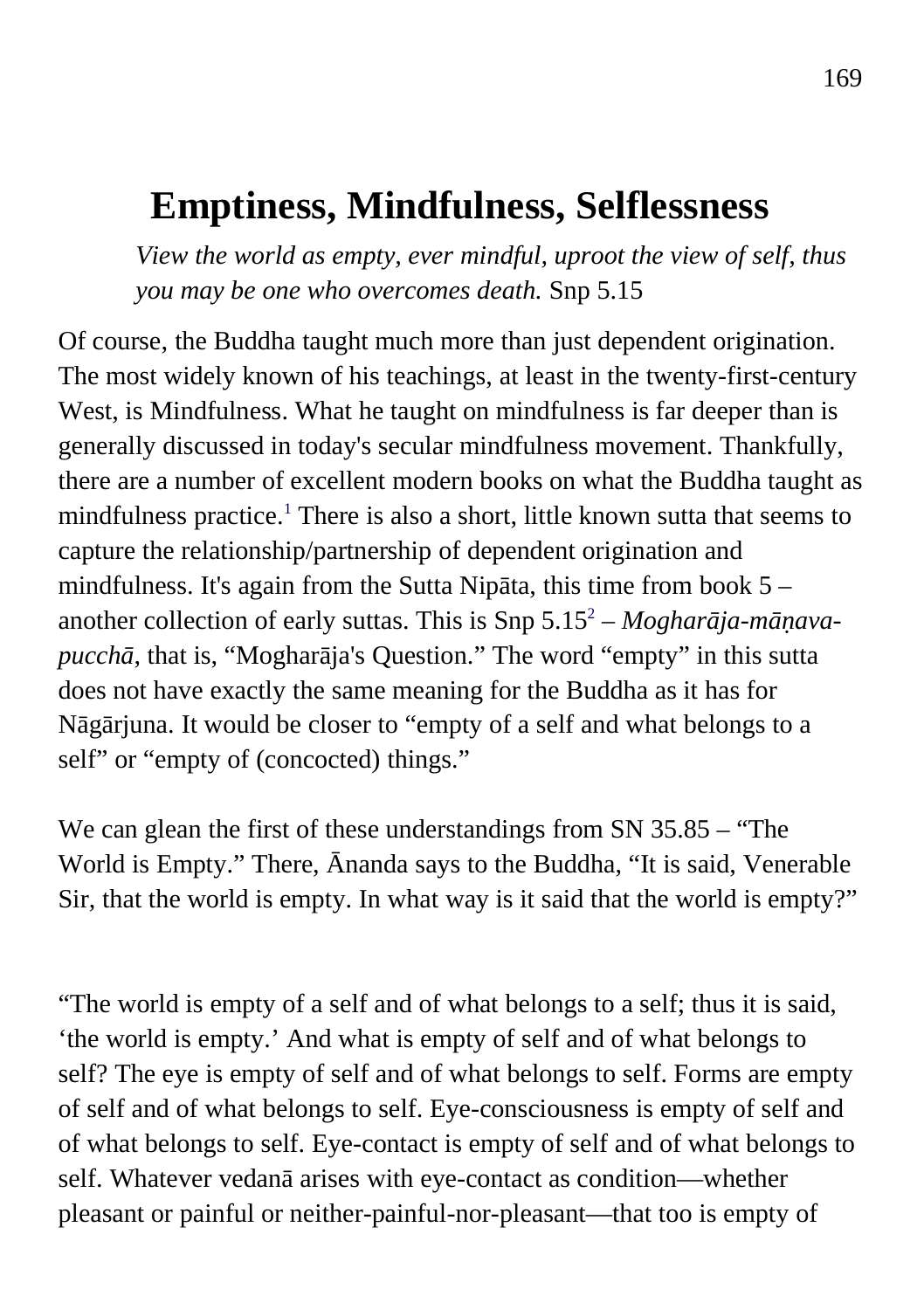self and of what belongs to self." The same is then repeated for the ear and sounds, nose and smells, tongue and tastes, body and textures, and mind and mental objects. Notice that this sutta states "Forms are empty," anticipating the later "The Heart Sutra" by many years.

The second understanding as "empty of (concocted) things" can be gleaned from MN 121 – "The Smaller Sutta on Emptiness." There Ānanda wants to know what the Buddha means when he says "These days I often practice the meditation on emptiness."

The Buddha replies by providing instructions for a gradual descent to a mind state empty of concoctions. By way of example, he points out that the meditation hall is empty of the disturbances of village life. The forest is empty of the disturbances of the meditation hall. By not attending to the perception of forest, one can focus on singleness based on the perception of earth and then there are no disturbances of forest. By not attending to the perception of earth, one focuses, in turn, on singleness based on each of the four immaterial states,\* dropping one and moving on to the even more subtle next one. One regards each of these meditation states as empty of whatever is not there, and for whatever remains, one understands, "There is this." Finally, not attending to the perception of any quality of any of the previous objects, one attends to the singleness based on the signless concentration of mind – which would be resting in the Bāhiya practice without distraction. "Then there is only the non-emptiness connected with the six sensory spheres, dependent on this very body and conditioned by life. This is one's genuine, undistorted, pure descent into emptiness, supreme and unsurpassed." If one can deeply realize that even the signless concentration of mind is concocted and mentally fashioned, and drop that, one becomes liberated. (There is far more to this profound sutta than in this very brief summary!)

Both of these sutta understandings ("empty of a self and what belongs to a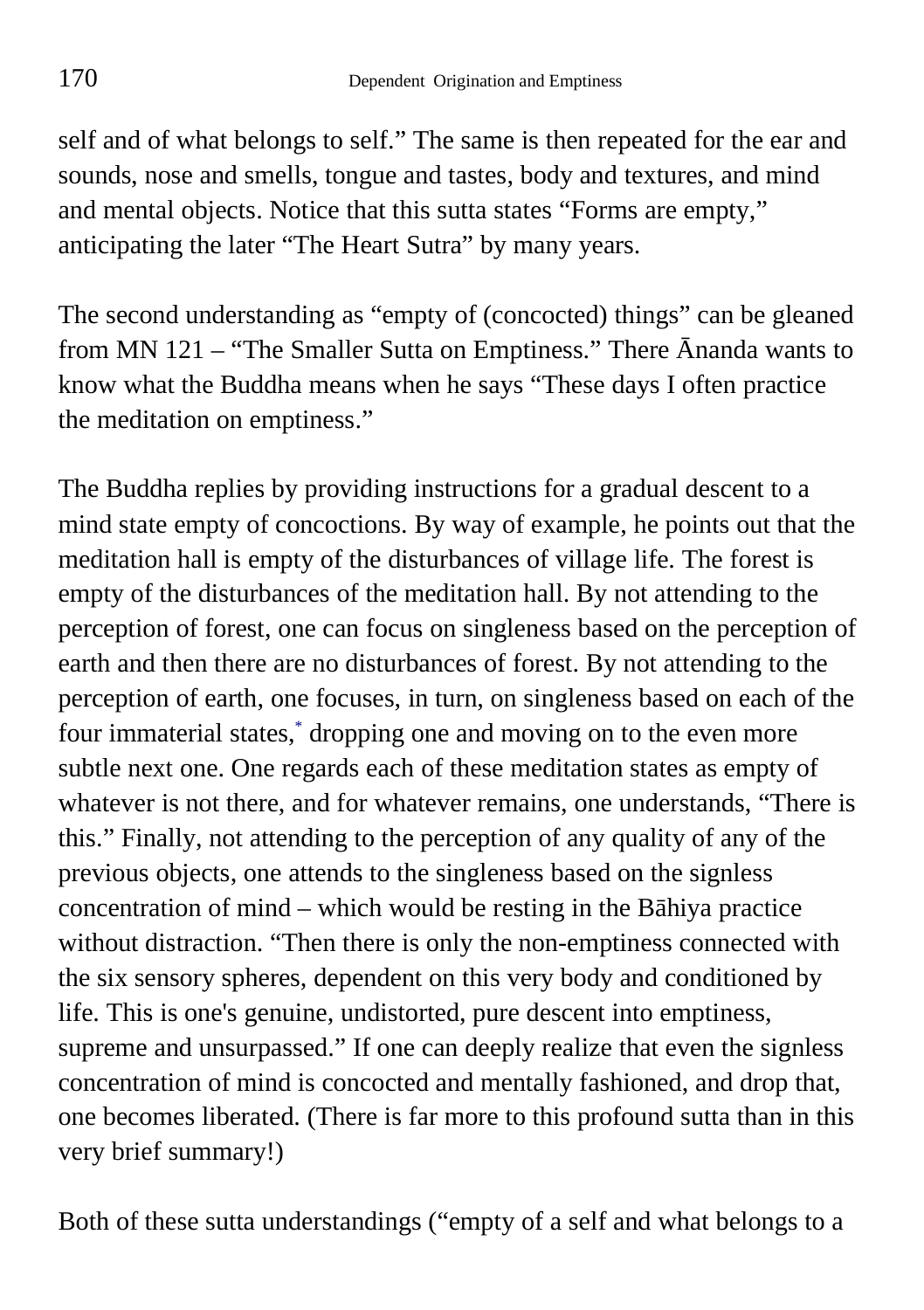self" and "empty of (concocted) things") fit the Buddha's answer to Mogharāja, as does Nāgārjuna's "empty of essence" and "dependently originated." But all of these will arise from viewing the world from a SODAPI perspective. Whatever understanding you plug in for "empty," we have three of the keystones of the Dhamma: Emptiness, Mindfulness, Selflessness.

Mogharāja: How should one view the world so that one is not seen by the King of Death?

The Buddha: View the world as empty, ever mindful, uproot the view of self, thus you may be one who overcomes death. So viewing the world, one is not seen by the King of Death.

Viewing the world as empty and uprooting the view of self is what we have been discussing in this book, so hopefully nothing further needs to be said here about these. But the "ever mindful" phrase packs considerably more power than is usually found in the twenty-first-century secular mindfulness teachings.

Modern neuroscience has identified the Default Mode Network (DMN) that is activated in our brains when we are not focusing on an external task. It is a large-scale brain network that ties together several areas of the brain that seem to be active when we are generating a sense of self. The Wikipedia article on the DMN says:

It is best known for being active when a person is not focused on the outside world and the brain is at wakeful rest, such as during daydreaming and mind-wandering. ... Other times that the DMN is active include when the individual is thinking about others, thinking about themselves, remembering the past, and planning for the future<sup>3</sup>

If the above description of the DMN sounds like the opposite of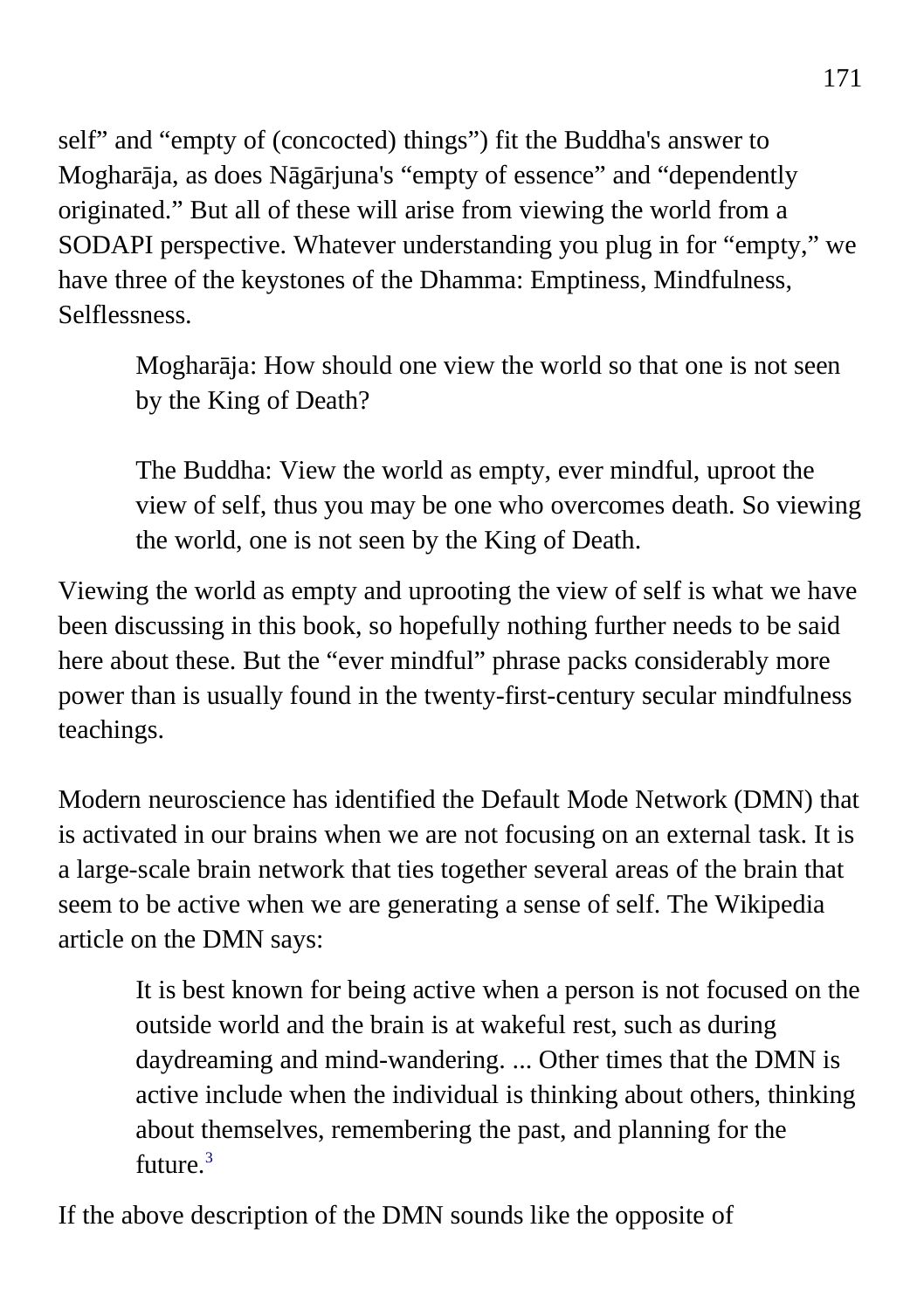mindfulness and more like *papañca*, you begin to get a sense of what the Buddha is talking about when he says to be "ever mindful" – rather than our usual way of being lost in papañca. Basically, in addition to viewing the world as empty (which would include not being fooled by your conceptualizing), we need a new default, one superior to the DMN. And that would be being "ever mindful." When there is no task at hand that needs your full attention (which of course also requires mindfulness), then just be fully mindful of your current sensory input – continuously mindful of the here and now – rather than wandering off into papañca. This combination of emptiness and being ever mindful is our method for not getting fooled by our conceptualizing and for engaging with the world as it is actually manifesting.

\* The four immaterial states are the base of infinite space, the base of infinite consciousness, the base of no-thingness, and the base of perception nor non-perception. See the chapter on "The Immaterial Jhanas" in Right Concentration for details.

1. Highly recommended books on mindfulness include:

Satipatthana – The Direct Path to Realization, by Bhikkhu Analayo, Windhorse Books, 2003, ISBN: 1899579540

**Satipatthana Meditation**  $-A$  Practice Guide, by Bhikkhu Analayo, Windhorse Books, 2018, ISBN: 978-1911407102

Mindfulness – A Practical Guide To Awakening, by Joseph Goldstein, Sounds True, 2013, ISBN: 978-1-62203-063-7

2. In some translations the reference is given as Snp 5.15 and in others as Snp 5.16 – it depends on whether the translator considers the introduction to Snp5 as just the introduction or as Snp5.1.

 $\overline{\phantom{a}}$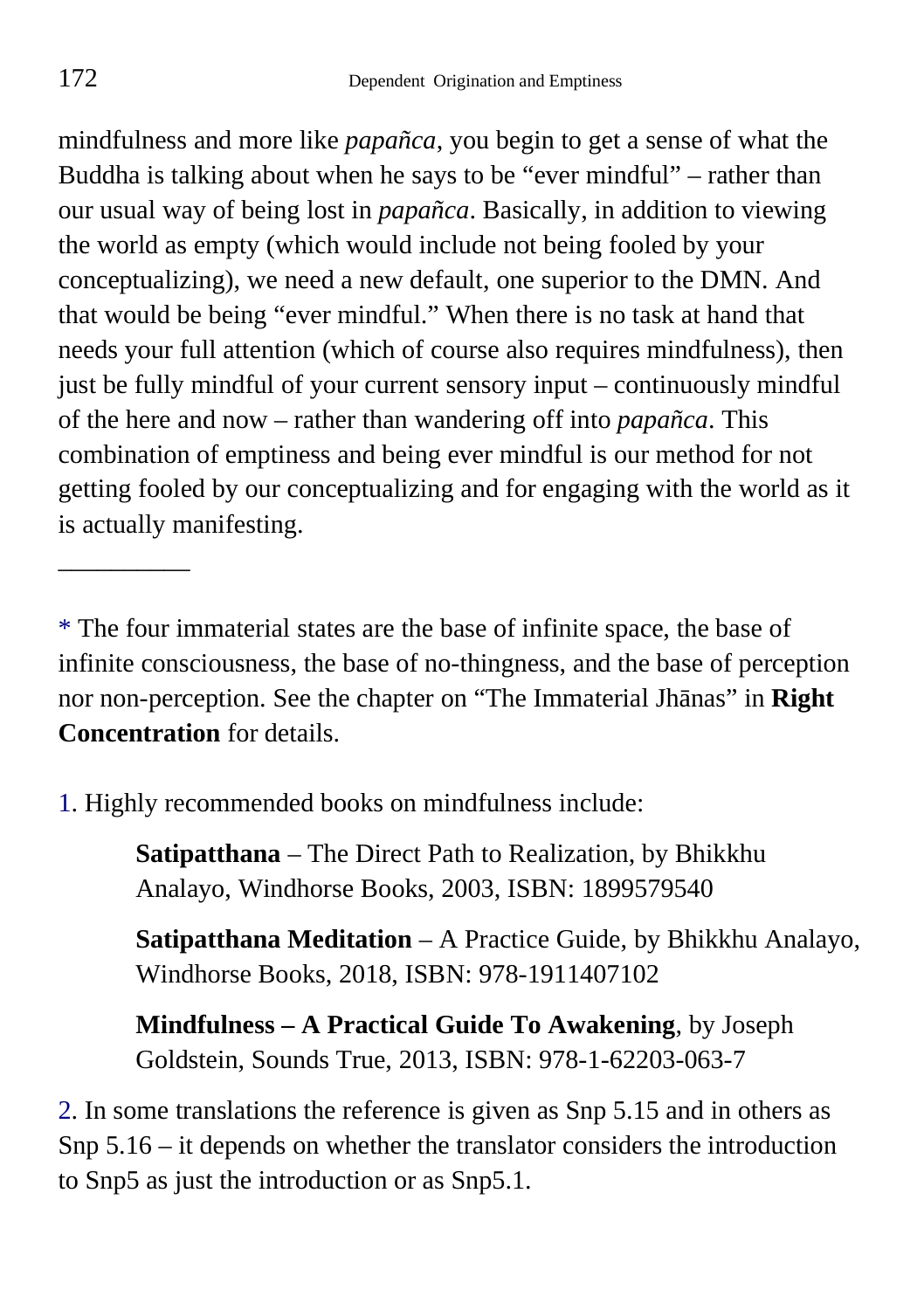### 3. From the article "Default mode network" at https://en.wikipedia.org/wiki/Default\_mode\_network.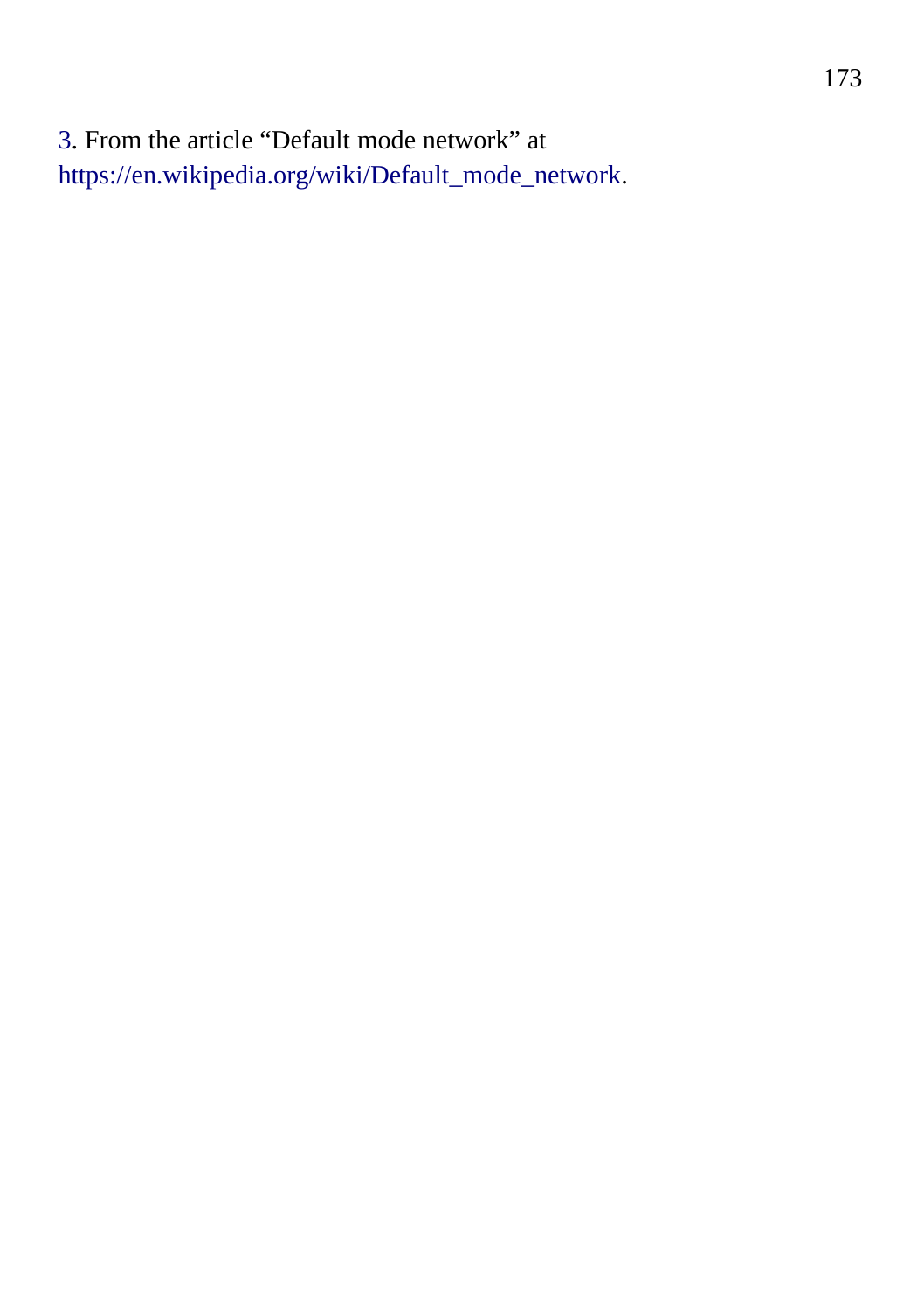# Don't Be Fooled By Your Conceptualizing

Conceptualization is indeed the source of papañca (obsessive proliferation). Snp 4.11 [487]

Back in the chapter The Key, I mentioned there's more after Name-and-Form in Snp 4.11 – "The Discourse on Quarrels & Disputes." Let's look at that now that we have gained some deeper understanding from the material we studied in the previous chapters.

In Snp 4.11, after Sense-contacts are said to be dependent on Name-and-Form, the following question arises:

> In what state must one be for Form to vanish, and what will make pleasure and pain disappear?

This is different from what's gone before in that sutta. All the other questions were of the style: "What does X depend on?" But here the question is not "What do Name-and-Form depend on?" but "How does Form disappear?" The answer is a bit cryptic:

 Neither perceiving ordinary perceptions, nor misperceiving perceptions, nor unable to perceive, nor having perception destroyed – maintaining oneself in this way, forms do not occur because obsessive proliferations have perception as origin.<sup>1</sup>

This is the key verse of the sutta, but it is a little unclear exactly how we should translate/understand it. Saññā is usually translated as "perception;" however, perhaps a more accurate translation would be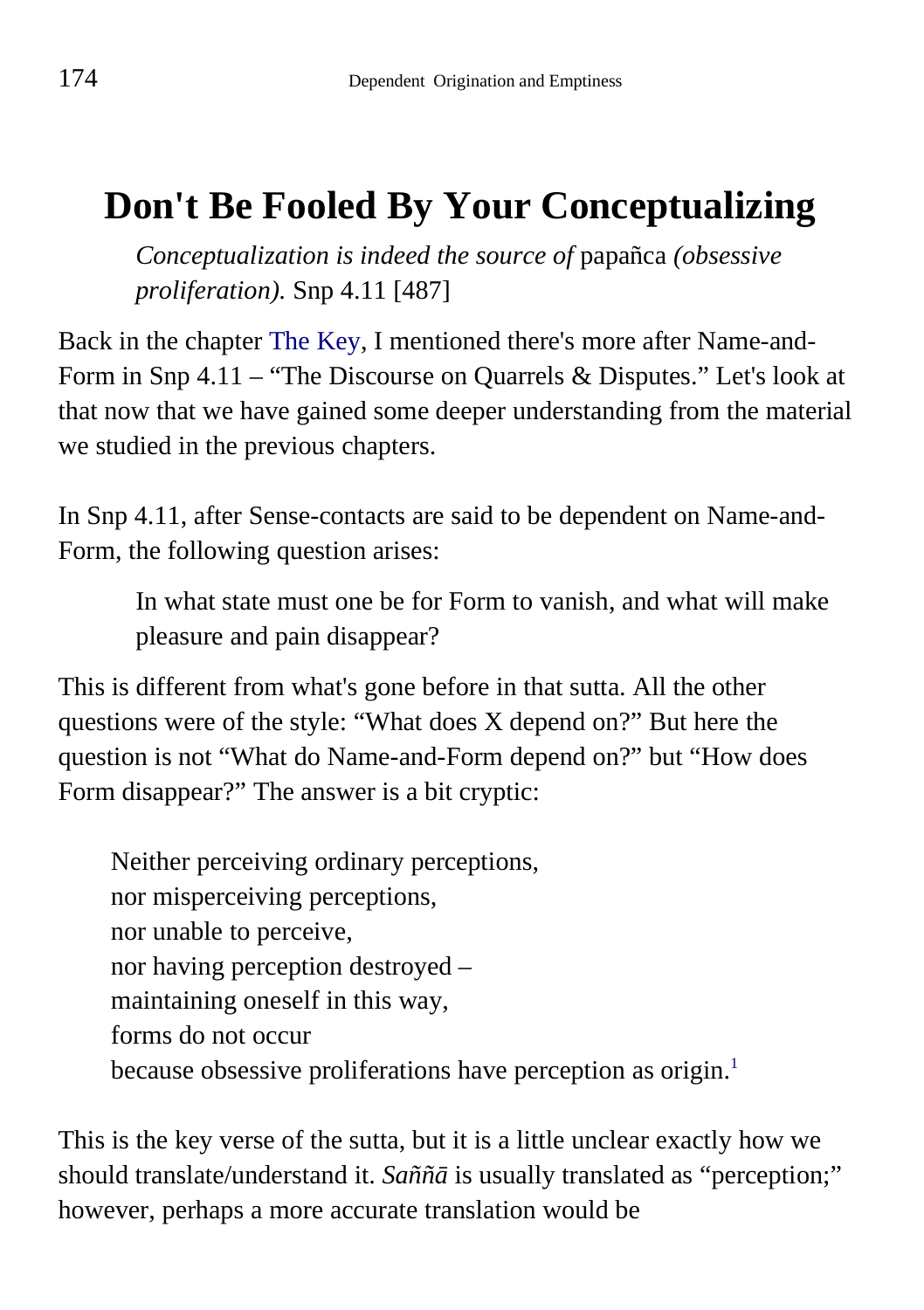"conceptualization." When there is a sensory input, we conceptualize that input which then provides us with the name/identification of that input. Unfortunately, we believe those concepts to be real – to be a totally accurate reflection of the underlying reality – and this is what gets us into trouble. Here the Buddha is not saying we should operate without concepts, or that all concepts are false – he's indicating that we need to not be fooled by our conceptualizing. Thus, translating this verse again we have:

 One's conceptualization of concepts is not the ordinary kind, nor is one's conceptualization of concepts abnormal; one is not without conceptualization, nor is one's conceptualization of that which has ended – to such a one form disappears.

 Conceptualization is indeed the source of papañca (obsessive proliferation).<sup>2</sup>

This is pointing to the same disappearance of Form as in "Where neither water, nor earth, nor fire, nor air gain a foothold" found in DN 11, Ud 1.10 and also in Ud 8.1 – because Form is defined in the suttas as these four elements. So for Form to disappear, our perception/our conceptualization must become non-ordinary – exactly what the instructions to Bāhiya provide. The insights into our conceptualizing that are gained from Bāhiya's practice check our tendency towards obsessive proliferation which can lead to Craving and Clinging, and those two are a setup for Dukkha.

It's important to remember that "Dependent Origination," "Emptiness," and "SODAPI" are all empty and are just concepts. None of them is ultimate; none of them is metaphysics, even if they do have metaphysical implications as side effects. They are just useful concepts intended to help us escape from our ordinary way of conceiving the world.

In particular, SODAPI – Streams Of Dependently Arising Processes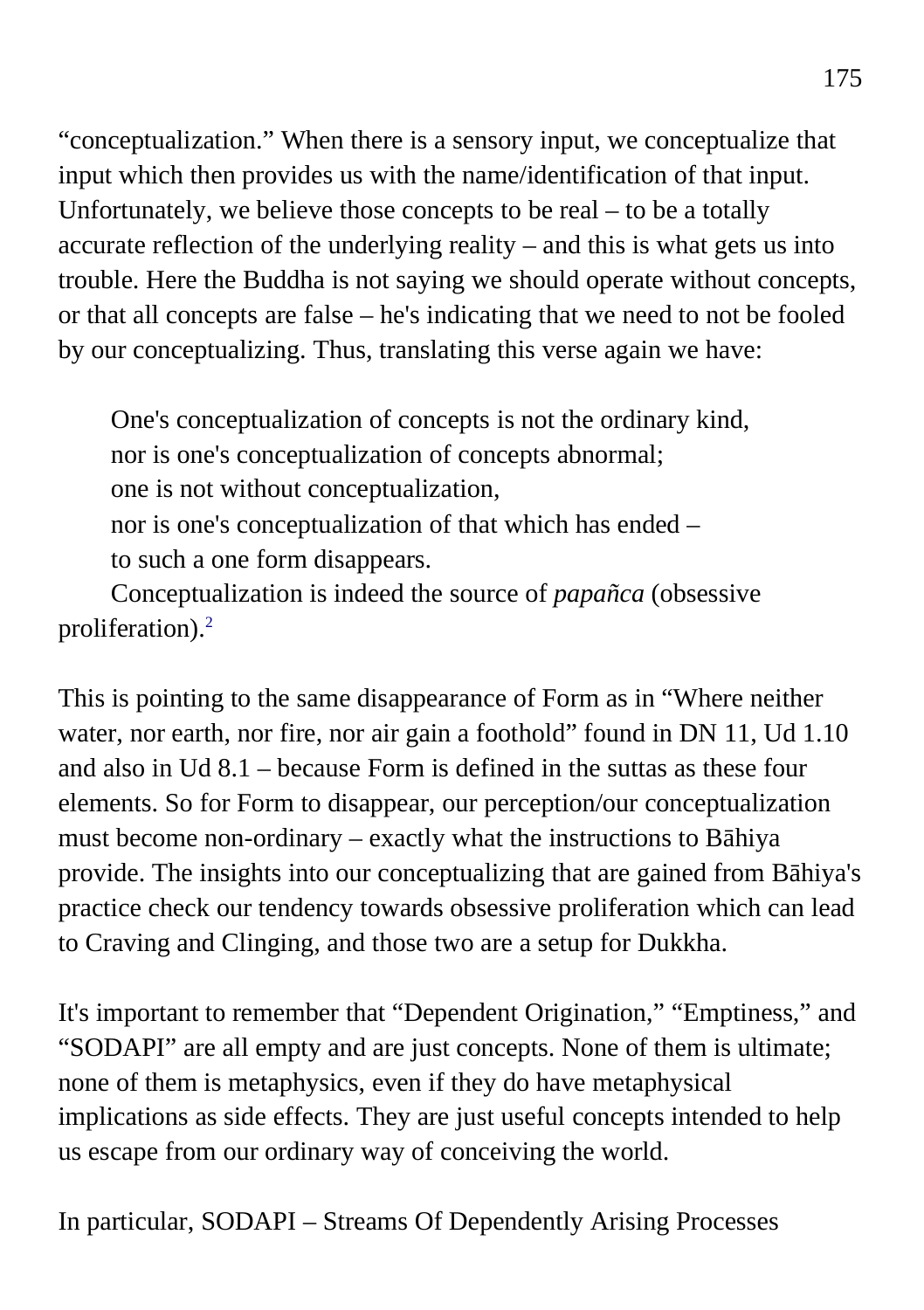Interacting – is not any final word. Once you have grokked SODAPI, it's then necessary to step back even further and realize that the Processes are only concepts, and also that the Streams are just concepts. Each time we conceive of a process, we are beginning to lose sight of all the other processes in that stream. Each time we conceive of a stream, we are beginning to lose sight of all the other streams that particular stream is entangled with. It's not that all the processes are connected to all the other processes, nor that all the streams are connected to all the other streams – it's that all of these are interconnected to so many other streams and processes that the full picture leaves us with only indivisible unfolding. It's like a net – each node of the net is not directly connected to every other node, but each node is connected to enough other nodes such that all the nodes form a unitary object – the net. But indivisible unfolding is also not like a net in that a net is a static thing and indivisible unfolding is totally dynamic.

#### From Pointing Out the Great Way by Dan Brown:

It is incorrect to say that phenomena come forth either as discrete temporal events or as an emergent mass. Both positions are extreme. The events are neither one or many. In an ultimate sense these conceptualizations are empty. Yet in a relative sense it may seem both as if many single mind moments occur and as if there is one entire interconnected network of very subtle propensities.<sup>3</sup>

As Nāgārjuna said:

 "It is all at ease, Not conceptualizable by mental conceptualizing, Incommunicable, Inconceivable, Indivisible"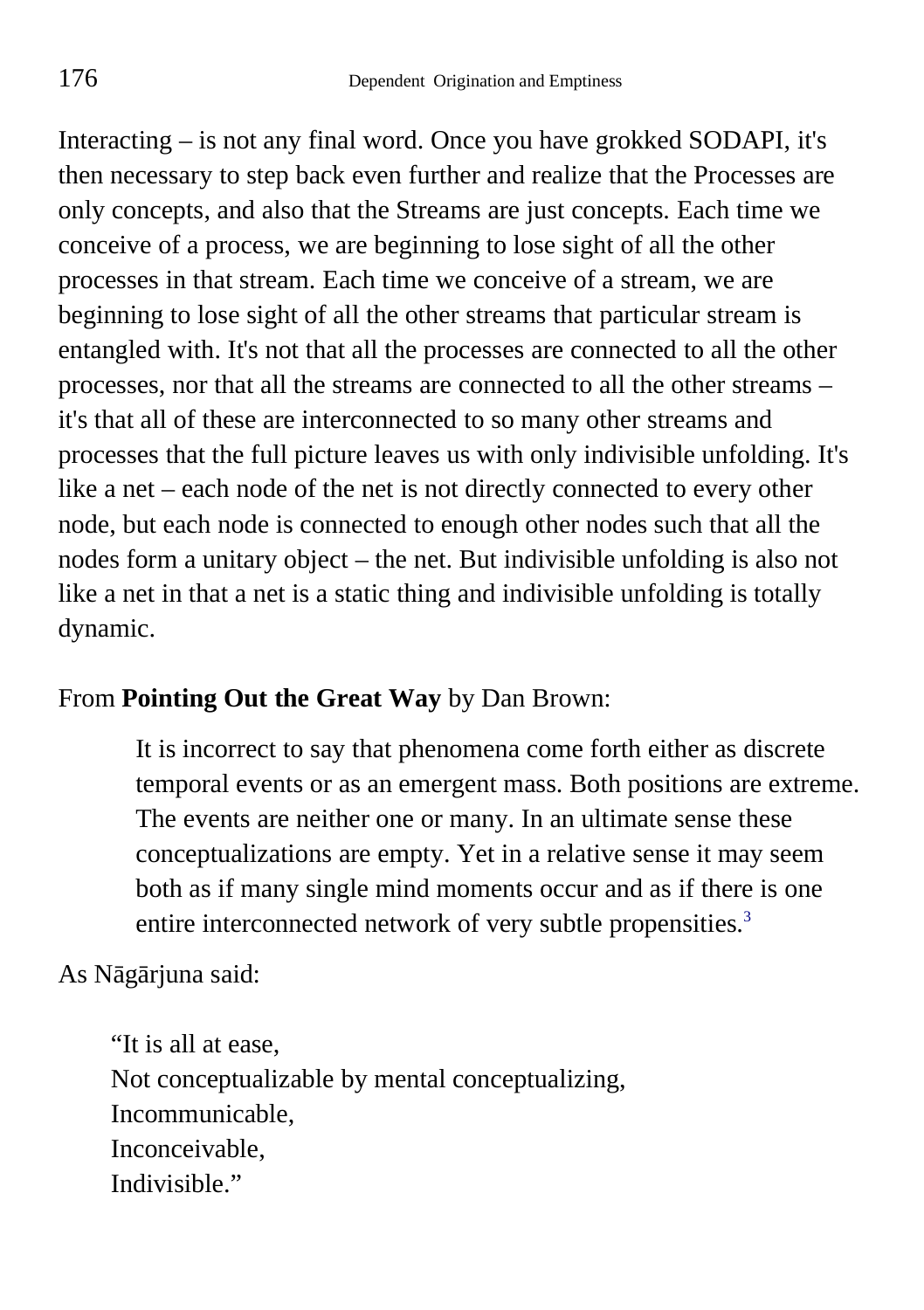There is no ultimate concept possible – the indivisible universe is incommunicable and inconceivable. But

 "Without intuiting the sublime, You cannot experience freedom."

It is necessary to intuit the ultimate. This is exactly what Dependent Origination, Emptiness, and SODAPI are all pointing at. They are concepts that attempt to point us towards the incommunicable, inconceivable, indivisible ultimate reality. Once we do intuit the ultimate deeply enough we can become disenchanted with things of the conventional world; they are experienced as just concepts – necessary concepts for navigating conventional reality, but they no longer color our minds such that our mental proliferation leads to craving and clinging. Furthermore, we can begin to act more in harmony with the ultimate nature of reality.

This does not mean we are living without concepts – "one is not without conceptualization." It just means we are not being fooled by our concepts. In particular, it means we don't lose sight of the indivisible nature of reality. At the conventional level this means striving to live in harmony with all the things of the conventional world – because they, and you, are all vastly interrelated. So how does one do that?

The second item of the Buddha's Eightfold Path<sup>\*</sup> is Right Intention, which the Buddha defines as "intentions of renunciation, intentions of non-ill-will, intentions of harmlessness."<sup>4</sup> Or we could say, "Letting go, Love, and Compassion." We can let go because we have deeply experienced there is nothing that can be hung onto – it's all in flux. And we can act with love and compassion because we have deeply experienced the interrelated, indivisible nature of reality. These three are natural responses to experiencing deeply the dynamic, holistic nature of the world. All three arise because we are no longer trapped into believing our conceptualizing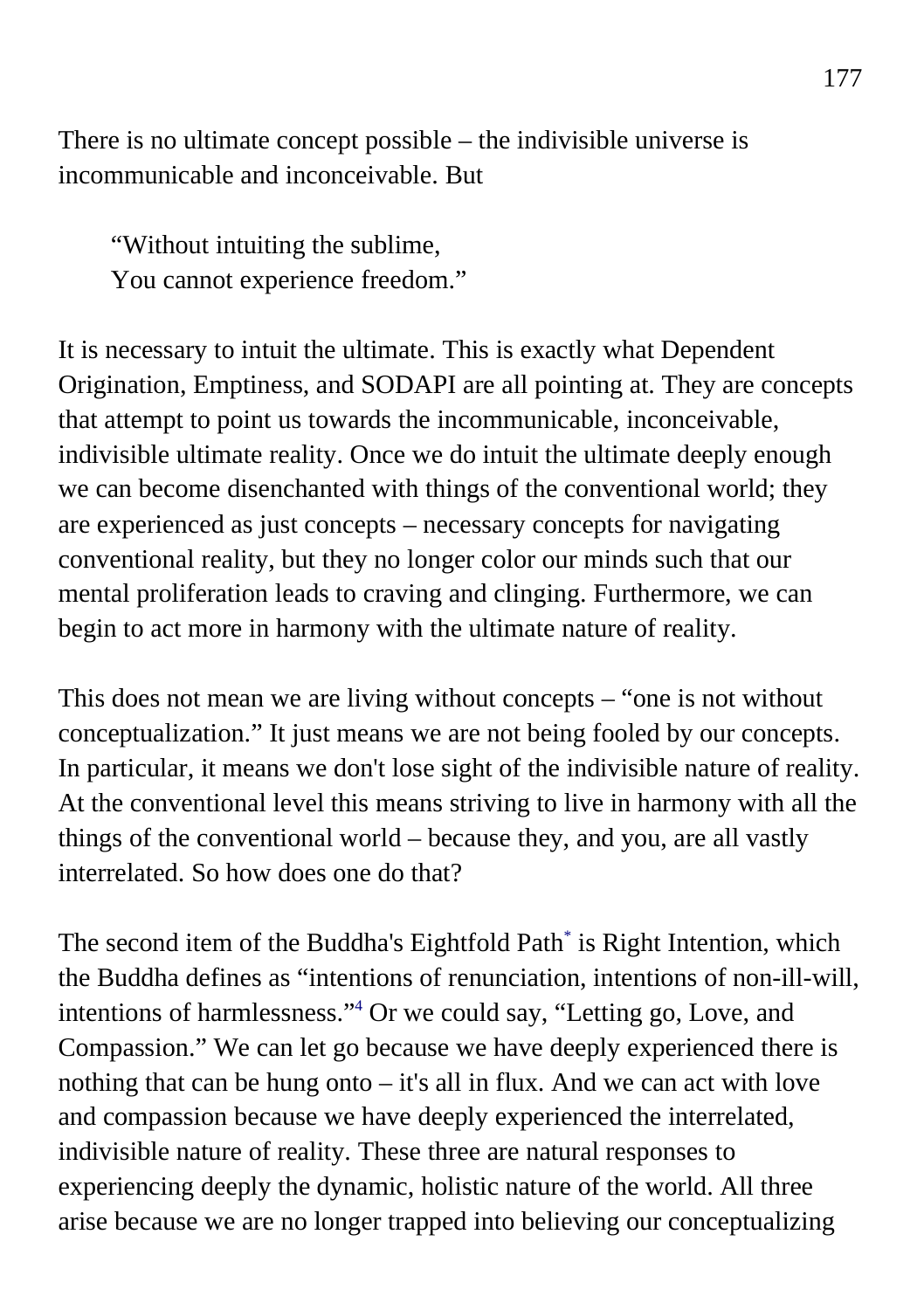will vield the full picture of the world. In particular, the concepts of "me" and "mine" are seen as just concepts, and the less driven we are by these two concepts, the more freedom we find.

From Albert Einstein:

 $\overline{\phantom{a}}$ 

A human being is part of a whole, called by us the "Universe," a part limited in time and space. He experiences himself, his thoughts and feelings, as something separated from the rest – a kind of optical delusion of his consciousness. The striving to free oneself from this delusion is the one issue of true religion. Not to nourish the delusion but to try to overcome it is the way to reach the attainable measure of peace of mind.<sup>5</sup>

And from Martin Luther King, Jr.:

All I'm saying is simply this: that all mankind is tied together; all life is interrelated, and we are all caught in an inescapable network of mutuality, tied in a single garment of destiny. Whatever affects one directly, affects all indirectly. For some strange reason I can never be what I ought to be until you are what you ought to be. And you can never be what you ought to be until I am what I ought to be – this is the interrelated structure of reality. $6$ 

Letting go, Love and Compassion are the natural response to experiencing deeply the all pervasive, interrelated, dependently arising nature of our world. Don't be fooled by your conceptualizing.

<sup>\*</sup> Right View is the first item of the Buddha's Eightfold Path – which was explained in the Kaccānagotta Sutta as experiencing the world beyond concepts of existence and non-existence. Also, one with Right View "does not go along with system-grasping, mental obstinacy and dogmatic bias, does not grasp at it. One does not take a stand about 'my self'" – my soul,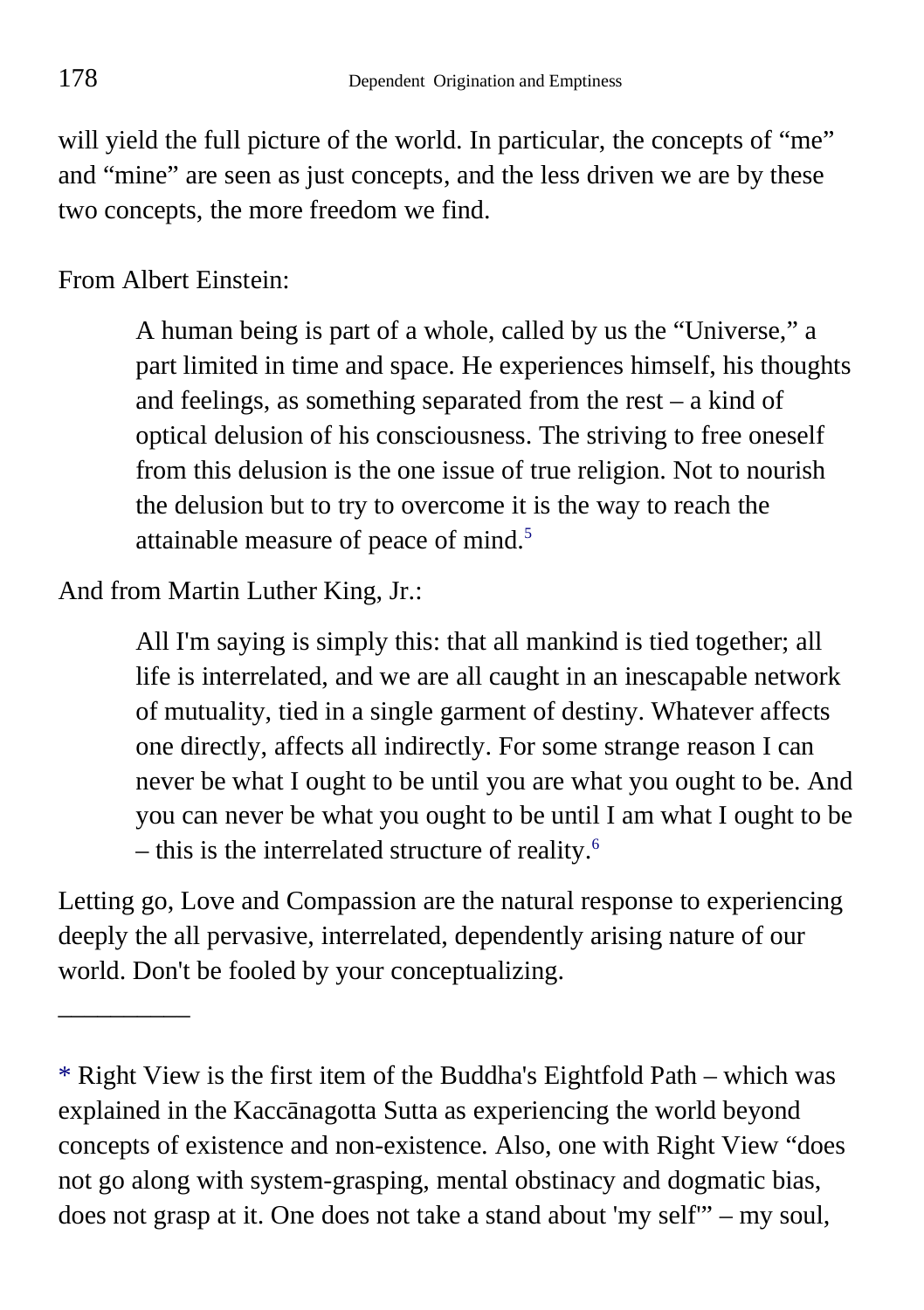my atta.

1. Translated by Santikaro based on Ajahn Buddhadāsa's translation in Paṭiccasamuppāda From the Buddha's Own Lips (in Thai).

2. For much more on this verse, see the footnotes at http://leighb.com/snp4\_11.htm

3. Brown, 2006, pg 419

4. DN 22.21, MN 141.25, SN 45:8

5. From a note to Robert S. Marcus, 12 Feb., 1950, on the occasion of his son passing away due to polio.

6. "Remaining Awake Through a Great Revolution," March, 1968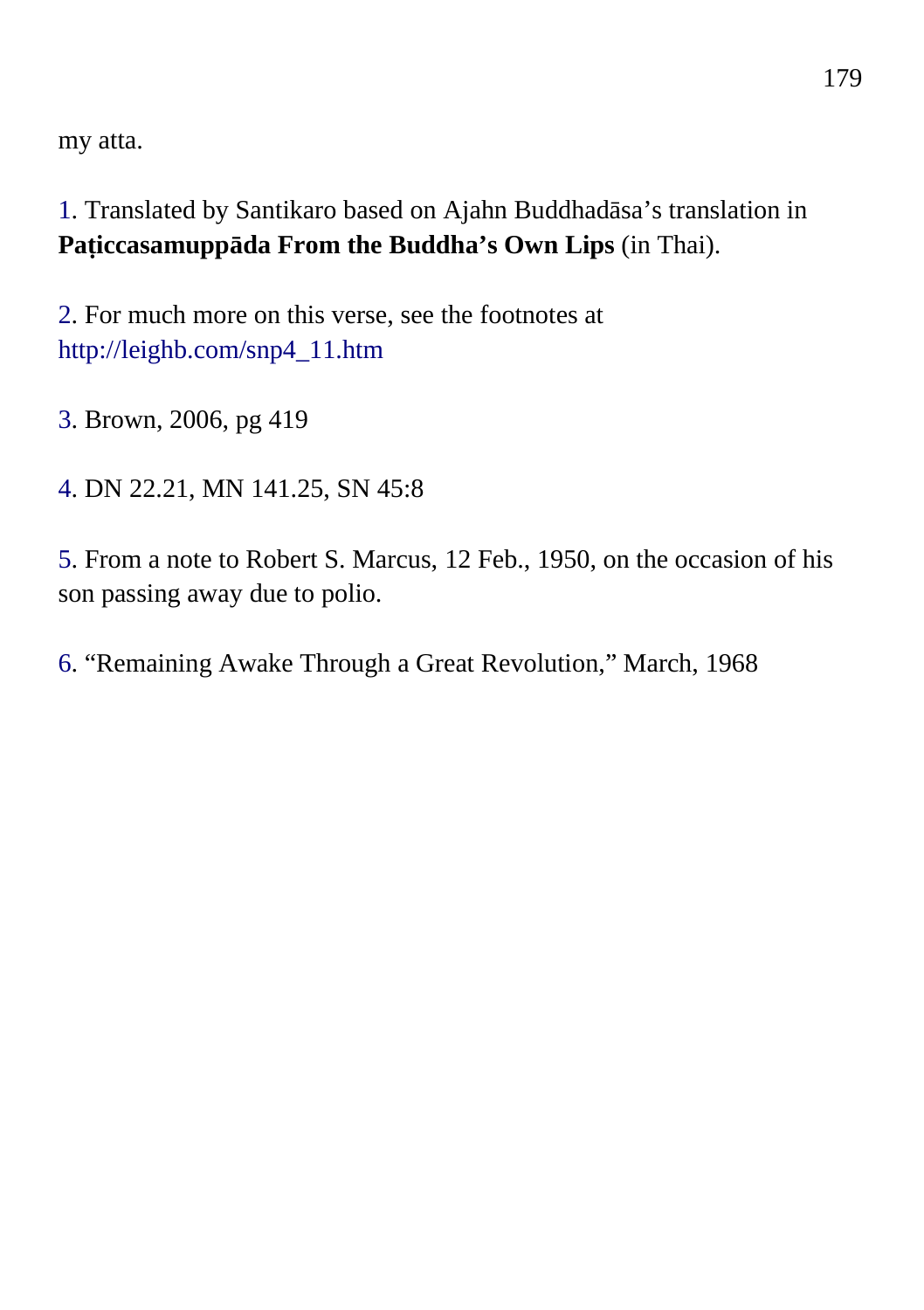## Afterword

One who sees dependent origination sees the Dhamma; one who sees the Dhamma sees dependent origination. MN 28.28

This book is an attempt to show what the deepest understanding of Right View is, and how to work with it: start examining the world in light of the ideas presented here. It's all just SODAPI –just Streams Of Dependently Arising Processes Interacting. Plus the streams are vastly interrelated. Viewing the world from this perspective and acting in harmony with what you find is a very important part of the path of practice. Just don't get fooled by your conceptualizing while doing this, or doing anything else either.

But this book only contains a description, just fingers pointing at the sublime. The ultimate nature of the universe has to be experienced for yourself – it is "unattainable by mere reasoning, it is subtle, to be experienced by the wise." For this information to be anything more than an intellectual grab-bag, you have to practice. You have to do this investigation for yourself. You have to examine reality with an indistractable mind from this perspective until you experience the full implications of this-that-conditionality, dependent origination, for yourself.

This book is also incomplete. Only a fully realized person could fully understand dependent origination – and then, of course, could not fully describe it, since the ultimate is indescribable. But there is more that can be described – certainly more that can be described than is described in this book. I'm sure that if I attempted to write down all the nuances and depths that even I have encountered, this would be a never ending task – the more I look closely, the more I find to explore. But hopefully what's here is sufficient to give you both a starting point and inspiration to do your own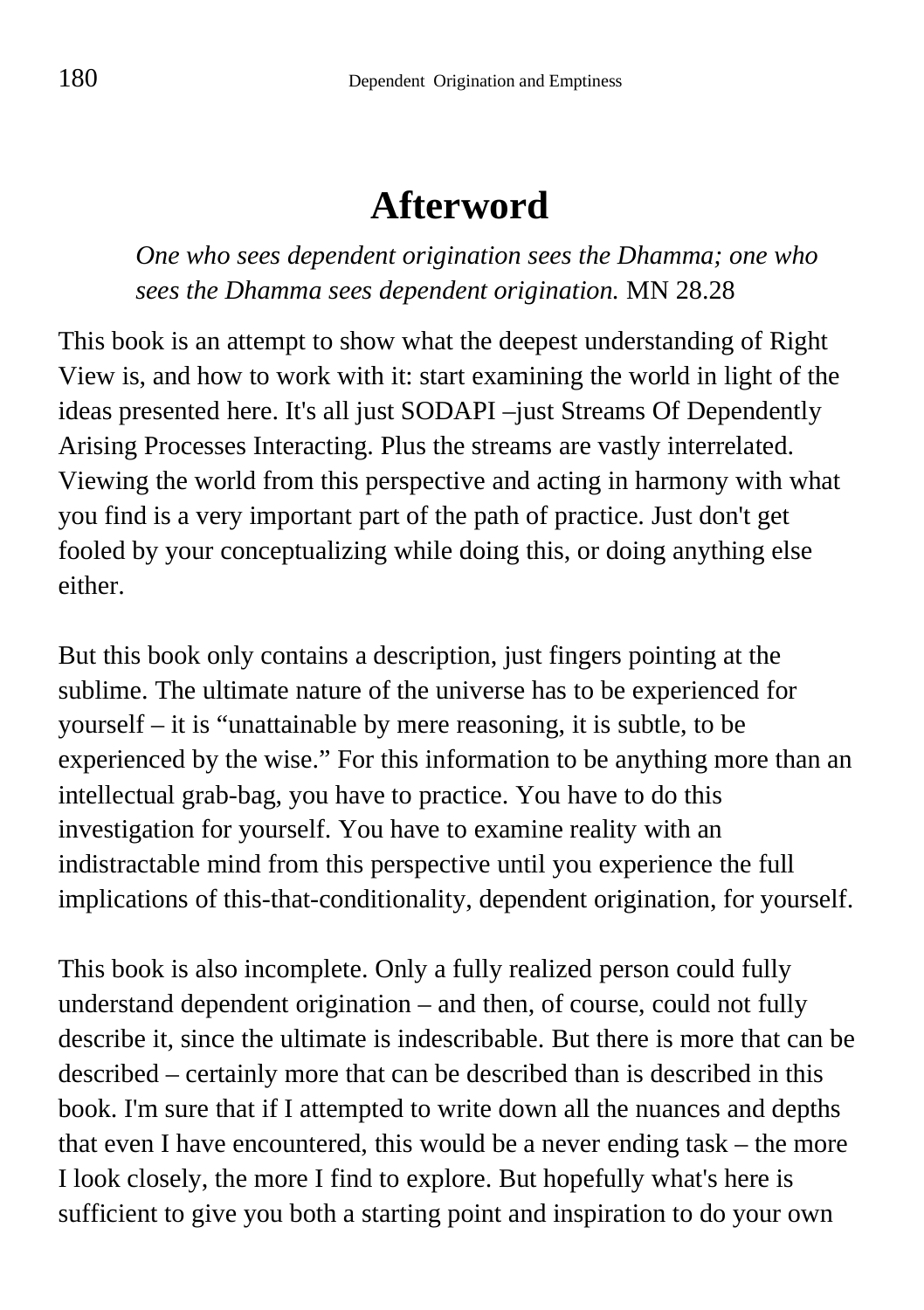exploration of dependent origination.

Had I written this book a decade earlier, it would have been quite different. Nothing stays the same, everything in the universe is in flux – especially unenlightened human ideas and understandings. But what is presented here is based on my current understanding of the Buddha's teaching of dependent origination. This two and a half thousand year old tradition's teachings are both practical and timely even today. Perhaps by the time you have this book in hand, my understanding will have deepened – maybe if I'm diligent, it will have deepened enough that I see this as just a waypoint along the path. Maybe this book will serve as a useful waypoint on your path.

May your journey on the spiritual path be of great fruit and great benefit to you and to all beings!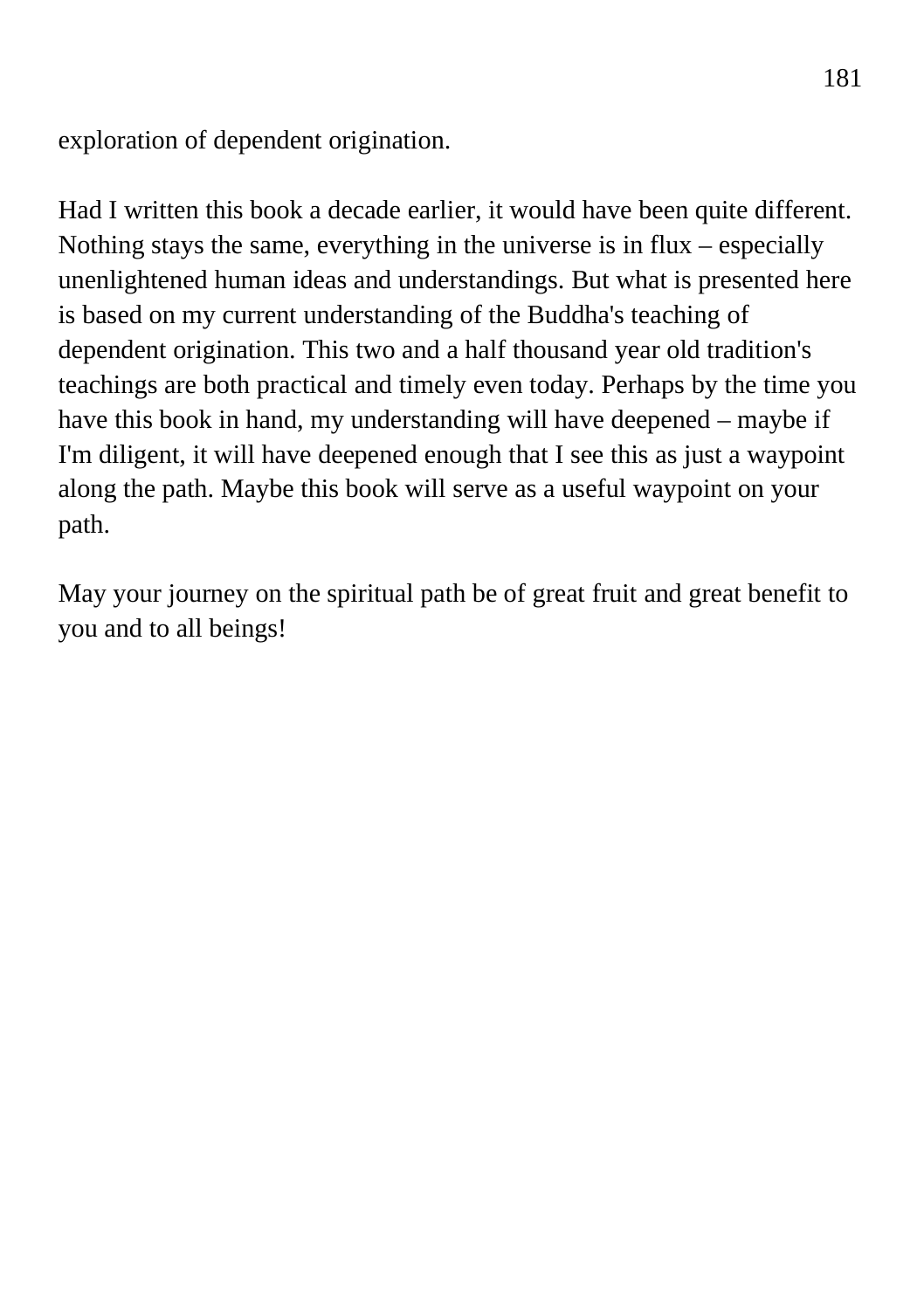# The Real After Word

Recognize the interrelatedness of all of us and act accordingly.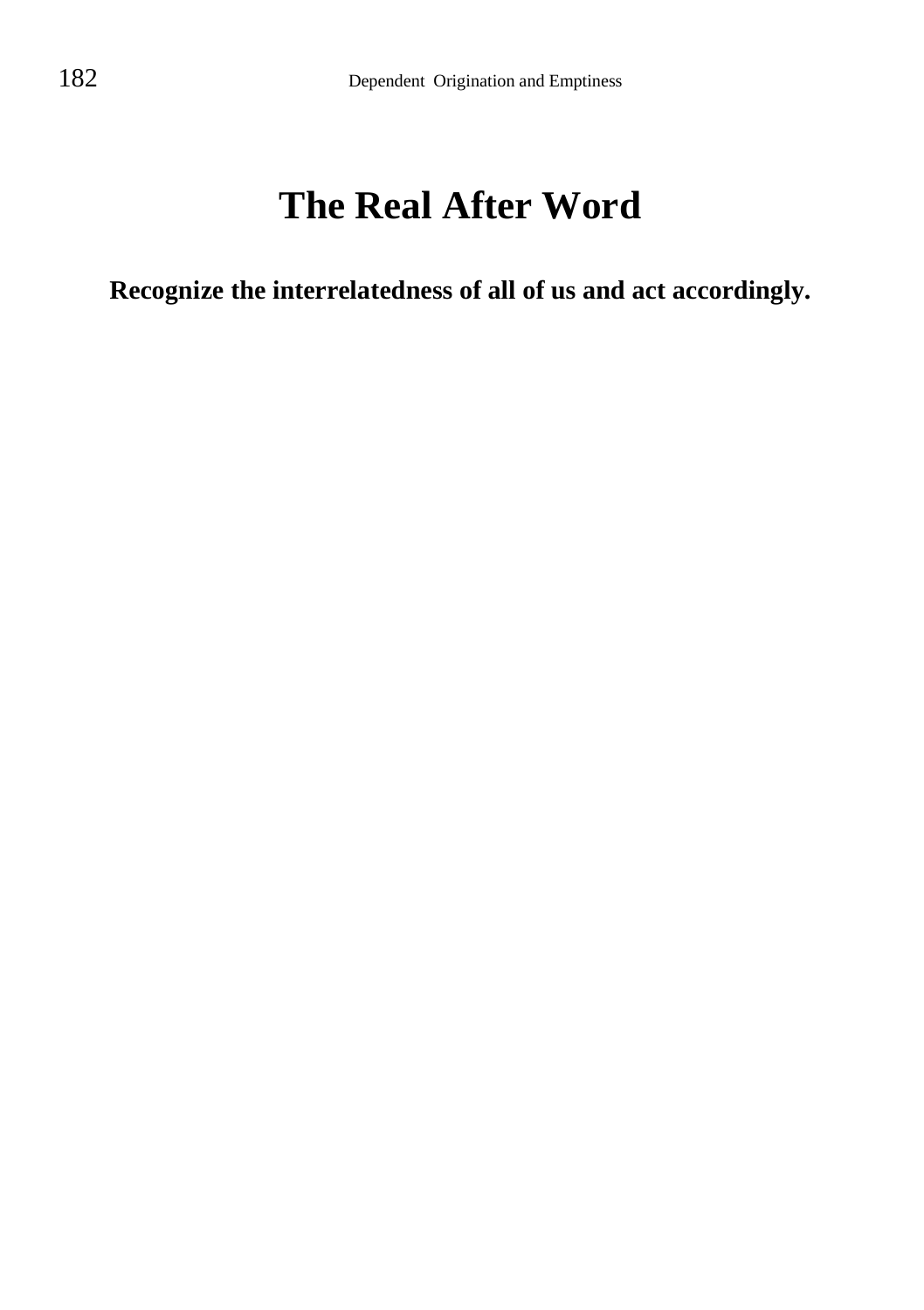# Appendix 1

### Various Recensions of Dependent Origination Found in the Suttas

In the table below, various teachings and suttas are listed along with the sequences of the dependent origination links found in each sutta. This is not an exhaustive list, only a sample. Rather than spell out the names of all the links, the table below will be used to create a numerical key:

- 1. Ignorance
- 2. Saṅkhāra
- 3. Consciousness
- 4. Name-and-Form
- 5. 6 Senses
- 6. Contact
- 7. Vedanā
- 8. Craving
- 9. Clinging
- 10. Becoming
- 11. Birth
- 12. Aging-and-Death

So 1-12 means all twelve links in forward order and 12-6,4-3-4 means reverse order Aging-and-Death to Contact, then (leaving out the 6 Senses), Name-and-Form – Consciousness – Name-and-Form. If there are links other than the twelve, they will be spelled out.

4 Noble Truths 12 & 8

DN 14 12-4-3-4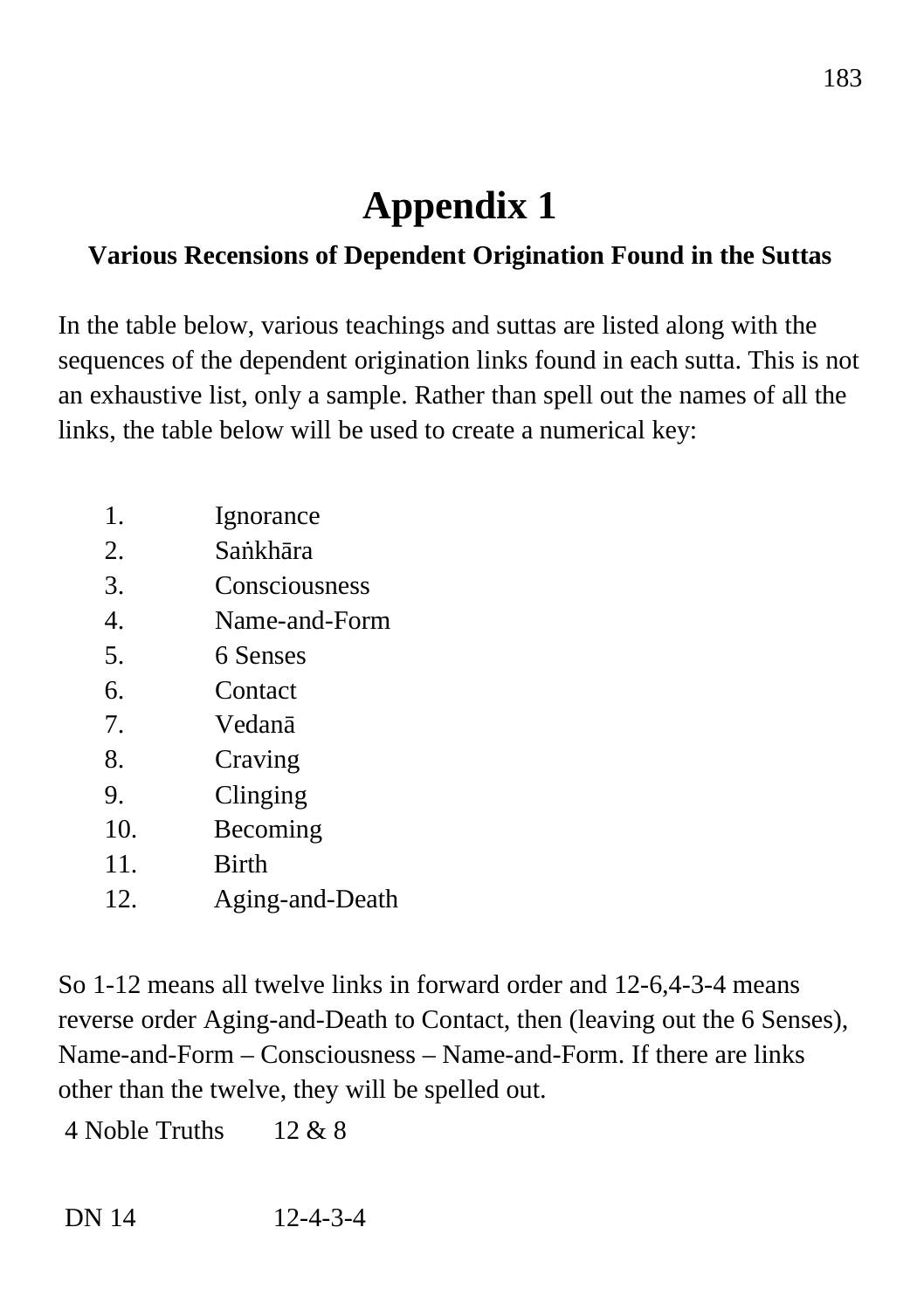| Dependent Origination and Emptiness                                                                                             |
|---------------------------------------------------------------------------------------------------------------------------------|
| $12 - 6, 4 - 3 - 4$                                                                                                             |
| perceptions & papañca, thinking, desire, dear-&-not-<br>dear, envy & stinginess, rivalry & hostility                            |
| The Wholesome (and the Unwholesome). Non-<br>Greed, Non-Hatred, Non-delusion. Nutriment. The<br>Four Noble Truths. 12-1. Asavas |
| $6$ (includes objects + 5 + 3)-7-Sañña-3                                                                                        |
| Aggregates - 8-9,12                                                                                                             |
| 3 arises in dependence on 6. Nutriment-9-1. 1-12. 12-<br>1. 1-12. 12-1. 5-12.                                                   |
| $1 - 12$                                                                                                                        |
| discusses various other dependently arisen<br>phenomena, including the 7 Factors of Awakening                                   |
|                                                                                                                                 |

All the suttas in SN Book 12 are on dependent origination; only a select subset is included below:

| SN 12.1        | $1 - 12$                                         |
|----------------|--------------------------------------------------|
| SN 12.2        | $1-12.12-1$                                      |
| SN 12.10       | $12 - 2$                                         |
| SN 12.11       | Nutriment-8-1                                    |
| SN 12.12       | Nutriment-6-12                                   |
| SN 12.15,17,18 | 1-12 (probably late insertion)1                  |
| SN 12.16       | $12 - 1$                                         |
| SN 12.19       | $1 - 8,12$                                       |
| SN 12.20       | $12-1, 12-1$                                     |
| SN 12.23       | <b>Transcendental Dependent Origination-12-1</b> |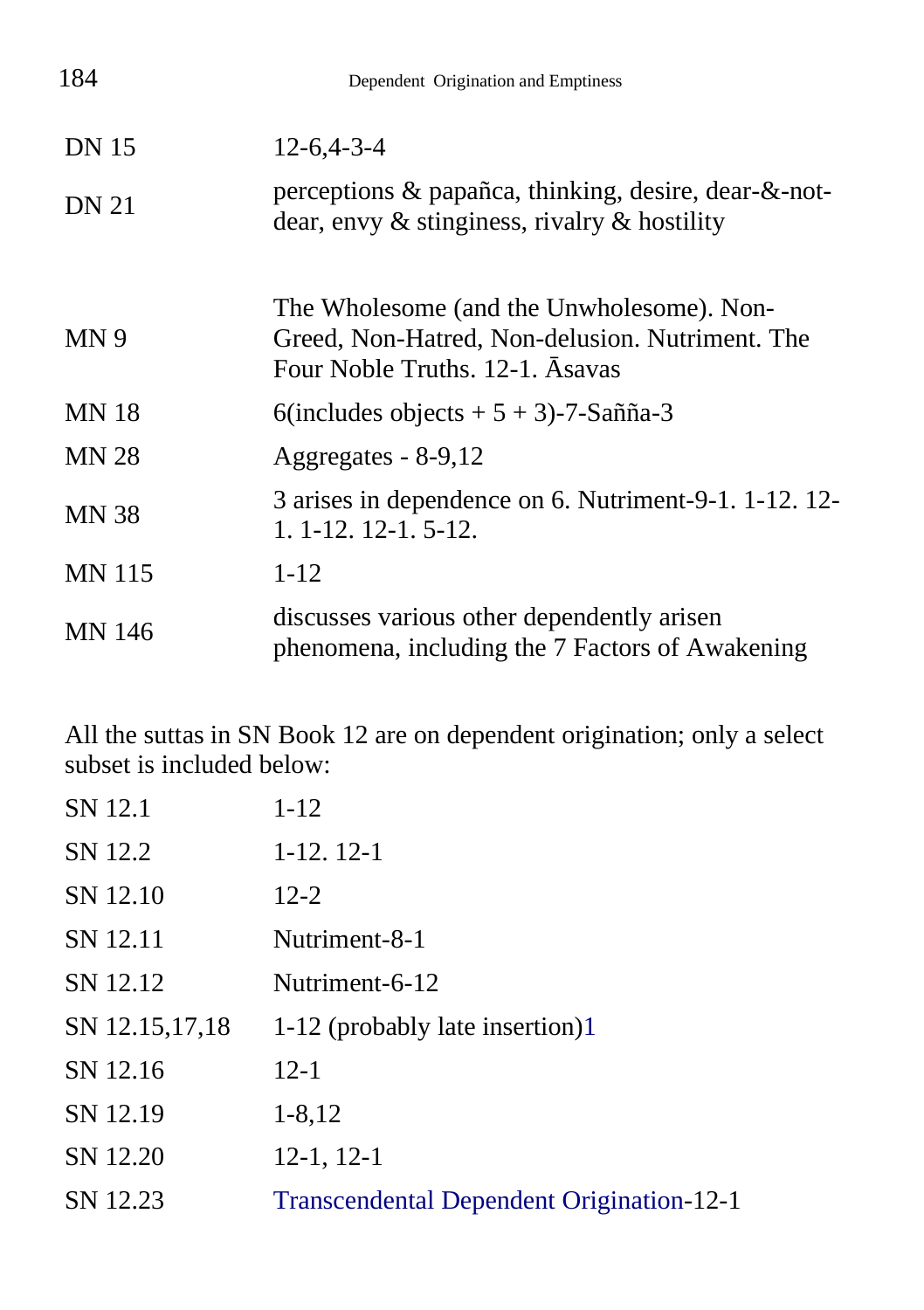| SN 12.24       | $6-12, 12-1$                                                                                                 |
|----------------|--------------------------------------------------------------------------------------------------------------|
| SN 12.25       | $6-7, 1-2, 7$                                                                                                |
| SN 12.31       | (general case)                                                                                               |
| SN 12.39       | $3-12$                                                                                                       |
| SN 12.41       | $1 - 12$                                                                                                     |
| SN 12.43       | sense & object, 3,6-8,12. sense & object, 3,6-12                                                             |
| SN 12.44,45    | sense & object, $3,6-12$                                                                                     |
| SN 12.46,47,48 | 1-12 (probably late insertion)1                                                                              |
| SN 12.52-56,60 | gratification-8-12                                                                                           |
| SN 12.57,58    | gratification-4-12                                                                                           |
| SN 12.59       | gratification-3-12                                                                                           |
| SN 12.62       | $1-12.6-7$                                                                                                   |
| SN 12.64       | 7-3-4-2-10-11-12                                                                                             |
| SN 12.65       | 12-4-3-4. 12-2                                                                                               |
| SN 12.66       | 12-Acquisitions-7-pleasant                                                                                   |
| SN 12.67       | 12-4-3-4. 4-3-4-12                                                                                           |
|                |                                                                                                              |
| AN 3.61        | 11-4-5-6-7.1-12                                                                                              |
|                |                                                                                                              |
| Ud 1.1         | $1 - 12$                                                                                                     |
| <b>Ud 1.2</b>  | $1 - 12$                                                                                                     |
| Ud 1.3         | $1 - 12, 1 - 12$                                                                                             |
|                |                                                                                                              |
| Snp 3.12       | 12, acquisition, 1,2,3,6,7,8,10,12,<br>disturbance, nutriment, perturbed, dependent, form/for<br>mless, self |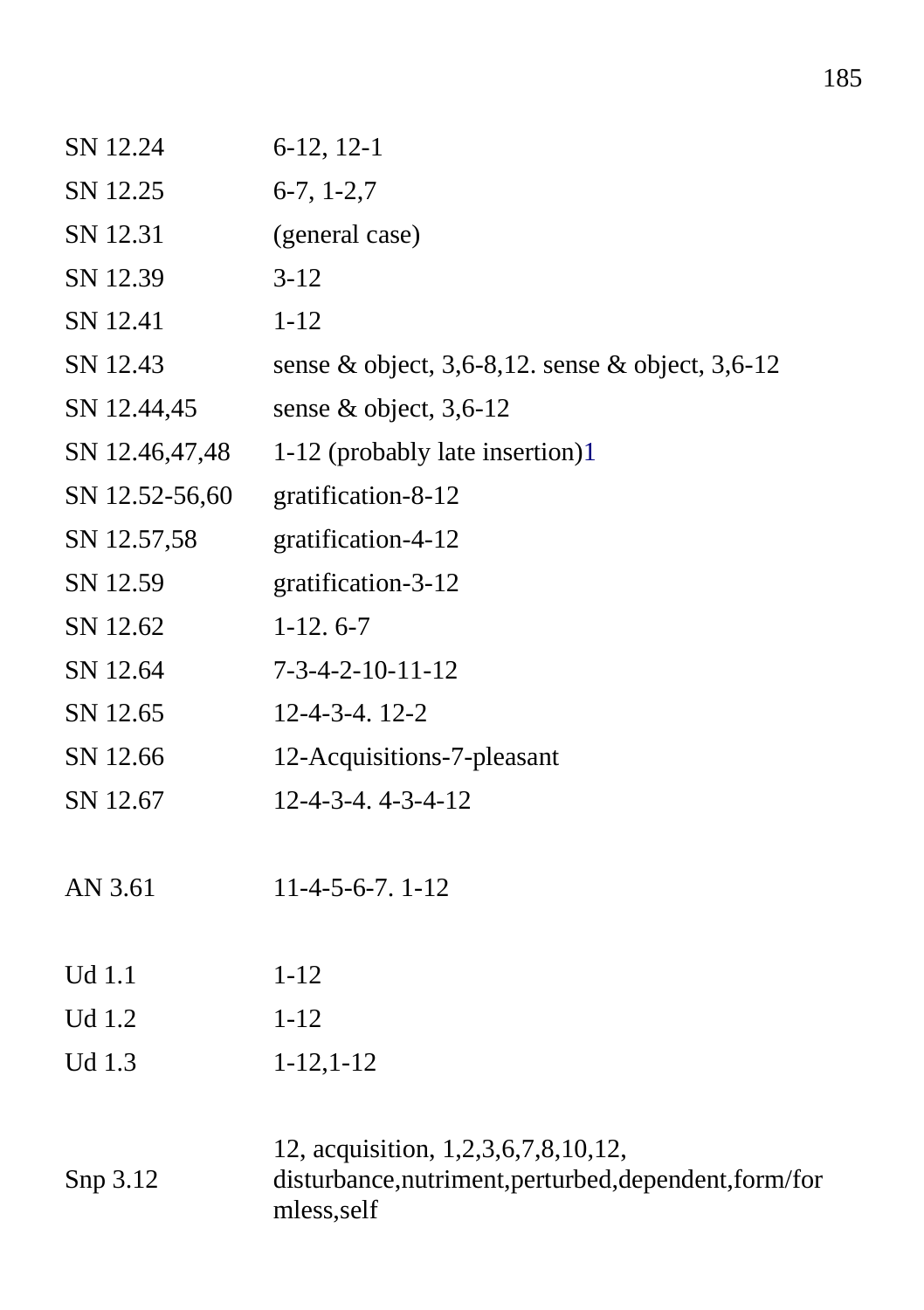Snp 4.11 Quarrels & Disputes-Endearing-Desirable-Pleasant & Unpleasant-6-4

Use can use the following link to quickly access most of the suttas above: http://leighb.com/suttacentral.htm

1. Pande agrees that this is likely a corruption, pg 201: "The formula as such, therefore, must be regarded in the case of these suttas [SN 12.15, 17- 18, 24-26, 46-48] as a later substitution for part of the more fluid original continuation. Mrs. Rhys Davids advocates this conclusion in the case of SN 12.18 and the arguments are generalizable to the other suttas of the class which are greatly similar in problem and answer."

 $\overline{\phantom{a}}$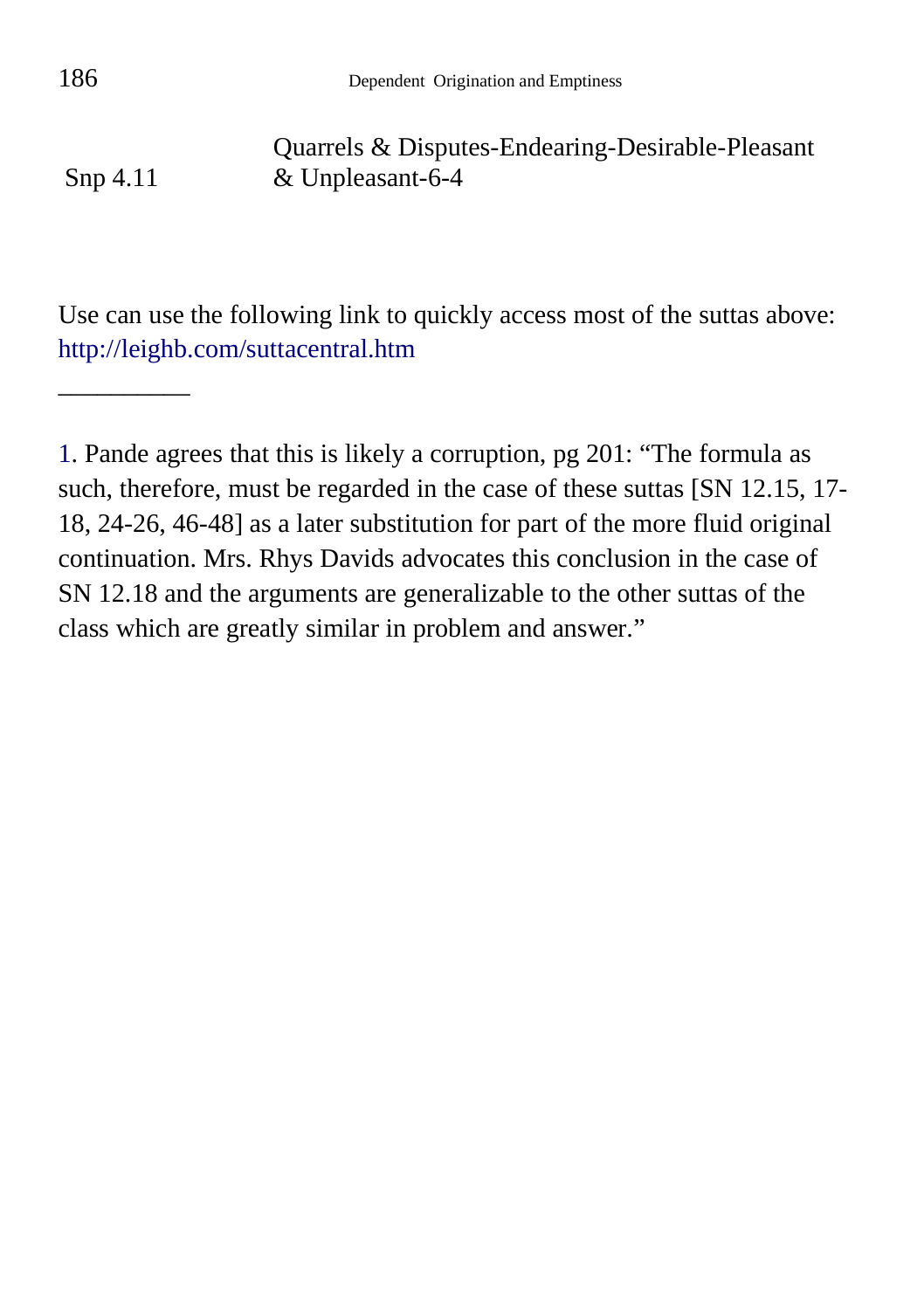# Appendix 2

#### Sutta References

The following is not a complete list of all the suttas mentioned in this book, but it should point you toward the more important ones if you wish to further study this and related topics. The ones in **bold** are the suttas that are extensively discussed. The links are to Sutta Central or Access To Insight.

#### Dīgha Nikāya

DN 11, (DN 11.85), DN 15, DN 22

Majjhima Nikāya

 MN 10, MN 18, MN 22, MN 26, (MN26.19) MN 28, MN 36, MN 38, MN 63, MN 109

#### Saṃyutta Nikāya

 SN 12.15, SN 12.23, SN 12.60, SN 12.65, SN 22.59, SN 22.85, SN 22.86, SN 36.6, SN 36.21, SN 44.10, SN 56:11

Aṅguttara Nikāya AN 3.61

#### Udāna

Ud 1.1, Ud 1.2, Ud 1.3, Ud 1.10, Ud 8.1, Ud 8.2, Ud 8.3

Sutta Nipāta

Snp 4.11, Snp 5.15

Dhammapada Verses 277, 278 and 279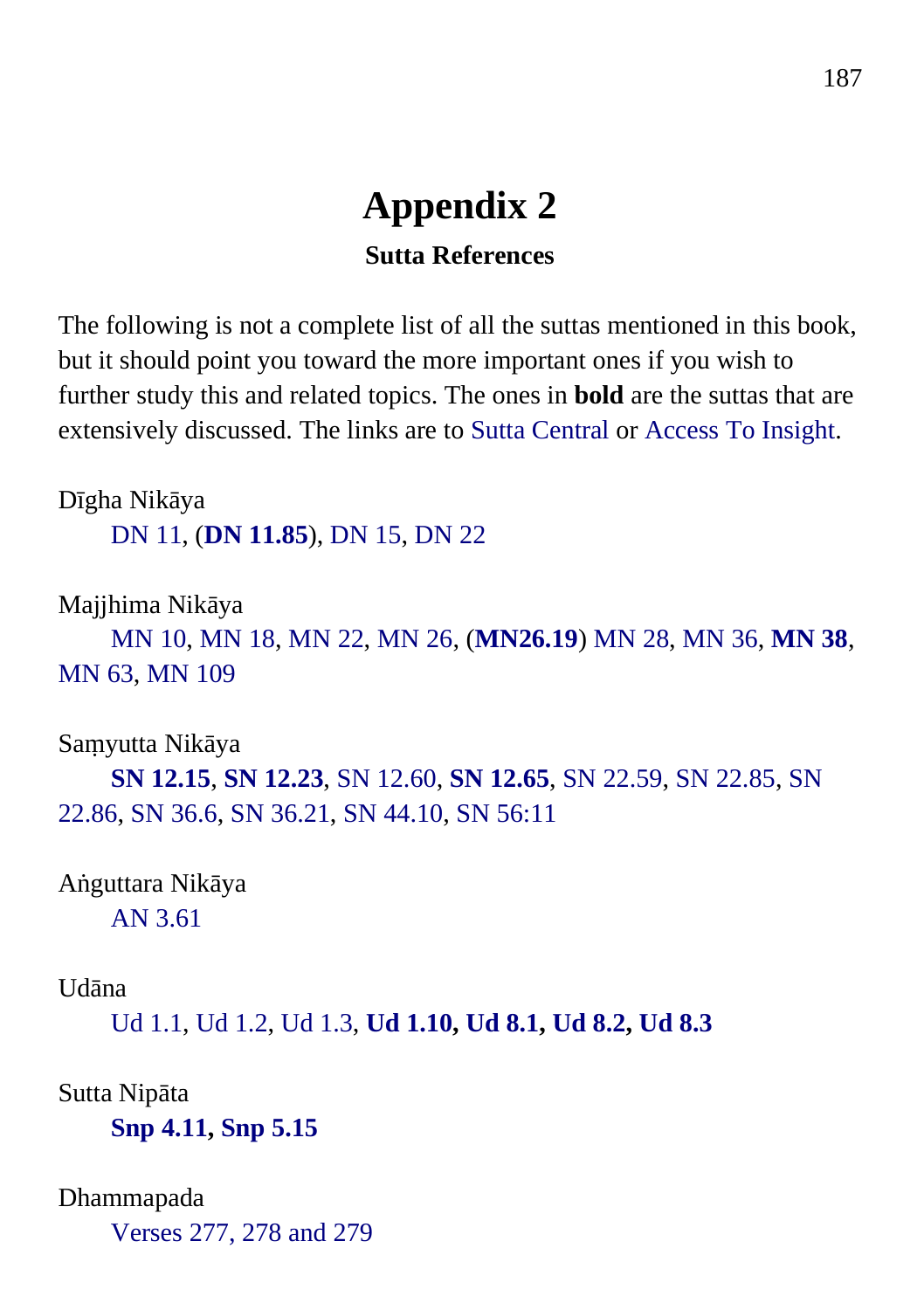# Appendix 3

### Why "Suffering" Is a Poor Choice for Translating "Dukkha"

Someone asked the following question:

Translating dukkha to mean bummers makes it more user friendly and better captures dukkha's range. I agree, but I don't understand why it is so important to make such a big deal about dukkha including life's minor annoyances. It's my perceived major crises that I need Buddhism for. Don't we all think we can handle the minor annoyances just fine? Maybe this point is troublesome for me because most of my dukkha comes from (my perception of) big things; maybe yours (and most people's) comes from smaller annoyances. Or, maybe your point is that we don't realize how much suffering is or can be generated by the little annoyances.

My main point is that "suffering" leaves too much out that "dukkha" actually includes. This is important because we are either running towards things we think will give us pleasure, or running away from things that we think will give us displeasure = dukkha. All this running away is not primarily generated by what we would term "suffering", but it's still controlling our lives – often unconsciously, especially if it's a long way from suffering – yet it's still dukkha.

In later Buddhism, three unwholesome personality/temperament types are discussed: The Greedy type, the Aversive type, and the Deluded type.<sup>1</sup> In brief, the Greedy type primarily seeks to find pleasant experiences, the Aversive type primarily seeks to avoid unpleasant experiences, and the Deluded type is unsure exactly what to do. Of course, we all have all three tendencies, but one may predominate. And obviously both greed and aversion are rooted in delusion. But this typology may be helpful in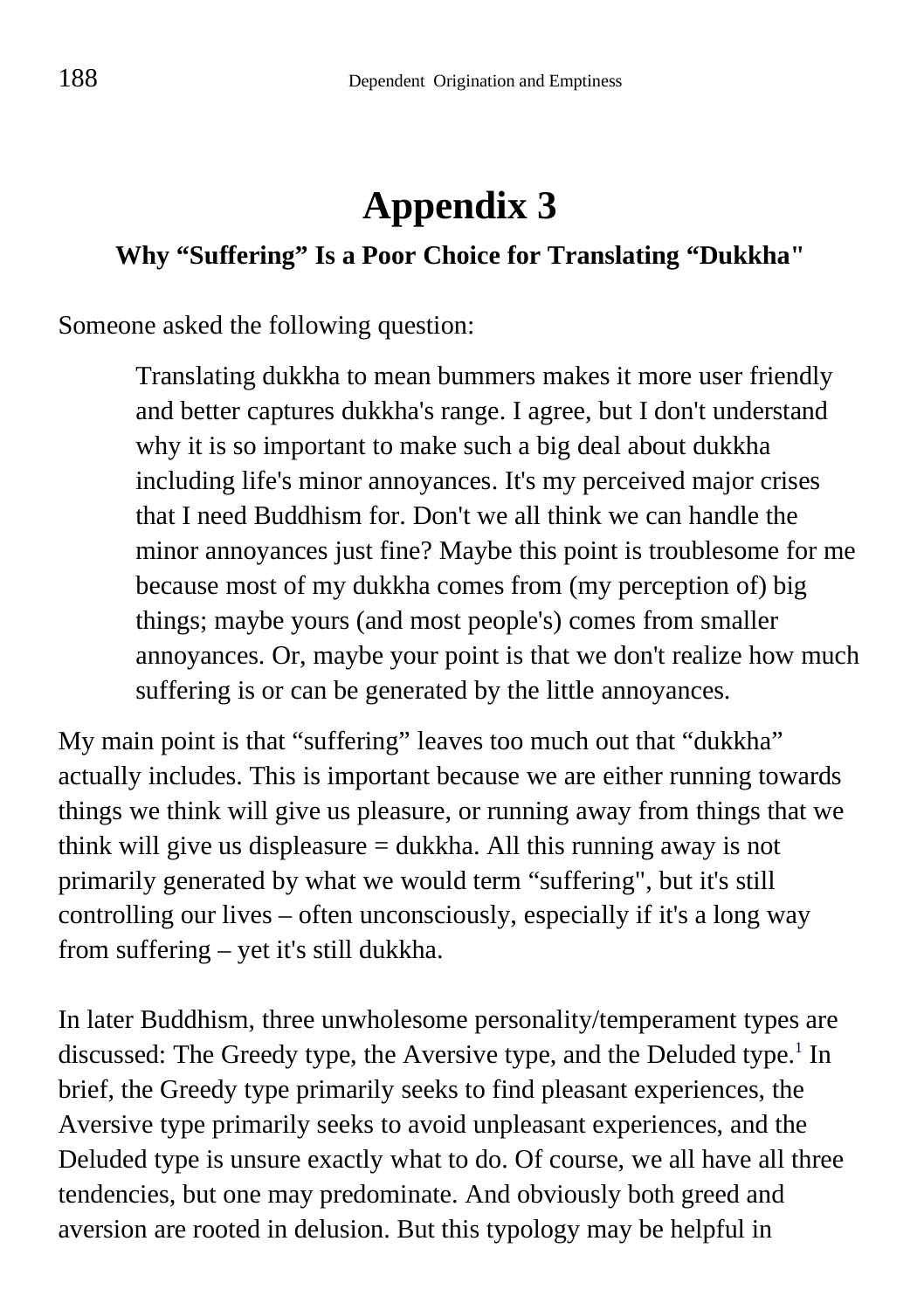understanding our own actions and the actions of others.<sup>\*</sup>

Now consider these three types in relation to dukkha. For the aversive types, all that aversion is dukkha; both the object of the aversion is dukkha and the aversion itself is dukkha. Dukkha, and fear of dukkha, run their lives to a large extent – even though it may mostly not be labeled "suffering." Because we all have all three of these tendencies, greedy and deluded types also get caught in aversion – dukkha; again it may not feel like suffering, but it's still dukkha. And the deluded types – all that confusion they deal with is dukkha, even though it might not be classified as suffering.

So "suffering" as a translation of "dukkha" leaves out so much of what the Buddha was pointing to when he used the word "dukkha." "Bummer" has its limitations as well – the death of a loved one is indeed suffering, not just a bummer – but "bummer" does have a broader range, I think, than "suffering. And "bummer" definitely does a better job of putting the responsibility back on you, unlike the word "suffering."

1. Vsm III.74, pp 96ff

 $\overline{\phantom{a}}$ 

<sup>\*</sup> For more on the three types, see The Three Buddhist Personality Types: Which One Are You? at https://zenpsychiatry.com/the-threebuddhist-personality-types-which-one-are-you/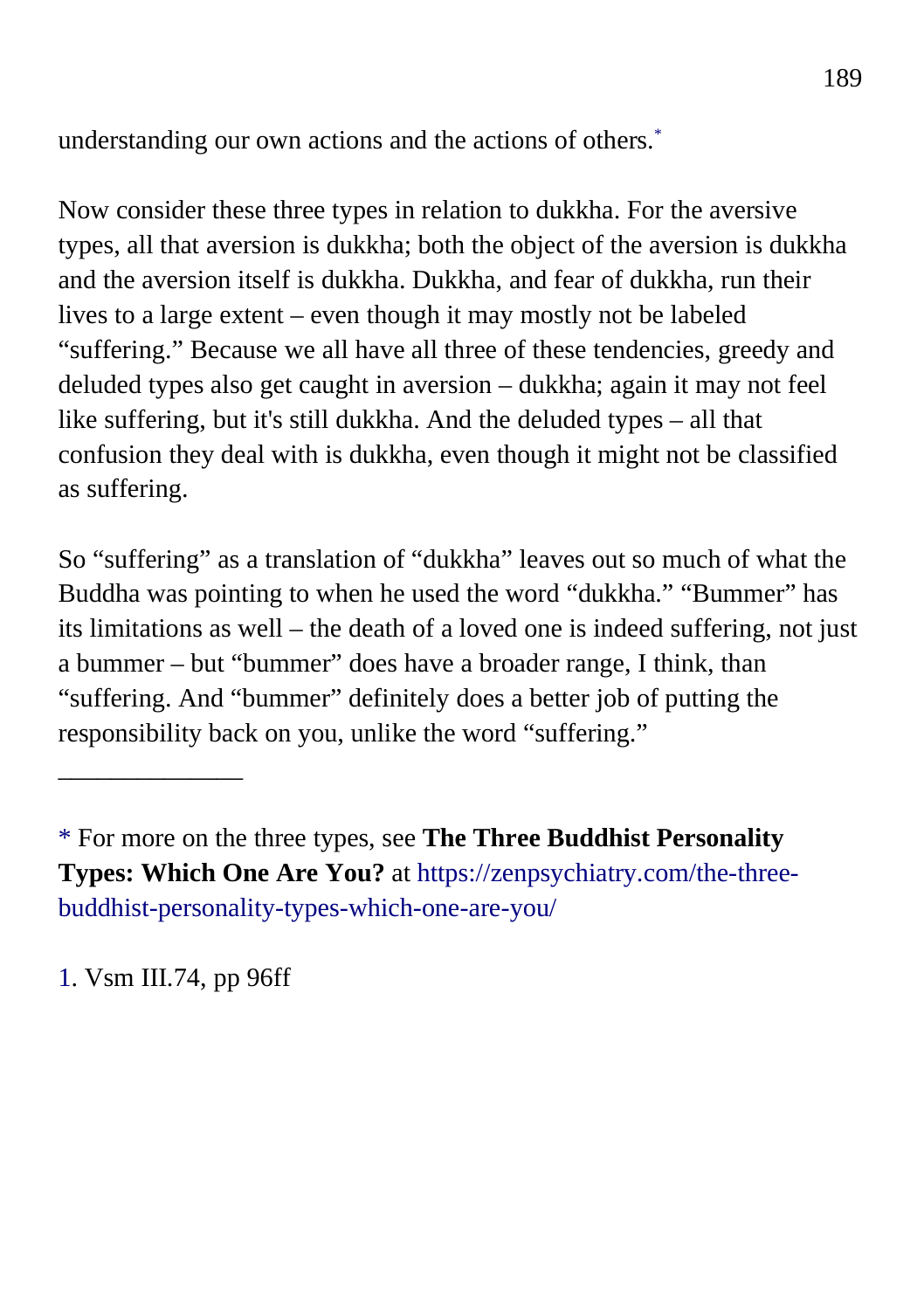# Appendix 4

### The Three Necessary Conditions for Consciousness

Consciousness is said to arise dependent on three things:

- 1. nāmarūpa Name-and-Form (or Mind-and-Body)
- 2. saṅkhārā an object for consciousness
- 3. āyatana sense object and sense organ coming together, i.e. sensory input

Consciousness's dependency on nāmarūpa has already been discussed at length in the chapter Why Do We Die?

Yes, it does seem as though saṅkhārā and sense object are the same thing. But saṅkhārā is the "object of consciousness" in that there is no such thing as objectless consciousness in early Buddhism. But objects are limitless and we are only conscious of some of them  $-i.e.$  those that we sense.

Remember, the Buddha is not doing consistent metaphysics. He is pointing to dependencies and sometimes he focuses on the object – saṅkhārā. And sometimes he focuses on sensory input – āyatana, which includes both the sense object and the sense organ. It's sort of like the sense object is "out there" and the saṅkhārā is "in here within my consciousness". I see a tree – the tree (sense object) is out there; I become conscious of the tree and start processing the colored shapes into what I conceptualize (saññā) as "tree" and then have thoughts and emotions and memories (saṅkhārā) about it.

Of course, if we really want to get technical, a saṅkhārā in the broadest sense is anything that is created/made/manufactured. So all sense objects and all sense organs are actually saṅkhārās. But for pedagogical purposes, sometimes it's more useful to talk about consciousness arising dependent on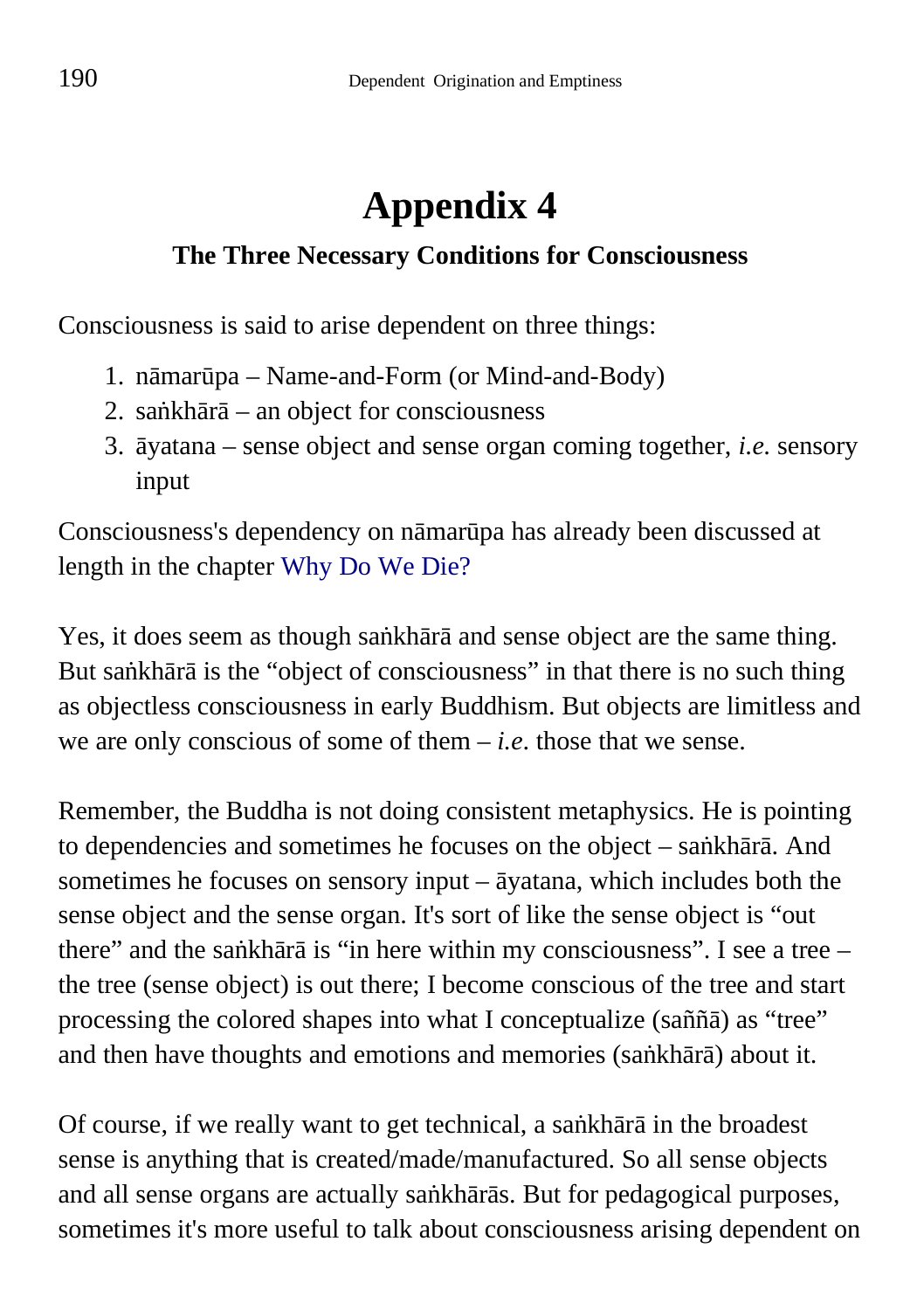saṅkhārā, and at other times, such as in MN 38, Sāti, the Son of a Fisherman, it's more useful to talk in terms of sense objects and sense organs.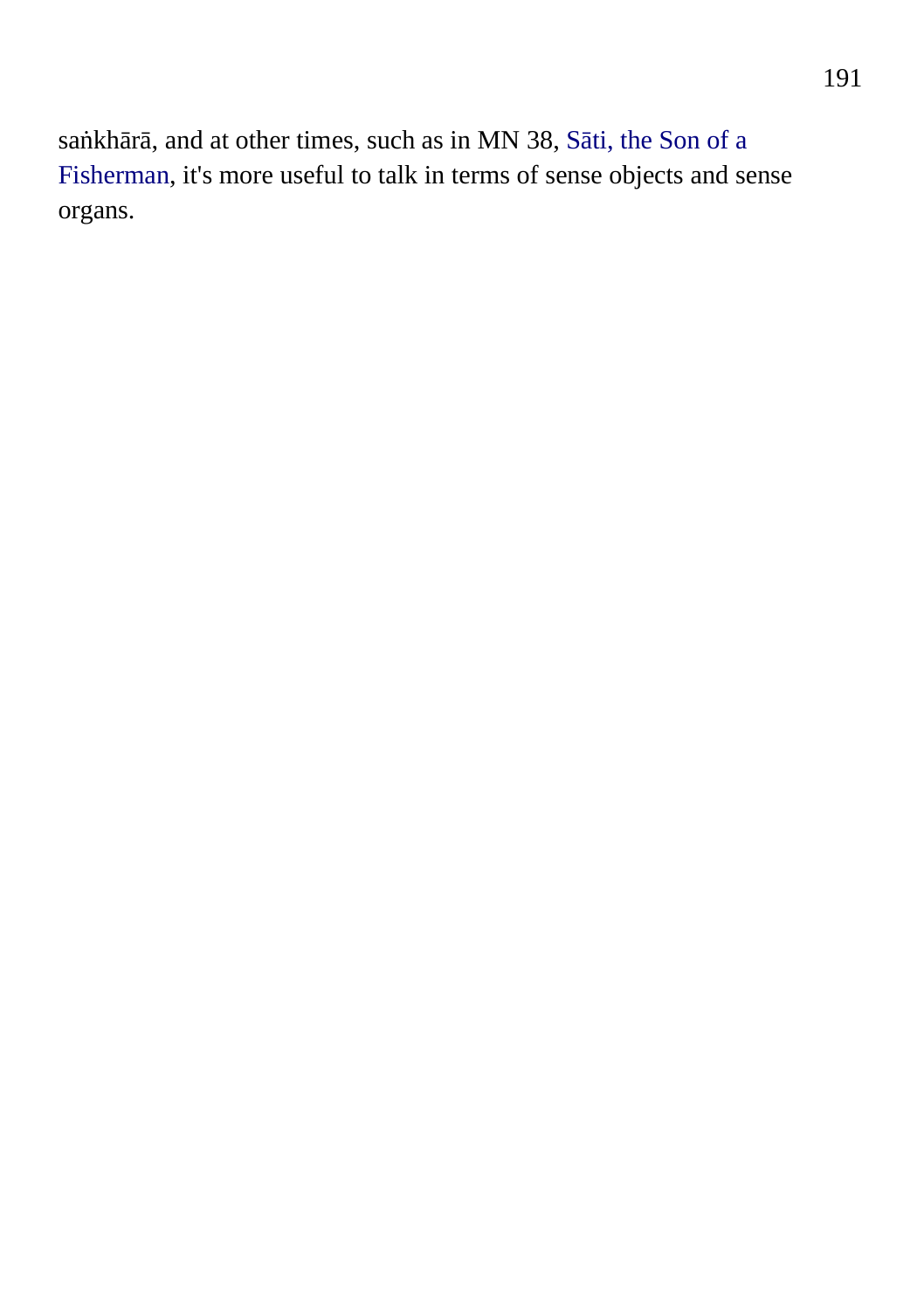# Acknowledgements

This book is the result of a multitude of Streams Of Dependently Arising Processes Interacting. It would be an impossible task to acknowledge all the human streams that have gone into making it manifest. However I would be completely remiss if I did not acknowledge the contributions of some very key people.

Ven. Ayya Khema, Ajahn Buddhadasa, Santikaro, and Ruth Denison were the first teachers to introduce me to the teachings on dependent origination. Ajahn Sumedo, Ajahn Amaro and other monastics of the Western Ajahn Chah Saṅgha were also instrumental in teaching me Dhamma.

Stephen Batchelor introduced me to Nāgārjuna's Mūlamadhyamaka-kārikā with his wonderful book Verses From the Center. He also gave me permission to use his literal English translation of the Mūlamadhyamakakārikā as a basis of my translations/adaptions of MMK 2, 3, and 4, and parts of MMK 18.

Lay teachers Joseph Goldstein, Jack Kornfield, Sharon Salzberg, Andy Olendzki, Mu Soeng, Kamala Masters, Gil Fronsdal, Stephen & Martine Batchelor, Kittisaro & Thanissara, and John Peacock all have taught me much Dhamma on multiple retreats. Gregory Kramer's masterful teaching of Insight Dialogue gave me insights into areas I had no idea I was missing. James Baraz's weekly sitting group in Berkeley CA was a source of Dhamma, inspiration, and friendship for more than a decade.

Translations of the suttas by Bhikkhu Bodhi, Maurice Walshe, Thanissaro Bhikkhu, John D. Ireland, Bhikkhu Anālayo, Bhikkhu Sujato and others have brought the words of the Buddha alive even today. For this my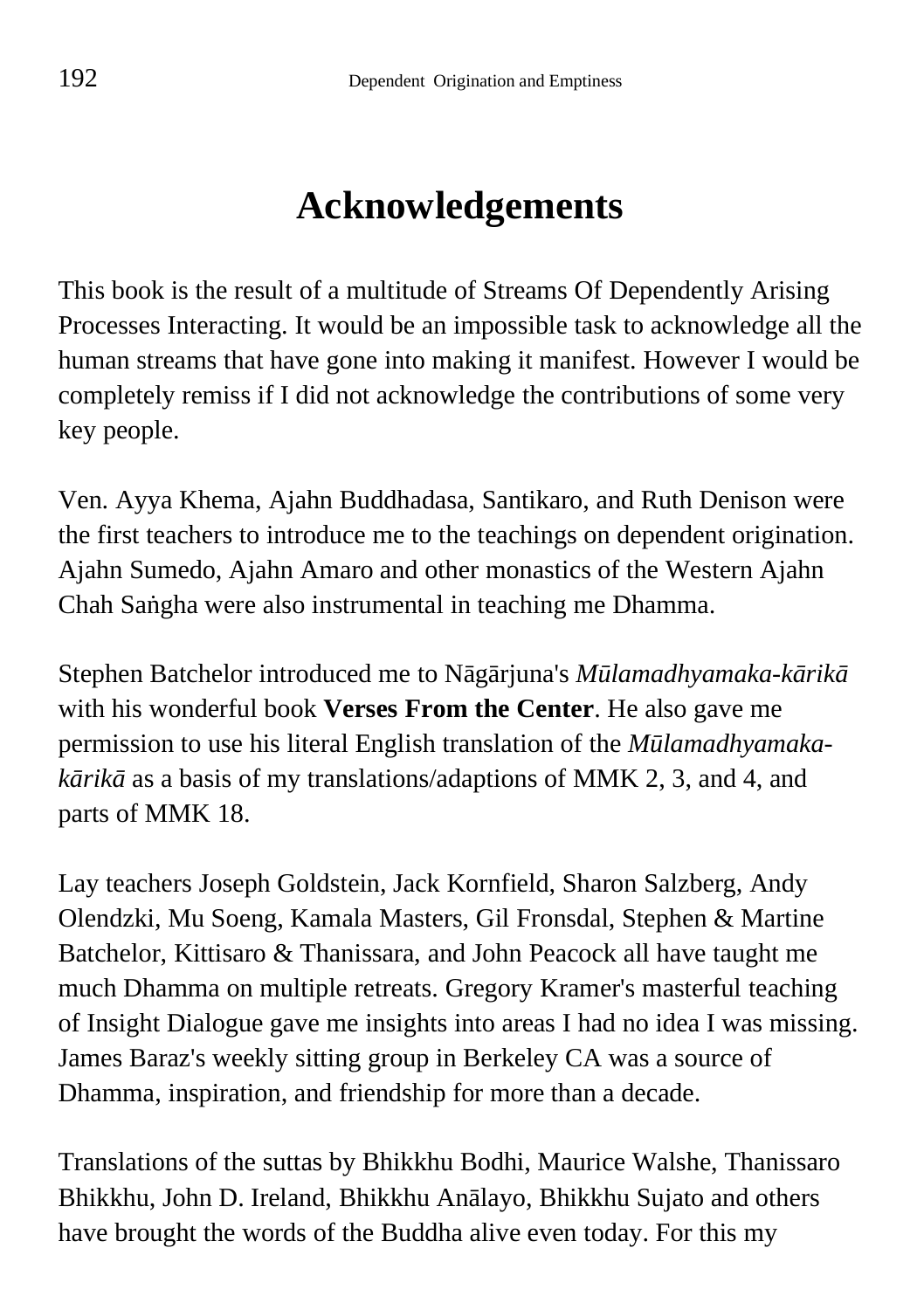gratitude is overwhelming. They have made it possible for those of us with limited or no knowledge of Pāli to access these profound teachings.

David and Kathy Forsythe, Peter Crimmin, and the staff at BCBS all typed transcripts of various Dhamma talks I gave on dependent origination. Without their help, I probably wouldn't even have started this project. Mary Aubry, Jason Bartlett, Susan Blackmore, Catherine Brousseau, Hardy Cook, Kay Costley-White, Kathy Forsythe, Matt Harvey, Santtu Heikkinen, Jutta Huelskath, John Kelly, Lynn Kelly, Marsha Lawson, Heather Sundberg, Leslie Tremaine, and Shannon M Whitaker read early drafts and suggested many improvements.

The Buddha said that "Noble Friends and Noble Conversations are the whole of the holy life." I have been enormously blessed with an abundance of noble friends with whom I've had countless noble conversations. Mary Wall urged me to attend my first retreat – for that I will always be deeply grateful to her. Gail Gokey organized the first retreat I ever taught – without that push into teaching the Dhamma, I would never have written this book. Nick Herzmark and I have spent countless hours discussing the Dhamma from many perspectives. Michael Freeman, Lucinda Green, Lloyd Burton, Kevin Griffin, Santikaro, Mary Aubry, Gil Fronsdal, Jay Michaelson, Heather Sundberg, and Rachael O'Brien have all shared the Dhamma teaching seat with me and I have definitely benefited from our discussions and their teaching during those retreats. Certainly the greatest thing about teaching meditation retreats is all the wonderful students I meet – and all that they share with me about the Dhamma. The full list of my noble friends might be longer than the rest of this book, but here are some more friends who have been especially helpful, listed in the order I met them: Chuck McNeal, Eldon New, Ed White, Bill Symes, Barbara Roberts, Jennifer Holmes, Ron Lister, Joan Staubach, John & Lynn Kelly, Jill Shepherd, Judson Brewer, Ron Serrano, Kay Costley-White, Don Johnson, Hardy Cook, Diana Clark, Bob Weber, Michael Irish, and Andrea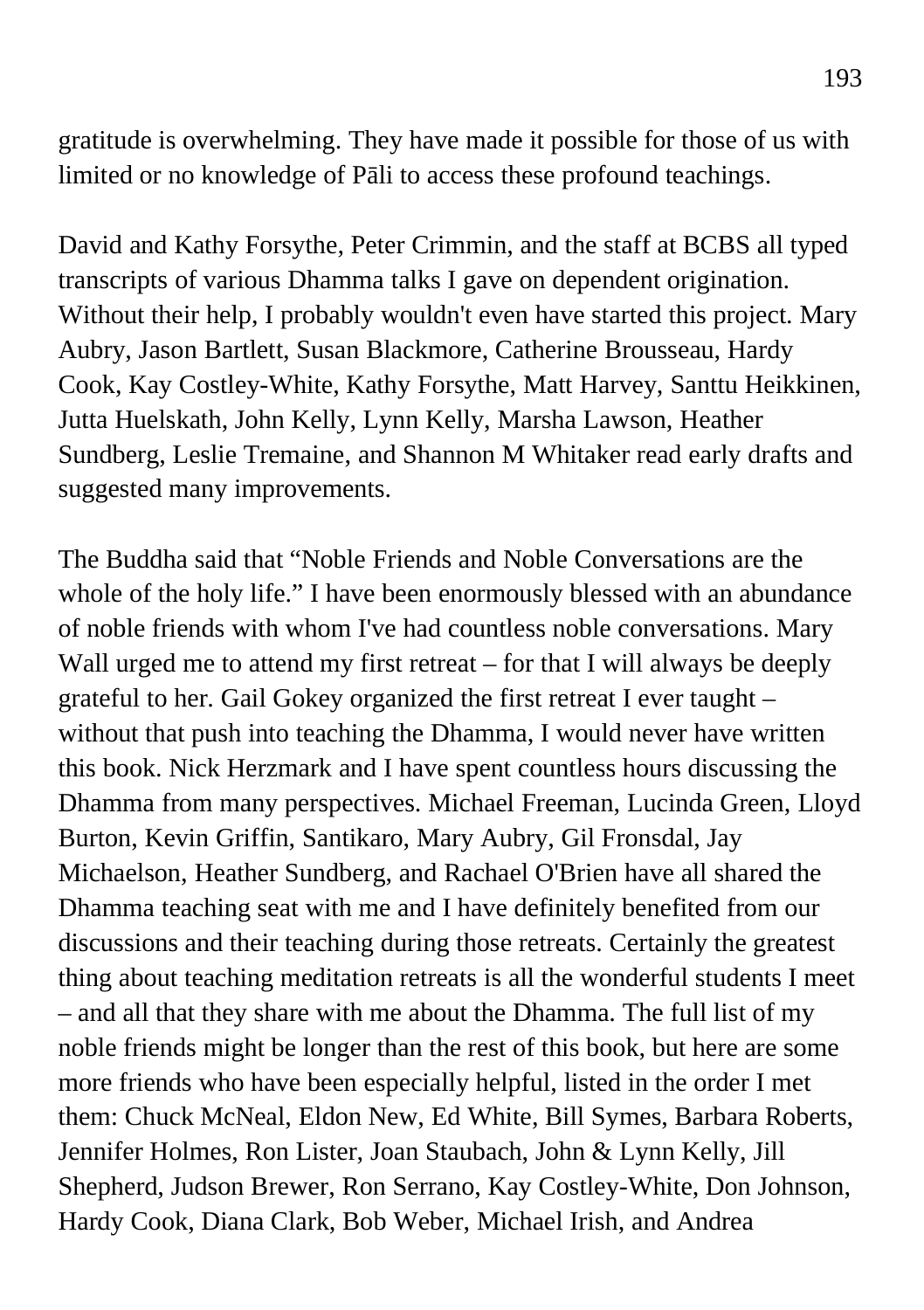Margulies. Minia Roth not only provided noble friendship and noble conversations, but also logistical support beyond measure – without her support, this project would have never happened.

I would be remiss if I did not mention my gratitude for the deep teachings I have received from Tsoknyi Rinpoche and H. H. the Dalai Lama. And I owe an incalculable debt of gratitude to all the millions of people who over the last two and a half millennia have preserved the Buddha's Dhamma for us – and most especially to the Buddha for finding and showing the way.

May any merit from this project be to the benefit and liberation of all beings everywhere!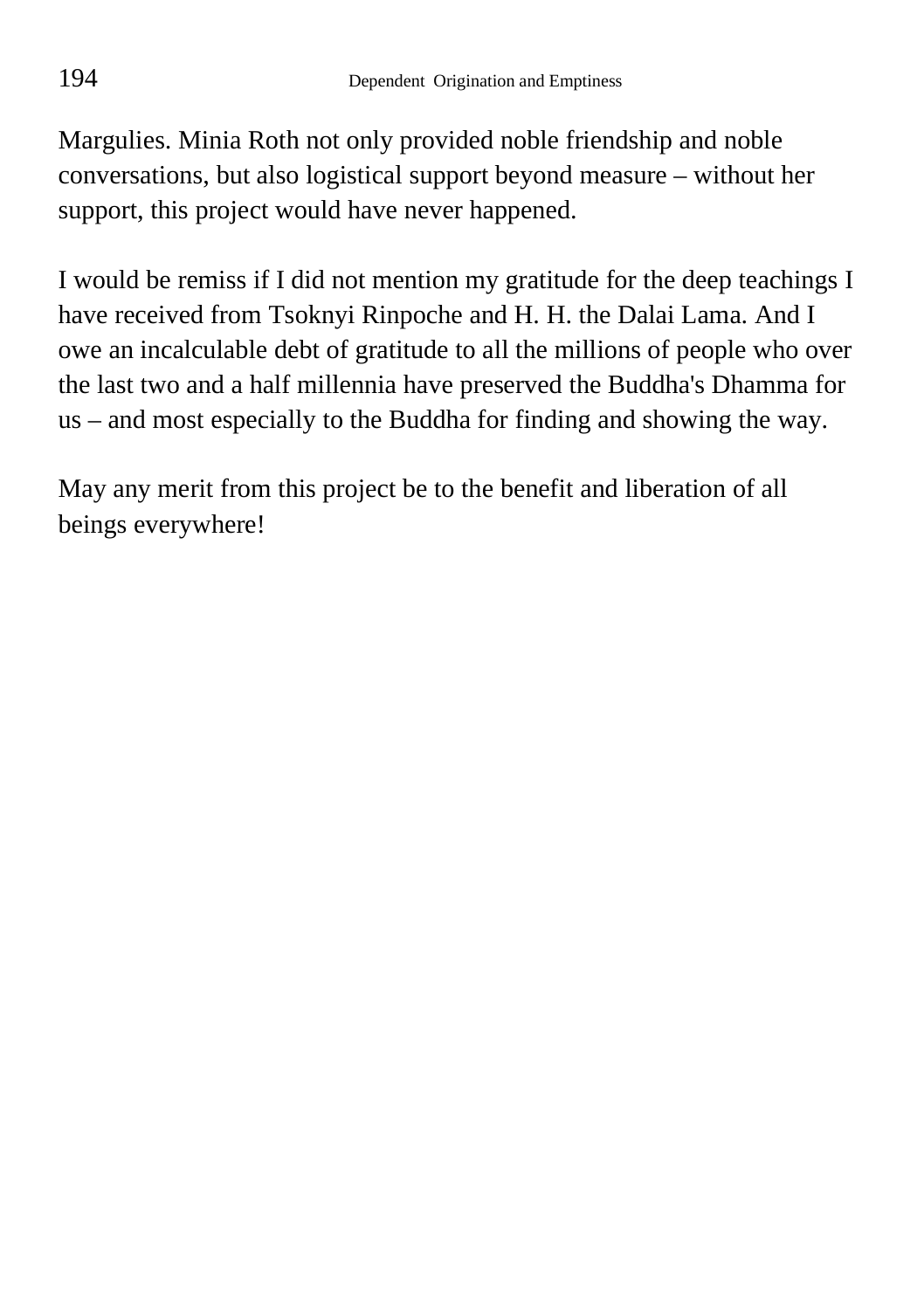### **Bibliography** PRIMARY SOURCES

#### Suttas

Dīgha Nikāya, translated by Maurice Walshe, Wisdom Publications (1995), ISBN: 0861711033

Great Discourse on Causation: Mahanidana Sutta and Its Commentaries, translated by Bhikkhu Bodhi, Buddhist Publications Society (1998)

Majjhima Nikāya, translated by Bhikkhu Ñanamoli & Bhikkhu Bodhi, Wisdom Publications (1995), ISBN: 0-86171-072-X

Saṃyutta Nikāya, translated by Bhikkhu Bodhi, Wisdom Publications (2003), ISBN: 0861713311

Aṅguttara Nikāya, translated by Bhikkhu Bodhi, Wisdom Publications (2012), ISBN: 1614290407

The Udāna and the Itivuttaka, translated by John D. Ireland, Buddhist Publication Society, Sri Lanka (1998), ISBN-13: 978-9552401640

The Discourse Collection: Selected Texts from the Sutta Nipāta (the Wheel Publication No. 82), translated by John D. Ireland, Buddhist Publication Society, Sri Lanka (1995)

Sutta Nipāta – The Rhinoceros Horn – And Other Early Buddhist Poems, translated by K. R. Norman; The Pali Text Society, Oxford (1996),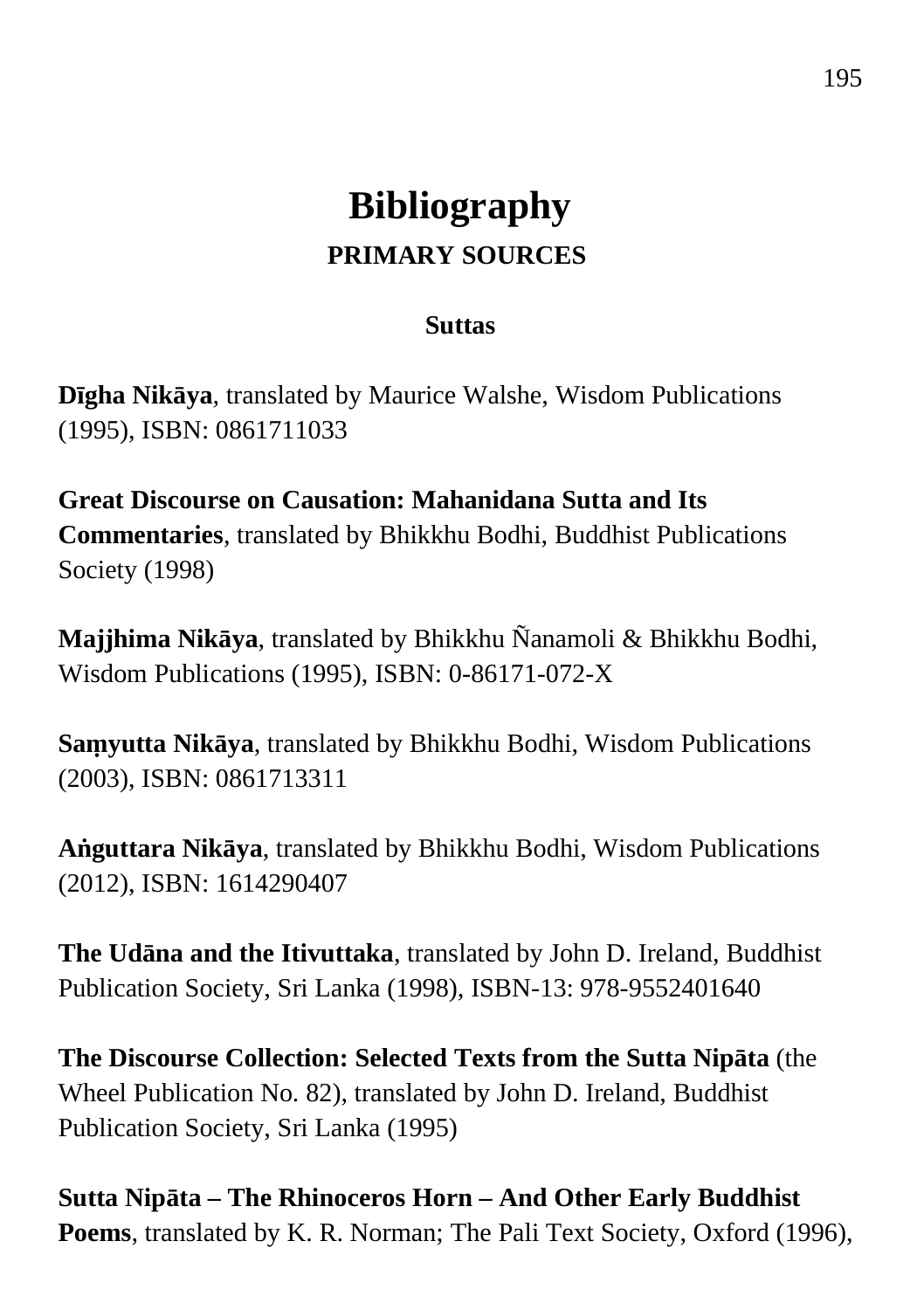ISBN: 0860131548

The Suttanipāta, translated by Bhikkhu Bodhi, Wisdom Publications (2017), ISBN 9781614294290

The Buddha before Buddhism, Sutta-Nipāta book 4, translated by Gil Fronsdal, Jaico Publishing House (2017), ISBN-10: 9789386867292, ISBN-13: 978-9386867292

The Dhammapada: A New Translation of the Buddhist Classic with Annotations, translated by Gil Fronsdal, Shambhala Publications (2005), ISBN 1590303806, 9781590303801

The Life of the Buddha, Bhikkhu Ñanamoli, Pariyatti Publishing (2003), ISBN-13: 978-1928706120

### Commentaries

Dictionary of Pali Names by Gunapala Piyasena Malalasekera (1899- 1973), which is available in print from The Pali Text Society, London and online at http://www.palikanon.com/english/pali\_names/dic\_idx.html

Visuddhimagga – The Path of Purification, by Bhadantacariya Buddhaghosa, translated from the Pāli by Bhikkhu Ñaṇamoli; 5th Ed. Buddhist Publication Society, Kandy, Sri Lanka (1991). Available for free download from

http://www.accesstoinsight.org/lib/authors/nanamoli/PathofPurification201 1.pdf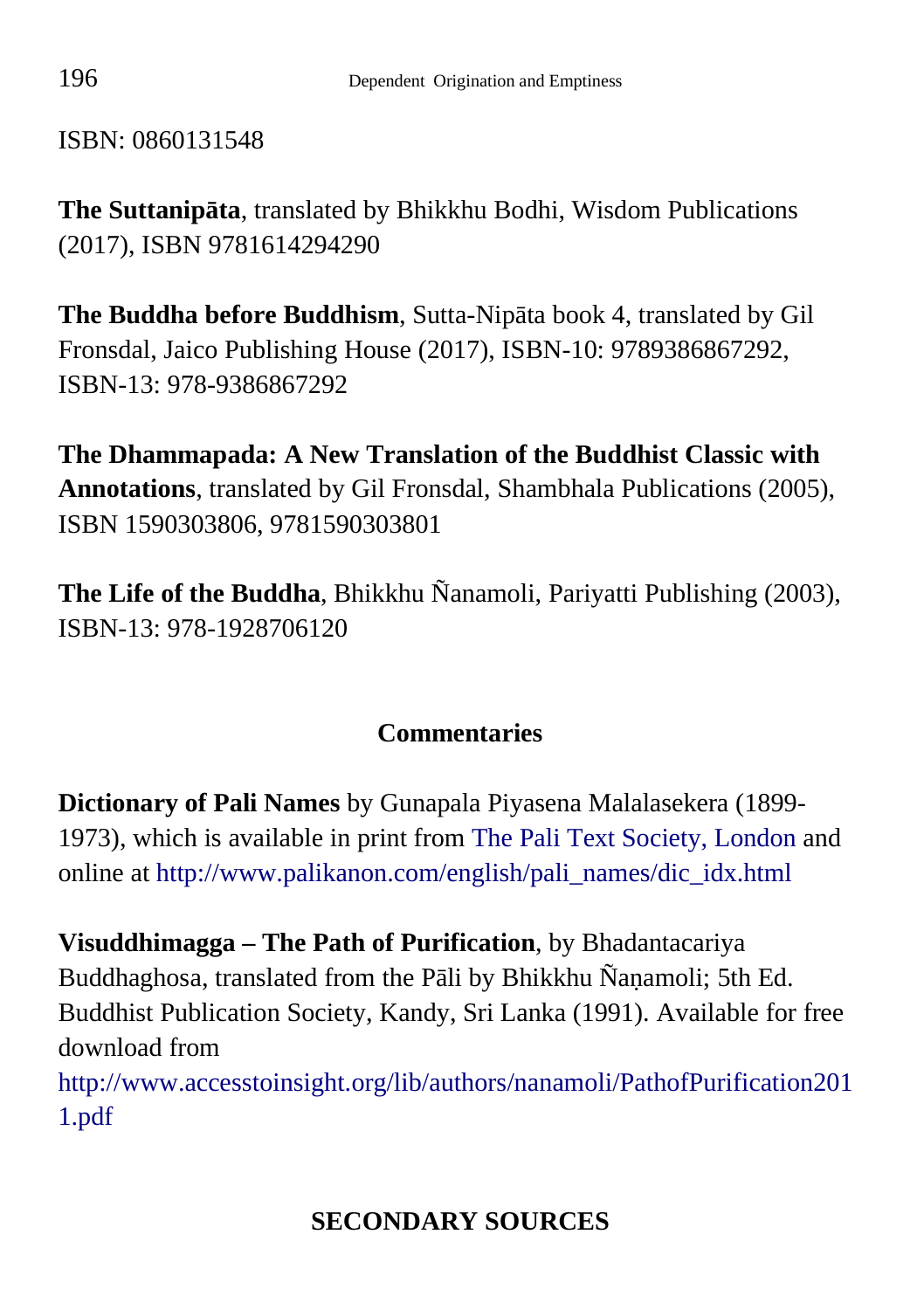Amaro, Ajahn, Catastrophe/Apostrophe: The Buddha's Teachings on Dependent Origination/Cessation, Amaravati Publications (2021), ISBN 978-1-78432-179-6,

https://forestsangha.org/system/resources/W1siZiIsIjIwMjEvMDYvMDIv ODd0a2RzOW96d19DYXRBcG9fV2ViLnBkZiJdXQ/CatApo-Web.pdf? sha=8b3f4669bb90394c

Armstrong, Guy, Emptiness: A Practical Guide for Meditators, Wisdom Publications (2018), ISBN-10: 1614295263, ISBN-13: 978-1614295266

Anālayo, Bhikkhu, From Craving to Liberation – Excursions into the Thought-world of the Pāli Discourses, The Buddhist Association of the United States (2009), ISBN 978-0-615-25529-3

-- Satipatthana – The Direct Path to Realization, Windhorse Books (2003), ISBN-10: 1899579540, ISBN-13: 978-1899579549

-- Satipatthana Meditation – A Practice Guide, Windhorse Books (2018), ISBN-10: 1911407104, ISBN-13: 978-1911407102

Batchelor, Stephen, Verses from the Center: A Buddhist Vision of the Sublime, Riverhead Books (2001), ISBN-10: 1573228761, ISBN-13: 978- 1573228763

Bodhi, Bhikkhu, "I Teach Only Suffering And The End Of Suffering", Tricycle Magazine (Winter 2013)

-- Transcendental Dependent Arising: A Translation and Exposition of the Upanisa Sutta. Access to Insight (BCBS Edition), 1 December 2013, http://www.accesstoinsight.org/lib/authors/bodhi/wheel277.html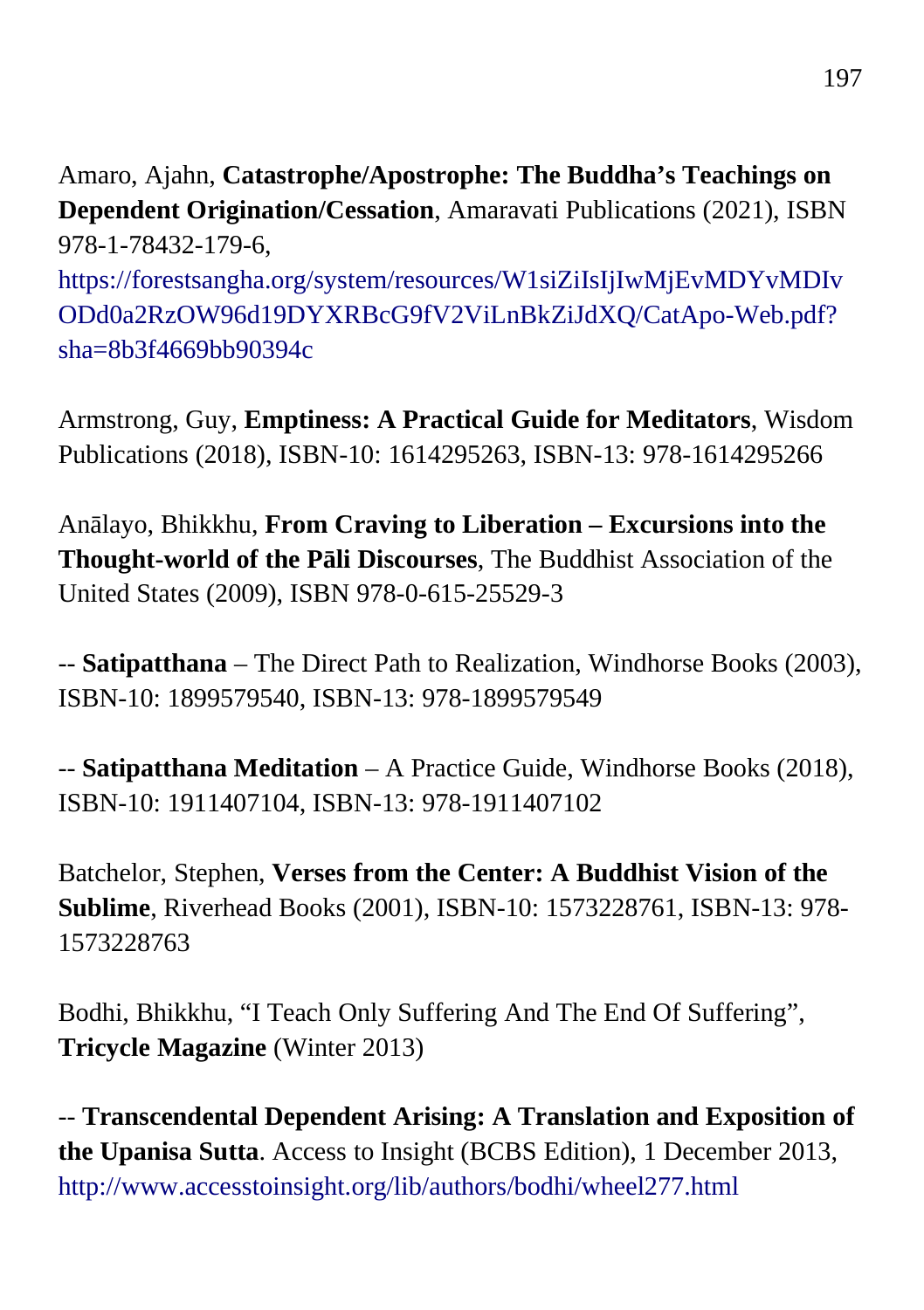Brasington, Leigh, Right Concentration: A Practical Guide to the Jhānas, Shambhala (2015), ISBN-10: 1611802695, ISBN-13: 978- 1611802696, Lib Ref: BQ 7280.B73 2015

Brown, Daniel P., Pointing Out the Great Way: The Stages of Meditation in the Mahamudra Tradition, Wisdom Publications (2006), ISBN-10: 0861713044, ISBN-13: 978-0861713042

Bucknell, Roderick S., Condition Arising Evolves: Variations and Change in Textual Accounts of the Paticca-samuppāda Doctrine, Journal of the International Association of Buddhist Studies, Vol 22, #2 (1999)

Buddhadasa Bhikkhu, Under the Bodhi Tree: Buddha's Original Vision of Dependent Co-arising, Wisdom (2017), ISBN-10: 1614292191, ISBN-13: 978-1614292197

Burbea, Rob, Seeing That Frees: Meditations on Emptiness and Dependent Arising, Hermes Amara Publications (2014), ISBN-10: 0992848911, ISBN-13: 978-0992848910

Carter, Robert Edgar, Nothingness Beyond God: An Introduction to the Philosophy of Nishida Kitaro, Paragon House (1998), ISBN-10: 1557787611, ISBN-13: 978-1557787613

Cintita, Bhikkhu, Dependent Coarising: Meaning Construction in the Twelve Links, 2021, https://bhikkhucintita.files.wordpress.com/2021/06/dependentcoarisingweb. pdf

Goldstein, Joseph, Mindfulness – A Practical Guide To Awakening, Sounds True (2013), ISBN-10: 1622036050, ISBN-13: 978-1622036059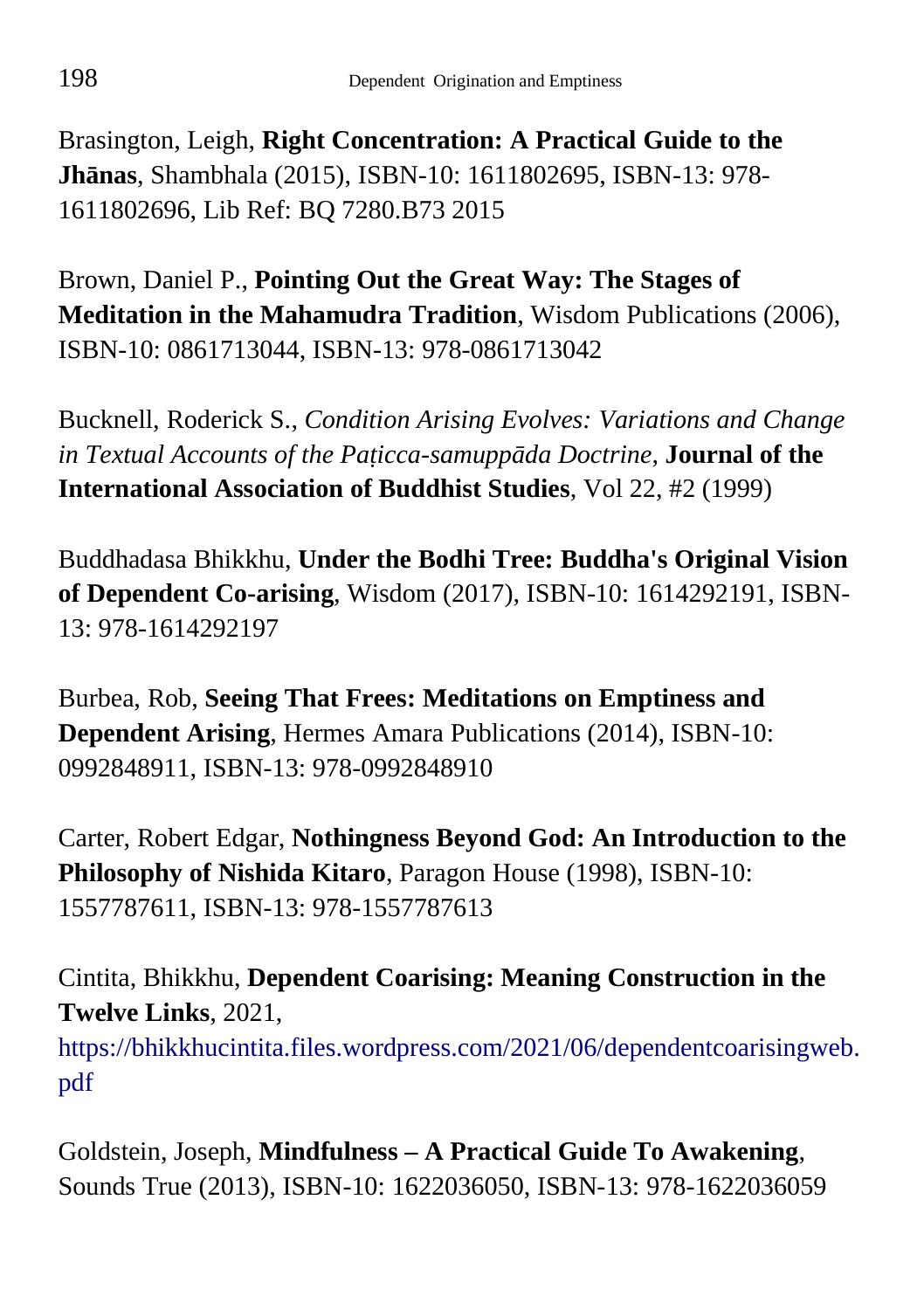Inada, Kennerh K., "The Metaphysics of Buddhist Experience and the Whiteheadian Encounter," Philosophy East and West, Vol. 25, No. 4 (Oct., 1975), pp. 465-488

Jurewicz, Joanna Playing with Fire: The pratītyasamutpāda from the perspective of Vedic thought, Journal of the Pali Text Society 26 (2000) pp. 77 – 103, Buddhism: Critical Concepts in Religious Studies, Vol. I, P. Williams (2005)

King, Jr., Martin Luther, "A Christmas Sermon on Peace," Delivered at Ebenezer Baptist Church, Atlanta, GA, on Christmas Eve, 1967. https://bsahely.com/2017/09/23/martin-luther-king-jr-a-christmas-sermonon-peace-1967/

-- "Remaining Awake Through a Great Revolution," Delivered at the National Cathedral, Washington, D.C., on 31 March 1968. https://kinginstitute.stanford.edu/king-papers/publications/knock-midnightinspiration-great-sermons-reverend-martin-luther-king-jr-10

Macy, Joanna, Mutual Causality in Buddhism and General System Theory, SUNY Press (1991), ISBN-10: 0791406377, ISBN-13: 978- 0791406373

Muir, John, My First Summer in the Sierra, The Riverside Press Cambridge (1911), ISBN-10: 1511588640, ISBN-13: 978-1511588645, https://vault.sierraclub.org/john\_muir\_exhibit/writings/my\_first\_summer\_i n the sierra/

Nāgārjuna, Verses from the Center: A Buddhist Vision of the Sublime, translated by Stephen Batchelor; Riverhead Books (2001), ISBN-10: 1573228761, ISBN-13: 978-1573228763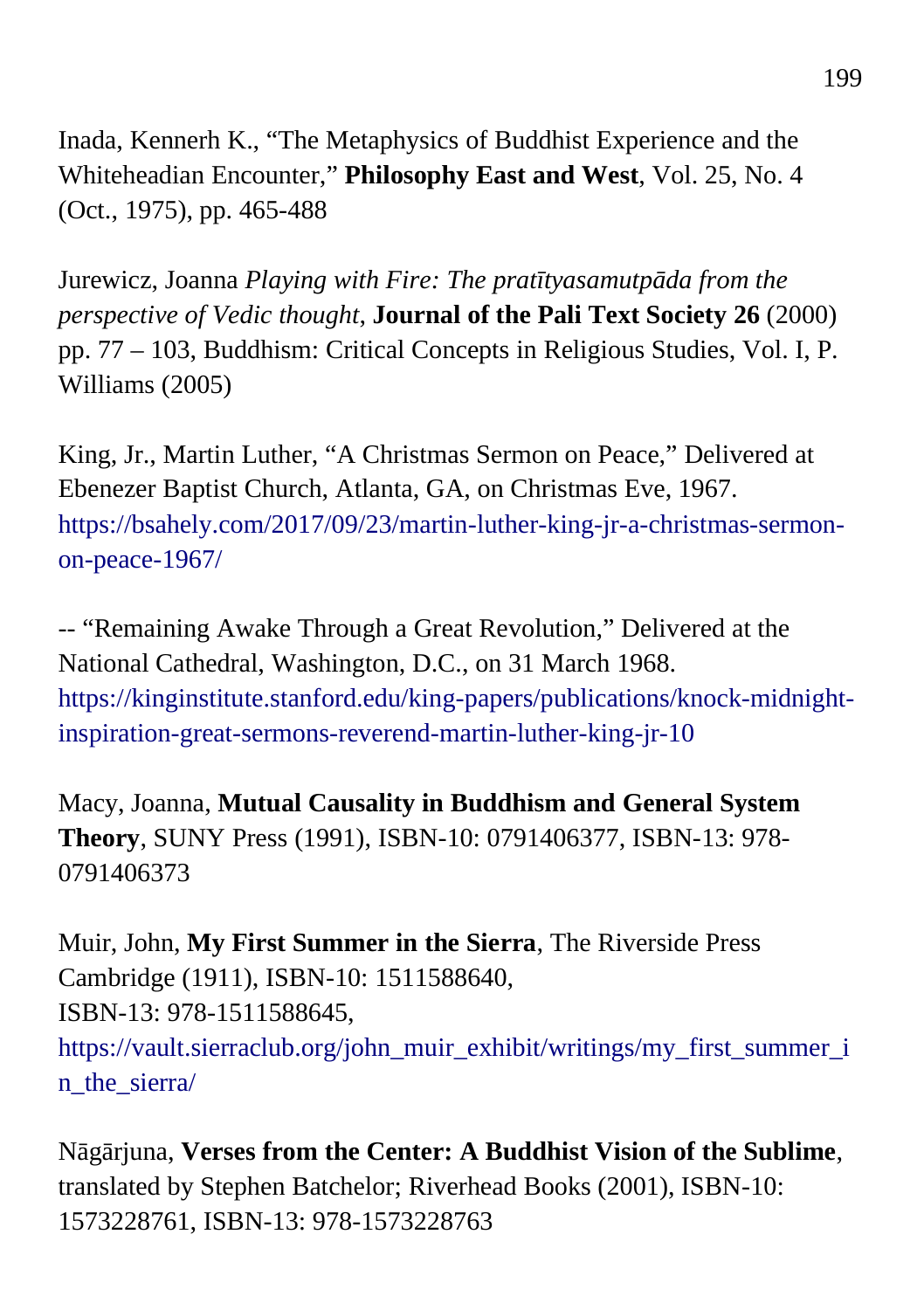-- The Fundamental Wisdom of the Middle Way, translated by Jay L. Garfield; Oxford University Press; (November 1995), ISBN-10: 0195093364, ISBN-13: 978-0195093360

-- Nagarjuna: A Translation of his Mulamadhyamikakarika, translated by Kenneth Inada, The Hokuseido Press (1970), ISBN-10: 0893460761, ISBN-13: 978-0893460761

-- Nagarjuna: The Philosophy of the Middle Way, translated by David Kalupahana, SUNY Press (1986), ISBN-10: 0887061494, ISBN-13: 978- 0887061493

-- The Root Stanzas on the Middle Way, translated by Padmakara Translation Group, Shambhala (2016), ISBN-10: 161180342X, ISBN-13: 978-1611803426

-- Emptiness: A Study in Religious Meaning, Frederik Streng, Abdingdon Press (1967), ISBN-10: 0687117089, ISBN-13: 978- 0687117086

Ñanarama, Matara Sri Mahathera, The Seven Stages of Purification and the Insight Knowledges, Buddhist Publication Society (1983,1993) ISBN-10: 9552400597, ISBN-13: 978-9552400599

Ñāṇavīra Thera, Clearing the Path, Path Press (1960-65, 2003), ISBN-10: 9460900046, ISBN-13: 978-9460900044

Norman, K.R., A Philological Approach To Buddhism, The Bukkyb Dendo Kybkai Lectures, (1994), published by Routledge (1998), ISBN-10: 0728602768, ISBN-13: 978-0728602762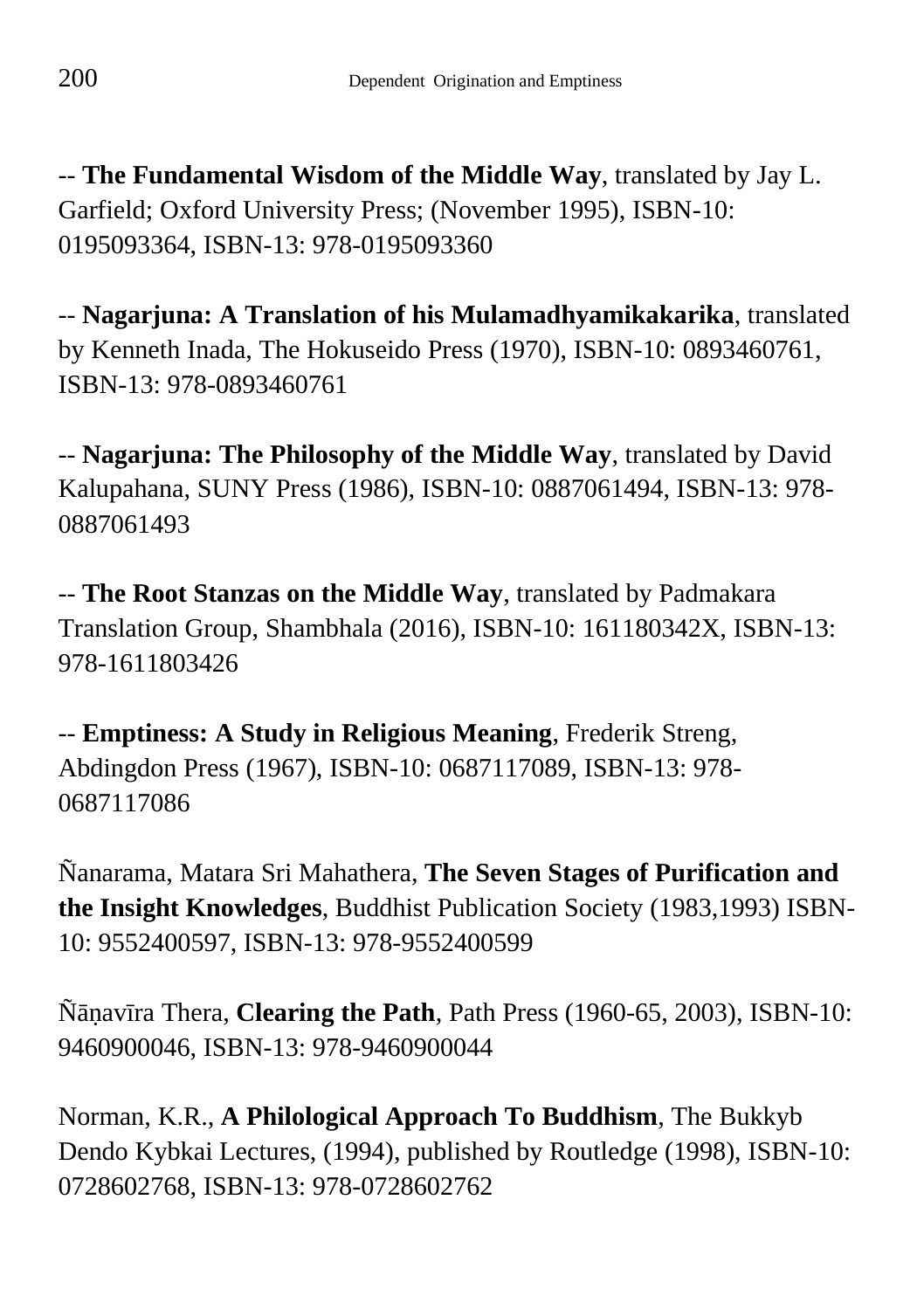Pande, Govind Chandra, Studies in the Origins of Buddhism, Motilal Banarsidass (1974), ISBN-10: 8120810163, ISBN-13: 978-8120810167

Payutto, Ven. P.A., Dependent Origination – The Buddha's Law of Conditionality (2011), ISBN-10: 6169054433, ISBN-13: 978-6169054436

Piyadassi Thera, Dependent Origination (Paṭicca Samuppāda), The Wheel Publication No. 15, Buddhist Publication Society (1959, 2008), ISBN-10: 9552401720, ISBN-13: 978-9552401725, https://www.bps.lk/olib/wh/wh015\_Piyadassi\_Dependent-Origination.pdf

Rahula, Walpola, What The Buddha Taught, Oneworld Publications: Oxford (1959) (revised 1974). ISBN-10: 0802130313, ISBN-13: 978- 0802130310

Rhys Davids, Caroline A. F., Buddhist Manual of Psychological Ethics, Kessinger Publishing, LLC (2010), ISBN-10: 0766147029, ISBN-13: 978- 0766147027

Rhys Davids, T. W., Pali-English Dictionary, Pali Text Society (1921), ISBN-10: 0860135039, ISBN-13: 9780860135036

Rovelli, Carlo, Helgoland: Making Sense of the Quantum Revolution, Riverhead Books, (2021), ISBN-10: 0593328884, ISBN-13: 978- 0593328880

Tsongkhapa, Rje, Ocean of Reasoning – A Great Commentary on Nagarjuna's Mulamadhyamakakarika, translated by Jay L. Garfield, Oxford University Press (2006), ISBN-10: 0195147332, ISBN-13: 978- 0195147339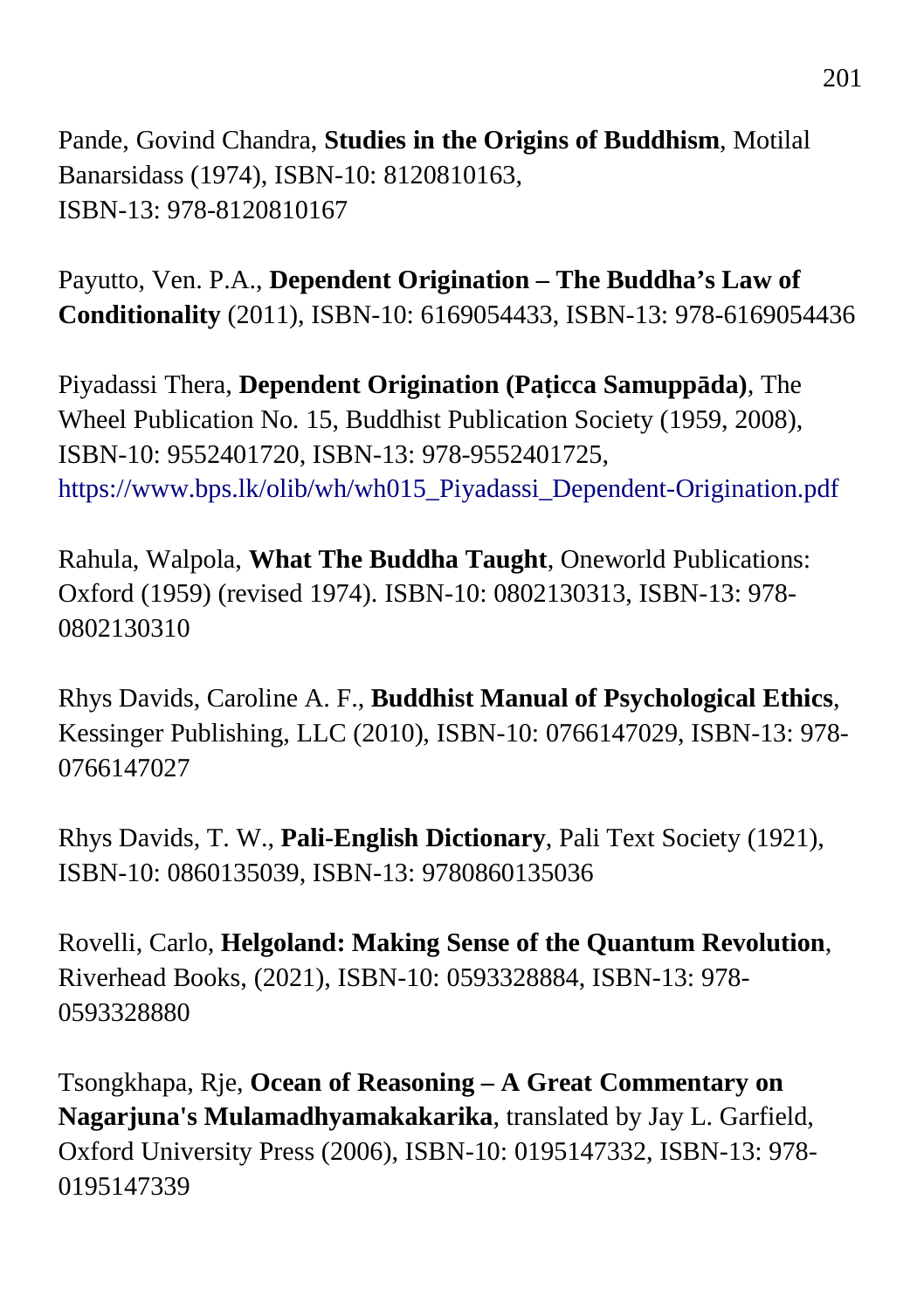Sujato, Bhikkhu, A History Of Mindfulness, The Corporate Body of the Buddha Education Foundation, Taiwan (2005), ISBN-13: 9781921842108, http://leighb.com/HistoryOfMindfulness.pdf

Wallace, Kathleen, The Network Self: Relation, Process, and Personal Identity, Routledge (2019), ISBN 9780367077488

Watson, Gay, A Philosophy of Emptiness, Reaktion Books (2014), ISBN-10: 1780232853, ISBN-13: 978-1780232850

施設正見 Establishing right view. T 2, pp. 85c-86a, sūtra No. 301. (Saṃyutta-nikāya 12. 15 Kaccāyanagotta (vol. ii, p. 16). Skt. version, Tripāṭhī, sūtra 19. CSA vol. 2, pp. 41-42; FSA vol. 1, pp. 576-577.) Translation by Choong Mun-keat (Wei-keat) (2004)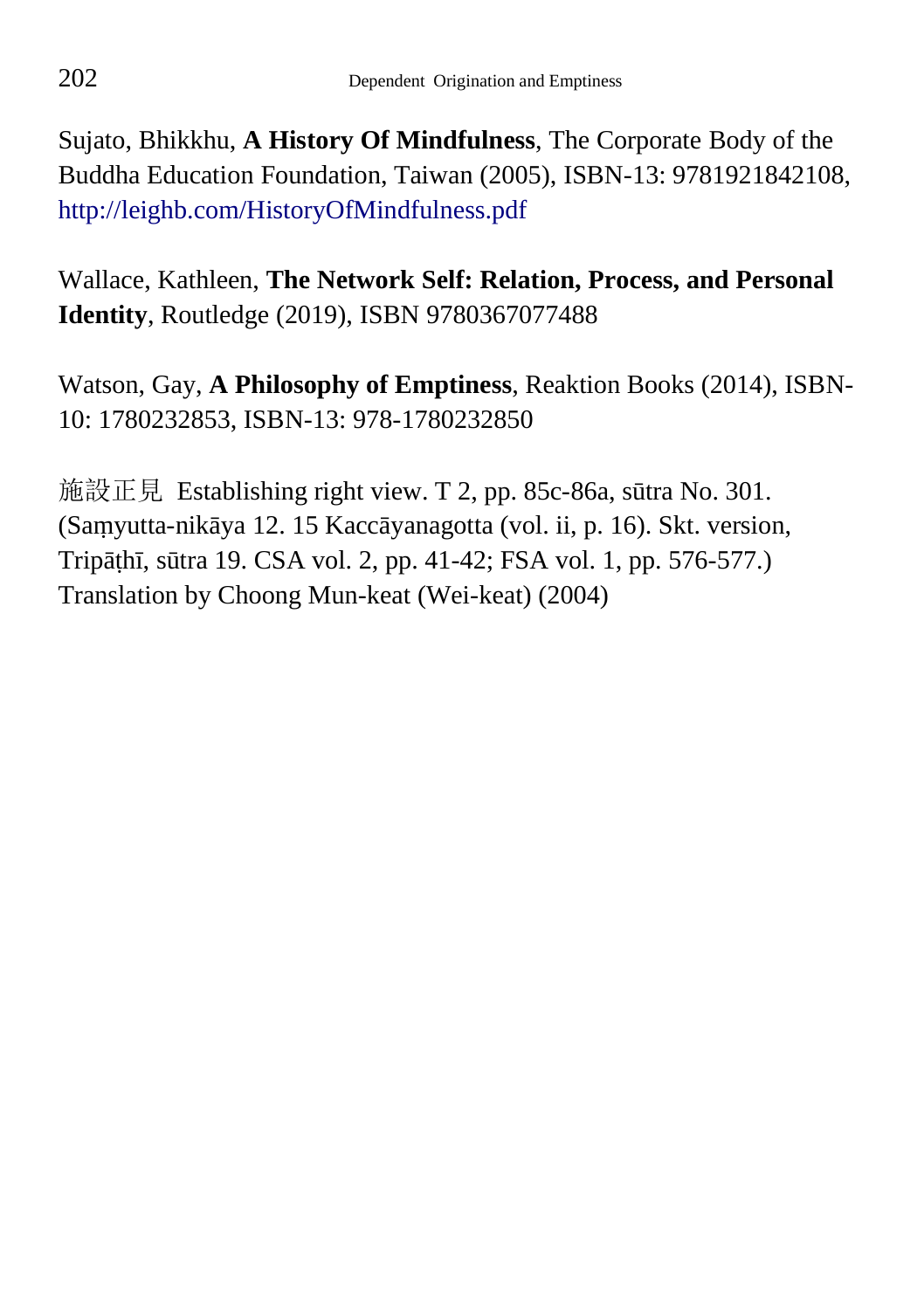### Licenses and Credits **Licenses**

This work is licensed under the Creative Commons Attribution-NonCommercial 4.0 Unported. To see a copy of this license visit http://creativecommons.org/licenses/by-nc/4.0/. "Commercial" shall mean any sale, whether for commercial or non-profit purposes or entities.

The excerpt from DN 11 is my own translation, based on (1) "fair use" of the lower portion of DN 11.85 from **Digha Nikāya**, translated by Maurice Walshe, from Wisdom Publications, (2) the DN 11 translation by Thanissaro Bhikkhu at Access to Insight, and (3) the public domain translation of DN 11 by T W Rhys Davids. The excerpt from DN 15 is actually the translation of the identical Pāli by Bhikkhu Bodhi found at SN  $12.60$  – see below.

Excerpts from The Middle Length Discourses of the Buddha by Bhikkhu Bodhi (MN), The Connected Discourses of the Buddha by Bhikkhu Bodhi (SN), and The Numerical Discourses of the Buddha by Bhikkhu Bodhi (AN) are licensed under a Creative Commons Attribution-NonCommercial-NoDerivs 3.0 Unported License. These suttas are found at Sutta Central and are based on the works with the same titles from Wisdom Publications.

Excerpts from The Udana: Inspired Utterances of the Buddha, translated from the Pāli by John D. Ireland are licensed with the following:

©1997 Buddhist Publication Society. You may copy, reformat, reprint, republish, and redistribute this work in any medium whatsoever, provided that: (1) you only make such copies, etc.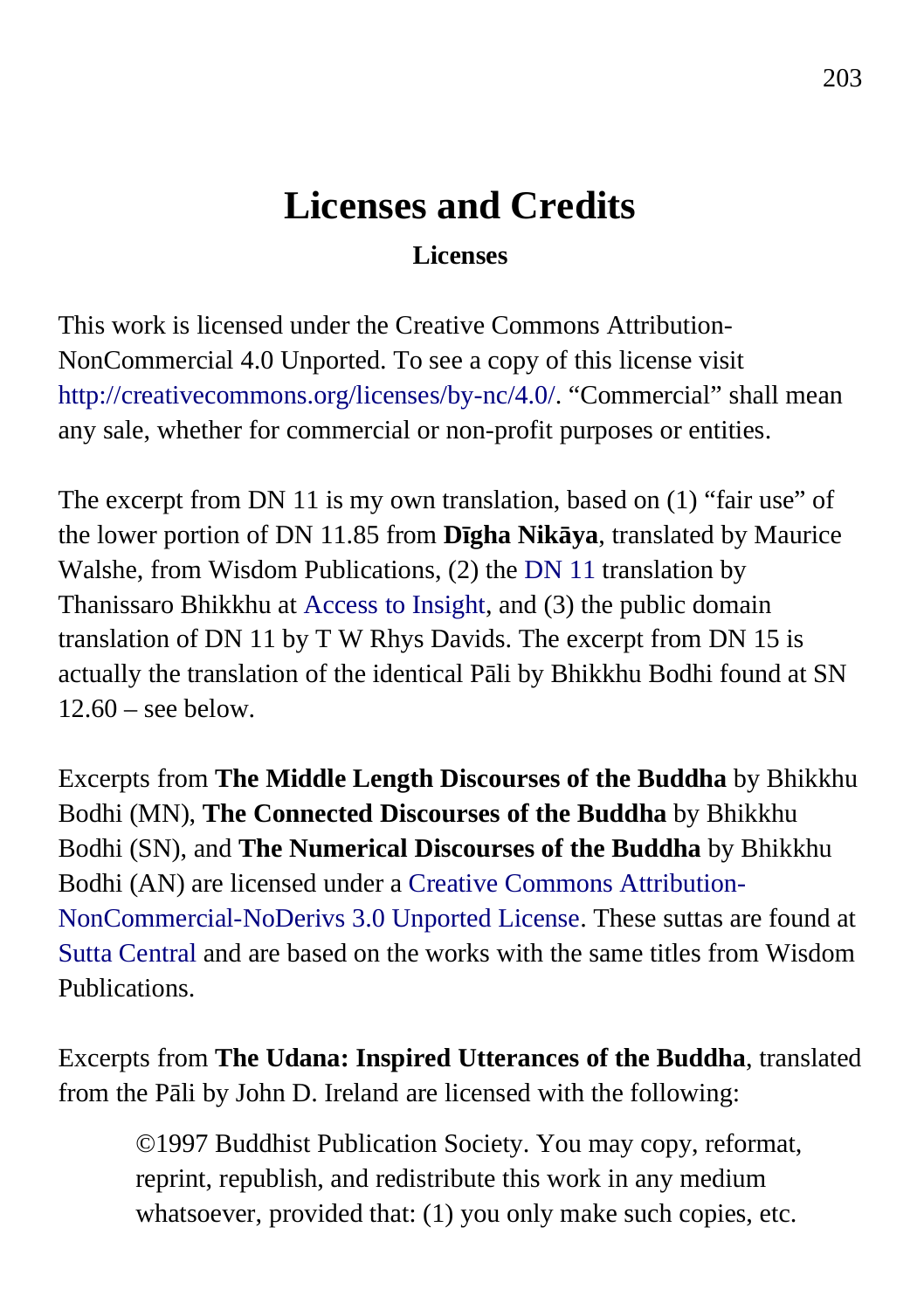available free of charge and, in the case of reprinting, only in quantities of no more than 50 copies; (2) you clearly indicate that any derivatives of this work (including translations) are derived from this source document; and (3) you include the full text of this license in any copies or derivatives of this work. Otherwise, all rights reserved. Documents linked from this page may be subject to other restrictions. From The Udana: Inspired Utterances of the Buddha, translated from the Pāli by John D. Ireland (Kandy: Buddhist Publication Society, 1997). Copyright © 1997 Buddhist Publication Society. Used with permission. Last revised for Access to Insight on 3 September 2012.

https://www.accesstoinsight.org/tipitaka/kn/ud/ud.1.10.irel.html https://www.accesstoinsight.org/tipitaka/kn/ud/ud.8.01.irel.html https://www.accesstoinsight.org/tipitaka/kn/ud/ud.8.02.irel.html

https://www.accesstoinsight.org/tipitaka/kn/ud/ud.8.03.irel.html

Sutta Nipata excerpts from The Discourse Collection: Selected Texts from the Sutta Nipata (WH 82), translated by John D. Ireland are licensed with the following:

©1983 Buddhist Publication Society. You may copy, reformat, reprint, republish, and redistribute this work in any medium whatsoever, provided that: (1) you only make such copies, etc. available free of charge and, in the case of reprinting, only in quantities of no more than 50 copies; (2) you clearly indicate that any derivatives of this work (including translations) are derived from this source document; and (3) you include the full text of this license in any copies or derivatives of this work. Otherwise, all rights reserved. Documents linked from this page may be subject to other restrictions. From The Discourse Collection: Selected Texts from the Sutta Nipata (WH 82), translated by John D. Ireland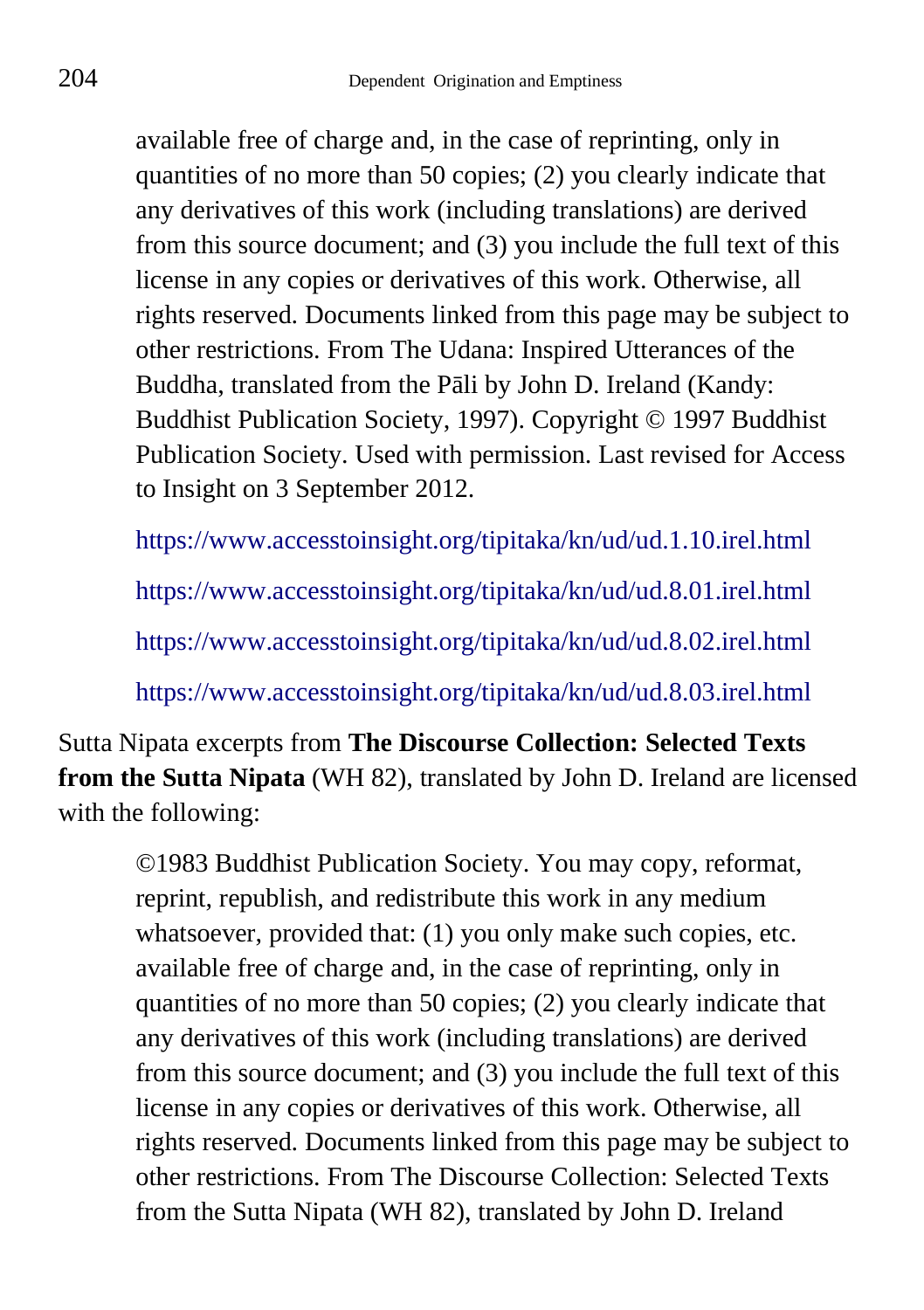(Kandy: Buddhist Publication Society, 1983). Copyright © 1983 Buddhist Publication Society. Used with permission. Last revised for Access to Insight on 30 November 2013.

https://www.accesstoinsight.org/tipitaka/kn/snp/snp.4.11.irel.html

https://www.accesstoinsight.org/tipitaka/kn/snp/snp.5.15.irel.html

–––––––––––––o–––––––––––––

#### Image Credits

Cover art by Asana Kalumpaburt & Lee P.

Image credits for The Wheel are as follows:

Tibetan Wheel of Life - Doug Rahiser

Ignorance - NYPL Digital Collections - The New York Public Library Saṅkhāra - NYPL Digital Collections - The New York Public Library Consciousness - NYPL Digital Collections - The New York Public Library Name-and-Form - NYPL Digital Collections - The New York Public Library 6 Senses - NYPL Digital Collections - The New York Public Library Contact - Unsplash Vedanā - Wikimedia Commons Craving - iStock

Clinging - NYPL Digital Collections - The New York Public Library Becoming - Unsplash

Birth - Unsplash

 $\overline{\phantom{a}}$ 

Aging-and-Death - NYPL Digital Collections - The New York Public Library

Back Cover - Unsplash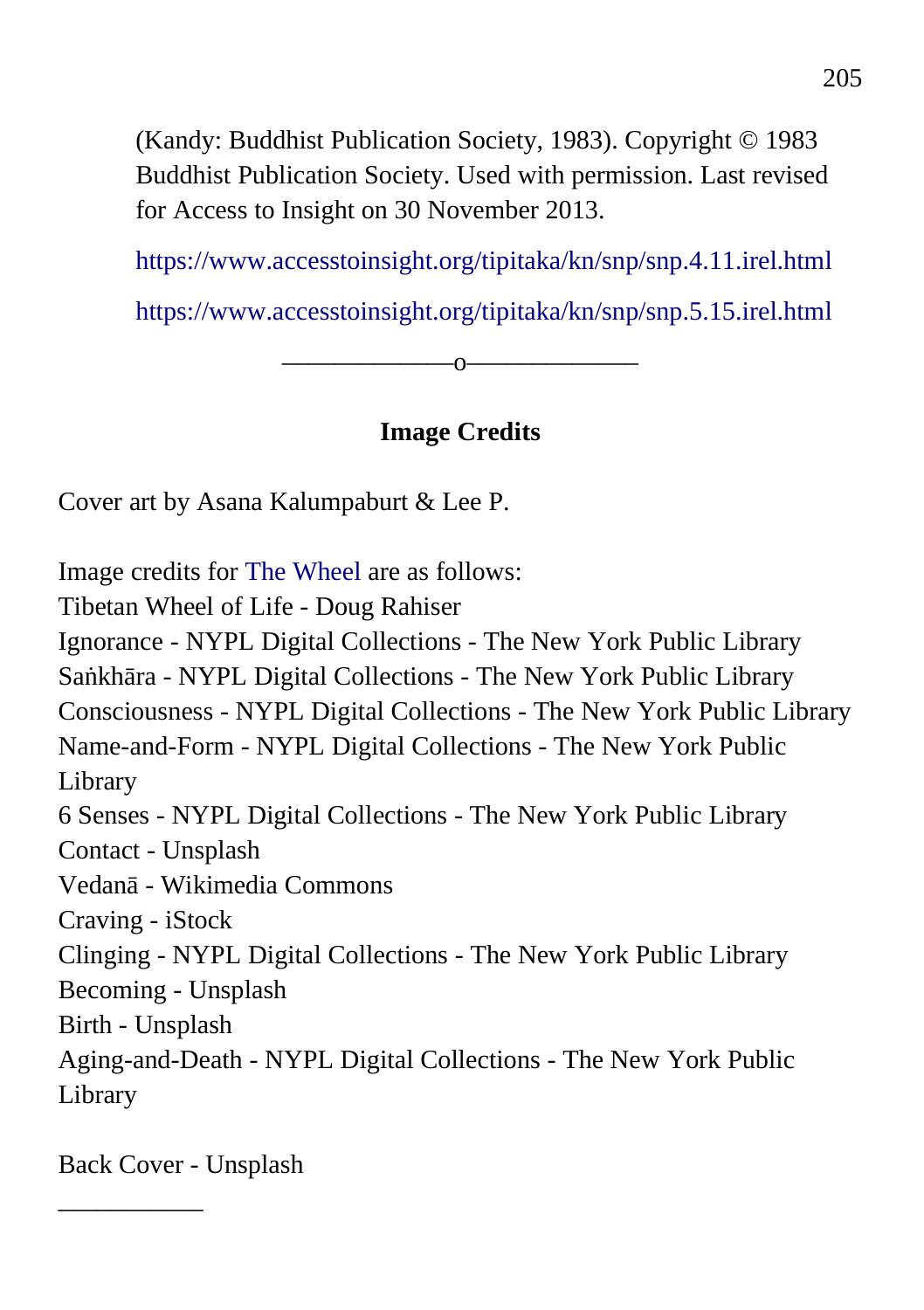Access to Insight: https://www.accesstoinsight.org/

Sutta Central: http://suttacentral.net/

Creative Commons Attribution-NonCommercial-NoDerivs 3.0 Unported License: http://creativecommons.org/licenses/by-nc-nd/3.0/deed.en\_US NYPL Digital Collections:

https://www.nypl.org/research/collections/digital-collections/public-domain Unsplash: https://unsplash.com/

Wikimedia Commons: https://commons.wikimedia.org/wiki/Main\_Page iStock: https://www.istockphoto.com/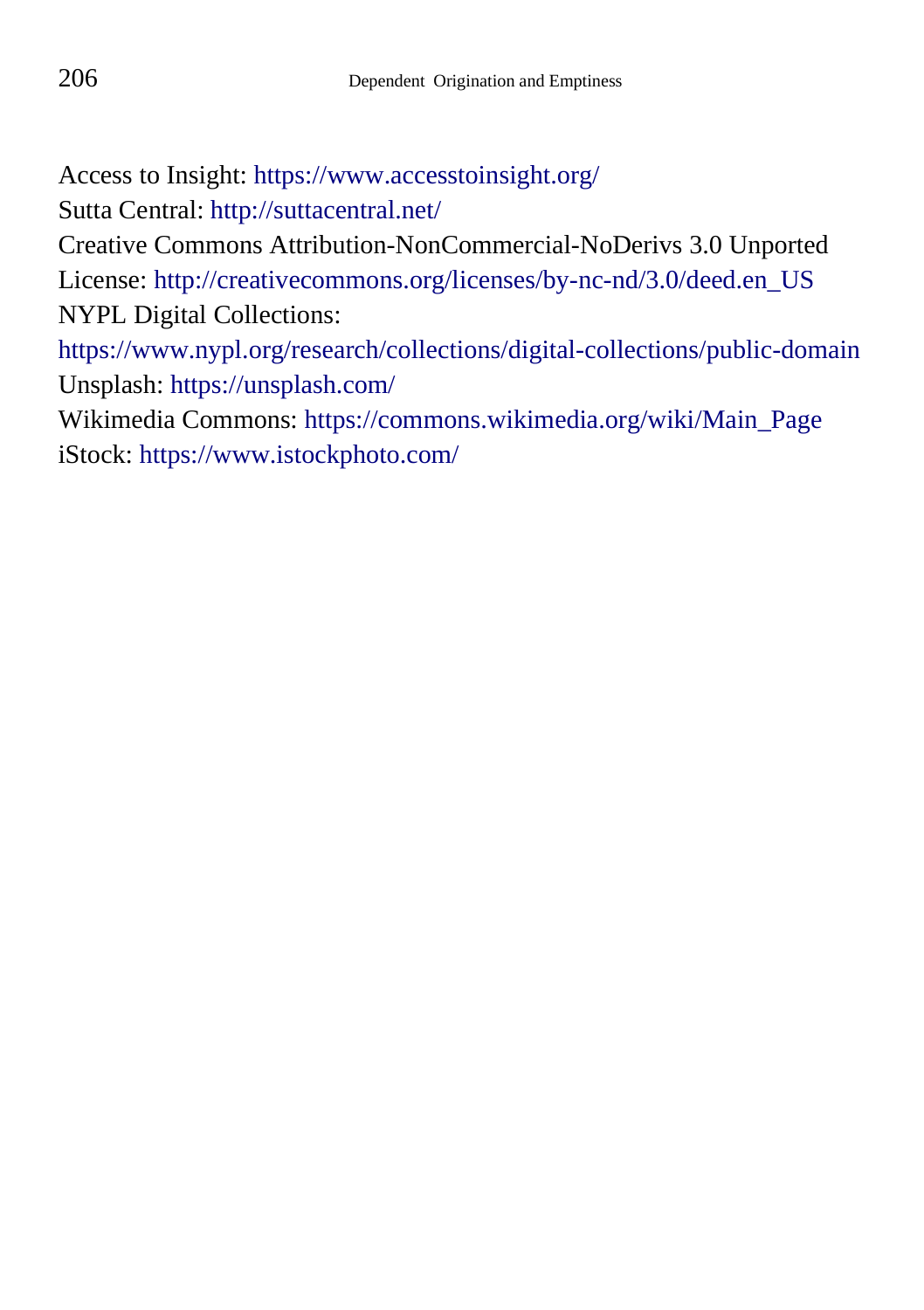### **Glossary**

akālika – without involving time

anicca – inconstancy, ever-changing, impermanent

anattā – literally "not-self"; coreless, empty

arahant – a fully awakened one, a fully liberated one

āsava – intoxicant; also translated as outflow, influx, effluent, canker, taint

āsavakkhaye ñāṇa – the knowledge of the destruction of the āsavas

 $at\bar{a}$  – self, ego, personality, in Buddhism a mere conventional expression, and not a designation for anything really existing, often synonymous with soul

 $aviji\bar{a}$  – ignorance

āyatana – sphere of perception or sense in general

 $\bar{a}$ yatanāni – plural of āyatana – often referring to the 6 senses (salāyatanā)

bhāva – becoming

bhavataṇhā  $-$  craving for becoming

brahma-vihāra – one of four meditation practices of loving-kindness, compassion, appreciative joy and equanimity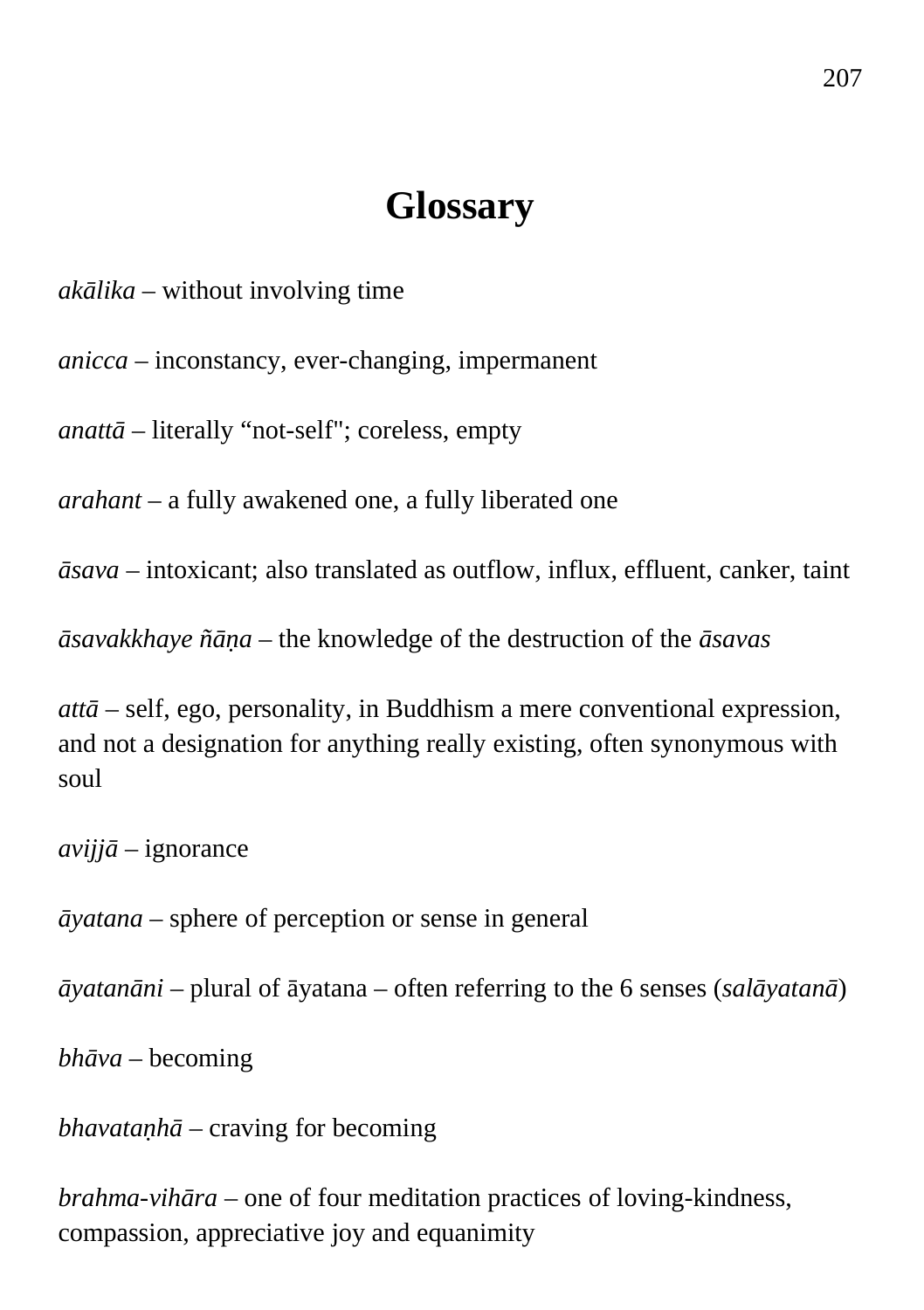bhikkhu – a Buddhist monk

deva – heavenly being

dhammā – phenomena

Dhamma – the teaching of the Buddha and also "the way things truly are"

dukkha – bummer, unsatisfactoriness, stress, suffering

idappaccayatā – this-that conditionality; literally "having its foundation in this"

idappaccayatāpaticcasamuppādo – this-that conditionality, dependent origination

jāti – birth

jhāna – literally "meditation"; one of four (later eight) states of concentration

kamma (Pāli) / karma (Sanskrit) – action, deed, doing

 $k\bar{a}$ matanh $\bar{a}$  – sensual craving

kāraṇa – (Sanskrit) constituent, reason, cause

khandha – one of the five aggregates:  $rūpa$ , vedanā, saññā, saṅkhārā & viññāṇa

marana – death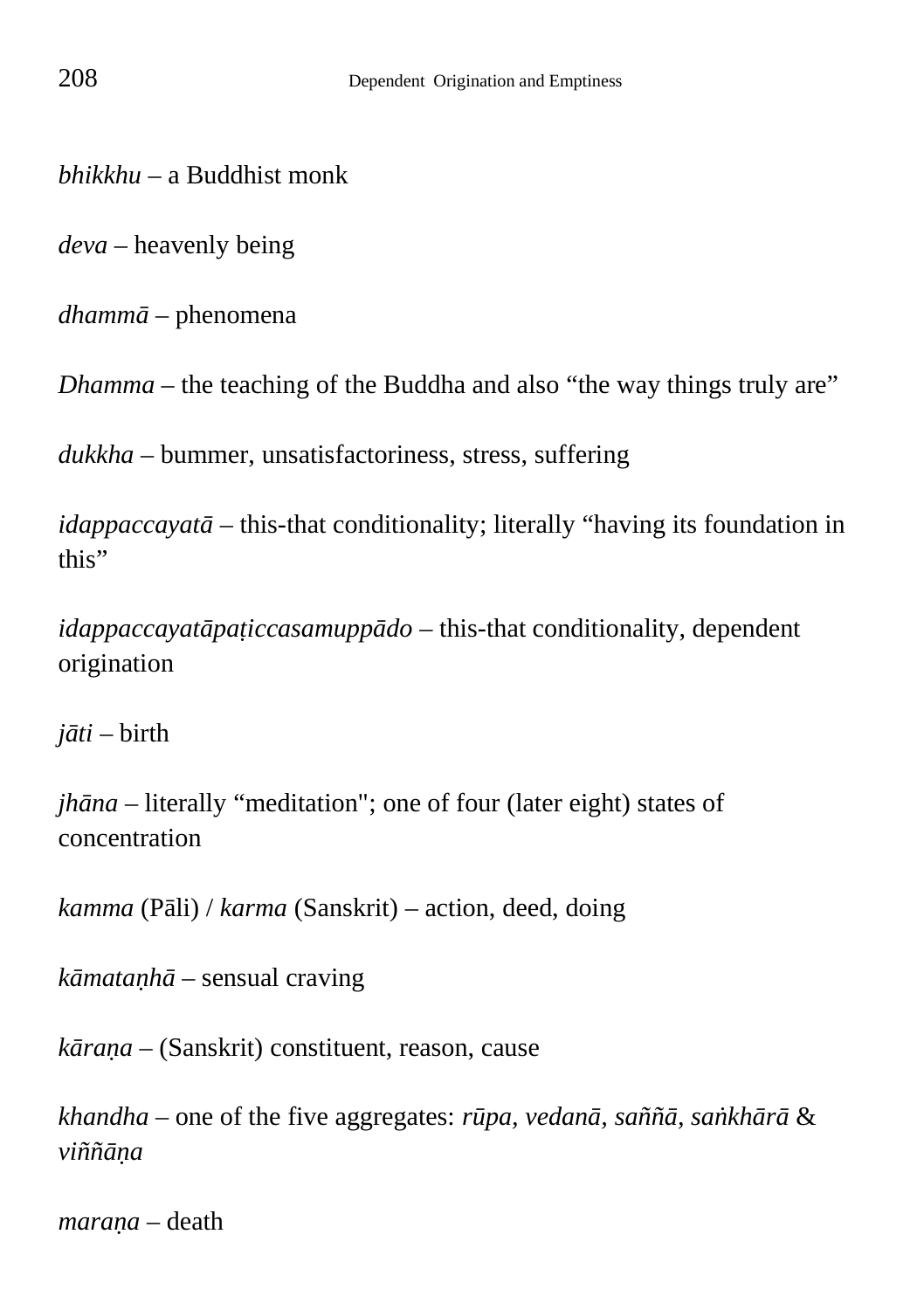mettā – loving-kindness, unconditional love

nāmarūpa – name-and-form, sometimes translated as "mind-and-body" or "mentality-and-materiality," especially in the context of dependent origination

nibbāna (Pāli) / nirvana (Sanskrit) – literally "not burning," i.e., not burning with the fires of greed, hate, or delusion; the goal of the holy life, the realization that brings an end to dukkha

nibbidā – disenchantment

pāmojja – gladness, worldly joy

paññā – wisdom

papañca – mental proliferation

passaddhi – tranquility

paṭiccasamuppāda – dependent origination

phassa – contact, sense-contact

pīti – glee, rapture

 $r\bar{u}pa$  – materiality, body

salāyatanā – the six sense organs and the six sense objects (see also āyatana)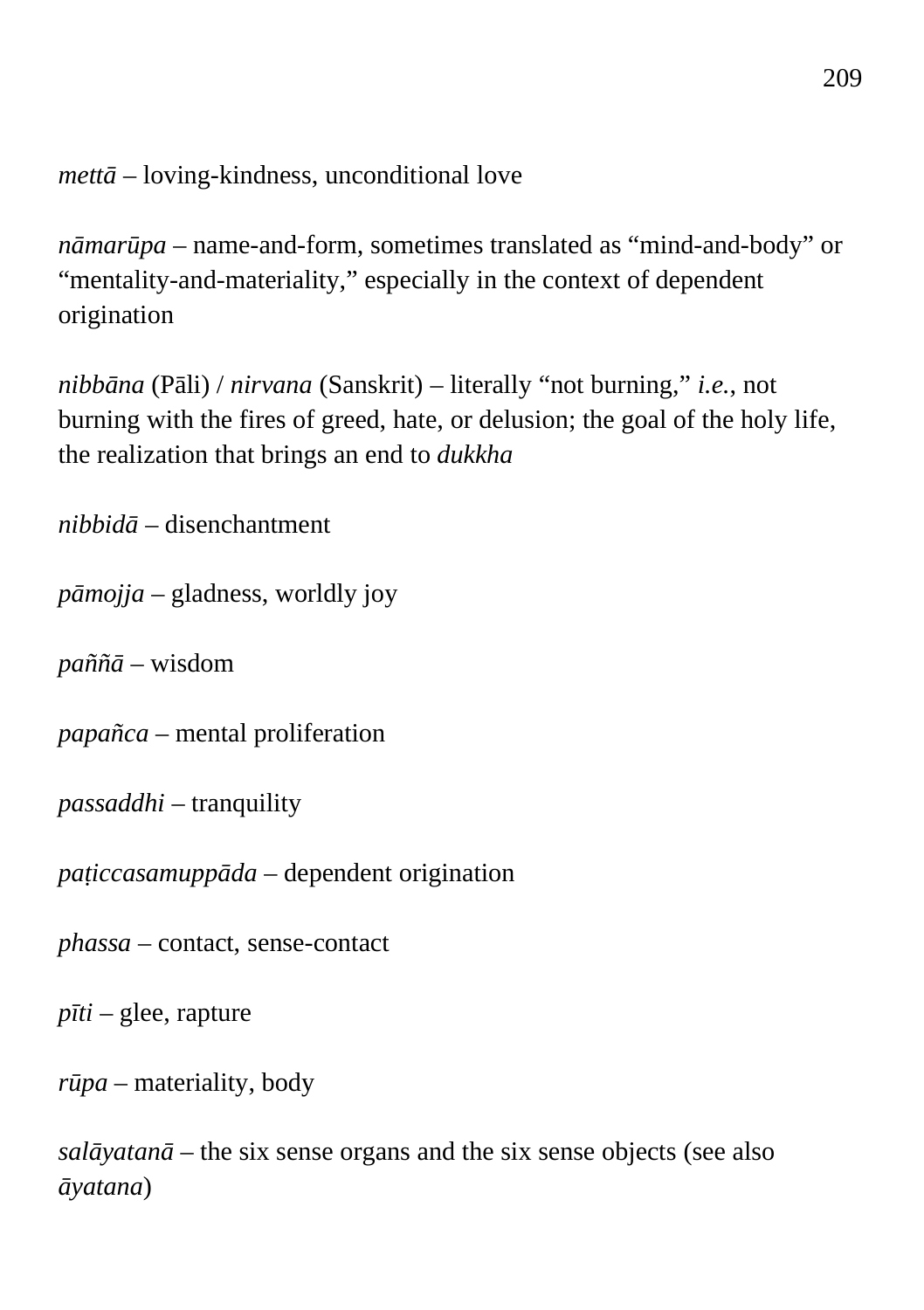saṃsāra – worldly existence, the indefinitely repeating cycles of birth, dukkha, and death

saddhā – usually translated as "faith" but perhaps more accurately as "confidence" or "trust"

samādhi – indistractability, concentration

samuppāda – origin, arising, genesis, coming to be, production

saṃvega – spiritual urgency

sanditthika – visible here and now

saṅkhāra – concoction, fabrication

saññā – perception, conceptualization, naming, identifying

sati – mindfulness, remembering to be here now

sukha – happiness/joy

sukha & dukkha – pleasure and pain

sutta – discourse, teaching

Suttas – the second division of the Pāli Canon, consisting of discourses given by the Buddha or his closest disciples

 $tanh\bar{a}$  – craving (literally "thirst")

Tathāgata – one arrived at suchness, a fully awakened one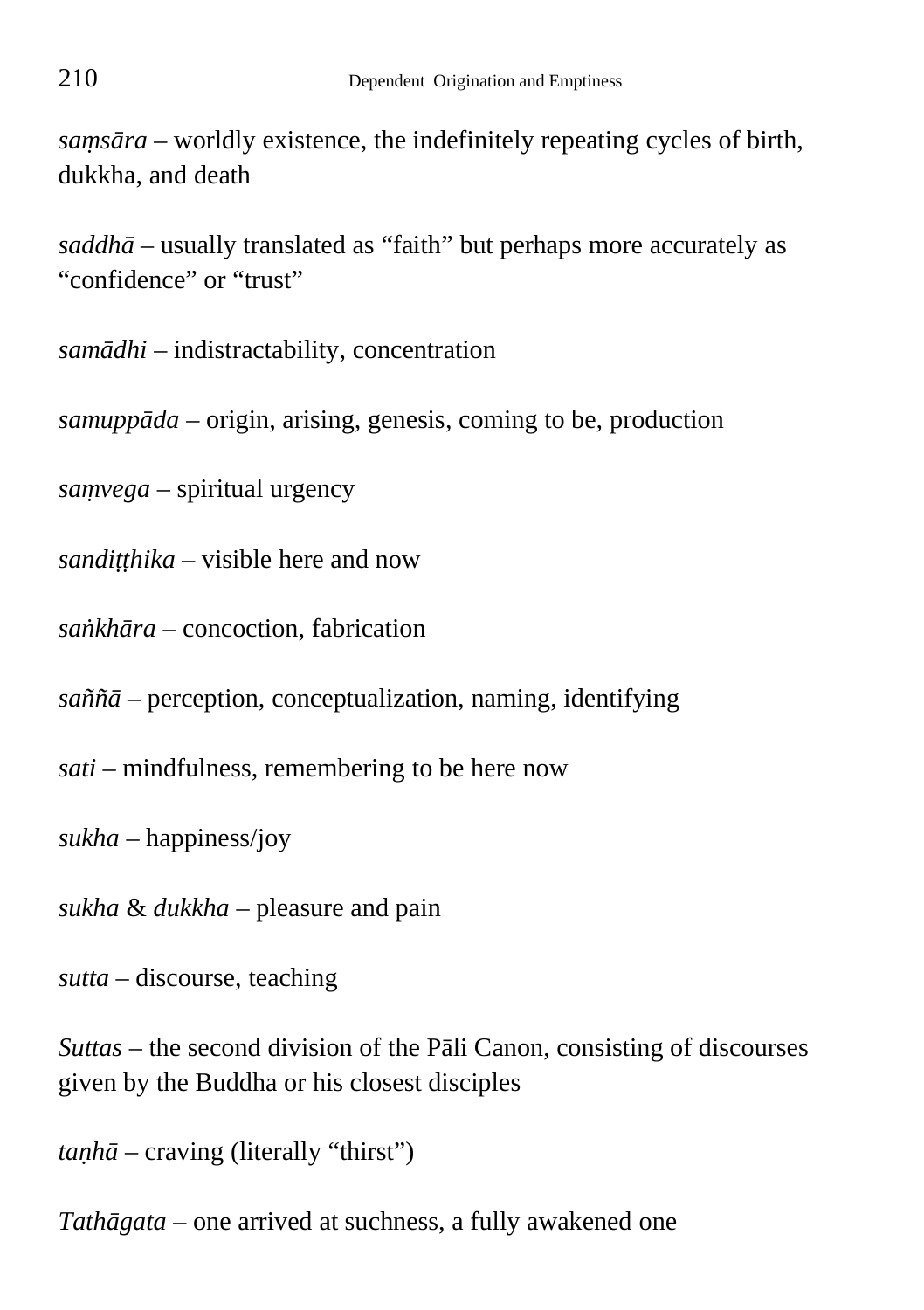udāna – exclamation, inspired utterance

upādāna – clinging, also fuel

uppāda – coming into existence, appearance, birth

upekkhā – equanimity (literally "gaze upon")

vedanā – initial automatic mental response to sensory inputs as pleasant, unpleasant or neither-pleasant-nor-unpleasant; valence, feeling (but not emotion!)

vicāra – examining

vimutti – release, deliverance, emancipation, liberation

vipassanā – insight, an understood experience

virāga – dispassion, literally "not-colored"

viññāṇa – consciousness; occasionally it means "mind;" literally "divided knowing"

yathābhūtañāṇadassana – knowing and seeing things as they are, knowing and seeing what's actually happening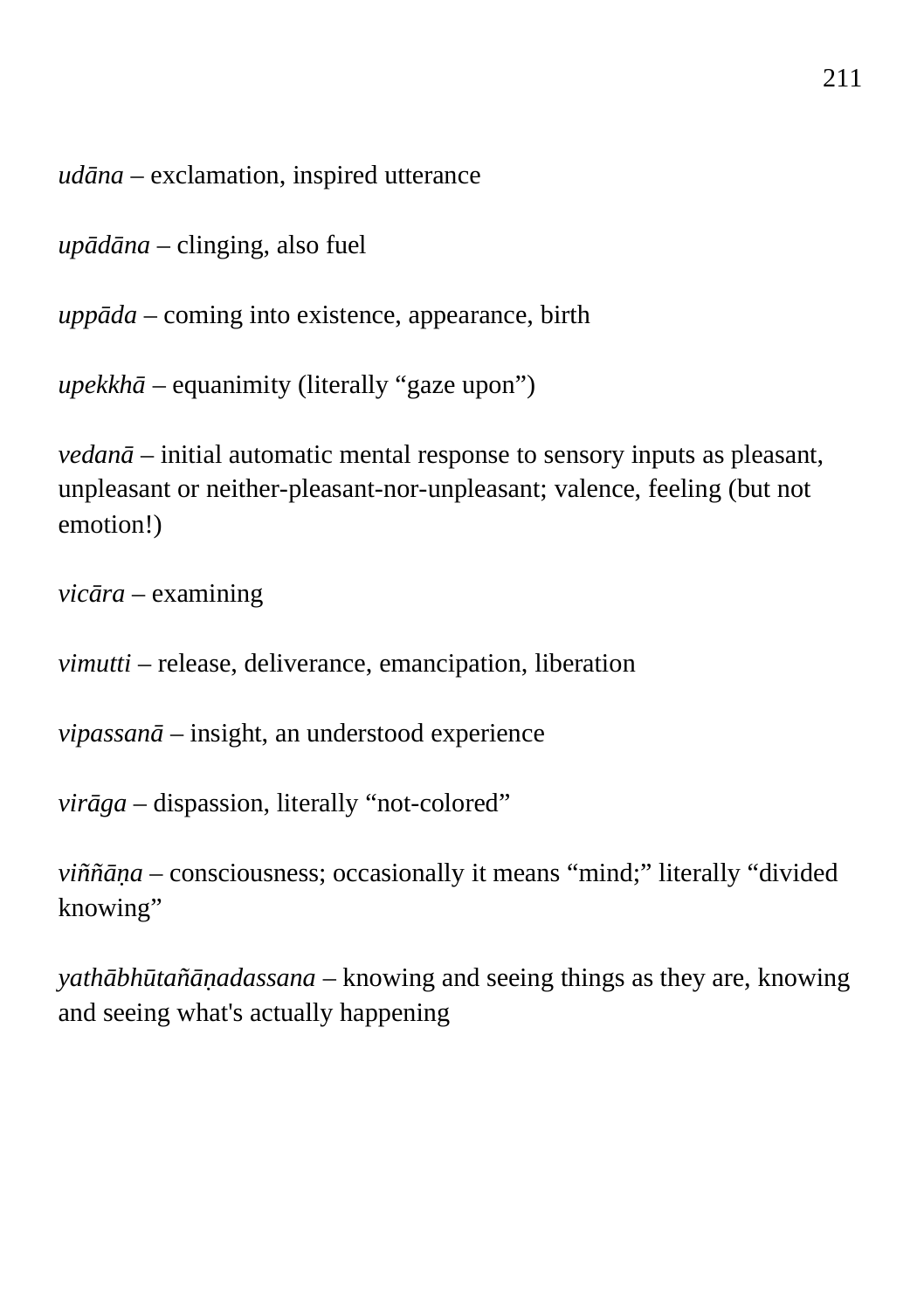# **Index**

The page numbers in this index are for the 228 page version

### A

abbreviations 4, 6 abhidhamma 65 abhūta 148 acquisitions 20, 22-24, 149 actions 65, 69, 88, 97, 98, 105, 107, 108, 128, 140, 189 actor 106, 121 acts 128, 129 aggregates 13, 16, 47, 86, 94, 103, 111, 123, 125, 127, 184 aging-and-death 29, 34, 45, 67, 69, 81, 114, 183 ajāta 148 akālika 66 akata 148 alara 20 all-illuminating 161, 164-166 all-pervasiveness 78 alms 20, 152-154, 157 an 3.61 28, 185, 187 ānanda 7, 24, 44, 90, 103, 169, 170 anāthapiṇḍika's 96, 144, 152, 153 anatta 113, 143, 148 andromeda 136 anguttara 6, 187 anicca 111, 113, 143 annihilationism 103, 108 appreciative joy 134 approach 11, 71, 144 arahant 80, 109, 147, 153, 156 arrow 10, 16, 58 arūpa 145 asaṅkhata 147-149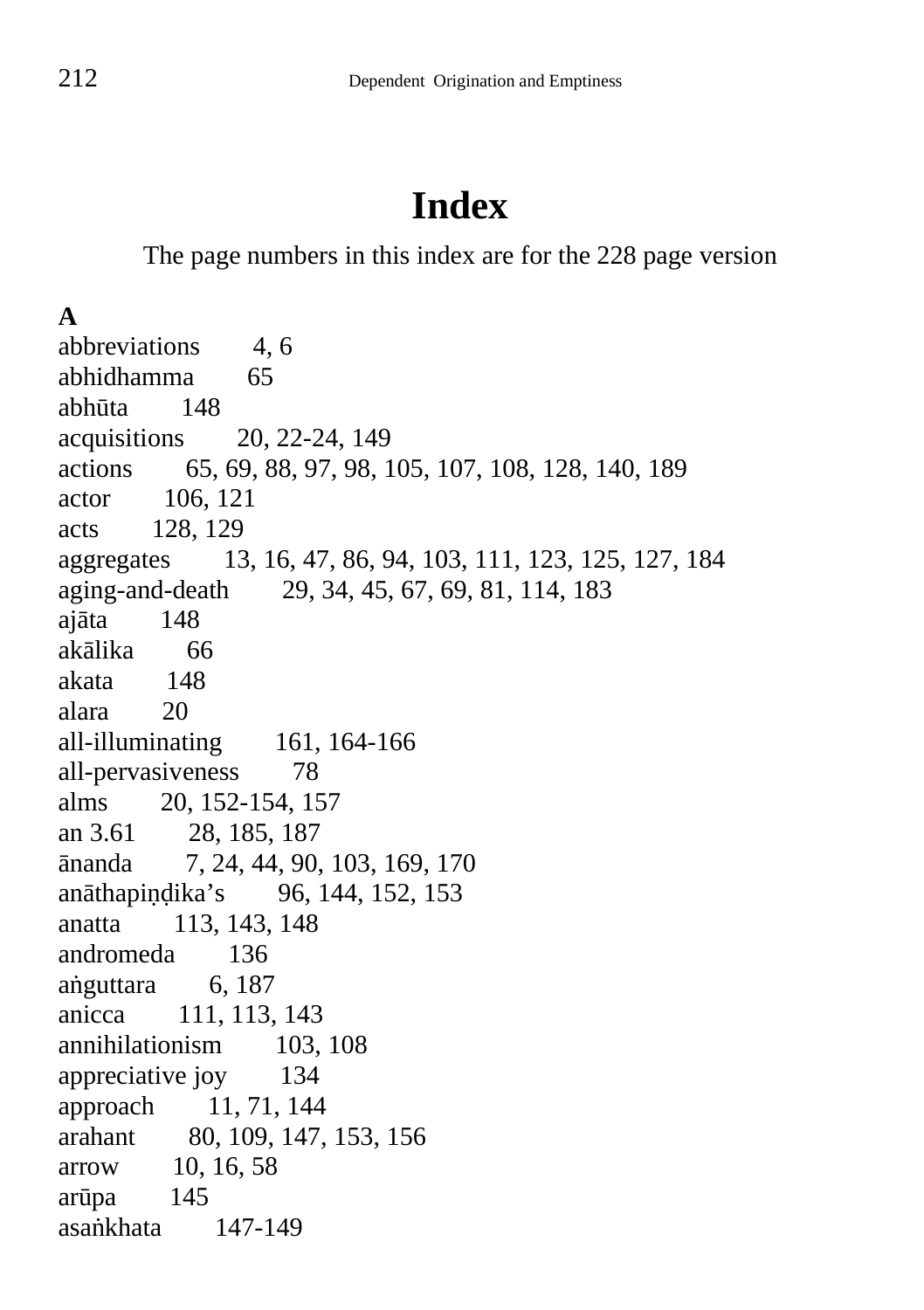āsavakkhaye 80 āsavas 80, 155, 159, 162, 184 asuras 50 attā 112 atthakavagga 38 aversion 90, 188, 189 avijjā 51, 149 avīra 93 āyatanāni 150 ayya khema 27, 107

#### B

bāhiya 5, 150, 152-159, 165, 170, 175 bark-cloth 152, 153, 155-157 base 144-146, 150, 172 base/āyatana 150 bhāva 61, 72 bhavatanha 107 bodhisatta 45 brahma vihāra 129 brahmin 117 brahminical 117 brahmins 67 brhad-aranyaka 108, 152, 155, 160 bummer 4, 11, 13, 15-18, 87, 113, 143, 188-189

#### $\mathsf{C}$

catechism 102 categorization 42, 99, 111, 167 cessation 16, 20, 23, 24, 68, 101, 111, 141, 149, 165, 167 chariot 126 chock-a-block 167 clinging 13, 16, 29, 34, 35, 37, 41-44, 60, 61, 63, 65, 66, 68, 71-73, 75, 76, 84, 89, 94, 112, 114, 126, 128, 142, 149, 159, 175, 177, 183  $co\text{-arising}$  23, 76 co-dependent 23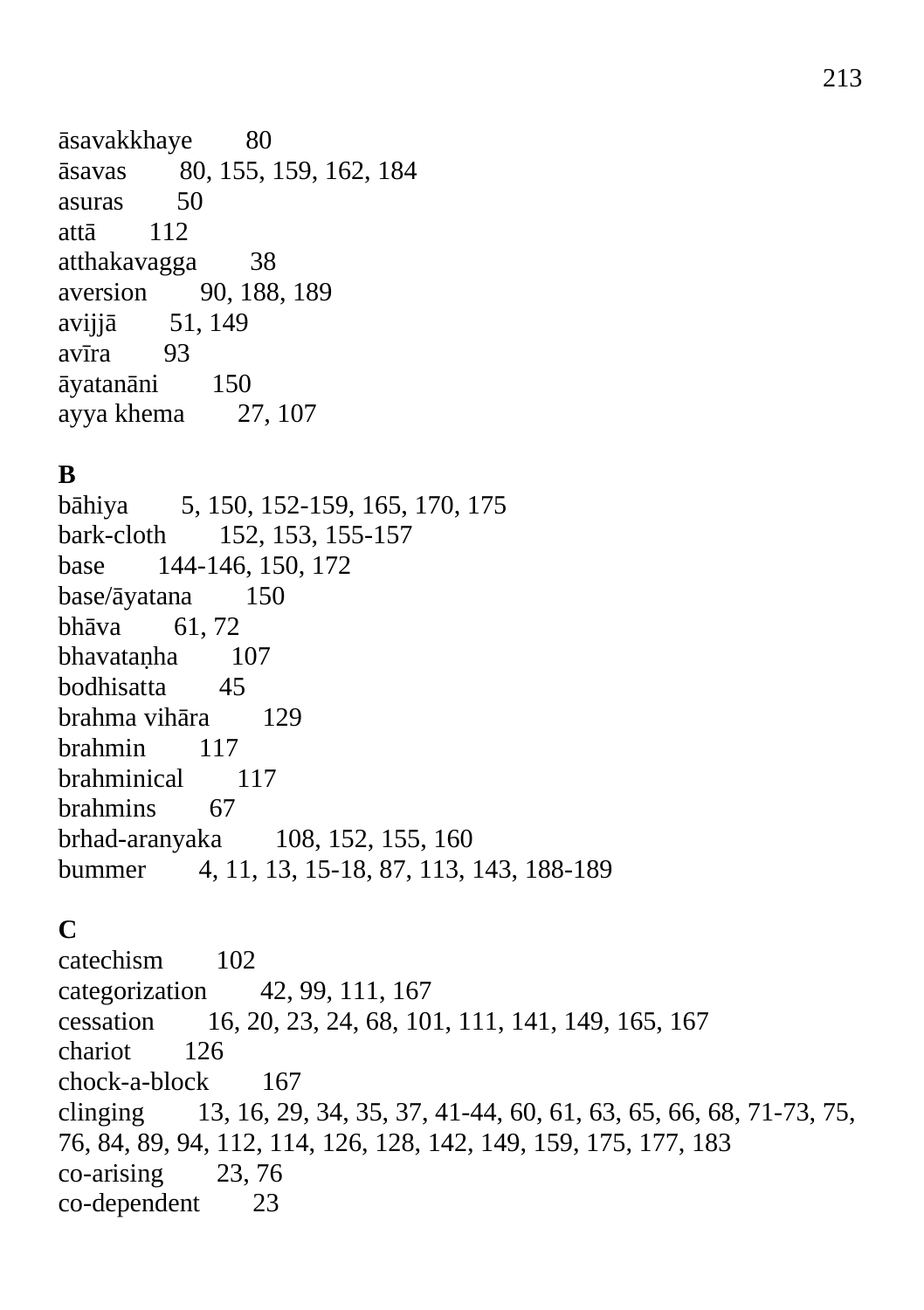commentaries 38, 134, 140, 142, 152, 157, 167 compassion 134, 177, 178 complainer 135, 138, 141 conceiving 74, 103, 128, 130, 175 concentrated 55, 79, 86, 89, 144 concentration 25, 79, 80, 82, 108, 162, 163, 170, 172 conceptualization 85-88, 93, 125, 167, 174, 175-177 conceptualize 83, 84, 85, 86, 132, 175, 190 conceptualizing 5, 73, 86, 89, 104, 131, 172, 174-178, 180 concoct 48, 75, 76, 132, 148, 149, 165 concocted 30, 52, 148, 169-171 concocting 76, 130, 148, 149, 158, 159, 165, 166 concoctions 48, 52, 54, 75, 93, 97, 130, 170 condition 21, 26, 27, 37, 40, 44-46, 68, 78, 79, 83, 84, 97-101, 114, 198 conditionality 20, 23, 24, 93-95, 101, 114, 149 conditioned 45, 146, 170 conditions 4, 26, 27, 36, 39, 45-47, 67, 74, 97, 100, 101, 104, 127, 132, 138-141, 168 confidence 78, 79, 81, 90, 162 conscious 30, 41, 44, 46, 47, 71, 72, 85, 100, 190 consciousness 21, 25, 29, 30, 32, 34, 35, 44, 46-48, 54, 65-67, 69, 73- 76, 85, 86, 93, 94, 96-100, 108, 110, 114, 125, 127, 128, 145, 161, 164-167, 172, 178, 183, 190 contact 29, 32, 37, 42-44, 57, 58, 65-67, 69, 71-72, 83-86, 88-89, 93, 94, 183 conventional 129, 131, 132, 136, 137, 177 corvette 125, 126 cosmos 10 cow 105, 156, 157, 158 crave 34, 41, 42, 72, 128 craving 16, 20, 23, 24, 26, 27, 29, 33-35, 37, 41-44, 59, 60, 63, 65, 66, 68, 71-76, 83, 89, 94, 96, 107, 108, 126, 142, 145, 146, 149, 158, 159, 175, 177, 183 cūḷamāluṅkya 10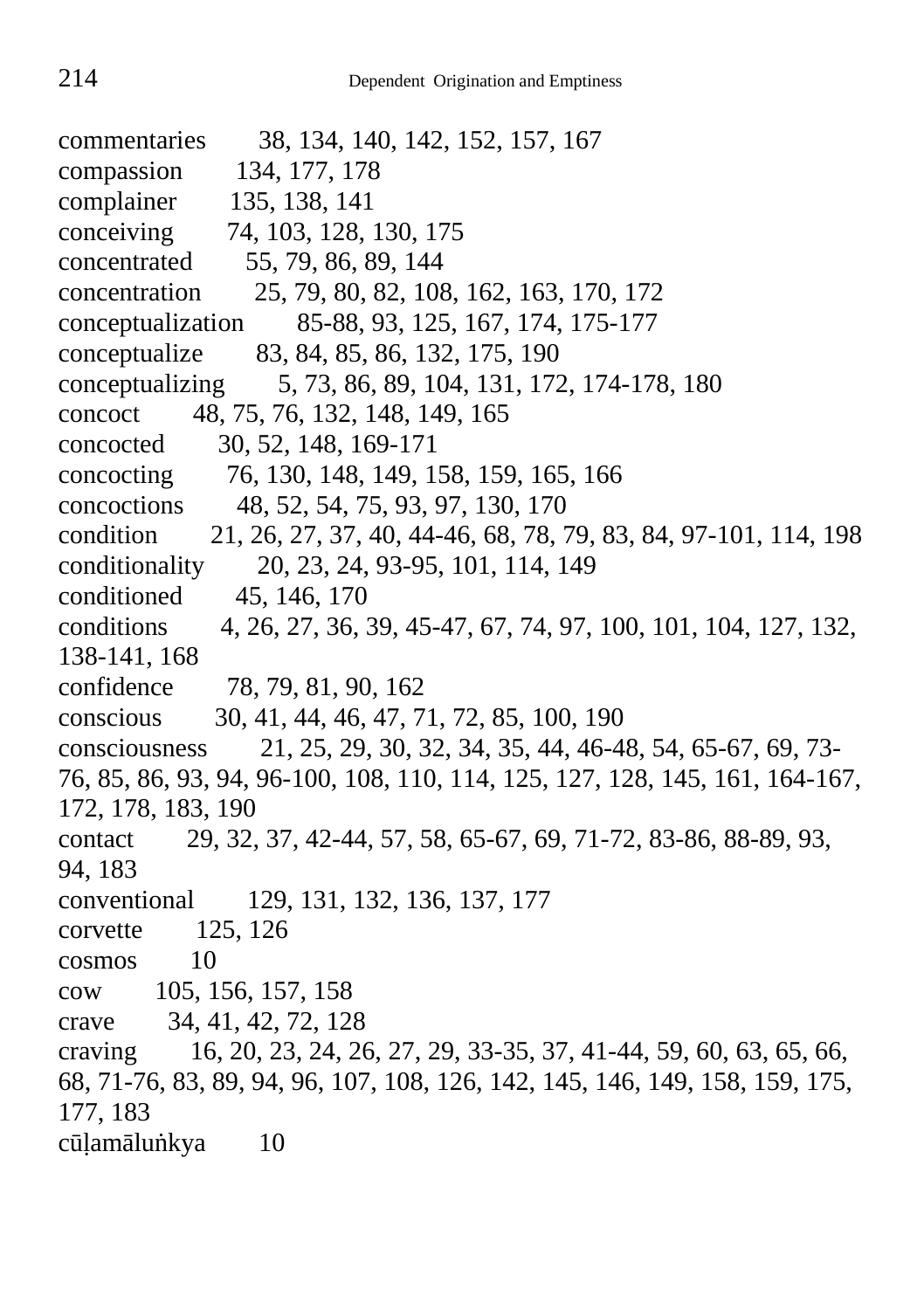D

dante 50 dart 18, 87 dear 72, 129 death 10 13, 15, 16, 30, 40-45, 48, 63, 65, 66, 68, 72, 76, 104, 107, 108, 114, 115, 118, 167, 169, 171, 189 deathless 132, 133 delhi 68, 69 designation 126, 140 desirable 31, 33, 35, 36 desire 31, 33, 34, 37, 79, 83, 84, 90, 184  $design 41, 96$ devas 50, 153, 162, 163 dhamma 7-9, 22, 24, 48, 65, 66, 71, 76, 85, 90, 92, 93, 96-99, 101, 102, 107, 114, 144-146, 148, 154-157, 161, 162, 171, 180, 192-194 dhammapada 6, 143, 148, 187 dīgha 6, 150, 161, 187 disenchantment 79, 80, 177 dispassion 20, 23, 24, 80, 149 dn 22 69 dn 11.85 161 duality 110, 111, 113, 156, 166, 167 dukkha 4, 10-18, 21, 26, 27, 33-37, 41, 43-45, 66-68, 71-74, 78-82, 87, 89, 93, 102, 103, 112-114, 137, 141, 143, 145, 149, 155, 156, 158, 159, 167, 175, 188

#### E

eightfold path 16, 177, 178 einstein 178 elements 145, 150, 158, 162-165, 175 emotions 30, 43, 64, 86, 190 empty 118, 119, 122, 123, 135, 137, 140, 141, 148, 166, 167, 169-172, 175, 176 endearing 29, 31, 33-37 enlightenment 11, 45 ennobling 28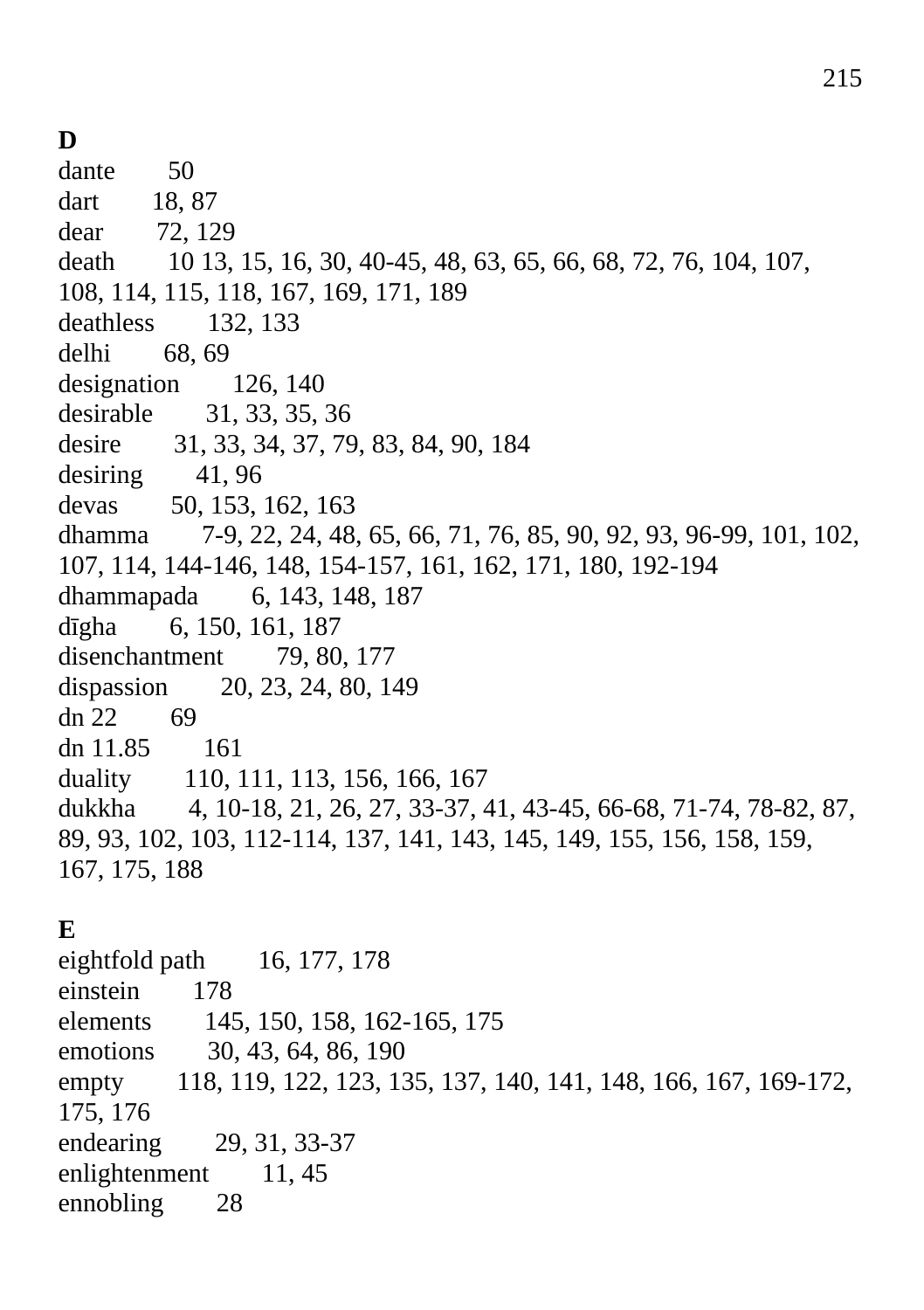eternalism 103 ethics 38 executioner 157 existence 4, 23, 50, 110, 111, 113, 118, 125, 130, 133, 139, 141, 147, 165, 178 experience-as-having-been-had-by-a-subject 167

#### F

fabricated 30, 86, 144, 148 fabricating 158, 159, 165 fabrications 20, 23, 24, 30, 48, 52, 54, 86, 97, 130, 149 feelings 13, 18, 30, 32, 178 fire 35, 38, 100, 103, 145, 148, 157, 158, 162, 164-166, 175 fooled 5, 89, 172, 174, 175, 177, 178, 180 form 32, 38, 80, 84, 94, 97, 111, 124-126, 144, 148, 158, 166, 167, 174-176 formations 47, 48, 53, 65 formless 158 forms 83, 99, 162, 169, 170, 174 fruitcake 41

### G

glad 133, 144 gradual training 108, 162, 168, 170 greed 50, 184, 188-189 grief 15, 18, 36, 43, 44, 72

#### H

haircut 125 happiness 25, 79, 81, 112, 128 hindrances 79, 82, 162 holistic 167, 177 holographic 75 honeyball 4, 38, 83, 84, 88-90, 129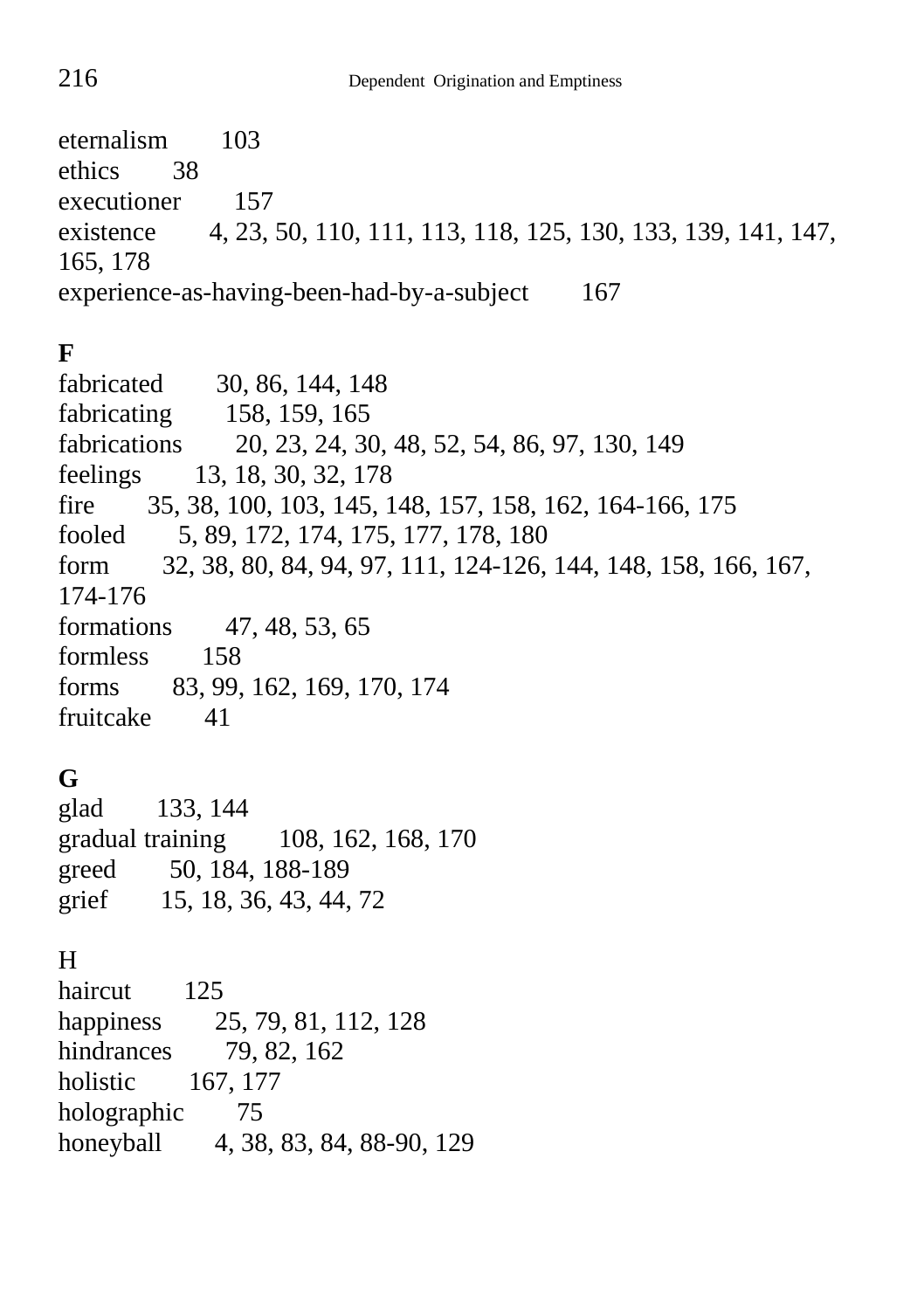# $\mathbf{I}$

23, 39, 93, 95, 101 idappaccavatā idappaccayatāpaticcasamuppādo 23, 94, 114 29, 34, 35, 47, 48, 51-53, 63, 65, 67, 68, 73-76, 78, 80, 81, ignorance 90, 114, 149, 159, 183 150, 170, 172 immaterial immortality project 65, 66, 69, 147 imperturbability 79 incommunicable 131, 176, 177 inconceivable 131, 176, 177 inconstancy 111 indescribable 146, 180 20, 68, 117, 156 india indistractable 180 10, 145, 172 infinite 9, 13, 55, 64, 74, 79, 82, 83, 86, 107, 150, 162, 175, 187 insight 30, 47, 53, 64, 177 intentions 1, 105, 115, 126, 133, 140, 142, 165, 176, 180, 192, 231 interacting interconnected 132, 134, 176 interrelated 132, 134, 149, 177, 178, 180, 182 80, 155, 159 intoxicants irrefutable 107 itivuttaka 6

## $\mathbf{J}$

62 iāti jhāna 20, 21, 25, 79, 82, 108, 145, 146, 162, 172 79.81.134 iov

#### $\mathbf K$

kaccāna 84, 86, 88, 89, 110, 111 110, 111, 117, 118, 130, 178 kaccānagotta kaccavana 112-114 kalaha-vivāda 31 kalama 20 kāmatanhā 108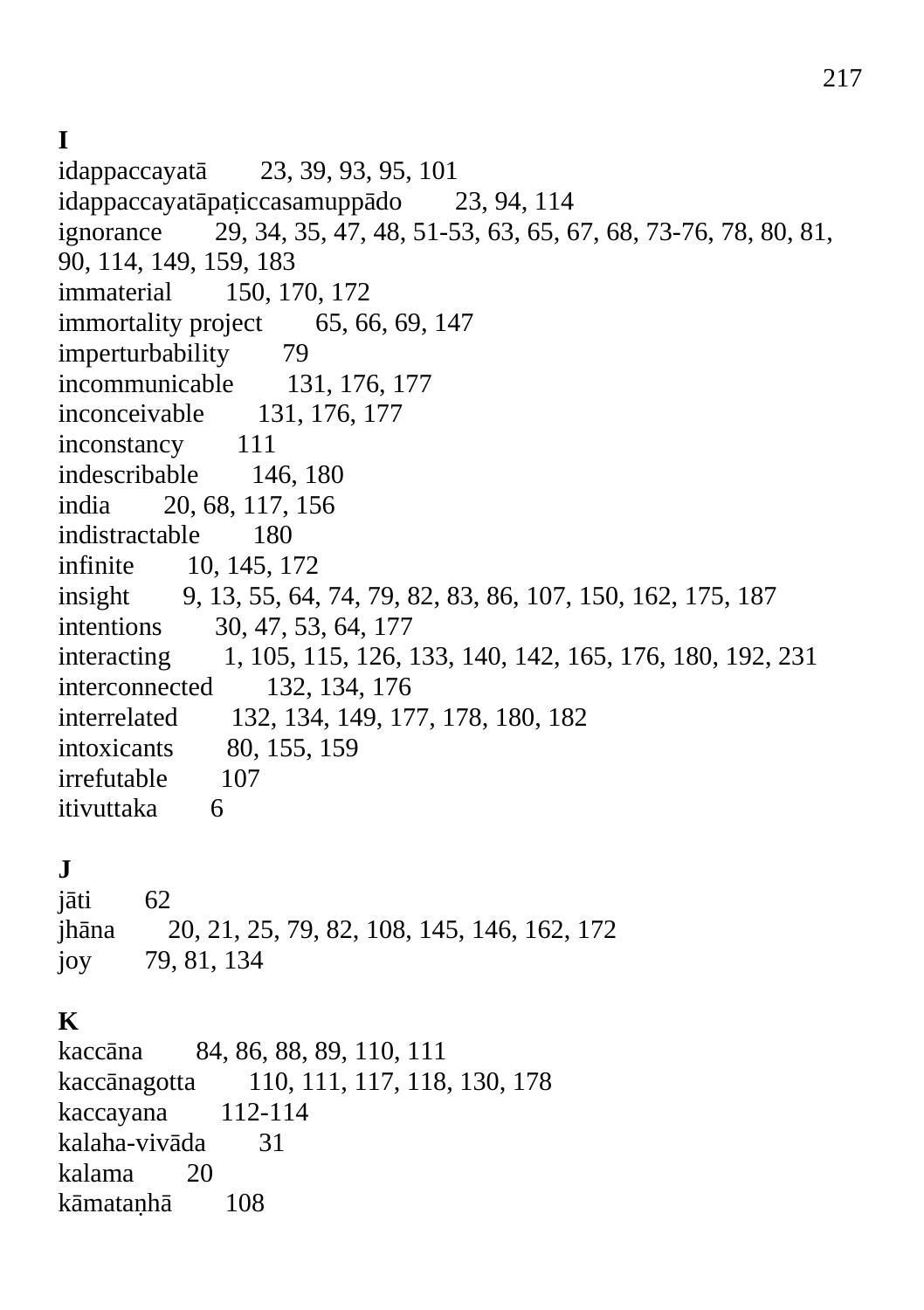kamma 66 kārana 124 karma 65-67, 69, 98, 105 kevaddha 161, 162 khandha 47, 64, 86, 94 khuddaka 31, 144 king jr., martin luther 178 kosala 153, 157 kurus 7, 68, 69

# $\mathbf{L}$

leper 156 leprechauns 111 liberation 128, 137, 149, 170 linear 74, 75 links 4, 9, 28-30, 35, 37, 39, 44-48, 51, 63-65, 71-76, 78, 81, 83, 85, 89, 92-94, 97, 102, 114, 116, 149, 183, 187 love 41, 177, 178 loving-kindness 134

## M

magadha 21, 161 mahāyāna 113, 117 majihima 6, 93, 94, 96, 101, 187 mango 71, 72 manika 162 marana 63 material 30, 94, 99, 118, 124, 142, 158, 174 materiality 46, 86, 145, 158 meditation 20, 42, 43, 79, 83, 86, 137, 153, 156, 170, 172 mental 15, 18, 30, 32, 42, 47, 54, 64, 73, 75, 79, 83-85, 87, 88, 90, 93, 94, 112, 118, 125, 129, 131, 170, 176-178 mentality 46 mentality-materiality 32 mentally 83, 84, 94, 170 metacognitive 46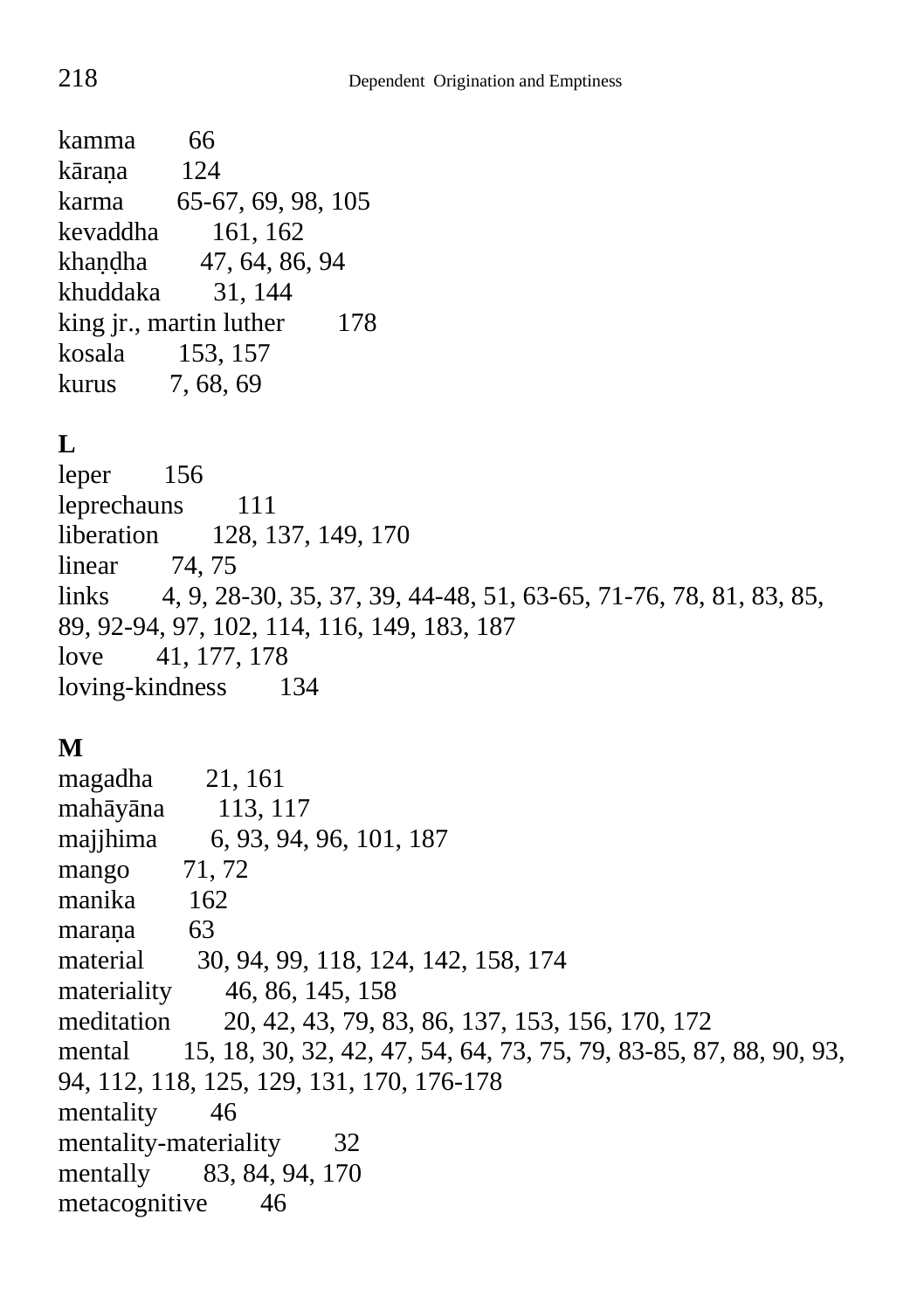metaphysical 9, 10, 11, 149, 175 10, 94, 101, 102, 107, 131, 175, 190 metaphysics method 27, 47, 68, 78, 158, 172 mettā 134 9, 11, 13, 16, 22, 32, 39, 42-44, 46, 54-56, 71, 72, 75, 79, 80, 82, mind 85, 87, 88, 90, 94, 98-100, 119, 127, 129, 138, 142, 144-146, 155, 162, 170, 176, 178, 180 32, 33, 44, 46, 47, 55, 56, 65, 66, 69, 73, 76, 190 mind-and-body 89, 162, 169, 171, 172 mindful 5, 37, 69, 73, 88, 89, 92, 94, 111, 169, 171, 172, 198 mindfulness mind-objects 85.99 mind-wandering 171 miracle 161, 162 6, 117, 118, 122, 123, 127, 134, 135, 141, 192, 231 mmk 9, 20, 22, 24, 149, 187 mn 26.19 24, 65, 66, 94, 180 mn 28.28 mogharāja 169, 171 moment-to-moment 71, 76, 77 134 muditā 132, 134 muir mūlamadhyamaka-kārik 6, 118, 134, 139, 140, 141, 192

219

mumbai

152

#### $\mathbf N$

117-119, 123, 126, 127, 134-136, 138, 140-142, 147, 169, nāgārjuna 171, 176 nalanda 161 32, 46, 55, 93, 190 nāmarūpa 29, 32-37, 46, 84, 93, 97, 164, 165, 166, 174, 183, 190 name-and-form navajo 104 neither-painful-nor-pleasant 67, 169 neither-perception-nor-non-perception 21 neither-pleasant-nor-unpleasant 30 4, 5, 20, 23, 24, 48, 130, 141-150, 152, 157, 158, 161, 165-167 nibbāna nibbāna/nirvana 144 nibbida 79,80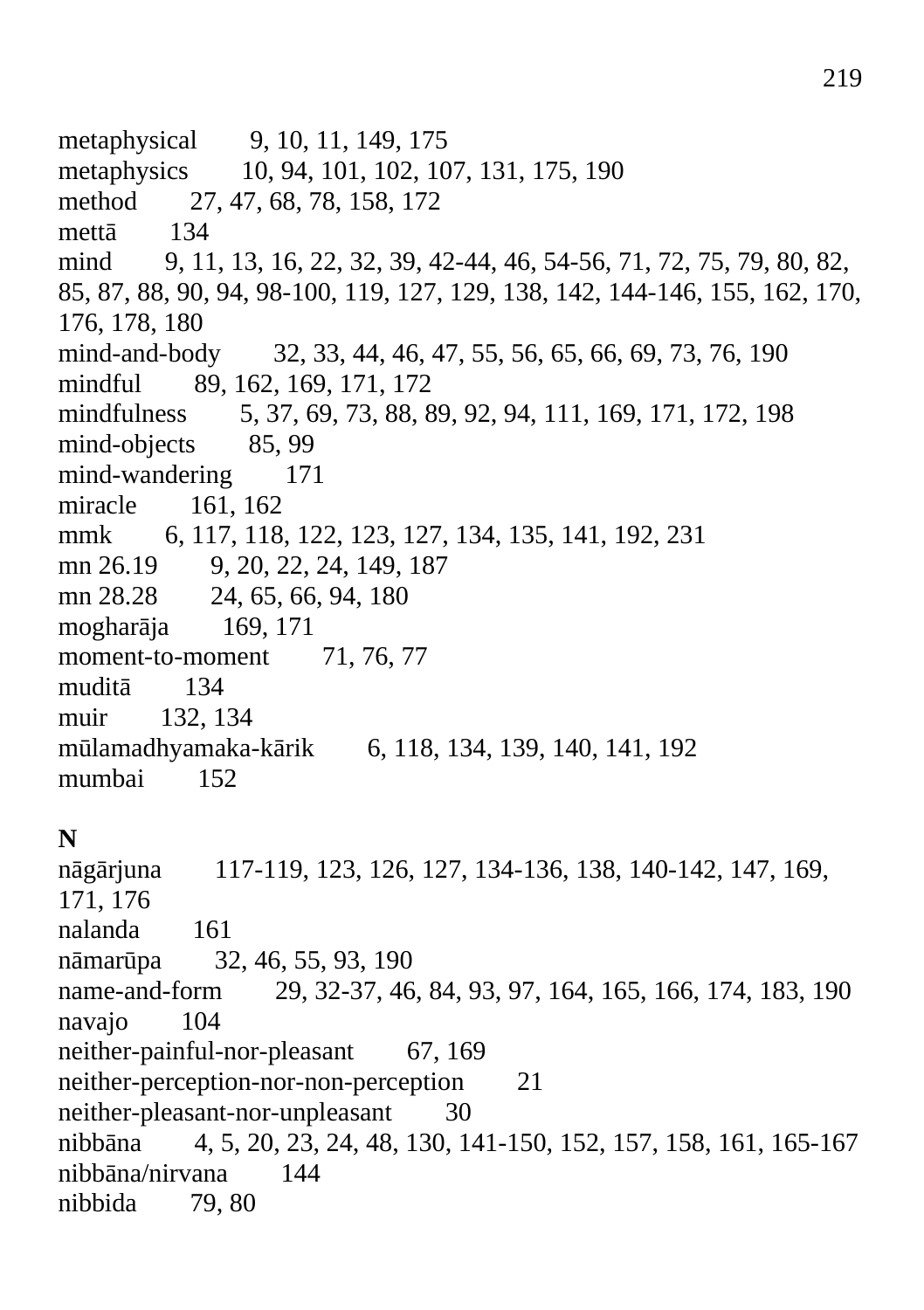nihilism 135, 138 6, 30, 31, 144, 169, 187 nipāta 130, 141, 142 nirvana nirvana/nibbāna 141 16, 27, 28, 113, 135-137, 141, 183, 184 noble truths 113, 145, 146, 158, 165 non-dual non-duality 145, 149, 158 4, 110, 111, 113, 118, 130, 133, 178 non-existence non-greed 184 non-hatred 184 non-ill-will 177 not-born 146 not-brought-to-being  $146$ not-conditioned 146 115 not-exist 145, 146 nothing 167 no-thing nothingness 167 no-thingness 20, 145, 146, 172 no-this-or-that 167 not-made 146 not-self 113, 129, 130 nutriment 101, 184

# $\Omega$

16, 32, 48, 54, 75, 84-86, 88, 100, 124, 125, 156, 158, 165, 176, obiect 185, 189, 190 48, 190 obiectless 54, 84, 85, 124, 150, 165, 170, 184, 190, 191 objects 141, 147, 165 ontological

## P

pāmojia 79.81 papañca 87-89, 128, 129, 172, 174, 175, 184 papañca-ize 131 papañcasaññāsankhā 84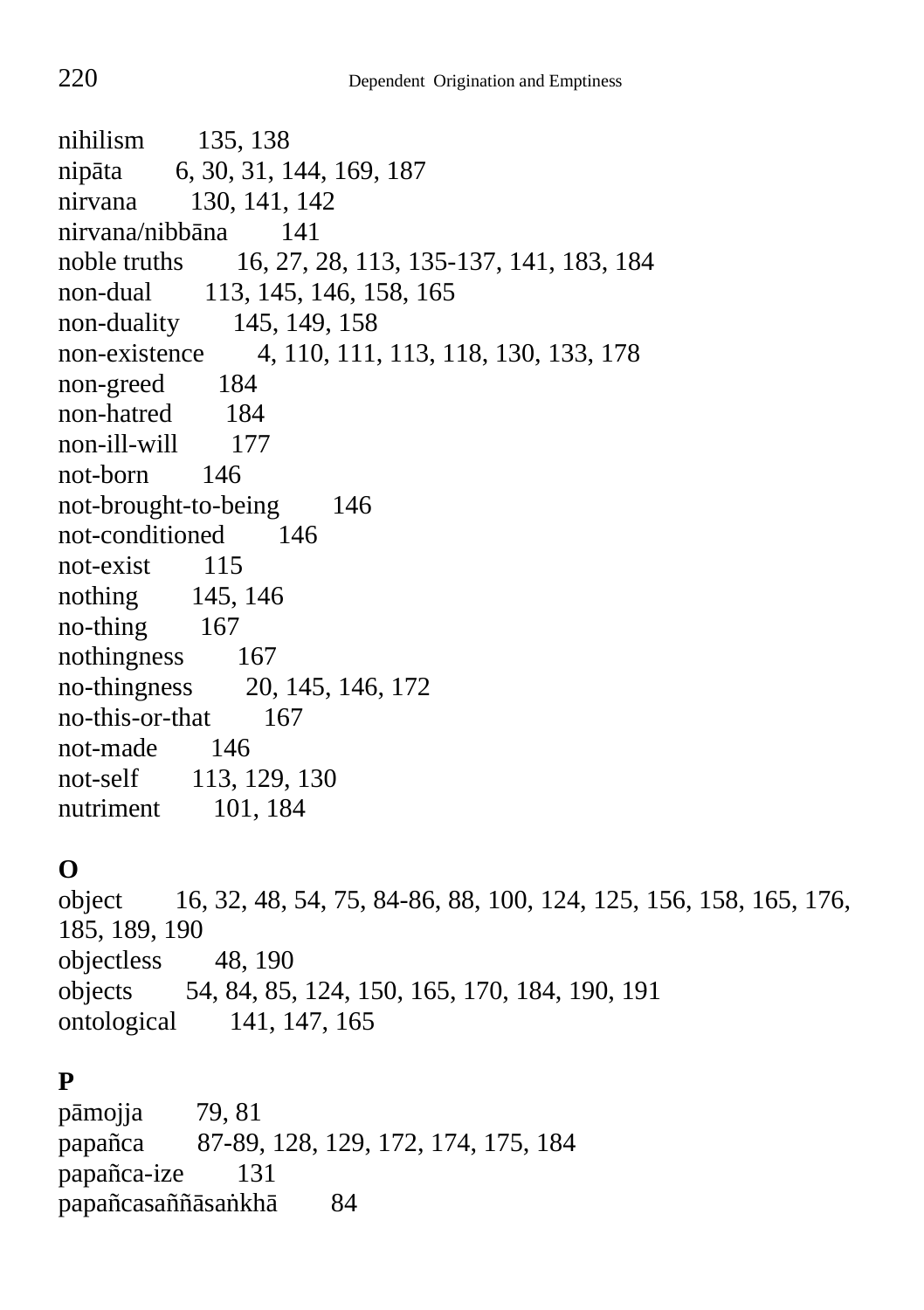parinibbāna 150 passaddhi 79, 81 paticcasamuppāda paṭiccasamuppāda 23, 44, 93, 179 patisambhidāmagga 65 personality 115, 189 personality/temperament 188 perspective 11, 17, 35, 38, 41, 72, 76, 106, 113, 115, 136, 137, 142, 165, 168, 171, 180 phassa 57, 84 phenomenological 11 phenomenologist 9 plowing 21 potatoes 129 pratītyasamutpāda 35, 38 proliferation 83-85, 87, 88, 90, 129, 174, 175, 177

# $\mathbf{O}$

quarrel 29, 31-34, 36, 83, 84, 88-90, 174, 186

#### R

rāga 80 rahula 143 rainbows 87 rājagaha 156, 161 rāma 21 rāmaputta 21 realization 129, 141, 165, 166, 172 realm 20, 21, 50, 66, 87, 163, 164 realms 50, 147 rebirth 65, 66, 96-98 reborn 45, 50 reincarnation 66, 96 relinquishing 20, 23, 24, 68, 149 rose-apple 21 rovelli 106, 109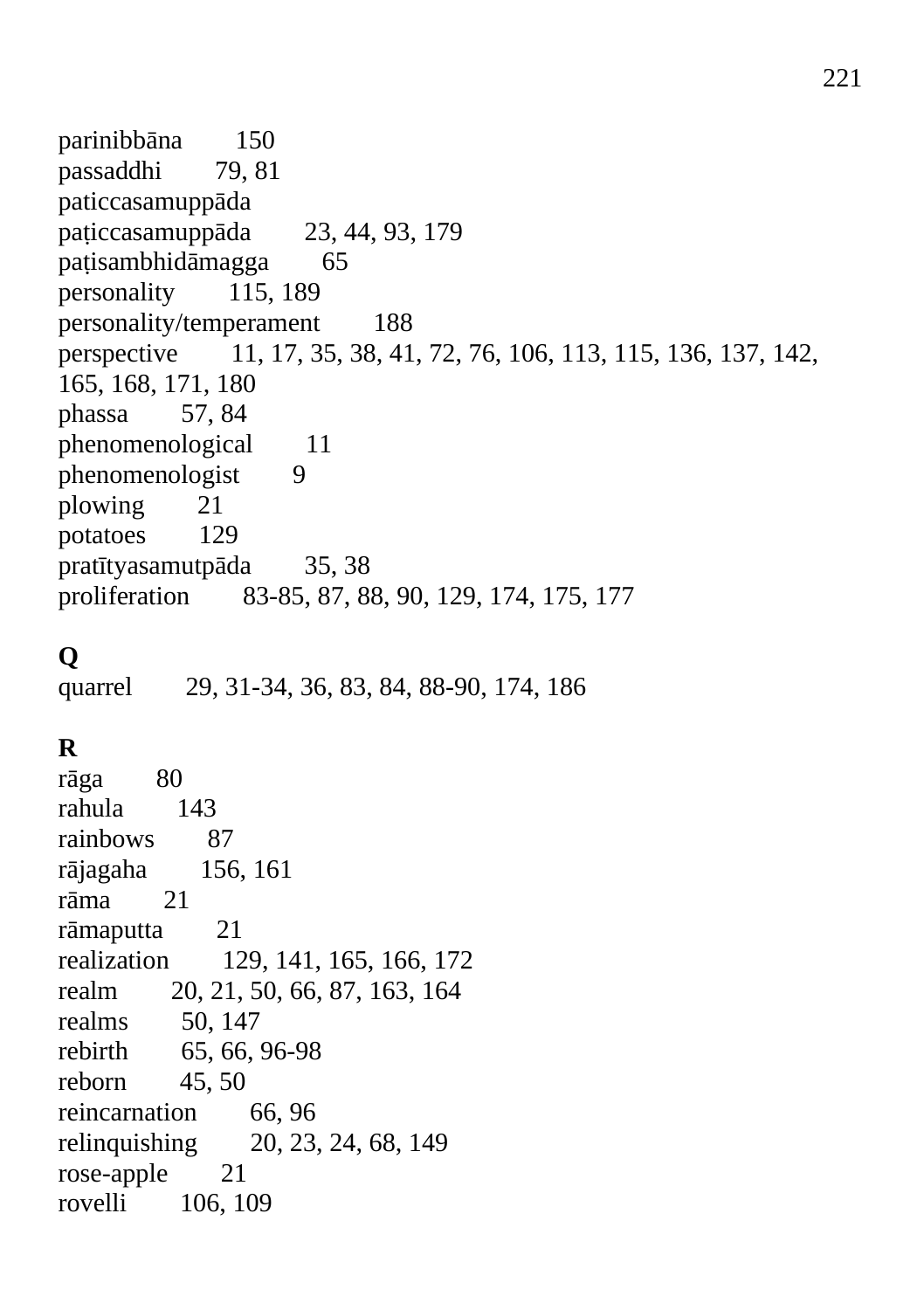rūpa 86, 94, 124, 145, 158

#### S

```
78.81
saddha
               56, 150
salāvatanā
             18.87
sallatha
samādhi
             79.80
samsāra
             3, 7, 50, 66, 108, 142
              153
samvega
              6, 24, 38, 45, 46, 78, 110, 116, 187
samyutta
sanditthika
                66
            162
sangha
sañiānāti
              84sankhāra
              29, 30, 34, 35, 47, 48, 52-54, 64, 68, 73-75,, 78, 86, 93, 94,
97, 100, 114, 130, 143, 148, 149, 183, 190, 191
sankhata
              148
          64, 84-88, 93, 94, 174, 190
sañña
             24, 130, 136, 141
sanskrit
              24, 161
sāriputta
sāti
        4, 96-99, 106, 108, 110, 191
                 37, 69, 89, 94, 111, 172
satipatthāna
savatthī
             68, 69, 96, 110, 144-146, 152, 153, 157, 160
self/craver/clinger
                       74selfish
           36, 128
selflessness
                 5, 169, 171
          16, 24, 29, 30, 32, 33, 37, 43, 47, 48, 67, 72, 74-76, 80, 84, 85,
sense
87, 88, 100, 103, 108, 114, 115, 118, 126, 131, 139, 149, 150, 158, 159,
171, 172, 176, 185, 190, 191
sense-consciousness
                         84-86, 88
                  32-35, 37, 43, 44, 65, 71-73, 75, 76, 78, 174
sense-contact
           29, 32, 34, 35, 43, 44, 56, 57, 65, 66, 69, 71, 72, 75, 76, 84, 89,
senses
99, 123, 150, 162, 183
siddhartha
               20, 24
\sin 12.1517, 110, 115-117, 187
sn 12.23
             78, 187
sn 12.60
             7,187
```
222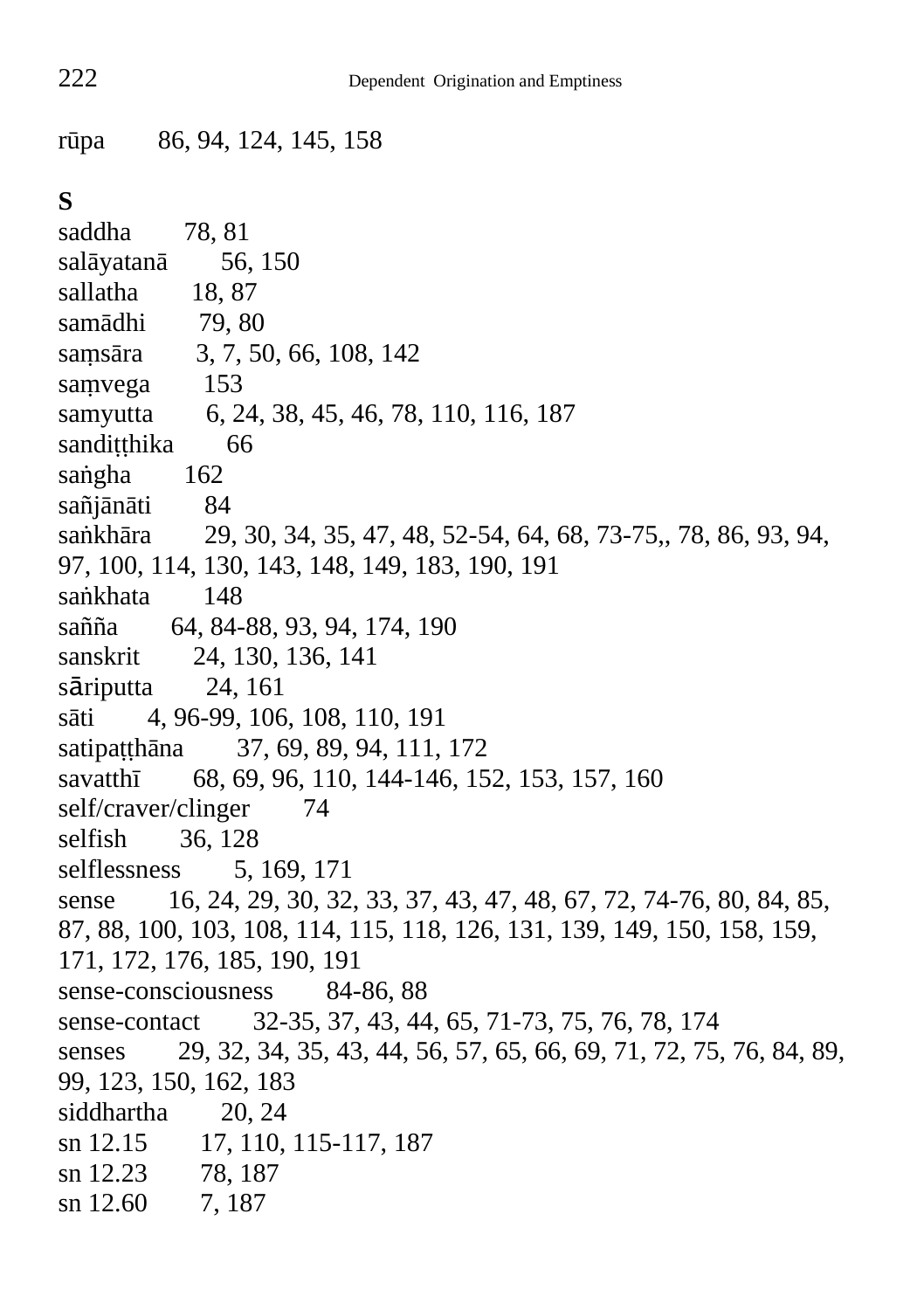sn 12.65 24, 46, 187 11, 13, 19, 90 sn 22.38 sn 22.59 109, 130, 187 sn 22.85 109, 143, 187 11, 13, 19, 90, 187 sn 22.86 66, 67, 187 sn 36.21  $\sin 36.6$ 16, 18, 87, 187 snake 50, 138 172  $\sin\theta$  5.1  $sup 4.11$ 29 6, 34-36, 46, 169, 172, 174, 185-187 snp 105, 107, 132, 133, 140, 142, 171, 175-177, 180 sodapi 114 spacex 115, 170 sphere 10, 20-22, 106, 153, 168, 181 spiritual 1, 105, 132, 133, 140, 142, 165, 175, 176, 180, 192, 231 streams 13, 14, 16-18 stress subject-as-having-an-experience 167 subject-object 156 9, 22, 27, 107, 137, 177, 180 sublime 11, 13, 14, 16-19, 98, 99, 188, 189 suffering 79, 81 sukha supernormal 160, 161 suppabuddha 156, 160 supparaka 152, 160 170 sūtra 4-6, 10, 16, 18, 23, 25, 30-32, 36, 38, 45, 46, 68, 78, 81-85, 87sutta 90, 92, 96, 102, 106, 107, 110, 114, 116-118, 129, 130, 144-146, 150, 152, 158, 159, 161, 162, 165, 167, 169, 170, 174, 178, 183, 187, 204, 206 sutta-nipāta 196 6, 7, 9, 11, 18, 22, 24, 30, 32, 34, 35, 37, 45, 46, 48, 68, 69, 79, suttas 89, 92, 93, 94, 102, 111, 114, 115, 117, 118, 136, 141, 142, 144, 146, 147, 168, 169, 175, 183, 184, 186, 187, 192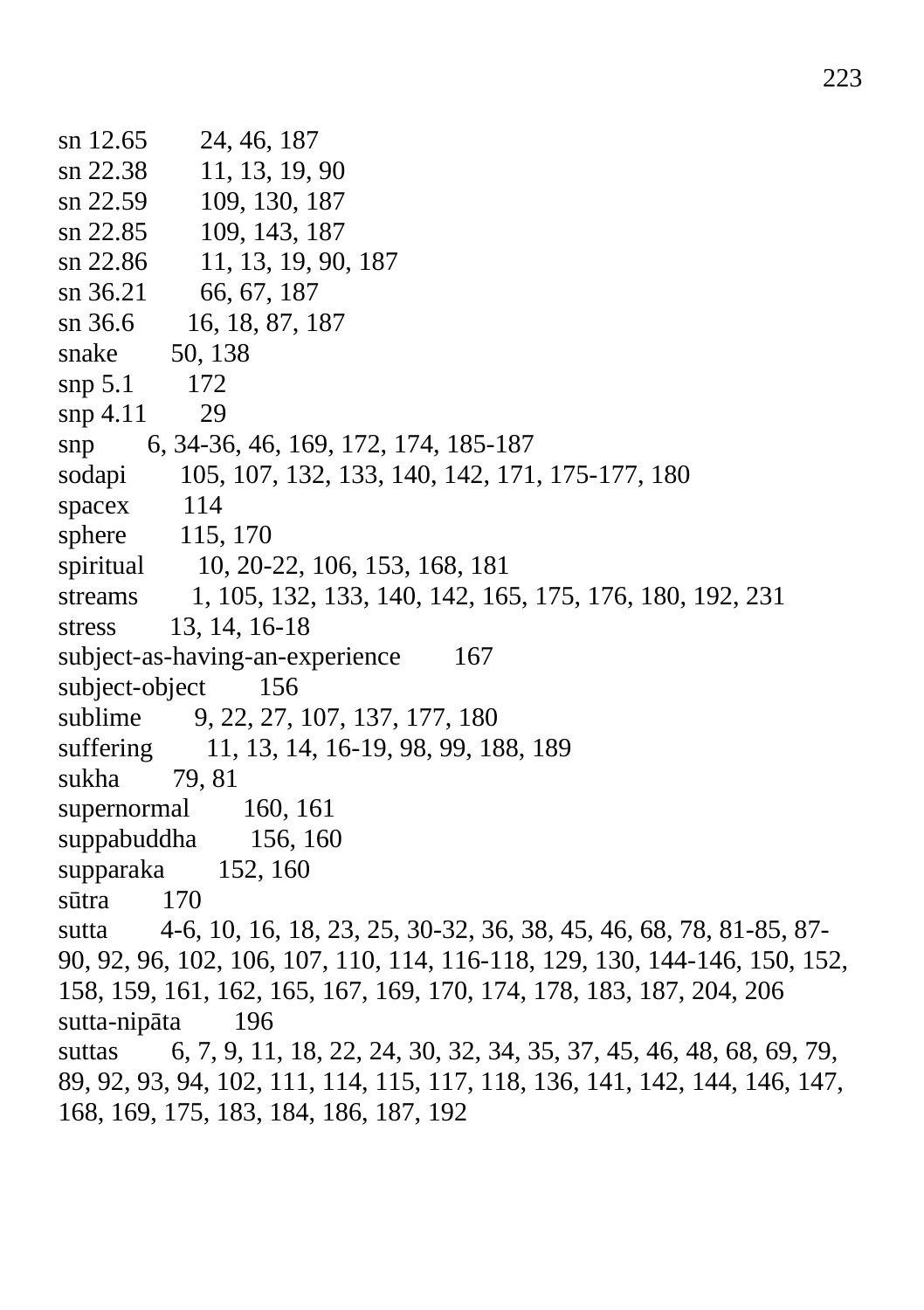#### T

tathāgata 113, 114, 162 taxila 156 10, 12, 13, 16-18, 23, 24, 27, 28, 31, 32, 35, 36, 39, 45, 46, teaching 48, 64, 66, 68, 72, 75, 78, 86-88, 93, 101, 108-110, 115-118, 129, 132, 134, 136, 154, 155, 165, 181 9, 12, 16, 24, 37, 38, 47, 68, 69, 75, 76, 86, 90, 92, 117-119, teachings 136, 140, 152, 169, 171, 181, 183 75.76 telescope theravādan 65 thingify 132 thingifying 126, 130, 132 thingness 21, 167 thinking/emoting 86 20, 23, 24, 93-95, 101, 114, 149, 180 this-that-conditionality three-lives 65-67, 69, 81 tranquility 79, 81 transcendent 106 transcendental 4, 68, 78, 80-82, 184 translation 11, 17, 28, 32, 38, 46, 78-80, 82, 85, 90, 108, 124, 126, 134, 142, 145-147, 150, 174, 179, 189 17, 25, 30, 36, 38, 48, 115, 126, 135, 142, 147, 148, 168, translations 172 tsongkhapa 134 twitter 27  $\mathbf{U}$  $ud$  1.10 152, 175, 187 46  $ud$  1.1-3 ud 8.1 144, 149, 158, 167, 175, 187 ud 8.2 145, 187 144, 146, 187  $ud\ 8.3$ 

4, 6, 24, 48, 144, 146, 150, 152, 187 udāna

uddaka 21

unattainable 9, 22, 27, 94, 107, 180

unborn 130, 147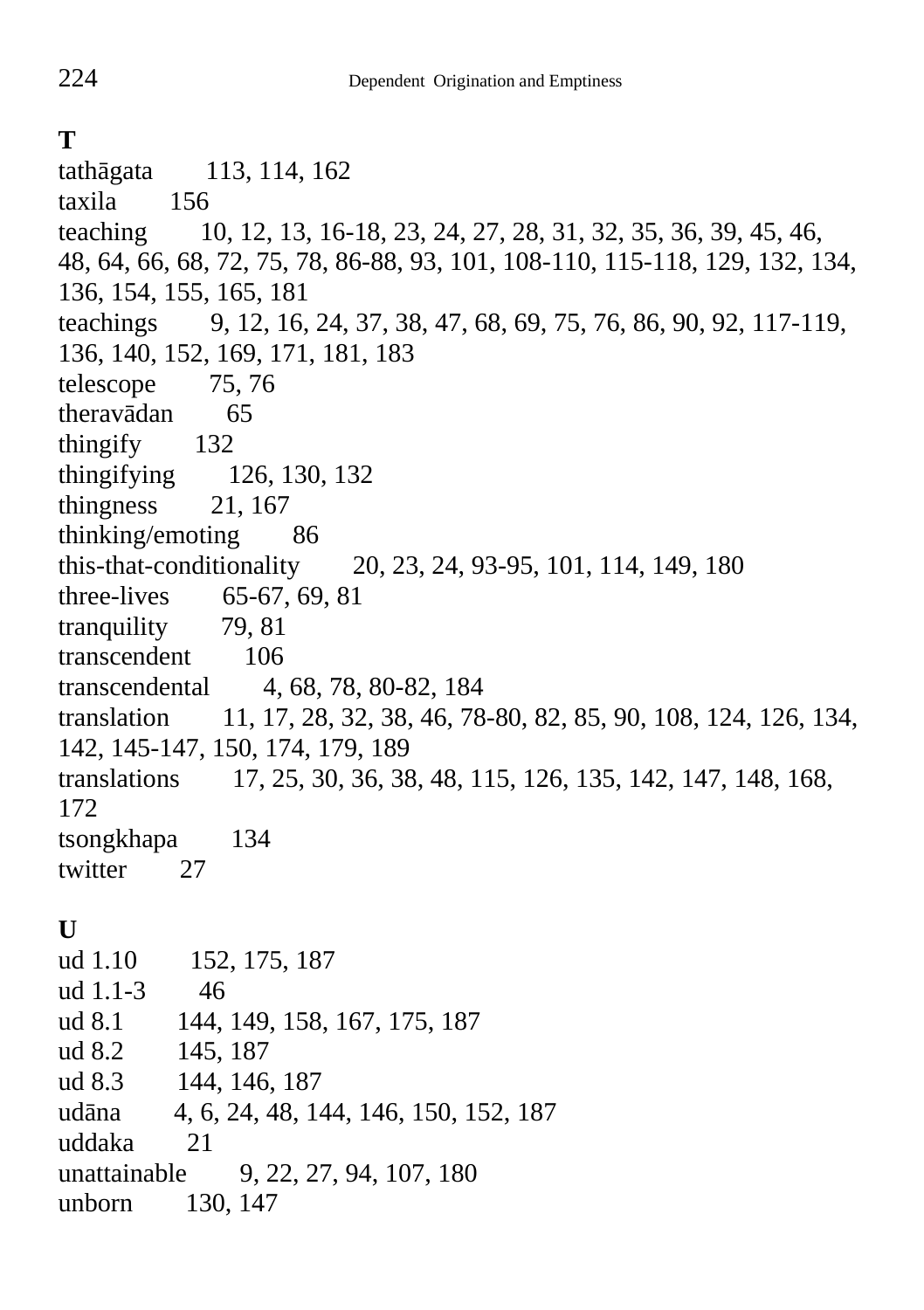unchanging 119, 141, 143 unconditioned 146-148 unfabricated 147-149 131, 132, 149, 166, 167, 176 unfolding 74, 88, 107, 129, 131-133, 140, 149, 163, 164, 177, 178, 180, universe 181 13, 14, 16 unsatisfactoriness unsatisfactory 14, 15, 166 83, 84, 88-90, 128, 184, 188 unwholesome upādāna 60 78.82 upanisa 108, 152, 155, 160 upanishad upekkhā 134 23.25 uppāda 144-146, 157 utterance

#### $\mathbf{V}$

103, 104, 109, 112 vacchagotta valence 30, 42, 86 valve 105, 109 29, 30, 34, 35, 37, 41-44, 58, 59, 64-67, 69, 71-74, 76, 83-89, vedanā 93, 94, 169, 183 vedas 152 vedeti 84 35, 38, 152 vedic 126 ven. vajirā verb-heavy 104 vibhavatanha 107 11, 67, 90, 96-99, 101, 102, 106, 108, 110-113, 169, 171, 178, view 180 112, 166 viewpoint 108 vijñana vimutti 80 157 vinava 46, 54, 64, 86, 93, 94, 108, 167 viññāna virāga 80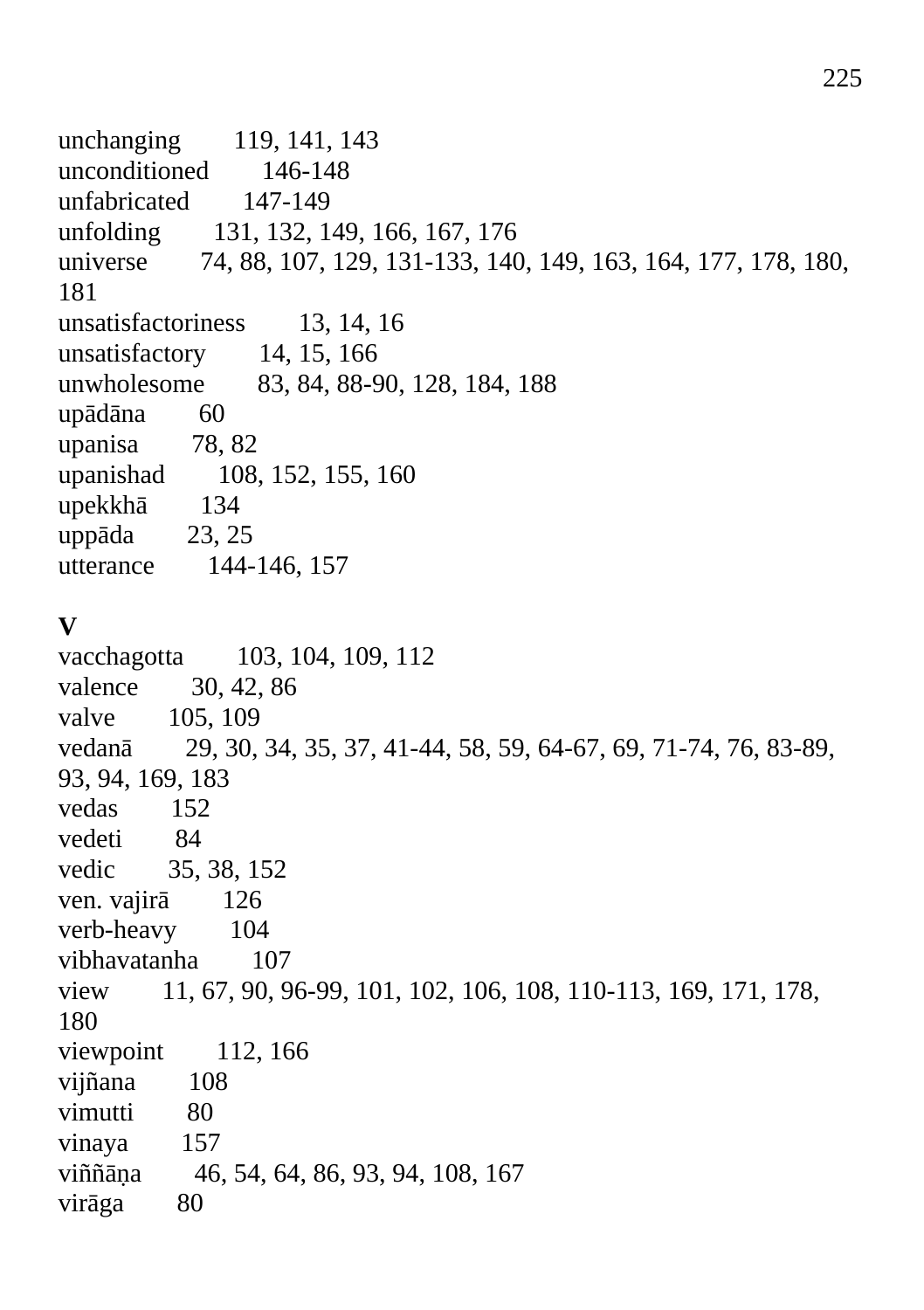visuddhimagga 6, 65 vitakka 84 vitakketi 84

# W

walking 43, 50, 129, 153, 156, 158, 161 wanderer 103, 109 wisdom 45, 47, 90, 98, 111, 133, 142, 143, 158-198 wise 9, 22, 27, 73, 93, 107, 157, 180 wonderful 7, 71, 76, 192, 193 worldly 79, 81, 136

# Y

yama 48 yathābhūtañāṇadassana 79, 80

#### Z

zen 167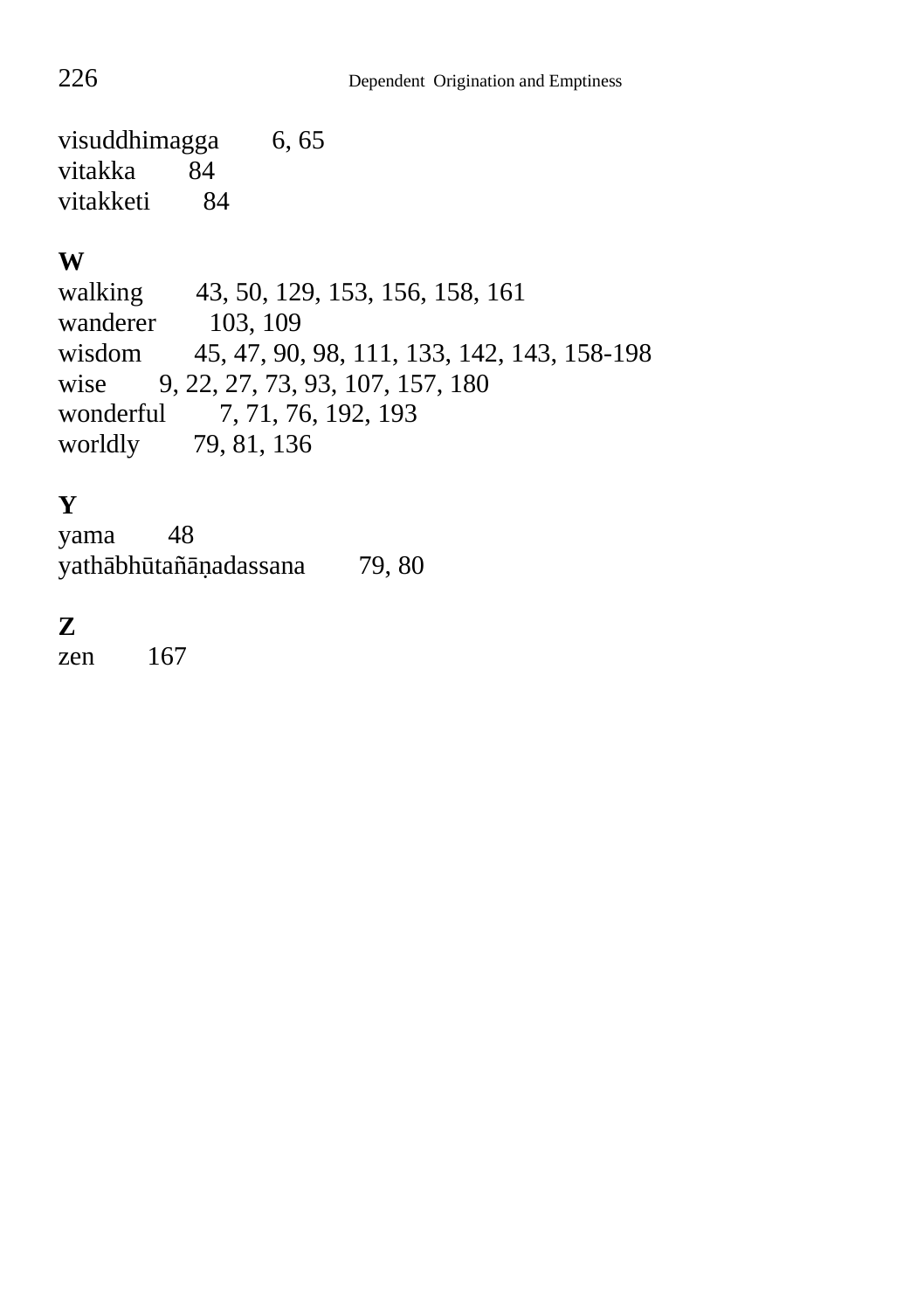# About the Author

Leigh Brasington was born and raised in Mississippi. In 1971, he graduated from Rhodes College in Memphis with a B.A. in mathematics, with honors, Phi Beta Kappa. He then began a more than 35 year career of "playing with computers for money." After he moved to San Francisco in 1974, he began taking extended time to travel: 3 years around the world in '79-'81, a year traveling in Australia and Asia in '88, 6 months around the world in '98, plus numerous shorter trips overseas as well.

He began meditating in 1985 and eventually became the senior North American student of Ven. Ayya Khema. She authorized him to teach and he began leading residential retreats in 1997. He has taught jhānas, dependent origination, and insight practices in over one hundred and forty residential retreats.

Near the end of 2008, he retired from software engineering and over the next three years, he spent twenty months in retreat at the Insight Meditation Society's Forest Refuge. This was a wonderful time of deepening his understanding of dependent origination.

He is the author of the book Right Concentration: A Practical Guide to the Jhanas.